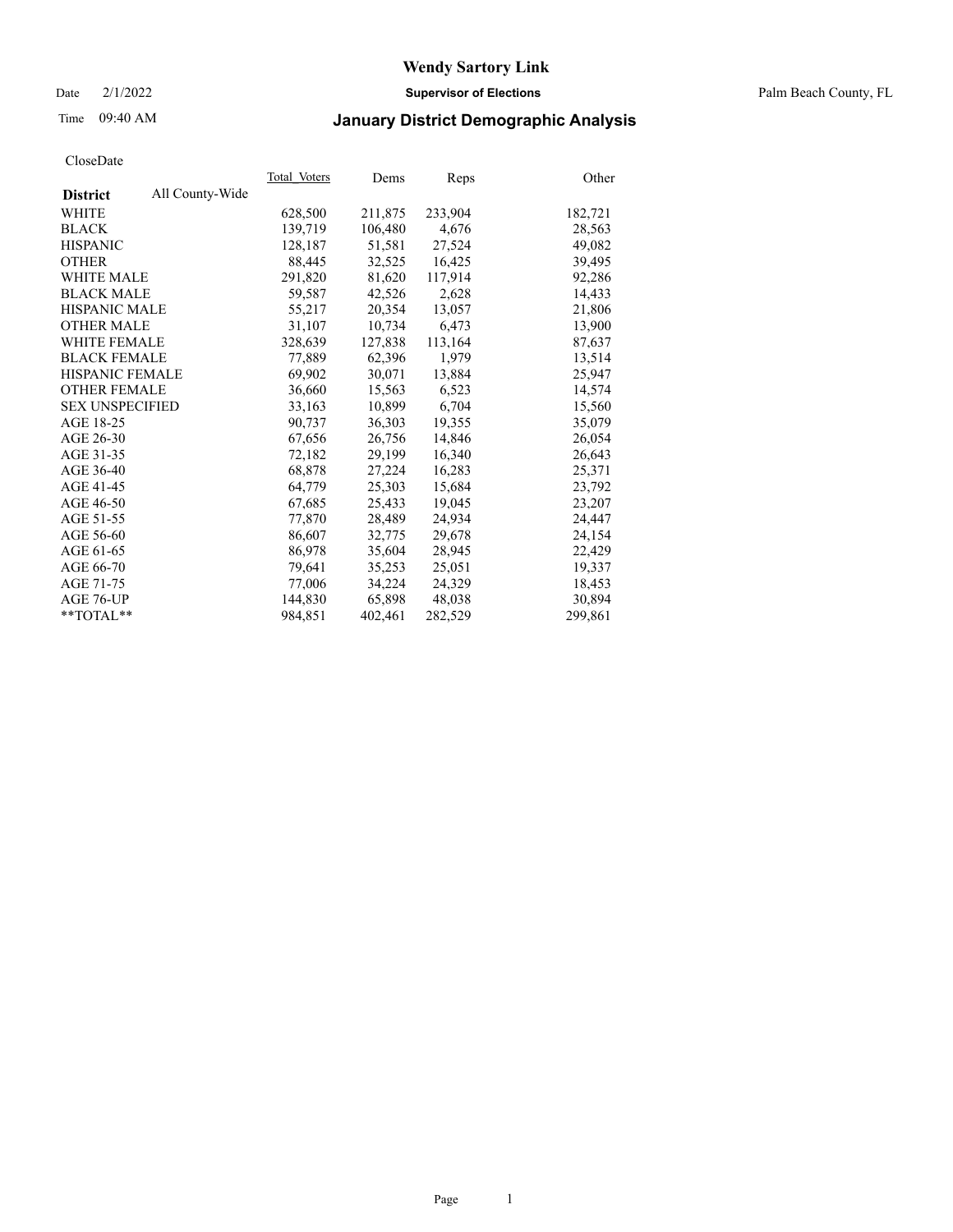Date 2/1/2022 **Supervisor of Elections** Palm Beach County, FL

## Time 09:40 AM **January District Demographic Analysis**

|                                             | Total Voters | Dems   | <b>Reps</b> | Other  |
|---------------------------------------------|--------------|--------|-------------|--------|
| County Commission Dist 1<br><b>District</b> |              |        |             |        |
| WHITE                                       | 133,871      | 35,667 | 60,201      | 38,003 |
| <b>BLACK</b>                                | 5,509        | 3,917  | 297         | 1,295  |
| <b>HISPANIC</b>                             | 9,456        | 3,391  | 2,516       | 3,549  |
| <b>OTHER</b>                                | 11,595       | 3,584  | 3,025       | 4,986  |
| <b>WHITE MALE</b>                           | 62,908       | 13,530 | 30,165      | 19,213 |
| <b>BLACK MALE</b>                           | 2,495        | 1,664  | 158         | 673    |
| <b>HISPANIC MALE</b>                        | 3,985        | 1,306  | 1,117       | 1,562  |
| <b>OTHER MALE</b>                           | 3.940        | 1,115  | 1,089       | 1,736  |
| <b>WHITE FEMALE</b>                         | 69,475       | 21,765 | 29,409      | 18,301 |
| <b>BLACK FEMALE</b>                         | 2,945        | 2,202  | 134         | 609    |
| <b>HISPANIC FEMALE</b>                      | 5,260        | 2,006  | 1,347       | 1,907  |
| <b>OTHER FEMALE</b>                         | 4,808        | 1,733  | 1,223       | 1,852  |
| <b>SEX UNSPECIFIED</b>                      | 4,441        | 1,149  | 1,339       | 1,953  |
| AGE 18-25                                   | 12,207       | 3,577  | 4,157       | 4,473  |
| AGE 26-30                                   | 9,584        | 2,888  | 3,176       | 3,520  |
| AGE 31-35                                   | 10,215       | 3,036  | 3,451       | 3,728  |
| AGE 36-40                                   | 10,691       | 3,036  | 3,627       | 4,028  |
| AGE 41-45                                   | 10,055       | 2,787  | 3,475       | 3,793  |
| AGE 46-50                                   | 10,647       | 2,778  | 4,151       | 3,718  |
| AGE 51-55                                   | 13,072       | 3,283  | 5,829       | 3,960  |
| AGE 56-60                                   | 15,318       | 3,948  | 7,180       | 4,190  |
| AGE 61-65                                   | 15,897       | 4,623  | 7,270       | 4,004  |
| AGE 66-70                                   | 14,431       | 4,714  | 6,105       | 3,612  |
| AGE 71-75                                   | 13,493       | 4,341  | 5,809       | 3,343  |
| AGE 76-UP                                   | 24,820       | 7,548  | 11,809      | 5,463  |
| $*$ $TOTAL**$                               | 160.431      | 46,559 | 66,039      | 47,833 |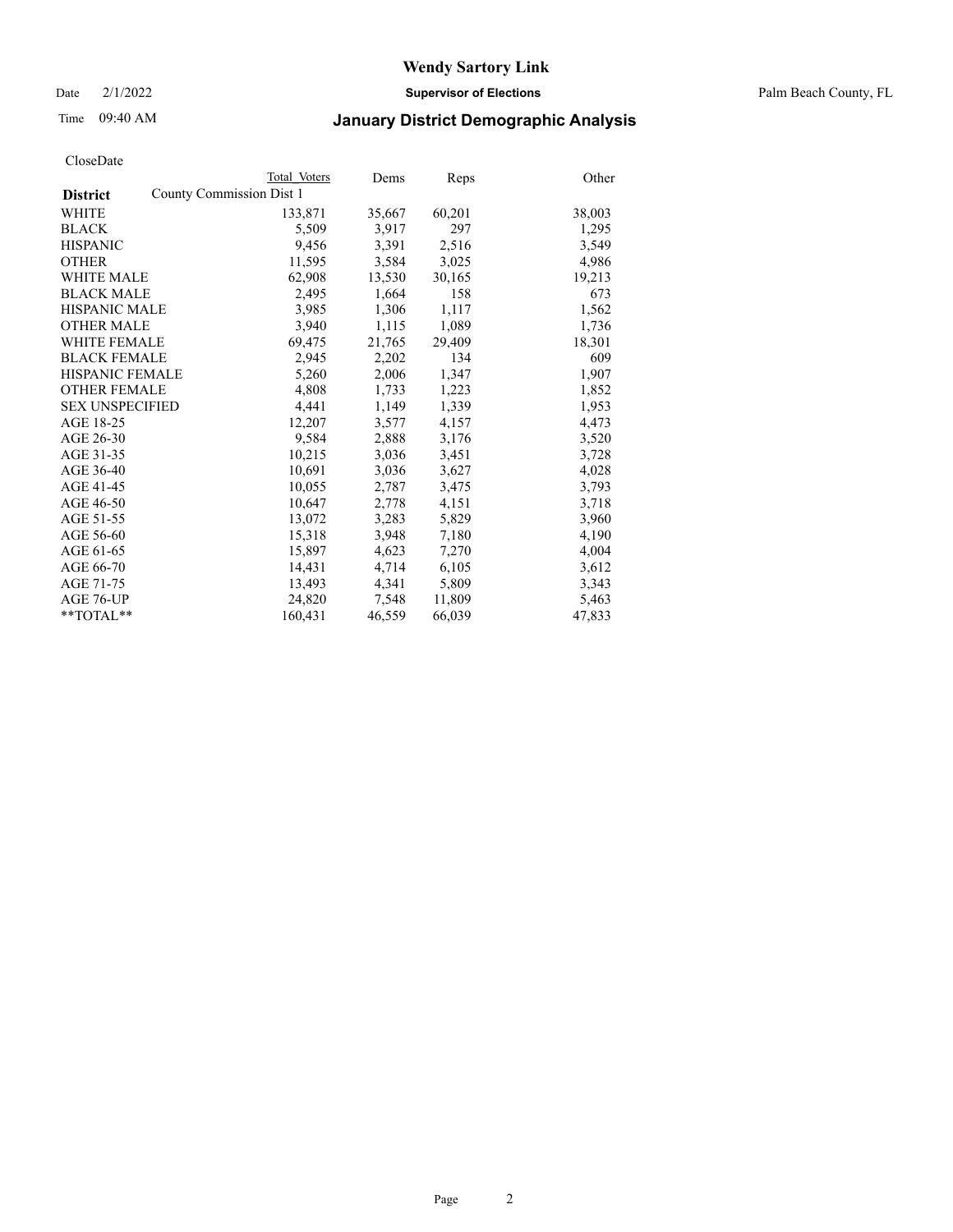Date 2/1/2022 **Supervisor of Elections** Palm Beach County, FL

## Time 09:40 AM **January District Demographic Analysis**

|                                             | Total Voters | Dems   | <b>Reps</b> | Other  |
|---------------------------------------------|--------------|--------|-------------|--------|
| County Commission Dist 2<br><b>District</b> |              |        |             |        |
| WHITE                                       | 52,374       | 19,399 | 17,976      | 14,999 |
| <b>BLACK</b>                                | 20,882       | 15,470 | 716         | 4,696  |
| <b>HISPANIC</b>                             | 31,483       | 13,385 | 6,277       | 11,821 |
| <b>OTHER</b>                                | 11,591       | 4,524  | 1,706       | 5,361  |
| <b>WHITE MALE</b>                           | 23,493       | 7,465  | 8,619       | 7,409  |
| <b>BLACK MALE</b>                           | 8,579        | 5,859  | 409         | 2,311  |
| <b>HISPANIC MALE</b>                        | 13,606       | 5,304  | 3,018       | 5,284  |
| <b>OTHER MALE</b>                           | 3.945        | 1,507  | 646         | 1,792  |
| <b>WHITE FEMALE</b>                         | 28,206       | 11,733 | 9,145       | 7,328  |
| <b>BLACK FEMALE</b>                         | 11,959       | 9,373  | 297         | 2,289  |
| <b>HISPANIC FEMALE</b>                      | 17,032       | 7,732  | 3,097       | 6,203  |
| <b>OTHER FEMALE</b>                         | 4,725        | 2,115  | 693         | 1,917  |
| <b>SEX UNSPECIFIED</b>                      | 4,712        | 1,651  | 738         | 2,323  |
| AGE 18-25                                   | 12,258       | 5,506  | 1,663       | 5,089  |
| AGE 26-30                                   | 8.740        | 3,646  | 1,327       | 3,767  |
| AGE 31-35                                   | 9,035        | 3,978  | 1,522       | 3,535  |
| AGE 36-40                                   | 8,549        | 3,811  | 1,499       | 3,239  |
| AGE 41-45                                   | 7,977        | 3,576  | 1,455       | 2,946  |
| AGE 46-50                                   | 8,092        | 3,644  | 1,765       | 2,683  |
| AGE 51-55                                   | 8,815        | 3,835  | 2,201       | 2,779  |
| AGE 56-60                                   | 9,940        | 4,358  | 2,716       | 2,866  |
| AGE 61-65                                   | 10,178       | 4,733  | 2,755       | 2,690  |
| AGE 66-70                                   | 9,114        | 4,380  | 2,484       | 2,250  |
| AGE 71-75                                   | 8,404        | 4,015  | 2,445       | 1,944  |
| AGE 76-UP                                   | 15,228       | 7,296  | 4,843       | 3,089  |
| $*$ TOTAL $*$                               | 116,330      | 52,778 | 26,675      | 36,877 |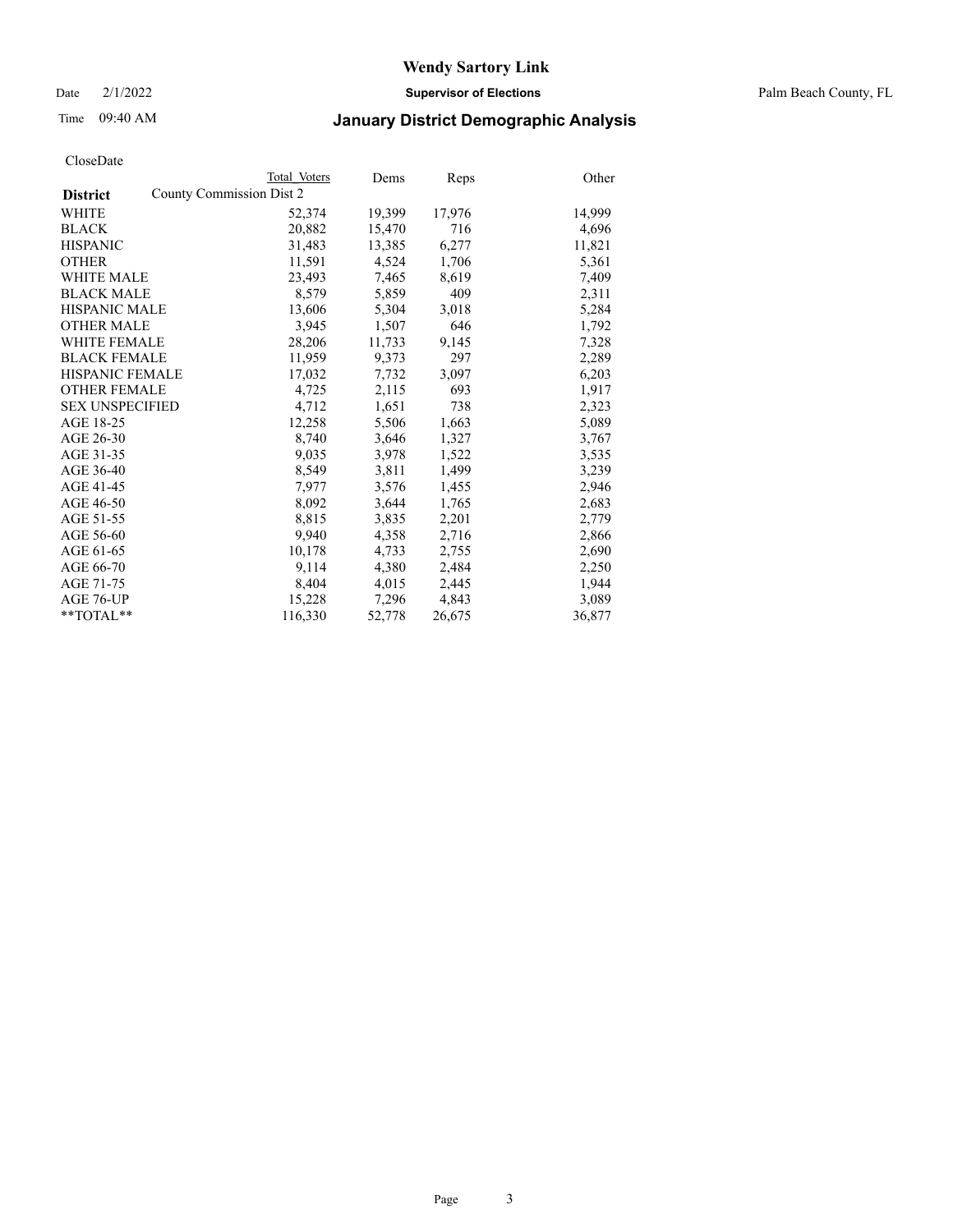Date 2/1/2022 **Supervisor of Elections** Palm Beach County, FL

## Time 09:40 AM **January District Demographic Analysis**

|                        | Total Voters             | Dems   | <b>Reps</b> | Other  |
|------------------------|--------------------------|--------|-------------|--------|
| <b>District</b>        | County Commission Dist 3 |        |             |        |
| WHITE                  | 75,953                   | 28,482 | 25,017      | 22,454 |
| <b>BLACK</b>           | 16,907                   | 12,157 | 581         | 4,169  |
| <b>HISPANIC</b>        | 22,740                   | 9,490  | 4,494       | 8,756  |
| <b>OTHER</b>           | 12,058                   | 4,557  | 1,946       | 5,555  |
| <b>WHITE MALE</b>      | 35,492                   | 11,265 | 12,855      | 11,372 |
| <b>BLACK MALE</b>      | 7,318                    | 4,896  | 332         | 2,090  |
| <b>HISPANIC MALE</b>   | 10,044                   | 3,861  | 2,229       | 3,954  |
| <b>OTHER MALE</b>      | 4,265                    | 1,581  | 787         | 1,897  |
| <b>WHITE FEMALE</b>    | 39,452                   | 16,872 | 11,869      | 10,711 |
| <b>BLACK FEMALE</b>    | 9,304                    | 7,062  | 238         | 2,004  |
| <b>HISPANIC FEMALE</b> | 12,145                   | 5,431  | 2,160       | 4,554  |
| <b>OTHER FEMALE</b>    | 4,971                    | 2,134  | 763         | 2,074  |
| <b>SEX UNSPECIFIED</b> | 4,548                    | 1,510  | 784         | 2,254  |
| AGE 18-25              | 12,922                   | 5,239  | 2,156       | 5,527  |
| AGE 26-30              | 9,608                    | 3,882  | 1,793       | 3,933  |
| AGE 31-35              | 10,516                   | 4,357  | 2,060       | 4,099  |
| AGE 36-40              | 9,687                    | 4,102  | 1,967       | 3,618  |
| AGE 41-45              | 9,200                    | 3,853  | 1,902       | 3,445  |
| AGE 46-50              | 9,639                    | 3,918  | 2,339       | 3,382  |
| AGE 51-55              | 10,759                   | 4,230  | 3,049       | 3,480  |
| AGE 56-60              | 11,259                   | 4,531  | 3,544       | 3,184  |
| AGE 61-65              | 10,482                   | 4,599  | 3,193       | 2,690  |
| AGE 66-70              | 8,957                    | 4,198  | 2,555       | 2,204  |
| AGE 71-75              | 8,563                    | 3,969  | 2,557       | 2,037  |
| AGE 76-UP              | 16,066                   | 7,808  | 4,923       | 3,335  |
| $*$ $TOTAL**$          | 127,658                  | 54,686 | 32,038      | 40,934 |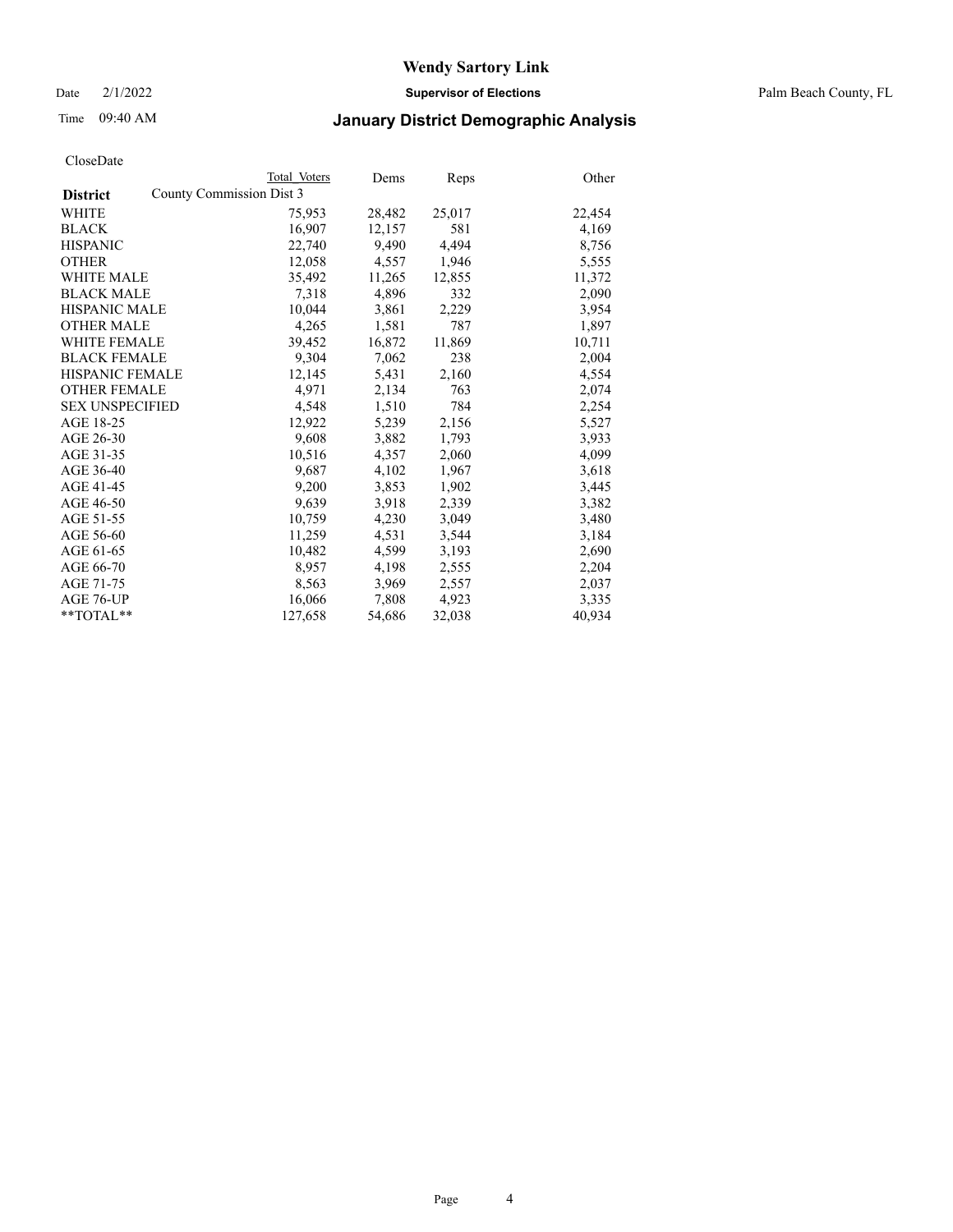Date 2/1/2022 **Supervisor of Elections** Palm Beach County, FL

## Time 09:40 AM **January District Demographic Analysis**

|                        | Total Voters             | Dems   | Reps   | Other  |
|------------------------|--------------------------|--------|--------|--------|
| <b>District</b>        | County Commission Dist 4 |        |        |        |
| WHITE                  | 121,638                  | 39,018 | 46,167 | 36,453 |
| <b>BLACK</b>           | 7,015                    | 4.999  | 334    | 1,682  |
| <b>HISPANIC</b>        | 12,884                   | 4.792  | 3,046  | 5,046  |
| <b>OTHER</b>           | 12,995                   | 4,278  | 2,855  | 5,862  |
| <b>WHITE MALE</b>      | 56,818                   | 14,971 | 23,236 | 18,611 |
| <b>BLACK MALE</b>      | 3,048                    | 2,000  | 187    | 861    |
| <b>HISPANIC MALE</b>   | 5,188                    | 1,732  | 1,280  | 2,176  |
| <b>OTHER MALE</b>      | 4,531                    | 1,334  | 1,092  | 2,105  |
| <b>WHITE FEMALE</b>    | 63,202                   | 23,565 | 22,336 | 17,301 |
| <b>BLACK FEMALE</b>    | 3,833                    | 2,909  | 142    | 782    |
| <b>HISPANIC FEMALE</b> | 7,392                    | 2,956  | 1,700  | 2,736  |
| <b>OTHER FEMALE</b>    | 5,356                    | 2,069  | 1,141  | 2,146  |
| <b>SEX UNSPECIFIED</b> | 5,003                    | 1,472  | 1,249  | 2,282  |
| AGE 18-25              | 13,615                   | 4,689  | 3,899  | 5,027  |
| AGE 26-30              | 9.695                    | 3,232  | 2,763  | 3,700  |
| AGE 31-35              | 10,003                   | 3,399  | 2,694  | 3,910  |
| AGE 36-40              | 9,216                    | 3,058  | 2,606  | 3,552  |
| AGE 41-45              | 8,786                    | 2,837  | 2,483  | 3,466  |
| AGE 46-50              | 9,813                    | 2,906  | 3,236  | 3,671  |
| AGE 51-55              | 12,222                   | 3,484  | 4,437  | 4,301  |
| AGE 56-60              | 14,046                   | 4,396  | 5,380  | 4,270  |
| AGE 61-65              | 14,384                   | 4,876  | 5,404  | 4,104  |
| AGE 66-70              | 13,587                   | 5,139  | 4,782  | 3,666  |
| AGE 71-75              | 12,980                   | 5,038  | 4,565  | 3,377  |
| AGE 76-UP              | 26,185                   | 10,033 | 10,153 | 5,999  |
| $*$ $TOTAL**$          | 154,532                  | 53,087 | 52,402 | 49,043 |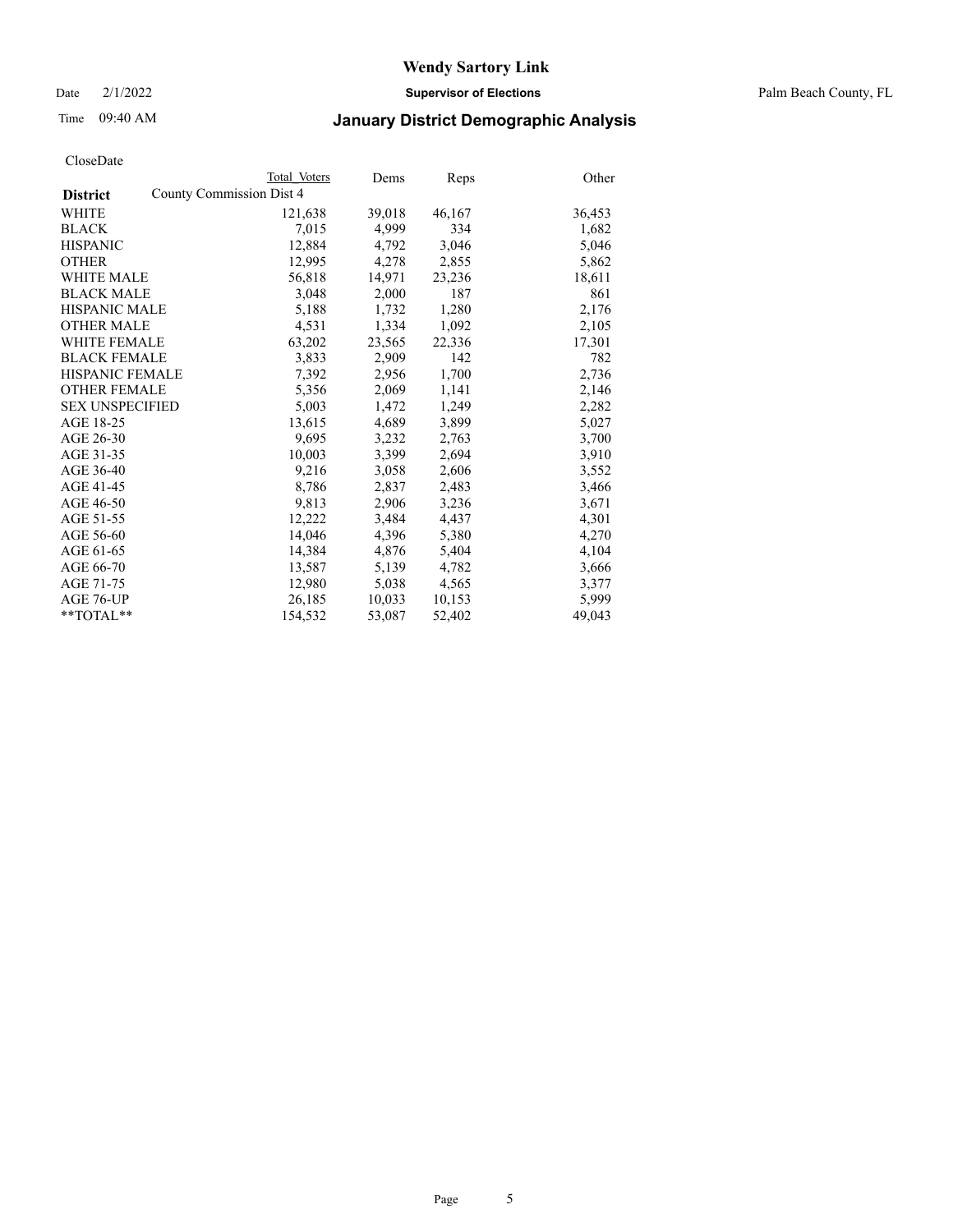Date 2/1/2022 **Supervisor of Elections** Palm Beach County, FL

## Time 09:40 AM **January District Demographic Analysis**

|                        | Total Voters             | Dems   | Reps   | Other  |
|------------------------|--------------------------|--------|--------|--------|
| <b>District</b>        | County Commission Dist 5 |        |        |        |
| WHITE                  | 122,208                  | 52,456 | 36,045 | 33,707 |
| <b>BLACK</b>           | 8,559                    | 6,133  | 392    | 2,034  |
| <b>HISPANIC</b>        | 16,608                   | 6,757  | 3,415  | 6,436  |
| <b>OTHER</b>           | 14,812                   | 5,517  | 2,852  | 6,443  |
| <b>WHITE MALE</b>      | 54,217                   | 19,366 | 18,071 | 16,780 |
| <b>BLACK MALE</b>      | 3,695                    | 2,427  | 217    | 1,051  |
| <b>HISPANIC MALE</b>   | 6,805                    | 2,549  | 1,559  | 2,697  |
| <b>OTHER MALE</b>      | 5,206                    | 1,740  | 1,170  | 2,296  |
| <b>WHITE FEMALE</b>    | 66,307                   | 32,468 | 17,476 | 16,363 |
| <b>BLACK FEMALE</b>    | 4,712                    | 3,619  | 165    | 928    |
| <b>HISPANIC FEMALE</b> | 9,437                    | 4,081  | 1,798  | 3,558  |
| <b>OTHER FEMALE</b>    | 6,354                    | 2,717  | 1,115  | 2,522  |
| <b>SEX UNSPECIFIED</b> | 5,292                    | 1,806  | 1,104  | 2,382  |
| AGE 18-25              | 10,466                   | 3,965  | 2,320  | 4,181  |
| AGE 26-30              | 6,982                    | 2,629  | 1,579  | 2,774  |
| AGE 31-35              | 7,902                    | 3,055  | 1,885  | 2,962  |
| AGE 36-40              | 8,382                    | 3,132  | 2,017  | 3,233  |
| AGE 41-45              | 8,702                    | 3,161  | 2,217  | 3,324  |
| AGE 46-50              | 9,040                    | 3,043  | 2,592  | 3,405  |
| AGE 51-55              | 10,407                   | 3,644  | 3,124  | 3,639  |
| AGE 56-60              | 11,892                   | 4,315  | 3,787  | 3,790  |
| AGE 61-65              | 13,897                   | 5,803  | 4,167  | 3,927  |
| AGE 66-70              | 15,779                   | 7,429  | 4,352  | 3,998  |
| AGE 71-75              | 18,511                   | 8,984  | 4,874  | 4,653  |
| AGE 76-UP              | 40,227                   | 21,703 | 9,790  | 8,734  |
| **TOTAL**              | 162,187                  | 70,863 | 42,704 | 48,620 |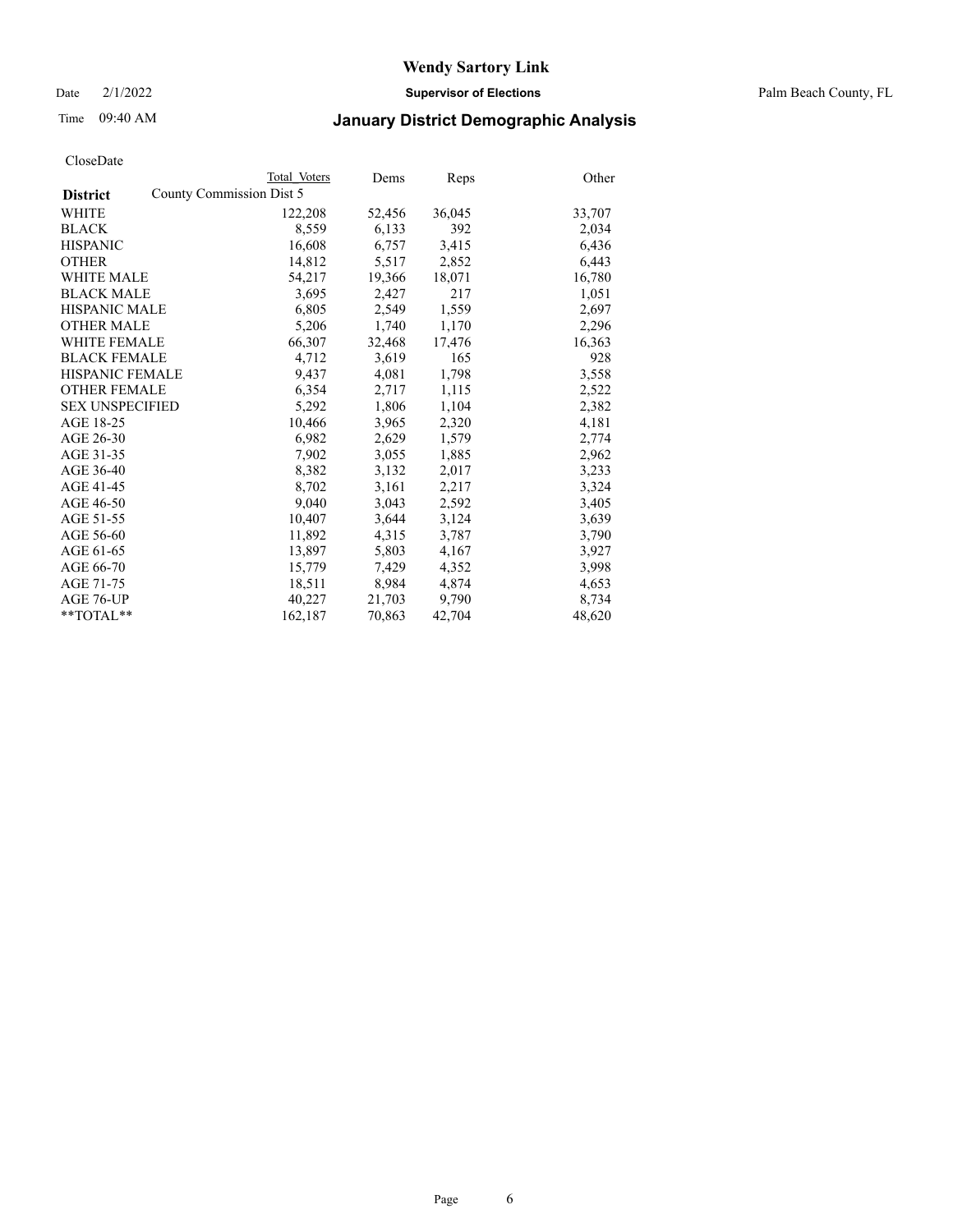Date 2/1/2022 **Supervisor of Elections** Palm Beach County, FL

## Time 09:40 AM **January District Demographic Analysis**

|                        |                          | Total Voters | Dems   | Reps   | Other  |
|------------------------|--------------------------|--------------|--------|--------|--------|
| <b>District</b>        | County Commission Dist 6 |              |        |        |        |
| <b>WHITE</b>           |                          | 78,960       | 21,695 | 34,040 | 23,225 |
| <b>BLACK</b>           |                          | 25,066       | 19,323 | 885    | 4,858  |
| <b>HISPANIC</b>        |                          | 22,570       | 8,194  | 5,779  | 8,597  |
| <b>OTHER</b>           |                          | 14,064       | 5,174  | 2,763  | 6,127  |
| <b>WHITE MALE</b>      |                          | 37,681       | 8,786  | 17,375 | 11,520 |
| <b>BLACK MALE</b>      |                          | 10,851       | 7,869  | 506    | 2,476  |
| <b>HISPANIC MALE</b>   |                          | 10,133       | 3,325  | 2,863  | 3,945  |
| <b>OTHER MALE</b>      |                          | 5,294        | 1,820  | 1,156  | 2,318  |
| <b>WHITE FEMALE</b>    |                          | 40,293       | 12,676 | 16,259 | 11,358 |
| <b>BLACK FEMALE</b>    |                          | 13.850       | 11,202 | 371    | 2,277  |
| <b>HISPANIC FEMALE</b> |                          | 11,924       | 4,695  | 2,811  | 4,418  |
| <b>OTHER FEMALE</b>    |                          | 5,920        | 2,503  | 1,097  | 2,320  |
| <b>SEX UNSPECIFIED</b> |                          | 4,601        | 1,453  | 998    | 2,150  |
| AGE 18-25              |                          | 15,998       | 6,109  | 3,839  | 6,050  |
| AGE 26-30              |                          | 10,522       | 4,013  | 2,568  | 3,941  |
| AGE 31-35              |                          | 11,399       | 4,232  | 3,099  | 4,068  |
| AGE 36-40              |                          | 11,494       | 4,058  | 3,265  | 4,171  |
| AGE 41-45              |                          | 11,047       | 3,950  | 3,067  | 4,030  |
| AGE 46-50              |                          | 11,854       | 4,181  | 3,733  | 3,940  |
| AGE 51-55              |                          | 13,217       | 4,602  | 4,686  | 3,929  |
| AGE 56-60              |                          | 13,840       | 5,125  | 5,190  | 3,525  |
| AGE 61-65              |                          | 12,129       | 4,900  | 4,273  | 2,956  |
| AGE 66-70              |                          | 9,639        | 4,318  | 3,223  | 2,098  |
| AGE 71-75              |                          | 8,166        | 3,708  | 2,709  | 1,749  |
| AGE 76-UP              |                          | 11,355       | 5,190  | 3,815  | 2,350  |
| $*$ $TOTAL**$          |                          | 140,660      | 54,386 | 43,467 | 42,807 |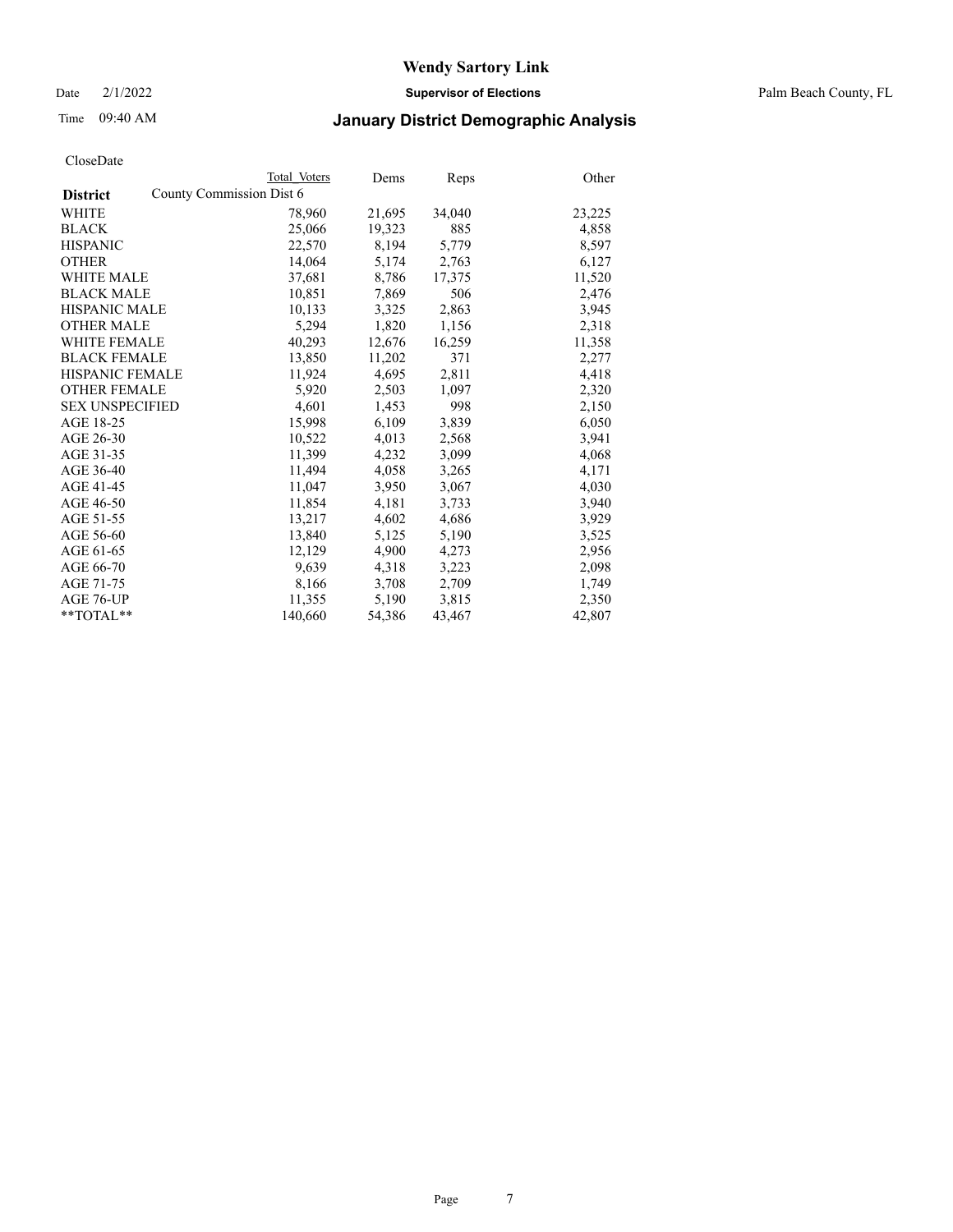Date 2/1/2022 **Supervisor of Elections** Palm Beach County, FL

## Time 09:40 AM **January District Demographic Analysis**

|                        | Total Voters             | Dems   | Reps   | Other  |
|------------------------|--------------------------|--------|--------|--------|
| <b>District</b>        | County Commission Dist 7 |        |        |        |
| WHITE                  | 43,496                   | 15,158 | 14,458 | 13,880 |
| <b>BLACK</b>           | 55,781                   | 44,481 | 1,471  | 9,829  |
| <b>HISPANIC</b>        | 12,446                   | 5,572  | 1,997  | 4,877  |
| <b>OTHER</b>           | 11,330                   | 4,891  | 1,278  | 5,161  |
| <b>WHITE MALE</b>      | 21,211                   | 6,237  | 7,593  | 7,381  |
| <b>BLACK MALE</b>      | 23,601                   | 17,811 | 819    | 4,971  |
| <b>HISPANIC MALE</b>   | 5,456                    | 2,277  | 991    | 2,188  |
| <b>OTHER MALE</b>      | 3,926                    | 1,637  | 533    | 1,756  |
| <b>WHITE FEMALE</b>    | 21,704                   | 8,759  | 6,670  | 6,275  |
| <b>BLACK FEMALE</b>    | 31,286                   | 26,029 | 632    | 4,625  |
| <b>HISPANIC FEMALE</b> | 6,712                    | 3,170  | 971    | 2,571  |
| <b>OTHER FEMALE</b>    | 4,526                    | 2,292  | 491    | 1,743  |
| <b>SEX UNSPECIFIED</b> | 4,566                    | 1,858  | 492    | 2,216  |
| AGE 18-25              | 13,271                   | 7,218  | 1,321  | 4,732  |
| AGE 26-30              | 12,525                   | 6,466  | 1,640  | 4,419  |
| AGE 31-35              | 13,112                   | 7,142  | 1,629  | 4,341  |
| AGE 36-40              | 10,859                   | 6,027  | 1,302  | 3,530  |
| AGE 41-45              | 9,012                    | 5,139  | 1,085  | 2,788  |
| AGE 46-50              | 8,600                    | 4,963  | 1,229  | 2,408  |
| AGE 51-55              | 9,378                    | 5,411  | 1,608  | 2,359  |
| AGE 56-60              | 10,312                   | 6,102  | 1,881  | 2,329  |
| AGE 61-65              | 10,011                   | 6,070  | 1,883  | 2,058  |
| AGE 66-70              | 8,134                    | 5,075  | 1,550  | 1,509  |
| AGE 71-75              | 6,889                    | 4,169  | 1,370  | 1,350  |
| AGE 76-UP              | 10,949                   | 6,320  | 2,705  | 1,924  |
| **TOTAL**              | 123,053                  | 70,102 | 19,204 | 33,747 |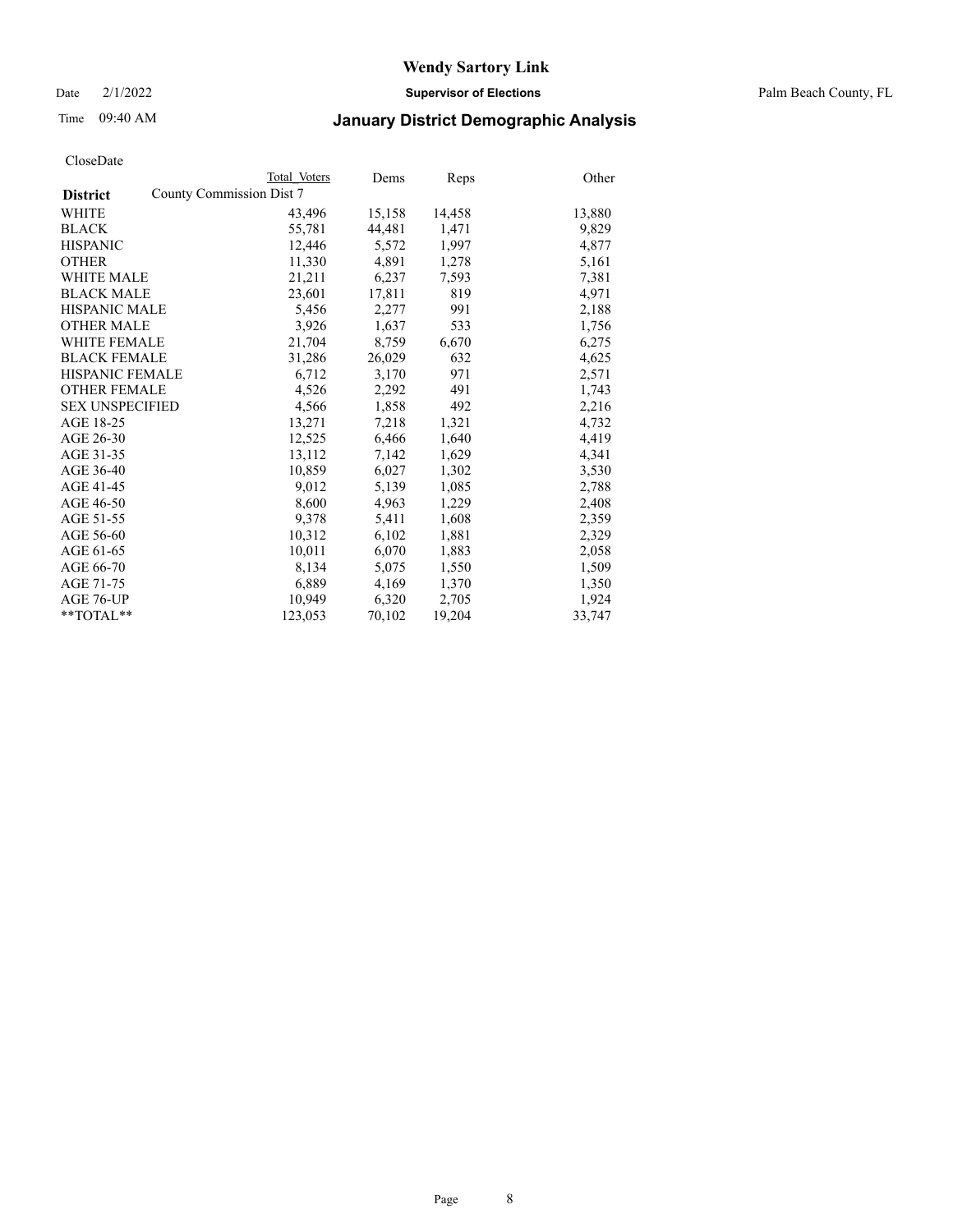Date 2/1/2022 **Supervisor of Elections** Palm Beach County, FL

## Time 09:40 AM **January District Demographic Analysis**

|                                          | Total Voters | Dems   | Reps   | Other  |
|------------------------------------------|--------------|--------|--------|--------|
| Congressional Dist 18<br><b>District</b> |              |        |        |        |
| <b>WHITE</b>                             | 169,916      | 46,945 | 74,421 | 48,550 |
| <b>BLACK</b>                             | 17,870       | 13,077 | 748    | 4,045  |
| <b>HISPANIC</b>                          | 20.844       | 7,655  | 5,362  | 7,827  |
| <b>OTHER</b>                             | 18,330       | 6,211  | 4,219  | 7,900  |
| <b>WHITE MALE</b>                        | 79,918       | 18,023 | 37,469 | 24,426 |
| <b>BLACK MALE</b>                        | 7,684        | 5,242  | 410    | 2,032  |
| <b>HISPANIC MALE</b>                     | 8,957        | 2,991  | 2,508  | 3,458  |
| <b>OTHER MALE</b>                        | 6,436        | 2,038  | 1,599  | 2,799  |
| <b>WHITE FEMALE</b>                      | 88,021       | 28,431 | 36,140 | 23,450 |
| <b>BLACK FEMALE</b>                      | 9.943        | 7,669  | 328    | 1,946  |
| <b>HISPANIC FEMALE</b>                   | 11,424       | 4,487  | 2,758  | 4,179  |
| <b>OTHER FEMALE</b>                      | 7,709        | 3,028  | 1,702  | 2,979  |
| <b>SEX UNSPECIFIED</b>                   | 6,656        | 1,868  | 1,772  | 3,016  |
| AGE 18-25                                | 18,858       | 6,042  | 5,731  | 7,085  |
| AGE 26-30                                | 14,946       | 4,833  | 4,438  | 5,675  |
| AGE 31-35                                | 16,001       | 5,115  | 5,022  | 5,864  |
| AGE 36-40                                | 16,133       | 4,881  | 5,172  | 6,080  |
| AGE 41-45                                | 14,829       | 4,585  | 4,706  | 5,538  |
| AGE 46-50                                | 15,604       | 4,589  | 5,675  | 5,340  |
| AGE 51-55                                | 18,779       | 5,337  | 7,776  | 5,666  |
| AGE 56-60                                | 21,823       | 6,547  | 9,406  | 5,870  |
| AGE 61-65                                | 21,727       | 7,246  | 9,045  | 5,436  |
| AGE 66-70                                | 19,096       | 6,954  | 7,443  | 4,699  |
| AGE 71-75                                | 17,685       | 6,479  | 6,955  | 4,251  |
| AGE 76-UP                                | 31,478       | 11,280 | 13,381 | 6,817  |
| **TOTAL**                                | 226,960      | 73,888 | 84,750 | 68,322 |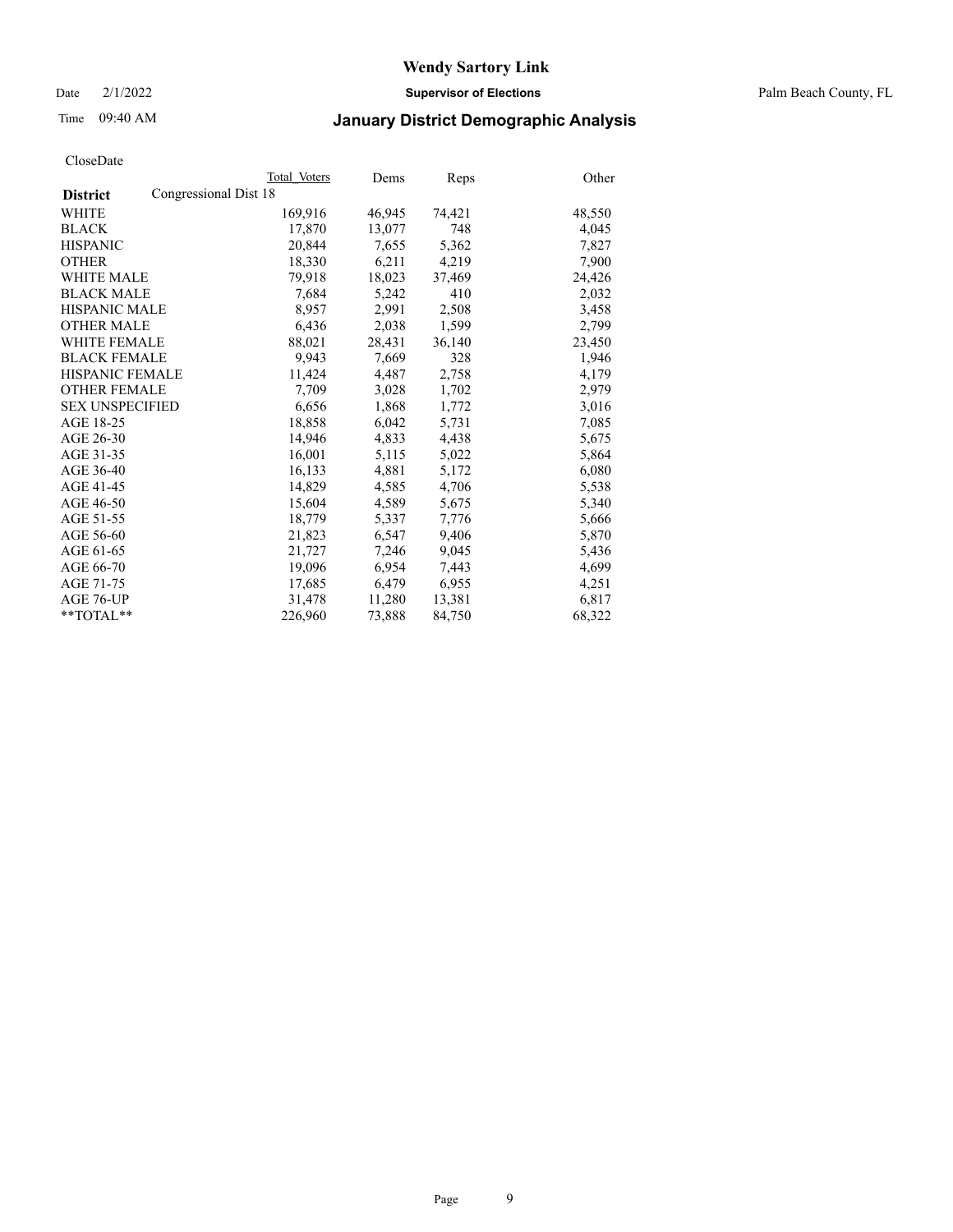Date 2/1/2022 **Supervisor of Elections** Palm Beach County, FL

## Time 09:40 AM **January District Demographic Analysis**

|                                          | Total Voters | Dems   | Reps   | Other  |
|------------------------------------------|--------------|--------|--------|--------|
| Congressional Dist 20<br><b>District</b> |              |        |        |        |
| WHITE                                    | 42,205       | 13,345 | 16,111 | 12,749 |
| <b>BLACK</b>                             | 56,218       | 44.834 | 1,563  | 9,821  |
| <b>HISPANIC</b>                          | 24,714       | 10,299 | 4,884  | 9,531  |
| <b>OTHER</b>                             | 13,318       | 5,471  | 1,693  | 6,154  |
| <b>WHITE MALE</b>                        | 20,159       | 5,340  | 8,258  | 6,561  |
| <b>BLACK MALE</b>                        | 23,184       | 17,446 | 852    | 4,886  |
| <b>HISPANIC MALE</b>                     | 10,986       | 4,191  | 2,470  | 4,325  |
| <b>OTHER MALE</b>                        | 4,674        | 1,860  | 673    | 2,141  |
| <b>WHITE FEMALE</b>                      | 21,533       | 7,872  | 7,675  | 5,986  |
| <b>BLACK FEMALE</b>                      | 32,141       | 26,735 | 694    | 4,712  |
| <b>HISPANIC FEMALE</b>                   | 13,064       | 5,840  | 2,308  | 4,916  |
| <b>OTHER FEMALE</b>                      | 5,353        | 2,563  | 670    | 2,120  |
| <b>SEX UNSPECIFIED</b>                   | 5,291        | 2,068  | 632    | 2,591  |
| AGE 18-25                                | 16,233       | 8,376  | 1,859  | 5,998  |
| AGE 26-30                                | 12,943       | 6,590  | 1,672  | 4,681  |
| AGE 31-35                                | 13,514       | 7,340  | 1,797  | 4,377  |
| AGE 36-40                                | 11,908       | 6,305  | 1,665  | 3,938  |
| AGE 41-45                                | 10,672       | 5,674  | 1,556  | 3,442  |
| AGE 46-50                                | 10,594       | 5,657  | 1,891  | 3,046  |
| AGE 51-55                                | 11,165       | 6,043  | 2,290  | 2,832  |
| AGE 56-60                                | 11,922       | 6,425  | 2,643  | 2,854  |
| AGE 61-65                                | 10,967       | 6,182  | 2,467  | 2,318  |
| AGE 66-70                                | 8,942        | 5,296  | 1,957  | 1,689  |
| AGE 71-75                                | 7,072        | 4,080  | 1,647  | 1,345  |
| AGE 76-UP                                | 10,523       | 5,981  | 2,807  | 1,735  |
| **TOTAL**                                | 136,455      | 73,949 | 24,251 | 38,255 |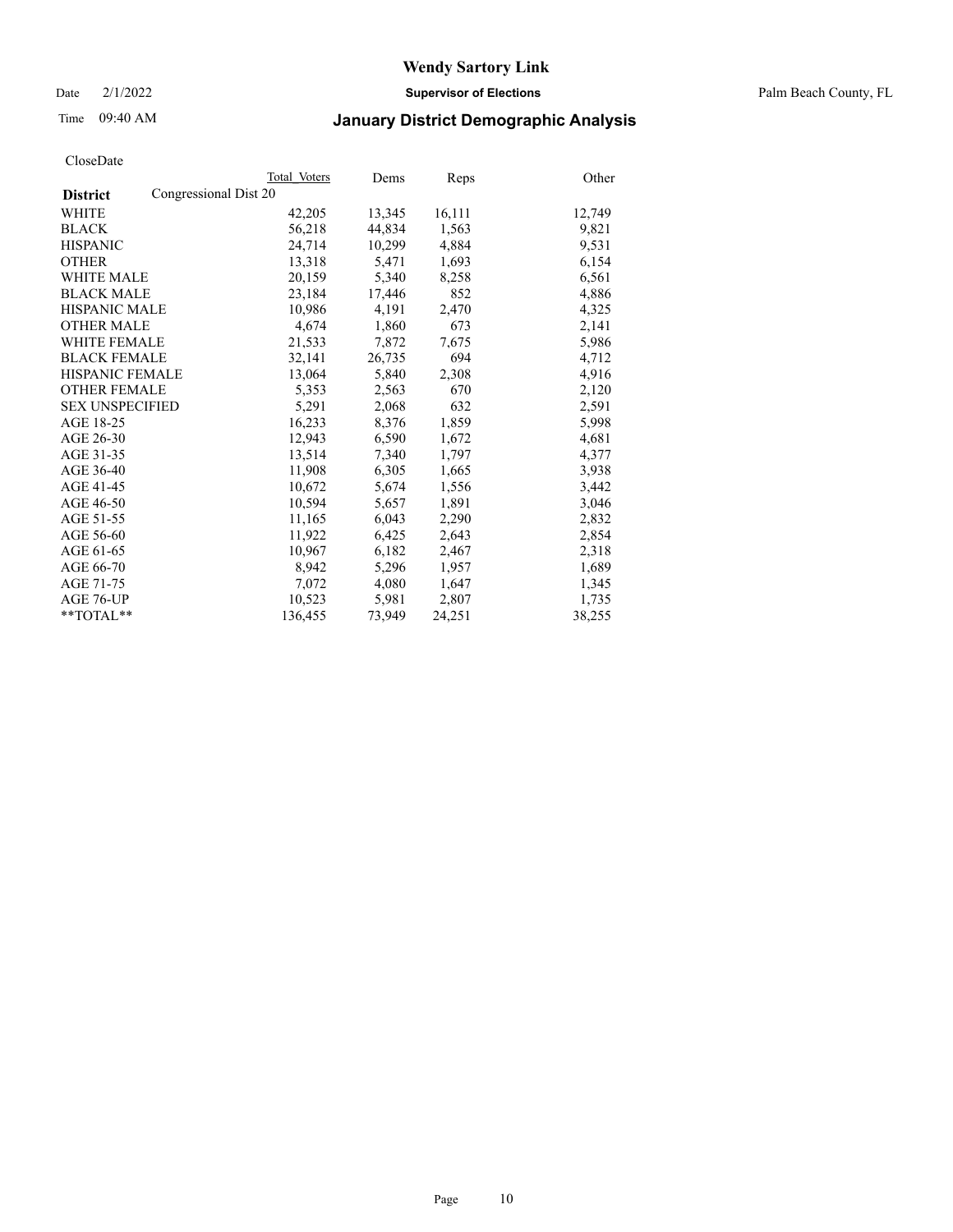Date 2/1/2022 **Supervisor of Elections** Palm Beach County, FL

## Time 09:40 AM **January District Demographic Analysis**

|                                          | Total Voters | Dems    | Reps    | Other   |
|------------------------------------------|--------------|---------|---------|---------|
| Congressional Dist 21<br><b>District</b> |              |         |         |         |
| WHITE                                    | 336,950      | 125,741 | 113,633 | 97,576  |
| <b>BLACK</b>                             | 62,619       | 46,554  | 2,189   | 13,876  |
| <b>HISPANIC</b>                          | 73,661       | 30,474  | 15,091  | 28,096  |
| <b>OTHER</b>                             | 47,808       | 17,978  | 8,556   | 21,274  |
| <b>WHITE MALE</b>                        | 154,614      | 48,373  | 57,098  | 49,143  |
| <b>BLACK MALE</b>                        | 27,377       | 19,013  | 1,260   | 7,104   |
| <b>HISPANIC MALE</b>                     | 31,668       | 12,048  | 7,159   | 12,461  |
| <b>OTHER MALE</b>                        | 16,842       | 5,952   | 3,436   | 7,454   |
| <b>WHITE FEMALE</b>                      | 177,873      | 75,879  | 55,118  | 46,876  |
| <b>BLACK FEMALE</b>                      | 34,193       | 26,838  | 889     | 6,466   |
| HISPANIC FEMALE                          | 40,270       | 17,784  | 7,604   | 14,882  |
| <b>OTHER FEMALE</b>                      | 19,933       | 8,586   | 3,388   | 7,959   |
| <b>SEX UNSPECIFIED</b>                   | 17,797       | 6,014   | 3,424   | 8,359   |
| AGE 18-25                                | 45,522       | 18,496  | 8,748   | 18,278  |
| AGE 26-30                                | 33,434       | 13,258  | 6,866   | 13,310  |
| AGE 31-35                                | 36,426       | 14,707  | 7,748   | 13,971  |
| AGE 36-40                                | 34,870       | 14,133  | 7,724   | 13,013  |
| AGE 41-45                                | 33,278       | 13,203  | 7,679   | 12,396  |
| AGE 46-50                                | 34,871       | 13,331  | 9,276   | 12,264  |
| AGE 51-55                                | 39,735       | 14,851  | 11,855  | 13,029  |
| AGE 56-60                                | 43,993       | 17,080  | 14,253  | 12,660  |
| AGE 61-65                                | 45,680       | 19,297  | 14,208  | 12,175  |
| AGE 66-70                                | 43,707       | 20,050  | 12,886  | 10,771  |
| AGE 71-75                                | 44,281       | 20,615  | 12,936  | 10,730  |
| AGE 76-UP                                | 85,240       | 41,726  | 25,289  | 18,225  |
| **TOTAL**                                | 521,038      | 220,747 | 139,469 | 160,822 |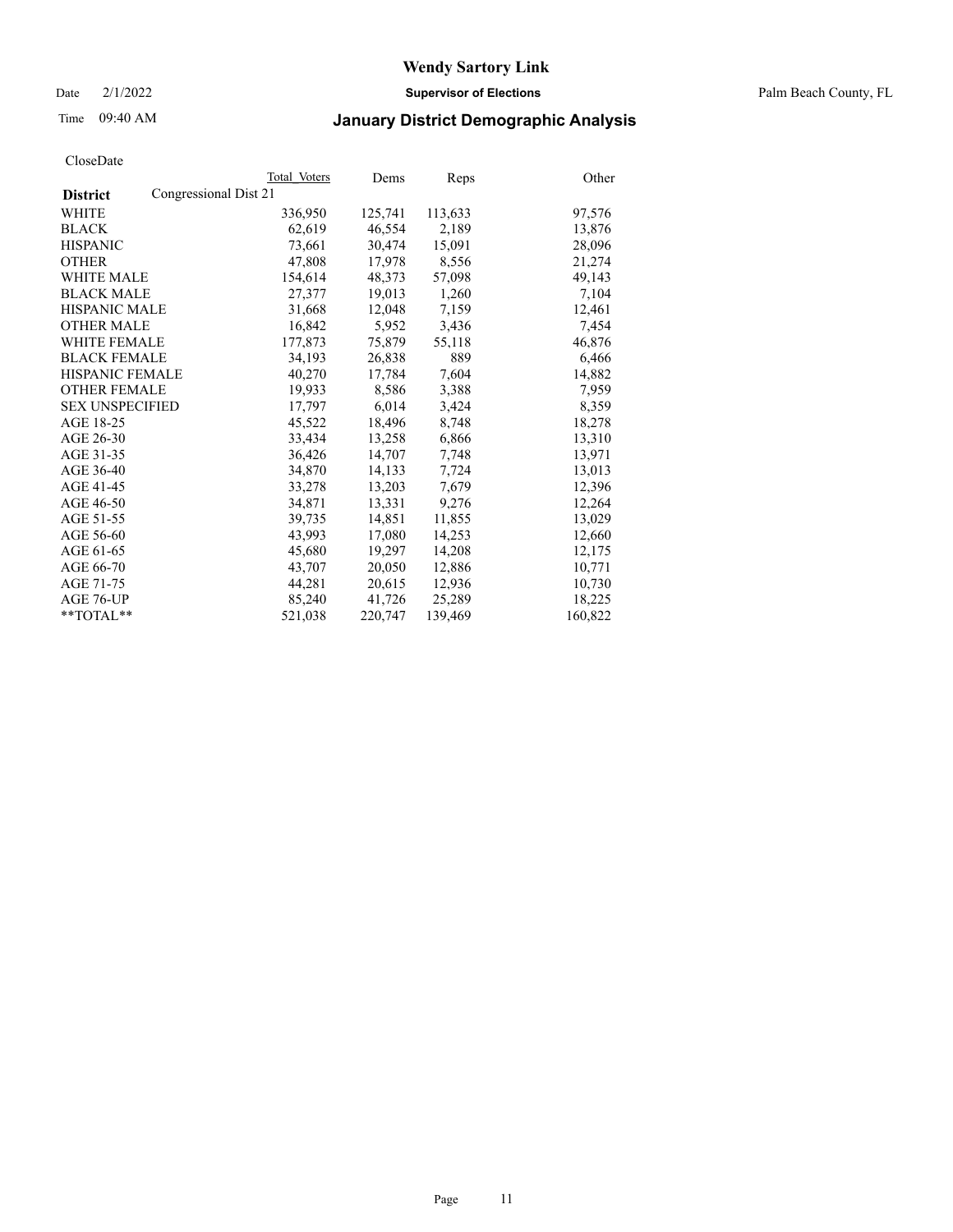Date 2/1/2022 **Supervisor of Elections** Palm Beach County, FL

## Time 09:40 AM **January District Demographic Analysis**

|                                          | Total Voters | Dems   | <b>Reps</b> | Other  |
|------------------------------------------|--------------|--------|-------------|--------|
| Congressional Dist 22<br><b>District</b> |              |        |             |        |
| WHITE                                    | 79,429       | 25,844 | 29,739      | 23,846 |
| <b>BLACK</b>                             | 3,012        | 2,015  | 176         | 821    |
| <b>HISPANIC</b>                          | 8,968        | 3,153  | 2,187       | 3,628  |
| <b>OTHER</b>                             | 8,989        | 2,865  | 1,957       | 4,167  |
| <b>WHITE MALE</b>                        | 37,129       | 9,884  | 15,089      | 12,156 |
| <b>BLACK MALE</b>                        | 1,342        | 825    | 106         | 411    |
| <b>HISPANIC MALE</b>                     | 3,606        | 1,124  | 920         | 1,562  |
| <b>OTHER MALE</b>                        | 3,155        | 884    | 765         | 1,506  |
| <b>WHITE FEMALE</b>                      | 41,212       | 15,656 | 14,231      | 11,325 |
| <b>BLACK FEMALE</b>                      | 1,612        | 1,154  | 68          | 390    |
| <b>HISPANIC FEMALE</b>                   | 5,144        | 1,960  | 1,214       | 1,970  |
| <b>OTHER FEMALE</b>                      | 3,665        | 1,386  | 763         | 1,516  |
| <b>SEX UNSPECIFIED</b>                   | 3,419        | 949    | 876         | 1,594  |
| AGE 18-25                                | 10,124       | 3,389  | 3,017       | 3,718  |
| AGE 26-30                                | 6,333        | 2,075  | 1,870       | 2,388  |
| AGE 31-35                                | 6,241        | 2,037  | 1,773       | 2,431  |
| AGE 36-40                                | 5,967        | 1,905  | 1,722       | 2,340  |
| AGE 41-45                                | 6,000        | 1,841  | 1,743       | 2,416  |
| AGE 46-50                                | 6,616        | 1,856  | 2,203       | 2,557  |
| AGE 51-55                                | 8,191        | 2,258  | 3,013       | 2,920  |
| AGE 56-60                                | 8,869        | 2,723  | 3,376       | 2,770  |
| AGE 61-65                                | 8,604        | 2,879  | 3,225       | 2,500  |
| AGE 66-70                                | 7,896        | 2,953  | 2,765       | 2,178  |
| AGE 71-75                                | 7,968        | 3,050  | 2,791       | 2,127  |
| AGE 76-UP                                | 17,589       | 6,911  | 6,561       | 4,117  |
| **TOTAL**                                | 100,398      | 33,877 | 34,059      | 32,462 |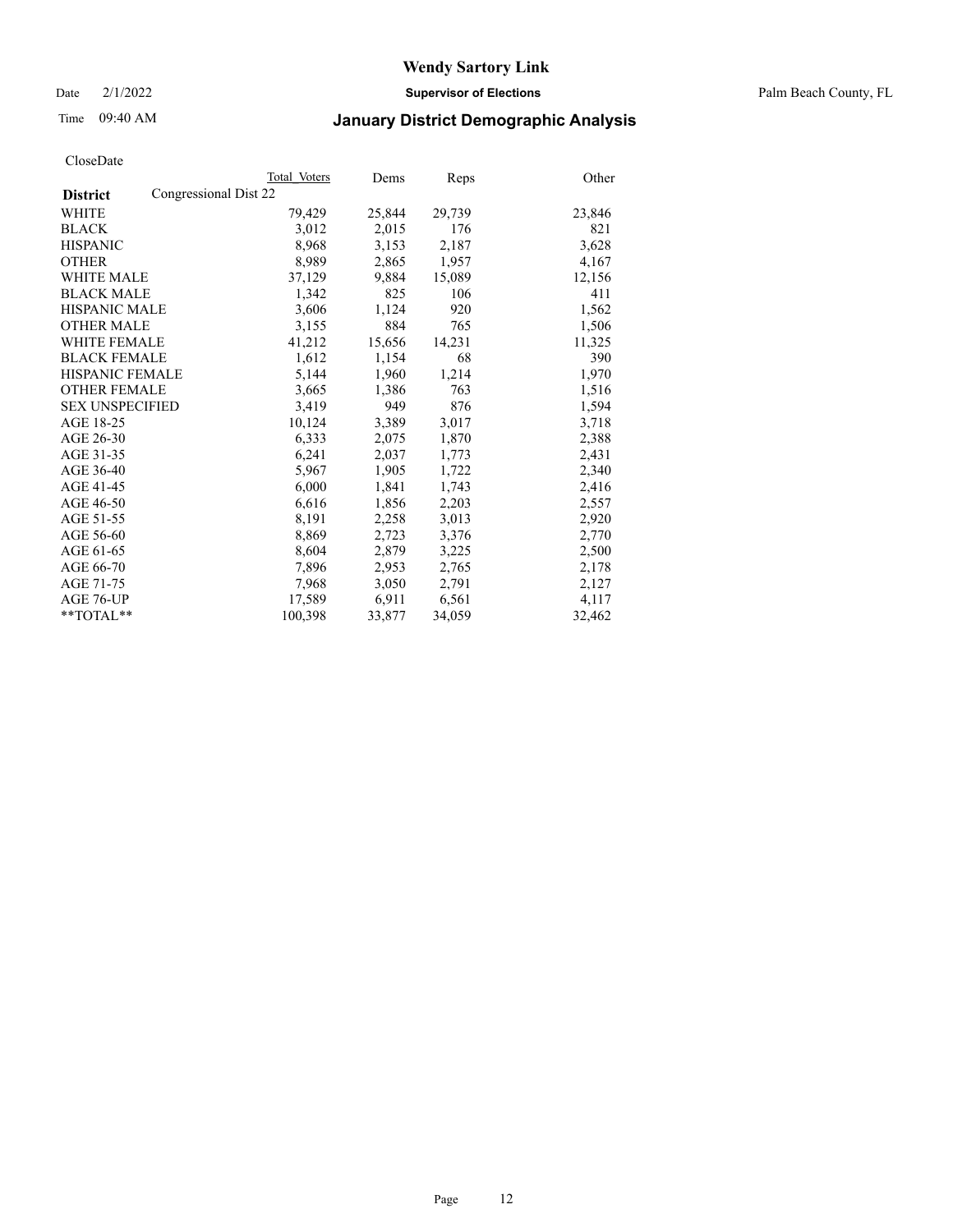Date 2/1/2022 **Supervisor of Elections** Palm Beach County, FL

## Time 09:40 AM **January District Demographic Analysis**

|                        |                | Total Voters | Dems    | <b>Reps</b> | Other   |
|------------------------|----------------|--------------|---------|-------------|---------|
| <b>District</b>        | Unincorporated |              |         |             |         |
| WHITE                  |                | 284,939      | 105,634 | 98,797      | 80,508  |
| <b>BLACK</b>           |                | 45,893       | 33,716  | 1,718       | 10,459  |
| <b>HISPANIC</b>        |                | 63,239       | 25,529  | 13,494      | 24,216  |
| <b>OTHER</b>           |                | 39,807       | 14,670  | 7,510       | 17,627  |
| <b>WHITE MALE</b>      |                | 130,254      | 39,993  | 49,843      | 40,418  |
| <b>BLACK MALE</b>      |                | 19,717       | 13,426  | 974         | 5,317   |
| <b>HISPANIC MALE</b>   |                | 27,199       | 10,032  | 6,445       | 10,722  |
| <b>OTHER MALE</b>      |                | 13,924       | 4,818   | 3,002       | 6,104   |
| <b>WHITE FEMALE</b>    |                | 150,932      | 64,453  | 47,693      | 38,786  |
| <b>BLACK FEMALE</b>    |                | 25,384       | 19,776  | 713         | 4,895   |
| HISPANIC FEMALE        |                | 34,522       | 14,923  | 6,779       | 12,820  |
| <b>OTHER FEMALE</b>    |                | 16,636       | 7,080   | 2,931       | 6,625   |
| <b>SEX UNSPECIFIED</b> |                | 14,900       | 4,826   | 3,047       | 7,027   |
| AGE 18-25              |                | 38,279       | 14,661  | 8,236       | 15,382  |
| AGE 26-30              |                | 25.996       | 9.746   | 5,715       | 10,535  |
| AGE 31-35              |                | 28,143       | 10,899  | 6,693       | 10,551  |
| AGE 36-40              |                | 28,013       | 10,517  | 6,911       | 10,585  |
| AGE 41-45              |                | 27,599       | 10,357  | 6,911       | 10,331  |
| AGE 46-50              |                | 28,807       | 10,330  | 8,287       | 10,190  |
| AGE 51-55              |                | 32,792       | 11,715  | 10,471      | 10,606  |
| AGE 56-60              |                | 36,780       | 13,674  | 12,489      | 10,617  |
| AGE 61-65              |                | 37,740       | 15,507  | 12,293      | 9,940   |
| AGE 66-70              |                | 36,301       | 16,388  | 10,989      | 8,924   |
| AGE 71-75              |                | 37,679       | 17,565  | 11,073      | 9,041   |
| AGE 76-UP              |                | 75,749       | 38,190  | 21,451      | 16,108  |
| $*$ TOTAL $*$          |                | 433,878      | 179,549 | 121,519     | 132,810 |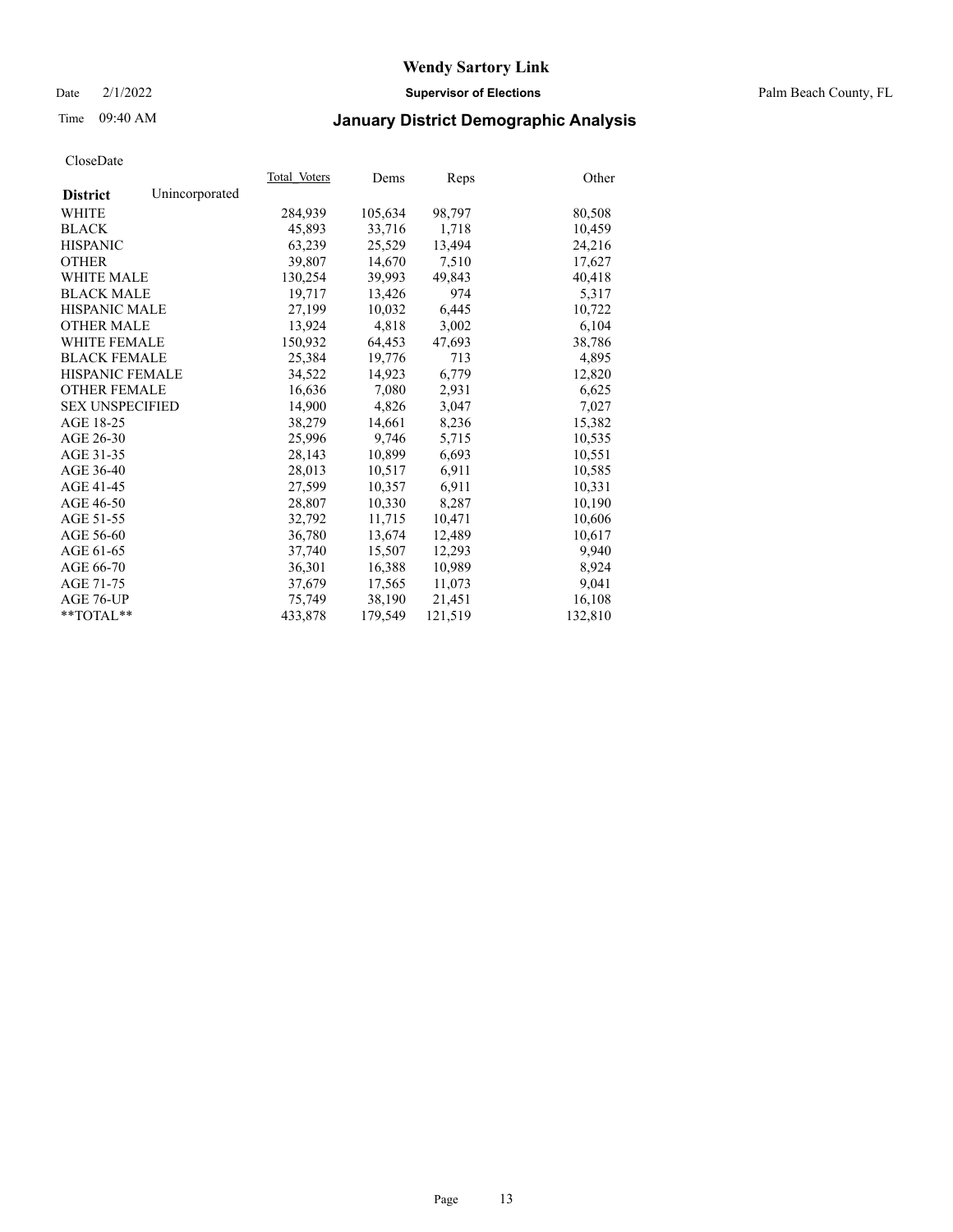#### Date 2/1/2022 **Supervisor of Elections** Palm Beach County, FL

## Time 09:40 AM **January District Demographic Analysis**

|                        |          | Total Voters | Dems | Reps     | Other |
|------------------------|----------|--------------|------|----------|-------|
| <b>District</b>        | Atlantis |              |      |          |       |
| WHITE                  |          | 1,604        | 405  | 795      | 404   |
| <b>BLACK</b>           |          | 39           | 28   | 1        | 10    |
| <b>HISPANIC</b>        |          | 92           | 23   | 45       | 24    |
| <b>OTHER</b>           |          | 125          | 35   | 36       | 54    |
| <b>WHITE MALE</b>      |          | 756          | 178  | 373      | 205   |
| <b>BLACK MALE</b>      |          | 19           | 15   | 1        | 3     |
| <b>HISPANIC MALE</b>   |          | 33           | 6    | 17       | 10    |
| <b>OTHER MALE</b>      |          | 44           | 10   | 14       | 20    |
| <b>WHITE FEMALE</b>    |          | 834          | 223  | 414      | 197   |
| <b>BLACK FEMALE</b>    |          | 20           | 13   | $\theta$ | 7     |
| HISPANIC FEMALE        |          | 57           | 17   | 27       | 13    |
| <b>OTHER FEMALE</b>    |          | 51           | 18   | 14       | 19    |
| <b>SEX UNSPECIFIED</b> |          | 45           | 10   | 17       | 18    |
| AGE 18-25              |          | 100          | 22   | 43       | 35    |
| AGE 26-30              |          | 75           | 20   | 25       | 30    |
| AGE 31-35              |          | 68           | 19   | 28       | 21    |
| AGE 36-40              |          | 69           | 17   | 30       | 22    |
| AGE 41-45              |          | 92           | 20   | 45       | 27    |
| AGE 46-50              |          | 110          | 23   | 50       | 37    |
| AGE 51-55              |          | 133          | 26   | 66       | 41    |
| AGE 56-60              |          | 156          | 37   | 79       | 40    |
| AGE 61-65              |          | 165          | 54   | 75       | 36    |
| AGE 66-70              |          | 209          | 68   | 89       | 52    |
| AGE 71-75              |          | 211          | 57   | 97       | 57    |
| AGE 76-UP              |          | 472          | 128  | 250      | 94    |
| **TOTAL**              |          | 1,860        | 491  | 877      | 492   |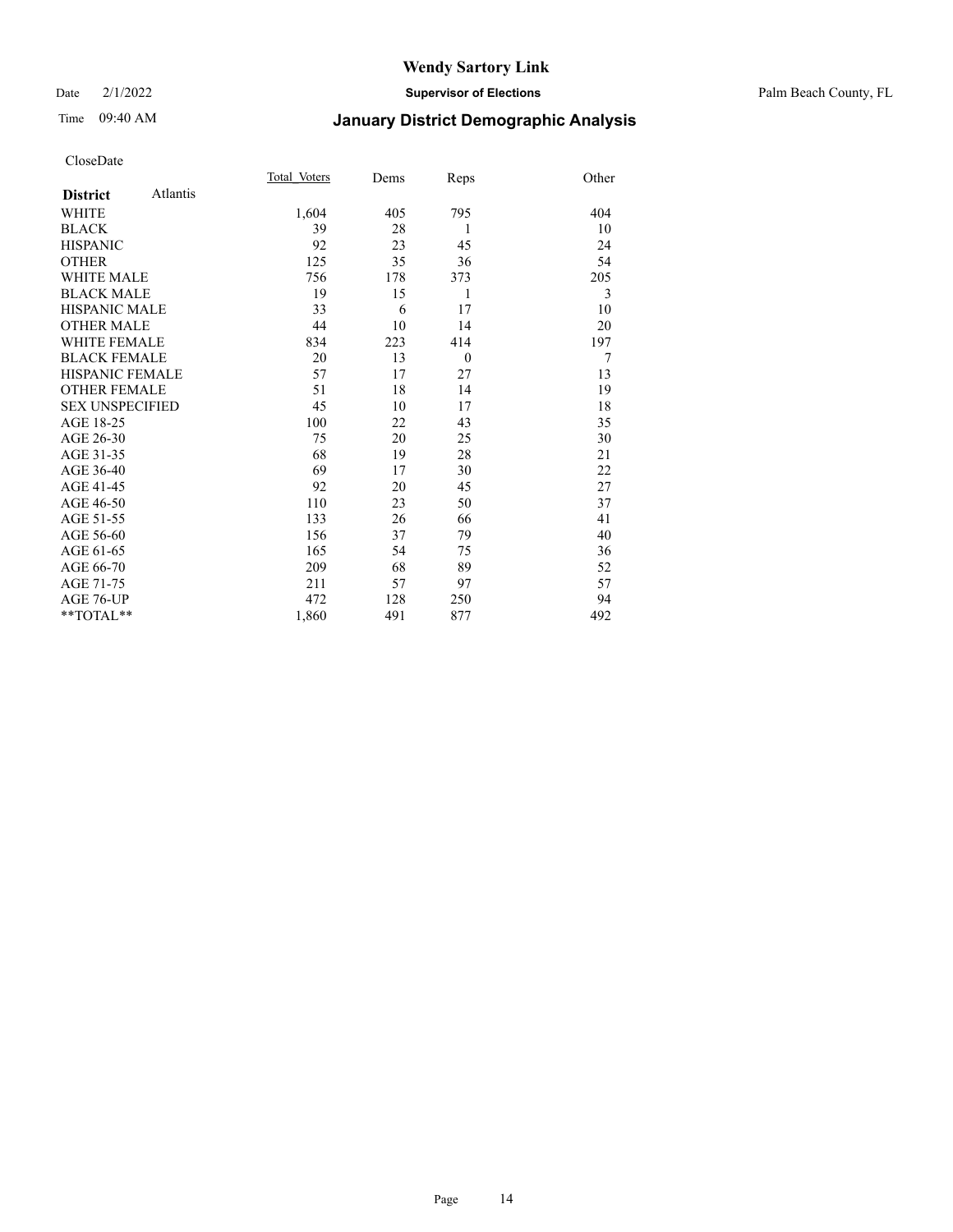Date 2/1/2022 **Supervisor of Elections** Palm Beach County, FL

## Time 09:40 AM **January District Demographic Analysis**

|                        |                      | Total Voters | Dems   | <b>Reps</b> | Other  |
|------------------------|----------------------|--------------|--------|-------------|--------|
| <b>District</b>        | <b>Boynton Beach</b> |              |        |             |        |
| WHITE                  |                      | 29,190       | 10,227 | 9,908       | 9,055  |
| <b>BLACK</b>           |                      | 12,647       | 9,744  | 356         | 2,547  |
| <b>HISPANIC</b>        |                      | 5,345        | 2,326  | 903         | 2,116  |
| <b>OTHER</b>           |                      | 4,594        | 1,840  | 697         | 2,057  |
| <b>WHITE MALE</b>      |                      | 13,517       | 3,972  | 5,033       | 4,512  |
| <b>BLACK MALE</b>      |                      | 5,455        | 3,965  | 197         | 1,293  |
| <b>HISPANIC MALE</b>   |                      | 2,320        | 907    | 435         | 978    |
| <b>OTHER MALE</b>      |                      | 1,597        | 609    | 280         | 708    |
| <b>WHITE FEMALE</b>    |                      | 15,282       | 6,126  | 4,761       | 4,395  |
| <b>BLACK FEMALE</b>    |                      | 6,989        | 5,633  | 153         | 1,203  |
| <b>HISPANIC FEMALE</b> |                      | 2,927        | 1,380  | 455         | 1,092  |
| <b>OTHER FEMALE</b>    |                      | 1,876        | 867    | 264         | 745    |
| <b>SEX UNSPECIFIED</b> |                      | 1,769        | 659    | 275         | 835    |
| AGE 18-25              |                      | 4,590        | 2,209  | 648         | 1,733  |
| AGE 26-30              |                      | 4,568        | 2,005  | 846         | 1,717  |
| AGE 31-35              |                      | 4,955        | 2,233  | 883         | 1,839  |
| AGE 36-40              |                      | 4,278        | 1,997  | 745         | 1,536  |
| AGE 41-45              |                      | 3,433        | 1,657  | 621         | 1,155  |
| AGE 46-50              |                      | 3,495        | 1,660  | 737         | 1,098  |
| AGE 51-55              |                      | 3,975        | 1,769  | 960         | 1,246  |
| AGE 56-60              |                      | 4,363        | 1,945  | 1,234       | 1,184  |
| AGE 61-65              |                      | 4,511        | 2,162  | 1,267       | 1,082  |
| AGE 66-70              |                      | 3,827        | 1,896  | 1,005       | 926    |
| AGE 71-75              |                      | 3,369        | 1,604  | 940         | 825    |
| AGE 76-UP              |                      | 6,412        | 3,000  | 1,978       | 1,434  |
| **TOTAL**              |                      | 51,776       | 24,137 | 11,864      | 15,775 |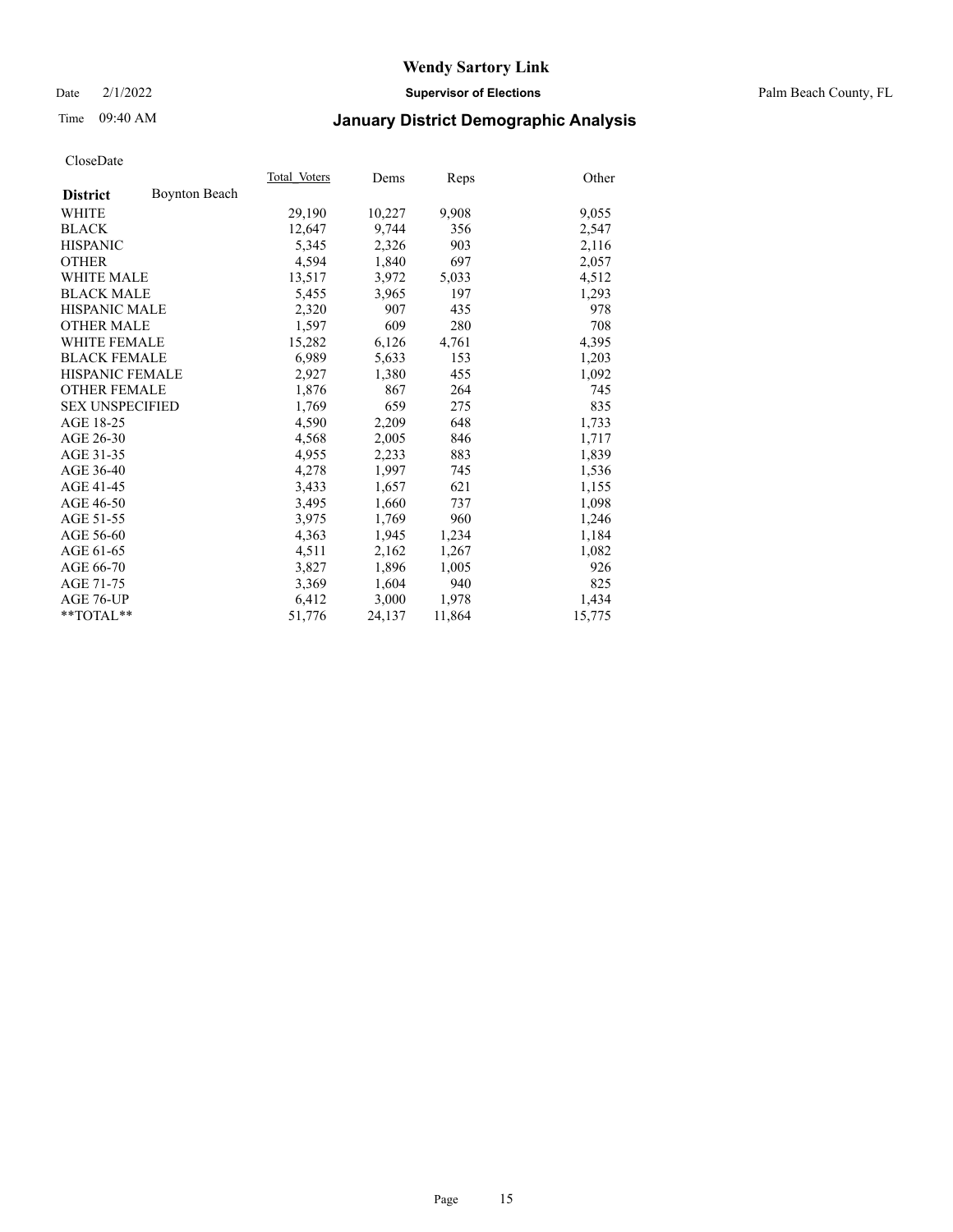#### Date 2/1/2022 **Supervisor of Elections** Palm Beach County, FL

## Time 09:40 AM **January District Demographic Analysis**

|                        |             | Total Voters | Dems  | Reps  | Other |
|------------------------|-------------|--------------|-------|-------|-------|
| <b>District</b>        | Belle Glade |              |       |       |       |
| WHITE                  |             | 962          | 246   | 554   | 162   |
| <b>BLACK</b>           |             | 4,150        | 3,569 | 102   | 479   |
| <b>HISPANIC</b>        |             | 1,766        | 803   | 375   | 588   |
| <b>OTHER</b>           |             | 462          | 234   | 42    | 186   |
| <b>WHITE MALE</b>      |             | 450          | 113   | 262   | 75    |
| <b>BLACK MALE</b>      |             | 1,680        | 1,398 | 62    | 220   |
| <b>HISPANIC MALE</b>   |             | 830          | 349   | 198   | 283   |
| <b>OTHER MALE</b>      |             | 172          | 86    | 16    | 70    |
| <b>WHITE FEMALE</b>    |             | 500          | 130   | 288   | 82    |
| <b>BLACK FEMALE</b>    |             | 2,405        | 2,121 | 40    | 244   |
| <b>HISPANIC FEMALE</b> |             | 895          | 441   | 172   | 282   |
| <b>OTHER FEMALE</b>    |             | 154          | 94    | 16    | 44    |
| <b>SEX UNSPECIFIED</b> |             | 254          | 120   | 19    | 115   |
| AGE 18-25              |             | 946          | 572   | 81    | 293   |
| AGE 26-30              |             | 736          | 457   | 80    | 199   |
| AGE 31-35              |             | 738          | 511   | 68    | 159   |
| AGE 36-40              |             | 571          | 366   | 50    | 155   |
| AGE 41-45              |             | 462          | 302   | 65    | 95    |
| AGE 46-50              |             | 478          | 301   | 87    | 90    |
| AGE 51-55              |             | 561          | 361   | 92    | 108   |
| AGE 56-60              |             | 601          | 428   | 98    | 75    |
| AGE 61-65              |             | 571          | 376   | 111   | 84    |
| AGE 66-70              |             | 555          | 394   | 105   | 56    |
| AGE 71-75              |             | 429          | 292   | 91    | 46    |
| <b>AGE 76-UP</b>       |             | 692          | 492   | 145   | 55    |
| $*$ $TOTAL**$          |             | 7,340        | 4,852 | 1,073 | 1,415 |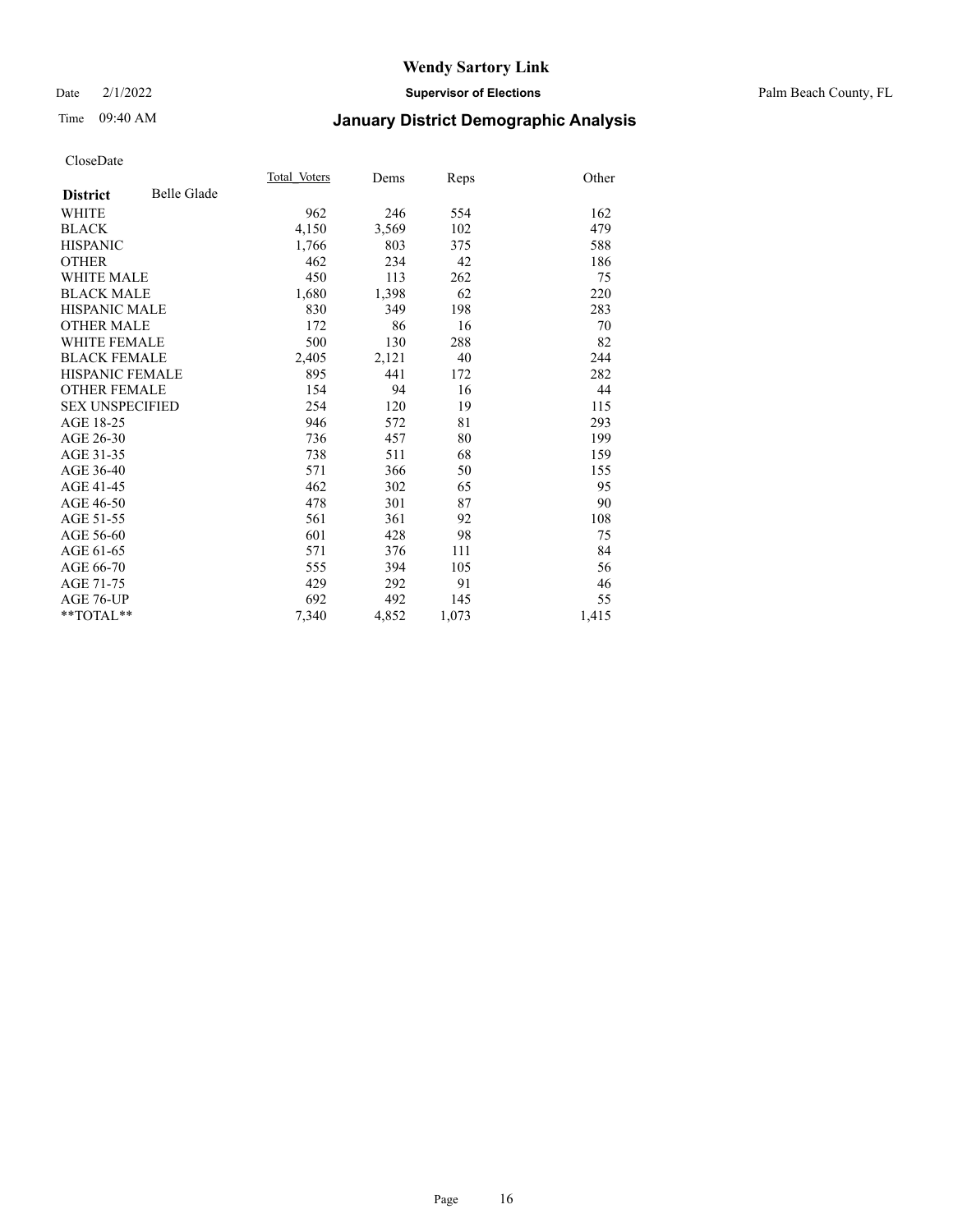Date 2/1/2022 **Supervisor of Elections** Palm Beach County, FL

## Time 09:40 AM **January District Demographic Analysis**

|                        |            | Total Voters | Dems   | Reps   | Other  |
|------------------------|------------|--------------|--------|--------|--------|
| <b>District</b>        | Boca Raton |              |        |        |        |
| WHITE                  |            | 54,140       | 16,523 | 21,116 | 16,501 |
| <b>BLACK</b>           |            | 2,338        | 1,569  | 136    | 633    |
| <b>HISPANIC</b>        |            | 6.198        | 2,154  | 1,550  | 2,494  |
| <b>OTHER</b>           |            | 6,265        | 1,974  | 1,350  | 2,941  |
| <b>WHITE MALE</b>      |            | 25,995       | 6,540  | 10,863 | 8,592  |
| <b>BLACK MALE</b>      |            | 1,036        | 639    | 80     | 317    |
| <b>HISPANIC MALE</b>   |            | 2,493        | 781    | 646    | 1,066  |
| <b>OTHER MALE</b>      |            | 2,211        | 607    | 534    | 1,070  |
| <b>WHITE FEMALE</b>    |            | 27,394       | 9,773  | 9.950  | 7,671  |
| <b>BLACK FEMALE</b>    |            | 1,254        | 902    | 54     | 298    |
| <b>HISPANIC FEMALE</b> |            | 3,558        | 1,327  | 862    | 1,369  |
| <b>OTHER FEMALE</b>    |            | 2,546        | 959    | 527    | 1,060  |
| <b>SEX UNSPECIFIED</b> |            | 2,374        | 655    | 618    | 1,101  |
| AGE 18-25              |            | 7,714        | 2,600  | 2,308  | 2,806  |
| AGE 26-30              |            | 4,755        | 1,546  | 1,407  | 1,802  |
| AGE 31-35              |            | 4,632        | 1,492  | 1,326  | 1,814  |
| AGE 36-40              |            | 4,477        | 1,409  | 1,304  | 1,764  |
| AGE 41-45              |            | 4,455        | 1,364  | 1,291  | 1,800  |
| AGE 46-50              |            | 4,881        | 1,383  | 1,656  | 1,842  |
| AGE 51-55              |            | 6,058        | 1,648  | 2,288  | 2,122  |
| AGE 56-60              |            | 6,488        | 1,901  | 2,583  | 2,004  |
| AGE 61-65              |            | 6,062        | 2,007  | 2,311  | 1,744  |
| AGE 66-70              |            | 5,425        | 1,963  | 1,960  | 1,502  |
| AGE 71-75              |            | 4,917        | 1,812  | 1,798  | 1,307  |
| AGE 76-UP              |            | 9.077        | 3,095  | 3,920  | 2,062  |
| $*$ $TOTAL**$          |            | 68,941       | 22,220 | 24,152 | 22,569 |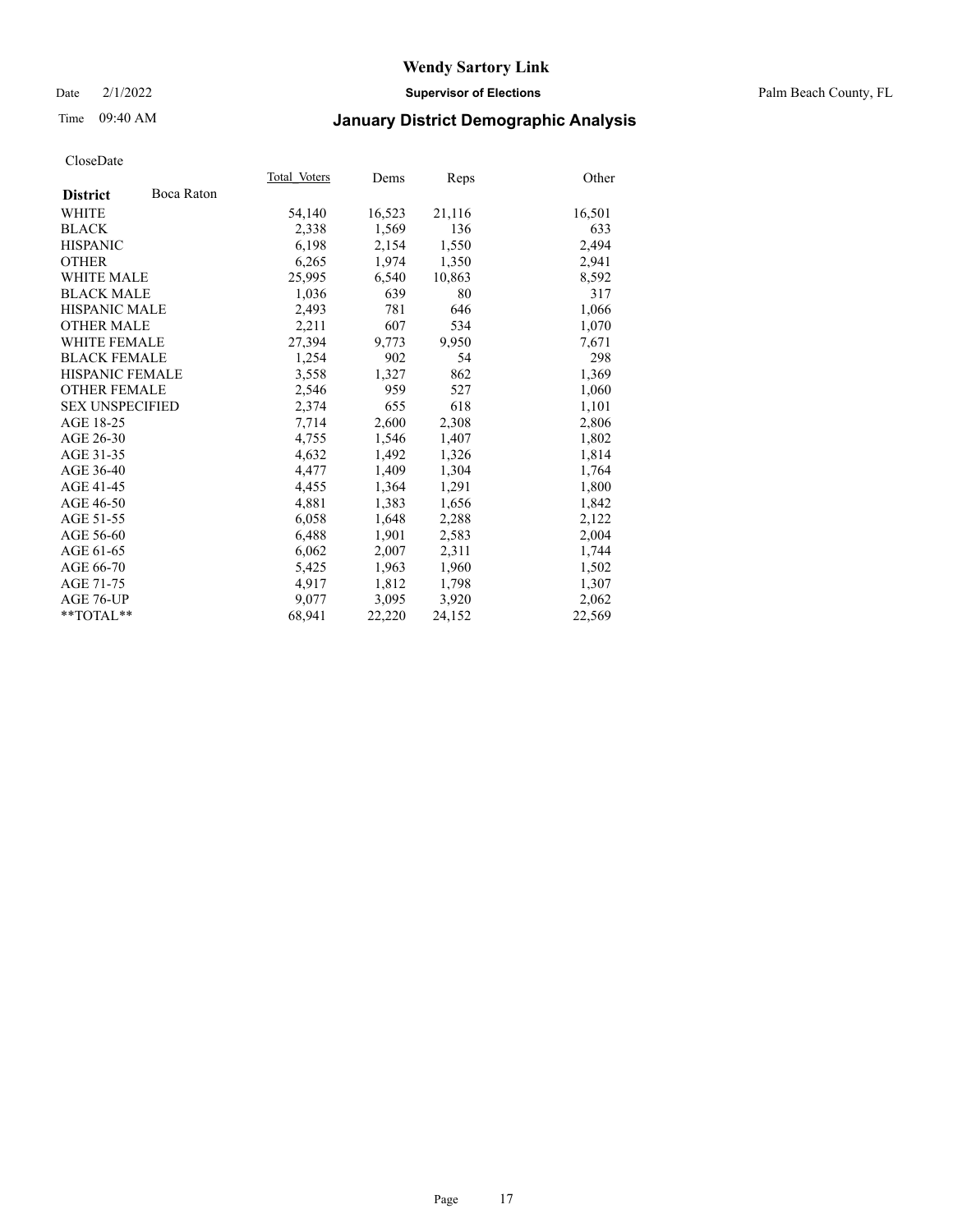#### Date 2/1/2022 **Supervisor of Elections** Palm Beach County, FL

## Time 09:40 AM **January District Demographic Analysis**

|                        |                      | Total Voters | Dems           | Reps           | Other            |
|------------------------|----------------------|--------------|----------------|----------------|------------------|
| <b>District</b>        | <b>Briny Breezes</b> |              |                |                |                  |
| WHITE                  |                      | 300          | 79             | 138            | 83               |
| <b>BLACK</b>           |                      | $\theta$     | $\theta$       | $\theta$       | 0                |
| <b>HISPANIC</b>        |                      | 9            | 3              | 1              | 5                |
| <b>OTHER</b>           |                      | 16           | 5              | 5              | 6                |
| <b>WHITE MALE</b>      |                      | 125          | 26             | 56             | 43               |
| <b>BLACK MALE</b>      |                      | 0            | $\theta$       | $\overline{0}$ | 0                |
| <b>HISPANIC MALE</b>   |                      | 3            | $\overline{c}$ | $\Omega$       |                  |
| <b>OTHER MALE</b>      |                      | 5            | $\overline{2}$ | $\overline{2}$ |                  |
| <b>WHITE FEMALE</b>    |                      | 173          | 53             | 80             | 40               |
| <b>BLACK FEMALE</b>    |                      | $\mathbf{0}$ | $\theta$       | $\theta$       | $\boldsymbol{0}$ |
| <b>HISPANIC FEMALE</b> |                      | 5            | 1              |                | 3                |
| <b>OTHER FEMALE</b>    |                      | 4            | $\overline{c}$ | $\theta$       | $\overline{c}$   |
| <b>SEX UNSPECIFIED</b> |                      | 10           | 1              | 5              | 4                |
| AGE 18-25              |                      | 7            | $\overline{c}$ | 2              | 3                |
| AGE 26-30              |                      | 4            | 1              | $\overline{c}$ |                  |
| AGE 31-35              |                      | 5            |                | $\overline{c}$ | $\overline{c}$   |
| AGE 36-40              |                      | 5            | 3              | 1              |                  |
| AGE 41-45              |                      |              |                | 3              | 3                |
| AGE 46-50              |                      | 6            | $\overline{c}$ |                | 3                |
| AGE 51-55              |                      | 19           | 3              | 9              | 7                |
| AGE 56-60              |                      | 18           | 5              | 8              | 5                |
| AGE 61-65              |                      | 32           | 13             | 11             | 8                |
| AGE 66-70              |                      | 26           | 8              | 8              | 10               |
| AGE 71-75              |                      | 44           | 12             | 20             | 12               |
| AGE 76-UP              |                      | 152          | 36             | 77             | 39               |
| **TOTAL**              |                      | 325          | 87             | 144            | 94               |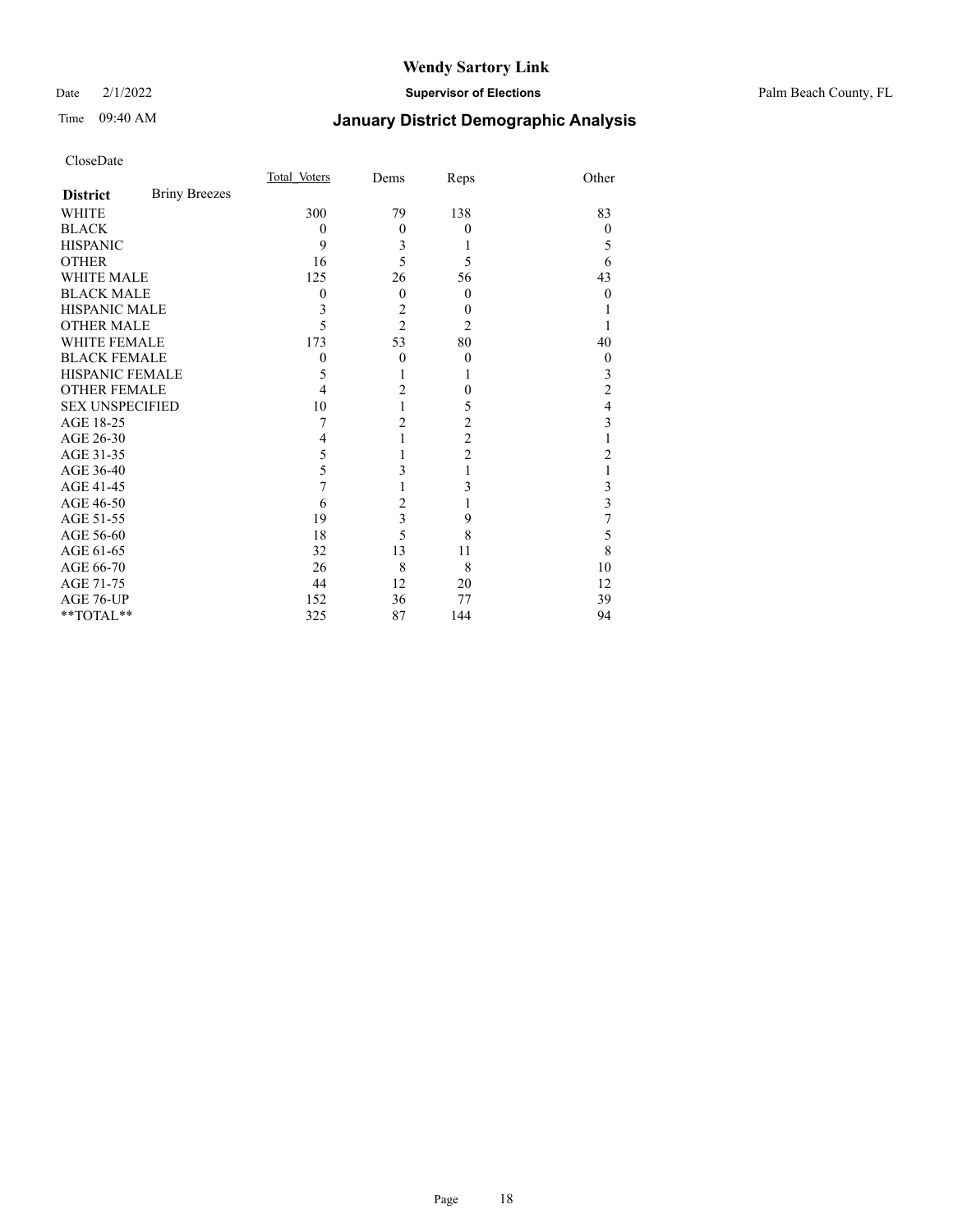#### Date 2/1/2022 **Supervisor of Elections** Palm Beach County, FL

## Time 09:40 AM **January District Demographic Analysis**

|                        |            | Total Voters   | Dems                    | Reps           | Other          |
|------------------------|------------|----------------|-------------------------|----------------|----------------|
| <b>District</b>        | Cloud Lake |                |                         |                |                |
| <b>WHITE</b>           |            | 56             | 18                      | 21             | 17             |
| <b>BLACK</b>           |            | $\overline{c}$ | 1                       | $\theta$       | 1              |
| <b>HISPANIC</b>        |            | 22             | 6                       | 6              | 10             |
| <b>OTHER</b>           |            | 5              | 1                       | $\theta$       | $\overline{4}$ |
| WHITE MALE             |            | 27             | 8                       | 11             | 8              |
| <b>BLACK MALE</b>      |            | 2              |                         | $\Omega$       | 1              |
| <b>HISPANIC MALE</b>   |            | 8              |                         | 5              | $\overline{c}$ |
| <b>OTHER MALE</b>      |            | $\Omega$       | $\theta$                | $\theta$       | $\theta$       |
| <b>WHITE FEMALE</b>    |            | 28             | 10                      | 10             | 8              |
| <b>BLACK FEMALE</b>    |            | $\theta$       | $\mathbf{0}$            | $\theta$       | $\theta$       |
| <b>HISPANIC FEMALE</b> |            | 14             | 5                       |                | 8              |
| <b>OTHER FEMALE</b>    |            | 3              | $\mathbf{0}$            | 0              | 3              |
| <b>SEX UNSPECIFIED</b> |            | 3              |                         | 0              | $\overline{c}$ |
| AGE 18-25              |            | 9              | 3                       | 4              | $\overline{2}$ |
| AGE 26-30              |            | 3              | $\overline{c}$          | $\theta$       | 1              |
| AGE 31-35              |            | 10             | $\overline{\mathbf{4}}$ | 2              | $\overline{4}$ |
| AGE 36-40              |            | 8              | $\overline{2}$          | $\Omega$       | 6              |
| AGE 41-45              |            | 3              | 1                       | 0              | $\overline{c}$ |
| AGE 46-50              |            | 7              | $\mathbf{0}$            | 5              | $\overline{c}$ |
| AGE 51-55              |            | 5              |                         | 3              | 1              |
| AGE 56-60              |            | 8              | $\sqrt{2}$              | 3              | 3              |
| AGE 61-65              |            | 8              | $\overline{\mathbf{3}}$ | $\theta$       | 5              |
| AGE 66-70              |            | 7              | 3                       | 2              | $\overline{c}$ |
| AGE 71-75              |            | 5              | $\overline{c}$          | $\overline{c}$ | 1              |
| AGE 76-UP              |            | 12             | $\overline{3}$          | 6              | 3              |
| **TOTAL**              |            | 85             | 26                      | 27             | 32             |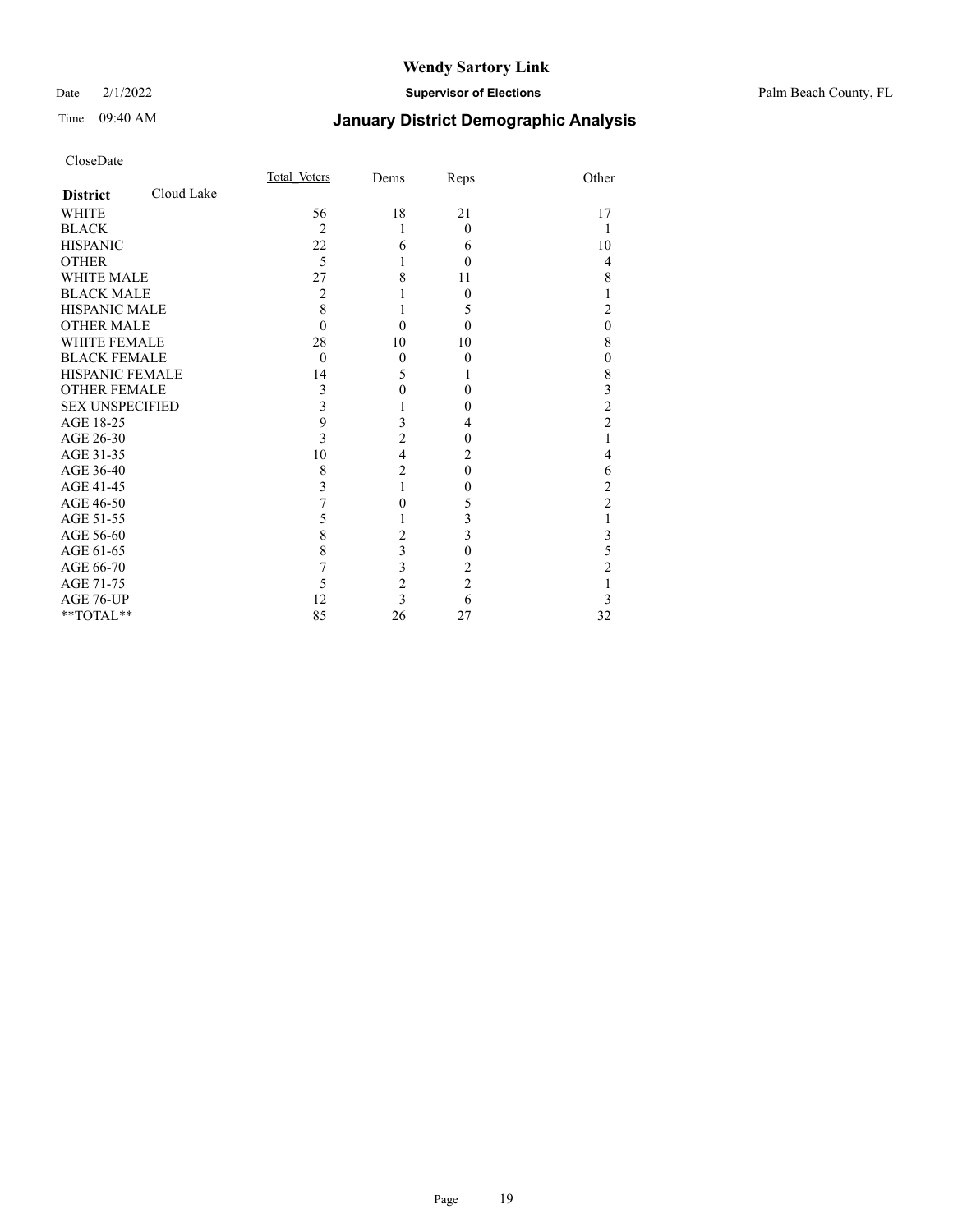Date 2/1/2022 **Supervisor of Elections** Palm Beach County, FL

## Time 09:40 AM **January District Demographic Analysis**

|                        |              | Total Voters | Dems   | Reps   | Other  |
|------------------------|--------------|--------------|--------|--------|--------|
| <b>District</b>        | Delray Beach |              |        |        |        |
| WHITE                  |              | 30,754       | 10,488 | 10,696 | 9,570  |
| <b>BLACK</b>           |              | 9,399        | 7,510  | 263    | 1,626  |
| <b>HISPANIC</b>        |              | 3,270        | 1,457  | 630    | 1,183  |
| <b>OTHER</b>           |              | 3,672        | 1,473  | 654    | 1,545  |
| <b>WHITE MALE</b>      |              | 14,396       | 4,002  | 5,427  | 4,967  |
| <b>BLACK MALE</b>      |              | 4,243        | 3,233  | 147    | 863    |
| <b>HISPANIC MALE</b>   |              | 1,364        | 571    | 270    | 523    |
| <b>OTHER MALE</b>      |              | 1,281        | 485    | 262    | 534    |
| <b>WHITE FEMALE</b>    |              | 15,925       | 6,339  | 5,140  | 4,446  |
| <b>BLACK FEMALE</b>    |              | 5,006        | 4,161  | 113    | 732    |
| <b>HISPANIC FEMALE</b> |              | 1,832        | 858    | 344    | 630    |
| <b>OTHER FEMALE</b>    |              | 1,486        | 680    | 247    | 559    |
| <b>SEX UNSPECIFIED</b> |              | 1,526        | 580    | 285    | 661    |
| AGE 18-25              |              | 3,767        | 1,714  | 711    | 1,342  |
| AGE 26-30              |              | 3.740        | 1,588  | 777    | 1,375  |
| AGE 31-35              |              | 3,974        | 1,722  | 785    | 1,467  |
| AGE 36-40              |              | 3,278        | 1,420  | 713    | 1,145  |
| AGE 41-45              |              | 2,698        | 1,144  | 573    | 981    |
| AGE 46-50              |              | 2,863        | 1,177  | 719    | 967    |
| AGE 51-55              |              | 3,459        | 1,382  | 997    | 1,080  |
| AGE 56-60              |              | 4,293        | 1,818  | 1,302  | 1,173  |
| AGE 61-65              |              | 4,503        | 1,987  | 1,351  | 1,165  |
| AGE 66-70              |              | 4,288        | 2,059  | 1,206  | 1,023  |
| AGE 71-75              |              | 3,752        | 1,850  | 1,015  | 887    |
| AGE 76-UP              |              | 6,479        | 3,067  | 2,093  | 1,319  |
| **TOTAL**              |              | 47,095       | 20,928 | 12,243 | 13,924 |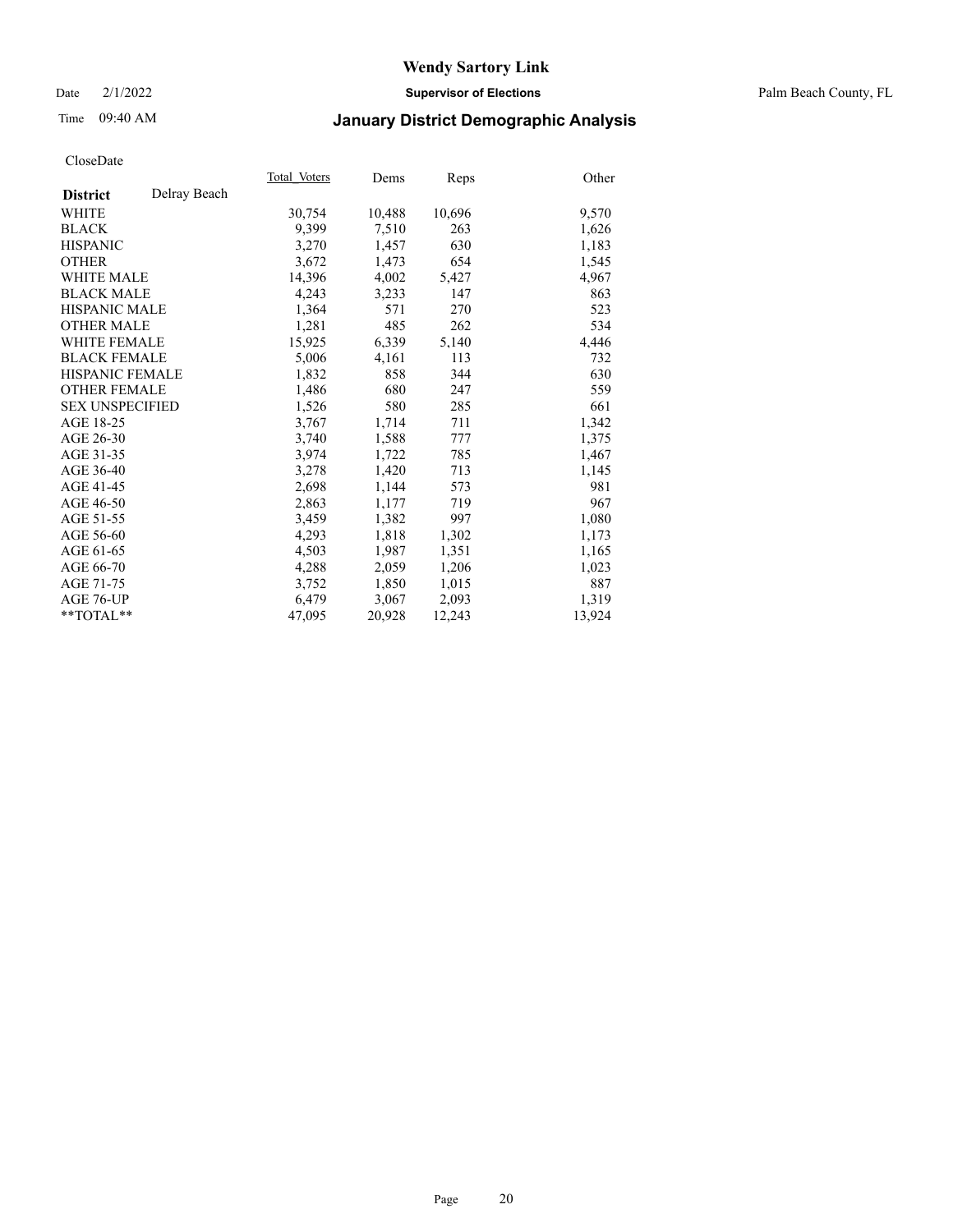Date 2/1/2022 **Supervisor of Elections** Palm Beach County, FL

## Time 09:40 AM **January District Demographic Analysis**

|                        | Total Voters | Dems   | Reps  | Other |
|------------------------|--------------|--------|-------|-------|
| Greenacres             |              |        |       |       |
|                        | 8,771        | 3,209  | 2,874 | 2,688 |
|                        | 4,846        | 3,536  | 158   | 1,152 |
|                        | 6,923        | 3,085  | 1,164 | 2,674 |
|                        | 2,724        | 1,111  | 357   | 1,256 |
|                        | 3,859        | 1,212  | 1,359 | 1,288 |
|                        | 1,963        | 1,327  | 94    | 542   |
| <b>HISPANIC MALE</b>   | 2,951        | 1,203  | 548   | 1,200 |
|                        | 965          | 399    | 137   | 429   |
| <b>WHITE FEMALE</b>    | 4,780        | 1,955  | 1,482 | 1,343 |
| <b>BLACK FEMALE</b>    | 2,801        | 2,146  | 63    | 592   |
| <b>HISPANIC FEMALE</b> | 3,789        | 1,804  | 585   | 1,400 |
| <b>OTHER FEMALE</b>    | 1,104        | 515    | 138   | 451   |
| <b>SEX UNSPECIFIED</b> | 1,033        | 369    | 145   | 519   |
|                        | 2,805        | 1,255  | 301   | 1,249 |
|                        | 1,843        | 821    | 223   | 799   |
|                        | 1,964        | 907    | 275   | 782   |
|                        | 1,865        | 872    | 269   | 724   |
|                        | 1,805        | 863    | 298   | 644   |
|                        | 1,828        | 881    | 342   | 605   |
|                        | 1,920        | 929    | 372   | 619   |
|                        | 1,947        | 935    | 462   | 550   |
|                        | 1,901        | 897    | 469   | 535   |
|                        | 1,562        | 778    | 391   | 393   |
|                        | 1,377        | 660    | 364   | 353   |
|                        | 2,447        | 1,143  | 787   | 517   |
|                        | 23,264       | 10,941 | 4,553 | 7,770 |
|                        |              |        |       |       |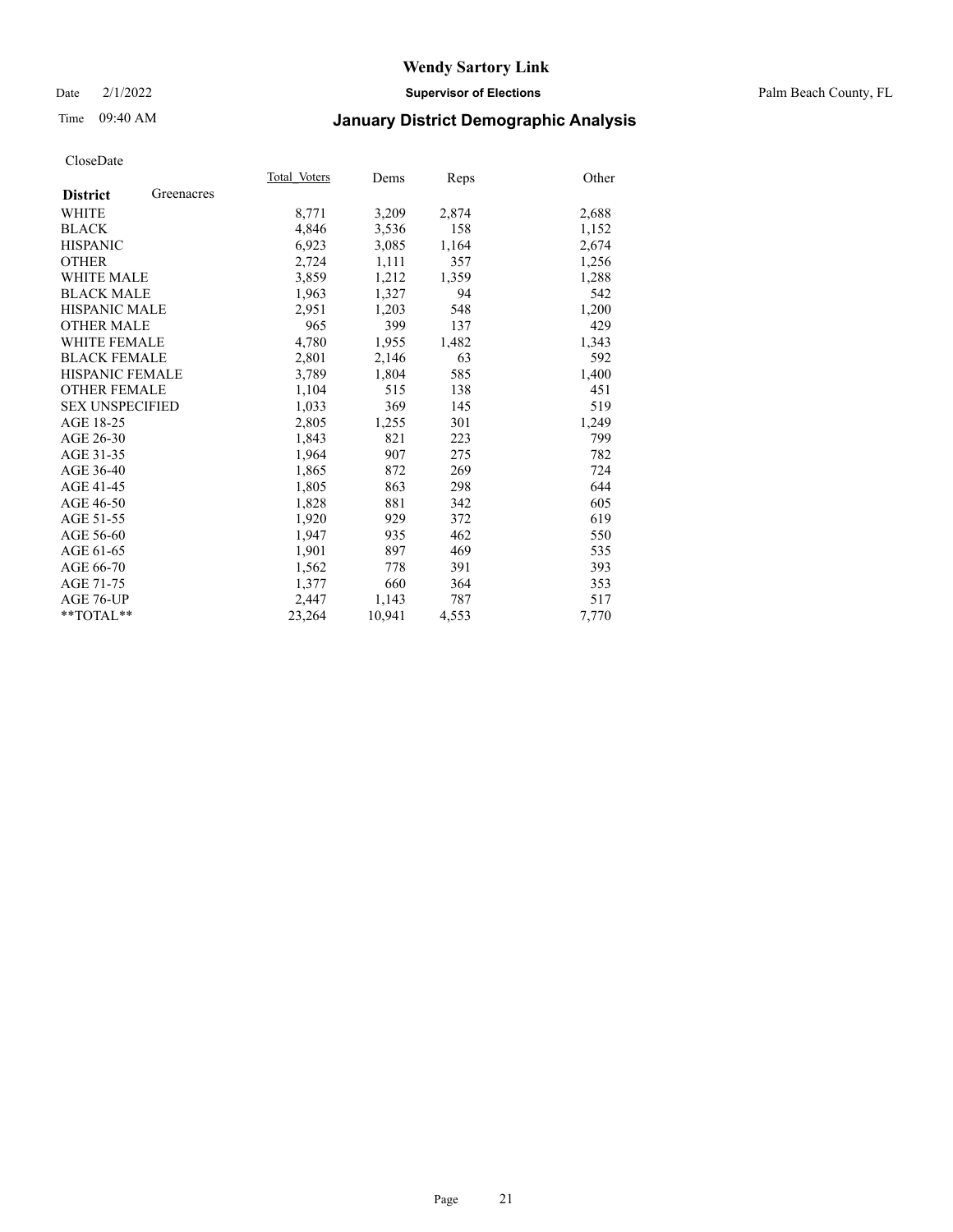#### Date 2/1/2022 **Supervisor of Elections** Palm Beach County, FL

## Time 09:40 AM **January District Demographic Analysis**

|                        |            | Total Voters   | Dems                    | Reps           | Other          |
|------------------------|------------|----------------|-------------------------|----------------|----------------|
| <b>District</b>        | Glen Ridge |                |                         |                |                |
| <b>WHITE</b>           |            | 126            | 35                      | 51             | 40             |
| <b>BLACK</b>           |            | $\overline{2}$ | $\theta$                | $\theta$       | 2              |
| <b>HISPANIC</b>        |            | 33             | 8                       | 10             | 15             |
| <b>OTHER</b>           |            | 13             | $\theta$                | $\overline{2}$ | 11             |
| <b>WHITE MALE</b>      |            | 64             | 15                      | 30             | 19             |
| <b>BLACK MALE</b>      |            | $\overline{2}$ | $\theta$                | $\mathbf{0}$   | 2              |
| <b>HISPANIC MALE</b>   |            | 16             | 6                       | 4              | 6              |
| <b>OTHER MALE</b>      |            | 5              | $\theta$                |                | 4              |
| <b>WHITE FEMALE</b>    |            | 60             | 20                      | 21             | 19             |
| <b>BLACK FEMALE</b>    |            | $\mathbf{0}$   | $\theta$                | $\mathbf{0}$   | $\mathbf{0}$   |
| <b>HISPANIC FEMALE</b> |            | 16             | $\overline{c}$          | 5              | 9              |
| <b>OTHER FEMALE</b>    |            | 5              | $\theta$                |                | 4              |
| <b>SEX UNSPECIFIED</b> |            | 6              | $\theta$                |                | 5              |
| AGE 18-25              |            | 18             | $\overline{4}$          | 6              | 8              |
| AGE 26-30              |            | 16             | 4                       | 3              | 9              |
| AGE 31-35              |            | 17             | $\overline{c}$          | 9              | 6              |
| AGE 36-40              |            | 9              | $\overline{\mathbf{3}}$ | $\overline{c}$ | 4              |
| AGE 41-45              |            | 9              | 3                       | 4              | 2              |
| AGE 46-50              |            | 13             | $\theta$                | 5              | 8              |
| AGE 51-55              |            | 15             | 4                       | 6              | 5              |
| AGE 56-60              |            | 32             | 9                       | 12             | 11             |
| AGE 61-65              |            | 10             | $\overline{c}$          | 4              | 4              |
| AGE 66-70              |            | 16             | $\overline{4}$          | 6              | 6              |
| AGE 71-75              |            | 9              | $\overline{4}$          | $\overline{2}$ | 3              |
| AGE 76-UP              |            | 10             | 4                       | $\overline{4}$ | $\overline{2}$ |
| **TOTAL**              |            | 174            | 43                      | 63             | 68             |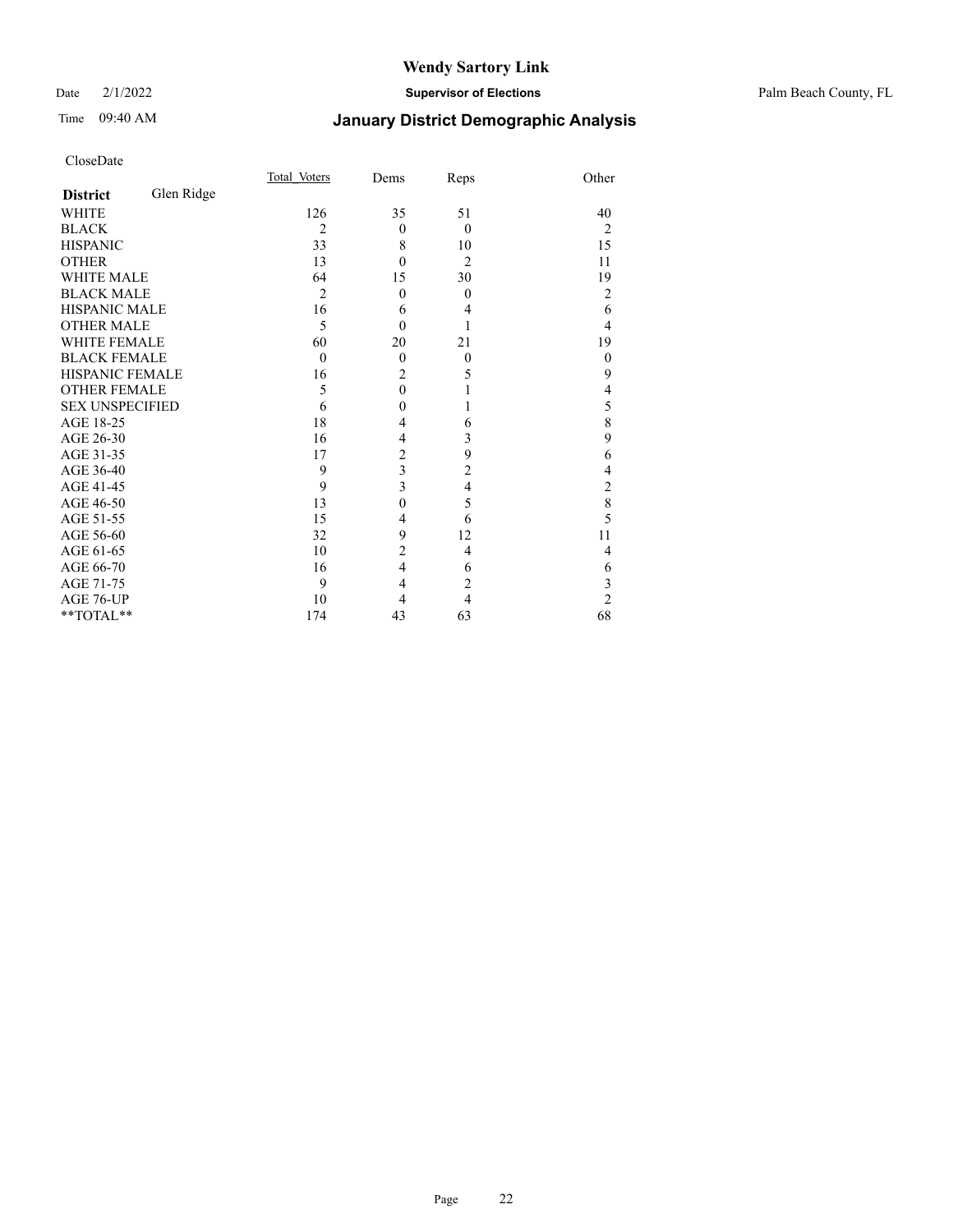#### Date 2/1/2022 **Supervisor of Elections** Palm Beach County, FL

## Time 09:40 AM **January District Demographic Analysis**

|                        |            | Total Voters   | Dems             | Reps             | Other        |
|------------------------|------------|----------------|------------------|------------------|--------------|
| <b>District</b>        | Gulfstream |                |                  |                  |              |
| WHITE                  |            | 815            | 170              | 439              | 206          |
| <b>BLACK</b>           |            | 4              | 4                | $\boldsymbol{0}$ | $\mathbf{0}$ |
| <b>HISPANIC</b>        |            | 23             | 4                | 9                | 10           |
| <b>OTHER</b>           |            | 39             | 7                | 11               | 21           |
| <b>WHITE MALE</b>      |            | 401            | 67               | 224              | 110          |
| <b>BLACK MALE</b>      |            | $\overline{2}$ | $\overline{2}$   | $\theta$         | $\theta$     |
| <b>HISPANIC MALE</b>   |            | 7              | $\boldsymbol{0}$ | $\overline{c}$   | 5            |
| <b>OTHER MALE</b>      |            | 19             | $\overline{2}$   | $\overline{7}$   | 10           |
| <b>WHITE FEMALE</b>    |            | 403            | 100              | 208              | 95           |
| <b>BLACK FEMALE</b>    |            | $\overline{2}$ | $\overline{2}$   | $\boldsymbol{0}$ | $\mathbf{0}$ |
| <b>HISPANIC FEMALE</b> |            | 16             | $\overline{4}$   | 7                | 5            |
| <b>OTHER FEMALE</b>    |            | 11             | $\overline{c}$   | 3                | 6            |
| <b>SEX UNSPECIFIED</b> |            | 19             | 6                | 7                | 6            |
| AGE 18-25              |            | 56             | 9                | 18               | 29           |
| AGE 26-30              |            | 26             | $\overline{4}$   | 9                | 13           |
| AGE 31-35              |            | 37             | 11               | 13               | 13           |
| AGE 36-40              |            | 46             | 10               | 19               | 17           |
| AGE 41-45              |            | 26             | 3                | 14               | 9            |
| AGE 46-50              |            | 43             | 6                | 22               | 15           |
| AGE 51-55              |            | 59             | 10               | 29               | 20           |
| AGE 56-60              |            | 82             | 11               | 46               | 25           |
| AGE 61-65              |            | 93             | 18               | 57               | 18           |
| AGE 66-70              |            | 109            | 28               | 59               | 22           |
| AGE 71-75              |            | 107            | 24               | 62               | 21           |
| AGE 76-UP              |            | 197            | 51               | 111              | 35           |
| **TOTAL**              |            | 881            | 185              | 459              | 237          |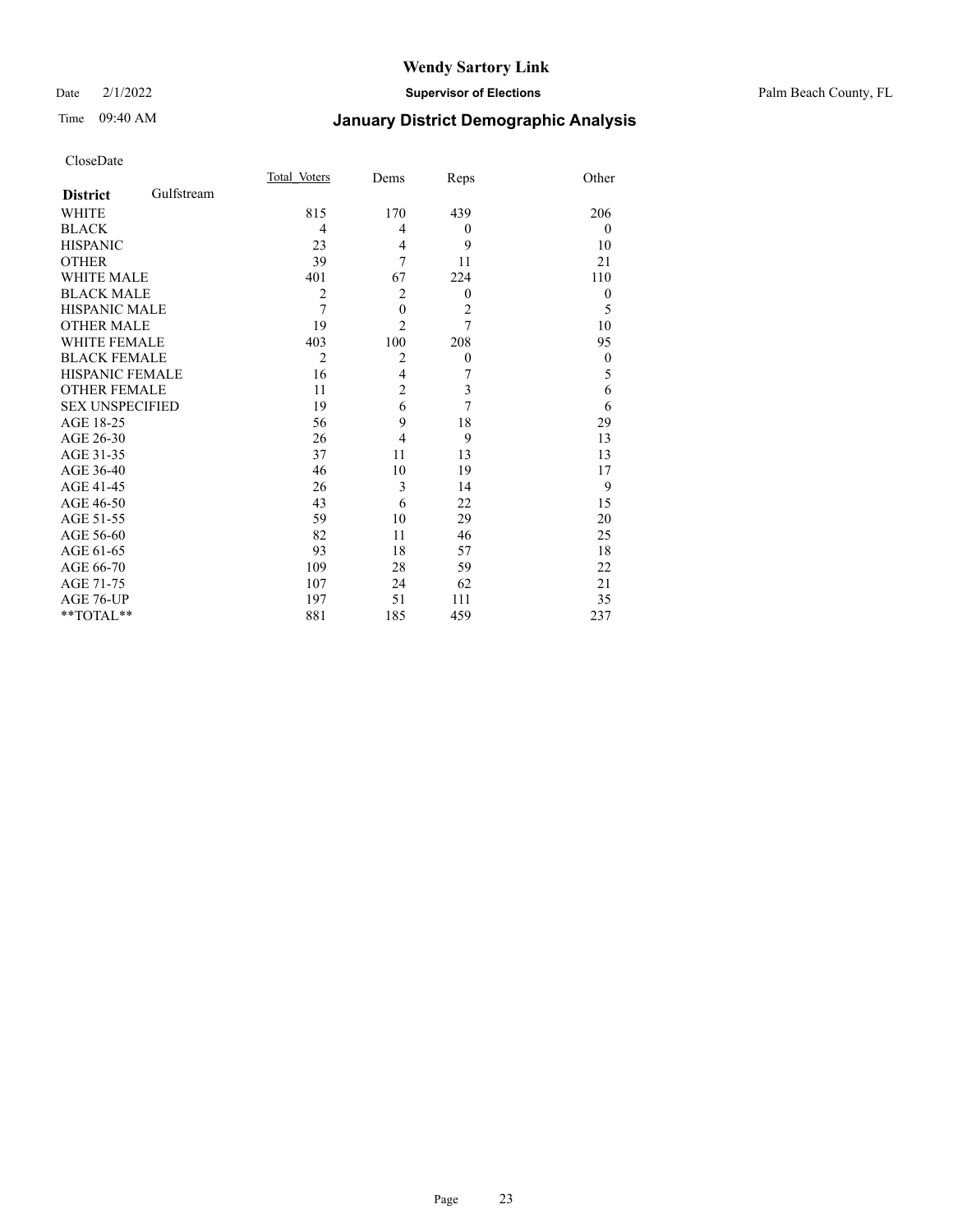Date 2/1/2022 **Supervisor of Elections** Palm Beach County, FL

## Time 09:40 AM **January District Demographic Analysis**

|                        |                       | Total Voters | Dems  | Reps           | Other |
|------------------------|-----------------------|--------------|-------|----------------|-------|
| <b>District</b>        | <b>Highland Beach</b> |              |       |                |       |
| <b>WHITE</b>           |                       | 3,459        | 1,022 | 1,442          | 995   |
| <b>BLACK</b>           |                       | 21           | 15    | $\overline{2}$ | 4     |
| <b>HISPANIC</b>        |                       | 146          | 45    | 43             | 58    |
| <b>OTHER</b>           |                       | 271          | 97    | 68             | 106   |
| <b>WHITE MALE</b>      |                       | 1,646        | 420   | 731            | 495   |
| <b>BLACK MALE</b>      |                       | 9            | 6     | $\overline{2}$ | 1     |
| <b>HISPANIC MALE</b>   |                       | 46           | 13    | 15             | 18    |
| <b>OTHER MALE</b>      |                       | 87           | 23    | 21             | 43    |
| <b>WHITE FEMALE</b>    |                       | 1,771        | 598   | 684            | 489   |
| <b>BLACK FEMALE</b>    |                       | 12           | 9     | $\theta$       | 3     |
| <b>HISPANIC FEMALE</b> |                       | 97           | 32    | 28             | 37    |
| <b>OTHER FEMALE</b>    |                       | 118          | 51    | 31             | 36    |
| <b>SEX UNSPECIFIED</b> |                       | 107          | 24    | 42             | 41    |
| AGE 18-25              |                       | 168          | 49    | 52             | 67    |
| AGE 26-30              |                       | 97           | 32    | 28             | 37    |
| AGE 31-35              |                       | 92           | 28    | 26             | 38    |
| AGE 36-40              |                       | 85           | 24    | 31             | 30    |
| AGE 41-45              |                       | 82           | 18    | 28             | 36    |
| AGE 46-50              |                       | 114          | 17    | 46             | 51    |
| AGE 51-55              |                       | 199          | 42    | 93             | 64    |
| AGE 56-60              |                       | 378          | 101   | 157            | 120   |
| AGE 61-65              |                       | 453          | 150   | 165            | 138   |
| AGE 66-70              |                       | 445          | 138   | 179            | 128   |
| AGE 71-75              |                       | 600          | 204   | 219            | 177   |
| AGE 76-UP              |                       | 1,184        | 376   | 531            | 277   |
| $*$ $TOTAL**$          |                       | 3,897        | 1,179 | 1,555          | 1,163 |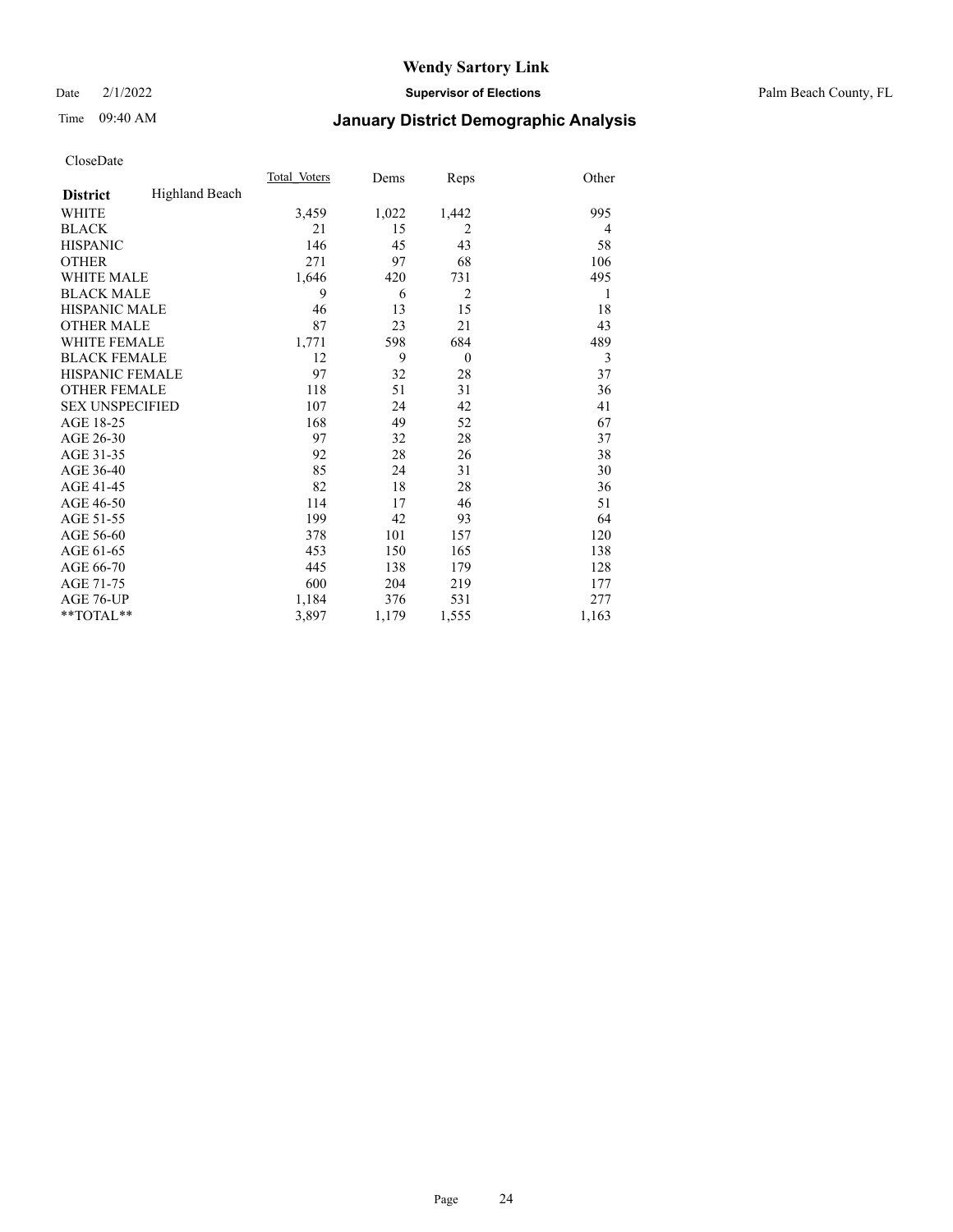#### Date 2/1/2022 **Supervisor of Elections** Palm Beach County, FL

## Time 09:40 AM **January District Demographic Analysis**

|                              | Total Voters | Dems | Reps           | Other |
|------------------------------|--------------|------|----------------|-------|
| Haverhill<br><b>District</b> |              |      |                |       |
| <b>WHITE</b>                 | 488          | 139  | 217            | 132   |
| <b>BLACK</b>                 | 394          | 300  | 19             | 75    |
| <b>HISPANIC</b>              | 310          | 126  | 71             | 113   |
| <b>OTHER</b>                 | 142          | 43   | 28             | 71    |
| <b>WHITE MALE</b>            | 241          | 58   | 105            | 78    |
| <b>BLACK MALE</b>            | 174          | 118  | 12             | 44    |
| <b>HISPANIC MALE</b>         | 143          | 48   | 38             | 57    |
| <b>OTHER MALE</b>            | 38           | 13   | 5              | 20    |
| <b>WHITE FEMALE</b>          | 240          | 80   | 108            | 52    |
| <b>BLACK FEMALE</b>          | 216          | 179  | $\overline{7}$ | 30    |
| <b>HISPANIC FEMALE</b>       | 157          | 73   | 30             | 54    |
| <b>OTHER FEMALE</b>          | 57           | 20   | 10             | 27    |
| <b>SEX UNSPECIFIED</b>       | 68           | 19   | 20             | 29    |
| AGE 18-25                    | 153          | 64   | 30             | 59    |
| AGE 26-30                    | 120          | 55   | 21             | 44    |
| AGE 31-35                    | 125          | 55   | 26             | 44    |
| AGE 36-40                    | 112          | 53   | 17             | 42    |
| AGE 41-45                    | 110          | 63   | 24             | 23    |
| AGE 46-50                    | 100          | 54   | 18             | 28    |
| AGE 51-55                    | 137          | 54   | 46             | 37    |
| AGE 56-60                    | 131          | 51   | 38             | 42    |
| AGE 61-65                    | 130          | 57   | 40             | 33    |
| AGE 66-70                    | 79           | 44   | 20             | 15    |
| AGE 71-75                    | 58           | 27   | 21             | 10    |
| <b>AGE 76-UP</b>             | 79           | 31   | 34             | 14    |
| **TOTAL**                    | 1,334        | 608  | 335            | 391   |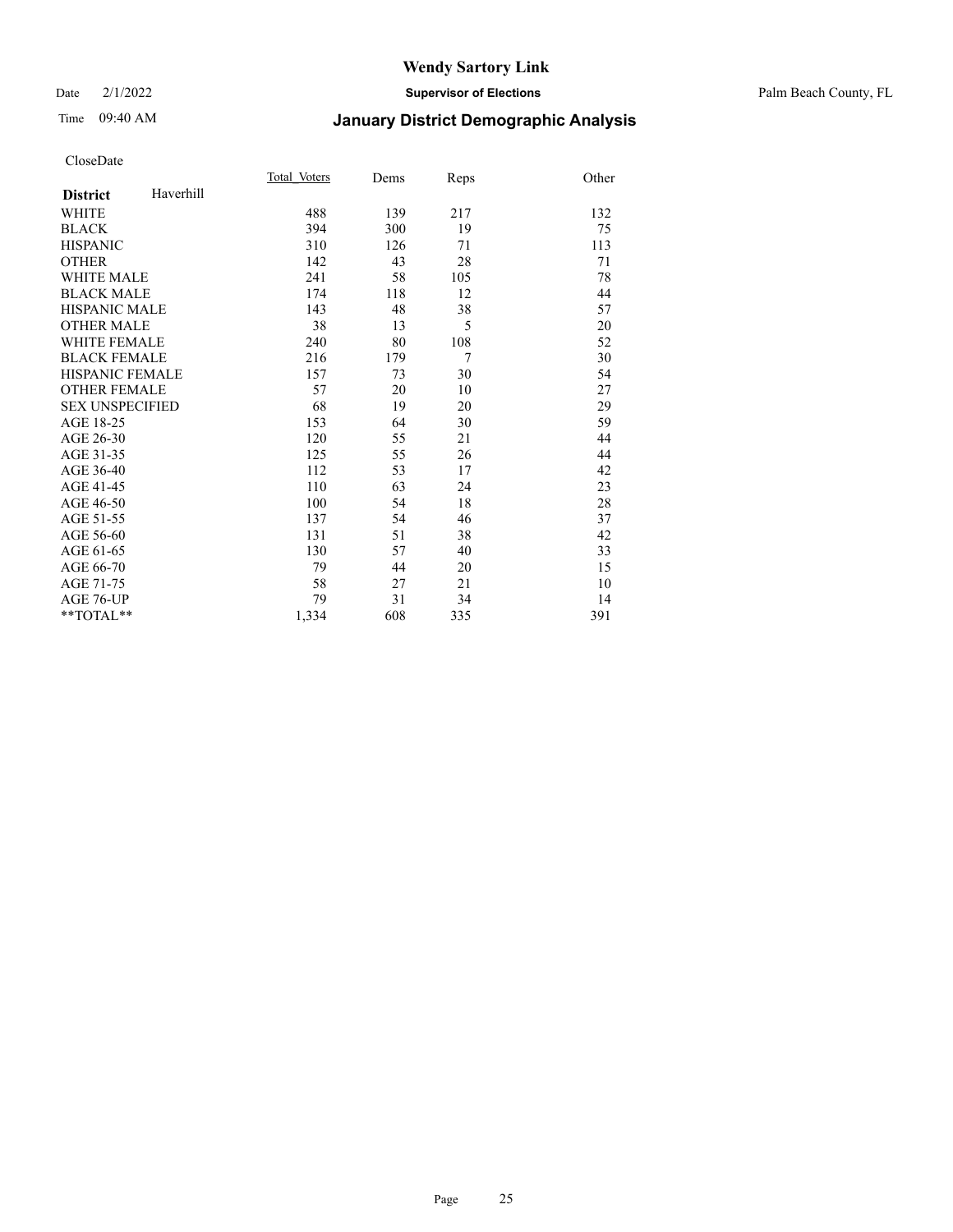#### Date 2/1/2022 **Supervisor of Elections** Palm Beach County, FL

## Time 09:40 AM **January District Demographic Analysis**

|                        |          | Total Voters | Dems | Reps           | Other |
|------------------------|----------|--------------|------|----------------|-------|
| <b>District</b>        | Hypoluxo |              |      |                |       |
| WHITE                  |          | 1,641        | 498  | 610            | 533   |
| <b>BLACK</b>           |          | 122          | 88   | 7              | 27    |
| <b>HISPANIC</b>        |          | 176          | 68   | 29             | 79    |
| <b>OTHER</b>           |          | 154          | 43   | 42             | 69    |
| WHITE MALE             |          | 779          | 195  | 313            | 271   |
| <b>BLACK MALE</b>      |          | 47           | 29   | $\overline{4}$ | 14    |
| <b>HISPANIC MALE</b>   |          | 76           | 33   | 11             | 32    |
| <b>OTHER MALE</b>      |          | 50           | 12   | 15             | 23    |
| <b>WHITE FEMALE</b>    |          | 844          | 299  | 290            | 255   |
| <b>BLACK FEMALE</b>    |          | 73           | 59   | $\overline{2}$ | 12    |
| HISPANIC FEMALE        |          | 92           | 33   | 16             | 43    |
| <b>OTHER FEMALE</b>    |          | 74           | 23   | 18             | 33    |
| <b>SEX UNSPECIFIED</b> |          | 58           | 14   | 19             | 25    |
| AGE 18-25              |          | 127          | 47   | 29             | 51    |
| AGE 26-30              |          | 144          | 43   | 40             | 61    |
| AGE 31-35              |          | 142          | 48   | 34             | 60    |
| AGE 36-40              |          | 128          | 45   | 38             | 45    |
| AGE 41-45              |          | 134          | 45   | 31             | 58    |
| AGE 46-50              |          | 164          | 51   | 48             | 65    |
| AGE 51-55              |          | 195          | 61   | 69             | 65    |
| AGE 56-60              |          | 221          | 67   | 82             | 72    |
| AGE 61-65              |          | 232          | 79   | 85             | 68    |
| AGE 66-70              |          | 211          | 79   | 66             | 66    |
| AGE 71-75              |          | 144          | 54   | 58             | 32    |
| AGE 76-UP              |          | 251          | 78   | 108            | 65    |
| **TOTAL**              |          | 2,093        | 697  | 688            | 708   |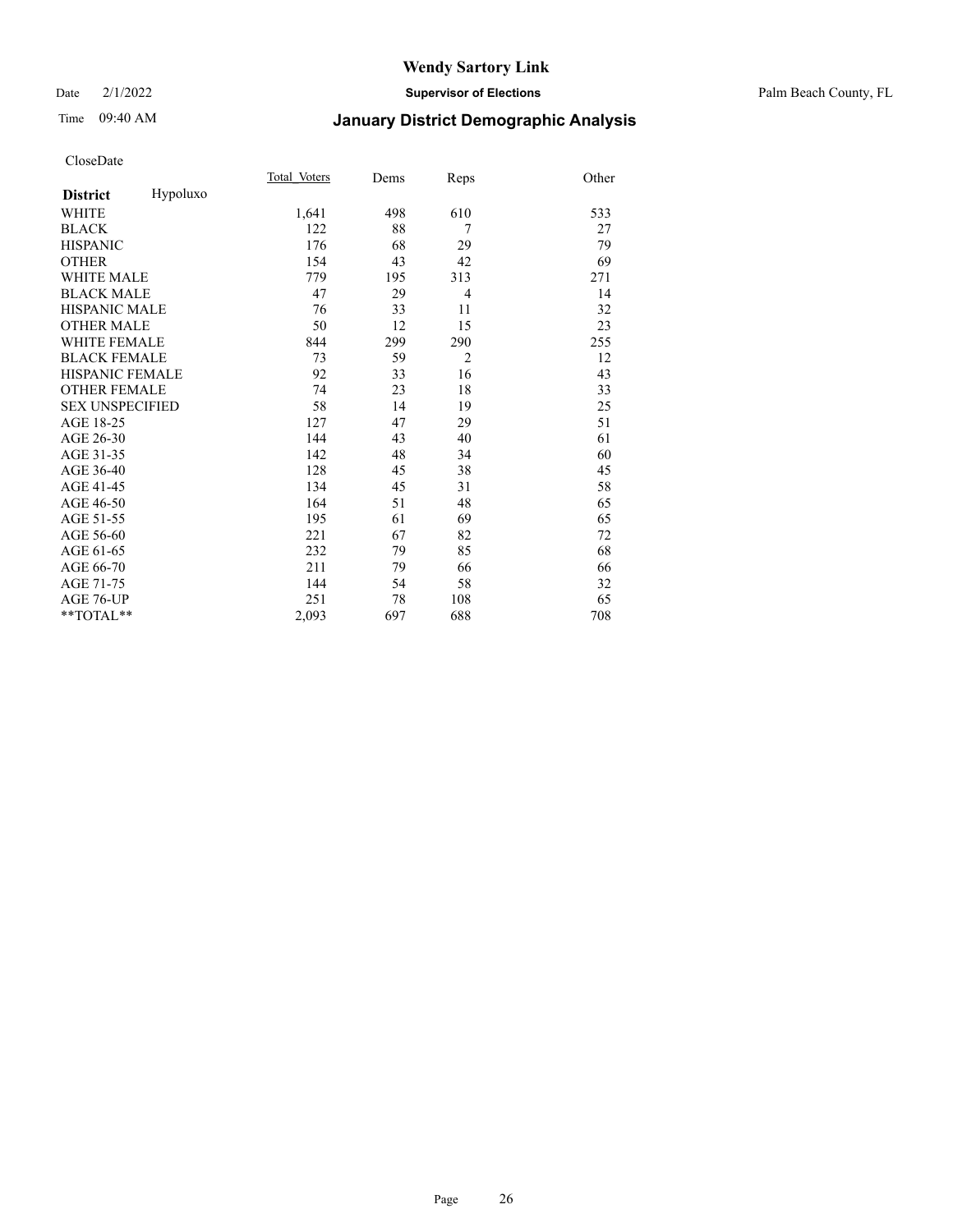Date 2/1/2022 **Supervisor of Elections** Palm Beach County, FL

## Time 09:40 AM **January District Demographic Analysis**

|                        |            | Total Voters | Dems | Reps           | Other |
|------------------------|------------|--------------|------|----------------|-------|
| <b>District</b>        | Juno Beach |              |      |                |       |
| WHITE                  |            | 2,872        | 730  | 1,362          | 780   |
| <b>BLACK</b>           |            | 18           | 8    | 4              | 6     |
| <b>HISPANIC</b>        |            | 79           | 18   | 34             | 27    |
| <b>OTHER</b>           |            | 169          | 46   | 53             | 70    |
| <b>WHITE MALE</b>      |            | 1,311        | 264  | 647            | 400   |
| <b>BLACK MALE</b>      |            | 9            | 4    | $\overline{2}$ | 3     |
| <b>HISPANIC MALE</b>   |            | 33           | 9    | 16             | 8     |
| <b>OTHER MALE</b>      |            | 50           | 8    | 18             | 24    |
| <b>WHITE FEMALE</b>    |            | 1,530        | 461  | 700            | 369   |
| <b>BLACK FEMALE</b>    |            | 9            | 4    | $\overline{2}$ | 3     |
| <b>HISPANIC FEMALE</b> |            | 45           | 9    | 18             | 18    |
| <b>OTHER FEMALE</b>    |            | 73           | 24   | 26             | 23    |
| <b>SEX UNSPECIFIED</b> |            | 73           | 14   | 24             | 35    |
| AGE 18-25              |            | 120          | 34   | 42             | 44    |
| AGE 26-30              |            | 75           | 17   | 34             | 24    |
| AGE 31-35              |            | 92           | 18   | 36             | 38    |
| AGE 36-40              |            | 107          | 21   | 46             | 40    |
| AGE 41-45              |            | 85           | 17   | 34             | 34    |
| AGE 46-50              |            | 122          | 27   | 47             | 48    |
| AGE 51-55              |            | 187          | 30   | 89             | 68    |
| AGE 56-60              |            | 301          | 75   | 147            | 79    |
| AGE 61-65              |            | 372          | 97   | 175            | 100   |
| AGE 66-70              |            | 387          | 106  | 173            | 108   |
| AGE 71-75              |            | 406          | 116  | 177            | 113   |
| AGE 76-UP              |            | 884          | 244  | 453            | 187   |
| $*$ $TOTAL**$          |            | 3,138        | 802  | 1,453          | 883   |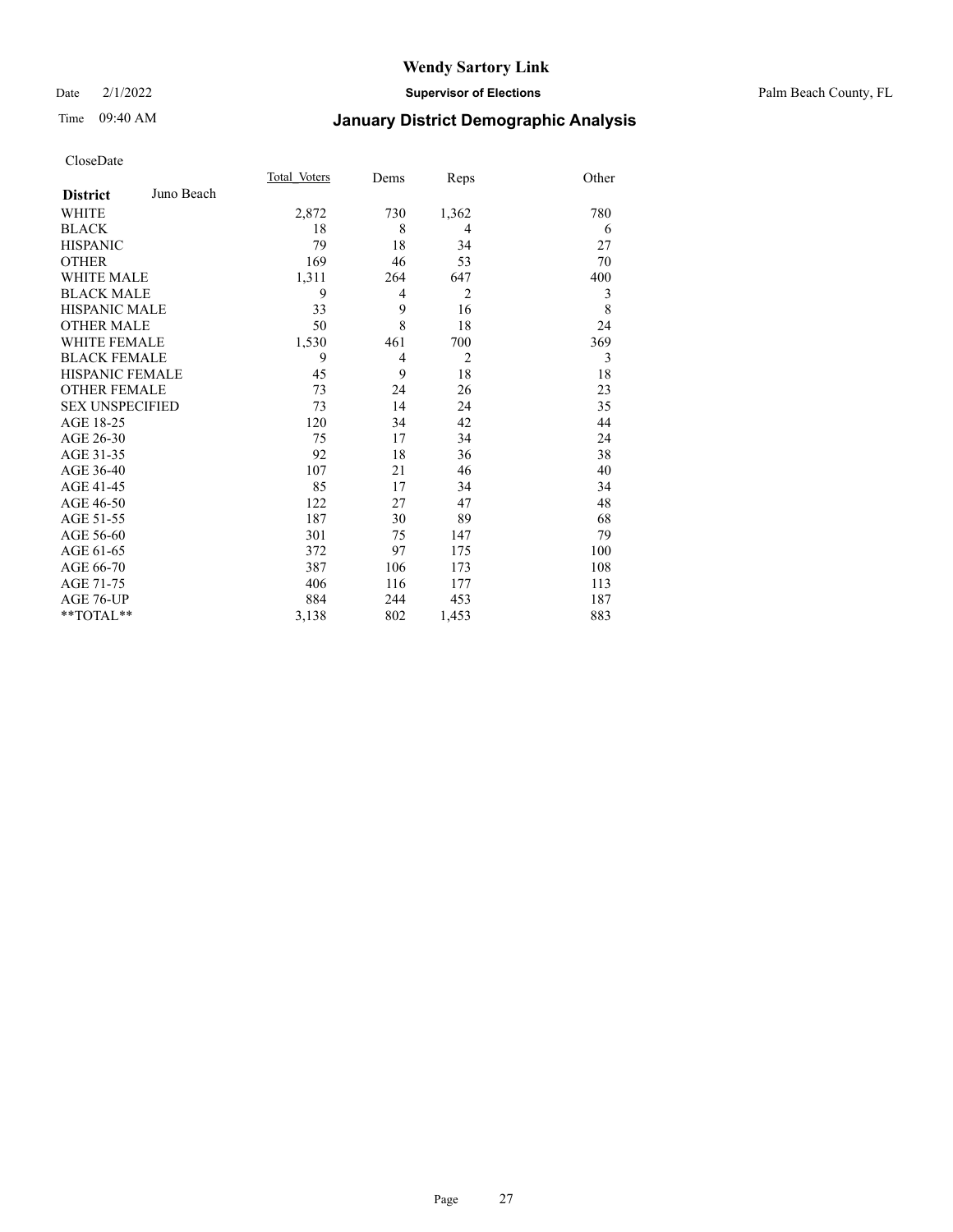Date 2/1/2022 **Supervisor of Elections** Palm Beach County, FL

## Time 09:40 AM **January District Demographic Analysis**

|                                         | Total Voters | Dems           | Reps           | Other            |
|-----------------------------------------|--------------|----------------|----------------|------------------|
| Jupiter Inlet Colony<br><b>District</b> |              |                |                |                  |
| WHITE                                   | 359          | 61             | 204            | 94               |
| <b>BLACK</b>                            | 0            | $\theta$       | $\overline{0}$ | 0                |
| <b>HISPANIC</b>                         | 5            | $\mathbf{0}$   | 4              |                  |
| <b>OTHER</b>                            | 26           | 8              | 10             | 8                |
| <b>WHITE MALE</b>                       | 173          | 16             | 107            | 50               |
| <b>BLACK MALE</b>                       | 0            | $\theta$       | $\theta$       | $\theta$         |
| <b>HISPANIC MALE</b>                    | 0            | $\mathbf{0}$   | $\theta$       | 0                |
| <b>OTHER MALE</b>                       | 4            | $\overline{2}$ | 2              | 0                |
| WHITE FEMALE                            | 184          | 45             | 95             | 44               |
| <b>BLACK FEMALE</b>                     | $\mathbf{0}$ | $\theta$       | $\theta$       | $\boldsymbol{0}$ |
| HISPANIC FEMALE                         | 5            | $\mathbf{0}$   | 4              |                  |
| <b>OTHER FEMALE</b>                     | 16           | 5              | 5              | 6                |
| <b>SEX UNSPECIFIED</b>                  | 8            |                | 5              | $\overline{c}$   |
| AGE 18-25                               | 42           | 6              | 19             | 17               |
| AGE 26-30                               | 18           | $\overline{4}$ | 10             | 4                |
| AGE 31-35                               | 13           | $\overline{2}$ | 6              | 5                |
| AGE 36-40                               | 3            | $\mathbf{0}$   | 3              | $\mathbf{0}$     |
| AGE 41-45                               | 12           | 5              | 5              | 2                |
| AGE 46-50                               | 15           | $\overline{c}$ | 8              | 5                |
| AGE 51-55                               | 37           | 6              | 22             | 9                |
| AGE 56-60                               | 51           | 3              | 32             | 16               |
| AGE 61-65                               | 51           | 12             | 23             | 16               |
| AGE 66-70                               | 35           | 6              | 18             | 11               |
| AGE 71-75                               | 36           | 6              | 21             | 9                |
| AGE 76-UP                               | 77           | 17             | 51             | 9                |
| **TOTAL**                               | 390          | 69             | 218            | 103              |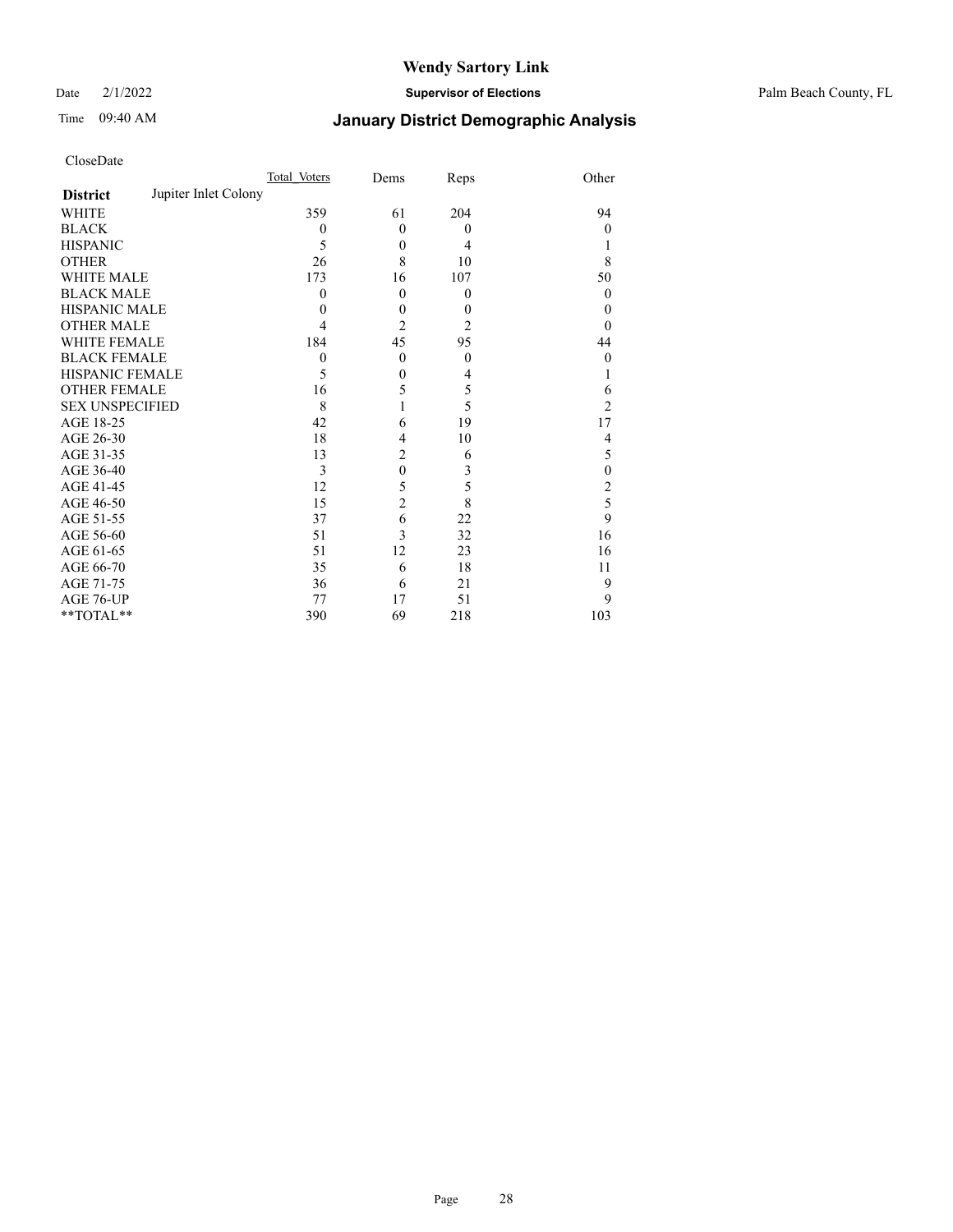#### Date 2/1/2022 **Supervisor of Elections** Palm Beach County, FL

## Time 09:40 AM **January District Demographic Analysis**

|                            | Total Voters | Dems   | Reps   | Other  |
|----------------------------|--------------|--------|--------|--------|
| Jupiter<br><b>District</b> |              |        |        |        |
| WHITE                      | 38,448       | 10,102 | 16,925 | 11,421 |
| <b>BLACK</b>               | 619          | 407    | 43     | 169    |
| <b>HISPANIC</b>            | 2,602        | 992    | 665    | 945    |
| <b>OTHER</b>               | 3,240        | 1,014  | 809    | 1,417  |
| <b>WHITE MALE</b>          | 18,044       | 3,801  | 8,488  | 5,755  |
| <b>BLACK MALE</b>          | 305          | 188    | 22     | 95     |
| <b>HISPANIC MALE</b>       | 1,085        | 386    | 290    | 409    |
| <b>OTHER MALE</b>          | 1.119        | 331    | 292    | 496    |
| <b>WHITE FEMALE</b>        | 19,994       | 6,187  | 8,268  | 5,539  |
| <b>BLACK FEMALE</b>        | 306          | 214    | 19     | 73     |
| <b>HISPANIC FEMALE</b>     | 1,457        | 585    | 355    | 517    |
| <b>OTHER FEMALE</b>        | 1,295        | 485    | 307    | 503    |
| <b>SEX UNSPECIFIED</b>     | 1,255        | 316    | 381    | 558    |
| AGE 18-25                  | 3,909        | 1,140  | 1,309  | 1,460  |
| AGE 26-30                  | 2,856        | 824    | 952    | 1,080  |
| AGE 31-35                  | 2,906        | 843    | 983    | 1,080  |
| AGE 36-40                  | 3,107        | 882    | 1,055  | 1,170  |
| AGE 41-45                  | 3,153        | 812    | 1,135  | 1,206  |
| AGE 46-50                  | 3,409        | 843    | 1,344  | 1,222  |
| AGE 51-55                  | 4,056        | 976    | 1,827  | 1,253  |
| AGE 56-60                  | 4,359        | 1,101  | 2,029  | 1,229  |
| AGE 61-65                  | 4,263        | 1,215  | 1,953  | 1,095  |
| AGE 66-70                  | 3,768        | 1,181  | 1,591  | 996    |
| AGE 71-75                  | 3,381        | 1,036  | 1,490  | 855    |
| AGE 76-UP                  | 5.742        | 1,662  | 2,774  | 1,306  |
| **TOTAL**                  | 44,909       | 12,515 | 18,442 | 13,952 |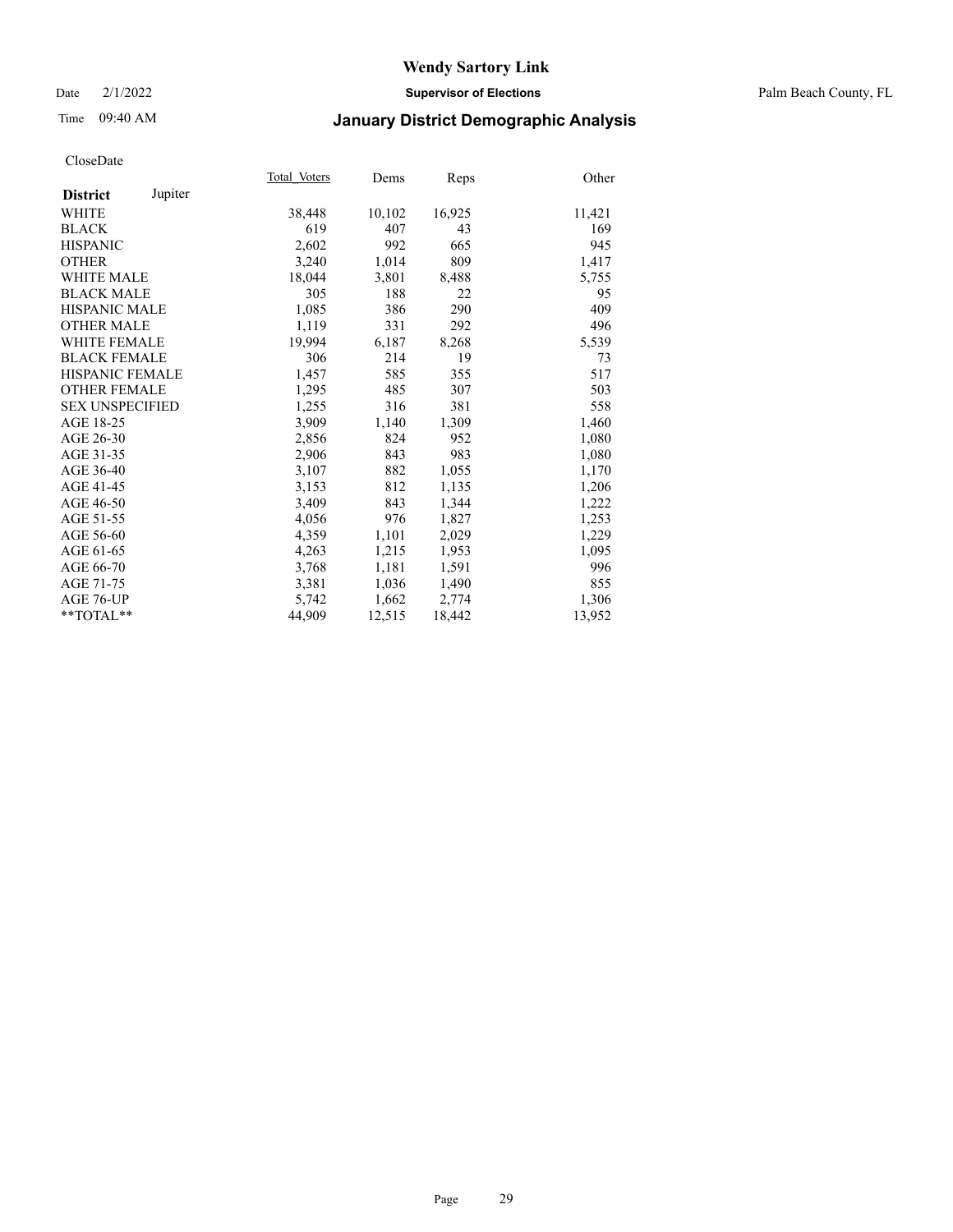#### Date 2/1/2022 **Supervisor of Elections** Palm Beach County, FL

## Time 09:40 AM **January District Demographic Analysis**

|                            | Total Voters | Dems  | Reps  | Other |
|----------------------------|--------------|-------|-------|-------|
| Lantana<br><b>District</b> |              |       |       |       |
| WHITE                      | 4,250        | 1,427 | 1,506 | 1,317 |
| <b>BLACK</b>               | 1,246        | 906   | 43    | 297   |
| <b>HISPANIC</b>            | 928          | 413   | 140   | 375   |
| <b>OTHER</b>               | 592          | 237   | 94    | 261   |
| <b>WHITE MALE</b>          | 2,096        | 596   | 794   | 706   |
| <b>BLACK MALE</b>          | 581          | 403   | 32    | 146   |
| <b>HISPANIC MALE</b>       | 401          | 161   | 80    | 160   |
| <b>OTHER MALE</b>          | 208          | 83    | 36    | 89    |
| <b>WHITE FEMALE</b>        | 2,097        | 816   | 694   | 587   |
| <b>BLACK FEMALE</b>        | 640          | 491   | 9     | 140   |
| <b>HISPANIC FEMALE</b>     | 504          | 240   | 59    | 205   |
| <b>OTHER FEMALE</b>        | 233          | 114   | 37    | 82    |
| <b>SEX UNSPECIFIED</b>     | 253          | 78    | 41    | 134   |
| AGE 18-25                  | 703          | 287   | 118   | 298   |
| AGE 26-30                  | 658          | 247   | 136   | 275   |
| AGE 31-35                  | 661          | 291   | 109   | 261   |
| AGE 36-40                  | 558          | 236   | 108   | 214   |
| AGE 41-45                  | 473          | 219   | 90    | 164   |
| AGE 46-50                  | 525          | 212   | 127   | 186   |
| AGE 51-55                  | 599          | 229   | 190   | 180   |
| AGE 56-60                  | 719          | 296   | 239   | 184   |
| AGE 61-65                  | 678          | 289   | 202   | 187   |
| AGE 66-70                  | 500          | 244   | 151   | 105   |
| AGE 71-75                  | 353          | 178   | 109   | 66    |
| <b>AGE 76-UP</b>           | 589          | 255   | 204   | 130   |
| $*$ $TOTAL**$              | 7,016        | 2,983 | 1,783 | 2,250 |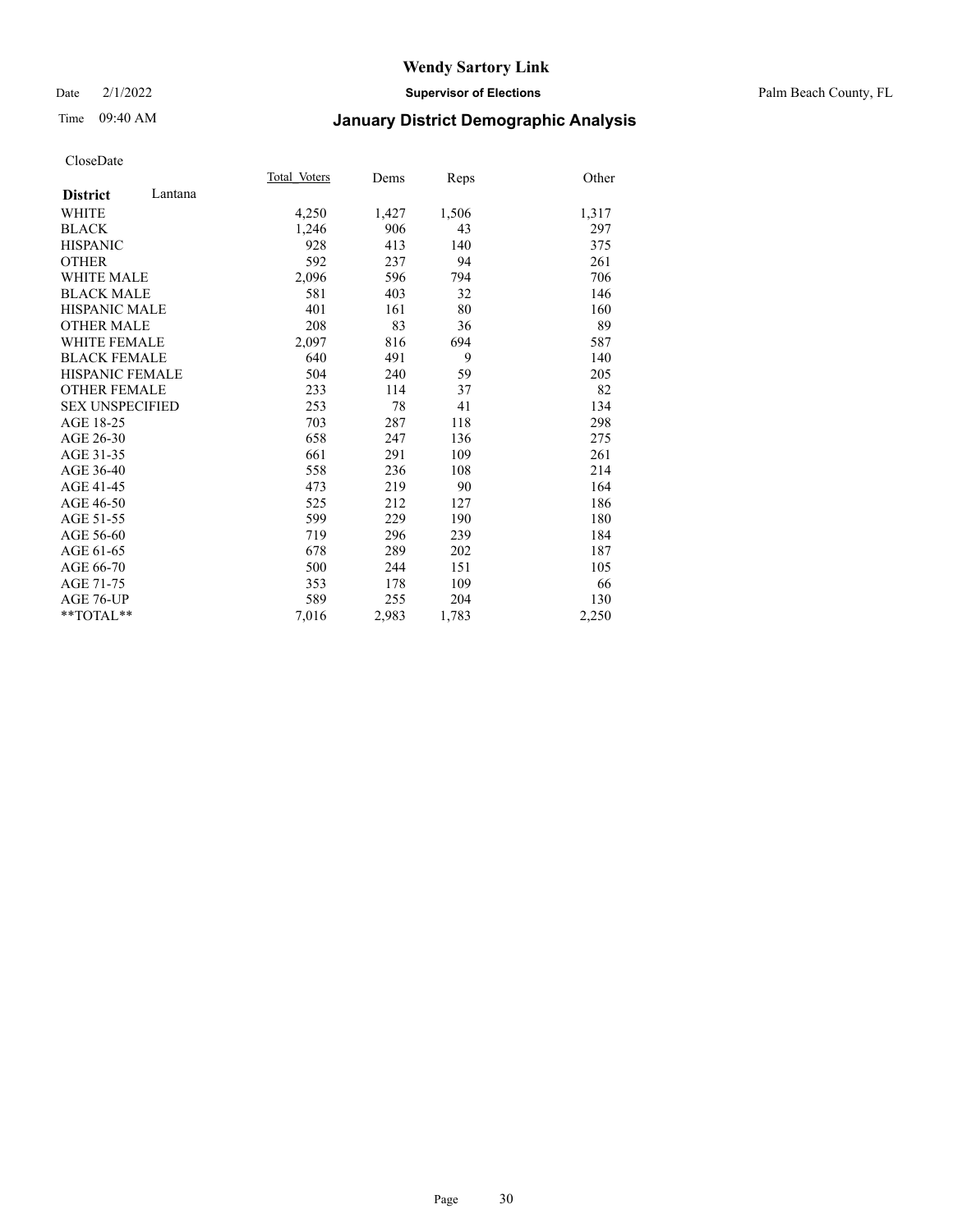Date 2/1/2022 **Supervisor of Elections** Palm Beach County, FL

## Time 09:40 AM **January District Demographic Analysis**

|                                       | Total Voters | Dems | Reps     | Other |
|---------------------------------------|--------------|------|----------|-------|
| Lake Clarke Shores<br><b>District</b> |              |      |          |       |
| WHITE                                 | 2,033        | 730  | 836      | 467   |
| <b>BLACK</b>                          | 82           | 58   | 1        | 23    |
| <b>HISPANIC</b>                       | 489          | 155  | 194      | 140   |
| <b>OTHER</b>                          | 171          | 53   | 43       | 75    |
| <b>WHITE MALE</b>                     | 964          | 287  | 428      | 249   |
| <b>BLACK MALE</b>                     | 39           | 24   | 1        | 14    |
| <b>HISPANIC MALE</b>                  | 210          | 62   | 87       | 61    |
| <b>OTHER MALE</b>                     | 56           | 17   | 18       | 21    |
| <b>WHITE FEMALE</b>                   | 1,048        | 438  | 402      | 208   |
| <b>BLACK FEMALE</b>                   | 43           | 34   | $\theta$ | 9     |
| HISPANIC FEMALE                       | 267          | 89   | 102      | 76    |
| <b>OTHER FEMALE</b>                   | 62           | 21   | 14       | 27    |
| <b>SEX UNSPECIFIED</b>                | 83           | 22   | 21       | 40    |
| AGE 18-25                             | 217          | 70   | 64       | 83    |
| AGE 26-30                             | 159          | 49   | 60       | 50    |
| AGE 31-35                             | 217          | 57   | 74       | 86    |
| AGE 36-40                             | 216          | 70   | 77       | 69    |
| AGE 41-45                             | 223          | 82   | 65       | 76    |
| AGE 46-50                             | 237          | 87   | 85       | 65    |
| AGE 51-55                             | 245          | 74   | 109      | 62    |
| AGE 56-60                             | 272          | 93   | 123      | 56    |
| AGE 61-65                             | 269          | 94   | 122      | 53    |
| AGE 66-70                             | 228          | 109  | 82       | 37    |
| AGE 71-75                             | 217          | 91   | 95       | 31    |
| AGE 76-UP                             | 275          | 120  | 118      | 37    |
| **TOTAL**                             | 2,775        | 996  | 1,074    | 705   |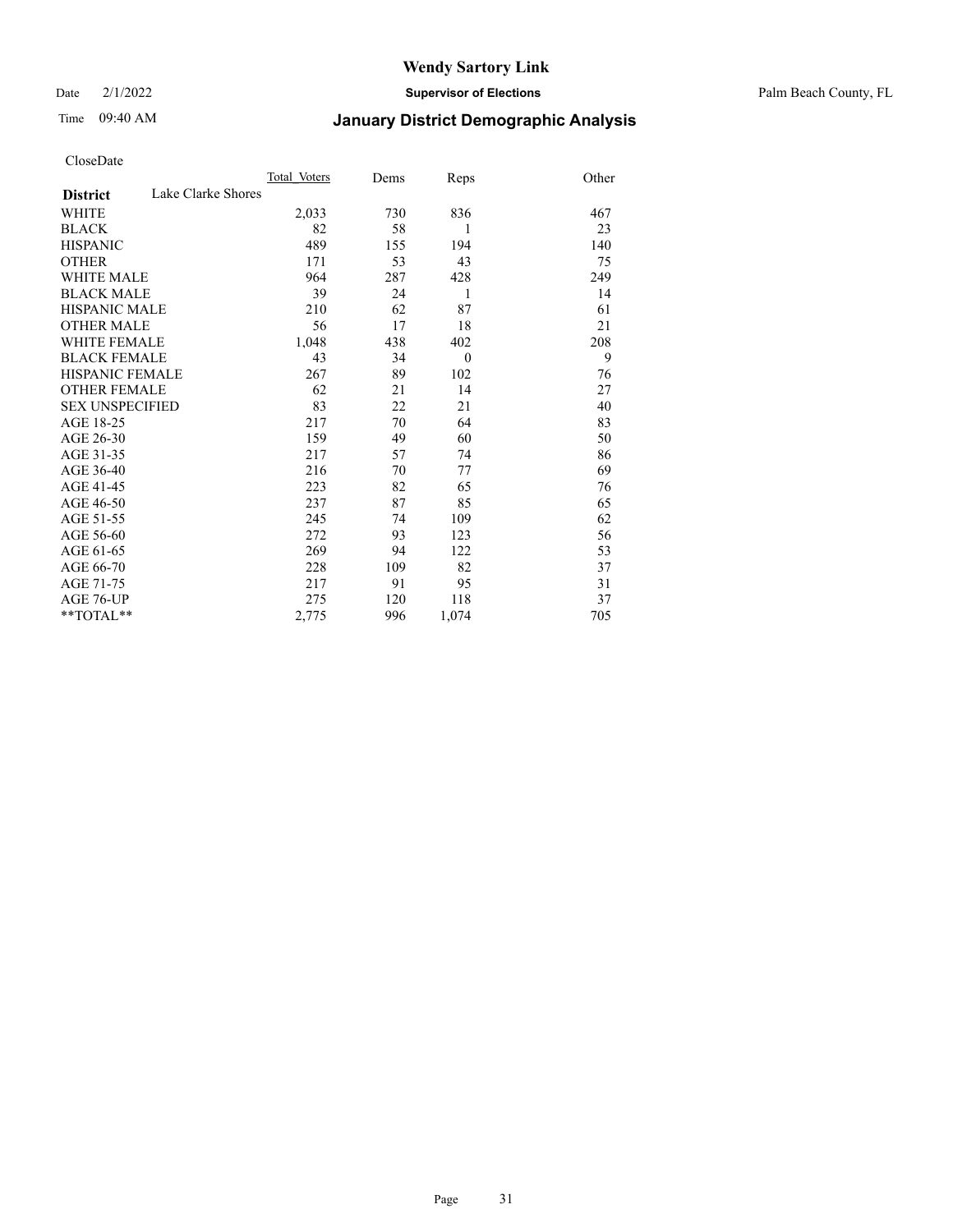Date 2/1/2022 **Supervisor of Elections** Palm Beach County, FL

## Time 09:40 AM **January District Demographic Analysis**

|                                       | Total Voters | Dems | Reps | Other |
|---------------------------------------|--------------|------|------|-------|
| Loxahatchee Groves<br><b>District</b> |              |      |      |       |
| WHITE                                 | 1,838        | 493  | 816  | 529   |
| <b>BLACK</b>                          | 78           | 50   | 10   | 18    |
| <b>HISPANIC</b>                       | 210          | 66   | 58   | 86    |
| <b>OTHER</b>                          | 182          | 44   | 55   | 83    |
| <b>WHITE MALE</b>                     | 881          | 208  | 417  | 256   |
| <b>BLACK MALE</b>                     | 38           | 22   | 7    | 9     |
| <b>HISPANIC MALE</b>                  | 103          | 28   | 26   | 49    |
| OTHER MALE                            | 70           | 17   | 20   | 33    |
| <b>WHITE FEMALE</b>                   | 933          | 280  | 388  | 265   |
| <b>BLACK FEMALE</b>                   | 40           | 28   | 3    | 9     |
| HISPANIC FEMALE                       | 100          | 38   | 29   | 33    |
| <b>OTHER FEMALE</b>                   | 69           | 19   | 22   | 28    |
| <b>SEX UNSPECIFIED</b>                | 74           | 13   | 27   | 34    |
| AGE 18-25                             | 216          | 52   | 76   | 88    |
| AGE 26-30                             | 154          | 40   | 56   | 58    |
| AGE 31-35                             | 182          | 52   | 53   | 77    |
| AGE 36-40                             | 159          | 33   | 69   | 57    |
| AGE 41-45                             | 128          | 27   | 50   | 51    |
| AGE 46-50                             | 168          | 49   | 57   | 62    |
| AGE 51-55                             | 192          | 44   | 91   | 57    |
| AGE 56-60                             | 276          | 68   | 121  | 87    |
| AGE 61-65                             | 252          | 76   | 114  | 62    |
| AGE 66-70                             | 203          | 68   | 94   | 41    |
| AGE 71-75                             | 172          | 66   | 66   | 40    |
| AGE 76-UP                             | 206          | 78   | 92   | 36    |
| $*$ $TOTAL**$                         | 2,308        | 653  | 939  | 716   |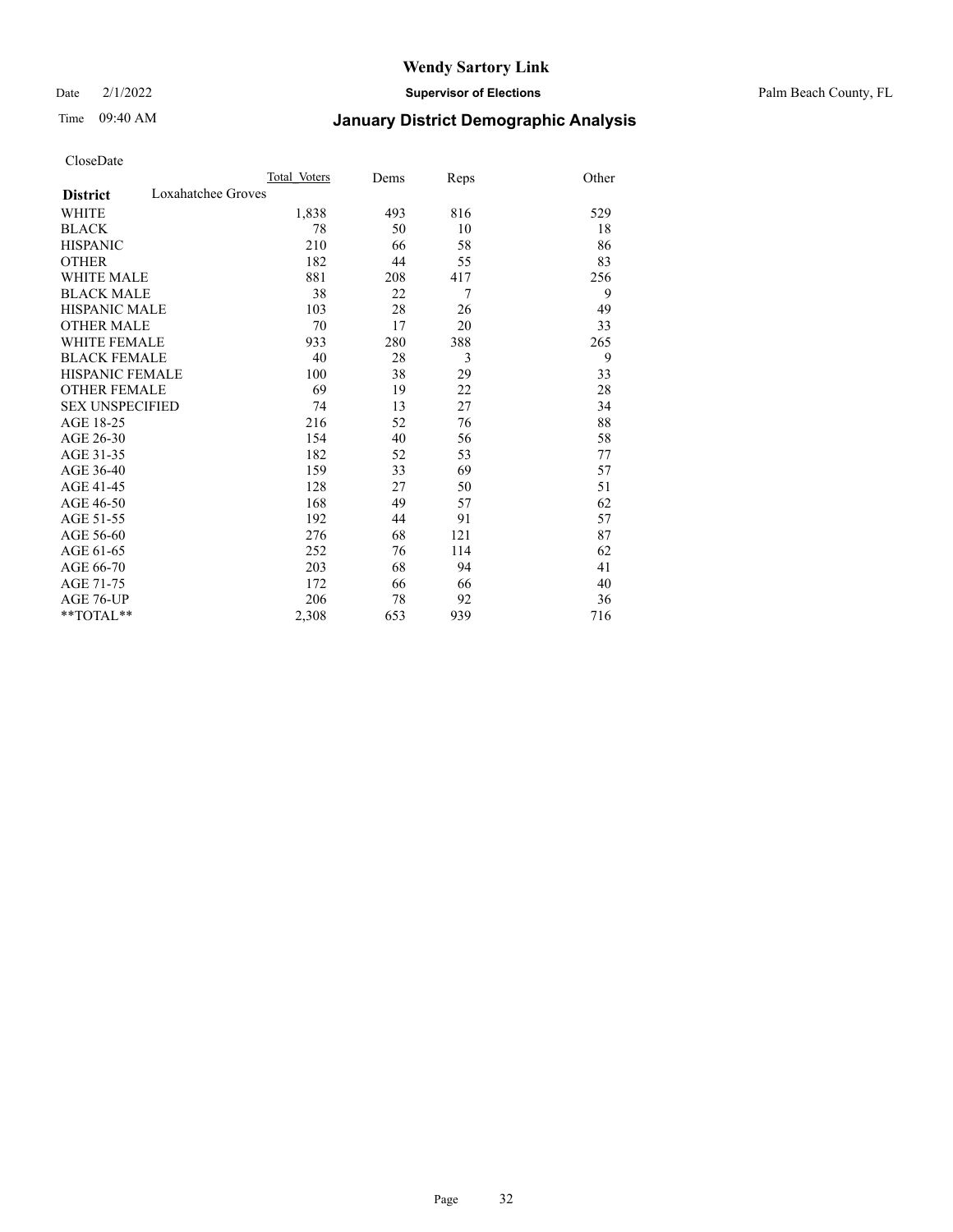#### Date 2/1/2022 **Supervisor of Elections** Palm Beach County, FL

## Time 09:40 AM **January District Demographic Analysis**

|                        |           | Total Voters | Dems  | <b>Reps</b> | Other |
|------------------------|-----------|--------------|-------|-------------|-------|
| <b>District</b>        | Lake Park |              |       |             |       |
| <b>WHITE</b>           |           | 2,101        | 651   | 787         | 663   |
| <b>BLACK</b>           |           | 2,196        | 1,676 | 71          | 449   |
| <b>HISPANIC</b>        |           | 267          | 115   | 52          | 100   |
| <b>OTHER</b>           |           | 485          | 209   | 83          | 193   |
| <b>WHITE MALE</b>      |           | 1,044        | 275   | 416         | 353   |
| <b>BLACK MALE</b>      |           | 948          | 681   | 36          | 231   |
| <b>HISPANIC MALE</b>   |           | 113          | 49    | 24          | 40    |
| <b>OTHER MALE</b>      |           | 169          | 70    | 37          | 62    |
| <b>WHITE FEMALE</b>    |           | 1,025        | 363   | 363         | 299   |
| <b>BLACK FEMALE</b>    |           | 1,207        | 966   | 34          | 207   |
| HISPANIC FEMALE        |           | 149          | 63    | 27          | 59    |
| <b>OTHER FEMALE</b>    |           | 207          | 106   | 24          | 77    |
| <b>SEX UNSPECIFIED</b> |           | 180          | 74    | 30          | 76    |
| AGE 18-25              |           | 488          | 248   | 44          | 196   |
| AGE 26-30              |           | 513          | 283   | 63          | 167   |
| AGE 31-35              |           | 504          | 270   | 72          | 162   |
| AGE 36-40              |           | 434          | 224   | 77          | 133   |
| AGE 41-45              |           | 367          | 198   | 45          | 124   |
| AGE 46-50              |           | 355          | 173   | 76          | 106   |
| AGE 51-55              |           | 408          | 201   | 91          | 116   |
| AGE 56-60              |           | 463          | 245   | 111         | 107   |
| AGE 61-65              |           | 499          | 286   | 123         | 90    |
| AGE 66-70              |           | 387          | 205   | 101         | 81    |
| AGE 71-75              |           | 258          | 142   | 66          | 50    |
| AGE 76-UP              |           | 373          | 176   | 124         | 73    |
| $*$ $TOTAL**$          |           | 5,049        | 2,651 | 993         | 1,405 |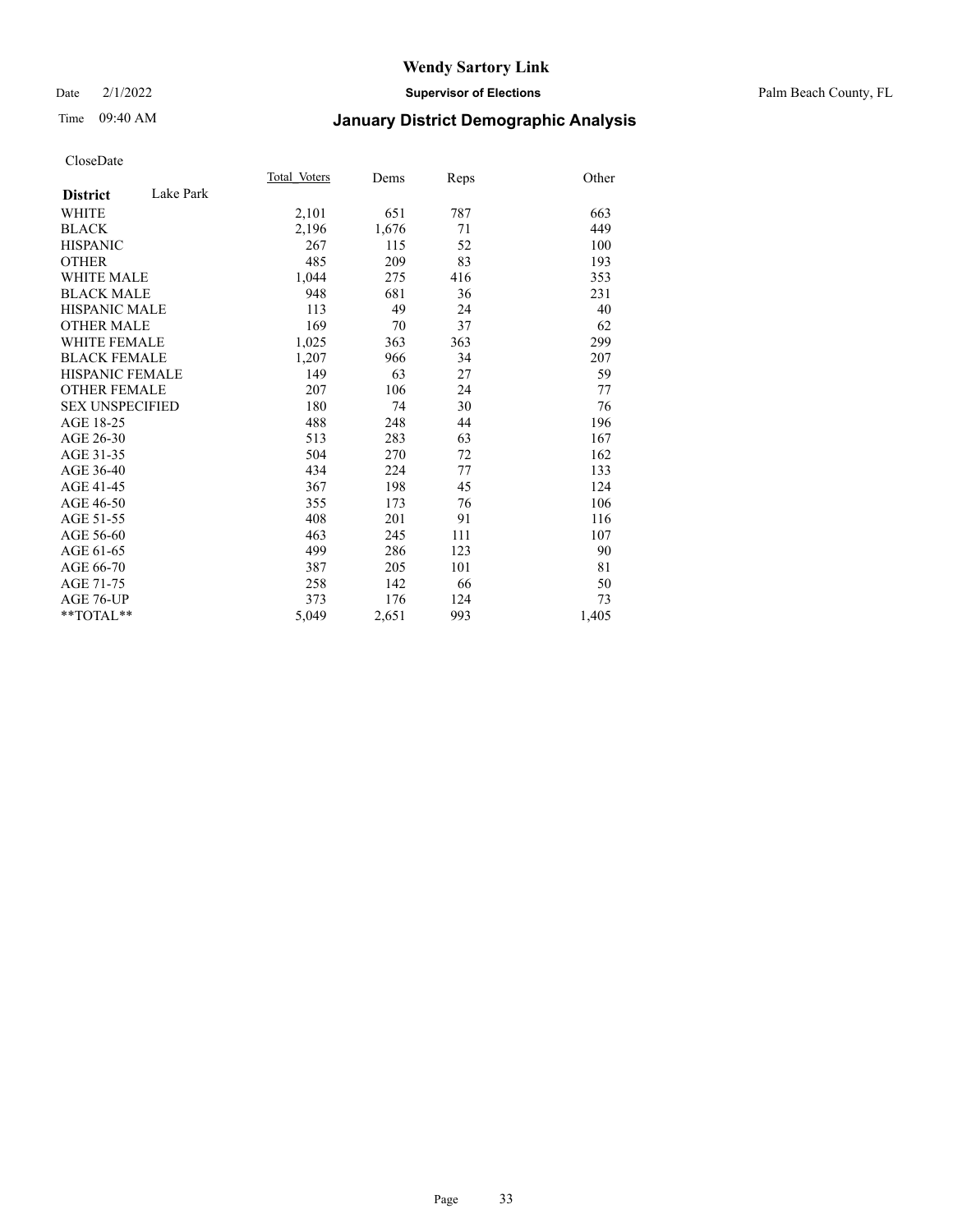Date 2/1/2022 **Supervisor of Elections** Palm Beach County, FL

## Time 09:40 AM **January District Demographic Analysis**

|                        |                  | Total Voters | Dems  | <b>Reps</b> | Other |
|------------------------|------------------|--------------|-------|-------------|-------|
| <b>District</b>        | Lake Worth Beach |              |       |             |       |
| WHITE                  |                  | 9,485        | 3,936 | 2,592       | 2,957 |
| <b>BLACK</b>           |                  | 3,192        | 2,360 | 114         | 718   |
| <b>HISPANIC</b>        |                  | 3,550        | 1,578 | 601         | 1,371 |
| <b>OTHER</b>           |                  | 1,548        | 663   | 171         | 714   |
| <b>WHITE MALE</b>      |                  | 4,634        | 1,670 | 1,393       | 1,571 |
| <b>BLACK MALE</b>      |                  | 1,447        | 1,024 | 74          | 349   |
| <b>HISPANIC MALE</b>   |                  | 1,647        | 687   | 321         | 639   |
| <b>OTHER MALE</b>      |                  | 576          | 244   | 63          | 269   |
| <b>WHITE FEMALE</b>    |                  | 4,716        | 2,218 | 1,165       | 1,333 |
| <b>BLACK FEMALE</b>    |                  | 1,681        | 1,291 | 38          | 352   |
| <b>HISPANIC FEMALE</b> |                  | 1,806        | 855   | 266         | 685   |
| <b>OTHER FEMALE</b>    |                  | 575          | 273   | 82          | 220   |
| <b>SEX UNSPECIFIED</b> |                  | 686          | 270   | 76          | 340   |
| AGE 18-25              |                  | 1,847        | 859   | 214         | 774   |
| AGE 26-30              |                  | 1,579        | 695   | 238         | 646   |
| AGE 31-35              |                  | 1,742        | 809   | 250         | 683   |
| AGE 36-40              |                  | 1,558        | 754   | 266         | 538   |
| AGE 41-45              |                  | 1,255        | 582   | 189         | 484   |
| AGE 46-50              |                  | 1,266        | 585   | 238         | 443   |
| AGE 51-55              |                  | 1,495        | 689   | 307         | 499   |
| AGE 56-60              |                  | 1,703        | 809   | 426         | 468   |
| AGE 61-65              |                  | 1,653        | 839   | 396         | 418   |
| AGE 66-70              |                  | 1,335        | 713   | 314         | 308   |
| AGE 71-75              |                  | 957          | 505   | 226         | 226   |
| AGE 76-UP              |                  | 1,385        | 698   | 414         | 273   |
| $*$ $TOTAL**$          |                  | 17,775       | 8,537 | 3,478       | 5,760 |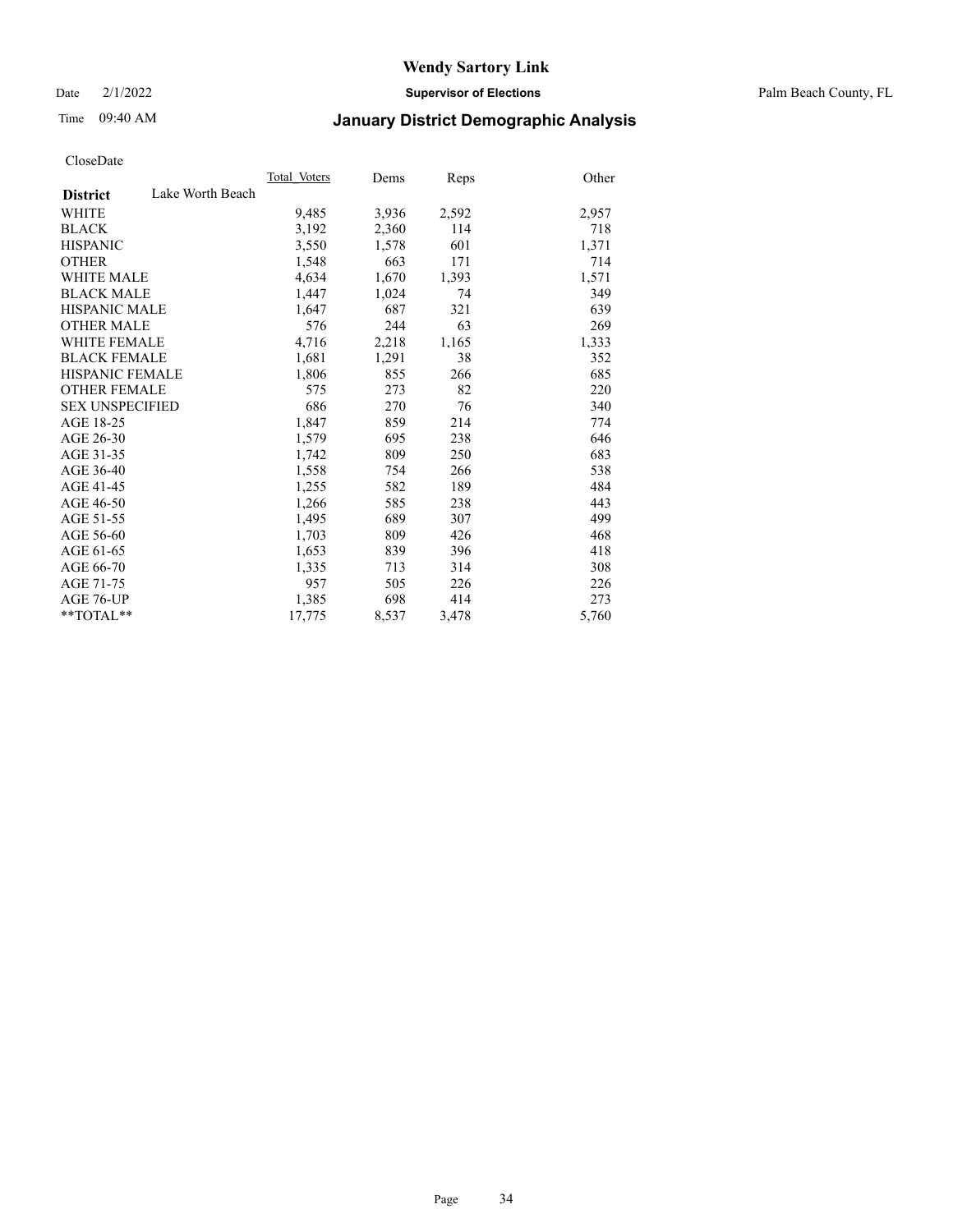#### Date 2/1/2022 **Supervisor of Elections** Palm Beach County, FL

## Time 09:40 AM **January District Demographic Analysis**

|                        |           | Total Voters | Dems           | Reps           | Other          |
|------------------------|-----------|--------------|----------------|----------------|----------------|
| <b>District</b>        | Manalapan |              |                |                |                |
| WHITE                  |           | 352          | 68             | 196            | 88             |
| <b>BLACK</b>           |           | 6            | 3              | 1              | 2              |
| <b>HISPANIC</b>        |           | 5            | 1              | $\overline{2}$ | $\overline{2}$ |
| <b>OTHER</b>           |           | 22           | 5              | 7              | 10             |
| <b>WHITE MALE</b>      |           | 182          | 27             | 104            | 51             |
| <b>BLACK MALE</b>      |           | 3            |                | 1              | 1              |
| <b>HISPANIC MALE</b>   |           |              |                | $\theta$       | 0              |
| <b>OTHER MALE</b>      |           | 8            |                | 2              | 5              |
| <b>WHITE FEMALE</b>    |           | 165          | 40             | 90             | 35             |
| <b>BLACK FEMALE</b>    |           | 3            | $\overline{2}$ | $\theta$       |                |
| HISPANIC FEMALE        |           | 4            | $\mathbf{0}$   | 2              | $\overline{2}$ |
| <b>OTHER FEMALE</b>    |           | 9            |                | $\overline{4}$ | 4              |
| <b>SEX UNSPECIFIED</b> |           | 8            | $\overline{2}$ | 3              | 3              |
| AGE 18-25              |           | 21           | 6              | 10             | 5              |
| AGE 26-30              |           | 9            | $\overline{c}$ | 5              | $\overline{2}$ |
| AGE 31-35              |           | 8            | 1              | 1              | 6              |
| AGE 36-40              |           | 6            | $\theta$       | 5              |                |
| AGE 41-45              |           | 11           | 5              | 6              | 0              |
| AGE 46-50              |           | 23           | 4              | 11             | 8              |
| AGE 51-55              |           | 22           | 3              | 11             | 8              |
| AGE 56-60              |           | 36           | 5              | 25             | 6              |
| AGE 61-65              |           | 58           | 8              | 37             | 13             |
| AGE 66-70              |           | 47           | 11             | 18             | 18             |
| AGE 71-75              |           | 44           | 8              | 24             | 12             |
| AGE 76-UP              |           | 100          | 24             | 53             | 23             |
| **TOTAL**              |           | 385          | 77             | 206            | 102            |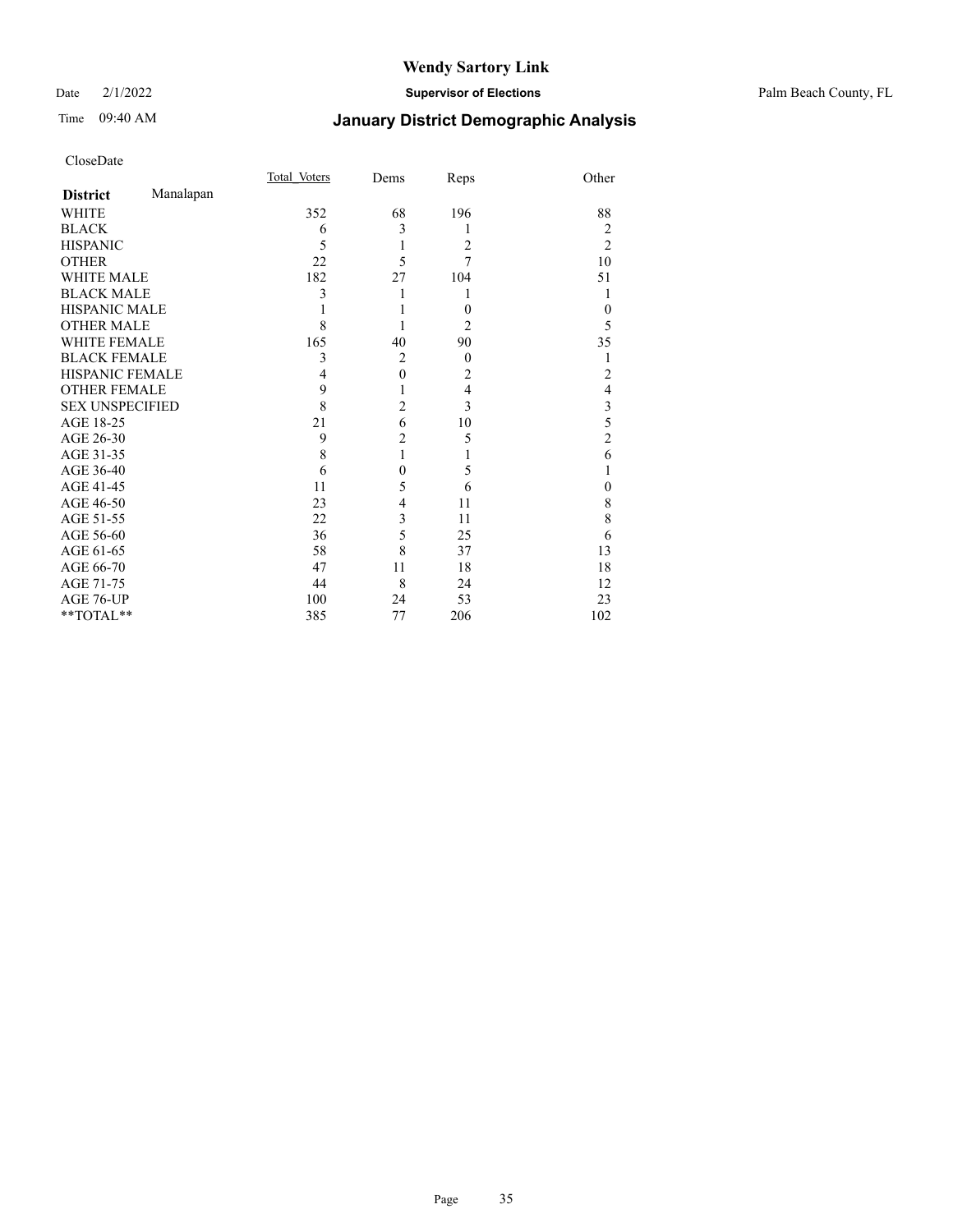Date 2/1/2022 **Supervisor of Elections** Palm Beach County, FL

## Time 09:40 AM **January District Demographic Analysis**

|                        |               | Total Voters | Dems           | Reps                    | Other          |
|------------------------|---------------|--------------|----------------|-------------------------|----------------|
| <b>District</b>        | Mangonia Park |              |                |                         |                |
| WHITE                  |               | 77           | 33             | 18                      | 26             |
| <b>BLACK</b>           |               | 774          | 633            | 12                      | 129            |
| <b>HISPANIC</b>        |               | 40           | 16             | 6                       | 18             |
| <b>OTHER</b>           |               | 66           | 38             | 3                       | 25             |
| <b>WHITE MALE</b>      |               | 42           | 14             | 12                      | 16             |
| <b>BLACK MALE</b>      |               | 308          | 233            | $\overline{4}$          | 71             |
| <b>HISPANIC MALE</b>   |               | 13           | $\overline{2}$ | $\mathfrak{Z}$          | 8              |
| <b>OTHER MALE</b>      |               | 24           | 16             | 1                       | 7              |
| WHITE FEMALE           |               | 34           | 18             | 6                       | 10             |
| <b>BLACK FEMALE</b>    |               | 457          | 391            | 8                       | 58             |
| <b>HISPANIC FEMALE</b> |               | 24           | 13             | 3                       | 8              |
| <b>OTHER FEMALE</b>    |               | 27           | 15             | $\overline{c}$          | 10             |
| <b>SEX UNSPECIFIED</b> |               | 28           | 18             | $\mathbf{0}$            | 10             |
| AGE 18-25              |               | 123          | 77             | 4                       | 42             |
| AGE 26-30              |               | 122          | 74             | 8                       | 40             |
| AGE 31-35              |               | 142          | 103            | $\overline{\mathbf{c}}$ | 37             |
| AGE 36-40              |               | 97           | 77             | $\mathfrak{Z}$          | 17             |
| AGE 41-45              |               | 63           | 45             | $\overline{c}$          | 16             |
| AGE 46-50              |               | 52           | 40             | 3                       | 9              |
| AGE 51-55              |               | 80           | 69             | $\overline{c}$          | 9              |
| AGE 56-60              |               | 69           | 58             | $\overline{c}$          | 9              |
| AGE 61-65              |               | 62           | 54             | 1                       | $\overline{7}$ |
| AGE 66-70              |               | 52           | 43             | 4                       | 5              |
| AGE 71-75              |               | 42           | 35             | 3                       | $\overline{4}$ |
| AGE 76-UP              |               | 53           | 45             | 5                       | $\overline{3}$ |
| **TOTAL**              |               | 957          | 720            | 39                      | 198            |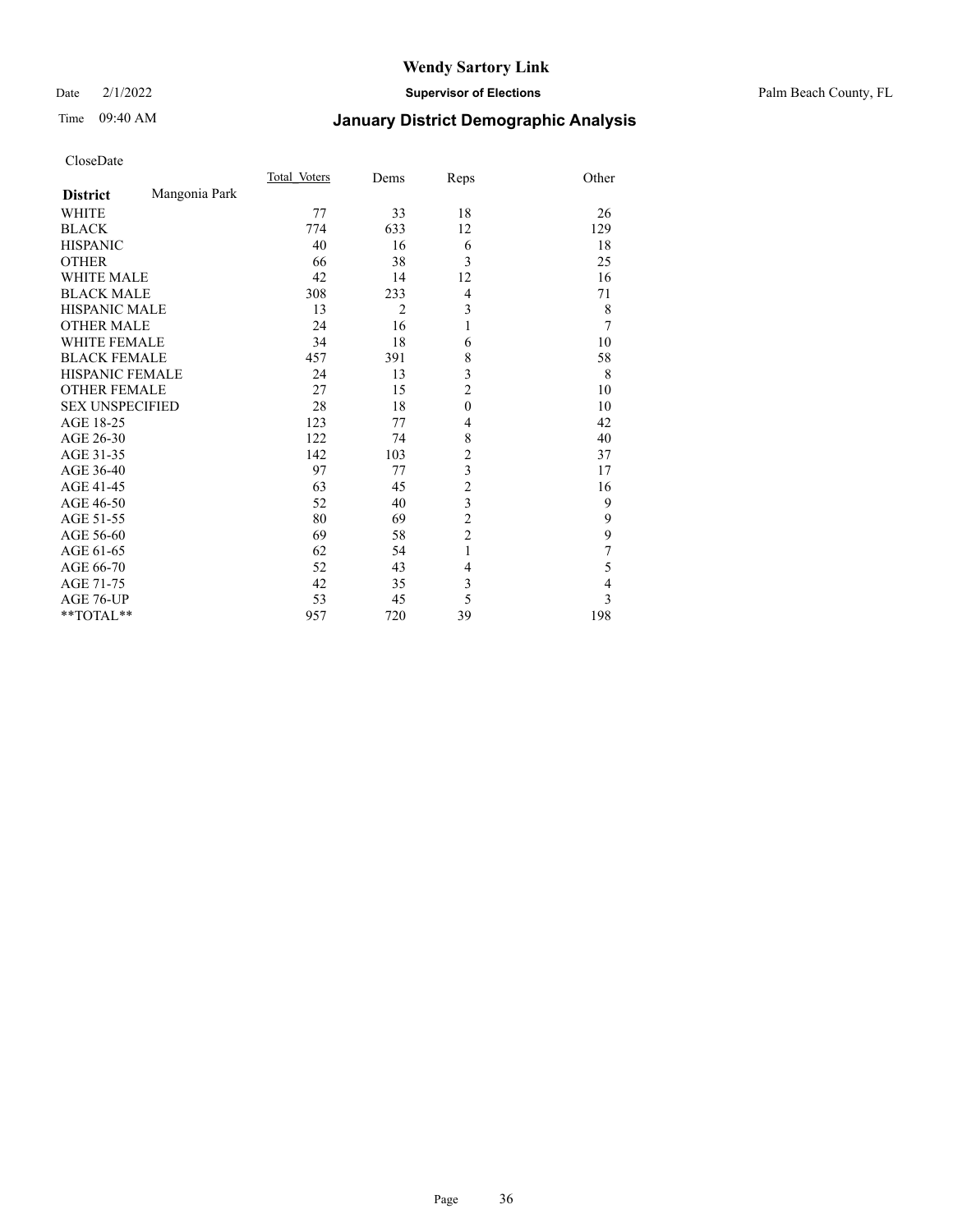Date 2/1/2022 **Supervisor of Elections** Palm Beach County, FL

## Time 09:40 AM **January District Demographic Analysis**

|                        |                  | Total Voters | Dems  | Reps  | Other |
|------------------------|------------------|--------------|-------|-------|-------|
| <b>District</b>        | North Palm Beach |              |       |       |       |
| <b>WHITE</b>           |                  | 9,227        | 2,449 | 4,267 | 2,511 |
| <b>BLACK</b>           |                  | 195          | 137   | 14    | 44    |
| <b>HISPANIC</b>        |                  | 511          | 183   | 146   | 182   |
| OTHER                  |                  | 601          | 169   | 195   | 237   |
| <b>WHITE MALE</b>      |                  | 4,390        | 983   | 2,137 | 1,270 |
| <b>BLACK MALE</b>      |                  | 94           | 65    | 8     | 21    |
| <b>HISPANIC MALE</b>   |                  | 218          | 66    | 69    | 83    |
| <b>OTHER MALE</b>      |                  | 198          | 42    | 74    | 82    |
| <b>WHITE FEMALE</b>    |                  | 4,729        | 1,430 | 2,082 | 1,217 |
| <b>BLACK FEMALE</b>    |                  | 100          | 71    | 6     | 23    |
| HISPANIC FEMALE        |                  | 281          | 114   | 74    | 93    |
| <b>OTHER FEMALE</b>    |                  | 248          | 86    | 82    | 80    |
| <b>SEX UNSPECIFIED</b> |                  | 273          | 80    | 88    | 105   |
| AGE 18-25              |                  | 692          | 199   | 257   | 236   |
| AGE 26-30              |                  | 593          | 160   | 220   | 213   |
| AGE 31-35              |                  | 638          | 171   | 250   | 217   |
| AGE 36-40              |                  | 649          | 160   | 235   | 254   |
| AGE 41-45              |                  | 540          | 169   | 190   | 181   |
| AGE 46-50              |                  | 635          | 155   | 258   | 222   |
| AGE 51-55              |                  | 802          | 176   | 391   | 235   |
| AGE 56-60              |                  | 1,061        | 282   | 522   | 257   |
| AGE 61-65              |                  | 1,111        | 316   | 541   | 254   |
| AGE 66-70              |                  | 1,074        | 339   | 460   | 275   |
| AGE 71-75              |                  | 891          | 299   | 379   | 213   |
| AGE 76-UP              |                  | 1,848        | 512   | 919   | 417   |
| $*$ $TOTAL**$          |                  | 10,534       | 2,938 | 4,622 | 2,974 |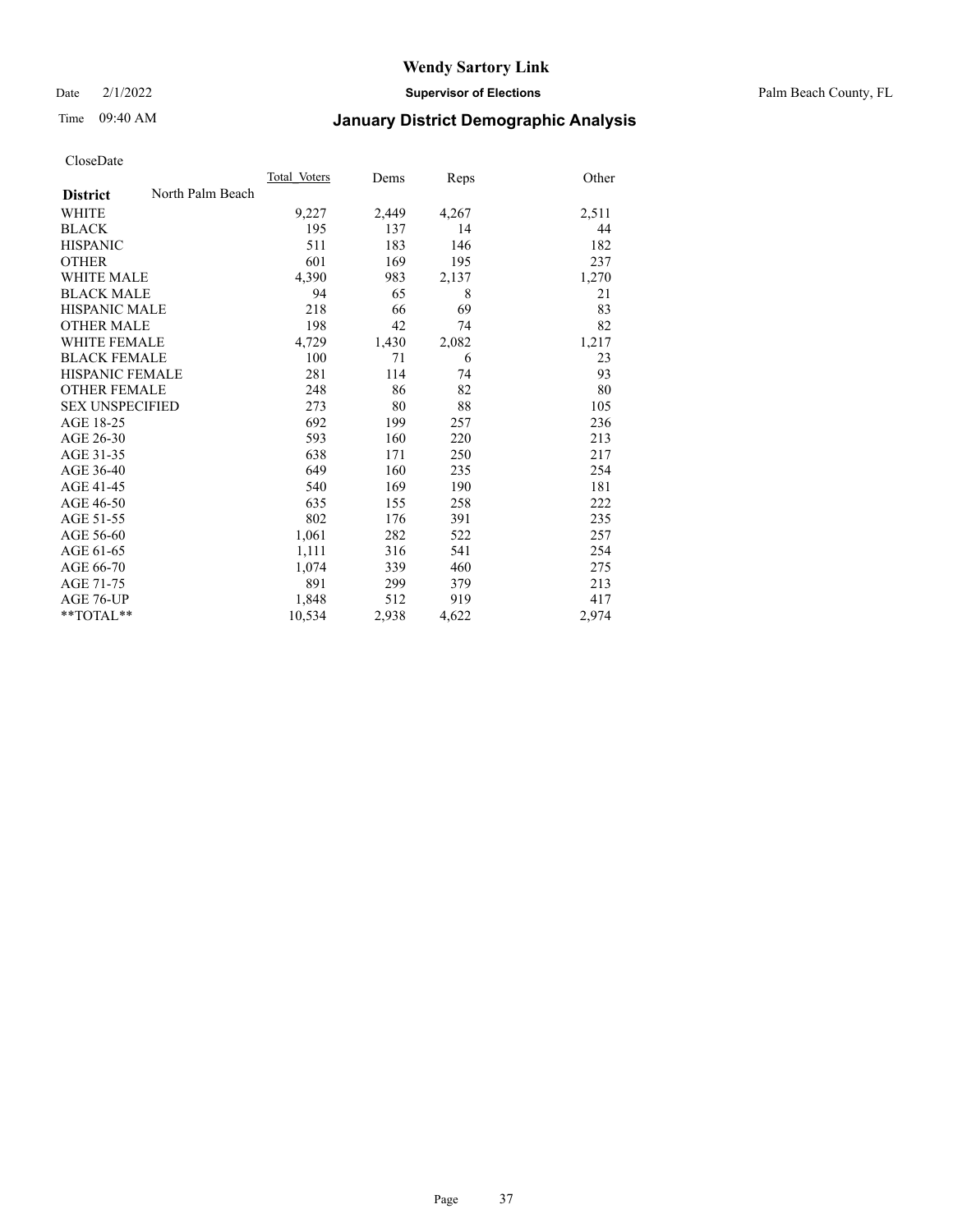Date 2/1/2022 **Supervisor of Elections** Palm Beach County, FL

## Time 09:40 AM **January District Demographic Analysis**

|                        |             | Total Voters | Dems     | Reps     | Other          |
|------------------------|-------------|--------------|----------|----------|----------------|
| <b>District</b>        | Ocean Ridge |              |          |          |                |
| WHITE                  |             | 1,489        | 365      | 699      | 425            |
| <b>BLACK</b>           |             | 5            | 3        | $\theta$ | $\overline{2}$ |
| <b>HISPANIC</b>        |             | 51           | 14       | 21       | 16             |
| <b>OTHER</b>           |             | 87           | 23       | 23       | 41             |
| <b>WHITE MALE</b>      |             | 726          | 149      | 367      | 210            |
| <b>BLACK MALE</b>      |             | $\mathbf{0}$ | $\theta$ | $\theta$ | $\theta$       |
| <b>HISPANIC MALE</b>   |             | 23           | 4        | 8        | 11             |
| <b>OTHER MALE</b>      |             | 28           | 5        | 8        | 15             |
| <b>WHITE FEMALE</b>    |             | 743          | 206      | 326      | 211            |
| <b>BLACK FEMALE</b>    |             | 5            | 3        | $\theta$ | 2              |
| <b>HISPANIC FEMALE</b> |             | 28           | 10       | 13       | 5              |
| <b>OTHER FEMALE</b>    |             | 37           | 14       | 8        | 15             |
| <b>SEX UNSPECIFIED</b> |             | 42           | 14       | 13       | 15             |
| AGE 18-25              |             | 100          | 32       | 36       | 32             |
| AGE 26-30              |             | 74           | 22       | 26       | 26             |
| AGE 31-35              |             | 62           | 13       | 25       | 24             |
| AGE 36-40              |             | 58           | 14       | 13       | 31             |
| AGE 41-45              |             | 53           | 16       | 17       | 20             |
| AGE 46-50              |             | 78           | 21       | 27       | 30             |
| AGE 51-55              |             | 121          | 17       | 66       | 38             |
| AGE 56-60              |             | 192          | 50       | 86       | 56             |
| AGE 61-65              |             | 215          | 54       | 102      | 59             |
| AGE 66-70              |             | 189          | 51       | 88       | 50             |
| AGE 71-75              |             | 171          | 40       | 74       | 57             |
| AGE 76-UP              |             | 319          | 75       | 183      | 61             |
| **TOTAL**              |             | 1,632        | 405      | 743      | 484            |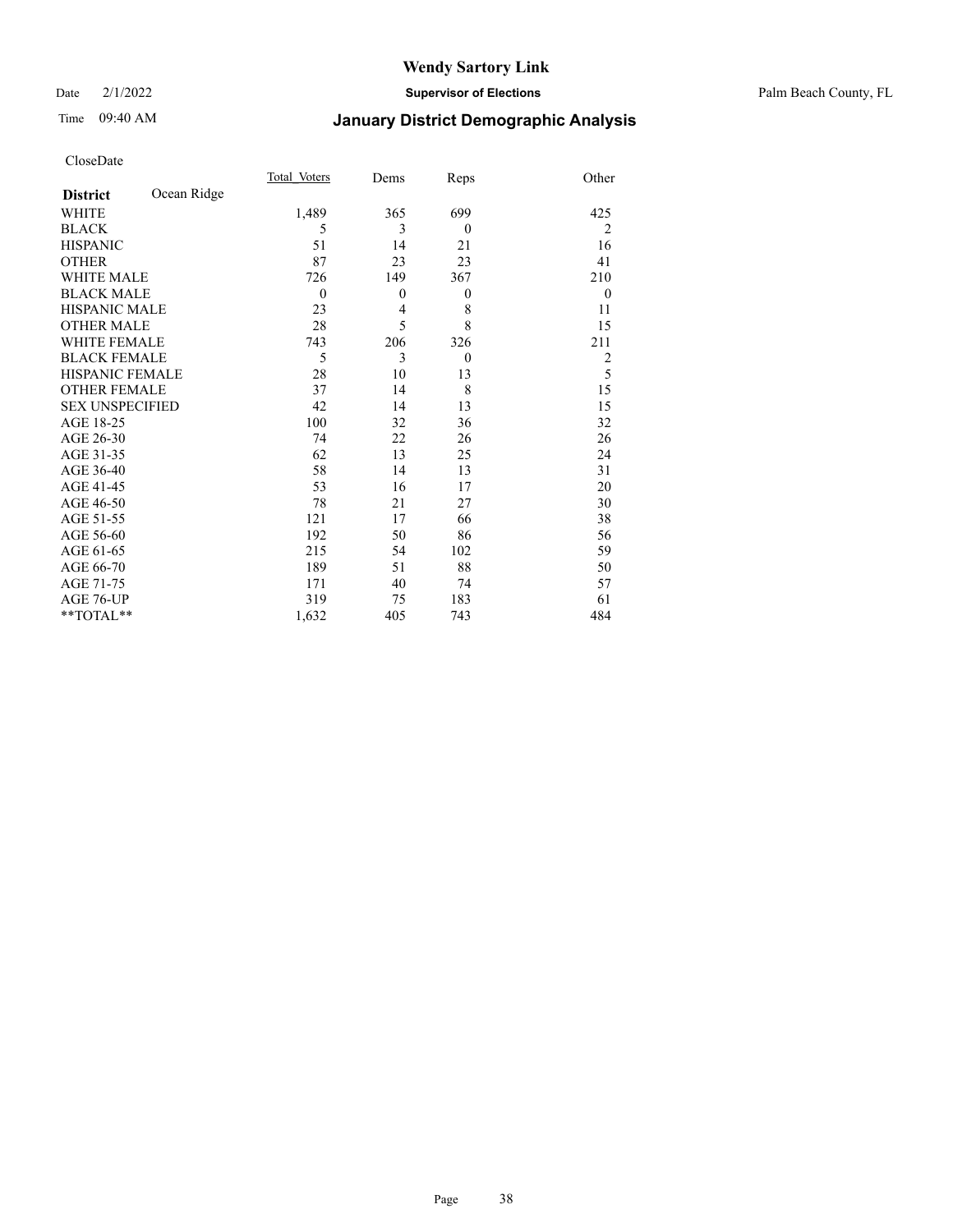#### Date 2/1/2022 **Supervisor of Elections** Palm Beach County, FL

## Time 09:40 AM **January District Demographic Analysis**

|                        |         | Total Voters | Dems  | Reps | Other |
|------------------------|---------|--------------|-------|------|-------|
| <b>District</b>        | Pahokee |              |       |      |       |
| <b>WHITE</b>           |         | 300          | 80    | 169  | 51    |
| <b>BLACK</b>           |         | 1,754        | 1,518 | 41   | 195   |
| <b>HISPANIC</b>        |         | 602          | 276   | 110  | 216   |
| <b>OTHER</b>           |         | 181          | 92    | 24   | 65    |
| <b>WHITE MALE</b>      |         | 134          | 33    | 65   | 36    |
| <b>BLACK MALE</b>      |         | 738          | 622   | 17   | 99    |
| <b>HISPANIC MALE</b>   |         | 286          | 131   | 64   | 91    |
| <b>OTHER MALE</b>      |         | 61           | 37    | 8    | 16    |
| <b>WHITE FEMALE</b>    |         | 162          | 46    | 101  | 15    |
| <b>BLACK FEMALE</b>    |         | 989          | 871   | 23   | 95    |
| <b>HISPANIC FEMALE</b> |         | 292          | 137   | 43   | 112   |
| <b>OTHER FEMALE</b>    |         | 44           | 23    | 8    | 13    |
| <b>SEX UNSPECIFIED</b> |         | 130          | 65    | 15   | 50    |
| AGE 18-25              |         | 368          | 247   | 29   | 92    |
| AGE 26-30              |         | 301          | 187   | 20   | 94    |
| AGE 31-35              |         | 272          | 173   | 29   | 70    |
| AGE 36-40              |         | 246          | 171   | 14   | 61    |
| AGE 41-45              |         | 188          | 127   | 23   | 38    |
| AGE 46-50              |         | 170          | 125   | 18   | 27    |
| AGE 51-55              |         | 214          | 150   | 35   | 29    |
| AGE 56-60              |         | 249          | 175   | 32   | 42    |
| AGE 61-65              |         | 209          | 161   | 29   | 19    |
| AGE 66-70              |         | 222          | 167   | 26   | 29    |
| AGE 71-75              |         | 152          | 99    | 40   | 13    |
| AGE 76-UP              |         | 246          | 184   | 49   | 13    |
| $*$ $TOTAL**$          |         | 2,837        | 1,966 | 344  | 527   |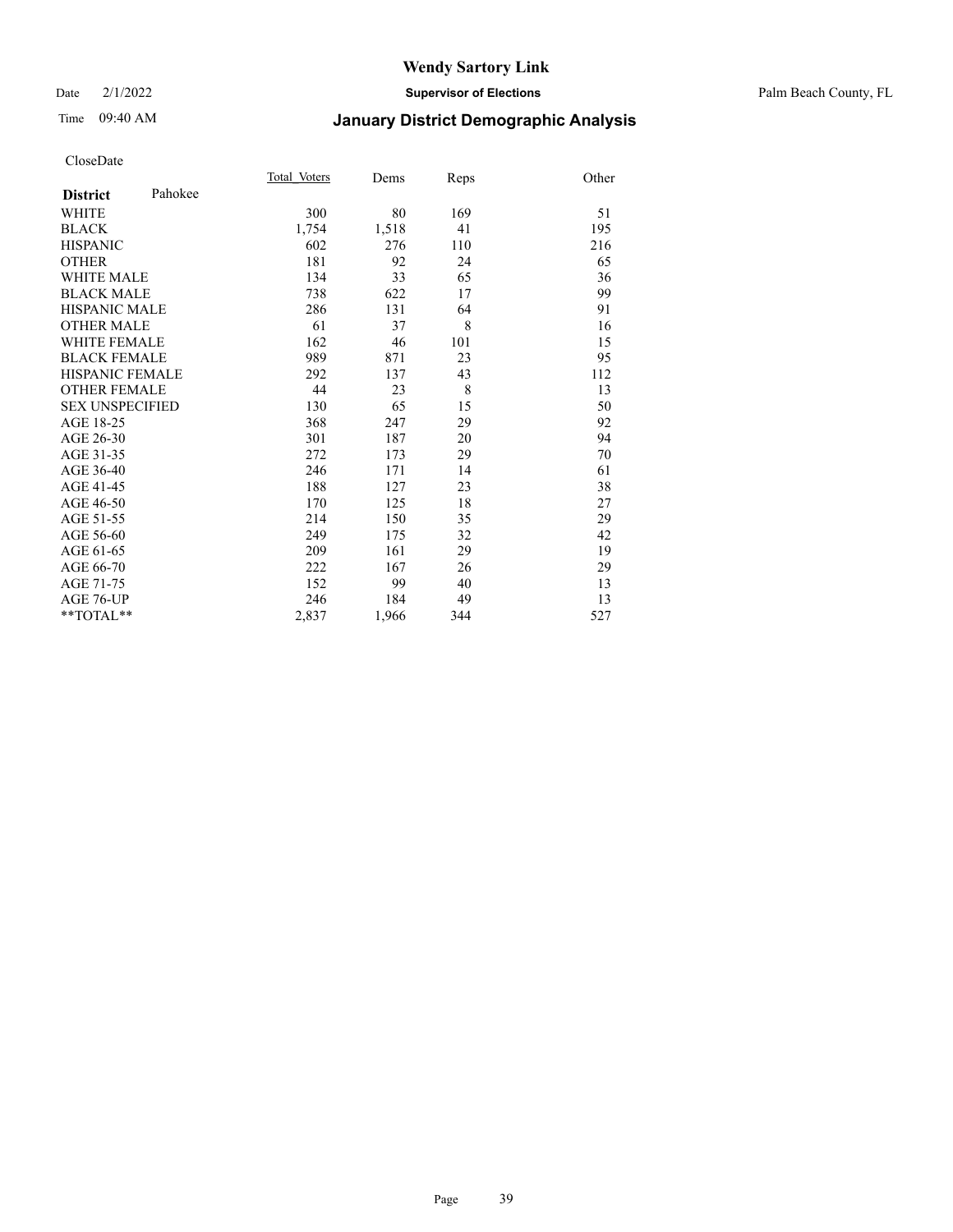Date 2/1/2022 **Supervisor of Elections** Palm Beach County, FL

## Time 09:40 AM **January District Demographic Analysis**

|                        |            | Total Voters | Dems  | Reps  | Other |
|------------------------|------------|--------------|-------|-------|-------|
| <b>District</b>        | Palm Beach |              |       |       |       |
| <b>WHITE</b>           |            | 7,512        | 1,887 | 3,505 | 2,120 |
| <b>BLACK</b>           |            | 47           | 29    | 7     | 11    |
| <b>HISPANIC</b>        |            | 190          | 50    | 71    | 69    |
| <b>OTHER</b>           |            | 570          | 140   | 182   | 248   |
| <b>WHITE MALE</b>      |            | 3,448        | 755   | 1,647 | 1,046 |
| <b>BLACK MALE</b>      |            | 22           | 11    | 4     | 7     |
| <b>HISPANIC MALE</b>   |            | 92           | 25    | 31    | 36    |
| <b>OTHER MALE</b>      |            | 177          | 39    | 52    | 86    |
| <b>WHITE FEMALE</b>    |            | 3,982        | 1,114 | 1,820 | 1,048 |
| <b>BLACK FEMALE</b>    |            | 25           | 18    | 3     | 4     |
| <b>HISPANIC FEMALE</b> |            | 96           | 25    | 40    | 31    |
| <b>OTHER FEMALE</b>    |            | 245          | 64    | 85    | 96    |
| <b>SEX UNSPECIFIED</b> |            | 222          | 49    | 79    | 94    |
| AGE 18-25              |            | 321          | 82    | 118   | 121   |
| AGE 26-30              |            | 249          | 65    | 92    | 92    |
| AGE 31-35              |            | 238          | 54    | 80    | 104   |
| AGE 36-40              |            | 251          | 46    | 96    | 109   |
| AGE 41-45              |            | 256          | 45    | 107   | 104   |
| AGE 46-50              |            | 318          | 63    | 141   | 114   |
| AGE 51-55              |            | 456          | 96    | 235   | 125   |
| AGE 56-60              |            | 674          | 130   | 328   | 216   |
| AGE 61-65              |            | 866          | 217   | 405   | 244   |
| AGE 66-70              |            | 921          | 261   | 407   | 253   |
| AGE 71-75              |            | 1,139        | 325   | 510   | 304   |
| AGE 76-UP              |            | 2,630        | 722   | 1,246 | 662   |
| $*$ $TOTAL**$          |            | 8,319        | 2,106 | 3,765 | 2,448 |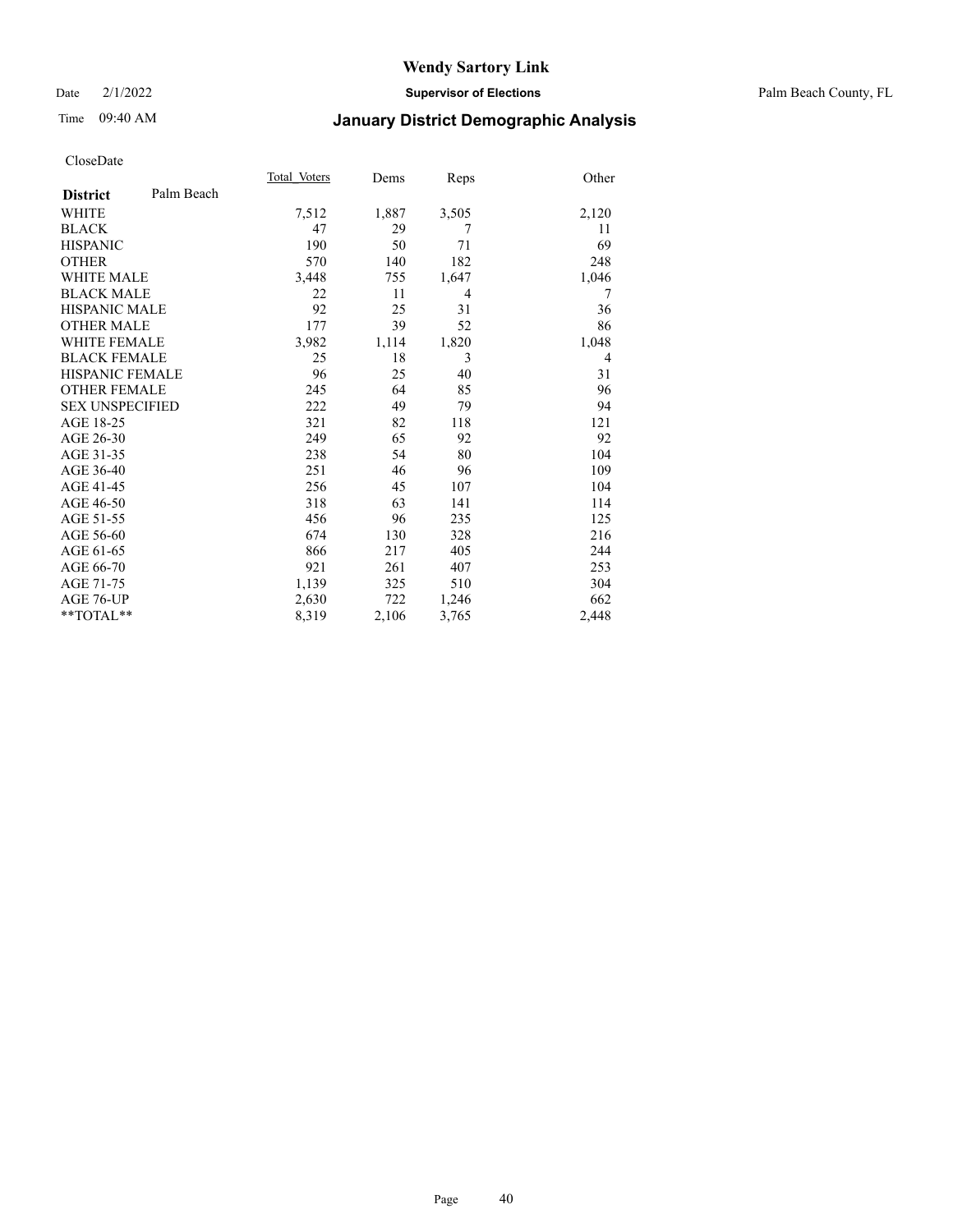Date 2/1/2022 **Supervisor of Elections** Palm Beach County, FL

## Time 09:40 AM **January District Demographic Analysis**

|                        | Total Voters       | Dems   | <b>Reps</b> | Other  |
|------------------------|--------------------|--------|-------------|--------|
| <b>District</b>        | Palm Beach Gardens |        |             |        |
| <b>WHITE</b>           | 37,996             | 11,217 | 16,066      | 10,713 |
| <b>BLACK</b>           | 1,515              | 1,010  | 104         | 401    |
| <b>HISPANIC</b>        | 2,979              | 1,075  | 751         | 1,153  |
| <b>OTHER</b>           | 3,732              | 1,181  | 883         | 1,668  |
| <b>WHITE MALE</b>      | 17,346             | 4,091  | 7,981       | 5,274  |
| <b>BLACK MALE</b>      | 685                | 422    | 52          | 211    |
| <b>HISPANIC MALE</b>   | 1,212              | 396    | 322         | 494    |
| <b>OTHER MALE</b>      | 1,315              | 383    | 323         | 609    |
| WHITE FEMALE           | 20,207             | 7,008  | 7,911       | 5,288  |
| <b>BLACK FEMALE</b>    | 811                | 575    | 52          | 184    |
| HISPANIC FEMALE        | 1,694              | 653    | 416         | 625    |
| <b>OTHER FEMALE</b>    | 1,615              | 566    | 391         | 658    |
| <b>SEX UNSPECIFIED</b> | 1,282              | 359    | 343         | 580    |
| AGE 18-25              | 3,130              | 967    | 993         | 1,170  |
| AGE 26-30              | 2,738              | 886    | 879         | 973    |
| AGE 31-35              | 2,934              | 877    | 965         | 1,092  |
| AGE 36-40              | 3,032              | 942    | 933         | 1,157  |
| AGE 41-45              | 2,810              | 779    | 926         | 1,105  |
| AGE 46-50              | 2,888              | 785    | 1,070       | 1,033  |
| AGE 51-55              | 3,536              | 967    | 1,482       | 1,087  |
| AGE 56-60              | 4,111              | 1,089  | 1,817       | 1,205  |
| AGE 61-65              | 4,216              | 1,310  | 1,803       | 1,103  |
| AGE 66-70              | 4,030              | 1,455  | 1,595       | 980    |
| AGE 71-75              | 4,310              | 1,467  | 1,771       | 1,072  |
| AGE 76-UP              | 8,486              | 2,959  | 3,570       | 1,957  |
| $*$ $TOTAL**$          | 46,222             | 14,483 | 17,804      | 13,935 |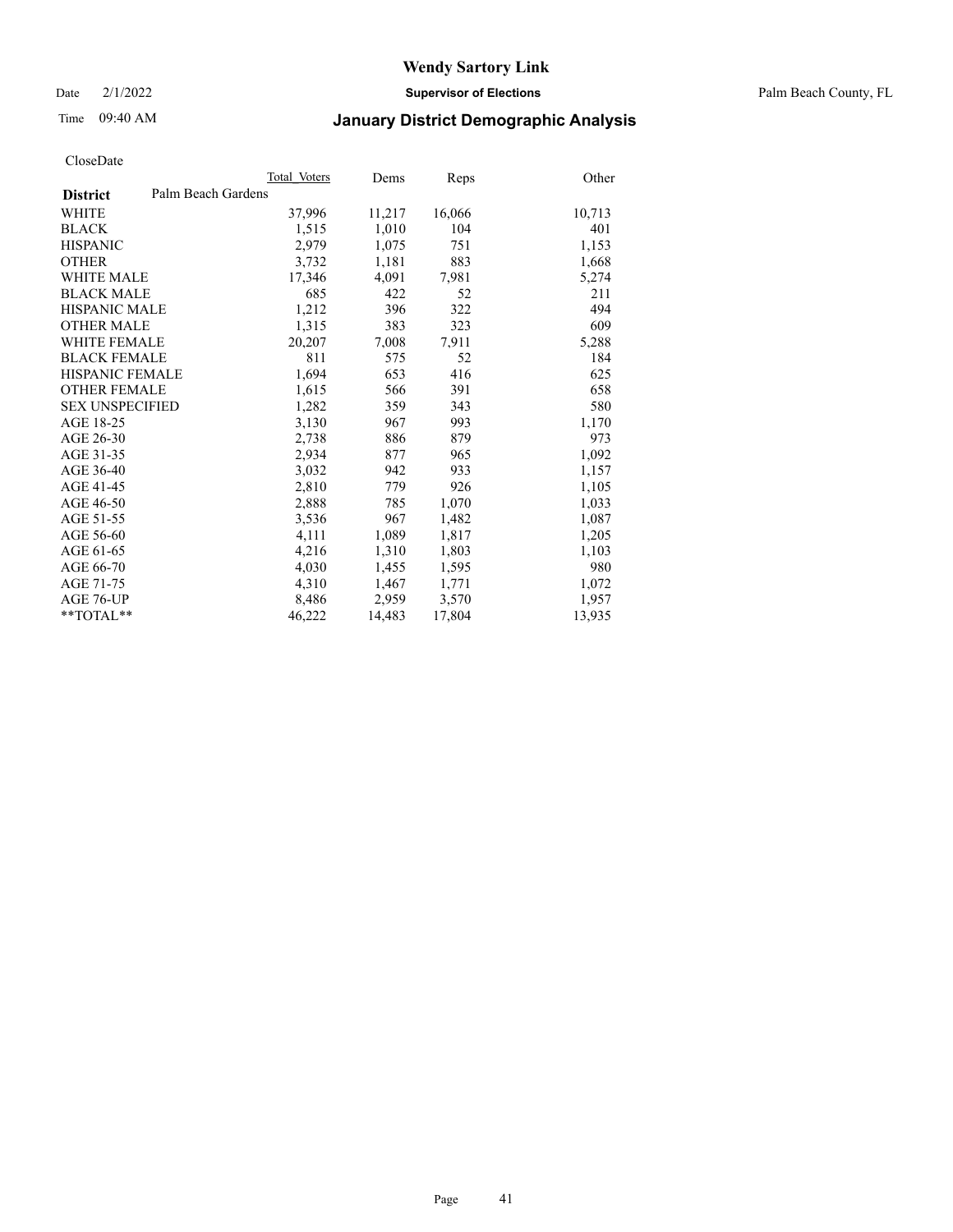Date 2/1/2022 **Supervisor of Elections** Palm Beach County, FL

## Time 09:40 AM **January District Demographic Analysis**

|                                      | Total Voters | Dems                    | Reps             | Other          |
|--------------------------------------|--------------|-------------------------|------------------|----------------|
| Palm Beach Shores<br><b>District</b> |              |                         |                  |                |
| <b>WHITE</b>                         | 973          | 248                     | 426              | 299            |
| <b>BLACK</b>                         | 11           | 8                       | $\boldsymbol{0}$ | 3              |
| <b>HISPANIC</b>                      | 20           | 5                       | 7                | 8              |
| <b>OTHER</b>                         | 61           | 11                      | 22               | 28             |
| WHITE MALE                           | 460          | 92                      | 220              | 148            |
| <b>BLACK MALE</b>                    | 8            | 6                       | $\mathbf{0}$     | $\overline{2}$ |
| <b>HISPANIC MALE</b>                 | 9            | $\overline{c}$          | $\overline{2}$   | 5              |
| <b>OTHER MALE</b>                    | 16           | 3                       | 6                | 7              |
| WHITE FEMALE                         | 503          | 154                     | 200              | 149            |
| <b>BLACK FEMALE</b>                  | 3            | 2                       | 0                | 1              |
| <b>HISPANIC FEMALE</b>               | 11           | $\overline{\mathbf{3}}$ | 5                | 3              |
| <b>OTHER FEMALE</b>                  | 28           | 7                       | $\overline{7}$   | 14             |
| <b>SEX UNSPECIFIED</b>               | 26           | $\overline{2}$          | 15               | 9              |
| AGE 18-25                            | 47           | 15                      | 16               | 16             |
| AGE 26-30                            | 40           | 11                      | 12               | 17             |
| AGE 31-35                            | 51           | 11                      | 21               | 19             |
| AGE 36-40                            | 34           | 9                       | 13               | 12             |
| AGE 41-45                            | 47           | 10                      | 17               | 20             |
| AGE 46-50                            | 68           | 12                      | 25               | 31             |
| AGE 51-55                            | 84           | 16                      | 36               | 32             |
| AGE 56-60                            | 107          | 26                      | 51               | 30             |
| AGE 61-65                            | 142          | 45                      | 61               | 36             |
| AGE 66-70                            | 143          | 40                      | 66               | 37             |
| AGE 71-75                            | 108          | 32                      | 41               | 35             |
| AGE 76-UP                            | 194          | 45                      | 96               | 53             |
| **TOTAL**                            | 1,065        | 272                     | 455              | 338            |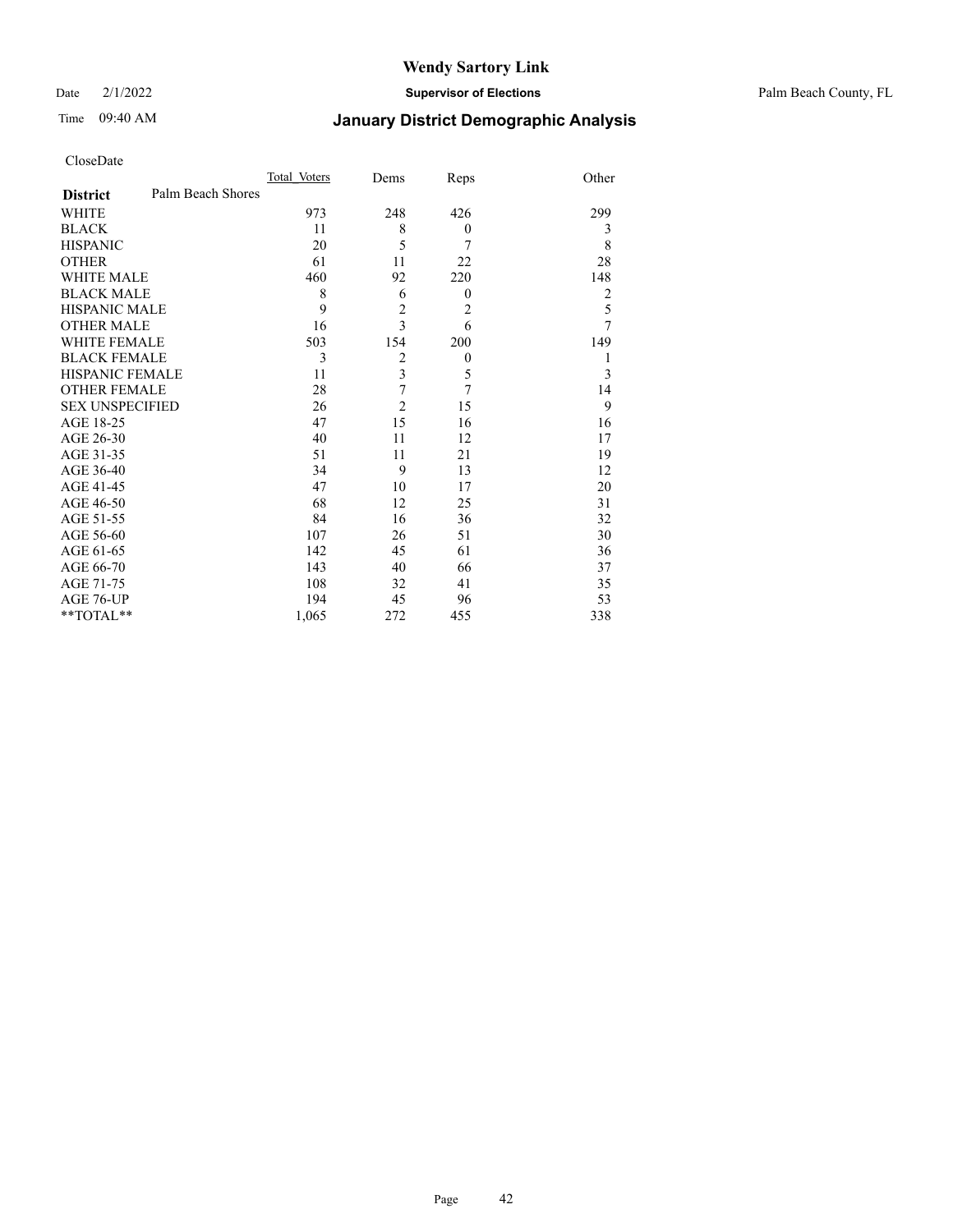## Time 09:40 AM **January District Demographic Analysis**

|                        |              | Total Voters | Dems  | Reps  | Other |
|------------------------|--------------|--------------|-------|-------|-------|
| <b>District</b>        | Palm Springs |              |       |       |       |
| WHITE                  |              | 4,124        | 1,541 | 1,335 | 1,248 |
| <b>BLACK</b>           |              | 1,580        | 1,135 | 52    | 393   |
| <b>HISPANIC</b>        |              | 4,669        | 1,835 | 1,017 | 1,817 |
| <b>OTHER</b>           |              | 1,075        | 378   | 147   | 550   |
| <b>WHITE MALE</b>      |              | 1,892        | 601   | 678   | 613   |
| <b>BLACK MALE</b>      |              | 651          | 437   | 31    | 183   |
| <b>HISPANIC MALE</b>   |              | 2,031        | 756   | 509   | 766   |
| <b>OTHER MALE</b>      |              | 352          | 133   | 55    | 164   |
| <b>WHITE FEMALE</b>    |              | 2,168        | 921   | 637   | 610   |
| <b>BLACK FEMALE</b>    |              | 895          | 674   | 19    | 202   |
| <b>HISPANIC FEMALE</b> |              | 2,515        | 1,041 | 484   | 990   |
| <b>OTHER FEMALE</b>    |              | 420          | 177   | 55    | 188   |
| <b>SEX UNSPECIFIED</b> |              | 519          | 147   | 80    | 292   |
| AGE 18-25              |              | 1,394        | 575   | 182   | 637   |
| AGE 26-30              |              | 1,050        | 440   | 175   | 435   |
| AGE 31-35              |              | 1,104        | 458   | 188   | 458   |
| AGE 36-40              |              | 988          | 421   | 169   | 398   |
| AGE 41-45              |              | 919          | 397   | 149   | 373   |
| AGE 46-50              |              | 900          | 369   | 190   | 341   |
| AGE 51-55              |              | 938          | 364   | 238   | 336   |
| AGE 56-60              |              | 1,013        | 418   | 284   | 311   |
| AGE 61-65              |              | 906          | 395   | 254   | 257   |
| AGE 66-70              |              | 712          | 357   | 194   | 161   |
| AGE 71-75              |              | 558          | 257   | 176   | 125   |
| AGE 76-UP              |              | 966          | 438   | 352   | 176   |
| $*$ $TOTAL**$          |              | 11,448       | 4,889 | 2,551 | 4,008 |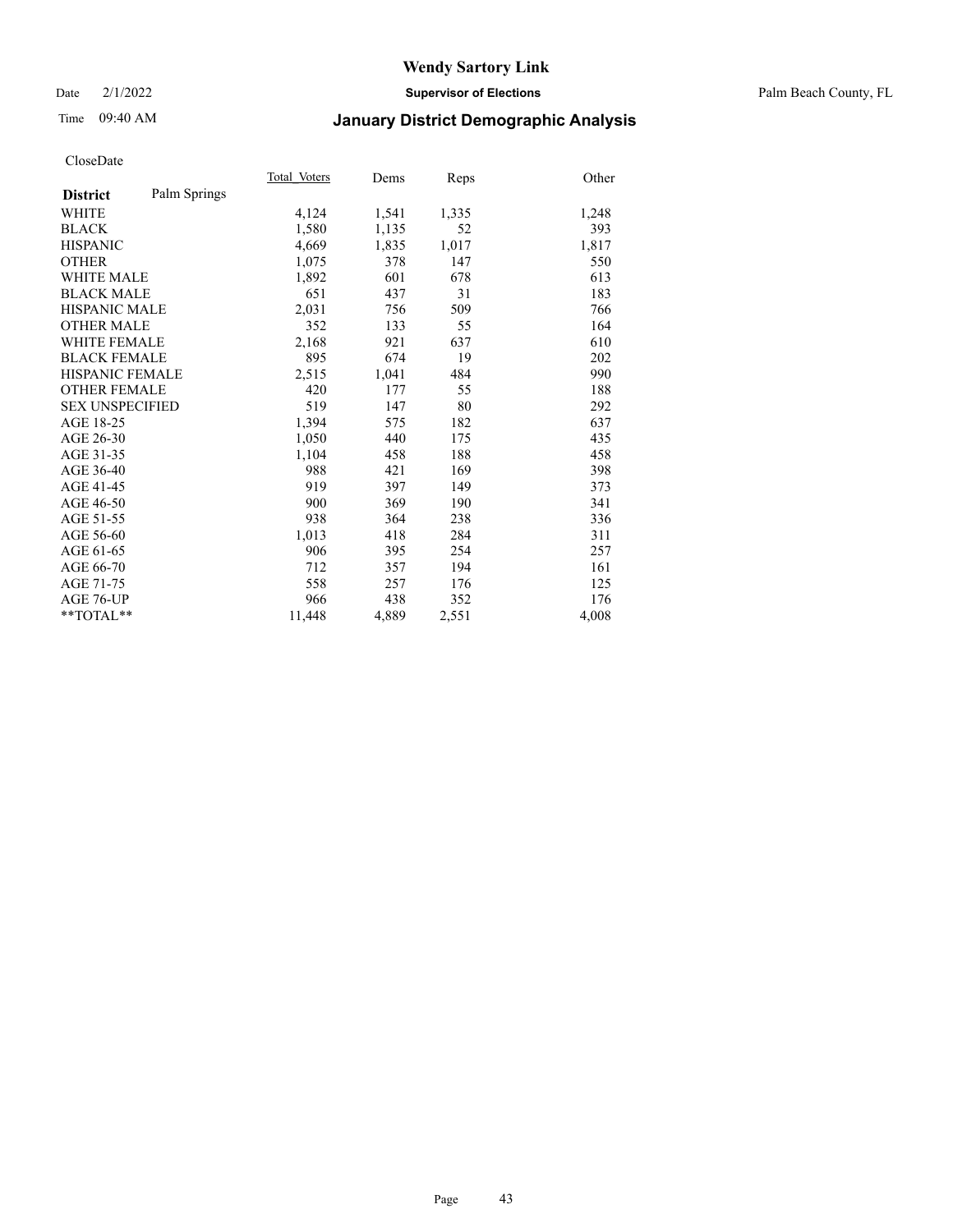Date 2/1/2022 **Supervisor of Elections** Palm Beach County, FL

## Time 09:40 AM **January District Demographic Analysis**

|                        |               | Total Voters | Dems   | Reps  | Other |
|------------------------|---------------|--------------|--------|-------|-------|
| <b>District</b>        | Riviera Beach |              |        |       |       |
| WHITE                  |               | 6,531        | 1,808  | 2,766 | 1,957 |
| <b>BLACK</b>           |               | 14,541       | 11,929 | 341   | 2,271 |
| <b>HISPANIC</b>        |               | 1,344        | 563    | 248   | 533   |
| <b>OTHER</b>           |               | 2,276        | 945    | 252   | 1,079 |
| <b>WHITE MALE</b>      |               | 3,209        | 730    | 1,432 | 1,047 |
| <b>BLACK MALE</b>      |               | 5,952        | 4,613  | 190   | 1,149 |
| <b>HISPANIC MALE</b>   |               | 575          | 210    | 129   | 236   |
| <b>OTHER MALE</b>      |               | 855          | 345    | 110   | 400   |
| <b>WHITE FEMALE</b>    |               | 3,246        | 1,061  | 1,304 | 881   |
| <b>BLACK FEMALE</b>    |               | 8,389        | 7,170  | 144   | 1,075 |
| <b>HISPANIC FEMALE</b> |               | 746          | 340    | 119   | 287   |
| <b>OTHER FEMALE</b>    |               | 918          | 447    | 103   | 368   |
| <b>SEX UNSPECIFIED</b> |               | 790          | 323    | 71    | 396   |
| AGE 18-25              |               | 2,630        | 1,608  | 188   | 834   |
| AGE 26-30              |               | 2,184        | 1,368  | 186   | 630   |
| AGE 31-35              |               | 2,318        | 1,483  | 176   | 659   |
| AGE 36-40              |               | 2,035        | 1,276  | 173   | 586   |
| AGE 41-45              |               | 1,874        | 1,205  | 189   | 480   |
| AGE 46-50              |               | 1,852        | 1,209  | 215   | 428   |
| AGE 51-55              |               | 1,915        | 1,224  | 283   | 408   |
| AGE 56-60              |               | 2,142        | 1,306  | 405   | 431   |
| AGE 61-65              |               | 2,161        | 1,282  | 459   | 420   |
| AGE 66-70              |               | 1,709        | 1,051  | 353   | 305   |
| AGE 71-75              |               | 1,505        | 896    | 337   | 272   |
| AGE 76-UP              |               | 2,367        | 1,337  | 643   | 387   |
| $*$ $TOTAL**$          |               | 24,692       | 15,245 | 3,607 | 5,840 |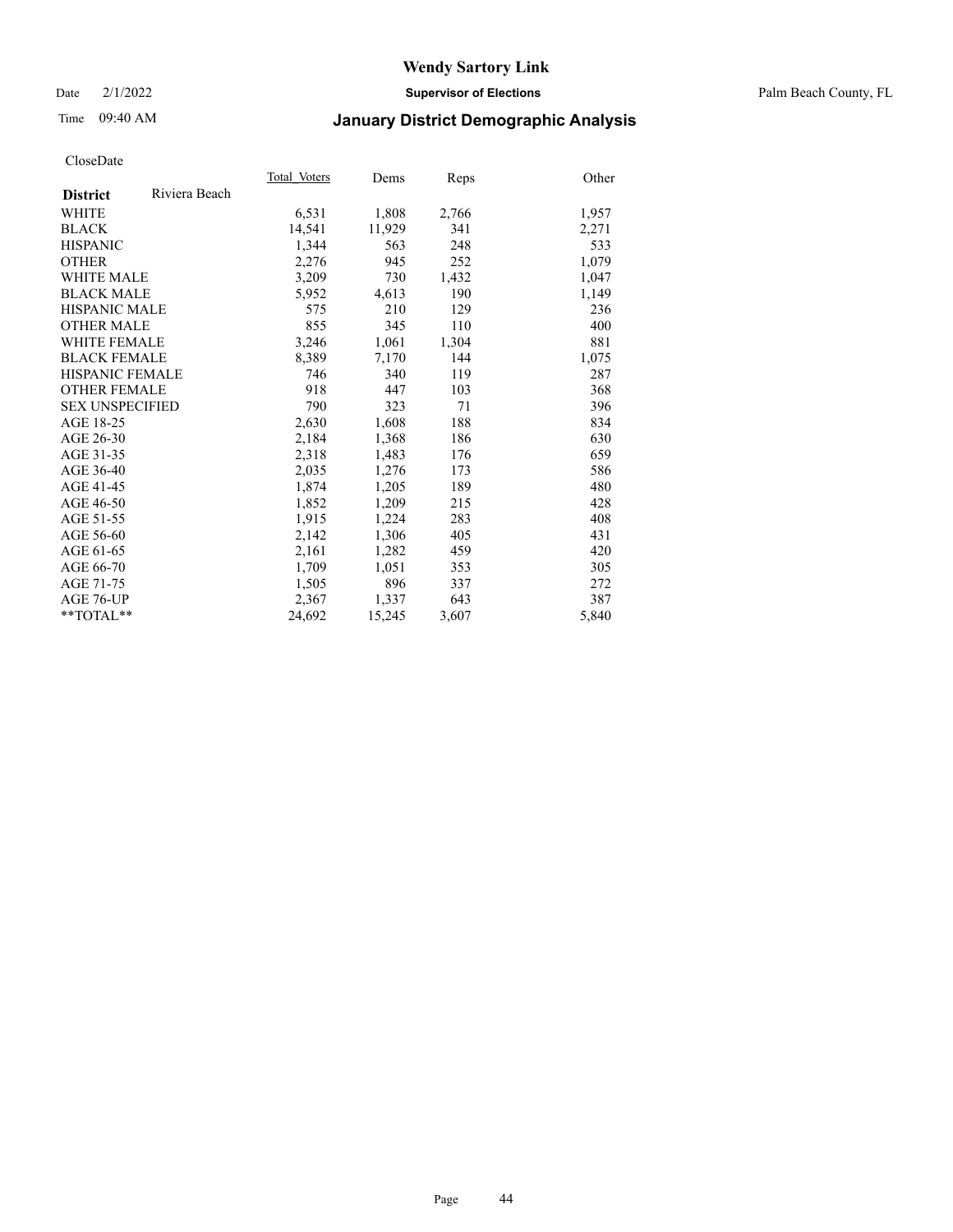Date 2/1/2022 **Supervisor of Elections** Palm Beach County, FL

## Time 09:40 AM **January District Demographic Analysis**

|                        |                  | Total Voters | Dems   | <b>Reps</b> | Other |
|------------------------|------------------|--------------|--------|-------------|-------|
| <b>District</b>        | Royal Palm Beach |              |        |             |       |
| WHITE                  |                  | 12,998       | 3,848  | 5,168       | 3,982 |
| <b>BLACK</b>           |                  | 6,119        | 4,602  | 200         | 1,317 |
| <b>HISPANIC</b>        |                  | 5,268        | 2,061  | 1,174       | 2,033 |
| <b>OTHER</b>           |                  | 3,160        | 1,266  | 498         | 1,396 |
| WHITE MALE             |                  | 6,052        | 1,519  | 2,611       | 1,922 |
| <b>BLACK MALE</b>      |                  | 2,680        | 1,886  | 110         | 684   |
| <b>HISPANIC MALE</b>   |                  | 2,291        | 779    | 598         | 914   |
| <b>OTHER MALE</b>      |                  | 1,194        | 449    | 210         | 535   |
| <b>WHITE FEMALE</b>    |                  | 6,804        | 2,290  | 2,505       | 2,009 |
| <b>BLACK FEMALE</b>    |                  | 3,357        | 2,667  | 86          | 604   |
| <b>HISPANIC FEMALE</b> |                  | 2,847        | 1,225  | 559         | 1,063 |
| <b>OTHER FEMALE</b>    |                  | 1,380        | 630    | 215         | 535   |
| <b>SEX UNSPECIFIED</b> |                  | 923          | 323    | 143         | 457   |
| AGE 18-25              |                  | 3,128        | 1,311  | 543         | 1,274 |
| AGE 26-30              |                  | 2,255        | 932    | 432         | 891   |
| AGE 31-35              |                  | 2,450        | 993    | 555         | 902   |
| AGE 36-40              |                  | 2,439        | 954    | 585         | 900   |
| AGE 41-45              |                  | 2,310        | 924    | 491         | 895   |
| AGE 46-50              |                  | 2,305        | 961    | 589         | 755   |
| AGE 51-55              |                  | 2,520        | 1,000  | 768         | 752   |
| AGE 56-60              |                  | 2,593        | 1,066  | 867         | 660   |
| AGE 61-65              |                  | 2,329        | 1,091  | 678         | 560   |
| AGE 66-70              |                  | 1,867        | 920    | 540         | 407   |
| AGE 71-75              |                  | 1,350        | 633    | 384         | 333   |
| AGE 76-UP              |                  | 1.999        | 992    | 608         | 399   |
| $*$ $TOTAL**$          |                  | 27,545       | 11,777 | 7,040       | 8,728 |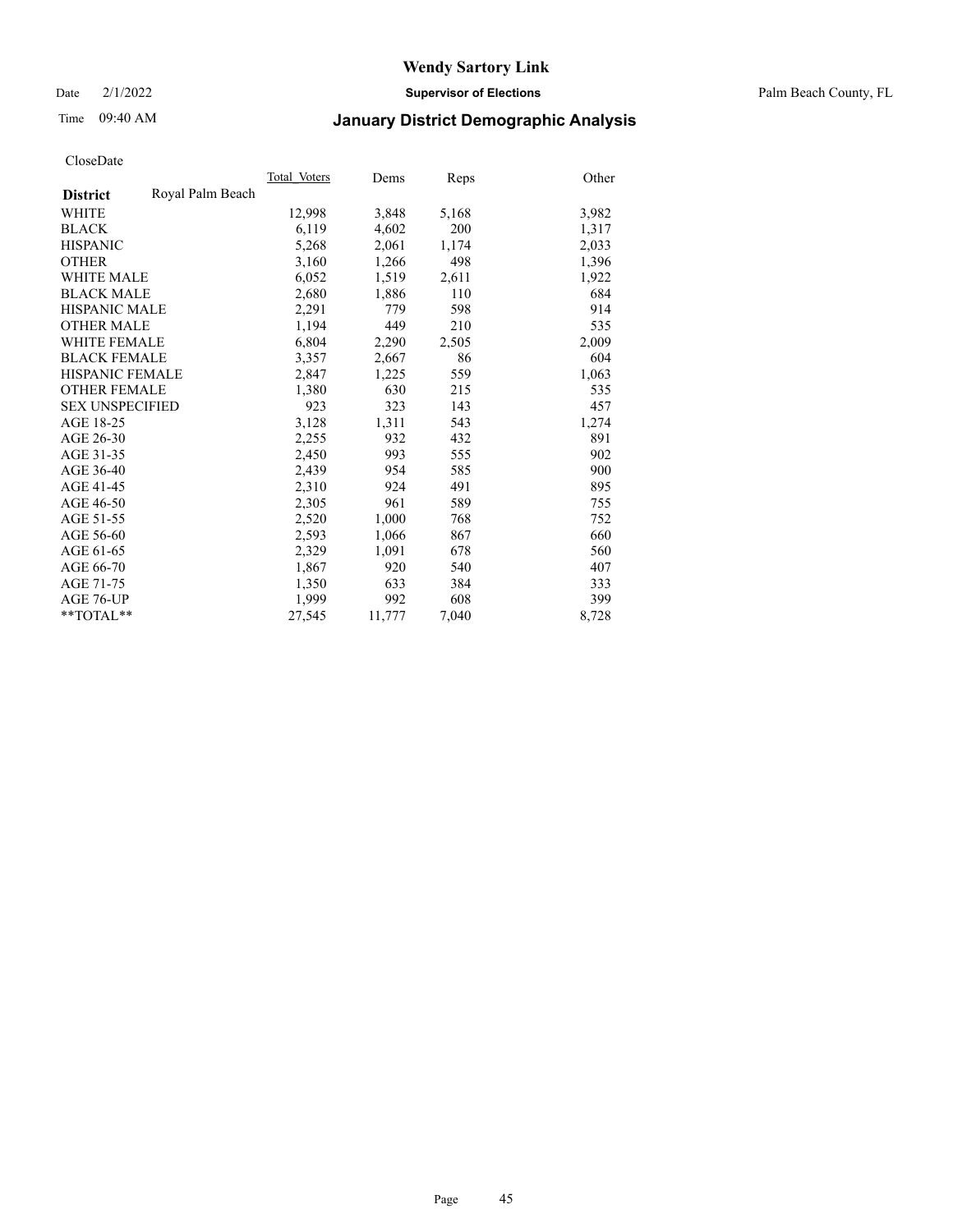Date 2/1/2022 **Supervisor of Elections** Palm Beach County, FL

## Time 09:40 AM **January District Demographic Analysis**

|                        |           | Total Voters | Dems  | Reps           | Other          |
|------------------------|-----------|--------------|-------|----------------|----------------|
| <b>District</b>        | South Bay |              |       |                |                |
| WHITE                  |           | 62           | 22    | 26             | 14             |
| <b>BLACK</b>           |           | 1,168        | 1,016 | 28             | 124            |
| <b>HISPANIC</b>        |           | 208          | 104   | 31             | 73             |
| <b>OTHER</b>           |           | 75           | 45    | 3              | 27             |
| <b>WHITE MALE</b>      |           | 29           | 9     | 12             | 8              |
| <b>BLACK MALE</b>      |           | 477          | 409   | 8              | 60             |
| <b>HISPANIC MALE</b>   |           | 114          | 53    | 21             | 40             |
| <b>OTHER MALE</b>      |           | 16           | 8     | $\theta$       | 8              |
| <b>WHITE FEMALE</b>    |           | 33           | 13    | 14             | 6              |
| <b>BLACK FEMALE</b>    |           | 677          | 594   | 20             | 63             |
| HISPANIC FEMALE        |           | 90           | 51    | 10             | 29             |
| <b>OTHER FEMALE</b>    |           | 38           | 26    | $\overline{2}$ | 10             |
| <b>SEX UNSPECIFIED</b> |           | 39           | 24    | $\mathbf{1}$   | 14             |
| AGE 18-25              |           | 183          | 136   | 7              | 40             |
| AGE 26-30              |           | 173          | 126   | 11             | 36             |
| AGE 31-35              |           | 167          | 123   | 11             | 33             |
| AGE 36-40              |           | 128          | 96    | $\overline{4}$ | 28             |
| AGE 41-45              |           | 107          | 77    | 3              | 27             |
| AGE 46-50              |           | 100          | 75    | 7              | 18             |
| AGE 51-55              |           | 114          | 92    | 7              | 15             |
| AGE 56-60              |           | 139          | 114   | 12             | 13             |
| AGE 61-65              |           | 111          | 94    | $\overline{7}$ | 10             |
| AGE 66-70              |           | 96           | 87    | 7              | $\overline{2}$ |
| AGE 71-75              |           | 73           | 60    | 7              | 6              |
| AGE 76-UP              |           | 122          | 107   | 5              | 10             |
| **TOTAL**              |           | 1,513        | 1,187 | 88             | 238            |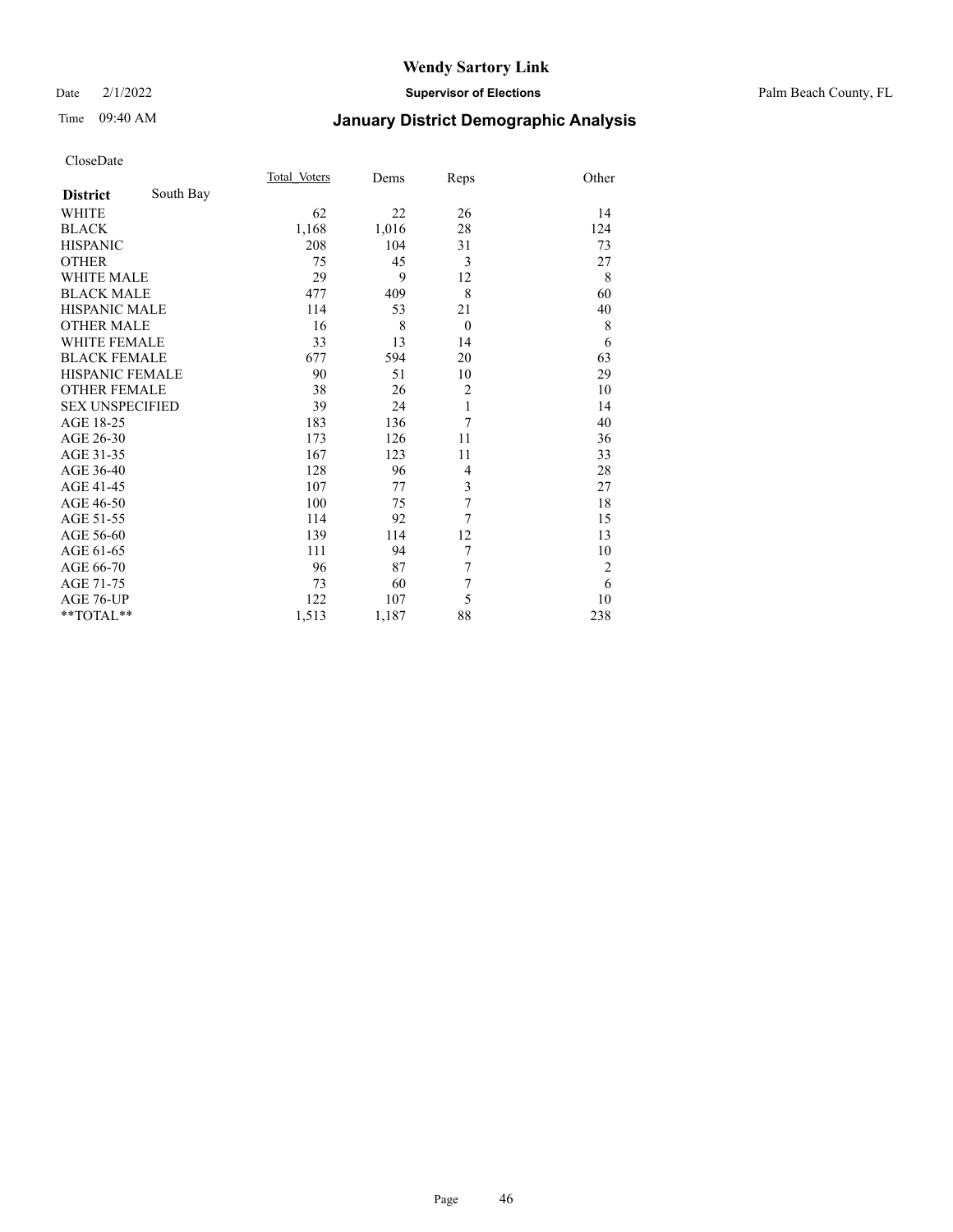Date 2/1/2022 **Supervisor of Elections** Palm Beach County, FL

## Time 09:40 AM **January District Demographic Analysis**

|                        |                  | Total Voters | Dems | Reps           | Other |
|------------------------|------------------|--------------|------|----------------|-------|
| <b>District</b>        | South Palm Beach |              |      |                |       |
| <b>WHITE</b>           |                  | 1,139        | 346  | 446            | 347   |
| <b>BLACK</b>           |                  | 21           | 15   | $\overline{2}$ | 4     |
| <b>HISPANIC</b>        |                  | 82           | 19   | 35             | 28    |
| <b>OTHER</b>           |                  | 93           | 23   | 25             | 45    |
| <b>WHITE MALE</b>      |                  | 514          | 131  | 216            | 167   |
| <b>BLACK MALE</b>      |                  | 8            | 4    | 1              | 3     |
| <b>HISPANIC MALE</b>   |                  | 37           | 8    | 16             | 13    |
| <b>OTHER MALE</b>      |                  | 23           | 6    | 9              | 8     |
| <b>WHITE FEMALE</b>    |                  | 603          | 206  | 221            | 176   |
| <b>BLACK FEMALE</b>    |                  | 13           | 11   | 1              | 1     |
| <b>HISPANIC FEMALE</b> |                  | 43           | 11   | 18             | 14    |
| <b>OTHER FEMALE</b>    |                  | 46           | 10   | 12             | 24    |
| <b>SEX UNSPECIFIED</b> |                  | 45           | 13   | 14             | 18    |
| AGE 18-25              |                  | 41           | 9    | 14             | 18    |
| AGE 26-30              |                  | 47           | 12   | 15             | 20    |
| AGE 31-35              |                  | 40           | 12   | 12             | 16    |
| AGE 36-40              |                  | 42           | 12   | 14             | 16    |
| AGE 41-45              |                  | 48           | 10   | 16             | 22    |
| AGE 46-50              |                  | 56           | 11   | 27             | 18    |
| AGE 51-55              |                  | 90           | 20   | 37             | 33    |
| AGE 56-60              |                  | 130          | 39   | 54             | 37    |
| AGE 61-65              |                  | 139          | 51   | 42             | 46    |
| AGE 66-70              |                  | 175          | 60   | 62             | 53    |
| AGE 71-75              |                  | 177          | 63   | 66             | 48    |
| AGE 76-UP              |                  | 350          | 104  | 149            | 97    |
| **TOTAL**              |                  | 1,335        | 403  | 508            | 424   |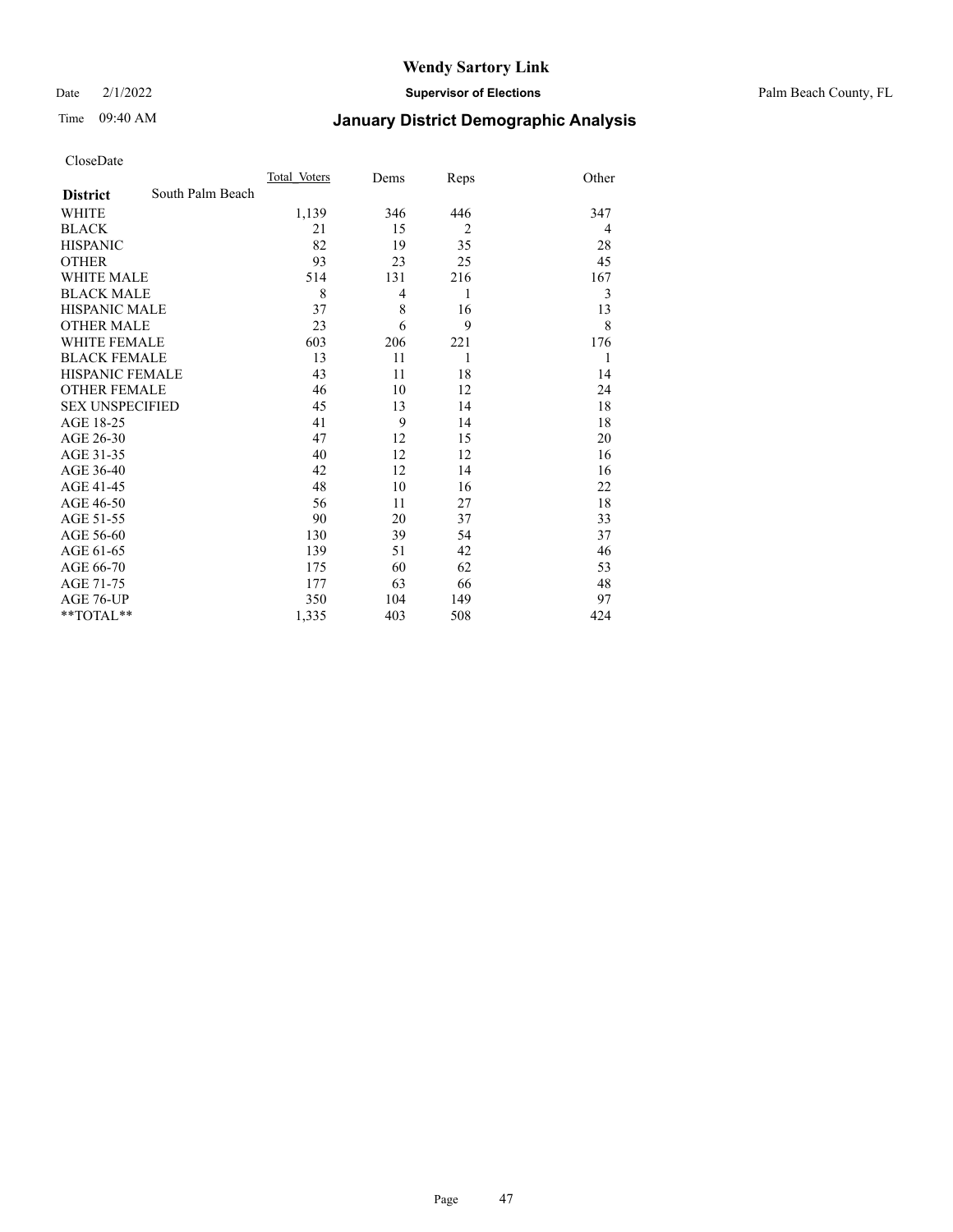Date 2/1/2022 **Supervisor of Elections** Palm Beach County, FL

## Time 09:40 AM **January District Demographic Analysis**

|                        |          | Total Voters | Dems           | Reps           | Other          |
|------------------------|----------|--------------|----------------|----------------|----------------|
| <b>District</b>        | Tequesta |              |                |                |                |
| WHITE                  |          | 4,502        | 1,050          | 2,219          | 1,233          |
| <b>BLACK</b>           |          | 30           | 16             | 3              | 11             |
| <b>HISPANIC</b>        |          | 190          | 60             | 71             | 59             |
| <b>OTHER</b>           |          | 249          | 68             | 89             | 92             |
| <b>WHITE MALE</b>      |          | 2,110        | 381            | 1,119          | 610            |
| <b>BLACK MALE</b>      |          | 8            | $\overline{2}$ | $\overline{2}$ | $\overline{4}$ |
| <b>HISPANIC MALE</b>   |          | 75           | 23             | 27             | 25             |
| <b>OTHER MALE</b>      |          | 77           | 21             | 33             | 23             |
| <b>WHITE FEMALE</b>    |          | 2,352        | 662            | 1,084          | 606            |
| <b>BLACK FEMALE</b>    |          | 22           | 14             | 1              | 7              |
| <b>HISPANIC FEMALE</b> |          | 110          | 36             | 41             | 33             |
| <b>OTHER FEMALE</b>    |          | 105          | 31             | 35             | 39             |
| <b>SEX UNSPECIFIED</b> |          | 109          | 22             | 40             | 47             |
| AGE 18-25              |          | 392          | 83             | 172            | 137            |
| AGE 26-30              |          | 300          | 59             | 149            | 92             |
| AGE 31-35              |          | 329          | 82             | 132            | 115            |
| AGE 36-40              |          | 399          | 82             | 193            | 124            |
| AGE 41-45              |          | 331          | 84             | 128            | 119            |
| AGE 46-50              |          | 346          | 91             | 147            | 108            |
| AGE 51-55              |          | 398          | 87             | 200            | 111            |
| AGE 56-60              |          | 481          | 93             | 268            | 120            |
| AGE 61-65              |          | 503          | 127            | 246            | 130            |
| AGE 66-70              |          | 436          | 120            | 211            | 105            |
| AGE 71-75              |          | 370          | 114            | 165            | 91             |
| AGE 76-UP              |          | 686          | 172            | 371            | 143            |
| $*$ $TOTAL**$          |          | 4,971        | 1,194          | 2,382          | 1,395          |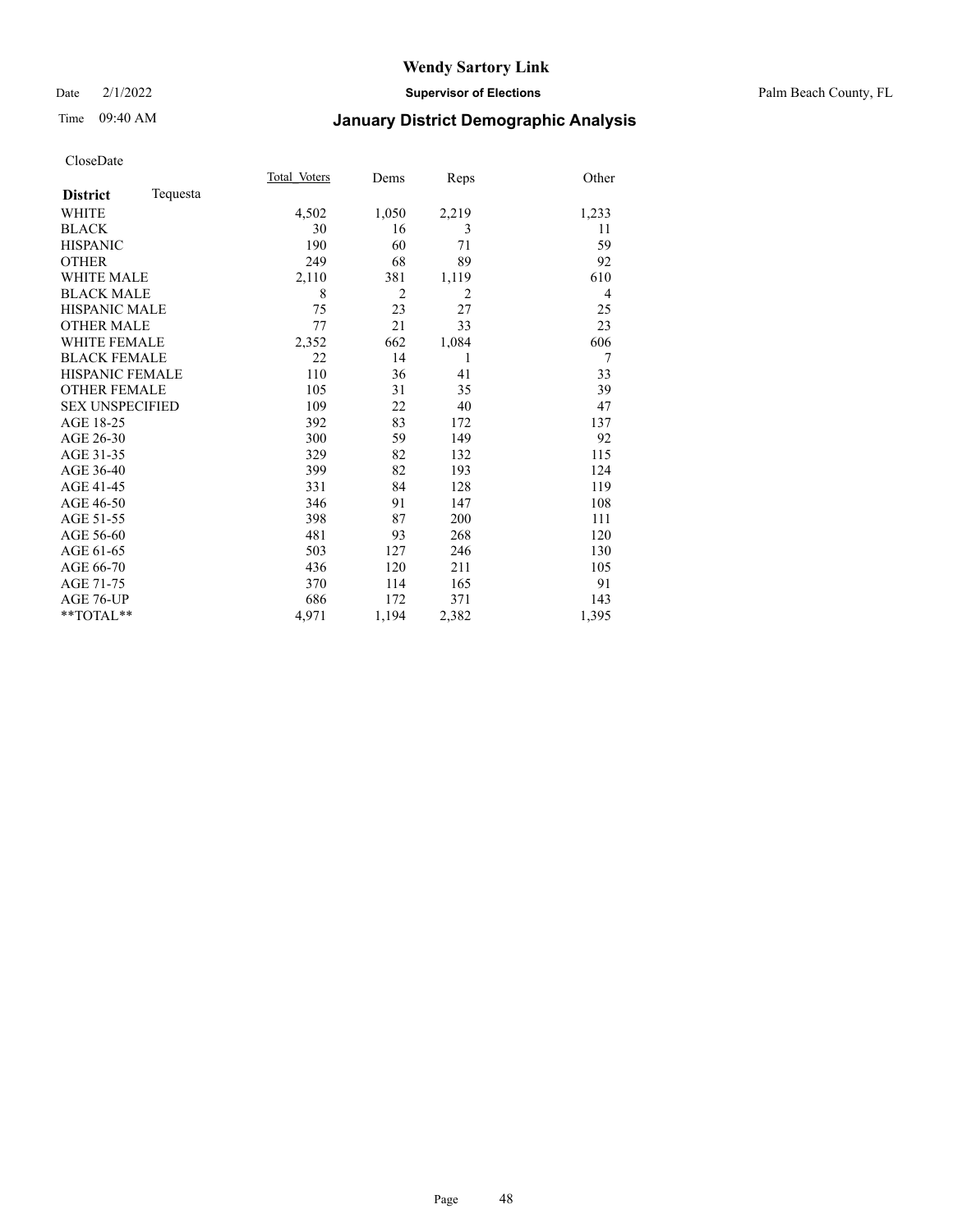Date 2/1/2022 **Supervisor of Elections** Palm Beach County, FL

## Time 09:40 AM **January District Demographic Analysis**

|                        |                 | Total Voters   | Dems           | Reps           | Other          |
|------------------------|-----------------|----------------|----------------|----------------|----------------|
| <b>District</b>        | Village Of Golf |                |                |                |                |
| WHITE                  |                 | 269            | 36             | 179            | 54             |
| <b>BLACK</b>           |                 | 0              | $\theta$       | $\theta$       | $\theta$       |
| <b>HISPANIC</b>        |                 |                | $\theta$       |                | 0              |
| <b>OTHER</b>           |                 | 5              |                | 2              | 2              |
| <b>WHITE MALE</b>      |                 | 128            | 12             | 93             | 23             |
| <b>BLACK MALE</b>      |                 | 0              | $\theta$       | $\theta$       | $\theta$       |
| <b>HISPANIC MALE</b>   |                 | 0              | $\theta$       | $\overline{0}$ | 0              |
| <b>OTHER MALE</b>      |                 | 2              | $\theta$       | 2              | 0              |
| WHITE FEMALE           |                 | 141            | 24             | 86             | 31             |
| <b>BLACK FEMALE</b>    |                 | 0              | $\theta$       | $\theta$       | 0              |
| HISPANIC FEMALE        |                 |                | 0              |                | 0              |
| <b>OTHER FEMALE</b>    |                 |                |                | $\theta$       | 0              |
| <b>SEX UNSPECIFIED</b> |                 | $\mathfrak{D}$ | 0              | $\theta$       | 2              |
| AGE 18-25              |                 | 13             |                | 10             | $\overline{c}$ |
| AGE 26-30              |                 | 13             | 3              | 5              | 5              |
| AGE 31-35              |                 | 4              |                | $\overline{2}$ |                |
| AGE 36-40              |                 | $\overline{2}$ | 0              | $\mathbf{0}$   | 2              |
| AGE 41-45              |                 | 6              | 0              | 5              |                |
| AGE 46-50              |                 | 7              |                | 5              |                |
| AGE 51-55              |                 | 16             | 3              | 9              | 4              |
| AGE 56-60              |                 | 22             | $\overline{c}$ | 14             | 6              |
| AGE 61-65              |                 | 38             | 6              | 22             | 10             |
| AGE 66-70              |                 | 23             | 5              | 14             | 4              |
| AGE 71-75              |                 | 43             | 5              | 28             | 10             |
| AGE 76-UP              |                 | 88             | 10             | 68             | 10             |
| **TOTAL**              |                 | 275            | 37             | 182            | 56             |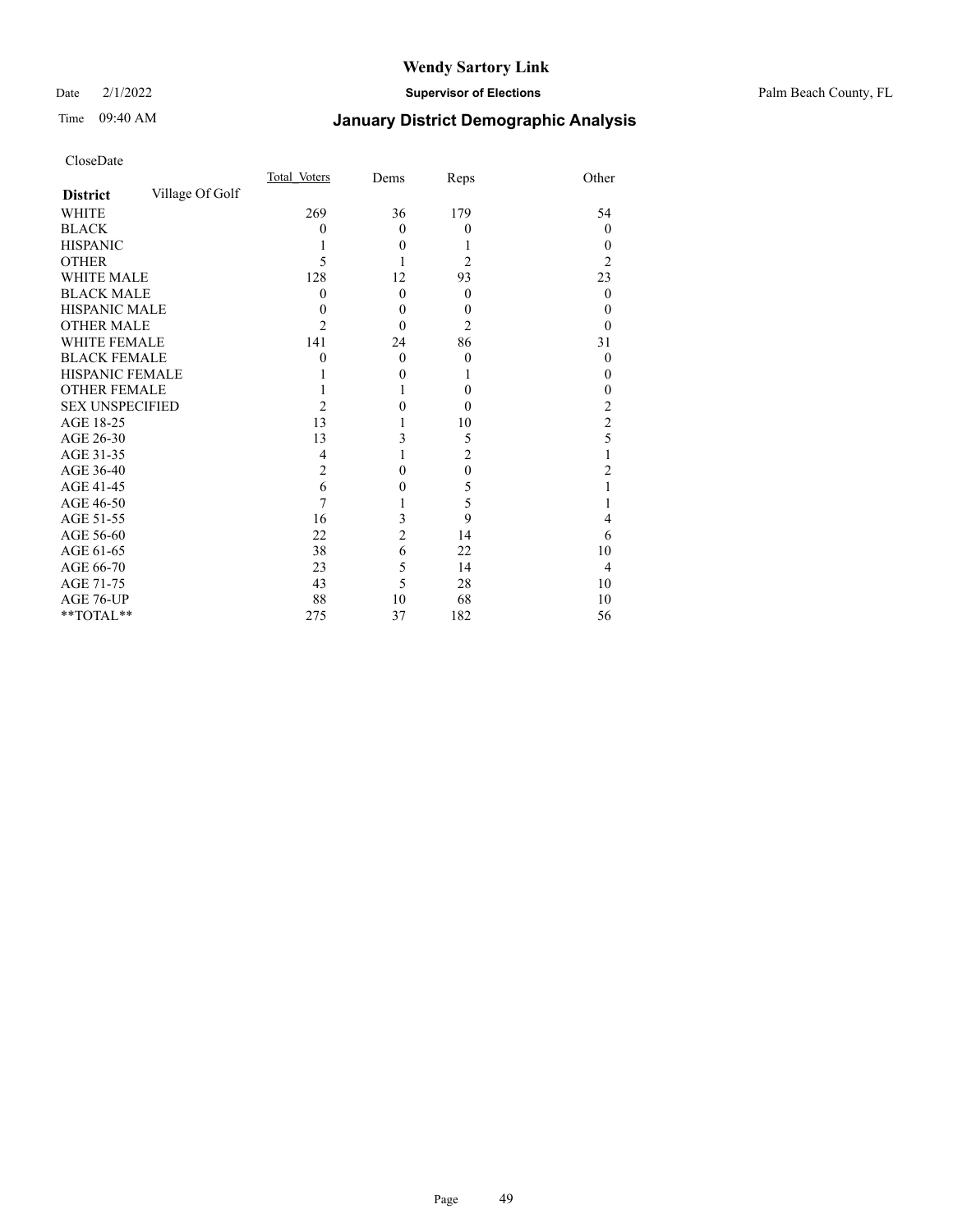Date 2/1/2022 **Supervisor of Elections** Palm Beach County, FL

## Time 09:40 AM **January District Demographic Analysis**

|                        |            | Total Voters | Dems   | Reps   | Other  |
|------------------------|------------|--------------|--------|--------|--------|
| <b>District</b>        | Wellington |              |        |        |        |
| WHITE                  |            | 27,171       | 7,980  | 11,234 | 7,957  |
| <b>BLACK</b>           |            | 4,469        | 3,166  | 193    | 1,110  |
| <b>HISPANIC</b>        |            | 6,687        | 2,402  | 1,716  | 2,569  |
| <b>OTHER</b>           |            | 4,680        | 1,634  | 948    | 2,098  |
| <b>WHITE MALE</b>      |            | 12,691       | 3,172  | 5,618  | 3,901  |
| <b>BLACK MALE</b>      |            | 1,943        | 1,262  | 118    | 563    |
| <b>HISPANIC MALE</b>   |            | 2,953        | 956    | 819    | 1,178  |
| <b>OTHER MALE</b>      |            | 1,750        | 543    | 406    | 801    |
| <b>WHITE FEMALE</b>    |            | 14,137       | 4,724  | 5,482  | 3,931  |
| <b>BLACK FEMALE</b>    |            | 2.470        | 1,868  | 73     | 529    |
| HISPANIC FEMALE        |            | 3,583        | 1,398  | 852    | 1,333  |
| <b>OTHER FEMALE</b>    |            | 1,999        | 800    | 389    | 810    |
| <b>SEX UNSPECIFIED</b> |            | 1.440        | 437    | 327    | 676    |
| AGE 18-25              |            | 5,244        | 1,899  | 1,357  | 1,988  |
| AGE 26-30              |            | 2,834        | 1,003  | 729    | 1,102  |
| AGE 31-35              |            | 3,012        | 1,011  | 861    | 1,140  |
| AGE 36-40              |            | 3,288        | 1,124  | 930    | 1,234  |
| AGE 41-45              |            | 3,572        | 1,221  | 1,038  | 1,313  |
| AGE 46-50              |            | 3,959        | 1,310  | 1,255  | 1,394  |
| AGE 51-55              |            | 4.341        | 1,366  | 1,565  | 1,410  |
| AGE 56-60              |            | 4,099        | 1,381  | 1,607  | 1,111  |
| AGE 61-65              |            | 3,658        | 1,267  | 1,413  | 978    |
| AGE 66-70              |            | 2,969        | 1,191  | 1,066  | 712    |
| AGE 71-75              |            | 2,647        | 1,088  | 959    | 600    |
| AGE 76-UP              |            | 3,384        | 1,321  | 1,311  | 752    |
| $*$ $TOTAL**$          |            | 43,007       | 15,182 | 14,091 | 13,734 |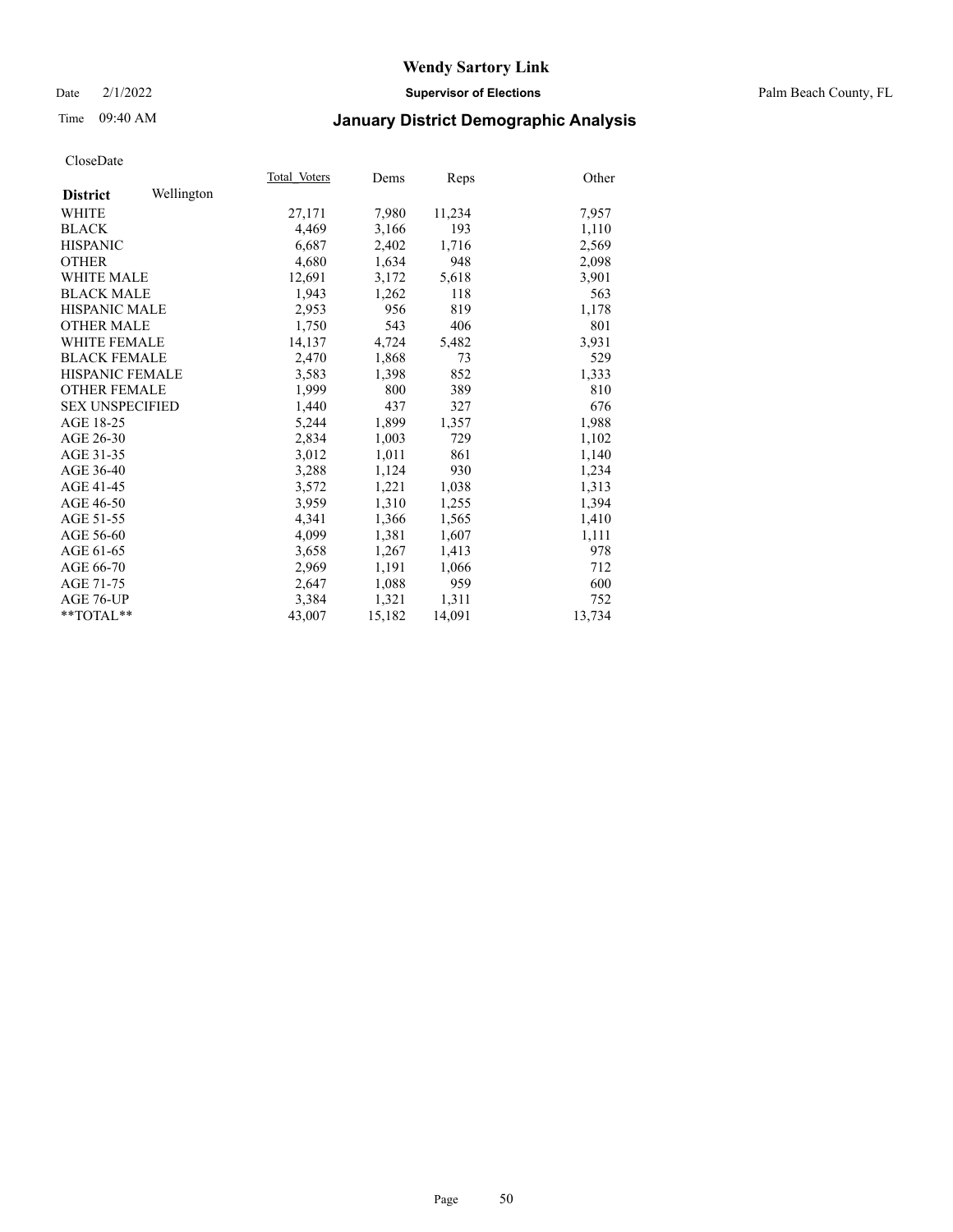#### Date 2/1/2022 **Supervisor of Elections** Palm Beach County, FL

## Time 09:40 AM **January District Demographic Analysis**

|                        |          | Total Voters | Dems | Reps | Other |
|------------------------|----------|--------------|------|------|-------|
| <b>District</b>        | Westlake |              |      |      |       |
| <b>WHITE</b>           |          | 785          | 170  | 379  | 236   |
| <b>BLACK</b>           |          | 334          | 222  | 19   | 93    |
| <b>HISPANIC</b>        |          | 455          | 124  | 131  | 200   |
| <b>OTHER</b>           |          | 143          | 53   | 26   | 64    |
| <b>WHITE MALE</b>      |          | 381          | 67   | 196  | 118   |
| <b>BLACK MALE</b>      |          | 142          | 80   | 13   | 49    |
| <b>HISPANIC MALE</b>   |          | 222          | 50   | 78   | 94    |
| <b>OTHER MALE</b>      |          | 63           | 24   | 10   | 29    |
| <b>WHITE FEMALE</b>    |          | 400          | 102  | 182  | 116   |
| <b>BLACK FEMALE</b>    |          | 191          | 141  | 6    | 44    |
| <b>HISPANIC FEMALE</b> |          | 231          | 72   | 53   | 106   |
| <b>OTHER FEMALE</b>    |          | 65           | 25   | 12   | 28    |
| <b>SEX UNSPECIFIED</b> |          | 22           | 8    | 5    | 9     |
| AGE 18-25              |          | 123          | 38   | 38   | 47    |
| AGE 26-30              |          | 146          | 43   | 59   | 44    |
| AGE 31-35              |          | 241          | 50   | 71   | 120   |
| AGE 36-40              |          | 213          | 72   | 58   | 83    |
| AGE 41-45              |          | 221          | 76   | 62   | 83    |
| AGE 46-50              |          | 159          | 59   | 57   | 43    |
| AGE 51-55              |          | 149          | 51   | 51   | 47    |
| AGE 56-60              |          | 145          | 45   | 60   | 40    |
| AGE 61-65              |          | 119          | 55   | 30   | 34    |
| AGE 66-70              |          | 78           | 26   | 33   | 19    |
| AGE 71-75              |          | 71           | 30   | 24   | 17    |
| AGE 76-UP              |          | 52           | 24   | 12   | 16    |
| $*$ $TOTAL**$          |          | 1,717        | 569  | 555  | 593   |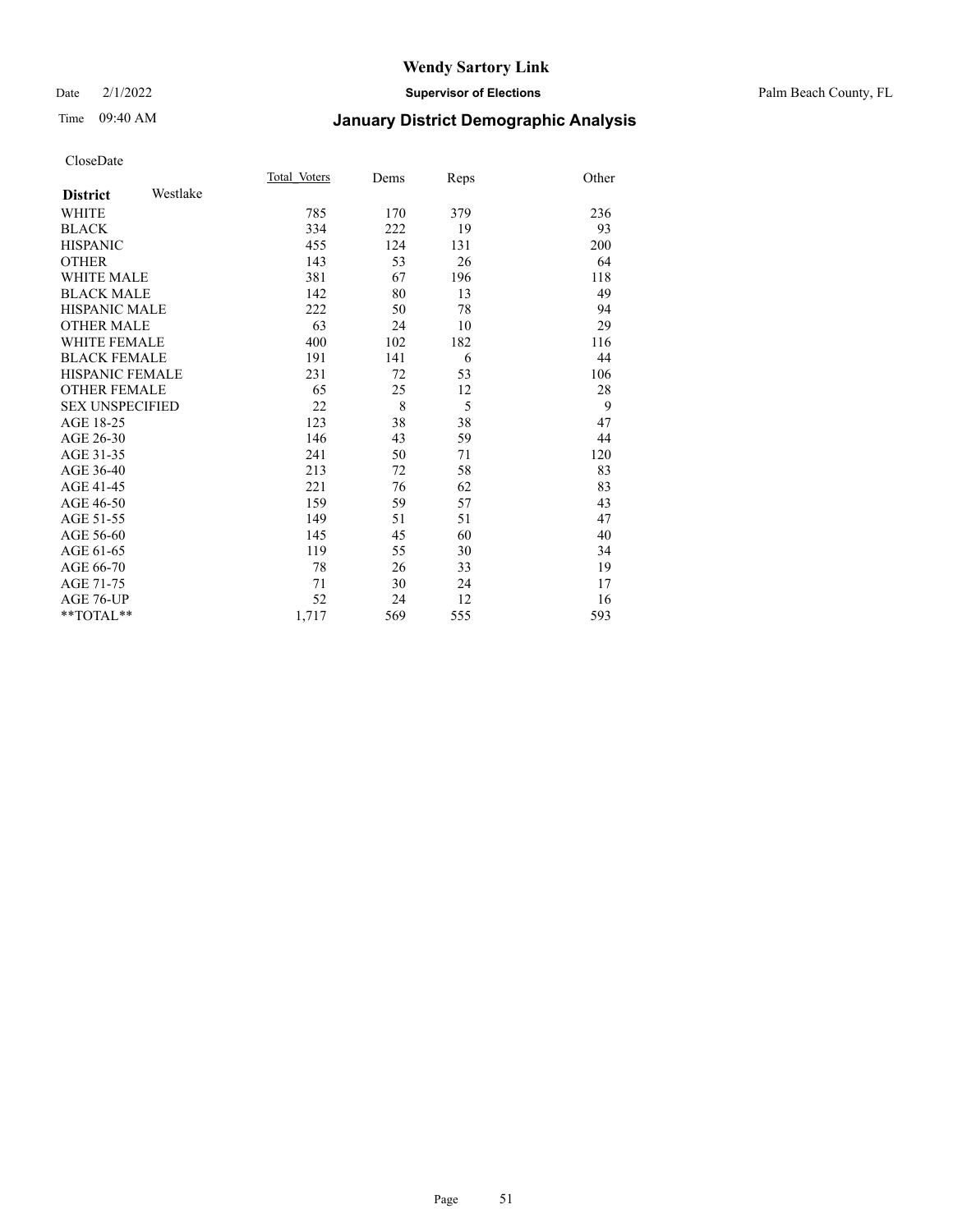Date 2/1/2022 **Supervisor of Elections** Palm Beach County, FL

## Time 09:40 AM **January District Demographic Analysis**

|                        |                 | Total Voters | Dems   | <b>Reps</b> | Other  |
|------------------------|-----------------|--------------|--------|-------------|--------|
| <b>District</b>        | West Palm Beach |              |        |             |        |
| <b>WHITE</b>           |                 | 34,362       | 11,904 | 12,120      | 10,338 |
| <b>BLACK</b>           |                 | 19,862       | 15,493 | 611         | 3,758  |
| <b>HISPANIC</b>        |                 | 9,203        | 3,819  | 1,908       | 3,476  |
| <b>OTHER</b>           |                 | 6,667        | 2,646  | 976         | 3,045  |
| <b>WHITE MALE</b>      |                 | 16,429       | 4,938  | 6,086       | 5,405  |
| <b>BLACK MALE</b>      |                 | 8,152        | 5,968  | 322         | 1,862  |
| <b>HISPANIC MALE</b>   |                 | 3,984        | 1,558  | 883         | 1,543  |
| <b>OTHER MALE</b>      |                 | 2,298        | 841    | 382         | 1,075  |
| <b>WHITE FEMALE</b>    |                 | 17,537       | 6,852  | 5,909       | 4,776  |
| <b>BLACK FEMALE</b>    |                 | 11,394       | 9,295  | 287         | 1,812  |
| <b>HISPANIC FEMALE</b> |                 | 4,996        | 2,163  | 979         | 1,854  |
| <b>OTHER FEMALE</b>    |                 | 2,780        | 1,282  | 396         | 1,102  |
| <b>SEX UNSPECIFIED</b> |                 | 2,479        | 941    | 362         | 1,176  |
| AGE 18-25              |                 | 6,506        | 3,111  | 1,026       | 2,369  |
| AGE 26-30              |                 | 6,393        | 2,880  | 1,098       | 2,415  |
| AGE 31-35              |                 | 6,953        | 3,309  | 1,206       | 2,438  |
| AGE 36-40              |                 | 5,885        | 2,810  | 1,014       | 2,061  |
| AGE 41-45              |                 | 4,812        | 2,330  | 794         | 1,688  |
| AGE 46-50              |                 | 4,763        | 2,279  | 995         | 1,489  |
| AGE 51-55              |                 | 5,328        | 2,534  | 1,291       | 1,503  |
| AGE 56-60              |                 | 5,702        | 2,822  | 1,423       | 1,457  |
| AGE 61-65              |                 | 5,687        | 2,851  | 1,468       | 1,368  |
| AGE 66-70              |                 | 4,995        | 2,587  | 1,298       | 1,110  |
| AGE 71-75              |                 | 4,874        | 2,466  | 1,329       | 1,079  |
| AGE 76-UP              |                 | 8,196        | 3,883  | 2,673       | 1,640  |
| $*$ $TOTAL**$          |                 | 70,094       | 33,862 | 15,615      | 20,617 |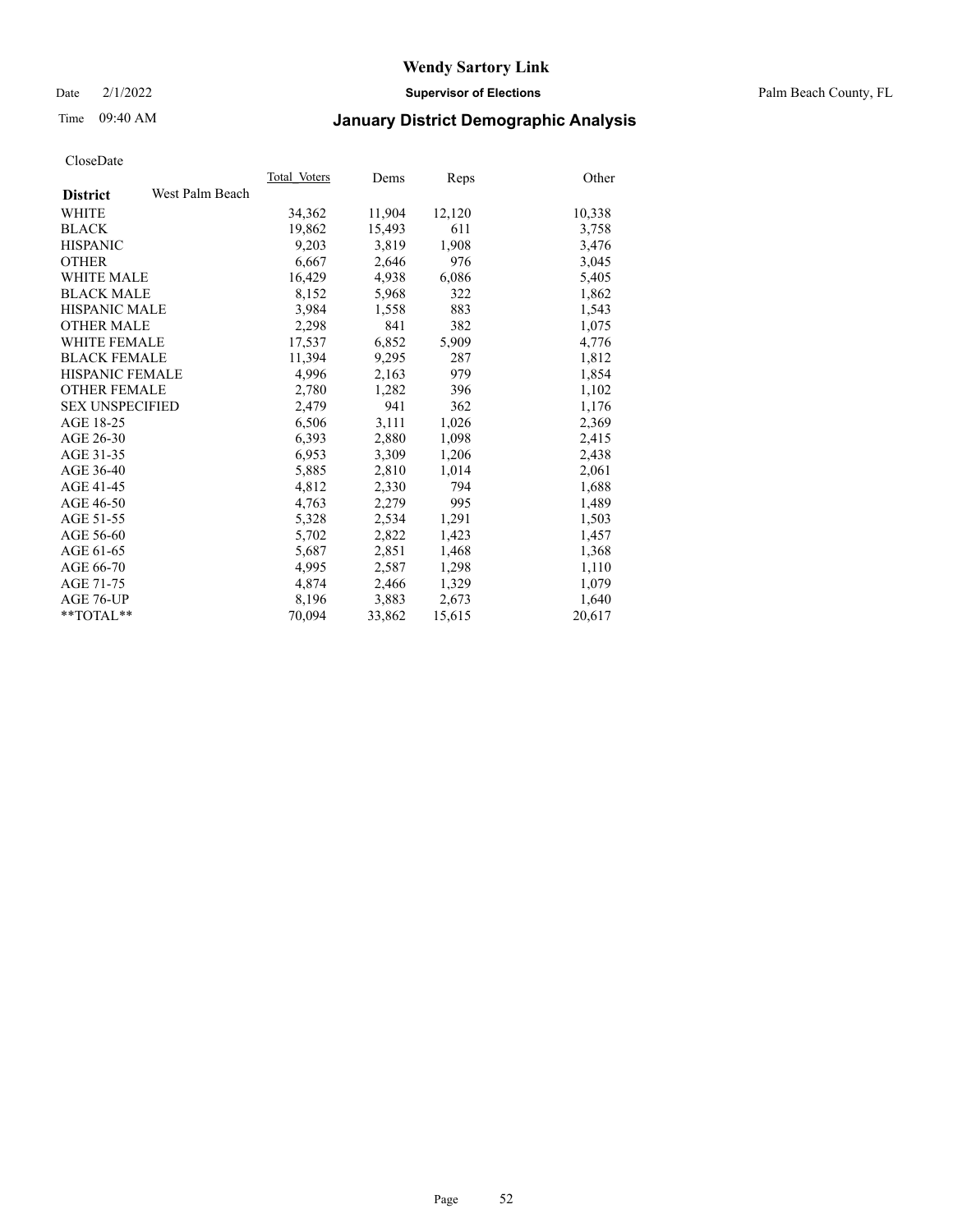Date 2/1/2022 **Supervisor of Elections** Palm Beach County, FL

## Time 09:40 AM **January District Demographic Analysis**

|                        |                     | Total Voters | Dems   | <b>Reps</b> | Other  |
|------------------------|---------------------|--------------|--------|-------------|--------|
| <b>District</b>        | State House Dist 81 |              |        |             |        |
| <b>WHITE</b>           |                     | 74,196       | 27,900 | 24,938      | 21,358 |
| <b>BLACK</b>           |                     | 14,203       | 11,255 | 501         | 2,447  |
| <b>HISPANIC</b>        |                     | 16,385       | 6,622  | 3,428       | 6,335  |
| <b>OTHER</b>           |                     | 11,851       | 4,357  | 2,234       | 5,260  |
| <b>WHITE MALE</b>      |                     | 34,246       | 10,820 | 12,718      | 10,708 |
| <b>BLACK MALE</b>      |                     | 6,018        | 4,495  | 275         | 1,248  |
| <b>HISPANIC MALE</b>   |                     | 6,994        | 2,625  | 1,631       | 2,738  |
| <b>OTHER MALE</b>      |                     | 4,287        | 1,451  | 936         | 1,900  |
| <b>WHITE FEMALE</b>    |                     | 38,917       | 16,752 | 11,886      | 10,279 |
| <b>BLACK FEMALE</b>    |                     | 7,942        | 6,583  | 218         | 1,141  |
| <b>HISPANIC FEMALE</b> |                     | 9,000        | 3,869  | 1,744       | 3,387  |
| <b>OTHER FEMALE</b>    |                     | 5,008        | 2,122  | 861         | 2,025  |
| <b>SEX UNSPECIFIED</b> |                     | 4,113        | 1,362  | 812         | 1,939  |
| AGE 18-25              |                     | 10,746       | 4,314  | 2,236       | 4,196  |
| AGE 26-30              |                     | 6,808        | 2,867  | 1,388       | 2,553  |
| AGE 31-35              |                     | 7,613        | 3,268  | 1,692       | 2,653  |
| AGE 36-40              |                     | 8,065        | 3,221  | 1,894       | 2,950  |
| AGE 41-45              |                     | 8,512        | 3,245  | 2,145       | 3,122  |
| AGE 46-50              |                     | 8,864        | 3,138  | 2,582       | 3,144  |
| AGE 51-55              |                     | 9,494        | 3,502  | 2,830       | 3,162  |
| AGE 56-60              |                     | 9,736        | 3,790  | 3,115       | 2,831  |
| AGE 61-65              |                     | 9,674        | 4,216  | 2,912       | 2,546  |
| AGE 66-70              |                     | 9,876        | 4,781  | 2,784       | 2,311  |
| AGE 71-75              |                     | 9,980        | 4,875  | 2,785       | 2,320  |
| AGE 76-UP              |                     | 17,267       | 8,917  | 4,738       | 3,612  |
| $*$ $TOTAL**$          |                     | 116,635      | 50,134 | 31,101      | 35,400 |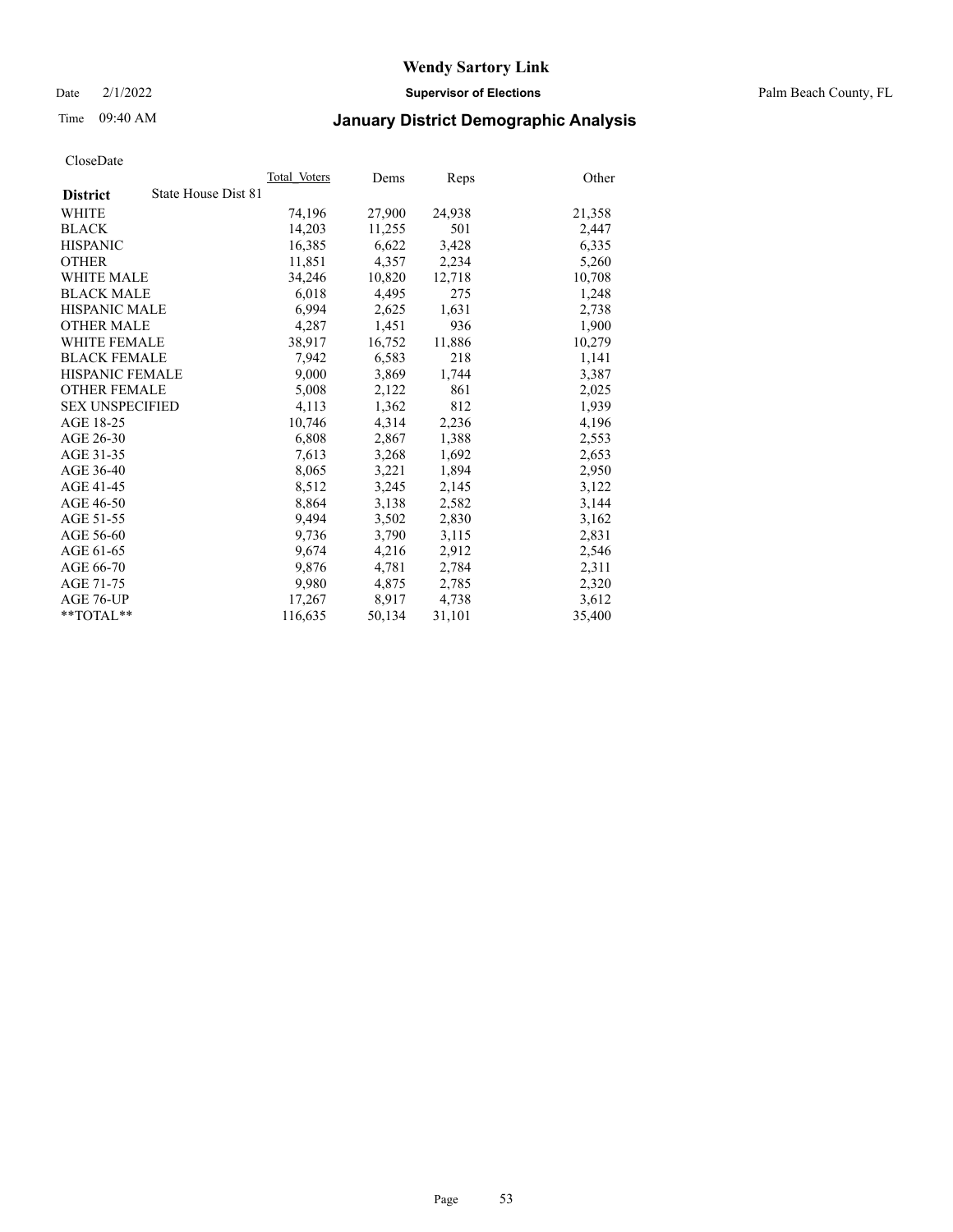Date 2/1/2022 **Supervisor of Elections** Palm Beach County, FL

## Time 09:40 AM **January District Demographic Analysis**

|                                        | Total Voters | Dems   | Reps   | Other  |
|----------------------------------------|--------------|--------|--------|--------|
| State House Dist 82<br><b>District</b> |              |        |        |        |
| WHITE                                  | 46,629       | 11,897 | 21,207 | 13,525 |
| <b>BLACK</b>                           | 1,092        | 762    | 61     | 269    |
| <b>HISPANIC</b>                        | 2,935        | 1,088  | 773    | 1,074  |
| <b>OTHER</b>                           | 3,537        | 1,094  | 927    | 1,516  |
| WHITE MALE                             | 21,887       | 4,460  | 10,601 | 6,826  |
| <b>BLACK MALE</b>                      | 507          | 335    | 34     | 138    |
| <b>HISPANIC MALE</b>                   | 1,220        | 421    | 330    | 469    |
| <b>OTHER MALE</b>                      | 1,181        | 346    | 319    | 516    |
| WHITE FEMALE                           | 24,244       | 7,308  | 10,395 | 6,541  |
| <b>BLACK FEMALE</b>                    | 575          | 421    | 25     | 129    |
| HISPANIC FEMALE                        | 1,640        | 642    | 418    | 580    |
| <b>OTHER FEMALE</b>                    | 1,388        | 512    | 355    | 521    |
| <b>SEX UNSPECIFIED</b>                 | 1,497        | 370    | 470    | 657    |
| AGE 18-25                              | 4,707        | 1,313  | 1,677  | 1,717  |
| AGE 26-30                              | 3,346        | 931    | 1,164  | 1,251  |
| AGE 31-35                              | 3,416        | 1,016  | 1,153  | 1,247  |
| AGE 36-40                              | 3,629        | 1,011  | 1,282  | 1,336  |
| AGE 41-45                              | 3,620        | 967    | 1,308  | 1,345  |
| AGE 46-50                              | 3,886        | 992    | 1,520  | 1,374  |
| AGE 51-55                              | 4,683        | 1,119  | 2,152  | 1,412  |
| AGE 56-60                              | 5,188        | 1,257  | 2,509  | 1,422  |
| AGE 61-65                              | 5,179        | 1,419  | 2,434  | 1,326  |
| AGE 66-70                              | 4,721        | 1,429  | 2,047  | 1,245  |
| AGE 71-75                              | 4,218        | 1,308  | 1,867  | 1,043  |
| AGE 76-UP                              | 7,600        | 2,079  | 3,855  | 1,666  |
| $*$ $TOTAL**$                          | 54,193       | 14,841 | 22,968 | 16,384 |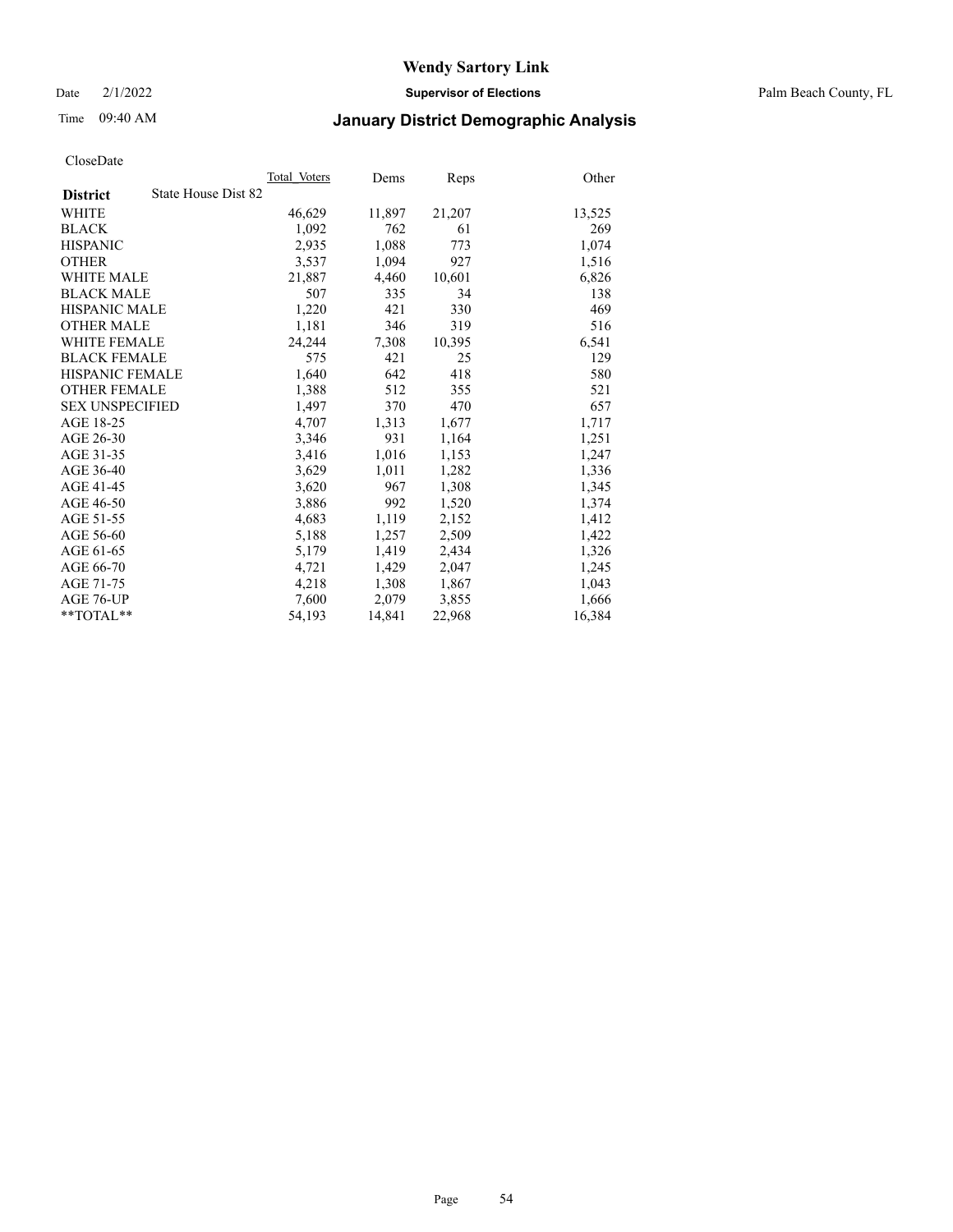Date 2/1/2022 **Supervisor of Elections** Palm Beach County, FL

## Time 09:40 AM **January District Demographic Analysis**

|                                        | Total Voters | Dems   | Reps   | Other  |
|----------------------------------------|--------------|--------|--------|--------|
| State House Dist 85<br><b>District</b> |              |        |        |        |
| WHITE                                  | 105,296      | 28,698 | 46,665 | 29,933 |
| <b>BLACK</b>                           | 9,888        | 7,101  | 477    | 2,310  |
| <b>HISPANIC</b>                        | 12.606       | 4,277  | 3,503  | 4,826  |
| <b>OTHER</b>                           | 11,446       | 3,766  | 2,768  | 4,912  |
| <b>WHITE MALE</b>                      | 49,940       | 11,097 | 23,716 | 15,127 |
| <b>BLACK MALE</b>                      | 4,365        | 2,915  | 259    | 1,191  |
| <b>HISPANIC MALE</b>                   | 5,532        | 1,710  | 1,673  | 2,149  |
| <b>OTHER MALE</b>                      | 4.098        | 1,249  | 1,085  | 1,764  |
| <b>WHITE FEMALE</b>                    | 54,091       | 17,301 | 22,418 | 14,372 |
| <b>BLACK FEMALE</b>                    | 5,381        | 4,089  | 214    | 1,078  |
| <b>HISPANIC FEMALE</b>                 | 6,813        | 2,471  | 1,781  | 2,561  |
| <b>OTHER FEMALE</b>                    | 4,828        | 1,839  | 1,096  | 1,893  |
| <b>SEX UNSPECIFIED</b>                 | 4,044        | 1,096  | 1,126  | 1,822  |
| AGE 18-25                              | 11,458       | 3,526  | 3,623  | 4,309  |
| AGE 26-30                              | 9,152        | 2,832  | 2,877  | 3,443  |
| AGE 31-35                              | 10,148       | 3,026  | 3,423  | 3,699  |
| AGE 36-40                              | 10,323       | 2,937  | 3,466  | 3,920  |
| AGE 41-45                              | 9,252        | 2,720  | 3,049  | 3,483  |
| AGE 46-50                              | 9,726        | 2,675  | 3,683  | 3,368  |
| AGE 51-55                              | 11,761       | 3,273  | 4,965  | 3,523  |
| AGE 56-60                              | 13,824       | 4,061  | 6,074  | 3,689  |
| AGE 61-65                              | 13,403       | 4,400  | 5,684  | 3,319  |
| AGE 66-70                              | 11,448       | 4,144  | 4,549  | 2,755  |
| AGE 71-75                              | 10,532       | 3,800  | 4,234  | 2,498  |
| AGE 76-UP                              | 18,208       | 6,448  | 7,786  | 3,974  |
| $*$ $TOTAL**$                          | 139,236      | 43,842 | 53,413 | 41,981 |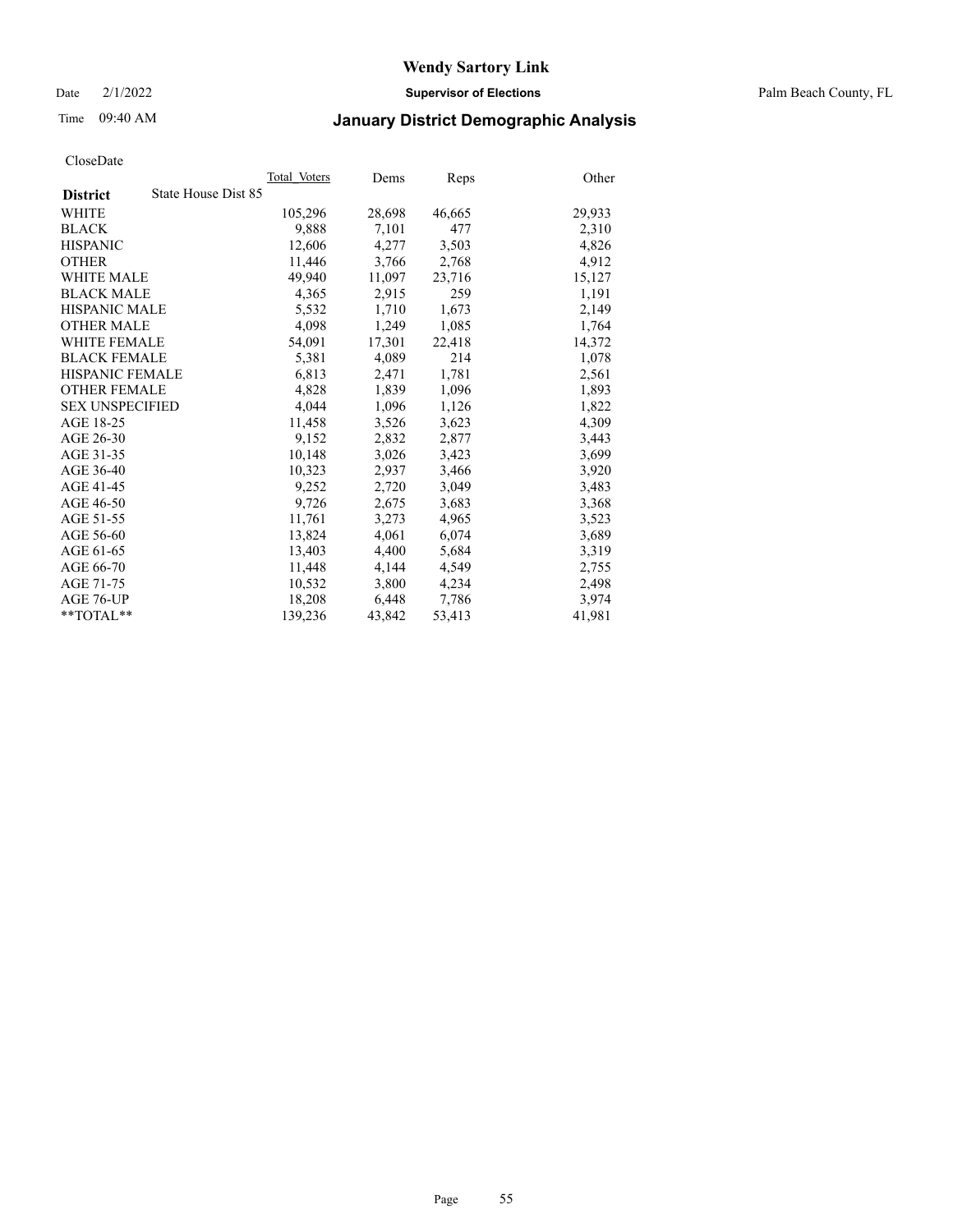Date 2/1/2022 **Supervisor of Elections** Palm Beach County, FL

## Time 09:40 AM **January District Demographic Analysis**

|                        | Total Voters        | Dems   | <b>Reps</b> | Other  |
|------------------------|---------------------|--------|-------------|--------|
| <b>District</b>        | State House Dist 86 |        |             |        |
| <b>WHITE</b>           | 63,937              | 20,039 | 25,227      | 18,671 |
| <b>BLACK</b>           | 21,614              | 16,040 | 751         | 4,823  |
| <b>HISPANIC</b>        | 19,808              | 7,755  | 4,536       | 7,517  |
| <b>OTHER</b>           | 12,535              | 4,728  | 2,194       | 5,613  |
| <b>WHITE MALE</b>      | 29,580              | 7,854  | 12,531      | 9,195  |
| <b>BLACK MALE</b>      | 9,112               | 6,256  | 441         | 2,415  |
| <b>HISPANIC MALE</b>   | 8,594               | 3,007  | 2,197       | 3,390  |
| <b>OTHER MALE</b>      | 4,588               | 1,620  | 872         | 2,096  |
| <b>WHITE FEMALE</b>    | 33,585              | 11,984 | 12,410      | 9,191  |
| <b>BLACK FEMALE</b>    | 12,189              | 9,577  | 299         | 2,313  |
| <b>HISPANIC FEMALE</b> | 10,739              | 4,565  | 2,239       | 3,935  |
| <b>OTHER FEMALE</b>    | 5,363               | 2,310  | 947         | 2,106  |
| <b>SEX UNSPECIFIED</b> | 4,058               | 1,345  | 756         | 1,957  |
| AGE 18-25              | 12,902              | 5,233  | 2,660       | 5,009  |
| AGE 26-30              | 8,634               | 3,437  | 1,770       | 3,427  |
| AGE 31-35              | 9,043               | 3,648  | 2,036       | 3,359  |
| AGE 36-40              | 9,113               | 3,617  | 2,141       | 3,355  |
| AGE 41-45              | 8,965               | 3,553  | 2,128       | 3,284  |
| AGE 46-50              | 9,507               | 3,761  | 2,579       | 3,167  |
| AGE 51-55              | 10,311              | 3,867  | 3,284       | 3,160  |
| AGE 56-60              | 10,563              | 4,120  | 3,611       | 2,832  |
| AGE 61-65              | 10,071              | 4,172  | 3,355       | 2,544  |
| AGE 66-70              | 8,529               | 3,852  | 2,682       | 1,995  |
| AGE 71-75              | 7,735               | 3,520  | 2,415       | 1,800  |
| AGE 76-UP              | 12,521              | 5,782  | 4,047       | 2,692  |
| $*$ $TOTAL**$          | 117,894             | 48,562 | 32,708      | 36,624 |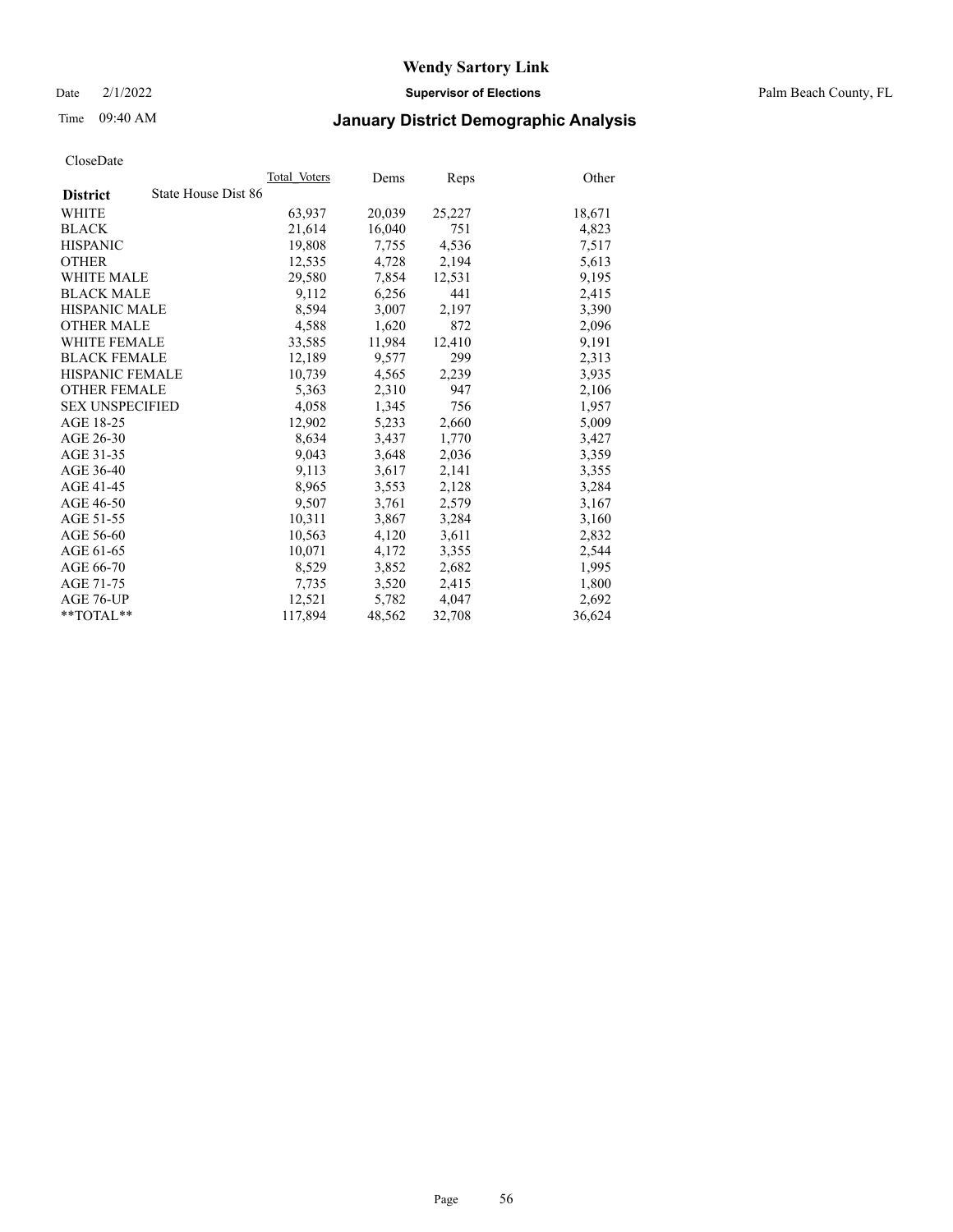Date 2/1/2022 **Supervisor of Elections** Palm Beach County, FL

## Time 09:40 AM **January District Demographic Analysis**

|                        | Total Voters        | Dems   | <b>Reps</b> | Other  |
|------------------------|---------------------|--------|-------------|--------|
| <b>District</b>        | State House Dist 87 |        |             |        |
| WHITE                  | 26,849              | 9,813  | 8,888       | 8,148  |
| <b>BLACK</b>           | 11,785              | 8,519  | 405         | 2,861  |
| <b>HISPANIC</b>        | 28,685              | 11,776 | 5,779       | 11,130 |
| <b>OTHER</b>           | 7,378               | 2,756  | 946         | 3,676  |
| <b>WHITE MALE</b>      | 12.635              | 3,944  | 4,546       | 4,145  |
| <b>BLACK MALE</b>      | 4,909               | 3,297  | 236         | 1,376  |
| <b>HISPANIC MALE</b>   | 12,694              | 4,825  | 2,878       | 4,991  |
| <b>OTHER MALE</b>      | 2,477               | 939    | 376         | 1,162  |
| <b>WHITE FEMALE</b>    | 13,856              | 5,762  | 4,236       | 3,858  |
| <b>BLACK FEMALE</b>    | 6,655               | 5,071  | 161         | 1,423  |
| <b>HISPANIC FEMALE</b> | 15,160              | 6,641  | 2,736       | 5,783  |
| <b>OTHER FEMALE</b>    | 2,794               | 1,217  | 345         | 1,232  |
| <b>SEX UNSPECIFIED</b> | 3,488               | 1,148  | 499         | 1,841  |
| AGE 18-25              | 9,967               | 4,300  | 1,250       | 4,417  |
| AGE 26-30              | 7,025               | 2,839  | 1,057       | 3,129  |
| AGE 31-35              | 7,189               | 3,095  | 1,177       | 2,917  |
| AGE 36-40              | 6,381               | 2,767  | 1,111       | 2,503  |
| AGE 41-45              | 5,836               | 2,532  | 1,007       | 2,297  |
| AGE 46-50              | 5,888               | 2,579  | 1,277       | 2,032  |
| AGE 51-55              | 6,130               | 2,609  | 1,510       | 2,011  |
| AGE 56-60              | 6,459               | 2,852  | 1,697       | 1,910  |
| AGE 61-65              | 5,787               | 2,678  | 1,527       | 1,582  |
| AGE 66-70              | 4,647               | 2,303  | 1,247       | 1,097  |
| AGE 71-75              | 3,690               | 1,744  | 1,134       | 812    |
| AGE 76-UP              | 5,698               | 2,566  | 2,024       | 1,108  |
| $*$ TOTAL $*$          | 74,697              | 32,864 | 16,018      | 25,815 |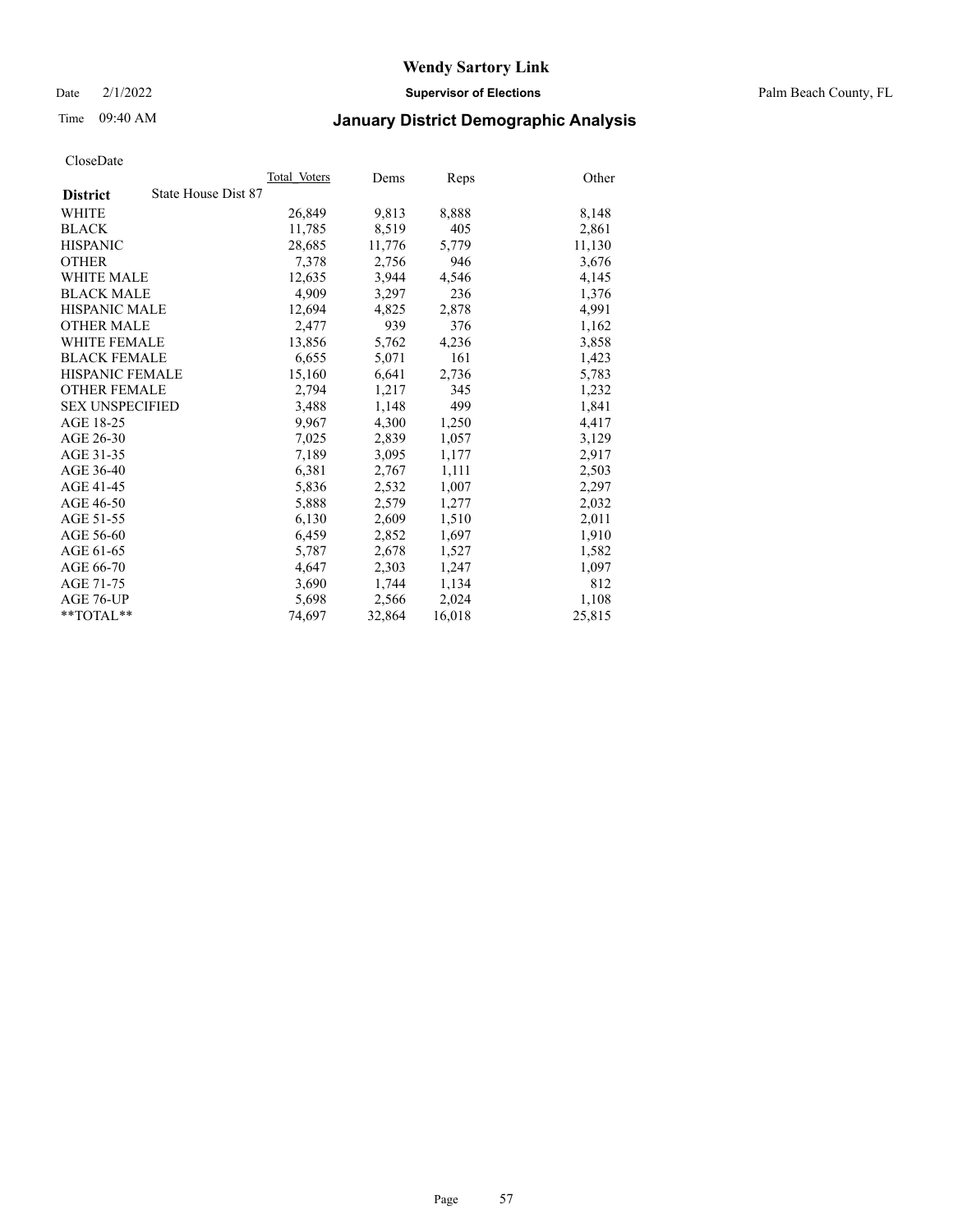Date 2/1/2022 **Supervisor of Elections** Palm Beach County, FL

## Time 09:40 AM **January District Demographic Analysis**

|                        |                     | Total Voters | Dems   | <b>Reps</b> | Other  |
|------------------------|---------------------|--------------|--------|-------------|--------|
| <b>District</b>        | State House Dist 88 |              |        |             |        |
| <b>WHITE</b>           |                     | 33,712       | 11,923 | 10,978      | 10,811 |
| <b>BLACK</b>           |                     | 50,573       | 40,628 | 1,313       | 8,632  |
| <b>HISPANIC</b>        |                     | 9,403        | 4,260  | 1,491       | 3,652  |
| <b>OTHER</b>           |                     | 9,584        | 4,234  | 1,025       | 4,325  |
| <b>WHITE MALE</b>      |                     | 16,718       | 5,017  | 5,902       | 5,799  |
| <b>BLACK MALE</b>      |                     | 21,410       | 16,309 | 721         | 4,380  |
| <b>HISPANIC MALE</b>   |                     | 4,122        | 1,746  | 729         | 1,647  |
| <b>OTHER MALE</b>      |                     | 3,379        | 1,428  | 442         | 1,509  |
| <b>WHITE FEMALE</b>    |                     | 16,567       | 6,779  | 4,947       | 4,841  |
| <b>BLACK FEMALE</b>    |                     | 28,358       | 23,727 | 576         | 4,055  |
| HISPANIC FEMALE        |                     | 5,067        | 2,415  | 731         | 1,921  |
| <b>OTHER FEMALE</b>    |                     | 3,814        | 1,985  | 388         | 1,441  |
| <b>SEX UNSPECIFIED</b> |                     | 3,774        | 1,604  | 363         | 1,807  |
| AGE 18-25              |                     | 11,309       | 6,368  | 1,020       | 3,921  |
| AGE 26-30              |                     | 10,447       | 5,626  | 1,274       | 3,547  |
| AGE 31-35              |                     | 11,121       | 6,227  | 1,318       | 3,576  |
| AGE 36-40              |                     | 9,437        | 5,379  | 1,098       | 2,960  |
| AGE 41-45              |                     | 7,795        | 4,533  | 910         | 2,352  |
| AGE 46-50              |                     | 7,432        | 4,390  | 1,002       | 2,040  |
| AGE 51-55              |                     | 8,156        | 4,879  | 1,318       | 1,959  |
| AGE 56-60              |                     | 8,897        | 5,408  | 1,530       | 1,959  |
| AGE 61-65              |                     | 8,587        | 5,379  | 1,512       | 1,696  |
| AGE 66-70              |                     | 6,835        | 4,456  | 1,172       | 1,207  |
| AGE 71-75              |                     | 5,479        | 3,537  | 951         | 991    |
| AGE 76-UP              |                     | 7,776        | 4,863  | 1,701       | 1,212  |
| $*$ $TOTAL**$          |                     | 103,272      | 61,045 | 14,807      | 27,420 |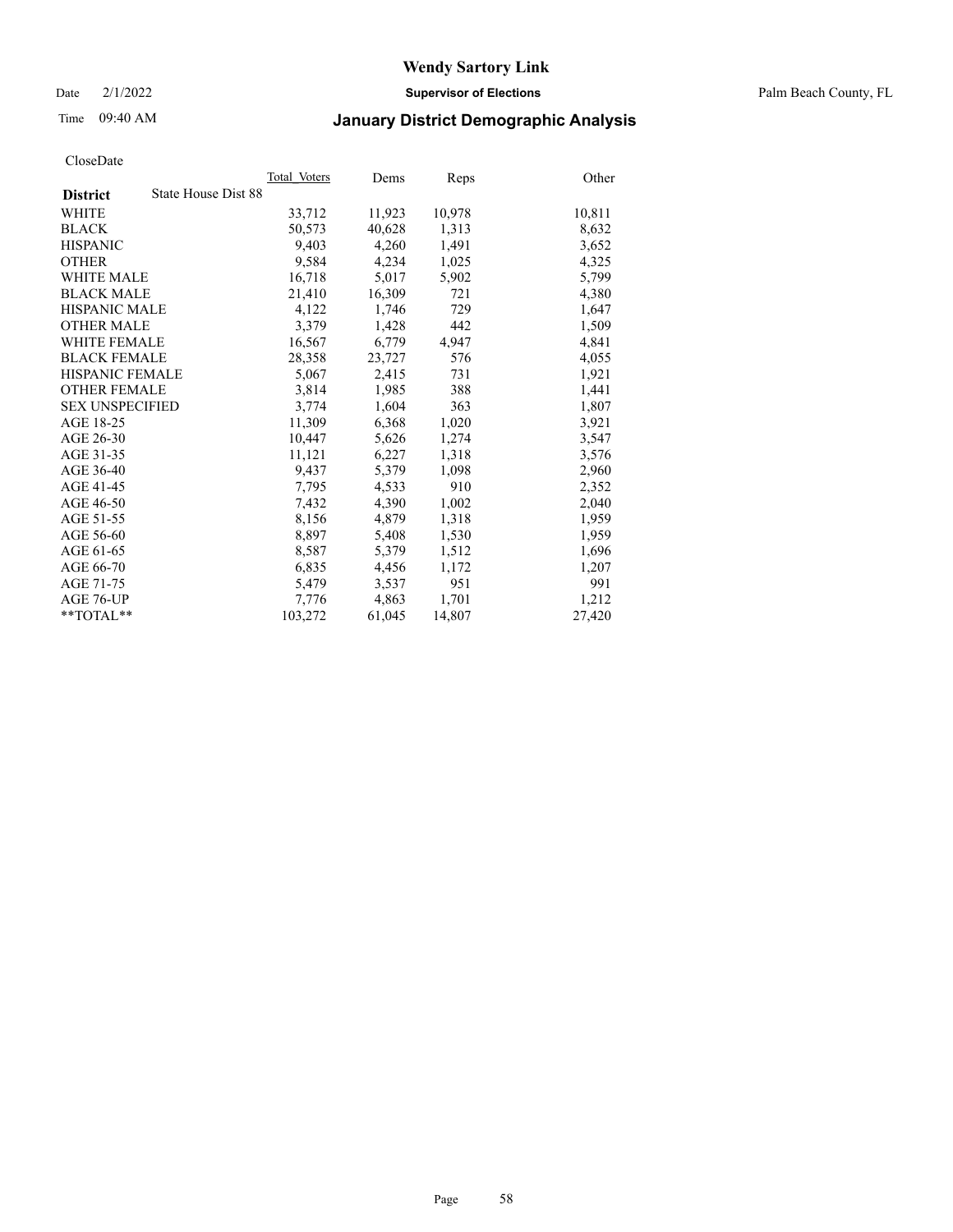Date 2/1/2022 **Supervisor of Elections** Palm Beach County, FL

## Time 09:40 AM **January District Demographic Analysis**

|                                        | Total Voters | Dems   | Reps   | Other  |
|----------------------------------------|--------------|--------|--------|--------|
| State House Dist 89<br><b>District</b> |              |        |        |        |
| WHITE                                  | 103,196      | 30,829 | 40,975 | 31,392 |
| <b>BLACK</b>                           | 6,619        | 4,744  | 306    | 1,569  |
| <b>HISPANIC</b>                        | 9.624        | 3,637  | 2,357  | 3,630  |
| <b>OTHER</b>                           | 10,410       | 3,433  | 2,384  | 4,593  |
| <b>WHITE MALE</b>                      | 49,080       | 12,228 | 20,609 | 16,243 |
| <b>BLACK MALE</b>                      | 3,022        | 1,992  | 181    | 849    |
| <b>HISPANIC MALE</b>                   | 3,920        | 1,364  | 983    | 1,573  |
| <b>OTHER MALE</b>                      | 3,609        | 1,079  | 896    | 1,634  |
| <b>WHITE FEMALE</b>                    | 52,755       | 18,228 | 19,830 | 14,697 |
| <b>BLACK FEMALE</b>                    | 3,473        | 2,677  | 120    | 676    |
| HISPANIC FEMALE                        | 5,485        | 2,199  | 1,324  | 1,962  |
| <b>OTHER FEMALE</b>                    | 4,286        | 1,641  | 954    | 1,691  |
| <b>SEX UNSPECIFIED</b>                 | 4,097        | 1,178  | 1,088  | 1,831  |
| AGE 18-25                              | 10,540       | 3,613  | 3,063  | 3,864  |
| AGE 26-30                              | 8,446        | 2,761  | 2,433  | 3,252  |
| AGE 31-35                              | 8,702        | 2,912  | 2,320  | 3,470  |
| AGE 36-40                              | 7,830        | 2,537  | 2,236  | 3,057  |
| AGE 41-45                              | 7,215        | 2,292  | 2,079  | 2,844  |
| AGE 46-50                              | 8,009        | 2,297  | 2,739  | 2,973  |
| AGE 51-55                              | 10,249       | 2,862  | 3,887  | 3,500  |
| AGE 56-60                              | 12,494       | 3,766  | 5,014  | 3,714  |
| AGE 61-65                              | 12.890       | 4,280  | 4,975  | 3,635  |
| AGE 66-70                              | 11,691       | 4,254  | 4,266  | 3,171  |
| AGE 71-75                              | 11,046       | 4,035  | 4,116  | 2,895  |
| AGE 76-UP                              | 20.737       | 7,034  | 8,894  | 4,809  |
| $*$ $TOTAL**$                          | 129,849      | 42,643 | 46,022 | 41,184 |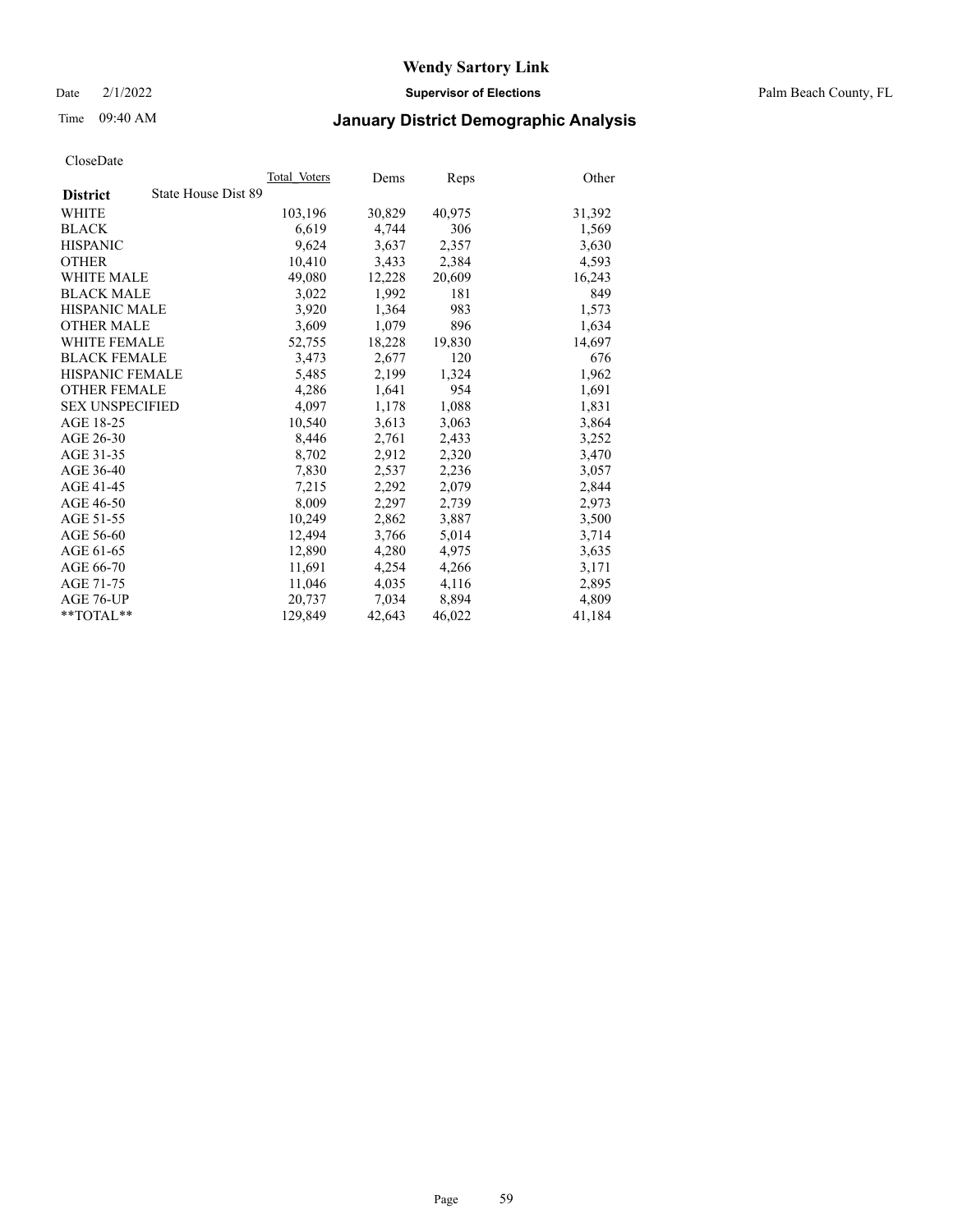Date 2/1/2022 **Supervisor of Elections** Palm Beach County, FL

## Time 09:40 AM **January District Demographic Analysis**

|                                        | Total Voters | Dems   | <b>Reps</b> | Other  |
|----------------------------------------|--------------|--------|-------------|--------|
| State House Dist 90<br><b>District</b> |              |        |             |        |
| WHITE                                  | 68,424       | 25,646 | 22,594      | 20,184 |
| <b>BLACK</b>                           | 17,388       | 12,678 | 581         | 4,129  |
| <b>HISPANIC</b>                        | 18,662       | 8,200  | 3,471       | 6,991  |
| <b>OTHER</b>                           | 11,510       | 4,440  | 1,885       | 5,185  |
| <b>WHITE MALE</b>                      | 31,151       | 9,824  | 11,282      | 10,045 |
| <b>BLACK MALE</b>                      | 7,508        | 5,085  | 323         | 2,100  |
| <b>HISPANIC MALE</b>                   | 8,074        | 3,223  | 1,675       | 3,176  |
| <b>OTHER MALE</b>                      | 4,035        | 1,480  | 770         | 1,785  |
| <b>WHITE FEMALE</b>                    | 36,389       | 15,521 | 11,037      | 9,831  |
| <b>BLACK FEMALE</b>                    | 9,596        | 7,402  | 249         | 1,945  |
| <b>HISPANIC FEMALE</b>                 | 10,208       | 4,814  | 1,733       | 3,661  |
| <b>OTHER FEMALE</b>                    | 4,891        | 2,151  | 738         | 2,002  |
| <b>SEX UNSPECIFIED</b>                 | 4,015        | 1,396  | 702         | 1,917  |
| AGE 18-25                              | 11,172       | 4,663  | 1,852       | 4,657  |
| AGE 26-30                              | 8,103        | 3,335  | 1,488       | 3,280  |
| AGE 31-35                              | 8,899        | 3,753  | 1,725       | 3,421  |
| AGE 36-40                              | 8,348        | 3,589  | 1,638       | 3,121  |
| AGE 41-45                              | 8,112        | 3,505  | 1,631       | 2,976  |
| AGE 46-50                              | 8,463        | 3,543  | 1,962       | 2,958  |
| AGE 51-55                              | 9,550        | 3,837  | 2,610       | 3,103  |
| AGE 56-60                              | 10,222       | 4,191  | 3,168       | 2,863  |
| AGE 61-65                              | 10,039       | 4,525  | 2,938       | 2,576  |
| AGE 66-70                              | 8,755        | 4,058  | 2,482       | 2,215  |
| AGE 71-75                              | 8,054        | 3,692  | 2,362       | 2,000  |
| AGE 76-UP                              | 16,267       | 8,273  | 4,675       | 3,319  |
| **TOTAL**                              | 115,984      | 50,964 | 28,531      | 36,489 |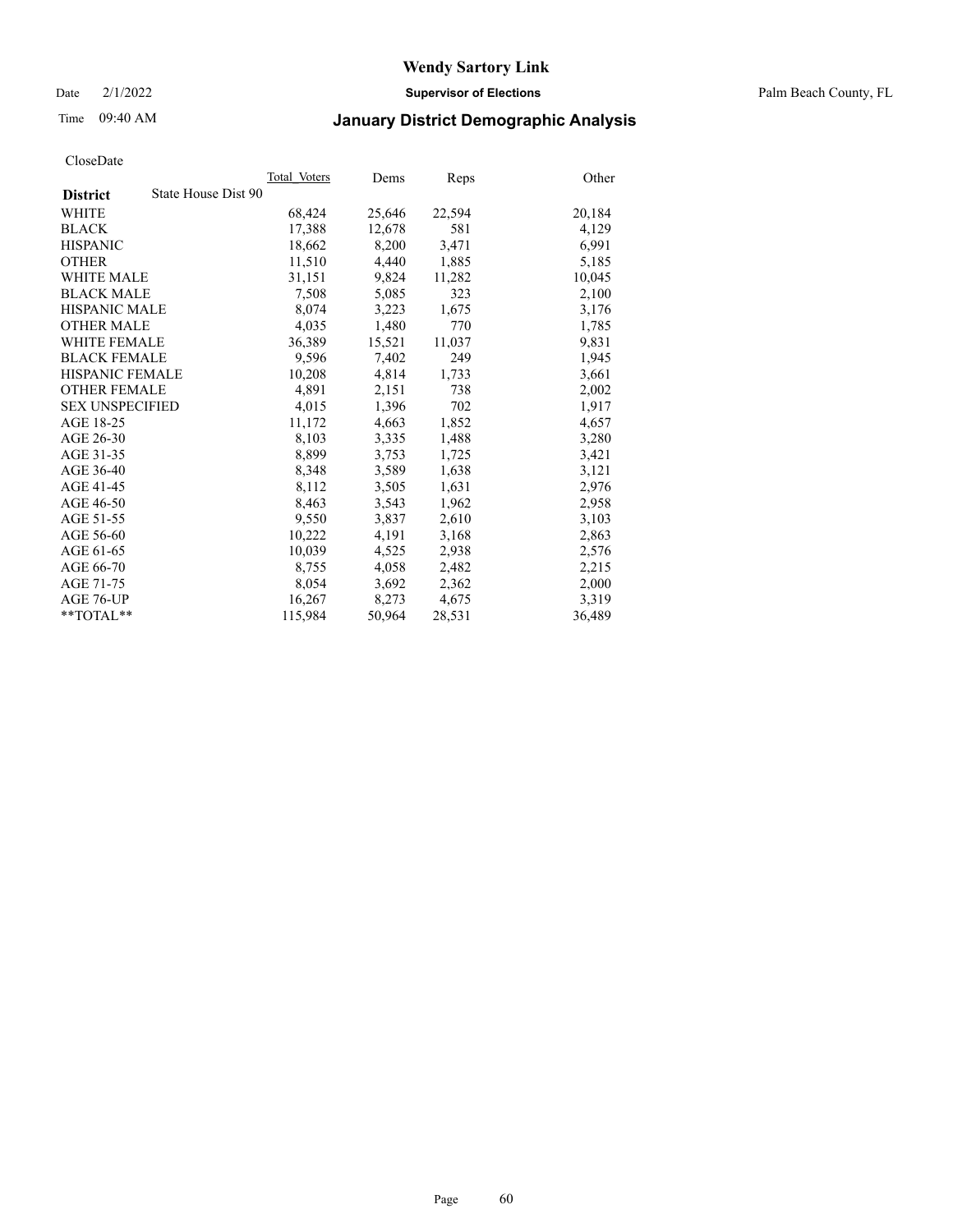Date 2/1/2022 **Supervisor of Elections** Palm Beach County, FL

## Time 09:40 AM **January District Demographic Analysis**

|                                        | Total Voters | Dems   | Reps   | Other  |
|----------------------------------------|--------------|--------|--------|--------|
| State House Dist 91<br><b>District</b> |              |        |        |        |
| WHITE                                  | 106,261      | 45,130 | 32,432 | 28,699 |
| <b>BLACK</b>                           | 6,557        | 4,753  | 281    | 1,523  |
| <b>HISPANIC</b>                        | 10.079       | 3,966  | 2,186  | 3,927  |
| <b>OTHER</b>                           | 10,194       | 3,717  | 2,062  | 4,415  |
| <b>WHITE MALE</b>                      | 46,583       | 16,376 | 16,009 | 14,198 |
| <b>BLACK MALE</b>                      | 2,736        | 1,842  | 158    | 736    |
| <b>HISPANIC MALE</b>                   | 4,067        | 1,433  | 961    | 1,673  |
| <b>OTHER MALE</b>                      | 3,453        | 1,142  | 777    | 1,534  |
| <b>WHITE FEMALE</b>                    | 58,235       | 28,203 | 16,005 | 14,027 |
| <b>BLACK FEMALE</b>                    | 3,720        | 2,849  | 117    | 754    |
| HISPANIC FEMALE                        | 5,790        | 2,455  | 1,178  | 2,157  |
| <b>OTHER FEMALE</b>                    | 4,288        | 1,786  | 839    | 1,663  |
| <b>SEX UNSPECIFIED</b>                 | 4,077        | 1,400  | 888    | 1,789  |
| AGE 18-25                              | 7,936        | 2,973  | 1,974  | 2,989  |
| AGE 26-30                              | 5,695        | 2,128  | 1,395  | 2,172  |
| AGE 31-35                              | 6,051        | 2,254  | 1,496  | 2,301  |
| AGE 36-40                              | 5,752        | 2,166  | 1,417  | 2,169  |
| AGE 41-45                              | 5,472        | 1,956  | 1,427  | 2,089  |
| AGE 46-50                              | 5,910        | 2,058  | 1,701  | 2,151  |
| AGE 51-55                              | 7,536        | 2,541  | 2,378  | 2,617  |
| AGE 56-60                              | 9,224        | 3,330  | 2,960  | 2,934  |
| AGE 61-65                              | 11,348       | 4,535  | 3,608  | 3,205  |
| AGE 66-70                              | 13,139       | 5,976  | 3,822  | 3,341  |
| AGE 71-75                              | 16,272       | 7,713  | 4,465  | 4,094  |
| AGE 76-UP                              | 38,756       | 19,936 | 10,318 | 8,502  |
| $*$ $TOTAL**$                          | 133,091      | 57,566 | 36,961 | 38,564 |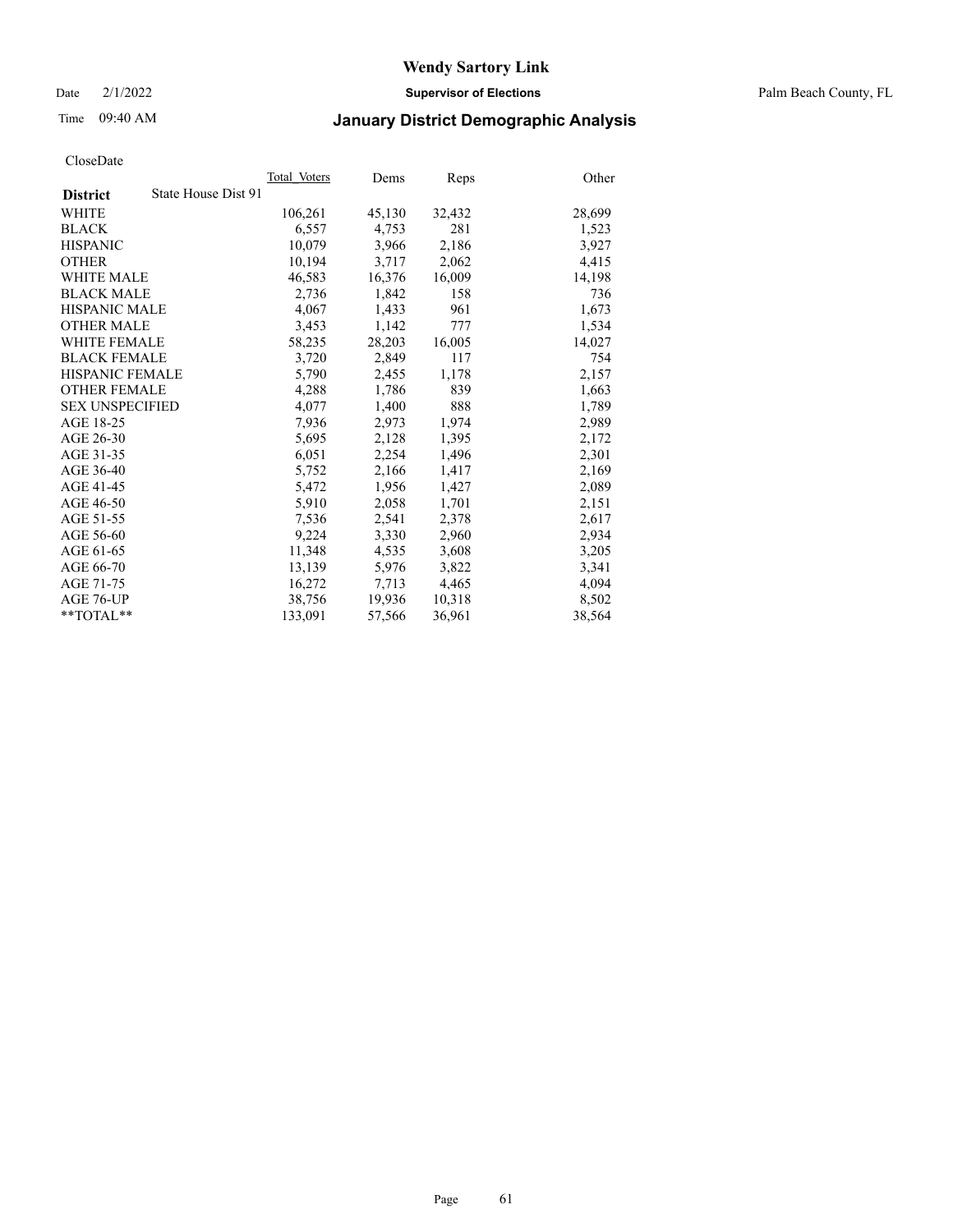Date 2/1/2022 **Supervisor of Elections** Palm Beach County, FL

## Time 09:40 AM **January District Demographic Analysis**

|                                        | Total Voters | Dems   | Reps   | Other  |
|----------------------------------------|--------------|--------|--------|--------|
| School Board Dist 1<br><b>District</b> |              |        |        |        |
| WHITE                                  | 131,254      | 35,303 | 58,813 | 37,138 |
| <b>BLACK</b>                           | 5,345        | 3,812  | 293    | 1,240  |
| <b>HISPANIC</b>                        | 9,468        | 3,384  | 2,507  | 3,577  |
| <b>OTHER</b>                           | 11,513       | 3,572  | 2,952  | 4,989  |
| <b>WHITE MALE</b>                      | 61,735       | 13,379 | 29,554 | 18,802 |
| <b>BLACK MALE</b>                      | 2,419        | 1,618  | 151    | 650    |
| <b>HISPANIC MALE</b>                   | 3,986        | 1,304  | 1,119  | 1,563  |
| <b>OTHER MALE</b>                      | 3,943        | 1,123  | 1,075  | 1,745  |
| <b>WHITE FEMALE</b>                    | 68,070       | 21,562 | 28,650 | 17,858 |
| <b>BLACK FEMALE</b>                    | 2,866        | 2,148  | 138    | 580    |
| HISPANIC FEMALE                        | 5,268        | 2,001  | 1,336  | 1,931  |
| <b>OTHER FEMALE</b>                    | 4,797        | 1,728  | 1,203  | 1,866  |
| <b>SEX UNSPECIFIED</b>                 | 4,332        | 1,126  | 1,283  | 1,923  |
| AGE 18-25                              | 12,092       | 3,544  | 4,107  | 4,441  |
| AGE 26-30                              | 9,358        | 2,807  | 3,113  | 3,438  |
| AGE 31-35                              | 10,041       | 3,013  | 3,399  | 3,629  |
| AGE 36-40                              | 10,460       | 2,990  | 3,548  | 3,922  |
| AGE 41-45                              | 9,844        | 2,728  | 3,415  | 3,701  |
| AGE 46-50                              | 10,492       | 2,716  | 4,087  | 3,689  |
| AGE 51-55                              | 12,865       | 3,263  | 5,714  | 3,888  |
| AGE 56-60                              | 15,042       | 3,902  | 7,049  | 4,091  |
| AGE 61-65                              | 15,557       | 4,525  | 7,100  | 3,932  |
| AGE 66-70                              | 14,147       | 4,668  | 5,943  | 3,536  |
| AGE 71-75                              | 13,425       | 4,397  | 5,743  | 3,285  |
| AGE 76-UP                              | 24,256       | 7,518  | 11,347 | 5,391  |
| $*$ $TOTAL**$                          | 157,580      | 46,071 | 64,565 | 46,944 |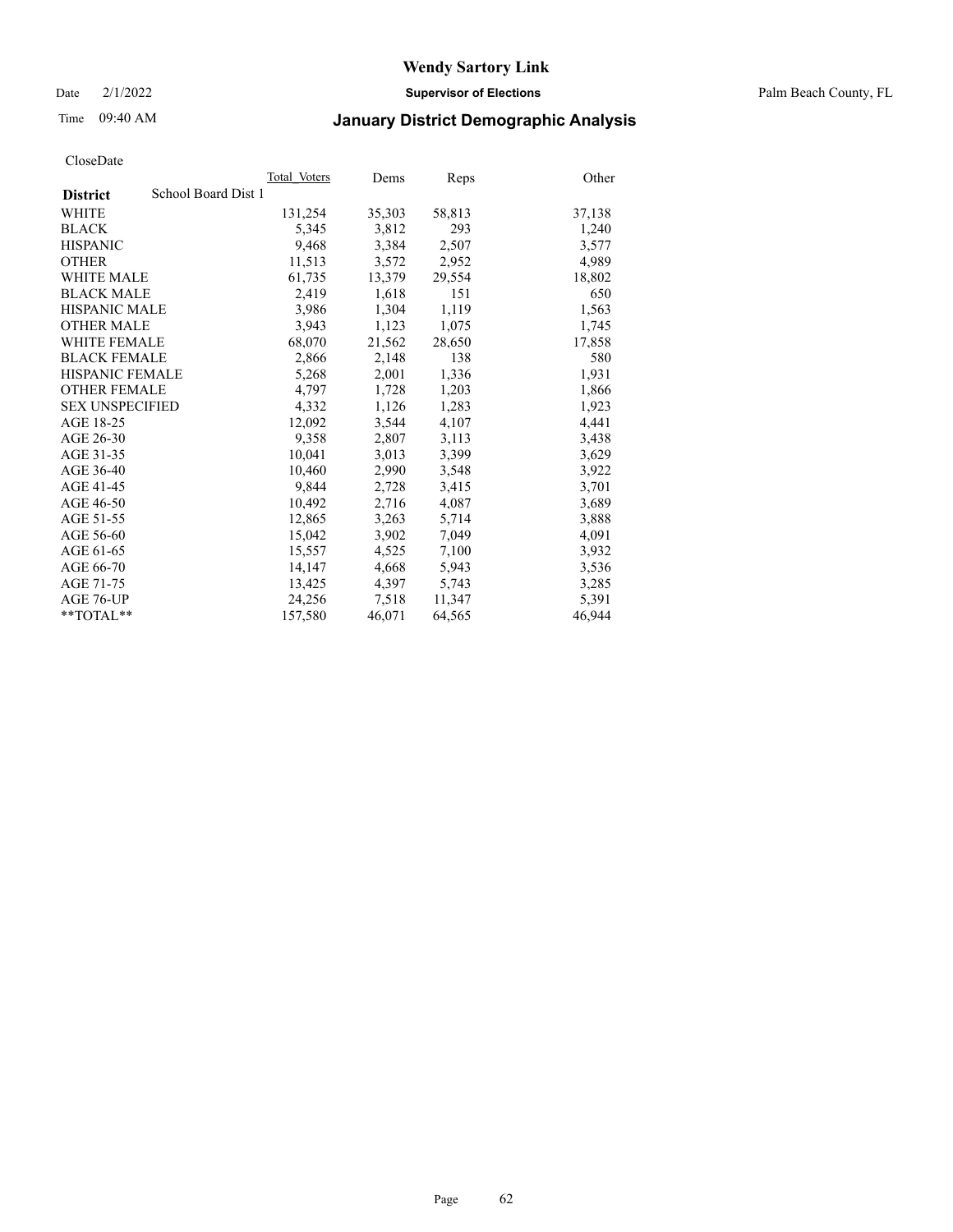Date 2/1/2022 **Supervisor of Elections** Palm Beach County, FL

## Time 09:40 AM **January District Demographic Analysis**

|                        | Total Voters        | Dems   | <b>Reps</b> | Other  |
|------------------------|---------------------|--------|-------------|--------|
| <b>District</b>        | School Board Dist 2 |        |             |        |
| <b>WHITE</b>           | 46,911              | 17,118 | 16,571      | 13,222 |
| <b>BLACK</b>           | 18,221              | 13,487 | 630         | 4,104  |
| <b>HISPANIC</b>        | 32,136              | 13,203 | 6,904       | 12,029 |
| <b>OTHER</b>           | 10,678              | 4,048  | 1,597       | 5,033  |
| <b>WHITE MALE</b>      | 21,044              | 6,544  | 7,973       | 6,527  |
| <b>BLACK MALE</b>      | 7,376               | 5,038  | 361         | 1,977  |
| <b>HISPANIC MALE</b>   | 13,868              | 5,224  | 3,336       | 5,308  |
| <b>OTHER MALE</b>      | 3,609               | 1,351  | 601         | 1,657  |
| <b>WHITE FEMALE</b>    | 25,262              | 10,400 | 8,408       | 6,454  |
| <b>BLACK FEMALE</b>    | 10.535              | 8,231  | 261         | 2,043  |
| <b>HISPANIC FEMALE</b> | 17,414              | 7,643  | 3,395       | 6,376  |
| <b>OTHER FEMALE</b>    | 4,354               | 1,901  | 650         | 1,803  |
| <b>SEX UNSPECIFIED</b> | 4,426               | 1,497  | 703         | 2,226  |
| AGE 18-25              | 11,354              | 4,922  | 1,654       | 4,778  |
| AGE 26-30              | 8,239               | 3,359  | 1,339       | 3,541  |
| AGE 31-35              | 8,452               | 3,670  | 1,476       | 3,306  |
| AGE 36-40              | 7,880               | 3,423  | 1,439       | 3,018  |
| AGE 41-45              | 7,506               | 3,276  | 1,431       | 2,799  |
| AGE 46-50              | 7,723               | 3,367  | 1,761       | 2,595  |
| AGE 51-55              | 8,234               | 3,487  | 2,163       | 2,584  |
| AGE 56-60              | 9,269               | 3,953  | 2,623       | 2,693  |
| AGE 61-65              | 9,305               | 4,232  | 2,625       | 2,448  |
| AGE 66-70              | 8,262               | 3,961  | 2,271       | 2,030  |
| AGE 71-75              | 7,670               | 3,610  | 2,325       | 1,735  |
| AGE 76-UP              | 14,052              | 6,596  | 4,595       | 2,861  |
| $*$ $TOTAL**$          | 107,946             | 47,856 | 25,702      | 34,388 |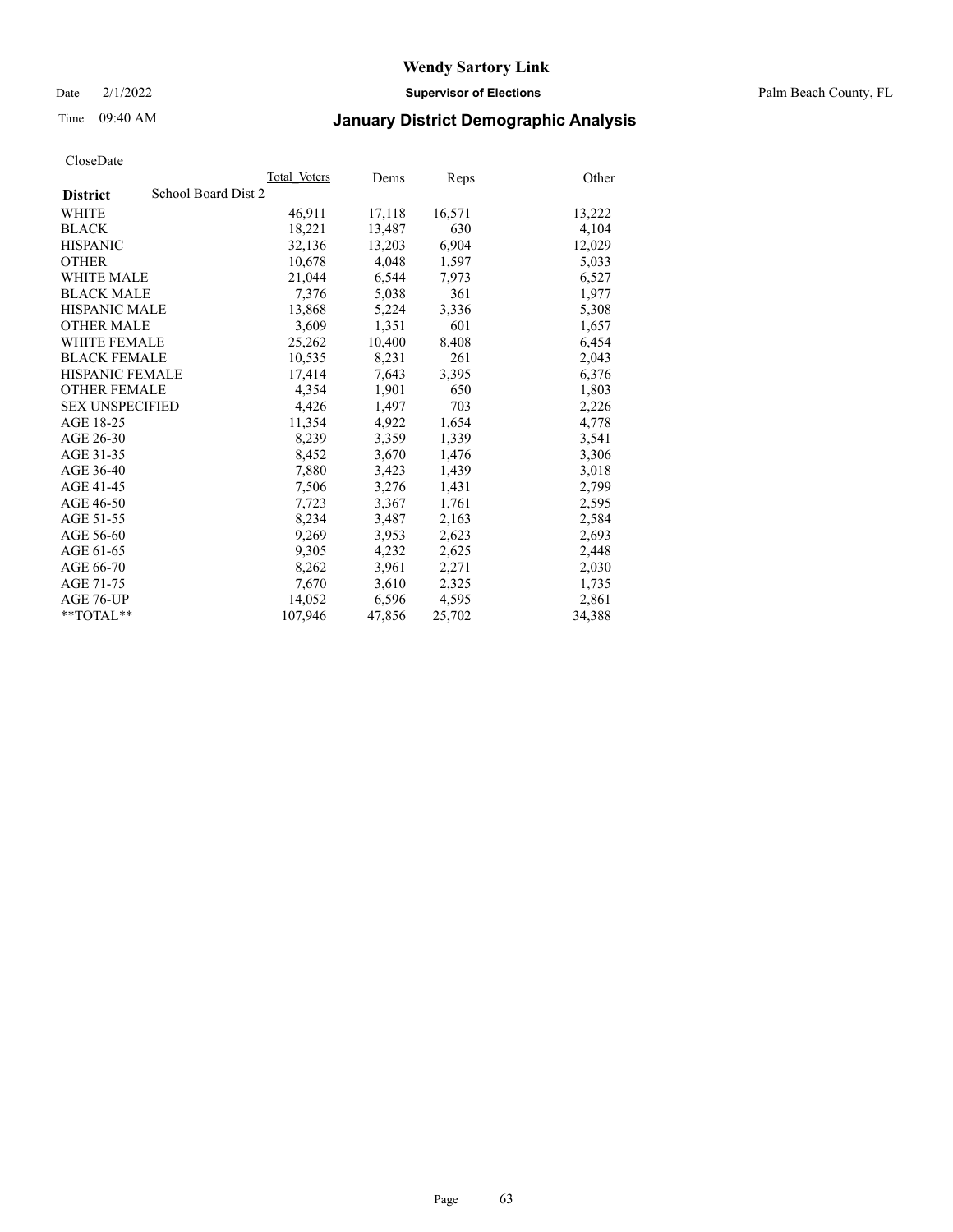Date 2/1/2022 **Supervisor of Elections** Palm Beach County, FL

## Time 09:40 AM **January District Demographic Analysis**

|                                        | Total Voters | Dems   | Reps   | Other  |
|----------------------------------------|--------------|--------|--------|--------|
| School Board Dist 3<br><b>District</b> |              |        |        |        |
| WHITE                                  | 118,195      | 51,154 | 34,841 | 32,200 |
| <b>BLACK</b>                           | 14,982       | 10,948 | 536    | 3,498  |
| <b>HISPANIC</b>                        | 16,856       | 7,142  | 3,299  | 6,415  |
| <b>OTHER</b>                           | 14,334       | 5,571  | 2,599  | 6,164  |
| <b>WHITE MALE</b>                      | 53,015       | 19,191 | 17,655 | 16,169 |
| <b>BLACK MALE</b>                      | 6,591        | 4,471  | 297    | 1,823  |
| <b>HISPANIC MALE</b>                   | 7,124        | 2,752  | 1,531  | 2,841  |
| <b>OTHER MALE</b>                      | 5,037        | 1,828  | 1,062  | 2,147  |
| <b>WHITE FEMALE</b>                    | 63,669       | 31,387 | 16,745 | 15,537 |
| <b>BLACK FEMALE</b>                    | 8,150        | 6.318  | 225    | 1,607  |
| <b>HISPANIC FEMALE</b>                 | 9,364        | 4,252  | 1,701  | 3,411  |
| <b>OTHER FEMALE</b>                    | 6,112        | 2,681  | 1,035  | 2,396  |
| <b>SEX UNSPECIFIED</b>                 | 5,117        | 1,817  | 995    | 2,305  |
| AGE 18-25                              | 11,941       | 4,815  | 2,279  | 4,847  |
| AGE 26-30                              | 7,439        | 2,998  | 1,500  | 2,941  |
| AGE 31-35                              | 8,313        | 3,360  | 1,789  | 3,164  |
| AGE 36-40                              | 8,805        | 3,582  | 1,910  | 3,313  |
| AGE 41-45                              | 9,179        | 3,676  | 2,174  | 3,329  |
| AGE 46-50                              | 9,613        | 3,655  | 2,567  | 3,391  |
| AGE 51-55                              | 11,075       | 4,190  | 3,310  | 3,575  |
| AGE 56-60                              | 12,004       | 4,643  | 3,819  | 3,542  |
| AGE 61-65                              | 13,309       | 5,856  | 3,892  | 3,561  |
| AGE 66-70                              | 15,030       | 7,310  | 3,994  | 3,726  |
| AGE 71-75                              | 18,567       | 9,306  | 4,736  | 4,525  |
| AGE 76-UP                              | 39,092       | 21,424 | 9,305  | 8,363  |
| $*$ $TOTAL**$                          | 164,367      | 74,815 | 41,275 | 48,277 |
|                                        |              |        |        |        |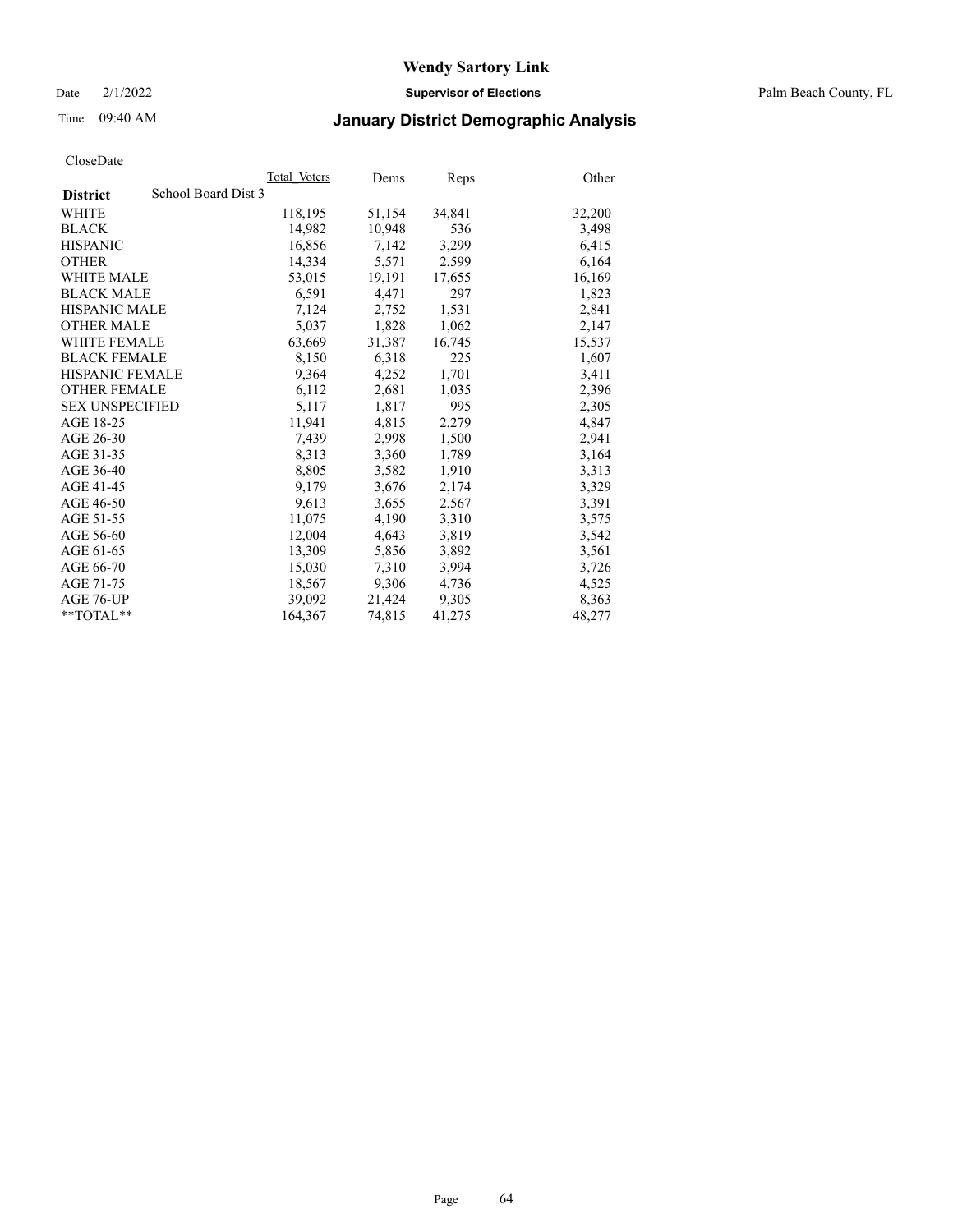Date 2/1/2022 **Supervisor of Elections** Palm Beach County, FL

## Time 09:40 AM **January District Demographic Analysis**

|                        | Total Voters        | Dems   | <b>Reps</b> | Other  |
|------------------------|---------------------|--------|-------------|--------|
| <b>District</b>        | School Board Dist 4 |        |             |        |
| <b>WHITE</b>           | 103,956             | 34,319 | 38,528      | 31,109 |
| <b>BLACK</b>           | 13,801              | 10,000 | 516         | 3,285  |
| <b>HISPANIC</b>        | 15,234              | 6,452  | 2,995       | 5,787  |
| <b>OTHER</b>           | 11,813              | 4,282  | 2,291       | 5,240  |
| <b>WHITE MALE</b>      | 48,527              | 13,489 | 19,200      | 15,838 |
| <b>BLACK MALE</b>      | 5,855               | 3,920  | 281         | 1,654  |
| <b>HISPANIC MALE</b>   | 6,607               | 2,578  | 1,394       | 2,635  |
| <b>OTHER MALE</b>      | 4,120               | 1,408  | 853         | 1,859  |
| <b>WHITE FEMALE</b>    | 54,103              | 20,404 | 18,880      | 14,819 |
| <b>BLACK FEMALE</b>    | 7,701               | 5,918  | 228         | 1,555  |
| <b>HISPANIC FEMALE</b> | 8,287               | 3,744  | 1,540       | 3,003  |
| <b>OTHER FEMALE</b>    | 4,893               | 2,016  | 941         | 1,936  |
| <b>SEX UNSPECIFIED</b> | 4,601               | 1,518  | 987         | 2,096  |
| AGE 18-25              | 10,770              | 4,214  | 2,273       | 4,283  |
| AGE 26-30              | 9,969               | 3,713  | 2,268       | 3,988  |
| AGE 31-35              | 11,011              | 4,293  | 2,437       | 4,281  |
| AGE 36-40              | 9,748               | 3,826  | 2,266       | 3,656  |
| AGE 41-45              | 8,257               | 3,204  | 1,930       | 3,123  |
| AGE 46-50              | 8,793               | 3,257  | 2,450       | 3,086  |
| AGE 51-55              | 10,671              | 3,698  | 3,451       | 3,522  |
| AGE 56-60              | 12,934              | 4,558  | 4,567       | 3,809  |
| AGE 61-65              | 13,876              | 5,235  | 4,851       | 3,790  |
| AGE 66-70              | 12,866              | 5,159  | 4,348       | 3,359  |
| AGE 71-75              | 12,274              | 4,843  | 4,268       | 3,163  |
| AGE 76-UP              | 23,635              | 9,053  | 9,221       | 5,361  |
| $*$ $TOTAL**$          | 144,804             | 55,053 | 44,330      | 45,421 |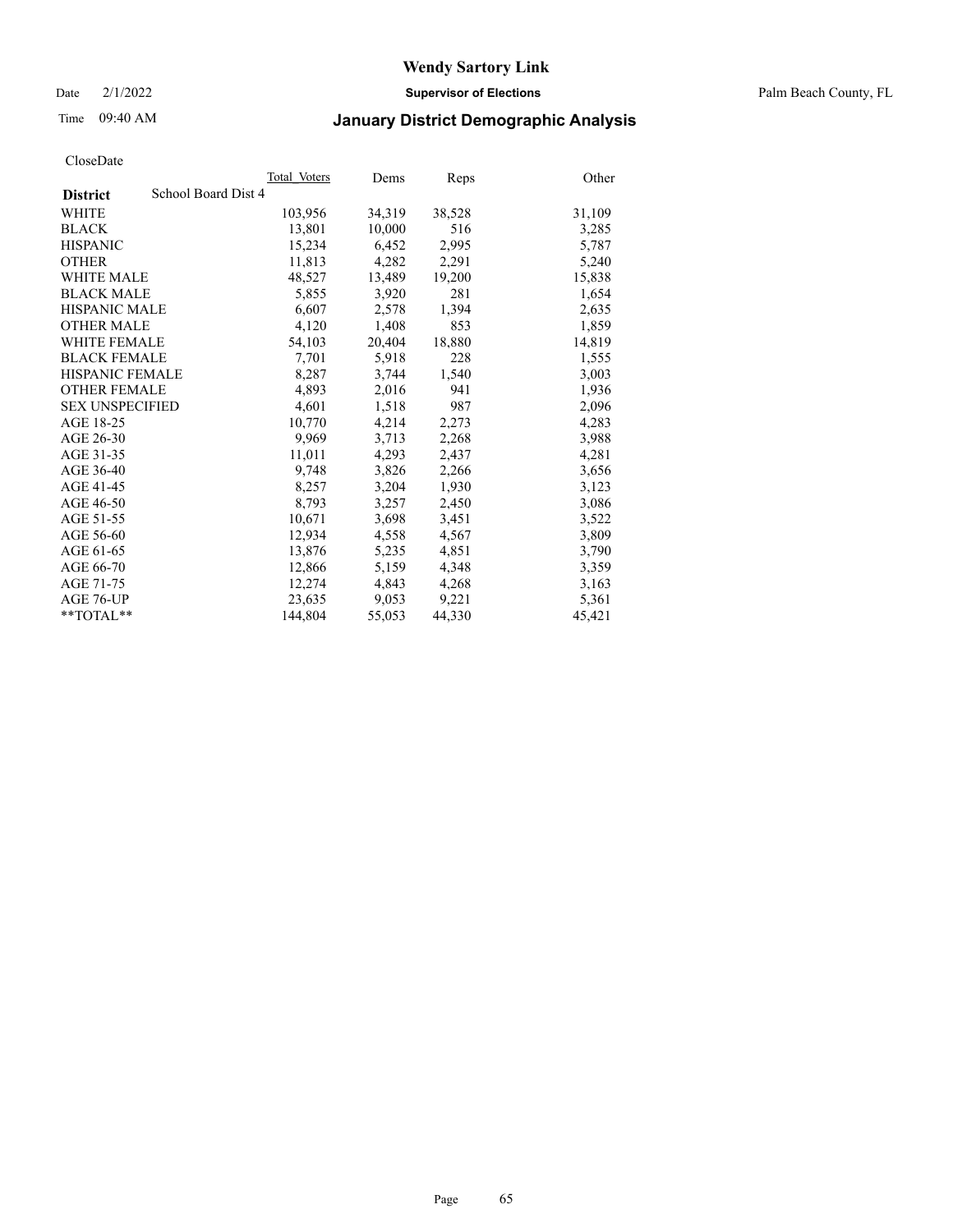Date 2/1/2022 **Supervisor of Elections** Palm Beach County, FL

## Time 09:40 AM **January District Demographic Analysis**

|                                        | Total Voters | Dems   | Reps   | Other  |
|----------------------------------------|--------------|--------|--------|--------|
| School Board Dist 5<br><b>District</b> |              |        |        |        |
| WHITE                                  | 112,934      | 38,941 | 40,090 | 33,903 |
| <b>BLACK</b>                           | 6,266        | 4,282  | 340    | 1,644  |
| <b>HISPANIC</b>                        | 18,354       | 7,070  | 3,963  | 7,321  |
| <b>OTHER</b>                           | 15,446       | 5,189  | 3,114  | 7,143  |
| <b>WHITE MALE</b>                      | 52,161       | 14,777 | 20,241 | 17,143 |
| <b>BLACK MALE</b>                      | 2,784        | 1,723  | 202    | 859    |
| <b>HISPANIC MALE</b>                   | 7,501        | 2,639  | 1,758  | 3,104  |
| <b>OTHER MALE</b>                      | 5,483        | 1,645  | 1,257  | 2,581  |
| <b>WHITE FEMALE</b>                    | 59,123       | 23,670 | 19,268 | 16,185 |
| <b>BLACK FEMALE</b>                    | 3.360        | 2.487  | 133    | 740    |
| <b>HISPANIC FEMALE</b>                 | 10,407       | 4,281  | 2,124  | 4,002  |
| <b>OTHER FEMALE</b>                    | 6,433        | 2,548  | 1,204  | 2,681  |
| <b>SEX UNSPECIFIED</b>                 | 5,577        | 1,631  | 1,281  | 2,665  |
| AGE 18-25                              | 15,226       | 5,340  | 4,052  | 5,834  |
| AGE 26-30                              | 9,659        | 3,349  | 2,553  | 3,757  |
| AGE 31-35                              | 9,992        | 3,478  | 2,652  | 3,862  |
| AGE 36-40                              | 9,809        | 3,315  | 2,648  | 3,846  |
| AGE 41-45                              | 10,019       | 3,278  | 2,711  | 4,030  |
| AGE 46-50                              | 10,767       | 3,250  | 3,313  | 4,204  |
| AGE 51-55                              | 12,696       | 3,894  | 4,200  | 4,602  |
| AGE 56-60                              | 13,568       | 4,503  | 4,802  | 4,263  |
| AGE 61-65                              | 13,431       | 4,869  | 4,655  | 3,907  |
| AGE 66-70                              | 12,246       | 4,906  | 4,059  | 3,281  |
| AGE 71-75                              | 11,407       | 4,665  | 3,746  | 2,996  |
| AGE 76-UP                              | 24,180       | 10,635 | 8,116  | 5,429  |
| $*$ $TOTAL**$                          | 153,000      | 55,482 | 47,507 | 50,011 |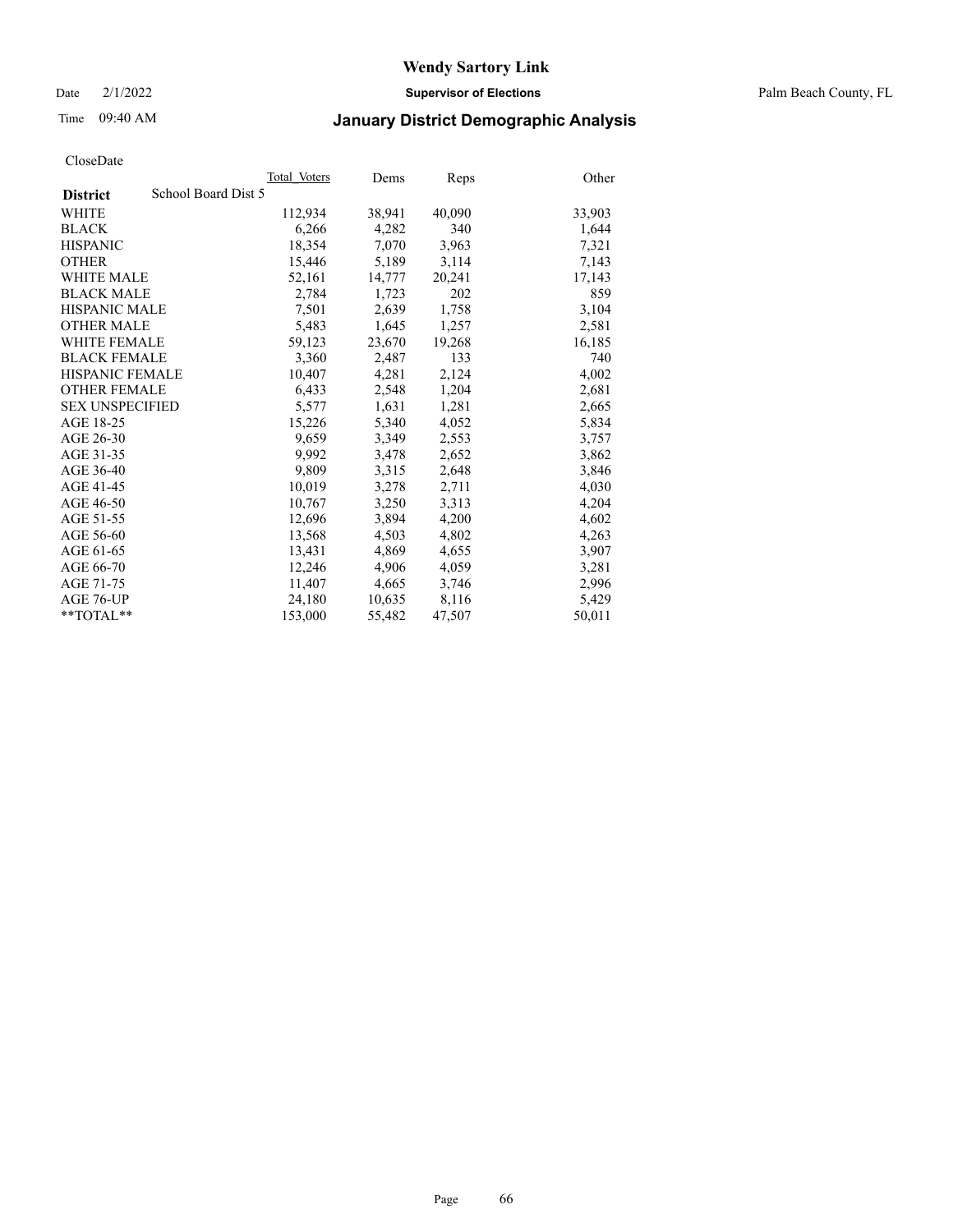Date 2/1/2022 **Supervisor of Elections** Palm Beach County, FL

## Time 09:40 AM **January District Demographic Analysis**

|                        | Total Voters        | Dems   | <b>Reps</b> | Other  |
|------------------------|---------------------|--------|-------------|--------|
| <b>District</b>        | School Board Dist 6 |        |             |        |
| WHITE                  | 74,988              | 20,763 | 32,031      | 22,194 |
| <b>BLACK</b>           | 24,426              | 18,832 | 862         | 4,732  |
| <b>HISPANIC</b>        | 22,266              | 8,121  | 5,643       | 8,502  |
| <b>OTHER</b>           | 13,403              | 4,944  | 2,634       | 5,825  |
| <b>WHITE MALE</b>      | 35,658              | 8,373  | 16,353      | 10,932 |
| <b>BLACK MALE</b>      | 10,562              | 7,655  | 495         | 2,412  |
| <b>HISPANIC MALE</b>   | 9,990               | 3,289  | 2,799       | 3,902  |
| <b>OTHER MALE</b>      | 5,001               | 1,713  | 1,101       | 2,187  |
| <b>WHITE FEMALE</b>    | 38,376              | 12,163 | 15,291      | 10,922 |
| <b>BLACK FEMALE</b>    | 13,513              | 10,934 | 358         | 2,221  |
| <b>HISPANIC FEMALE</b> | 11,767              | 4,657  | 2,741       | 4,369  |
| <b>OTHER FEMALE</b>    | 5,640               | 2,411  | 1,036       | 2,193  |
| <b>SEX UNSPECIFIED</b> | 4,471               | 1,409  | 970         | 2,092  |
| AGE 18-25              | 15,537              | 5,956  | 3,676       | 5,905  |
| AGE 26-30              | 10,314              | 3,938  | 2,497       | 3,879  |
| AGE 31-35              | 11,216              | 4,171  | 3,027       | 4,018  |
| AGE 36-40              | 11,201              | 3,977  | 3,157       | 4,067  |
| AGE 41-45              | 10,772              | 3,886  | 2,952       | 3,934  |
| AGE 46-50              | 11,421              | 4,084  | 3,560       | 3,777  |
| AGE 51-55              | 12,816              | 4,474  | 4,498       | 3,844  |
| AGE 56-60              | 13,398              | 5,006  | 4,967       | 3,425  |
| AGE 61-65              | 11,589              | 4,755  | 4,012       | 2,822  |
| AGE 66-70              | 9,138               | 4,145  | 3,023       | 1,970  |
| AGE 71-75              | 7,406               | 3,422  | 2,411       | 1,573  |
| AGE 76-UP              | 10,275              | 4,846  | 3,390       | 2,039  |
| **TOTAL**              | 135,083             | 52,660 | 41,170      | 41,253 |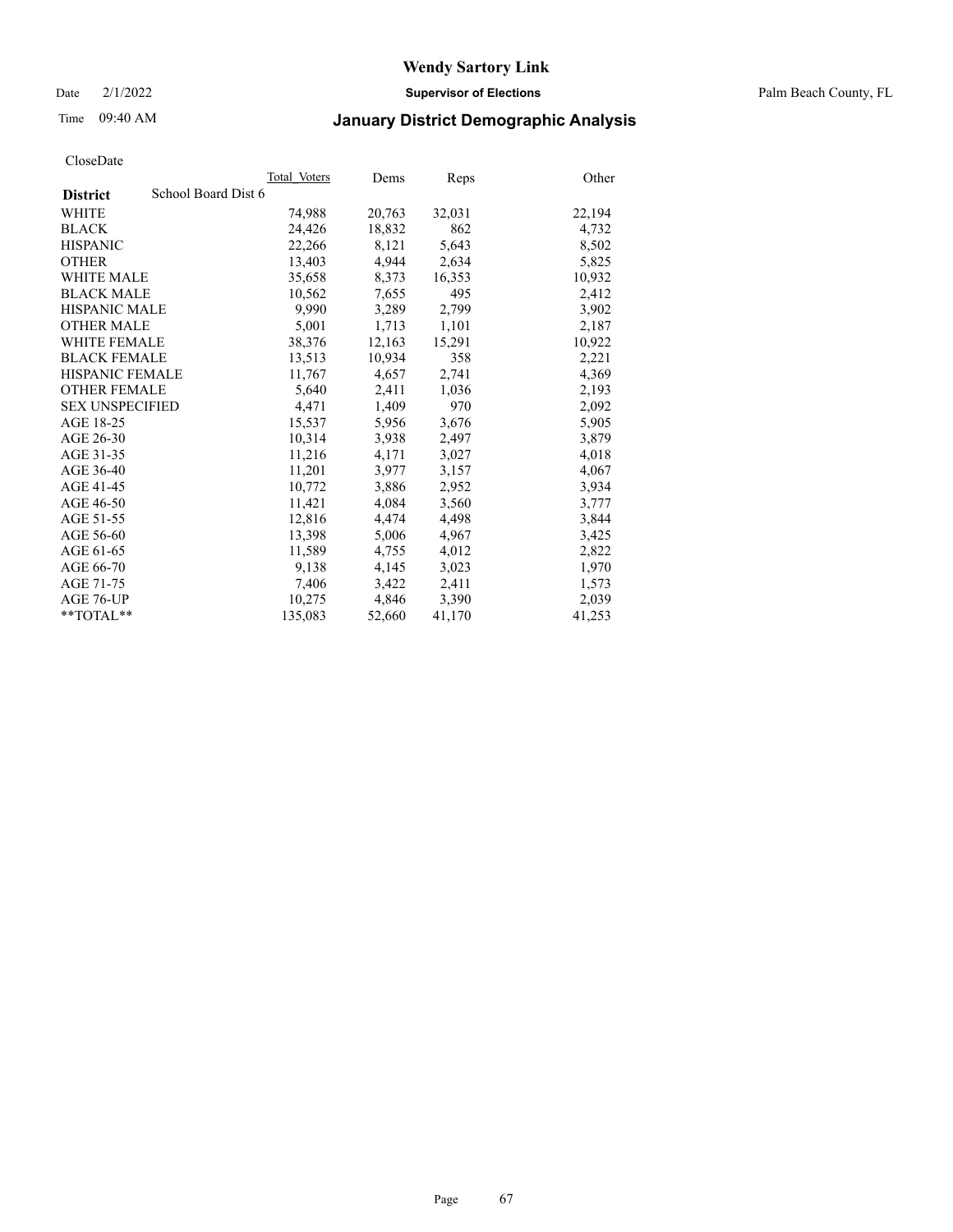Date 2/1/2022 **Supervisor of Elections** Palm Beach County, FL

## Time 09:40 AM **January District Demographic Analysis**

|                                        | Total Voters | Dems   | Reps   | Other  |
|----------------------------------------|--------------|--------|--------|--------|
| School Board Dist 7<br><b>District</b> |              |        |        |        |
| WHITE                                  | 40,262       | 14,277 | 13,030 | 12,955 |
| <b>BLACK</b>                           | 56,678       | 45,119 | 1,499  | 10,060 |
| <b>HISPANIC</b>                        | 13.873       | 6,209  | 2,213  | 5,451  |
| <b>OTHER</b>                           | 11,258       | 4,919  | 1,238  | 5,101  |
| <b>WHITE MALE</b>                      | 19,680       | 5,867  | 6,938  | 6,875  |
| <b>BLACK MALE</b>                      | 24,000       | 18,101 | 841    | 5,058  |
| <b>HISPANIC MALE</b>                   | 6,141        | 2,568  | 1,120  | 2,453  |
| <b>OTHER MALE</b>                      | 3.914        | 1,666  | 524    | 1,724  |
| <b>WHITE FEMALE</b>                    | 20,036       | 8,252  | 5,922  | 5,862  |
| <b>BLACK FEMALE</b>                    | 31,764       | 26,360 | 636    | 4,768  |
| <b>HISPANIC FEMALE</b>                 | 7,395        | 3,493  | 1,047  | 2,855  |
| <b>OTHER FEMALE</b>                    | 4,431        | 2,278  | 454    | 1,699  |
| <b>SEX UNSPECIFIED</b>                 | 4,639        | 1,901  | 485    | 2,253  |
| AGE 18-25                              | 13,817       | 7,512  | 1,314  | 4,991  |
| AGE 26-30                              | 12,678       | 6,592  | 1,576  | 4,510  |
| AGE 31-35                              | 13,157       | 7,214  | 1,560  | 4,383  |
| AGE 36-40                              | 10.975       | 6,111  | 1,315  | 3,549  |
| AGE 41-45                              | 9,202        | 5,255  | 1,071  | 2,876  |
| AGE 46-50                              | 8,876        | 5,104  | 1,307  | 2,465  |
| AGE 51-55                              | 9,513        | 5,483  | 1,598  | 2,432  |
| AGE 56-60                              | 10,392       | 6,210  | 1,851  | 2,331  |
| AGE 61-65                              | 9,911        | 6,132  | 1,810  | 1,969  |
| AGE 66-70                              | 7,952        | 5,104  | 1,413  | 1,435  |
| AGE 71-75                              | 6,257        | 3,981  | 1,100  | 1,176  |
| AGE 76-UP                              | 9.340        | 5,826  | 2,064  | 1,450  |
| $*$ $TOTAL**$                          | 122,071      | 70,524 | 17,980 | 33,567 |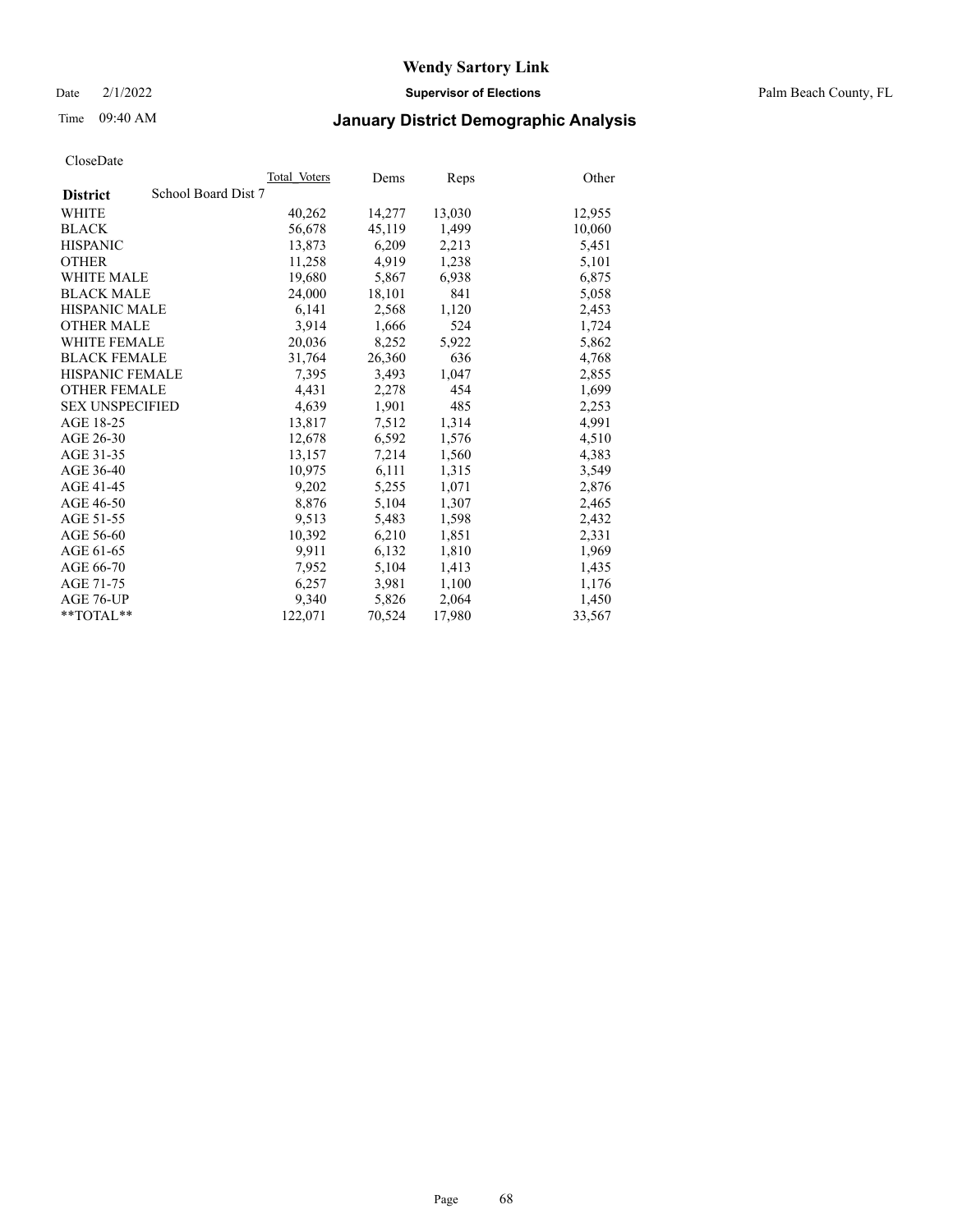Date 2/1/2022 **Supervisor of Elections** Palm Beach County, FL

## Time 09:40 AM **January District Demographic Analysis**

|                        |                      | Total Voters | Dems   | Reps   | Other |
|------------------------|----------------------|--------------|--------|--------|-------|
| <b>District</b>        | State Senate Dist 25 |              |        |        |       |
| WHITE                  |                      | 20,616       | 4,704  | 9,827  | 6,085 |
| <b>BLACK</b>           |                      | 4,687        | 3,710  | 176    | 801   |
| <b>HISPANIC</b>        |                      | 3.945        | 1,269  | 1,209  | 1,467 |
| <b>OTHER</b>           |                      | 2,309        | 750    | 620    | 939   |
| <b>WHITE MALE</b>      |                      | 10,201       | 1,931  | 5,105  | 3,165 |
| <b>BLACK MALE</b>      |                      | 2,023        | 1,517  | 95     | 411   |
| <b>HISPANIC MALE</b>   |                      | 1,783        | 541    | 585    | 657   |
| <b>OTHER MALE</b>      |                      | 790          | 239    | 234    | 317   |
| <b>WHITE FEMALE</b>    |                      | 10,146       | 2,725  | 4,604  | 2,817 |
| <b>BLACK FEMALE</b>    |                      | 2,585        | 2,131  | 80     | 374   |
| <b>HISPANIC FEMALE</b> |                      | 2,064        | 699    | 602    | 763   |
| <b>OTHER FEMALE</b>    |                      | 931          | 354    | 232    | 345   |
| <b>SEX UNSPECIFIED</b> |                      | 995          | 277    | 282    | 436   |
| AGE 18-25              |                      | 3,369        | 1,101  | 1,032  | 1,236 |
| AGE 26-30              |                      | 2,378        | 757    | 727    | 894   |
| AGE 31-35              |                      | 2,696        | 833    | 959    | 904   |
| AGE 36-40              |                      | 2,865        | 791    | 1,053  | 1,021 |
| AGE 41-45              |                      | 2,505        | 714    | 881    | 910   |
| AGE 46-50              |                      | 2,564        | 698    | 1,026  | 840   |
| AGE 51-55              |                      | 3,024        | 900    | 1,289  | 835   |
| AGE 56-60              |                      | 3,486        | 1,144  | 1,496  | 846   |
| AGE 61-65              |                      | 2,993        | 1,103  | 1,205  | 685   |
| AGE 66-70              |                      | 2,224        | 935    | 824    | 465   |
| AGE 71-75              |                      | 1,576        | 648    | 584    | 344   |
| AGE 76-UP              |                      | 1,877        | 809    | 756    | 312   |
| **TOTAL**              |                      | 31,557       | 10,433 | 11,832 | 9,292 |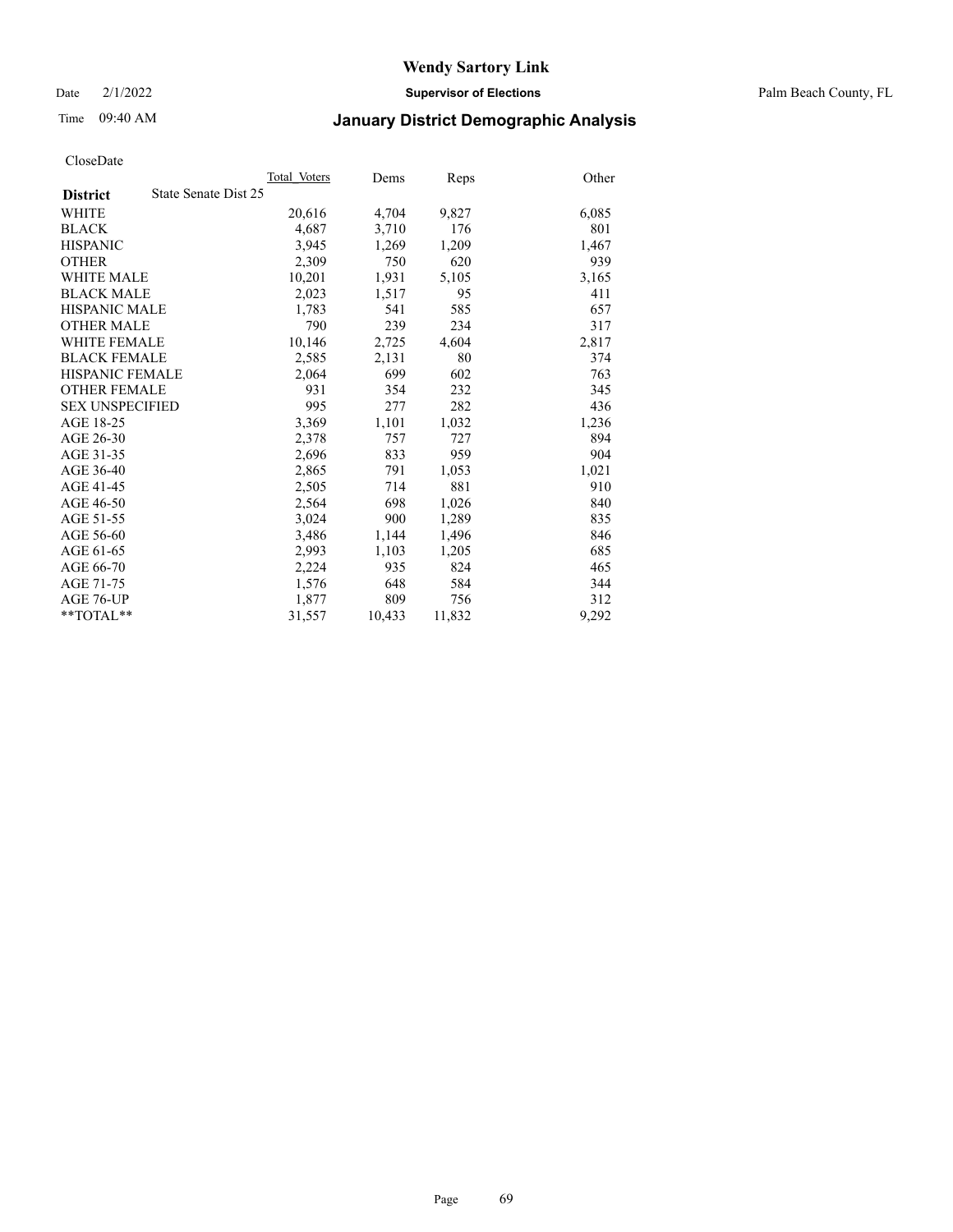Date 2/1/2022 **Supervisor of Elections** Palm Beach County, FL

## Time 09:40 AM **January District Demographic Analysis**

|                                         | Total Voters | Dems    | Reps   | Other  |
|-----------------------------------------|--------------|---------|--------|--------|
| State Senate Dist 29<br><b>District</b> |              |         |        |        |
| WHITE                                   | 191,274      | 66,731  | 68,679 | 55,864 |
| <b>BLACK</b>                            | 19,392       | 14,454  | 816    | 4,122  |
| <b>HISPANIC</b>                         | 32.156       | 12.302  | 7,329  | 12,525 |
| <b>OTHER</b>                            | 25,905       | 8,989   | 5,234  | 11,682 |
| <b>WHITE MALE</b>                       | 88,257       | 25,504  | 34,698 | 28,055 |
| <b>BLACK MALE</b>                       | 8,393        | 5,806   | 478    | 2,109  |
| <b>HISPANIC MALE</b>                    | 13,488       | 4,713   | 3,347  | 5,428  |
| <b>OTHER MALE</b>                       | 9,256        | 2,902   | 2,106  | 4,248  |
| <b>WHITE FEMALE</b>                     | 100.373      | 40,439  | 33,053 | 26,881 |
| <b>BLACK FEMALE</b>                     | 10,689       | 8,441   | 329    | 1,919  |
| HISPANIC FEMALE                         | 17,918       | 7,343   | 3,832  | 6,743  |
| <b>OTHER FEMALE</b>                     | 10,897       | 4,415   | 2,071  | 4,411  |
| <b>SEX UNSPECIFIED</b>                  | 9,185        | 2,773   | 2,089  | 4,323  |
| AGE 18-25                               | 25,876       | 9,380   | 6,626  | 9,870  |
| AGE 26-30                               | 15,915       | 5,815   | 4,043  | 6,057  |
| AGE 31-35                               | 16,718       | 6,152   | 4,313  | 6,253  |
| AGE 36-40                               | 16,838       | 5,965   | 4,453  | 6,420  |
| AGE 41-45                               | 17,551       | 6,019   | 4,806  | 6,726  |
| AGE 46-50                               | 19,024       | 6,081   | 5,913  | 7,030  |
| AGE 51-55                               | 22,040       | 7,035   | 7,436  | 7,569  |
| AGE 56-60                               | 23,323       | 8,019   | 8,342  | 6,962  |
| AGE 61-65                               | 23,109       | 8,699   | 7,986  | 6,424  |
| AGE 66-70                               | 21,748       | 9,204   | 6,998  | 5,546  |
| AGE 71-75                               | 22,099       | 9,582   | 7,031  | 5,486  |
| AGE 76-UP                               | 44.486       | 20,525  | 14,111 | 9,850  |
| $*$ $TOTAL**$                           | 268,727      | 102,476 | 82,058 | 84,193 |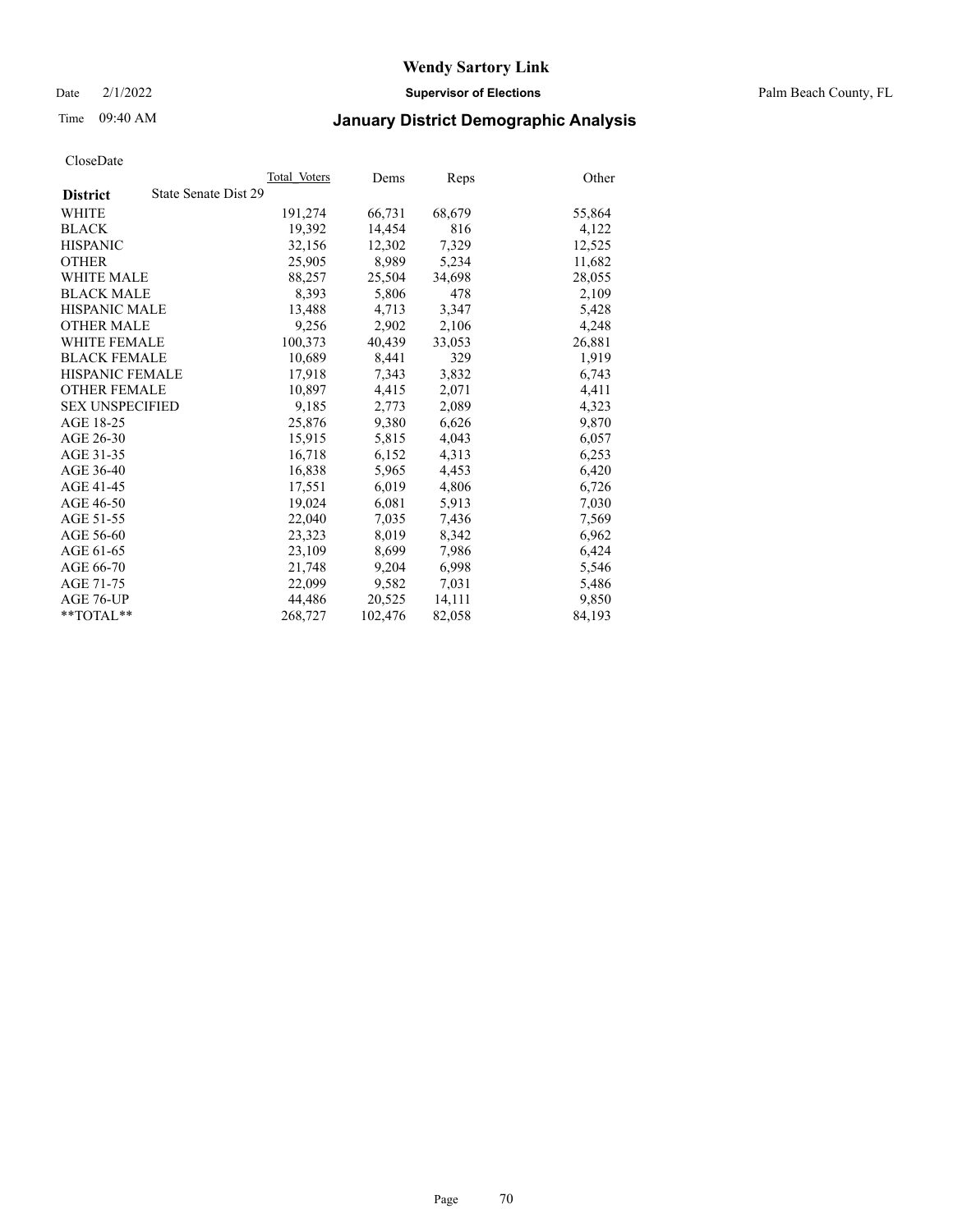Date 2/1/2022 **Supervisor of Elections** Palm Beach County, FL

## Time 09:40 AM **January District Demographic Analysis**

|                        | Total Voters         | Dems    | Reps    | Other   |
|------------------------|----------------------|---------|---------|---------|
| <b>District</b>        | State Senate Dist 30 |         |         |         |
| WHITE                  | 213,915              | 62,325  | 89,685  | 61,905  |
| <b>BLACK</b>           | 64,229               | 49,637  | 2,036   | 12,556  |
| <b>HISPANIC</b>        | 41,870               | 16,534  | 9,389   | 15,947  |
| <b>OTHER</b>           | 31,020               | 11,351  | 5,798   | 13,871  |
| <b>WHITE MALE</b>      | 100,618              | 24,275  | 45,038  | 31,305  |
| <b>BLACK MALE</b>      | 26,801               | 19,384  | 1,115   | 6,302   |
| <b>HISPANIC MALE</b>   | 18,138               | 6,536   | 4,491   | 7,111   |
| <b>OTHER MALE</b>      | 10,906               | 3,784   | 2,218   | 4,904   |
| <b>WHITE FEMALE</b>    | 110,819              | 37,406  | 43,674  | 29,739  |
| <b>BLACK FEMALE</b>    | 36,452               | 29,566  | 895     | 5,991   |
| HISPANIC FEMALE        | 22,697               | 9,583   | 4,701   | 8,413   |
| <b>OTHER FEMALE</b>    | 12,865               | 5,444   | 2,354   | 5,067   |
| <b>SEX UNSPECIFIED</b> | 11,459               | 3,725   | 2,341   | 5,393   |
| AGE 18-25              | 32,288               | 13,156  | 7,058   | 12,074  |
| AGE 26-30              | 26,327               | 10,563  | 5,843   | 9,921   |
| AGE 31-35              | 27,940               | 11,573  | 6,396   | 9,971   |
| AGE 36-40              | 26,391               | 10,518  | 6,352   | 9,521   |
| AGE 41-45              | 23.947               | 9,571   | 5,800   | 8,576   |
| AGE 46-50              | 24,644               | 9,596   | 7,023   | 8,025   |
| AGE 51-55              | 28,243               | 10,538  | 9,537   | 8,168   |
| AGE 56-60              | 31,871               | 11,976  | 11,442  | 8,453   |
| AGE 61-65              | 31,711               | 12,709  | 11,279  | 7,723   |
| AGE 66-70              | 27,678               | 11,670  | 9,495   | 6,513   |
| AGE 71-75              | 25,379               | 10,488  | 8,982   | 5,909   |
| AGE 76-UP              | 44,614               | 17,489  | 17,701  | 9,424   |
| $*$ $TOTAL**$          | 351,034              | 139,847 | 106,908 | 104,279 |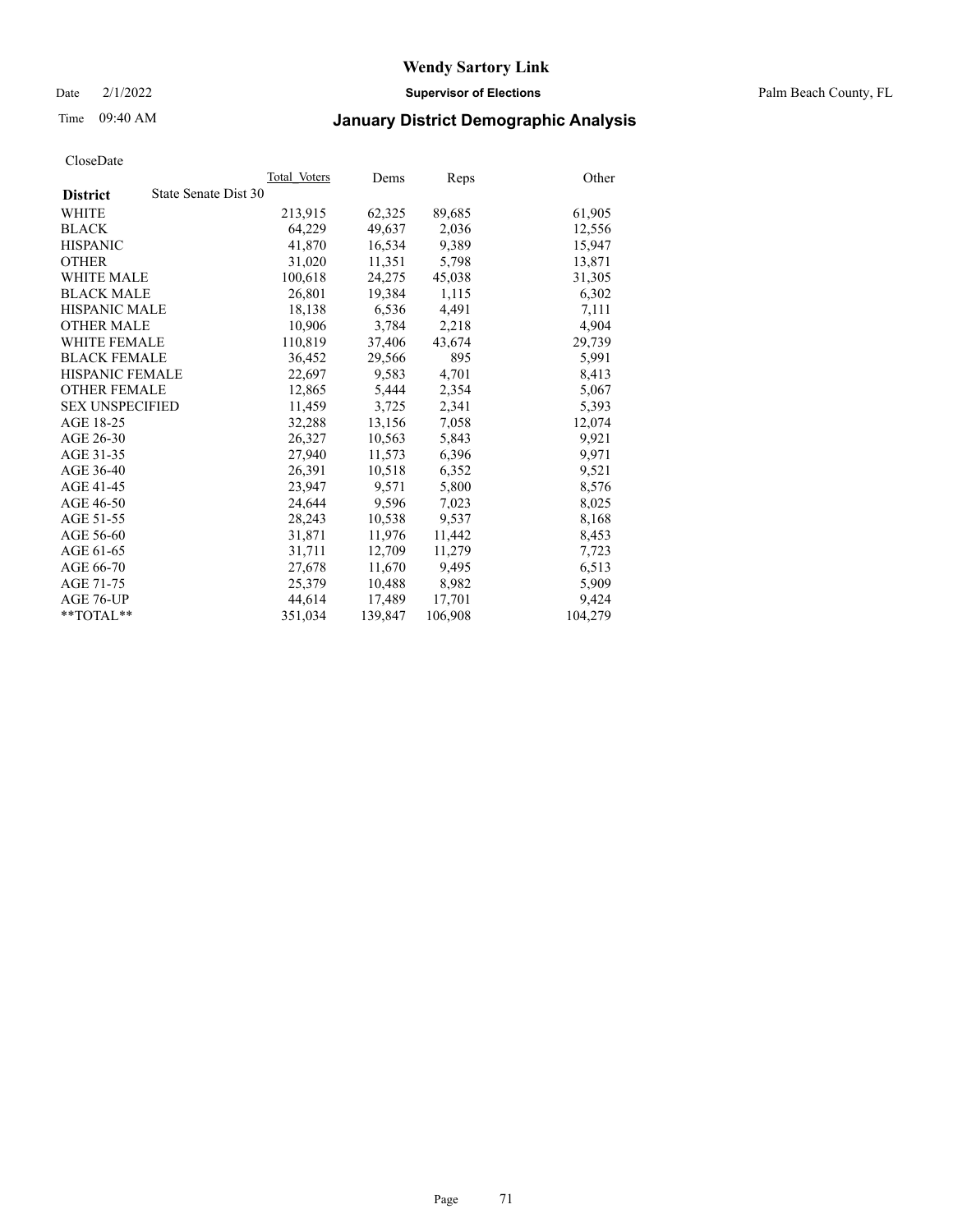Date 2/1/2022 **Supervisor of Elections** Palm Beach County, FL

## Time 09:40 AM **January District Demographic Analysis**

|                        | Total Voters         | Dems    | Reps   | Other   |
|------------------------|----------------------|---------|--------|---------|
| <b>District</b>        | State Senate Dist 31 |         |        |         |
| WHITE                  | 202,695              | 78,115  | 65,713 | 58,867  |
| <b>BLACK</b>           | 51,411               | 38,679  | 1,648  | 11,084  |
| <b>HISPANIC</b>        | 50,216               | 21,476  | 9,597  | 19,143  |
| <b>OTHER</b>           | 29,211               | 11,435  | 4,773  | 13,003  |
| <b>WHITE MALE</b>      | 92,744               | 29,910  | 33,073 | 29,761  |
| <b>BLACK MALE</b>      | 22,370               | 15,819  | 940    | 5,611   |
| <b>HISPANIC MALE</b>   | 21,808               | 8,564   | 4,634  | 8,610   |
| <b>OTHER MALE</b>      | 10,155               | 3,809   | 1,915  | 4,431   |
| <b>WHITE FEMALE</b>    | 107,301              | 47,268  | 31,833 | 28,200  |
| <b>BLACK FEMALE</b>    | 28,163               | 22,258  | 675    | 5,230   |
| HISPANIC FEMALE        | 27,223               | 12,446  | 4,749  | 10,028  |
| <b>OTHER FEMALE</b>    | 11,967               | 5,350   | 1,866  | 4,751   |
| <b>SEX UNSPECIFIED</b> | 11,524               | 4,124   | 1,992  | 5,408   |
| AGE 18-25              | 29,204               | 12,666  | 4,639  | 11,899  |
| AGE 26-30              | 23,036               | 9,621   | 4,233  | 9,182   |
| AGE 31-35              | 24,828               | 10,641  | 4,672  | 9,515   |
| AGE 36-40              | 22,784               | 9,950   | 4,425  | 8,409   |
| AGE 41-45              | 20,776               | 8,999   | 4,197  | 7,580   |
| AGE 46-50              | 21,453               | 9,058   | 5,083  | 7,312   |
| AGE 51-55              | 24,563               | 10,016  | 6,672  | 7,875   |
| AGE 56-60              | 27,927               | 11,636  | 8,398  | 7,893   |
| AGE 61-65              | 29,165               | 13,093  | 8,475  | 7,597   |
| AGE 66-70              | 27,991               | 13,444  | 7,734  | 6,813   |
| AGE 71-75              | 27,952               | 13,506  | 7,732  | 6,714   |
| AGE 76-UP              | 53,853               | 27,075  | 15,470 | 11,308  |
| $*$ $TOTAL**$          | 333,533              | 149,705 | 81,731 | 102,097 |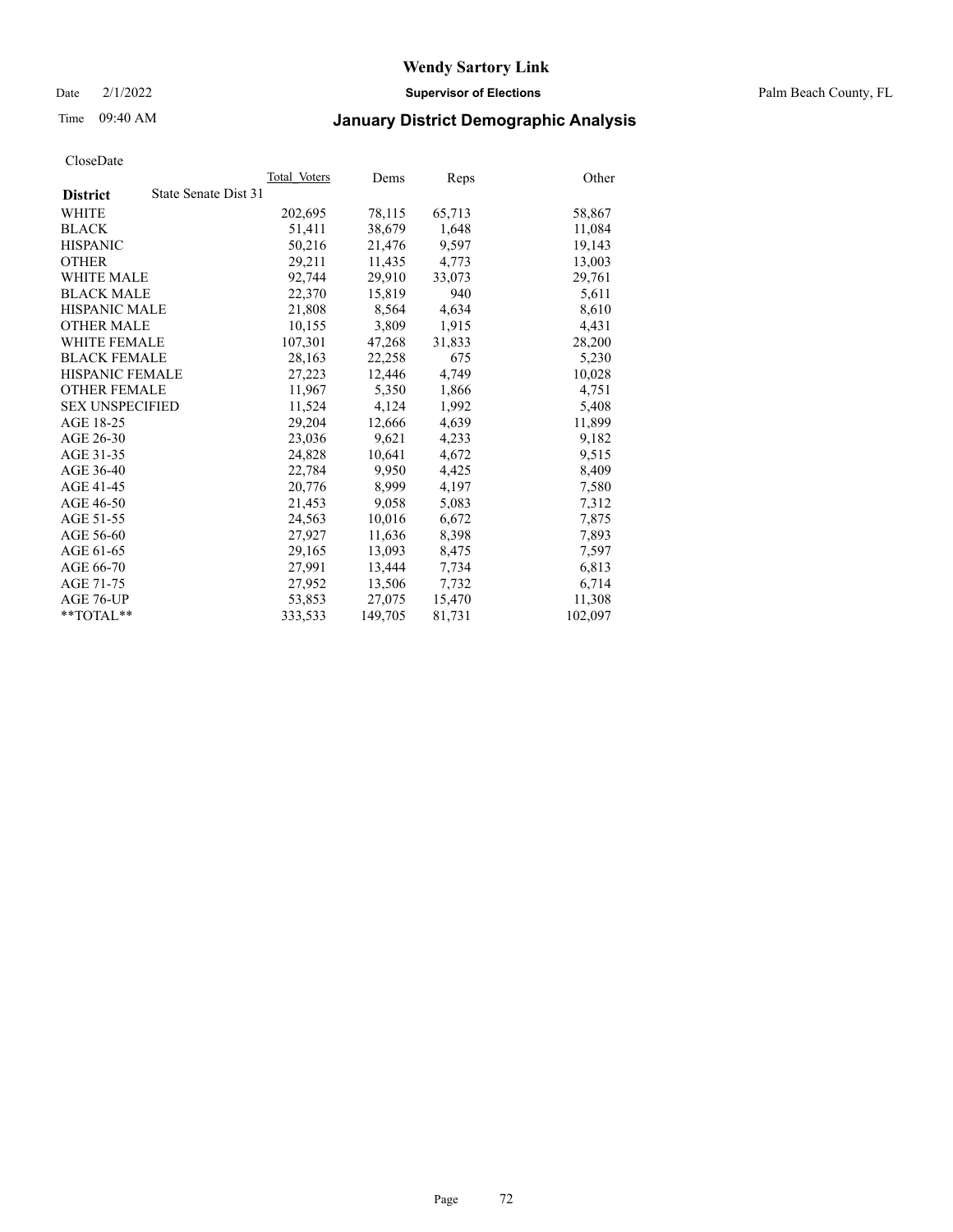Date 2/1/2022 **Supervisor of Elections** Palm Beach County, FL

# Time 09:40 AM **January District Demographic Analysis**

|                        | Total Voters              | Dems   | <b>Reps</b> | Other  |
|------------------------|---------------------------|--------|-------------|--------|
| <b>District</b>        | Acme Improvement District |        |             |        |
| WHITE                  | 24,067                    | 7,252  | 9,821       | 6,994  |
| <b>BLACK</b>           | 3,301                     | 2,360  | 142         | 799    |
| <b>HISPANIC</b>        | 5,588                     | 1,994  | 1,433       | 2,161  |
| <b>OTHER</b>           | 3,470                     | 1,207  | 744         | 1,519  |
| <b>WHITE MALE</b>      | 11,173                    | 2,866  | 4,905       | 3,402  |
| <b>BLACK MALE</b>      | 1,417                     | 930    | 85          | 402    |
| <b>HISPANIC MALE</b>   | 2,482                     | 789    | 697         | 996    |
| <b>OTHER MALE</b>      | 1,273                     | 399    | 303         | 571    |
| <b>WHITE FEMALE</b>    | 12,607                    | 4,311  | 4,807       | 3,489  |
| <b>BLACK FEMALE</b>    | 1,839                     | 1,401  | 57          | 381    |
| <b>HISPANIC FEMALE</b> | 2,982                     | 1,164  | 699         | 1,119  |
| <b>OTHER FEMALE</b>    | 1,471                     | 580    | 319         | 572    |
| <b>SEX UNSPECIFIED</b> | 1,148                     | 354    | 262         | 532    |
| AGE 18-25              | 4,256                     | 1,513  | 1,132       | 1,611  |
| AGE 26-30              | 2,437                     | 836    | 654         | 947    |
| AGE 31-35              | 2,618                     | 867    | 761         | 990    |
| AGE 36-40              | 2,760                     | 926    | 793         | 1,041  |
| AGE 41-45              | 2,866                     | 988    | 859         | 1,019  |
| AGE 46-50              | 3,129                     | 1,001  | 1,035       | 1,093  |
| AGE 51-55              | 3,479                     | 1,074  | 1,268       | 1,137  |
| AGE 56-60              | 3,456                     | 1,124  | 1,399       | 933    |
| AGE 61-65              | 3,157                     | 1,064  | 1,264       | 829    |
| AGE 66-70              | 2,553                     | 1,015  | 921         | 617    |
| AGE 71-75              | 2,314                     | 977    | 835         | 502    |
| AGE 76-UP              | 3,401                     | 1,428  | 1,219       | 754    |
| $*$ $TOTAL**$          | 36,426                    | 12,813 | 12,140      | 11,473 |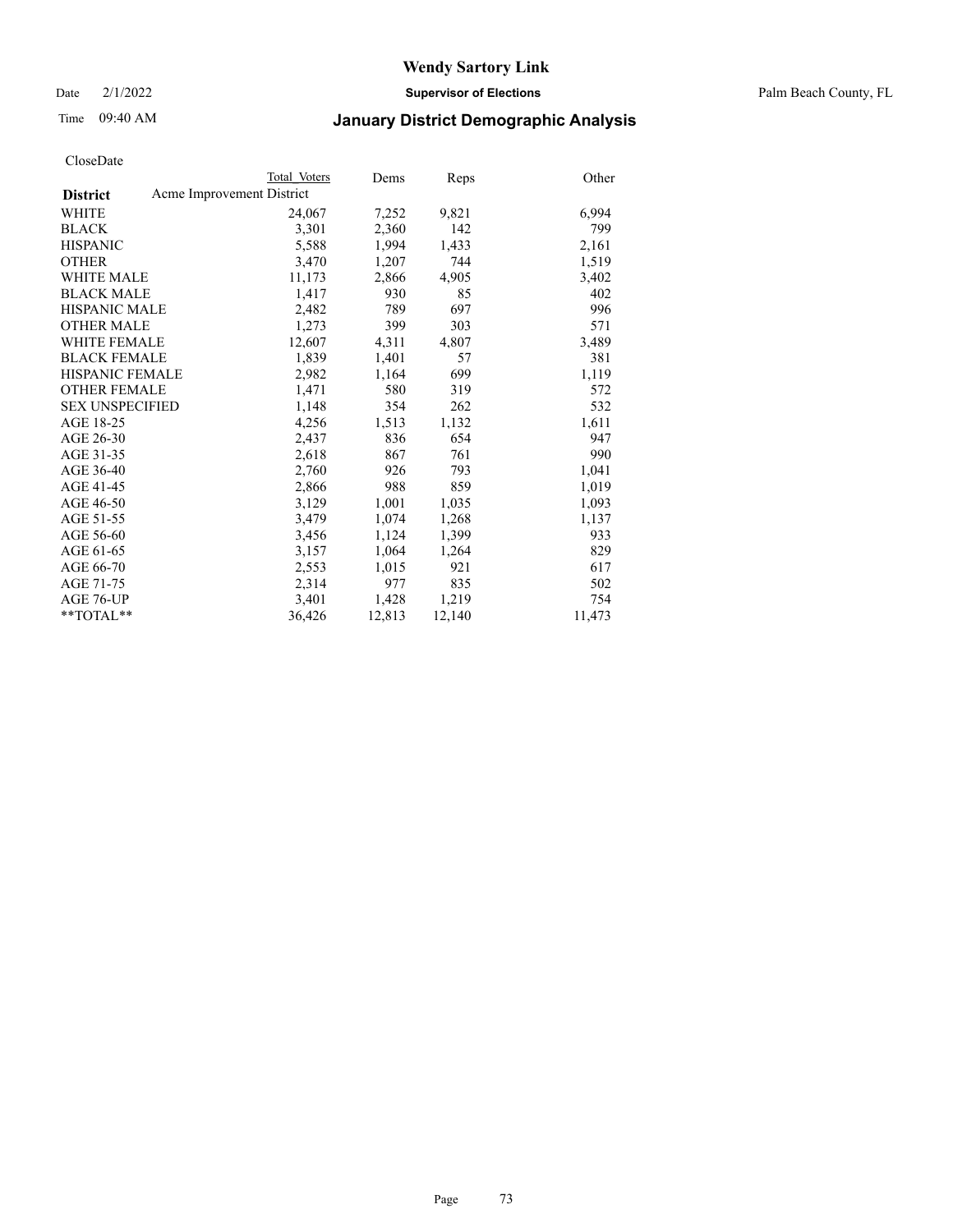Date 2/1/2022 **Supervisor of Elections** Palm Beach County, FL

# Time 09:40 AM **January District Demographic Analysis**

|                                         | Total Voters | Dems | Reps           | Other |
|-----------------------------------------|--------------|------|----------------|-------|
| Briger Comm Dev Dist<br><b>District</b> |              |      |                |       |
| <b>WHITE</b>                            | 247          | 97   | 79             | 71    |
| <b>BLACK</b>                            | 580          | 449  | 9              | 122   |
| <b>HISPANIC</b>                         | 151          | 79   | 9              | 63    |
| <b>OTHER</b>                            | 236          | 98   | 21             | 117   |
| <b>WHITE MALE</b>                       | 127          | 40   | 45             | 42    |
| <b>BLACK MALE</b>                       | 251          | 180  | 6              | 65    |
| <b>HISPANIC MALE</b>                    | 66           | 33   | 5              | 28    |
| <b>OTHER MALE</b>                       | 82           | 29   | 8              | 45    |
| WHITE FEMALE                            | 117          | 56   | 32             | 29    |
| <b>BLACK FEMALE</b>                     | 322          | 264  | 3              | 55    |
| <b>HISPANIC FEMALE</b>                  | 82           | 45   | $\overline{4}$ | 33    |
| <b>OTHER FEMALE</b>                     | 108          | 52   | 11             | 45    |
| <b>SEX UNSPECIFIED</b>                  | 58           | 24   | 4              | 30    |
| AGE 18-25                               | 152          | 96   | 11             | 45    |
| AGE 26-30                               | 114          | 65   | 7              | 42    |
| AGE 31-35                               | 104          | 53   | 16             | 35    |
| AGE 36-40                               | 128          | 82   | 7              | 39    |
| AGE 41-45                               | 147          | 83   | 19             | 45    |
| AGE 46-50                               | 146          | 81   | 19             | 46    |
| AGE 51-55                               | 125          | 75   | 14             | 36    |
| AGE 56-60                               | 96           | 59   | 7              | 30    |
| AGE 61-65                               | 71           | 43   | 5              | 23    |
| AGE 66-70                               | 52           | 35   | 4              | 13    |
| AGE 71-75                               | 46           | 32   | 5              | 9     |
| AGE 76-UP                               | 33           | 19   | 4              | 10    |
| **TOTAL**                               | 1,214        | 723  | 118            | 373   |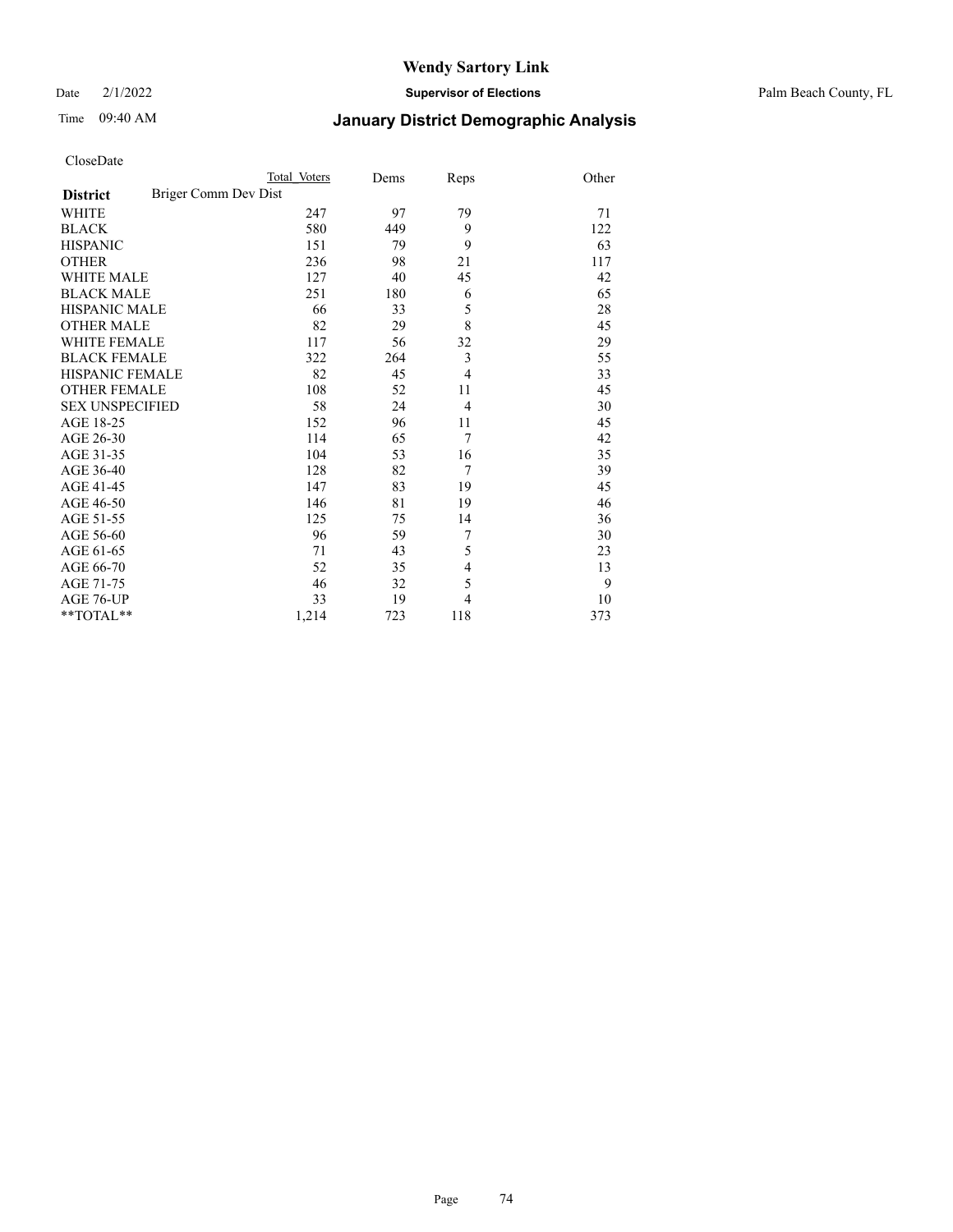Date 2/1/2022 **Supervisor of Elections** Palm Beach County, FL

# Time 09:40 AM **January District Demographic Analysis**

|                                           | Total Voters | Dems   | <b>Reps</b> | Other  |
|-------------------------------------------|--------------|--------|-------------|--------|
| Boca Raton Taxing Dist<br><b>District</b> |              |        |             |        |
| WHITE                                     | 72,494       | 23,604 | 27,086      | 21,804 |
| <b>BLACK</b>                              | 2,936        | 1,956  | 171         | 809    |
| <b>HISPANIC</b>                           | 8,550        | 3,026  | 2,064       | 3,460  |
| <b>OTHER</b>                              | 8,384        | 2,655  | 1,817       | 3,912  |
| <b>WHITE MALE</b>                         | 33,917       | 9,015  | 13,771      | 11,131 |
| <b>BLACK MALE</b>                         | 1,301        | 795    | 102         | 404    |
| <b>HISPANIC MALE</b>                      | 3,444        | 1,081  | 871         | 1,492  |
| <b>OTHER MALE</b>                         | 2,949        | 830    | 712         | 1,407  |
| <b>WHITE FEMALE</b>                       | 37,570       | 14,300 | 12,935      | 10,335 |
| <b>BLACK FEMALE</b>                       | 1,579        | 1,127  | 67          | 385    |
| <b>HISPANIC FEMALE</b>                    | 4,897        | 1,879  | 1,141       | 1,877  |
| <b>OTHER FEMALE</b>                       | 3,410        | 1,280  | 705         | 1,425  |
| <b>SEX UNSPECIFIED</b>                    | 3,189        | 884    | 808         | 1,497  |
| AGE 18-25                                 | 9,669        | 3,248  | 2,876       | 3,545  |
| AGE 26-30                                 | 6,072        | 1,995  | 1,779       | 2,298  |
| AGE 31-35                                 | 5,944        | 1,924  | 1,699       | 2,321  |
| AGE 36-40                                 | 5,648        | 1,802  | 1,639       | 2,207  |
| AGE 41-45                                 | 5,678        | 1,749  | 1,654       | 2,275  |
| AGE 46-50                                 | 6,253        | 1,778  | 2,069       | 2,406  |
| AGE 51-55                                 | 7,683        | 2,124  | 2,801       | 2,758  |
| AGE 56-60                                 | 8,162        | 2,506  | 3,104       | 2,552  |
| AGE 61-65                                 | 7,824        | 2,608  | 2,927       | 2,289  |
| AGE 66-70                                 | 7,114        | 2,675  | 2,492       | 1,947  |
| AGE 71-75                                 | 6,929        | 2,684  | 2,427       | 1,818  |
| AGE 76-UP                                 | 15,388       | 6,148  | 5,671       | 3,569  |
| **TOTAL**                                 | 92,364       | 31,241 | 31,138      | 29,985 |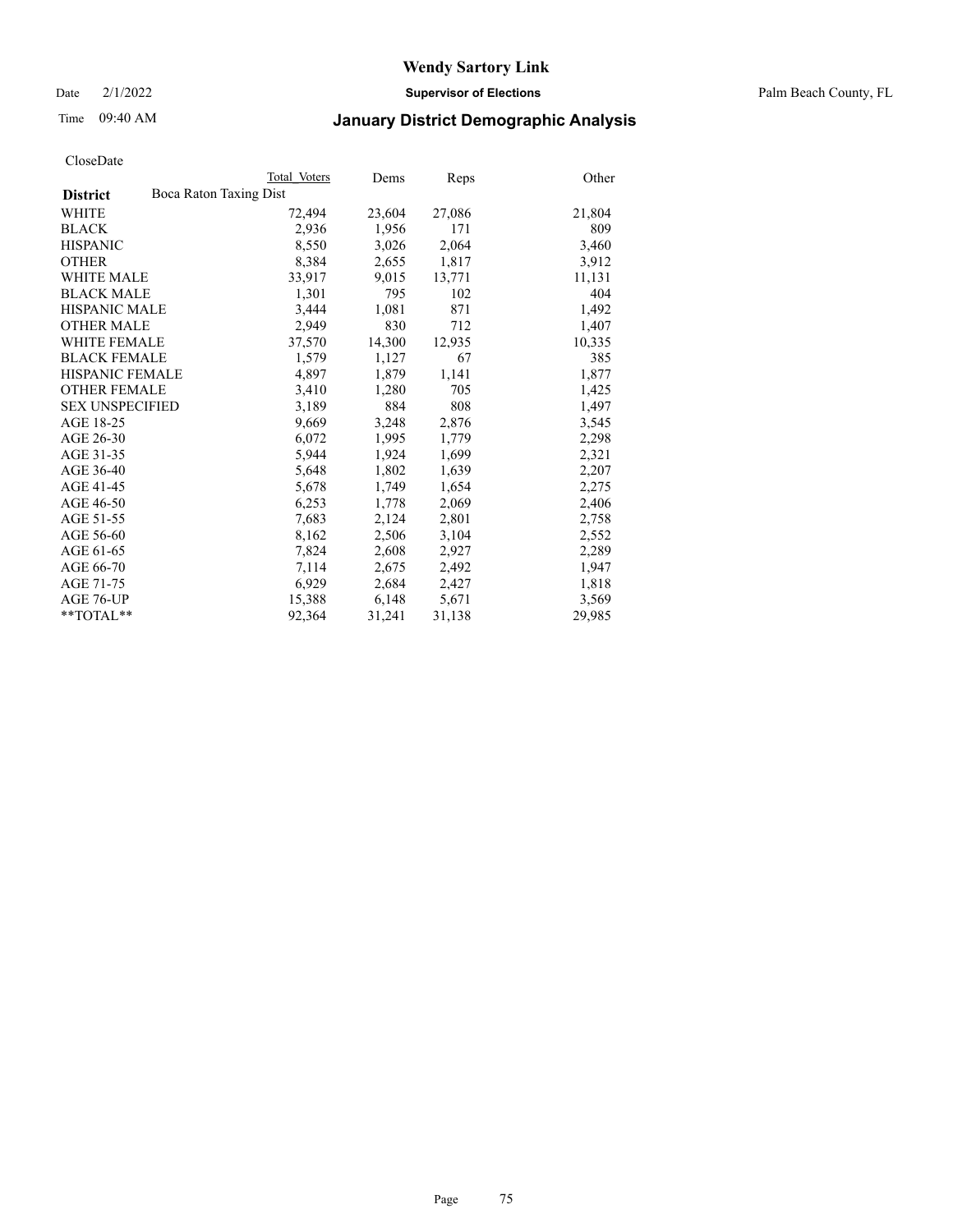Date 2/1/2022 **Supervisor of Elections** Palm Beach County, FL

# Time 09:40 AM **January District Demographic Analysis**

| CloseDate |  |
|-----------|--|
|-----------|--|

\*\*TOTAL\*\*

| CloseDate              |                           |              |      |                |       |
|------------------------|---------------------------|--------------|------|----------------|-------|
|                        |                           | Total Voters | Dems | Reps           | Other |
| <b>District</b>        | Boynton Village Comm Dist |              |      |                |       |
| WHITE                  |                           | 501          | 180  | 178            | 143   |
| <b>BLACK</b>           |                           | 88           | 57   | 5              | 26    |
| <b>HISPANIC</b>        |                           | 112          | 49   | 19             | 44    |
| <b>OTHER</b>           |                           | 76           | 26   | 14             | 36    |
| <b>WHITE MALE</b>      |                           | 243          | 67   | 99             | 77    |
| <b>BLACK MALE</b>      |                           | 31           | 16   | 1              | 14    |
| <b>HISPANIC MALE</b>   |                           | 54           | 21   | 11             | 22    |
| <b>OTHER MALE</b>      |                           | 34           | 10   | 8              | 16    |
| <b>WHITE FEMALE</b>    |                           | 253          | 111  | 77             | 65    |
| <b>BLACK FEMALE</b>    |                           | 57           | 41   | $\overline{4}$ | 12    |
| <b>HISPANIC FEMALE</b> |                           | 57           | 27   | 8              | 22    |
| <b>OTHER FEMALE</b>    |                           | 30           | 12   | 3              | 15    |
| <b>SEX UNSPECIFIED</b> |                           | 18           | 7    | 5              | 6     |
| AGE 18-25              |                           | 100          | 43   | 24             | 33    |
| AGE 26-30              |                           | 175          | 67   | 52             | 56    |
| AGE 31-35              |                           | 112          | 45   | 21             | 46    |
| AGE 36-40              |                           | 78           | 29   | 23             | 26    |
| AGE 41-45              |                           | 43           | 18   | 10             | 15    |
| AGE 46-50              |                           | 58           | 18   | 17             | 23    |
| AGE 51-55              |                           | 57           | 15   | 30             | 12    |
| AGE 56-60              |                           | 47           | 24   | 13             | 10    |

AGE 56-60  $47$  24 13 10<br>AGE 61-65 34 15 6 13

AGE 66-70 22 9 11 2<br>AGE 71-75 22 14 1 7 AGE 71-75 22 14 1 7<br>AGE 76-UP 29 15 8 6 AGE 76-UP 29 15 8 6<br>
\*\*TOTAL\*\* 277 312 216 249

AGE 61-65 34 15 6<br>AGE 66-70 22 9 11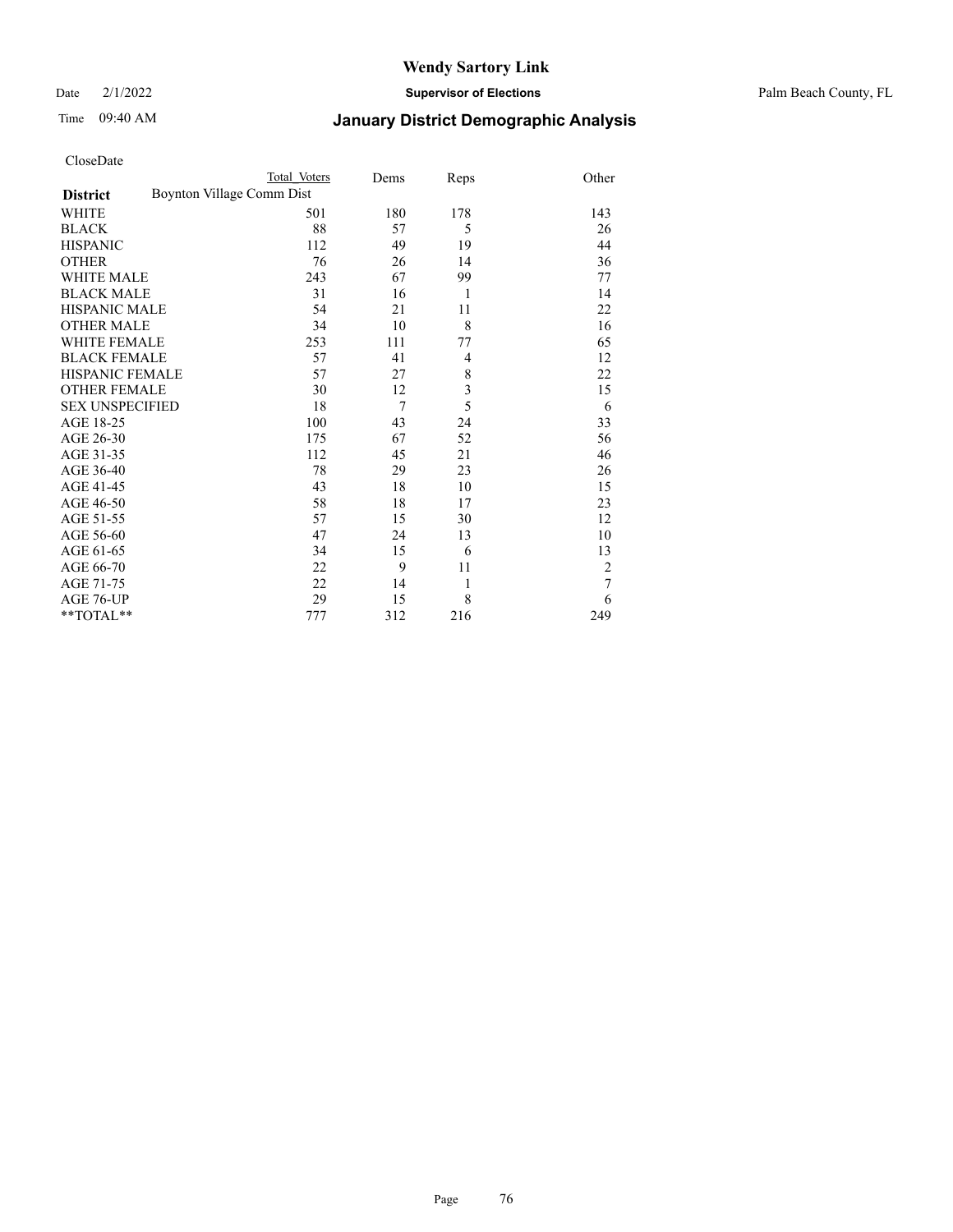Date 2/1/2022 **Supervisor of Elections** Palm Beach County, FL

# Time 09:40 AM **January District Demographic Analysis**

|                        | Total Voters           | Dems   | Reps   | Other  |
|------------------------|------------------------|--------|--------|--------|
| <b>District</b>        | Lox Environ Imprv Dist |        |        |        |
| <b>WHITE</b>           | 55,911                 | 14,223 | 25,555 | 16,133 |
| <b>BLACK</b>           | 1,283                  | 902    | 76     | 305    |
| <b>HISPANIC</b>        | 3,578                  | 1,290  | 977    | 1,311  |
| <b>OTHER</b>           | 4,424                  | 1,362  | 1,176  | 1,886  |
| WHITE MALE             | 26,411                 | 5,377  | 12,840 | 8,194  |
| <b>BLACK MALE</b>      | 601                    | 400    | 43     | 158    |
| <b>HISPANIC MALE</b>   | 1,515                  | 511    | 427    | 577    |
| <b>OTHER MALE</b>      | 1,492                  | 431    | 418    | 643    |
| WHITE FEMALE           | 28,892                 | 8,689  | 12,460 | 7,743  |
| <b>BLACK FEMALE</b>    | 669                    | 493    | 31     | 145    |
| HISPANIC FEMALE        | 1,978                  | 750    | 524    | 704    |
| <b>OTHER FEMALE</b>    | 1,763                  | 650    | 448    | 665    |
| <b>SEX UNSPECIFIED</b> | 1,807                  | 444    | 567    | 796    |
| AGE 18-25              | 5,651                  | 1,585  | 2,005  | 2,061  |
| AGE 26-30              | 3,991                  | 1,118  | 1,379  | 1,494  |
| AGE 31-35              | 4,161                  | 1,212  | 1,421  | 1,528  |
| AGE 36-40              | 4,484                  | 1,200  | 1,641  | 1,643  |
| AGE 41-45              | 4,342                  | 1,115  | 1,599  | 1,628  |
| AGE 46-50              | 4,713                  | 1,195  | 1,875  | 1,643  |
| AGE 51-55              | 5,687                  | 1,352  | 2,630  | 1,705  |
| AGE 56-60              | 6,378                  | 1,596  | 3,071  | 1,711  |
| AGE 61-65              | 6,415                  | 1,788  | 3,027  | 1,600  |
| AGE 66-70              | 5,747                  | 1,755  | 2,511  | 1,481  |
| AGE 71-75              | 5,043                  | 1,536  | 2,252  | 1,255  |
| AGE 76-UP              | 8,584                  | 2,325  | 4,373  | 1,886  |
| $*$ $TOTAL**$          | 65,196                 | 17,777 | 27,784 | 19,635 |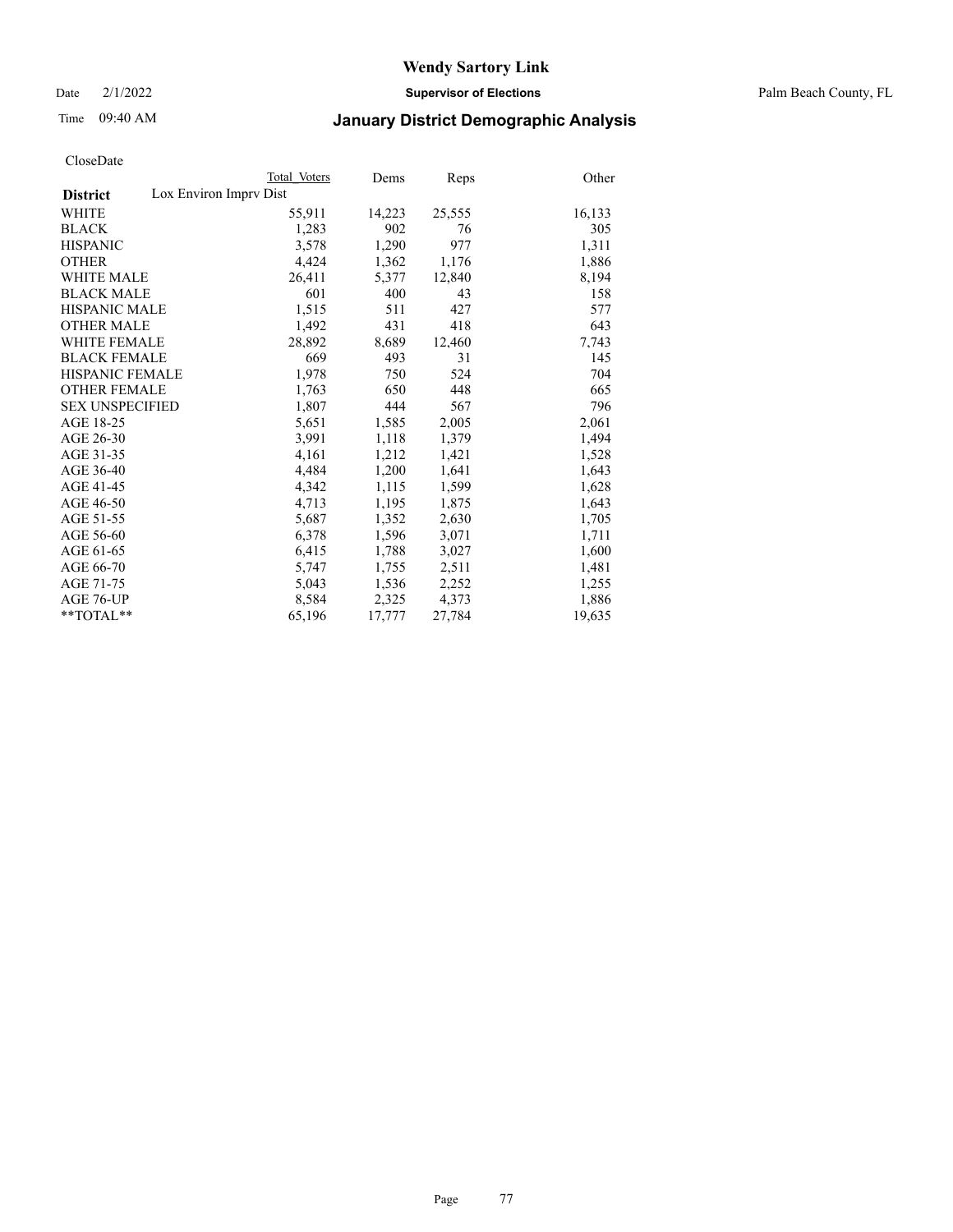Date 2/1/2022 **Supervisor of Elections** Palm Beach County, FL

| CloseDate |
|-----------|
|-----------|

|                        | Total Voters                   | Dems     | Reps     | Other |
|------------------------|--------------------------------|----------|----------|-------|
| <b>District</b>        | Greenacres Annexation Question |          |          |       |
| WHITE                  | 0                              | $\Omega$ | $\theta$ |       |
| <b>BLACK</b>           |                                |          | 0        |       |
| <b>HISPANIC</b>        |                                |          | 0        |       |
| OTHER                  |                                |          | 0        |       |
| <b>WHITE MALE</b>      |                                |          |          |       |
| <b>BLACK MALE</b>      |                                |          | 0        |       |
| HISPANIC MALE          |                                |          | 0        |       |
| <b>OTHER MALE</b>      |                                |          |          |       |
| WHITE FEMALE           |                                |          | 0        |       |
| <b>BLACK FEMALE</b>    |                                |          | 0        |       |
| HISPANIC FEMALE        |                                |          | 0        |       |
| OTHER FEMALE           |                                |          |          |       |
| <b>SEX UNSPECIFIED</b> |                                |          | 0        |       |
| AGE 18-25              |                                |          | 0        |       |
| AGE 26-30              |                                |          |          |       |
| AGE 31-35              |                                |          | 0        |       |
| AGE 36-40              |                                |          | 0        |       |
| AGE 41-45              |                                |          |          |       |
| AGE 46-50              |                                |          | 0        |       |
| AGE 51-55              |                                |          |          |       |
| AGE 56-60              |                                |          |          |       |
| AGE 61-65              |                                |          | 0        |       |
| AGE 66-70              |                                |          |          |       |
| AGE 71-75              |                                |          |          |       |
| AGE 76-UP              |                                |          |          |       |
| $*$ $TOTAL**$          |                                |          |          |       |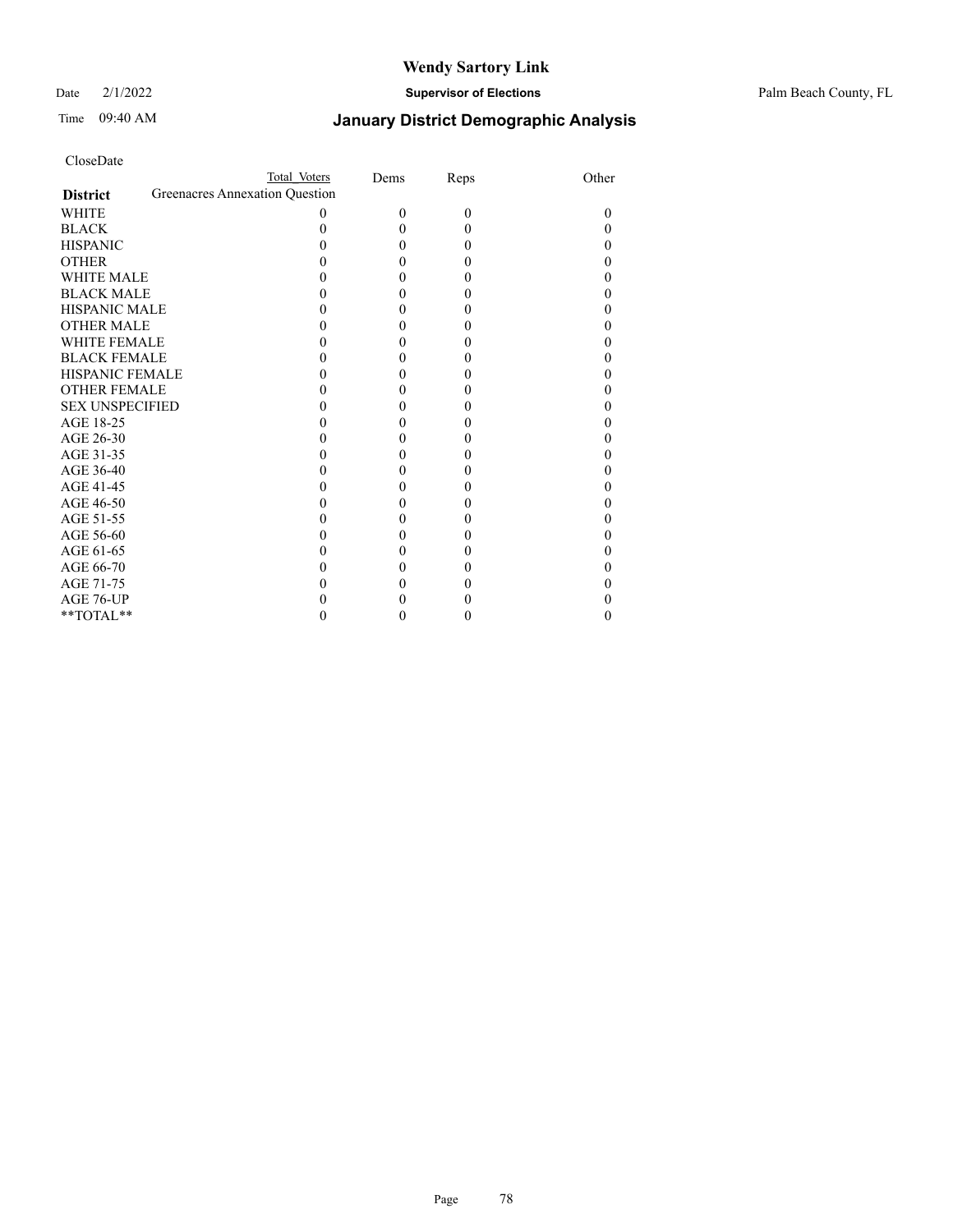Date 2/1/2022 **Supervisor of Elections** Palm Beach County, FL

# Time 09:40 AM **January District Demographic Analysis**

|                                        | Total Voters | Dems  | Reps | Other |
|----------------------------------------|--------------|-------|------|-------|
| Hamal Comm Dev Dist<br><b>District</b> |              |       |      |       |
| <b>WHITE</b>                           | 744          | 240   | 263  | 241   |
| <b>BLACK</b>                           | 861          | 649   | 33   | 179   |
| <b>HISPANIC</b>                        | 437          | 188   | 71   | 178   |
| <b>OTHER</b>                           | 362          | 142   | 44   | 176   |
| <b>WHITE MALE</b>                      | 338          | 95    | 127  | 116   |
| <b>BLACK MALE</b>                      | 353          | 252   | 16   | 85    |
| <b>HISPANIC MALE</b>                   | 191          | 85    | 33   | 73    |
| <b>OTHER MALE</b>                      | 141          | 50    | 22   | 69    |
| WHITE FEMALE                           | 395          | 142   | 132  | 121   |
| <b>BLACK FEMALE</b>                    | 497          | 387   | 17   | 93    |
| <b>HISPANIC FEMALE</b>                 | 237          | 97    | 38   | 102   |
| <b>OTHER FEMALE</b>                    | 168          | 74    | 17   | 77    |
| <b>SEX UNSPECIFIED</b>                 | 83           | 36    | 9    | 38    |
| AGE 18-25                              | 272          | 141   | 31   | 100   |
| AGE 26-30                              | 200          | 102   | 22   | 76    |
| AGE 31-35                              | 285          | 133   | 54   | 98    |
| AGE 36-40                              | 252          | 117   | 40   | 95    |
| AGE 41-45                              | 248          | 131   | 45   | 72    |
| AGE 46-50                              | 260          | 135   | 49   | 76    |
| AGE 51-55                              | 238          | 103   | 44   | 91    |
| AGE 56-60                              | 231          | 114   | 48   | 69    |
| AGE 61-65                              | 145          | 76    | 37   | 32    |
| AGE 66-70                              | 118          | 68    | 17   | 33    |
| AGE 71-75                              | 66           | 43    | 12   | 11    |
| AGE 76-UP                              | 89           | 56    | 12   | 21    |
| $*$ $TOTAL**$                          | 2,404        | 1,219 | 411  | 774   |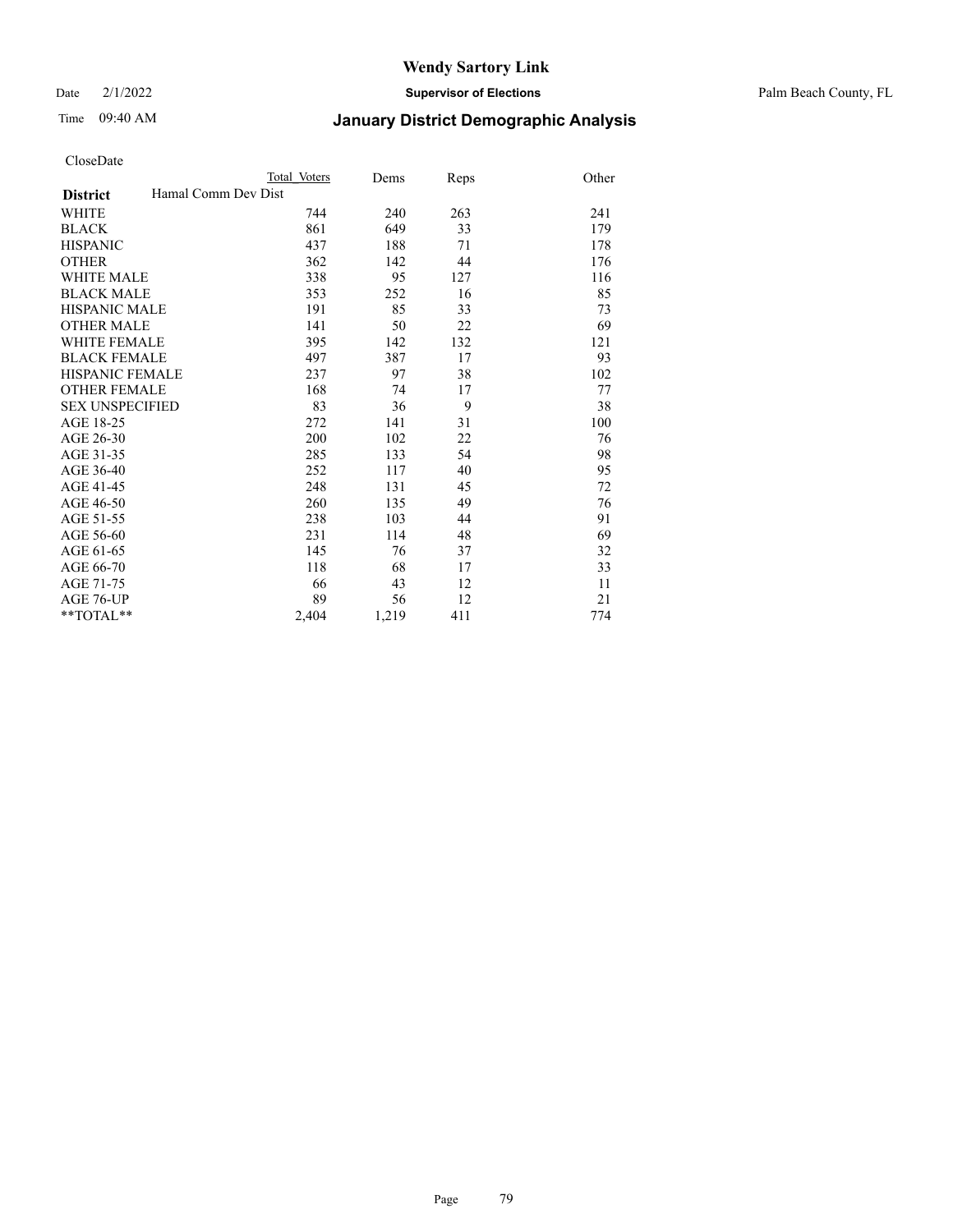Date 2/1/2022 **Supervisor of Elections** Palm Beach County, FL

# Time 09:40 AM **January District Demographic Analysis**

| CloseDate |  |
|-----------|--|
|-----------|--|

|                                             | Total Voters | Dems | Reps           | Other  |
|---------------------------------------------|--------------|------|----------------|--------|
| Hypo Haverhill Comm Dist<br><b>District</b> |              |      |                |        |
| WHITE                                       | 222          | 81   | 70             | 71     |
| BLACK                                       | 183          | 140  | 5              | 38     |
| <b>HISPANIC</b>                             | 97           | 37   | 18             | 42     |
| OTHER                                       | 132          | 45   | 12             | 75     |
| <b>WHITE MALE</b>                           | 107          | 32   | 36             | 39     |
| <b>BLACK MALE</b>                           | 85           | 62   | $\overline{2}$ | 21     |
| HISPANIC MALE                               | 42           | 11   | 8              | 23     |
| <b>OTHER MALE</b>                           | 45           | 16   | 5              | 24     |
| WHITE FEMALE                                | 109          | 46   | 33             | 30     |
| <b>BLACK FEMALE</b>                         | 93           | 73   | 3              | 17     |
| HISPANIC FEMALE                             | 54           | 25   | 10             | 19     |
| <b>OTHER FEMALE</b>                         | 71           | 24   | 7              | 40     |
| SEX UNSPECIFIED                             | 28           | 14   | 1              | 13     |
| AGE 18-25                                   | 83           | 39   | 5              | 39     |
| AGE 26-30                                   | 50           | 25   | 8              | 17     |
| AGE 31-35                                   | 63           | 25   | 13             | 25     |
| AGE 36-40                                   | 59           | 27   | 7              | 25     |
| AGE 41-45                                   | 74           | 34   | 15             | 25     |
| AGE 46-50                                   | 78           | 33   | 11             | 34     |
| AGE 51-55                                   | 67           | 33   | 17             | 17     |
| AGE 56-60                                   | 49           | 23   | 13             | 13     |
| AGE 61-65                                   | 35           | 21   | $\overline{4}$ | 10     |
| AGE 66-70                                   | 33           | 21   | 5              | $\tau$ |
| AGE 71-75                                   | 20           | 9    | $\overline{4}$ | 7      |
| AGE 76-UP                                   | 23           | 13   | 3              | $\tau$ |
| **TOTAL**                                   | 634          | 303  | 105            | 226    |

Page 80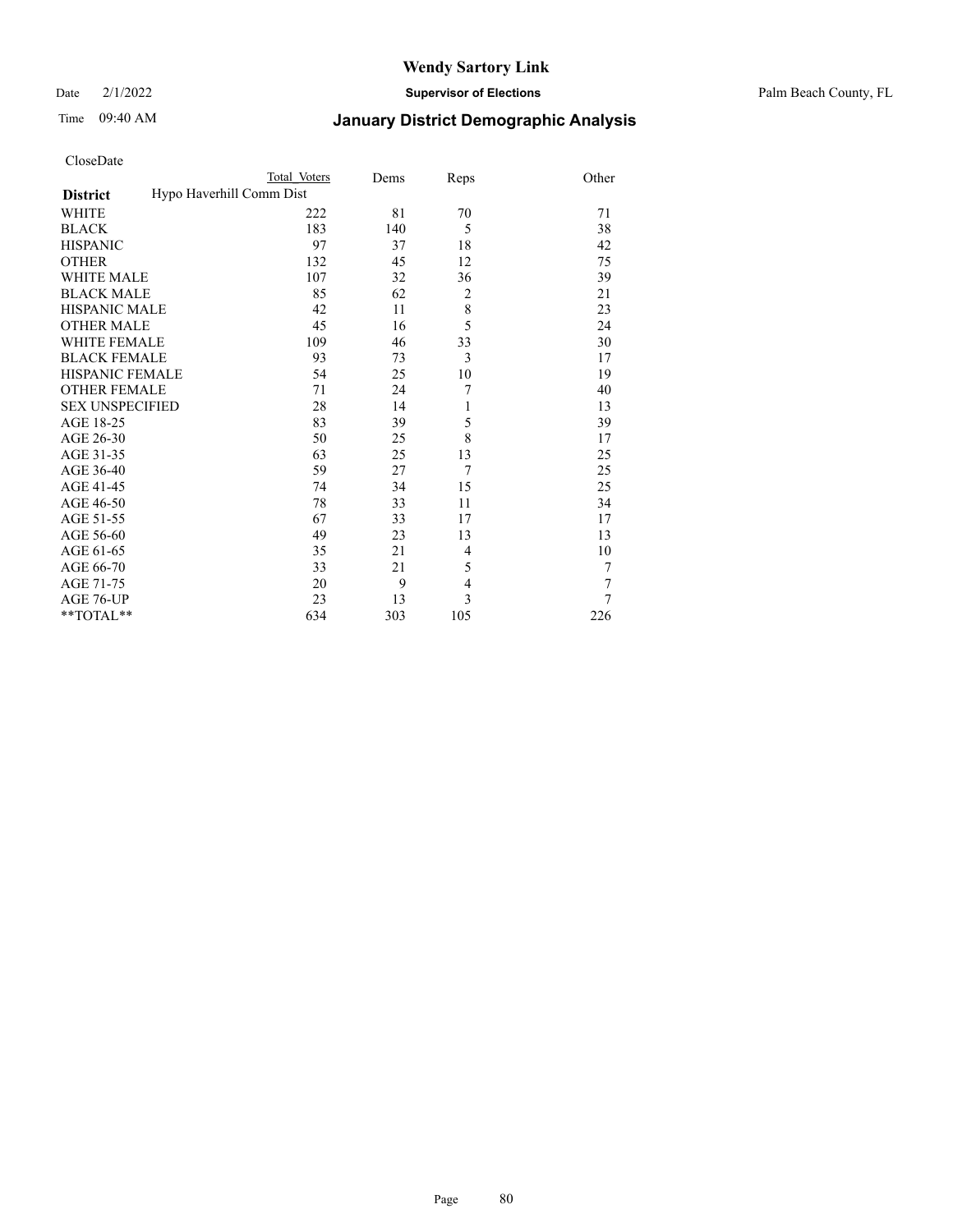Date 2/1/2022 **Supervisor of Elections** Palm Beach County, FL

# Time 09:40 AM **January District Demographic Analysis**

|                        | Total Voters            | Dems   | Reps   | Other  |
|------------------------|-------------------------|--------|--------|--------|
| <b>District</b>        | Indian Trail Imprv Dist |        |        |        |
| WHITE                  | 21,964                  | 5,226  | 10,061 | 6,677  |
| <b>BLACK</b>           | 4.740                   | 3,454  | 196    | 1,090  |
| <b>HISPANIC</b>        | 5,230                   | 1,632  | 1,625  | 1,973  |
| <b>OTHER</b>           | 3,584                   | 1,272  | 801    | 1,511  |
| <b>WHITE MALE</b>      | 10,841                  | 2,167  | 5,306  | 3,368  |
| <b>BLACK MALE</b>      | 2,213                   | 1,514  | 119    | 580    |
| <b>HISPANIC MALE</b>   | 2,390                   | 673    | 810    | 907    |
| <b>OTHER MALE</b>      | 1,373                   | 462    | 346    | 565    |
| <b>WHITE FEMALE</b>    | 10,785                  | 2,989  | 4,609  | 3,187  |
| <b>BLACK FEMALE</b>    | 2,453                   | 1,895  | 75     | 483    |
| HISPANIC FEMALE        | 2,725                   | 925    | 790    | 1,010  |
| <b>OTHER FEMALE</b>    | 1,485                   | 616    | 281    | 588    |
| <b>SEX UNSPECIFIED</b> | 1,222                   | 329    | 334    | 559    |
| AGE 18-25              | 4,032                   | 1,260  | 1,181  | 1,591  |
| AGE 26-30              | 2,832                   | 847    | 863    | 1,122  |
| AGE 31-35              | 3,025                   | 852    | 1,056  | 1,117  |
| AGE 36-40              | 3,062                   | 797    | 1,132  | 1,133  |
| AGE 41-45              | 2,687                   | 775    | 902    | 1,010  |
| AGE 46-50              | 2,996                   | 856    | 1,101  | 1,039  |
| AGE 51-55              | 3,622                   | 1,079  | 1,482  | 1,061  |
| AGE 56-60              | 4,159                   | 1,369  | 1,693  | 1,097  |
| AGE 61-65              | 3,295                   | 1,255  | 1,226  | 814    |
| AGE 66-70              | 2,258                   | 908    | 830    | 520    |
| AGE 71-75              | 1,648                   | 736    | 545    | 367    |
| AGE 76-UP              | 1,902                   | 850    | 672    | 380    |
| $*$ $TOTAL**$          | 35,518                  | 11,584 | 12,683 | 11,251 |
|                        |                         |        |        |        |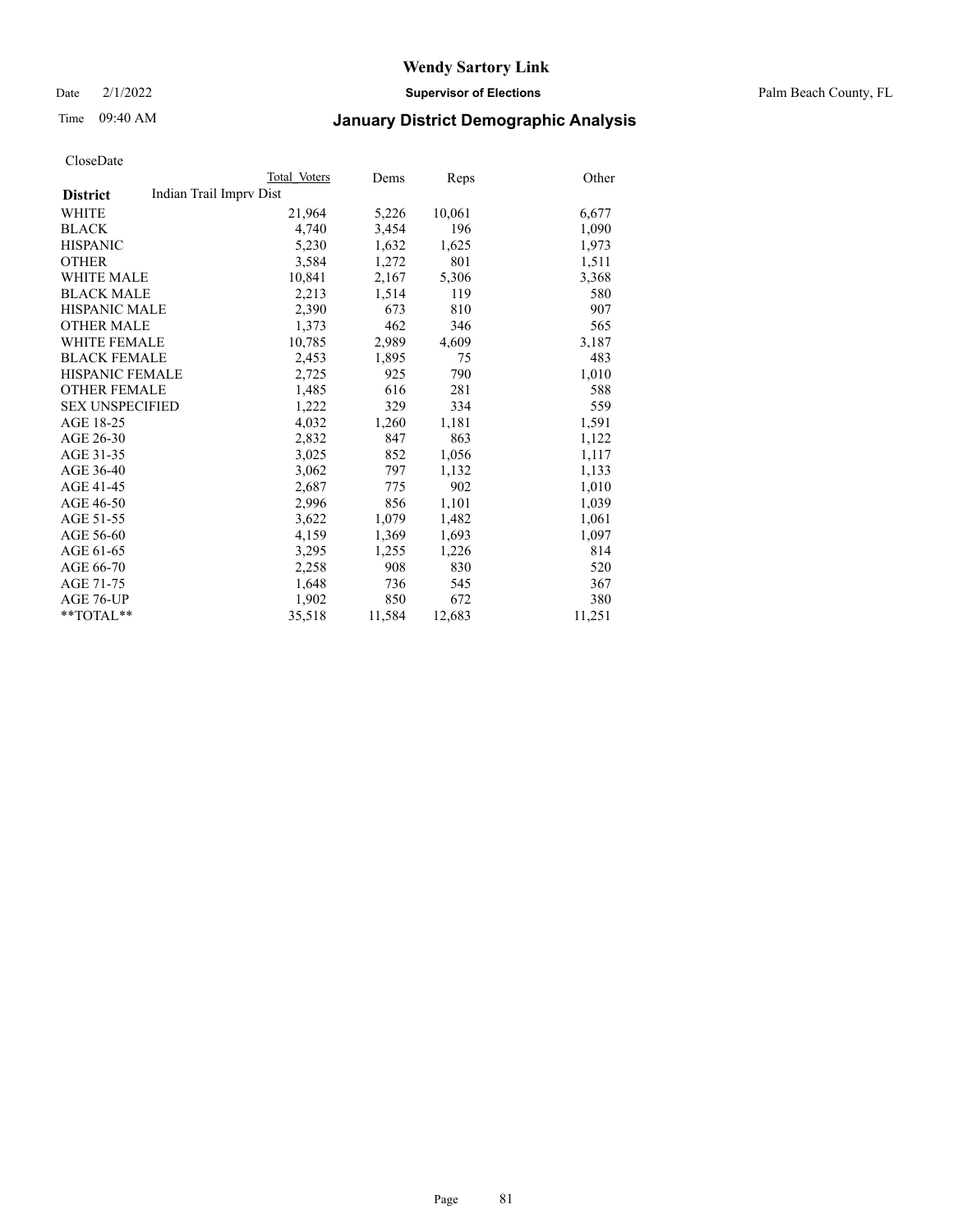Date 2/1/2022 **Supervisor of Elections** Palm Beach County, FL

# Time 09:40 AM **January District Demographic Analysis**

|                        | Total Voters           | Dems | Reps     | Other |
|------------------------|------------------------|------|----------|-------|
| <b>District</b>        | Journeys Comm Dev Dist |      |          |       |
| <b>WHITE</b>           | 776                    | 250  | 274      | 252   |
| <b>BLACK</b>           | 94                     | 68   | 5        | 21    |
| <b>HISPANIC</b>        | 140                    | 59   | 29       | 52    |
| <b>OTHER</b>           | 151                    | 54   | 31       | 66    |
| <b>WHITE MALE</b>      | 373                    | 96   | 147      | 130   |
| <b>BLACK MALE</b>      | 42                     | 29   | 4        | 9     |
| <b>HISPANIC MALE</b>   | 68                     | 26   | 15       | 27    |
| <b>OTHER MALE</b>      | 64                     | 22   | 15       | 27    |
| <b>WHITE FEMALE</b>    | 395                    | 153  | 123      | 119   |
| <b>BLACK FEMALE</b>    | 51                     | 39   | $\theta$ | 12    |
| <b>HISPANIC FEMALE</b> | 70                     | 32   | 14       | 24    |
| <b>OTHER FEMALE</b>    | 68                     | 28   | 12       | 28    |
| <b>SEX UNSPECIFIED</b> | 30                     | 6    | 9        | 15    |
| AGE 18-25              | 188                    | 76   | 39       | 73    |
| AGE 26-30              | 60                     | 17   | 18       | 25    |
| AGE 31-35              | 52                     | 17   | 15       | 20    |
| AGE 36-40              | 71                     | 26   | 15       | 30    |
| AGE 41-45              | 94                     | 33   | 21       | 40    |
| AGE 46-50              | 136                    | 49   | 38       | 49    |
| AGE 51-55              | 163                    | 59   | 52       | 52    |
| AGE 56-60              | 143                    | 47   | 51       | 45    |
| AGE 61-65              | 78                     | 31   | 33       | 14    |
| AGE 66-70              | 71                     | 30   | 21       | 20    |
| AGE 71-75              | 45                     | 16   | 16       | 13    |
| AGE 76-UP              | 60                     | 30   | 20       | 10    |
| $*$ $TOTAL**$          | 1,161                  | 431  | 339      | 391   |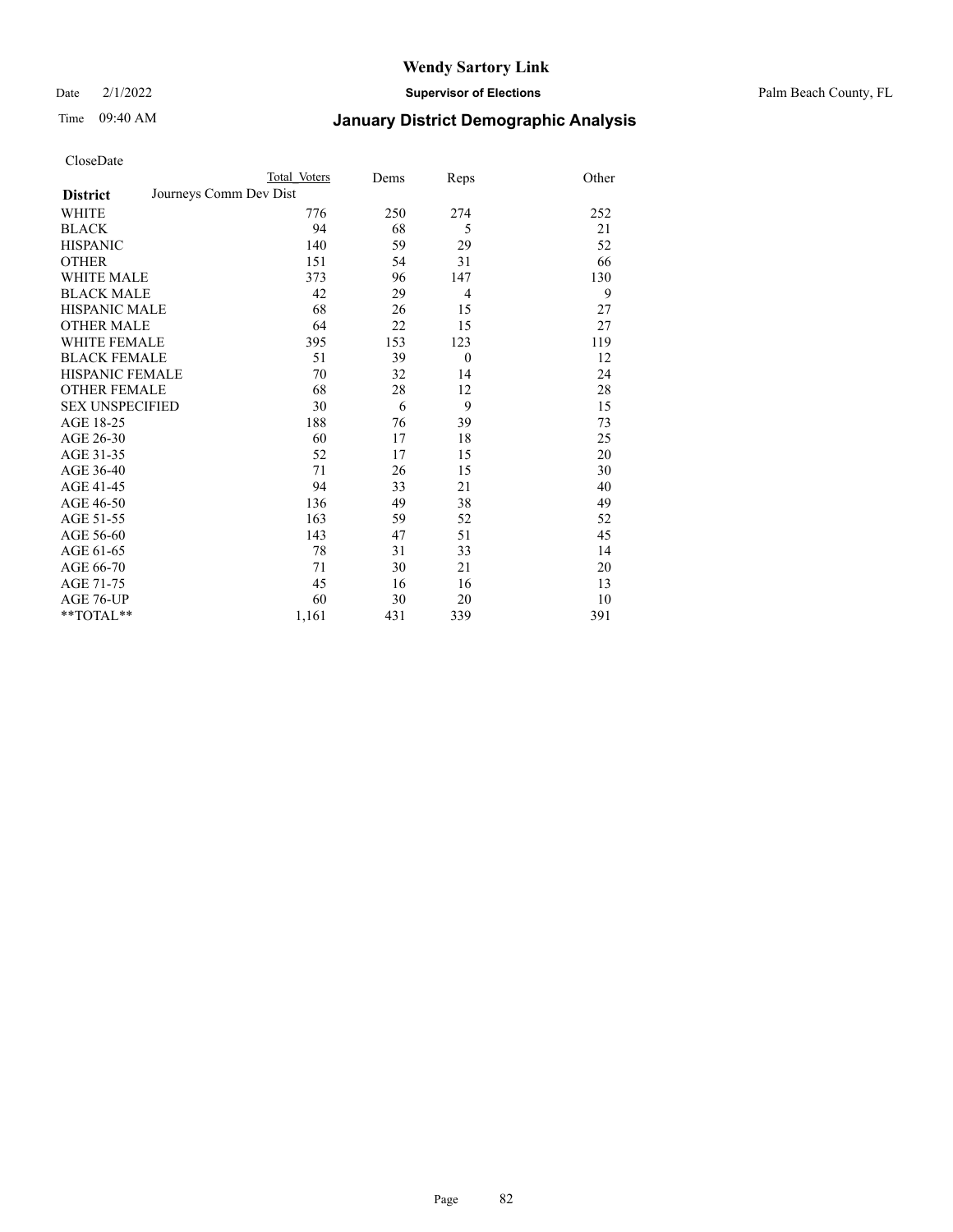Date 2/1/2022 **Supervisor of Elections** Palm Beach County, FL

# Time 09:40 AM **January District Demographic Analysis**

|                        |                    | Total Voters | Dems   | Reps   | Other  |
|------------------------|--------------------|--------------|--------|--------|--------|
| <b>District</b>        | Jupiter Inlet Dist |              |        |        |        |
| <b>WHITE</b>           |                    | 81,352       | 20,793 | 37,290 | 23,269 |
| <b>BLACK</b>           |                    | 1,845        | 1,271  | 120    | 454    |
| <b>HISPANIC</b>        |                    | 5,296        | 1,827  | 1,521  | 1,948  |
| <b>OTHER</b>           |                    | 6,479        | 1,925  | 1,776  | 2,778  |
| <b>WHITE MALE</b>      |                    | 38,579       | 7,914  | 18,818 | 11,847 |
| <b>BLACK MALE</b>      |                    | 878          | 572    | 61     | 245    |
| <b>HISPANIC MALE</b>   |                    | 2,221        | 704    | 668    | 849    |
| <b>OTHER MALE</b>      |                    | 2.174        | 591    | 636    | 947    |
| <b>WHITE FEMALE</b>    |                    | 41.910       | 12,670 | 18,105 | 11,135 |
| <b>BLACK FEMALE</b>    |                    | 949          | 687    | 57     | 205    |
| <b>HISPANIC FEMALE</b> |                    | 2,956        | 1,080  | 818    | 1,058  |
| <b>OTHER FEMALE</b>    |                    | 2,611        | 921    | 689    | 1,001  |
| <b>SEX UNSPECIFIED</b> |                    | 2,590        | 628    | 819    | 1,143  |
| AGE 18-25              |                    | 8,001        | 2,168  | 2,897  | 2,936  |
| AGE 26-30              |                    | 5,667        | 1,555  | 2,003  | 2,109  |
| AGE 31-35              |                    | 6,074        | 1,662  | 2,206  | 2,206  |
| AGE 36-40              |                    | 6,616        | 1,712  | 2,437  | 2,467  |
| AGE 41-45              |                    | 6,427        | 1,638  | 2,380  | 2,409  |
| AGE 46-50              |                    | 6,816        | 1,650  | 2,780  | 2,386  |
| AGE 51-55              |                    | 8,219        | 1,908  | 3,840  | 2,471  |
| AGE 56-60              |                    | 9,413        | 2,316  | 4,584  | 2,513  |
| AGE 61-65              |                    | 9,441        | 2,603  | 4,489  | 2,349  |
| AGE 66-70              |                    | 8,248        | 2,591  | 3,590  | 2,067  |
| AGE 71-75              |                    | 7,317        | 2,274  | 3,244  | 1,799  |
| AGE 76-UP              |                    | 12.733       | 3,739  | 6,257  | 2,737  |
| $*$ $TOTAL**$          |                    | 94.972       | 25,816 | 40,707 | 28,449 |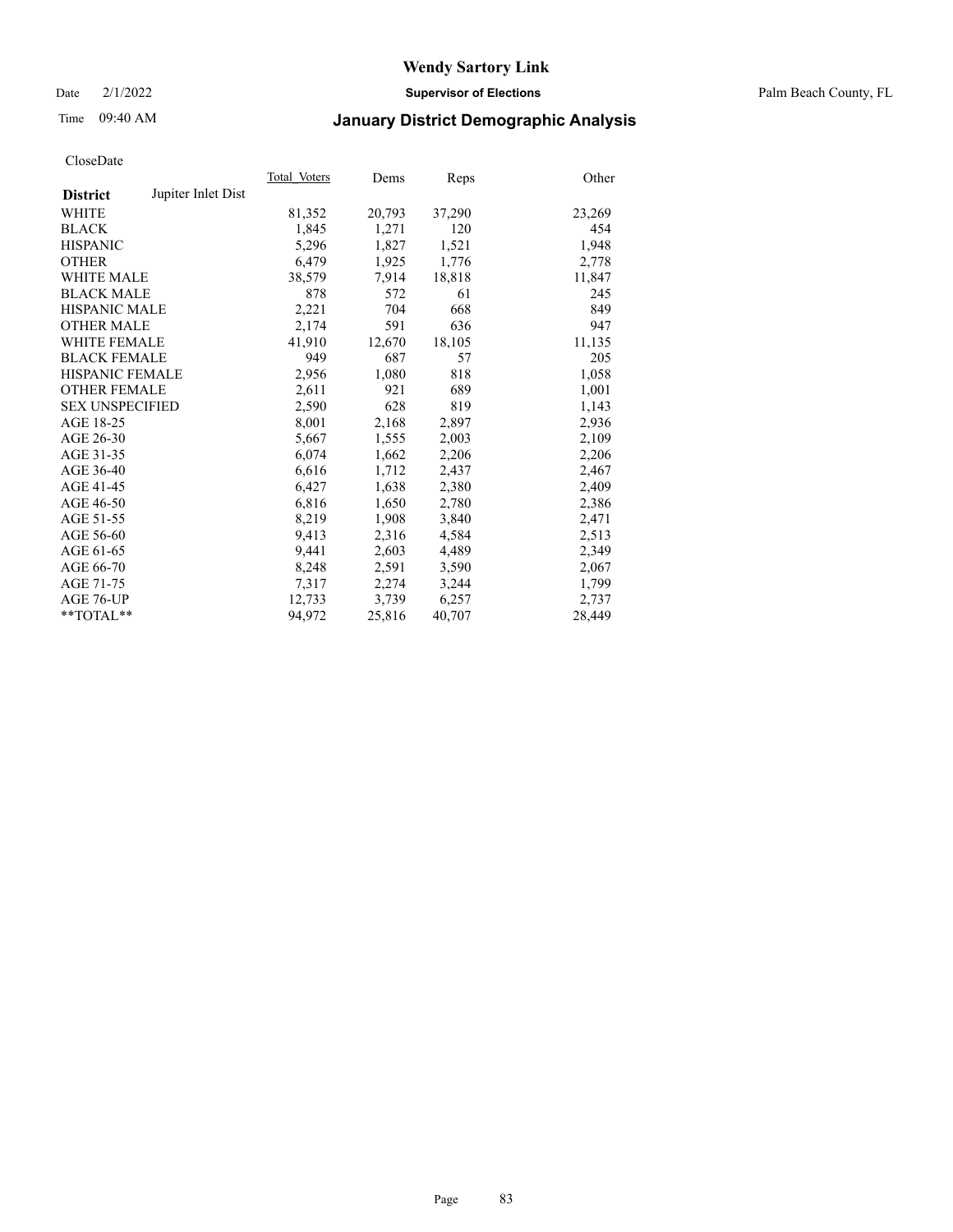Date 2/1/2022 **Supervisor of Elections** Palm Beach County, FL

# Time 09:40 AM **January District Demographic Analysis**

|                        |                  | Total Voters | Dems    | Reps    | Other   |
|------------------------|------------------|--------------|---------|---------|---------|
| <b>District</b>        | Library District |              |         |         |         |
| WHITE                  |                  | 432,473      | 147,809 | 161,407 | 123,257 |
| <b>BLACK</b>           |                  | 71,677       | 53,340  | 2,654   | 15,683  |
| <b>HISPANIC</b>        |                  | 92,503       | 37,023  | 20,200  | 35,280  |
| <b>OTHER</b>           |                  | 59,724       | 21,709  | 11,542  | 26,473  |
| <b>WHITE MALE</b>      |                  | 198,681      | 56,057  | 81,041  | 61,583  |
| <b>BLACK MALE</b>      |                  | 30,687       | 21,246  | 1,501   | 7,940   |
| <b>HISPANIC MALE</b>   |                  | 39,913       | 14,568  | 9,640   | 15,705  |
| <b>OTHER MALE</b>      |                  | 21,055       | 7,195   | 4,559   | 9,301   |
| <b>WHITE FEMALE</b>    |                  | 228,330      | 90,109  | 78,441  | 59,780  |
| <b>BLACK FEMALE</b>    |                  | 39.838       | 31.322  | 1,111   | 7,405   |
| <b>HISPANIC FEMALE</b> |                  | 50,355       | 21,616  | 10,137  | 18,602  |
| <b>OTHER FEMALE</b>    |                  | 24,970       | 10,440  | 4,585   | 9,945   |
| <b>SEX UNSPECIFIED</b> |                  | 21.938       | 6,995   | 4,650   | 10,293  |
| AGE 18-25              |                  | 59,738       | 22,676  | 13,467  | 23,595  |
| AGE 26-30              |                  | 41,129       | 15,369  | 9,563   | 16,197  |
| AGE 31-35              |                  | 44,192       | 16,765  | 10,974  | 16,453  |
| AGE 36-40              |                  | 44,259       | 16,360  | 11,330  | 16,569  |
| AGE 41-45              |                  | 43,526       | 15,927  | 11,402  | 16,197  |
| AGE 46-50              |                  | 45,623       | 16,105  | 13,622  | 15,896  |
| AGE 51-55              |                  | 52,099       | 18,056  | 17,539  | 16,504  |
| AGE 56-60              |                  | 57,457       | 20,633  | 20,616  | 16,208  |
| AGE 61-65              |                  | 57,733       | 22,751  | 19,945  | 15,037  |
| AGE 66-70              |                  | 53,862       | 23,369  | 17,360  | 13,133  |
| AGE 71-75              |                  | 53,684       | 23,627  | 17,160  | 12,897  |
| AGE 76-UP              |                  | 103,074      | 48,243  | 32,825  | 22,006  |
| $*$ $TOTAL**$          |                  | 656,377      | 259,881 | 195,803 | 200,693 |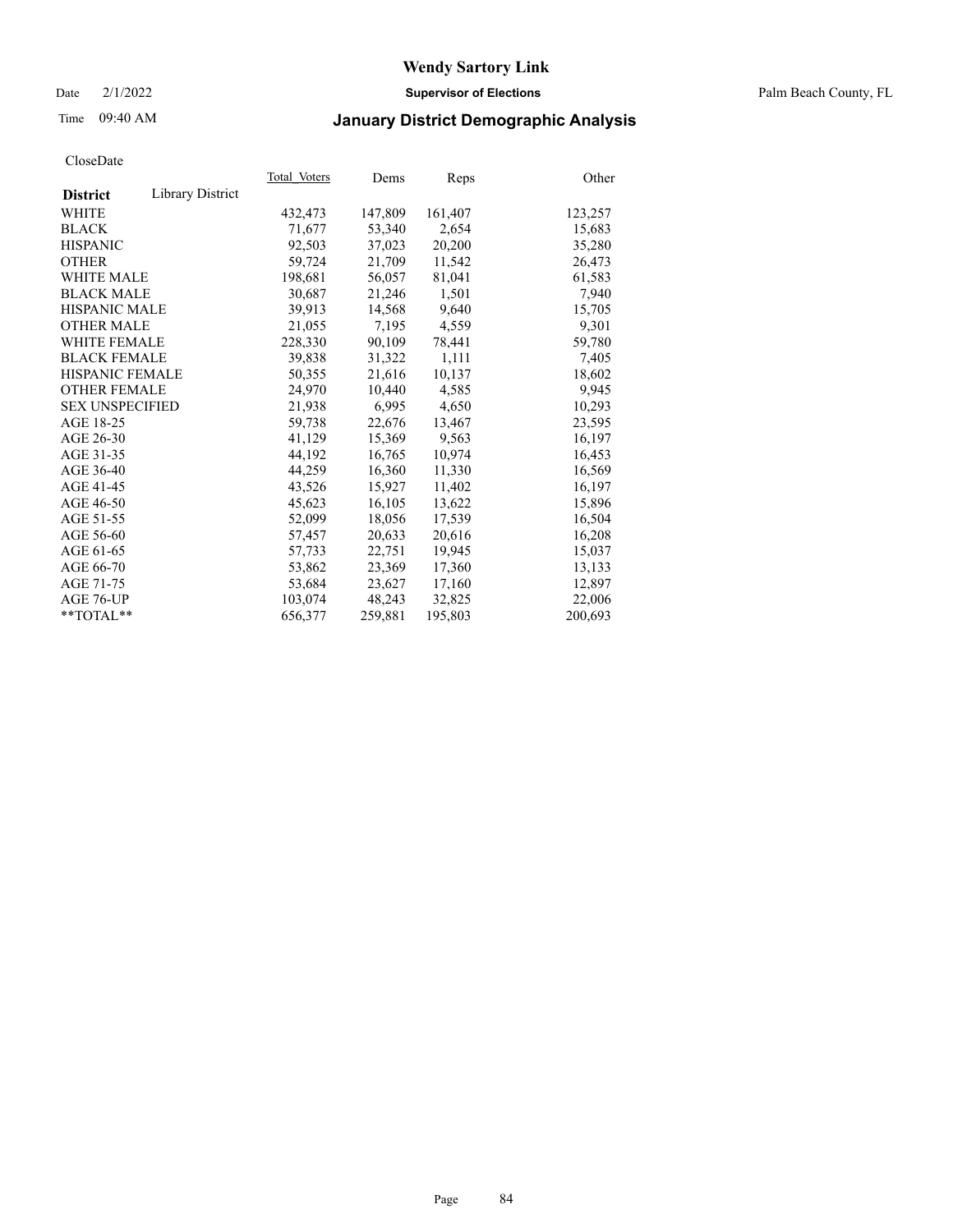Date 2/1/2022 **Supervisor of Elections** Palm Beach County, FL

# Time 09:40 AM **January District Demographic Analysis**

|                                           | Total Voters | Dems           | Reps           | Other          |
|-------------------------------------------|--------------|----------------|----------------|----------------|
| Monterey Comm Dev Dist<br><b>District</b> |              |                |                |                |
| WHITE                                     | 180          | 56             | 56             | 68             |
| <b>BLACK</b>                              | 110          | 79             | $\overline{4}$ | 27             |
| <b>HISPANIC</b>                           | 98           | 43             | 14             | 41             |
| <b>OTHER</b>                              | 75           | 29             | 12             | 34             |
| <b>WHITE MALE</b>                         | 89           | 26             | 29             | 34             |
| <b>BLACK MALE</b>                         | 41           | 29             | $\overline{2}$ | 10             |
| <b>HISPANIC MALE</b>                      | 44           | 18             | 4              | 22             |
| <b>OTHER MALE</b>                         | 27           | 11             | 5              | 11             |
| <b>WHITE FEMALE</b>                       | 90           | 30             | 27             | 33             |
| <b>BLACK FEMALE</b>                       | 65           | 48             | $\overline{2}$ | 15             |
| <b>HISPANIC FEMALE</b>                    | 54           | 25             | 10             | 19             |
| <b>OTHER FEMALE</b>                       | 33           | 12             | 6              | 15             |
| <b>SEX UNSPECIFIED</b>                    | 20           | 8              | 1              | 11             |
| AGE 18-25                                 | 49           | 22             | 7              | 20             |
| AGE 26-30                                 | 57           | 17             | 18             | 22             |
| AGE 31-35                                 | 79           | 35             | 18             | 26             |
| AGE 36-40                                 | 85           | 42             | 10             | 33             |
| AGE 41-45                                 | 57           | 31             | 6              | 20             |
| AGE 46-50                                 | 39           | 17             | 6              | 16             |
| AGE 51-55                                 | 33           | 18             | 4              | 11             |
| AGE 56-60                                 | 27           | 10             | 9              | 8              |
| AGE 61-65                                 | 15           | 6              | 4              | 5              |
| AGE 66-70                                 | 14           | 5              | $\overline{2}$ | 7              |
| AGE 71-75                                 | 4            | $\overline{3}$ | $\mathbf{1}$   | $\mathbf{0}$   |
| AGE 76-UP                                 | 4            | 1              | 1              | $\overline{2}$ |
| **TOTAL**                                 | 463          | 207            | 86             | 170            |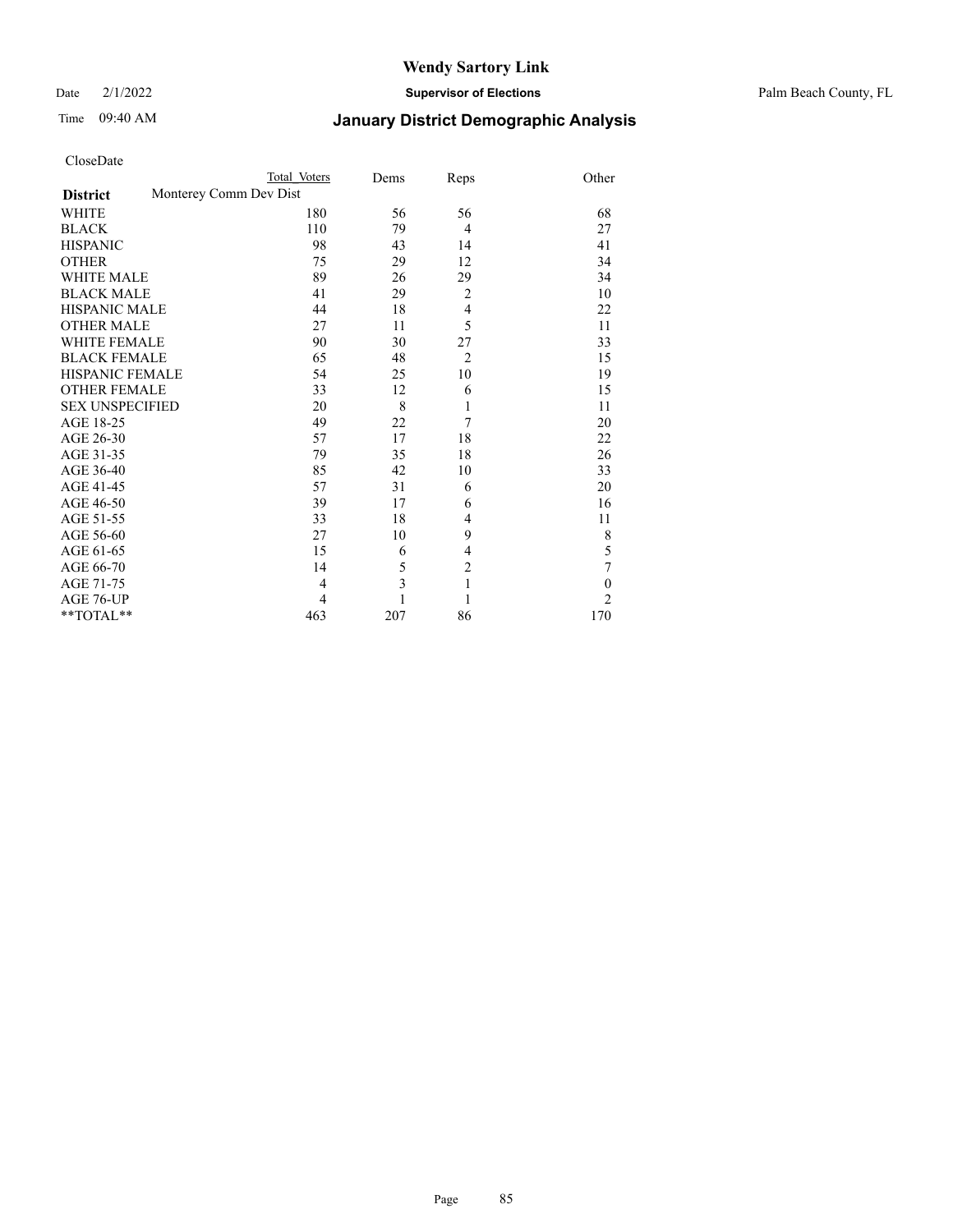Date 2/1/2022 **Supervisor of Elections** Palm Beach County, FL

| CloseDate |  |
|-----------|--|
|-----------|--|

|                        | Total Voters | Dems                   | Reps                    | Other                                                    |
|------------------------|--------------|------------------------|-------------------------|----------------------------------------------------------|
|                        |              |                        |                         |                                                          |
|                        | 45           | 17                     | 9                       | 19                                                       |
|                        | 437          | 341                    | 13                      | 83                                                       |
|                        | 28           | 14                     | 5                       | 9                                                        |
|                        | 57           | 23                     | $\overline{\mathbf{3}}$ | 31                                                       |
| <b>WHITE MALE</b>      | 25           | 7                      |                         | 15                                                       |
| <b>BLACK MALE</b>      | 162          | 115                    |                         | 39                                                       |
| <b>HISPANIC MALE</b>   | 14           | 5                      | $\overline{4}$          | 5                                                        |
| <b>OTHER MALE</b>      | 18           | 7                      | $\overline{c}$          | 9                                                        |
| <b>WHITE FEMALE</b>    | 19           | 10                     |                         | $\overline{4}$                                           |
| <b>BLACK FEMALE</b>    | 266          | 219                    |                         | 42                                                       |
| <b>HISPANIC FEMALE</b> | 14           | 9                      | 1                       | $\overline{4}$                                           |
| <b>OTHER FEMALE</b>    | 24           | 12                     |                         | 11                                                       |
| <b>SEX UNSPECIFIED</b> | 25           | 11                     | 1                       | 13                                                       |
|                        | 114          | 71                     | 7                       | 36                                                       |
|                        | 77           | 50                     | 3                       | 24                                                       |
|                        | 71           | 46                     | 7                       | 18                                                       |
|                        | 70           | 50                     | 1                       | 19                                                       |
|                        | 61           | 42                     | 3                       | 16                                                       |
|                        | 59           | 51                     |                         | 5                                                        |
|                        | 37           | 28                     |                         | 8                                                        |
|                        | 26           | 18                     | 3                       | 5                                                        |
|                        | 23           | 19                     | $\mathbf{1}$            | $\overline{\mathbf{3}}$                                  |
|                        | 14           | 9                      |                         | $\overline{4}$                                           |
|                        | 11           | 7                      | $\theta$                | $\overline{4}$                                           |
|                        | 4            | 4                      | $\theta$                | $\theta$                                                 |
|                        | 567          | 395                    | 30                      | 142                                                      |
|                        |              | Marsh Harbour Comm Dev |                         | $\overline{3}$<br>8<br>5<br>5<br>$\overline{\mathbf{3}}$ |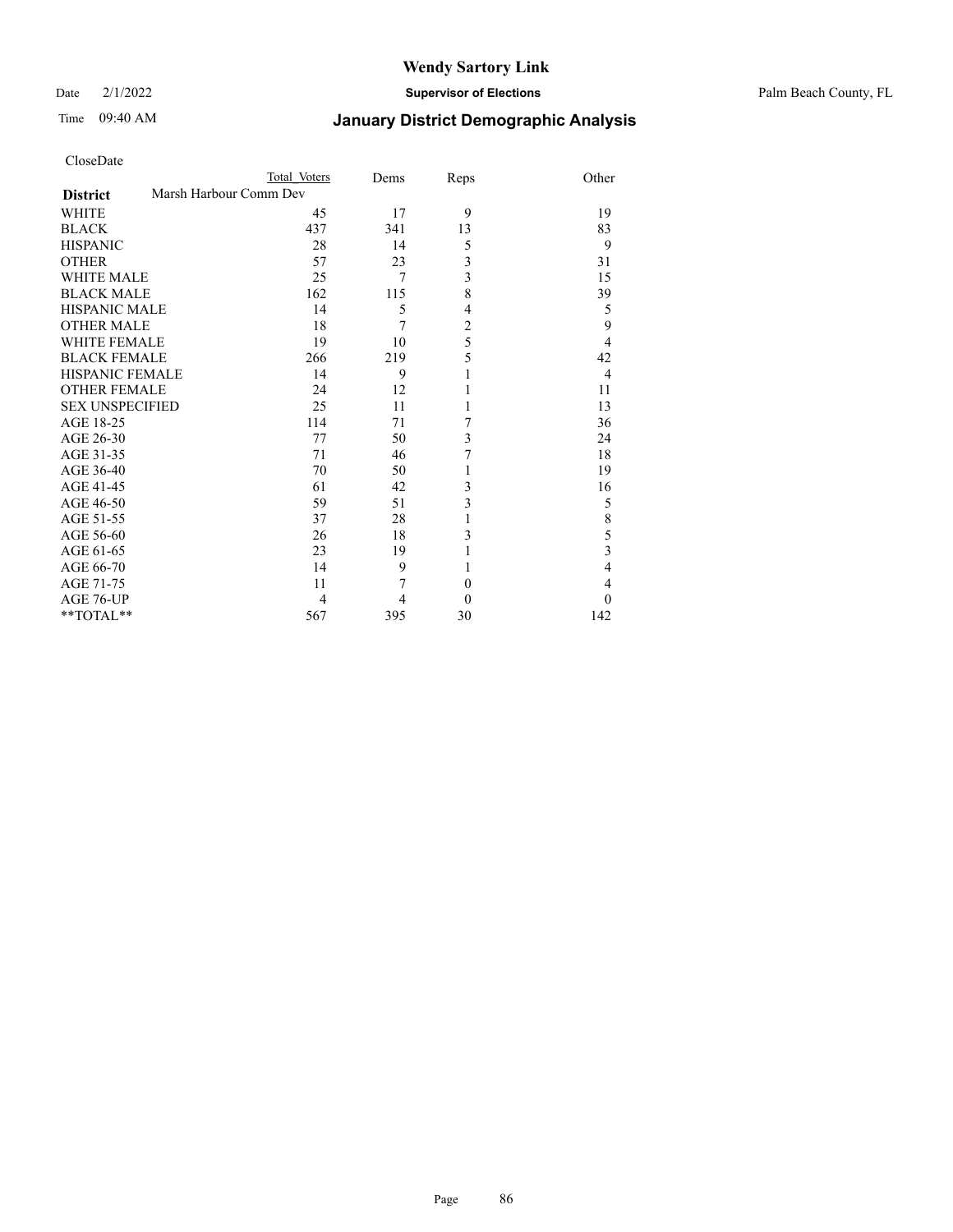Date 2/1/2022 **Supervisor of Elections** Palm Beach County, FL

# Time 09:40 AM **January District Demographic Analysis**

|                                        | Total Voters | Dems   | Reps   | Other  |
|----------------------------------------|--------------|--------|--------|--------|
| Northern Impry Dist<br><b>District</b> |              |        |        |        |
| <b>WHITE</b>                           | 89,499       | 26,066 | 37,610 | 25,823 |
| <b>BLACK</b>                           | 16,274       | 12,219 | 554    | 3,501  |
| <b>HISPANIC</b>                        | 11,548       | 4,477  | 2,554  | 4,517  |
| <b>OTHER</b>                           | 11,447       | 4,070  | 2,335  | 5,042  |
| <b>WHITE MALE</b>                      | 41,770       | 9,859  | 18,906 | 13,005 |
| <b>BLACK MALE</b>                      | 6,702        | 4,684  | 295    | 1,723  |
| <b>HISPANIC MALE</b>                   | 4,844        | 1,719  | 1,147  | 1,978  |
| <b>OTHER MALE</b>                      | 4.009        | 1,307  | 873    | 1,829  |
| <b>WHITE FEMALE</b>                    | 46,721       | 15,926 | 18,308 | 12,487 |
| <b>BLACK FEMALE</b>                    | 9,333        | 7,359  | 251    | 1,723  |
| <b>HISPANIC FEMALE</b>                 | 6,438        | 2,641  | 1,360  | 2,437  |
| <b>OTHER FEMALE</b>                    | 4,941        | 2,031  | 983    | 1,927  |
| <b>SEX UNSPECIFIED</b>                 | 3,886        | 1,245  | 896    | 1,745  |
| AGE 18-25                              | 11,051       | 4,083  | 2,922  | 4,046  |
| AGE 26-30                              | 9,209        | 3,485  | 2,332  | 3,392  |
| AGE 31-35                              | 9,992        | 3,853  | 2,609  | 3,530  |
| AGE 36-40                              | 9,808        | 3,590  | 2,550  | 3,668  |
| AGE 41-45                              | 9,173        | 3,248  | 2,542  | 3,383  |
| AGE 46-50                              | 9,360        | 3,181  | 2,958  | 3,221  |
| AGE 51-55                              | 10,677       | 3,548  | 3,965  | 3,164  |
| AGE 56-60                              | 11,429       | 3,787  | 4,536  | 3,106  |
| AGE 61-65                              | 11,252       | 4,040  | 4,386  | 2,826  |
| AGE 66-70                              | 10,123       | 3,943  | 3,739  | 2,441  |
| AGE 71-75                              | 9,796        | 3,739  | 3,709  | 2,348  |
| AGE 76-UP                              | 16,897       | 6,335  | 6,805  | 3,757  |
| $*$ $TOTAL**$                          | 128,768      | 46,832 | 43,053 | 38,883 |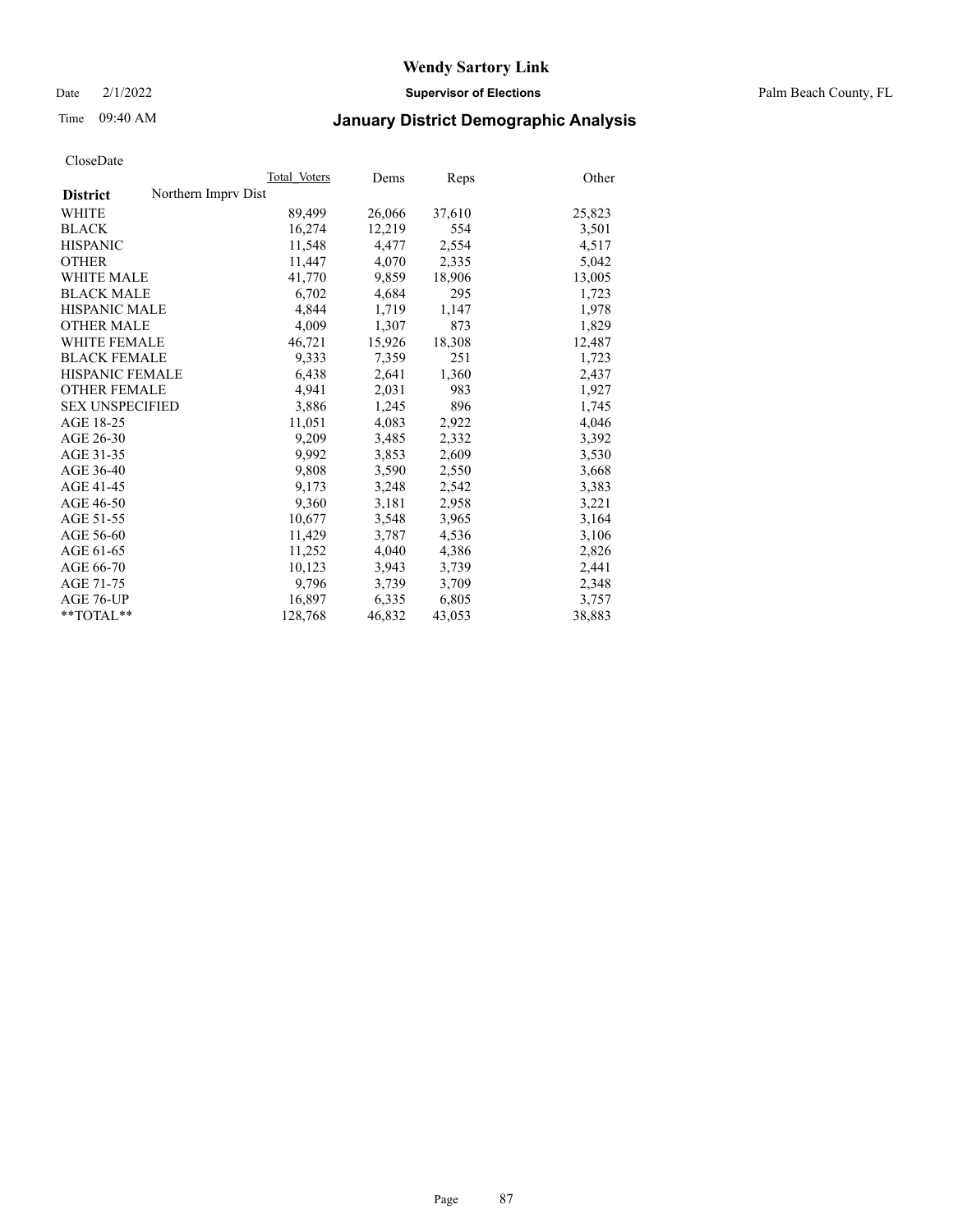| CloseDate |
|-----------|
|-----------|

|                                         | Total Voters | Dems           | Reps           | Other |
|-----------------------------------------|--------------|----------------|----------------|-------|
| Osprey Oaks Comm Dev<br><b>District</b> |              |                |                |       |
| WHITE                                   | 270          | 104            | 90             | 76    |
| <b>BLACK</b>                            | 47           | 33             | 4              | 10    |
| <b>HISPANIC</b>                         | 60           | 16             | 19             | 25    |
| <b>OTHER</b>                            | 66           | 21             | 10             | 35    |
| <b>WHITE MALE</b>                       | 136          | 47             | 43             | 46    |
| <b>BLACK MALE</b>                       | 21           | 15             | 1              | 5     |
| <b>HISPANIC MALE</b>                    | 25           | 6              | 11             | 8     |
| <b>OTHER MALE</b>                       | 30           | 11             | 6              | 13    |
| <b>WHITE FEMALE</b>                     | 134          | 57             | 47             | 30    |
| <b>BLACK FEMALE</b>                     | 26           | 18             | 3              | 5     |
| <b>HISPANIC FEMALE</b>                  | 34           | 10             | 8              | 16    |
| <b>OTHER FEMALE</b>                     | 25           | 7              | 3              | 15    |
| <b>SEX UNSPECIFIED</b>                  | 10           | $\overline{2}$ | 1              | 7     |
| AGE 18-25                               | 48           | 16             | 13             | 19    |
| AGE 26-30                               | 15           | 7              | 1              | 7     |
| AGE 31-35                               | 23           | 9              | 5              | 9     |
| AGE 36-40                               | 47           | 17             | 15             | 15    |
| AGE 41-45                               | 62           | 22             | 18             | 22    |
| AGE 46-50                               | 66           | 26             | 16             | 24    |
| AGE 51-55                               | 63           | 28             | 18             | 17    |
| AGE 56-60                               | 29           | 11             | 9              | 9     |
| AGE 61-65                               | 30           | 15             | 11             | 4     |
| AGE 66-70                               | 27           | 12             | 8              | 7     |
| AGE 71-75                               | 15           | 5              | $\overline{4}$ | 6     |
| AGE 76-UP                               | 18           | 6              | 5              | 7     |
| **TOTAL**                               | 443          | 174            | 123            | 146   |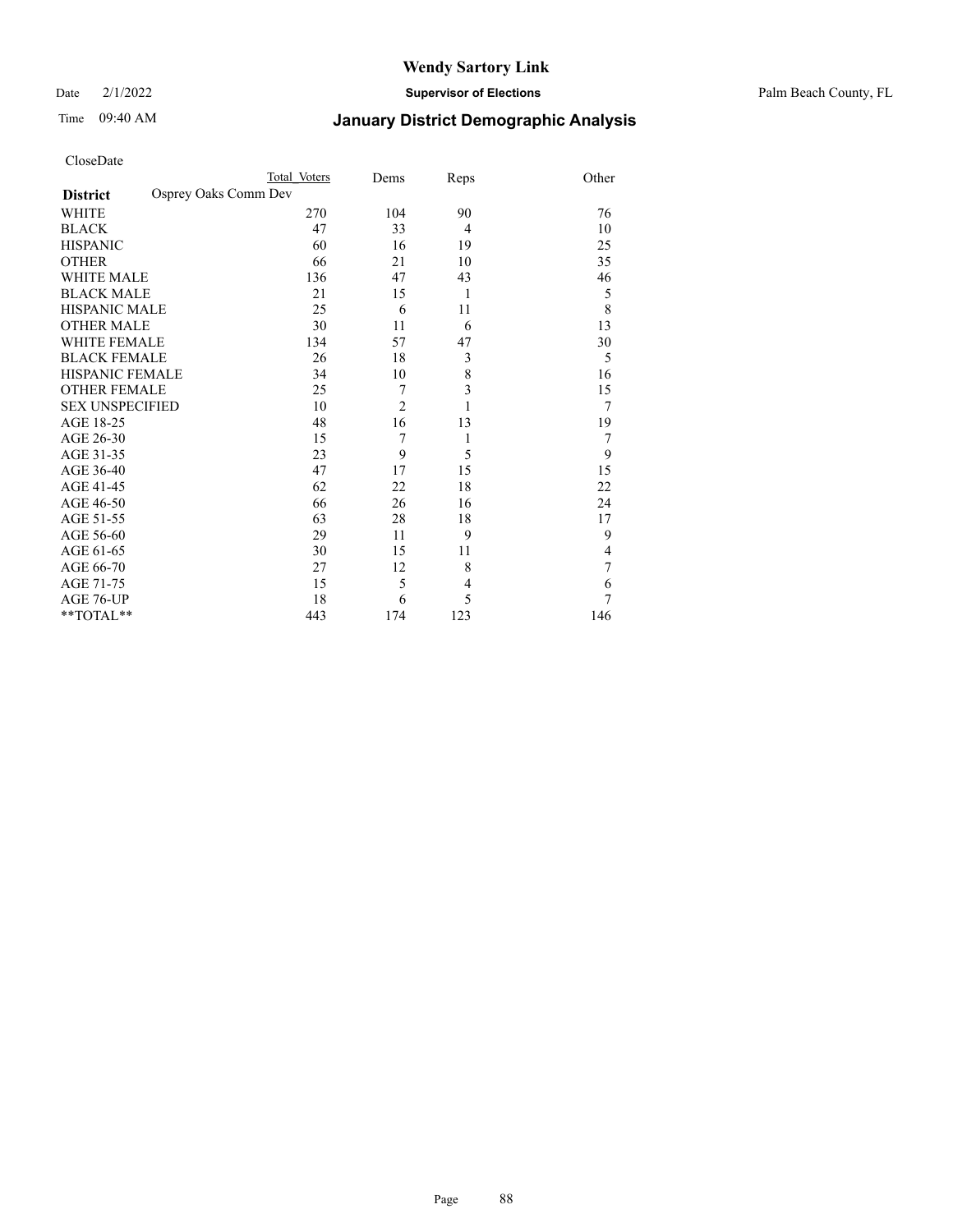Date 2/1/2022 **Supervisor of Elections** Palm Beach County, FL

| CloseDate |
|-----------|
|-----------|

|                        |                   | Total Voters   | Dems           | Reps           | Other          |
|------------------------|-------------------|----------------|----------------|----------------|----------------|
| <b>District</b>        | Old Palm Comm Dev |                |                |                |                |
| WHITE                  |                   | 377            | 54             | 235            | 88             |
| BLACK                  |                   | 9              | 6              | $\overline{2}$ | 1              |
| <b>HISPANIC</b>        |                   | $\overline{2}$ | $\theta$       | $\overline{2}$ | $\theta$       |
| OTHER                  |                   | 27             |                | 16             | 10             |
| WHITE MALE             |                   | 185            | 21             | 118            | 46             |
| <b>BLACK MALE</b>      |                   | 4              | $\overline{2}$ | 1              | 1              |
| HISPANIC MALE          |                   | $\Omega$       | $\theta$       | $\Omega$       | $\overline{0}$ |
| <b>OTHER MALE</b>      |                   | 7              | $\theta$       | 4              | 3              |
| WHITE FEMALE           |                   | 184            | 32             | 115            | 37             |
| BLACK FEMALE           |                   | 5              | 4              | 1              | $\theta$       |
| HISPANIC FEMALE        |                   | $\overline{2}$ | $\theta$       | $\overline{c}$ | $\theta$       |
| OTHER FEMALE           |                   | 11             |                | $\overline{7}$ | 3              |
| <b>SEX UNSPECIFIED</b> |                   | 17             |                | 7              | 9              |
| AGE 18-25              |                   | 20             | 5              | 9              | 6              |
| AGE 26-30              |                   | 10             | 4              | 4              | 2              |
| AGE 31-35              |                   | 11             | $\overline{c}$ | 8              | 1              |
| AGE 36-40              |                   | 15             |                | 7              | 7              |
| AGE 41-45              |                   | 13             | 2              | 9              | 2              |
| AGE 46-50              |                   | 19             | 3              | 9              | $\overline{7}$ |
| AGE 51-55              |                   | 35             |                | 22             | 12             |
| AGE 56-60              |                   | 59             | 17             | 33             | 9              |
| AGE 61-65              |                   | 69             | 8              | 45             | 16             |
| AGE 66-70              |                   | 59             | 4              | 41             | 14             |
| AGE 71-75              |                   | 41             | 6              | 27             | 8              |
| AGE 76-UP              |                   | 64             | 8              | 41             | 15             |
| $*$ $TOTAL**$          |                   | 415            | 61             | 255            | 99             |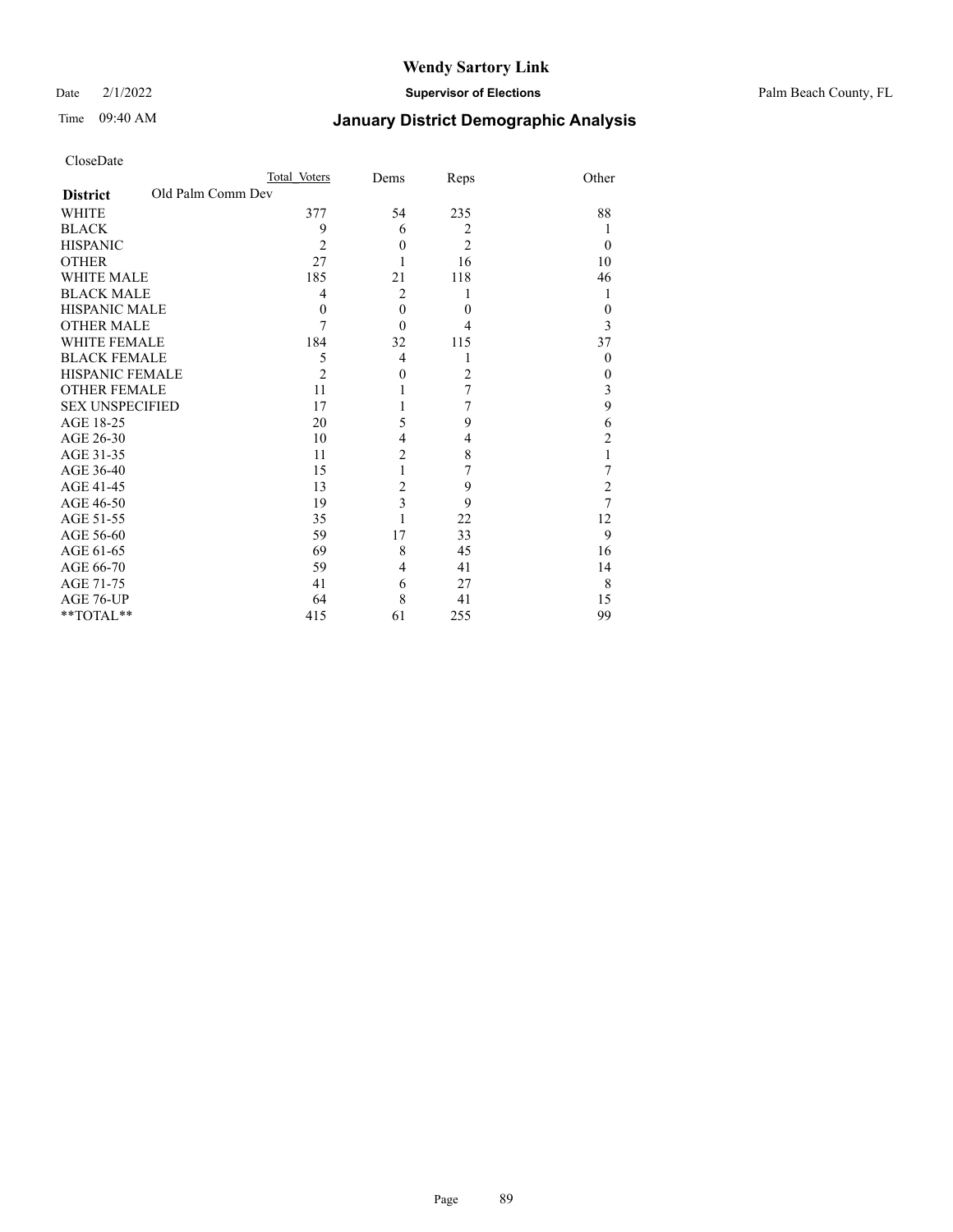Date 2/1/2022 **Supervisor of Elections** Palm Beach County, FL

| CloseDate |
|-----------|
|-----------|

|                        |                          | Total Voters | Dems | Reps           | Other |
|------------------------|--------------------------|--------------|------|----------------|-------|
| <b>District</b>        | Plantation Comm Dev Dist |              |      |                |       |
| WHITE                  |                          | 666          | 172  | 292            | 202   |
| BLACK                  |                          | 300          | 222  | 9              | 69    |
| <b>HISPANIC</b>        |                          | 246          | 90   | 59             | 97    |
| OTHER                  |                          | 225          | 81   | 32             | 112   |
| WHITE MALE             |                          | 327          | 60   | 152            | 115   |
| <b>BLACK MALE</b>      |                          | 130          | 89   | $\overline{2}$ | 39    |
| HISPANIC MALE          |                          | 122          | 44   | 34             | 44    |
| OTHER MALE             |                          | 86           | 32   | 13             | 41    |
| <b>WHITE FEMALE</b>    |                          | 331          | 111  | 138            | 82    |
| BLACK FEMALE           |                          | 161          | 128  | $\overline{7}$ | 26    |
| HISPANIC FEMALE        |                          | 120          | 45   | 25             | 50    |
| <b>OTHER FEMALE</b>    |                          | 92           | 36   | 12             | 44    |
| <b>SEX UNSPECIFIED</b> |                          | 64           | 19   | 8              | 37    |
| AGE 18-25              |                          | 204          | 78   | 49             | 77    |
| AGE 26-30              |                          | 92           | 35   | 24             | 33    |
| AGE 31-35              |                          | 102          | 28   | 33             | 41    |
| AGE 36-40              |                          | 153          | 53   | 48             | 52    |
| AGE 41-45              |                          | 170          | 64   | 52             | 54    |
| AGE 46-50              |                          | 208          | 73   | 56             | 79    |
| AGE 51-55              |                          | 151          | 60   | 41             | 50    |
| AGE 56-60              |                          | 117          | 46   | 42             | 29    |
| AGE 61-65              |                          | 73           | 36   | 13             | 24    |
| AGE 66-70              |                          | 50           | 31   | 9              | 10    |
| AGE 71-75              |                          | 63           | 40   | 11             | 12    |
| AGE 76-UP              |                          | 54           | 21   | 14             | 19    |
| $*$ $TOTAL**$          |                          | 1,437        | 565  | 392            | 480   |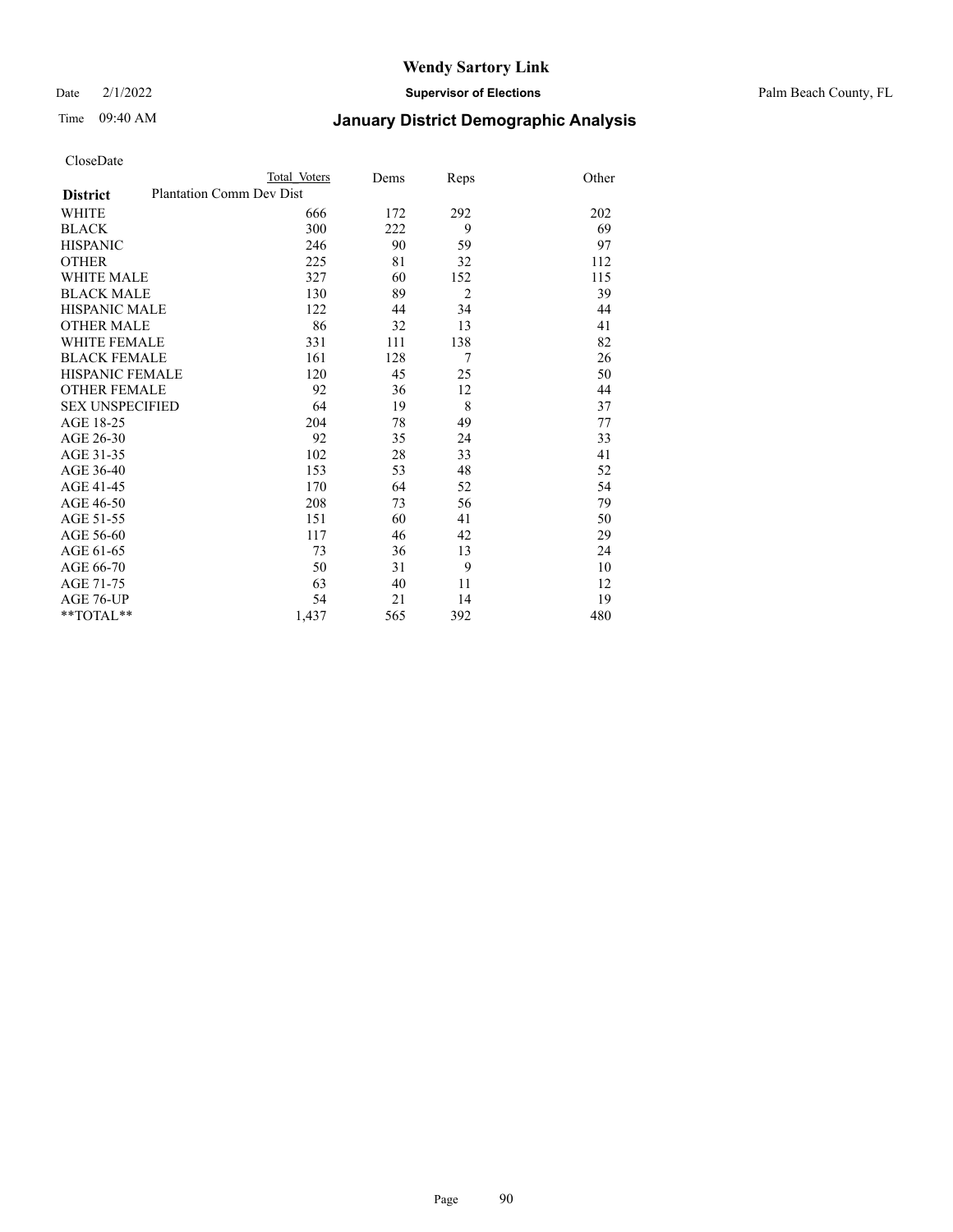Date 2/1/2022 **Supervisor of Elections** Palm Beach County, FL

# Time 09:40 AM **January District Demographic Analysis**

|                                       | Total Voters | Dems    | Reps   | Other  |
|---------------------------------------|--------------|---------|--------|--------|
| Port Of Palm Beach<br><b>District</b> |              |         |        |        |
| WHITE                                 | 165,780      | 49,464  | 67,986 | 48,330 |
| <b>BLACK</b>                          | 73,027       | 57,114  | 2,264  | 13,649 |
| <b>HISPANIC</b>                       | 40,044       | 15,739  | 9,061  | 15,244 |
| <b>OTHER</b>                          | 28,387       | 10,798  | 5,057  | 12,532 |
| <b>WHITE MALE</b>                     | 78,060       | 19,587  | 34,227 | 24,246 |
| <b>BLACK MALE</b>                     | 30,501       | 22,407  | 1,249  | 6,845  |
| <b>HISPANIC MALE</b>                  | 17,588       | 6,301   | 4,415  | 6,872  |
| <b>OTHER MALE</b>                     | 10,126       | 3,621   | 1,996  | 4,509  |
| <b>WHITE FEMALE</b>                   | 85,697       | 29,365  | 32.969 | 23,363 |
| <b>BLACK FEMALE</b>                   | 41,413       | 33,908  | 989    | 6,516  |
| <b>HISPANIC FEMALE</b>                | 21,491       | 9,064   | 4,471  | 7,956  |
| <b>OTHER FEMALE</b>                   | 11,900       | 5,216   | 2,080  | 4,604  |
| <b>SEX UNSPECIFIED</b>                | 10,238       | 3,521   | 1,916  | 4,801  |
| AGE 18-25                             | 30,273       | 13,125  | 5,956  | 11,192 |
| AGE 26-30                             | 24,492       | 10,511  | 4,942  | 9,039  |
| AGE 31-35                             | 25,948       | 11,435  | 5,522  | 8,991  |
| AGE 36-40                             | 23,975       | 10,173  | 5,345  | 8,457  |
| AGE 41-45                             | 21,455       | 9,205   | 4,809  | 7,441  |
| AGE 46-50                             | 22,052       | 9,207   | 5,844  | 7,001  |
| AGE 51-55                             | 25,148       | 10,240  | 7,734  | 7,174  |
| AGE 56-60                             | 27,871       | 11,605  | 9,128  | 7,138  |
| AGE 61-65                             | 26,942       | 11,867  | 8,683  | 6,392  |
| AGE 66-70                             | 23,065       | 10,717  | 7,202  | 5,146  |
| AGE 71-75                             | 20,896       | 9,535   | 6,705  | 4,656  |
| AGE 76-UP                             | 35,120       | 15,495  | 12,498 | 7,127  |
| **TOTAL**                             | 307,238      | 133,115 | 84,368 | 89,755 |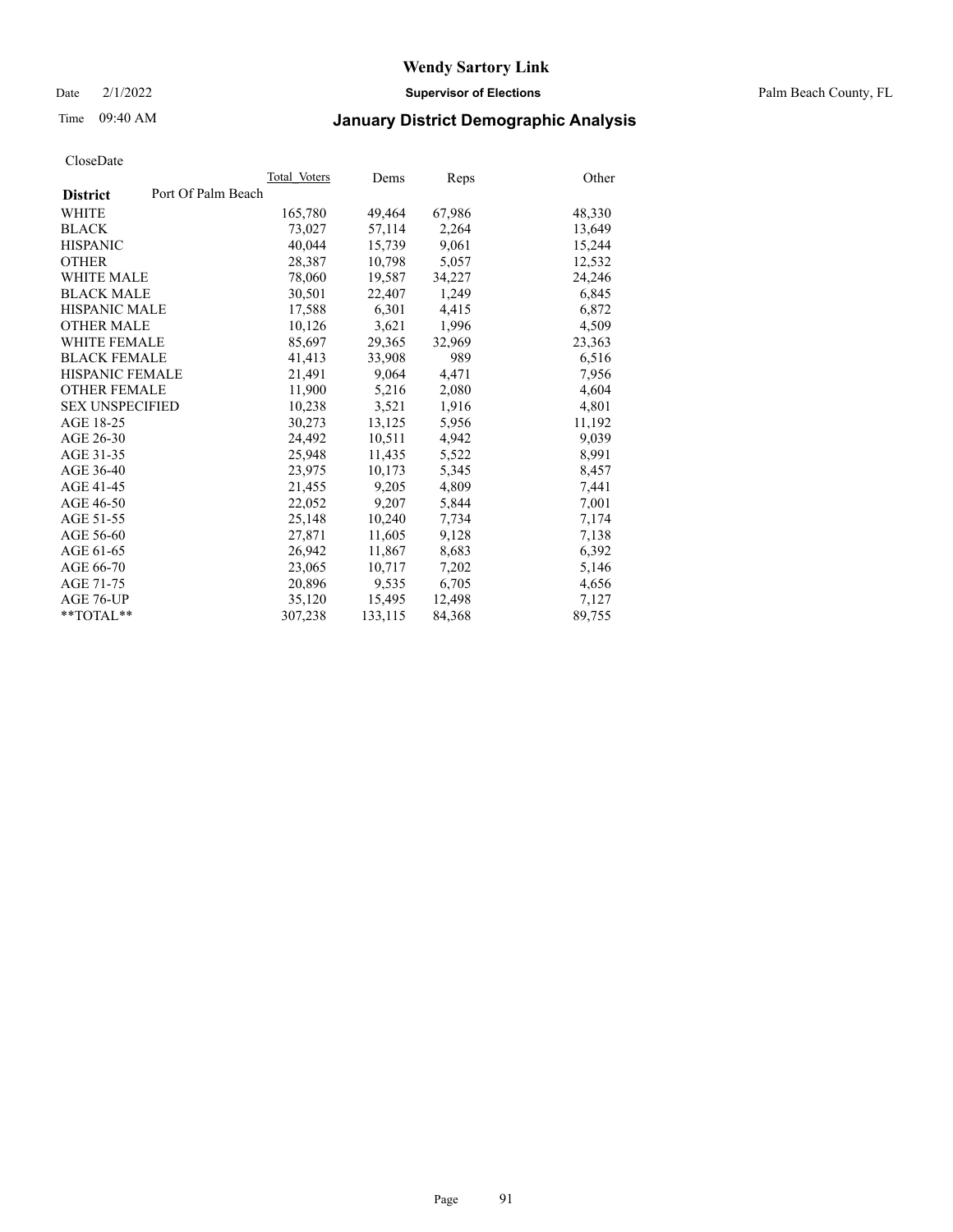Date 2/1/2022 **Supervisor of Elections** Palm Beach County, FL

# Time 09:40 AM **January District Demographic Analysis**

|                                         | Total Voters | Dems | Reps           | Other |
|-----------------------------------------|--------------|------|----------------|-------|
| Renaissance Comm Dev<br><b>District</b> |              |      |                |       |
| WHITE                                   | 995          | 331  | 302            | 362   |
| <b>BLACK</b>                            | 281          | 187  | 10             | 84    |
| <b>HISPANIC</b>                         | 290          | 105  | 58             | 127   |
| <b>OTHER</b>                            | 192          | 57   | 38             | 97    |
| <b>WHITE MALE</b>                       | 510          | 153  | 172            | 185   |
| <b>BLACK MALE</b>                       | 118          | 75   | 6              | 37    |
| <b>HISPANIC MALE</b>                    | 123          | 40   | 30             | 53    |
| <b>OTHER MALE</b>                       | 72           | 20   | 16             | 36    |
| WHITE FEMALE                            | 476          | 177  | 129            | 170   |
| <b>BLACK FEMALE</b>                     | 163          | 112  | $\overline{4}$ | 47    |
| HISPANIC FEMALE                         | 162          | 63   | 27             | 72    |
| <b>OTHER FEMALE</b>                     | 81           | 28   | 10             | 43    |
| <b>SEX UNSPECIFIED</b>                  | 53           | 12   | 14             | 27    |
| AGE 18-25                               | 178          | 76   | 30             | 72    |
| AGE 26-30                               | 254          | 93   | 49             | 112   |
| AGE 31-35                               | 254          | 105  | 47             | 102   |
| AGE 36-40                               | 194          | 73   | 39             | 82    |
| AGE 41-45                               | 170          | 71   | 37             | 62    |
| AGE 46-50                               | 164          | 58   | 40             | 66    |
| AGE 51-55                               | 146          | 53   | 43             | 50    |
| AGE 56-60                               | 109          | 27   | 42             | 40    |
| AGE 61-65                               | 110          | 47   | 32             | 31    |
| AGE 66-70                               | 78           | 40   | 16             | 22    |
| AGE 71-75                               | 58           | 22   | 16             | 20    |
| AGE 76-UP                               | 43           | 15   | 17             | 11    |
| $*$ $TOTAL**$                           | 1,758        | 680  | 408            | 670   |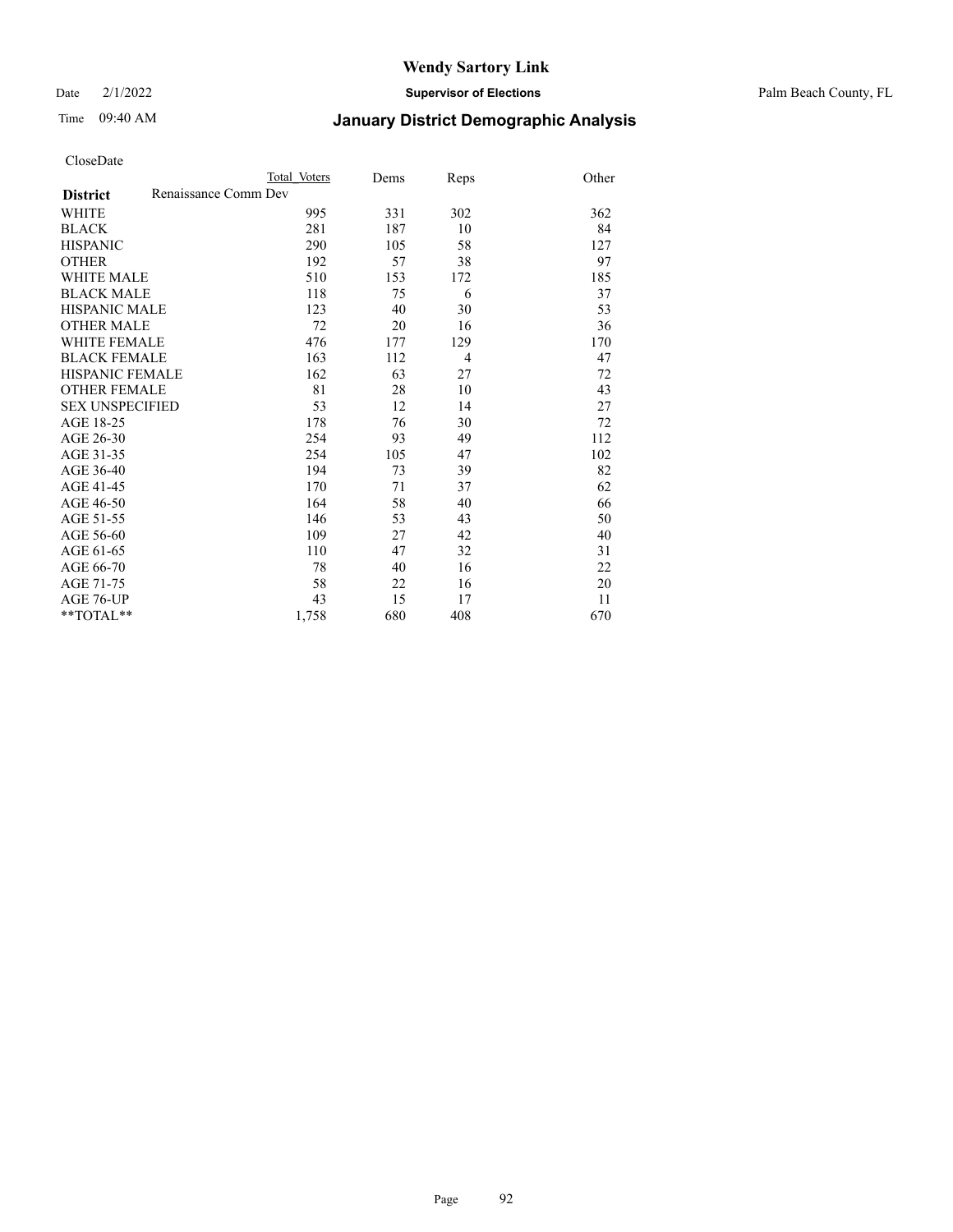Date 2/1/2022 **Supervisor of Elections** Palm Beach County, FL

# Time 09:40 AM **January District Demographic Analysis**

| Total Voters        | Dems | Reps             | Other                                                                                            |
|---------------------|------|------------------|--------------------------------------------------------------------------------------------------|
| Sonoma Bay Comm Dev |      |                  |                                                                                                  |
| 63                  | 25   | 22               | 16                                                                                               |
| 267                 | 206  | 6                | 55                                                                                               |
| 42                  | 20   | 3                | 19                                                                                               |
| 58                  | 21   | 7                | 30                                                                                               |
| 28                  | 8    | 13               | 7                                                                                                |
| 100                 | 67   | 3                | 30                                                                                               |
| 12                  | 6    | $\overline{c}$   | 4                                                                                                |
| 20                  | 7    |                  | 11                                                                                               |
| 35                  | 17   | 9                | 9                                                                                                |
| 164                 | 136  |                  | 25                                                                                               |
| 29                  | 14   | 1                | 14                                                                                               |
| 26                  | 11   | $\overline{2}$   | 13                                                                                               |
| 16                  | 6    |                  | 7                                                                                                |
| 53                  | 32   | 7                | 14                                                                                               |
| 43                  | 26   | 3                | 14                                                                                               |
| 78                  | 49   | $\overline{4}$   | 25                                                                                               |
| 56                  | 34   | 5                | 17                                                                                               |
| 55                  | 25   |                  | 22                                                                                               |
| 36                  | 27   |                  | 7                                                                                                |
| 31                  | 24   |                  | 4                                                                                                |
| 21                  | 14   | 1                | 6                                                                                                |
| 34                  | 22   | 4                | 8                                                                                                |
| 16                  | 15   | $\boldsymbol{0}$ |                                                                                                  |
| $\overline{c}$      | 1    | $\boldsymbol{0}$ |                                                                                                  |
| 5                   | 3    |                  |                                                                                                  |
| 430                 | 272  | 38               | 120                                                                                              |
|                     |      |                  | $\overline{c}$<br>3<br>$\overline{\mathbf{3}}$<br>8<br>$\overline{2}$<br>$\overline{\mathbf{3}}$ |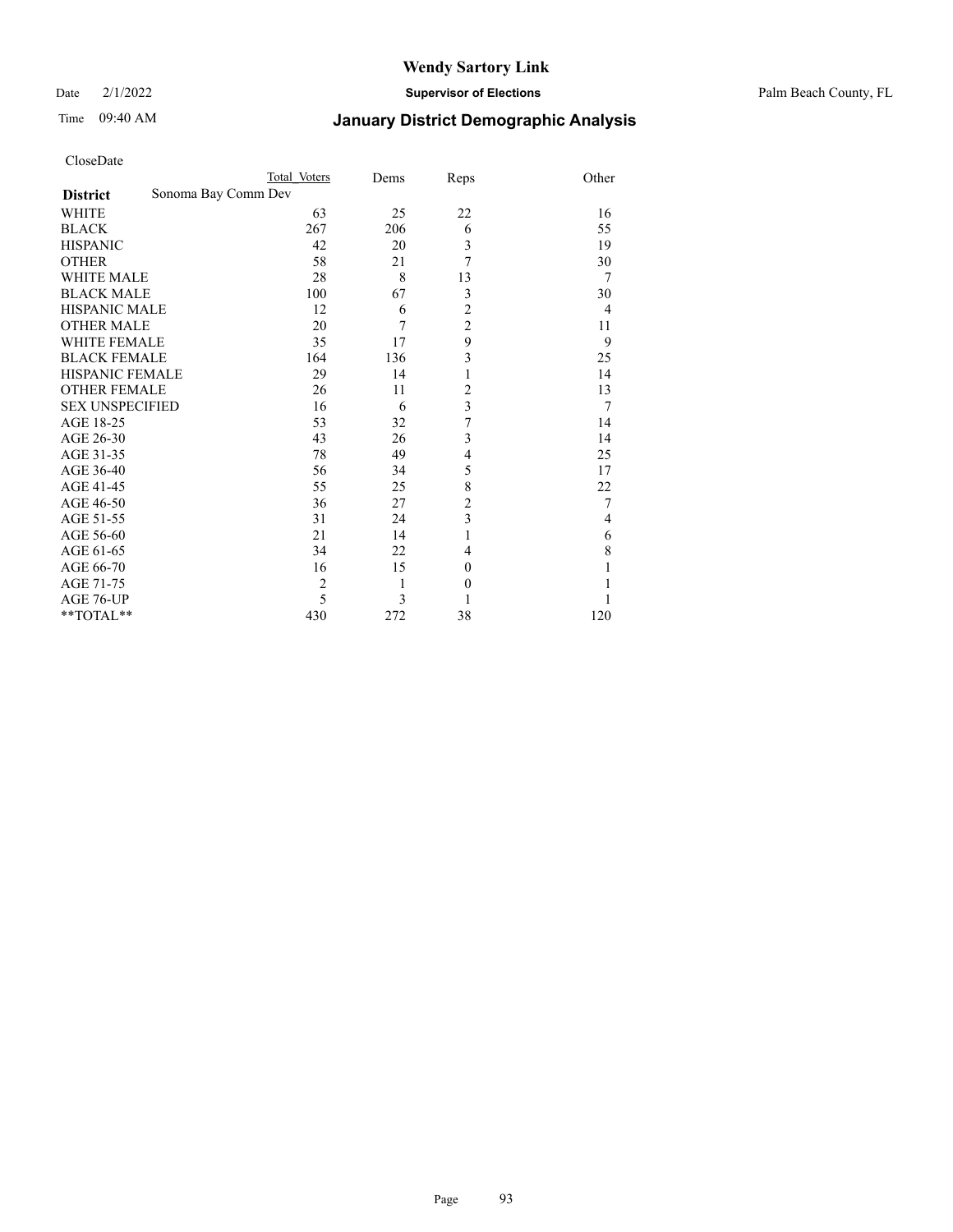Date 2/1/2022 **Supervisor of Elections** Palm Beach County, FL

# Time 09:40 AM **January District Demographic Analysis**

|                                        | Total Voters | Dems | Reps | Other |
|----------------------------------------|--------------|------|------|-------|
| Seminole Impry Dist<br><b>District</b> |              |      |      |       |
| WHITE                                  | 785          | 170  | 379  | 236   |
| <b>BLACK</b>                           | 334          | 222  | 19   | 93    |
| <b>HISPANIC</b>                        | 455          | 124  | 131  | 200   |
| <b>OTHER</b>                           | 143          | 53   | 26   | 64    |
| WHITE MALE                             | 381          | 67   | 196  | 118   |
| <b>BLACK MALE</b>                      | 142          | 80   | 13   | 49    |
| <b>HISPANIC MALE</b>                   | 222          | 50   | 78   | 94    |
| <b>OTHER MALE</b>                      | 63           | 24   | 10   | 29    |
| <b>WHITE FEMALE</b>                    | 400          | 102  | 182  | 116   |
| <b>BLACK FEMALE</b>                    | 191          | 141  | 6    | 44    |
| <b>HISPANIC FEMALE</b>                 | 231          | 72   | 53   | 106   |
| <b>OTHER FEMALE</b>                    | 65           | 25   | 12   | 28    |
| <b>SEX UNSPECIFIED</b>                 | 22           | 8    | 5    | 9     |
| AGE 18-25                              | 123          | 38   | 38   | 47    |
| AGE 26-30                              | 146          | 43   | 59   | 44    |
| AGE 31-35                              | 241          | 50   | 71   | 120   |
| AGE 36-40                              | 213          | 72   | 58   | 83    |
| AGE 41-45                              | 221          | 76   | 62   | 83    |
| AGE 46-50                              | 159          | 59   | 57   | 43    |
| AGE 51-55                              | 149          | 51   | 51   | 47    |
| AGE 56-60                              | 145          | 45   | 60   | 40    |
| AGE 61-65                              | 119          | 55   | 30   | 34    |
| AGE 66-70                              | 78           | 26   | 33   | 19    |
| AGE 71-75                              | 71           | 30   | 24   | 17    |
| AGE 76-UP                              | 52           | 24   | 12   | 16    |
| $*$ $TOTAL**$                          | 1,717        | 569  | 555  | 593   |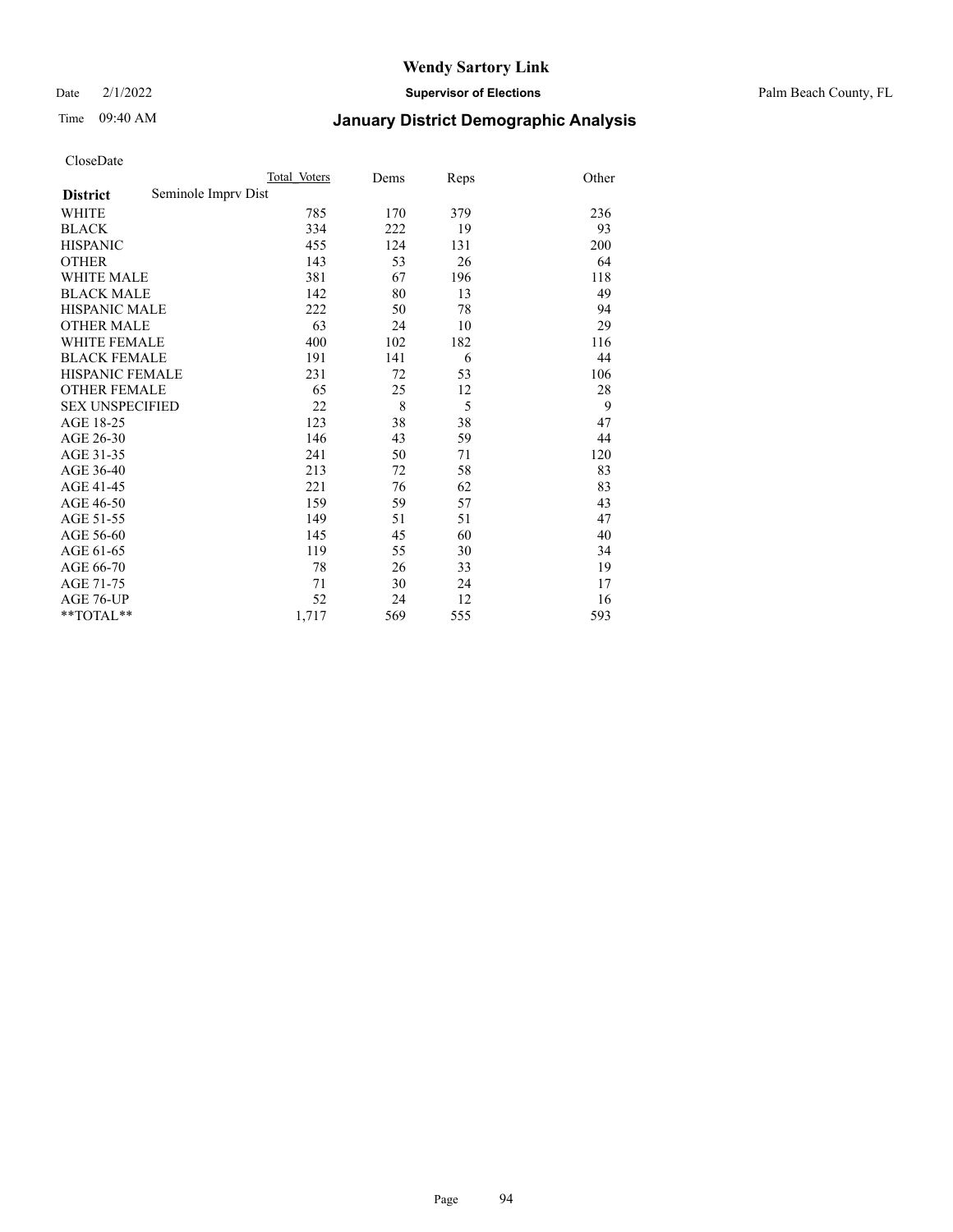Date 2/1/2022 **Supervisor of Elections** Palm Beach County, FL

# Time 09:40 AM **January District Demographic Analysis**

|                                            | Total Voters | Dems | Reps | Other |
|--------------------------------------------|--------------|------|------|-------|
| Terracina Comm Dev Dist<br><b>District</b> |              |      |      |       |
| WHITE                                      | 176          | 65   | 55   | 56    |
| <b>BLACK</b>                               | 477          | 357  | 15   | 105   |
| <b>HISPANIC</b>                            | 151          | 63   | 44   | 44    |
| <b>OTHER</b>                               | 194          | 70   | 34   | 90    |
| WHITE MALE                                 | 97           | 32   | 33   | 32    |
| <b>BLACK MALE</b>                          | 221          | 151  | 12   | 58    |
| <b>HISPANIC MALE</b>                       | 68           | 21   | 24   | 23    |
| <b>OTHER MALE</b>                          | 74           | 29   | 12   | 33    |
| WHITE FEMALE                               | 77           | 33   | 20   | 24    |
| <b>BLACK FEMALE</b>                        | 248          | 200  | 3    | 45    |
| <b>HISPANIC FEMALE</b>                     | 79           | 40   | 20   | 19    |
| <b>OTHER FEMALE</b>                        | 94           | 35   | 21   | 38    |
| <b>SEX UNSPECIFIED</b>                     | 40           | 14   | 3    | 23    |
| AGE 18-25                                  | 125          | 63   | 14   | 48    |
| AGE 26-30                                  | 91           | 49   | 9    | 33    |
| AGE 31-35                                  | 81           | 42   | 10   | 29    |
| AGE 36-40                                  | 102          | 58   | 16   | 28    |
| AGE 41-45                                  | 119          | 64   | 18   | 37    |
| AGE 46-50                                  | 112          | 61   | 20   | 31    |
| AGE 51-55                                  | 94           | 53   | 17   | 24    |
| AGE 56-60                                  | 83           | 46   | 12   | 25    |
| AGE 61-65                                  | 68           | 41   | 11   | 16    |
| AGE 66-70                                  | 59           | 35   | 10   | 14    |
| AGE 71-75                                  | 36           | 24   | 5    | 7     |
| AGE 76-UP                                  | 28           | 19   | 6    | 3     |
| **TOTAL**                                  | 998          | 555  | 148  | 295   |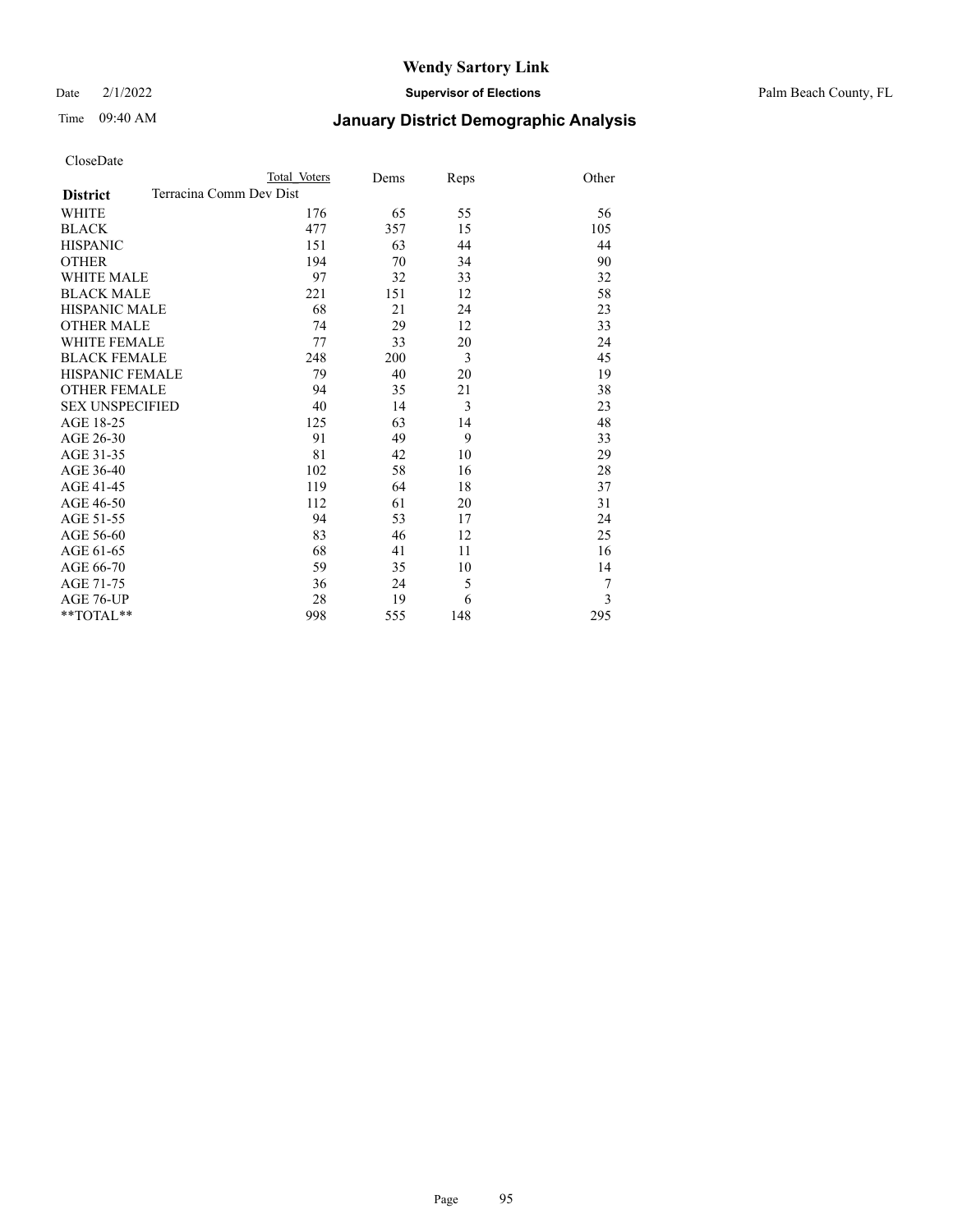Date 2/1/2022 **Supervisor of Elections** Palm Beach County, FL

# Time 09:40 AM **January District Demographic Analysis**

|                                           | Total Voters | Dems | Reps           | Other |
|-------------------------------------------|--------------|------|----------------|-------|
| Thousand Comm Dev Dist<br><b>District</b> |              |      |                |       |
| WHITE                                     | 294          | 81   | 102            | 111   |
| <b>BLACK</b>                              | 812          | 650  | 24             | 138   |
| <b>HISPANIC</b>                           | 151          | 61   | 29             | 61    |
| <b>OTHER</b>                              | 213          | 94   | 29             | 90    |
| <b>WHITE MALE</b>                         | 152          | 38   | 58             | 56    |
| <b>BLACK MALE</b>                         | 354          | 262  | 16             | 76    |
| <b>HISPANIC MALE</b>                      | 70           | 23   | 15             | 32    |
| <b>OTHER MALE</b>                         | 85           | 35   | 18             | 32    |
| WHITE FEMALE                              | 138          | 43   | 43             | 52    |
| <b>BLACK FEMALE</b>                       | 451          | 383  | 8              | 60    |
| HISPANIC FEMALE                           | 79           | 37   | 14             | 28    |
| <b>OTHER FEMALE</b>                       | 95           | 46   | 10             | 39    |
| <b>SEX UNSPECIFIED</b>                    | 46           | 19   | $\overline{2}$ | 25    |
| AGE 18-25                                 | 189          | 113  | 13             | 63    |
| AGE 26-30                                 | 147          | 80   | 23             | 44    |
| AGE 31-35                                 | 136          | 81   | 11             | 44    |
| AGE 36-40                                 | 163          | 99   | 26             | 38    |
| AGE 41-45                                 | 188          | 115  | 23             | 50    |
| AGE 46-50                                 | 163          | 92   | 22             | 49    |
| AGE 51-55                                 | 131          | 81   | 17             | 33    |
| AGE 56-60                                 | 111          | 65   | 18             | 28    |
| AGE 61-65                                 | 96           | 65   | 10             | 21    |
| AGE 66-70                                 | 65           | 49   | 7              | 9     |
| AGE 71-75                                 | 47           | 29   | 8              | 10    |
| <b>AGE 76-UP</b>                          | 34           | 17   | 6              | 11    |
| $*$ $TOTAL**$                             | 1,470        | 886  | 184            | 400   |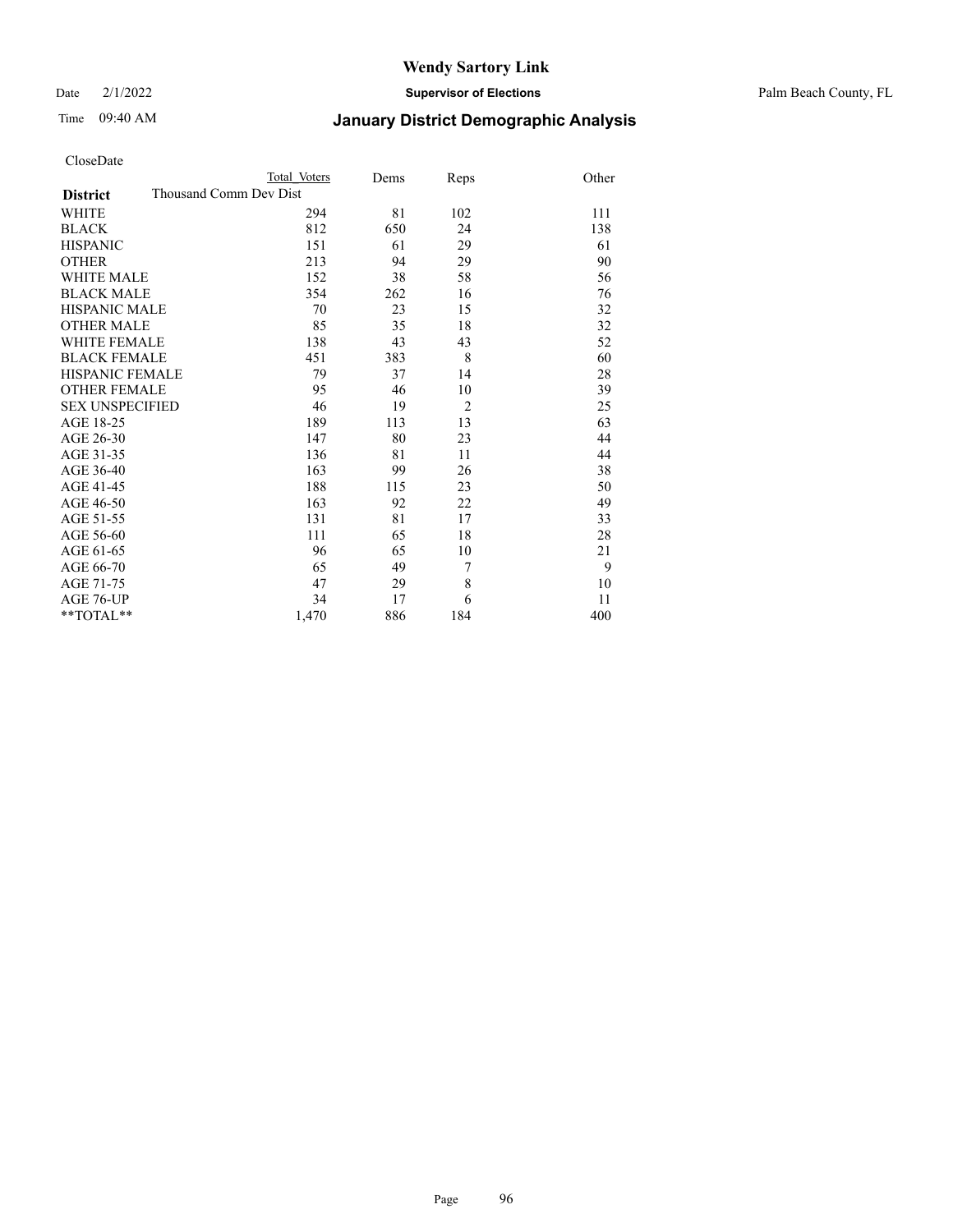Date 2/1/2022 **Supervisor of Elections** Palm Beach County, FL

# Time 09:40 AM **January District Demographic Analysis**

|                        |                     | Total Voters   | Dems           | Reps           | Other          |
|------------------------|---------------------|----------------|----------------|----------------|----------------|
| <b>District</b>        | Vista Comm Dev Dist |                |                |                |                |
| WHITE                  |                     | 111            | 31             | 36             | 44             |
| <b>BLACK</b>           |                     | 123            | 88             | $\overline{2}$ | 33             |
| <b>HISPANIC</b>        |                     | 75             | 26             | 14             | 35             |
| <b>OTHER</b>           |                     | 50             | 22             | 6              | 22             |
| <b>WHITE MALE</b>      |                     | 51             | 12             | 19             | 20             |
| <b>BLACK MALE</b>      |                     | 41             | 27             | 1              | 13             |
| HISPANIC MALE          |                     | 30             | 9              | 8              | 13             |
| <b>OTHER MALE</b>      |                     | 19             | 9              | $\overline{2}$ | 8              |
| <b>WHITE FEMALE</b>    |                     | 58             | 19             | 16             | 23             |
| <b>BLACK FEMALE</b>    |                     | 82             | 61             | 1              | 20             |
| <b>HISPANIC FEMALE</b> |                     | 42             | 15             | 6              | 21             |
| <b>OTHER FEMALE</b>    |                     | 24             | 11             | $\overline{4}$ | 9              |
| <b>SEX UNSPECIFIED</b> |                     | 12             | $\overline{4}$ | 1              | 7              |
| AGE 18-25              |                     | 50             | 25             | 7              | 18             |
| AGE 26-30              |                     | 37             | 18             | $\overline{4}$ | 15             |
| AGE 31-35              |                     | 52             | 21             | 10             | 21             |
| AGE 36-40              |                     | 49             | 26             | 7              | 16             |
| AGE 41-45              |                     | 44             | 21             | 7              | 16             |
| AGE 46-50              |                     | 33             | 14             | $\overline{4}$ | 15             |
| AGE 51-55              |                     | 27             | 12             | 5              | 10             |
| AGE 56-60              |                     | 26             | 11             | 6              | 9              |
| AGE 61-65              |                     | 18             | 9              | $\overline{c}$ | 7              |
| AGE 66-70              |                     | 14             | 6              | $\overline{4}$ | 4              |
| AGE 71-75              |                     | $\overline{4}$ | $\overline{2}$ | $\mathbf{1}$   |                |
| AGE 76-UP              |                     | 5              | $\overline{c}$ |                | $\overline{2}$ |
| **TOTAL**              |                     | 359            | 167            | 58             | 134            |
|                        |                     |                |                |                |                |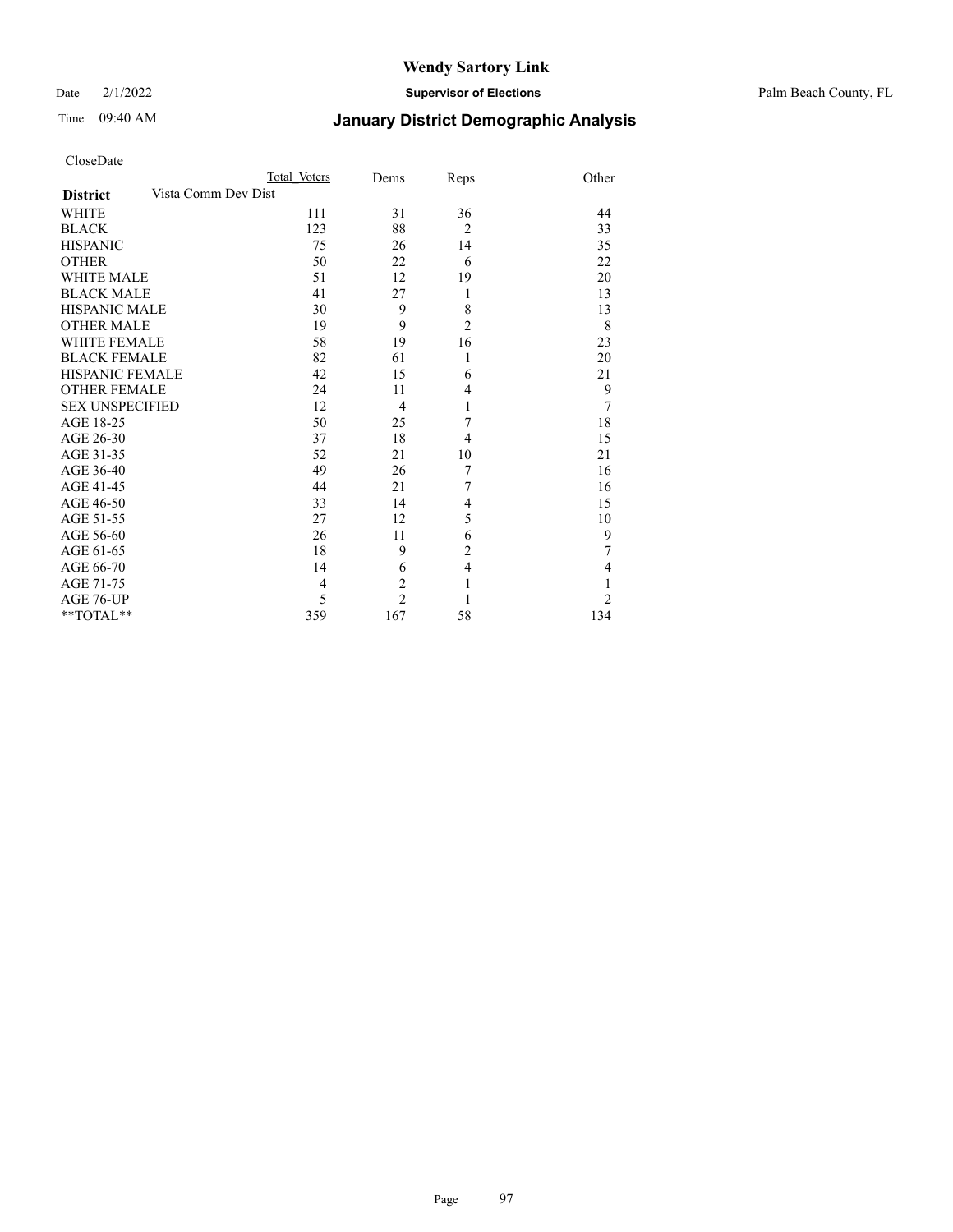Date 2/1/2022 **Supervisor of Elections** Palm Beach County, FL

| CloseDate |
|-----------|
|-----------|

|                        |                       | Total Voters | Dems | Reps           | Other |
|------------------------|-----------------------|--------------|------|----------------|-------|
| <b>District</b>        | Winston Comm Dev Dist |              |      |                |       |
| WHITE                  |                       | 814          | 248  | 289            | 277   |
| BLACK                  |                       | 91           | 61   | 1              | 29    |
| <b>HISPANIC</b>        |                       | 137          | 59   | 29             | 49    |
| OTHER                  |                       | 128          | 35   | 31             | 62    |
| WHITE MALE             |                       | 404          | 103  | 157            | 144   |
| BLACK MALE             |                       | 41           | 25   | $\overline{0}$ | 16    |
| HISPANIC MALE          |                       | 56           | 22   | 15             | 19    |
| <b>OTHER MALE</b>      |                       | 41           | 9    | 10             | 22    |
| WHITE FEMALE           |                       | 403          | 143  | 129            | 131   |
| BLACK FEMALE           |                       | 46           | 33   | 1              | 12    |
| HISPANIC FEMALE        |                       | 78           | 35   | 14             | 29    |
| <b>OTHER FEMALE</b>    |                       | 57           | 16   | 14             | 27    |
| <b>SEX UNSPECIFIED</b> |                       | 40           | 15   | 9              | 16    |
| AGE 18-25              |                       | 184          | 66   | 32             | 86    |
| AGE 26-30              |                       | 51           | 16   | 7              | 28    |
| AGE 31-35              |                       | 67           | 20   | 24             | 23    |
| AGE 36-40              |                       | 83           | 23   | 24             | 36    |
| AGE 41-45              |                       | 121          | 31   | 40             | 50    |
| AGE 46-50              |                       | 129          | 49   | 35             | 45    |
| AGE 51-55              |                       | 156          | 57   | 46             | 53    |
| AGE 56-60              |                       | 119          | 46   | 48             | 25    |
| AGE 61-65              |                       | 96           | 31   | 41             | 24    |
| AGE 66-70              |                       | 62           | 23   | 21             | 18    |
| AGE 71-75              |                       | 44           | 17   | 15             | 12    |
| AGE 76-UP              |                       | 58           | 24   | 17             | 17    |
| $*$ $TOTAL**$          |                       | 1,170        | 403  | 350            | 417   |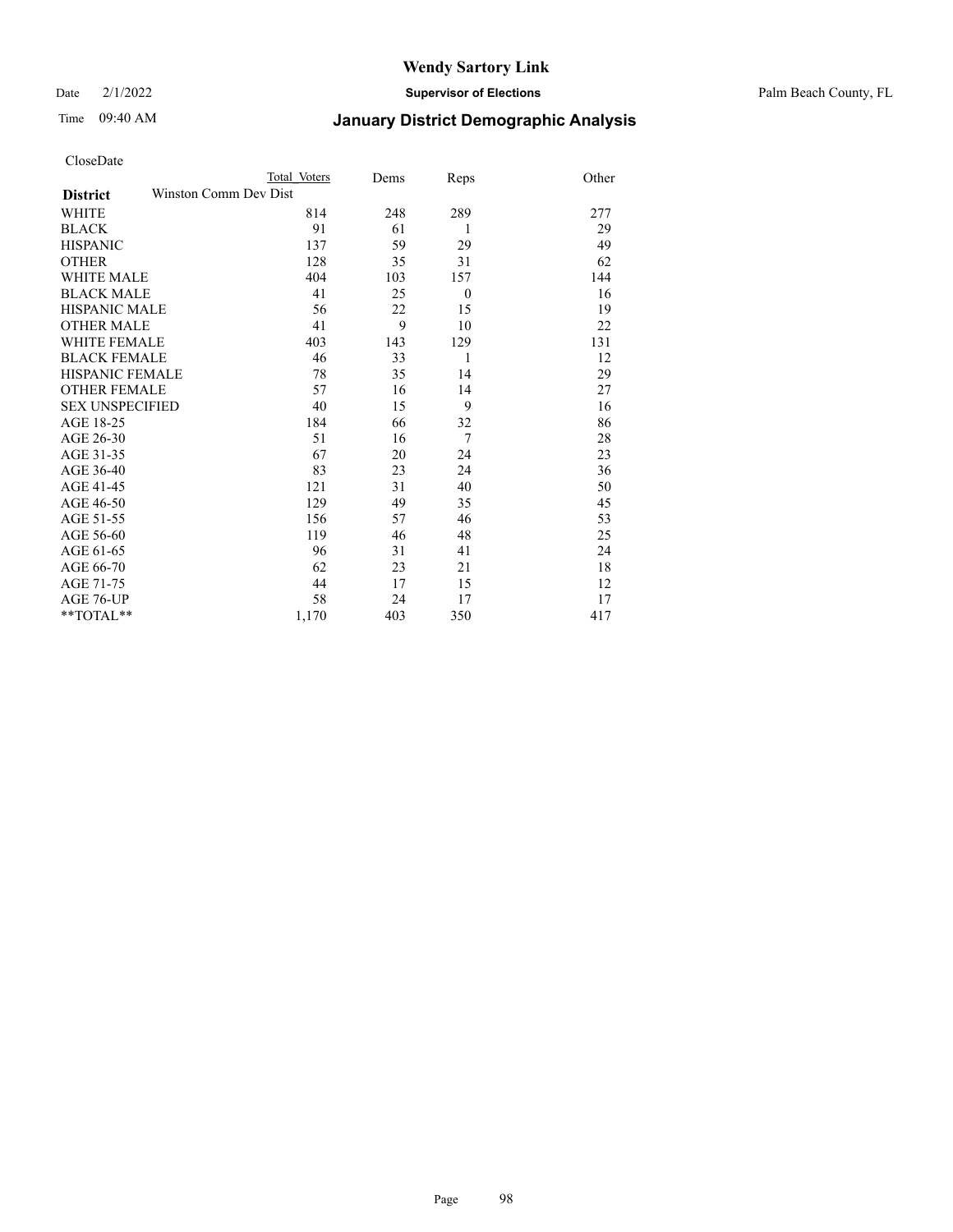Date 2/1/2022 **Supervisor of Elections** Palm Beach County, FL

| CloseDate |
|-----------|
|-----------|

|                        | Total Voters         | Dems | Reps           | Other |
|------------------------|----------------------|------|----------------|-------|
| <b>District</b>        | Wyndam Park Comm Dev |      |                |       |
| WHITE                  | 110                  | 44   | 31             | 35    |
| <b>BLACK</b>           | 260                  | 201  | 9              | 50    |
| <b>HISPANIC</b>        | 171                  | 70   | 27             | 74    |
| <b>OTHER</b>           | 119                  | 51   | 11             | 57    |
| <b>WHITE MALE</b>      | 54                   | 22   | 14             | 18    |
| <b>BLACK MALE</b>      | 103                  | 70   | 7              | 26    |
| <b>HISPANIC MALE</b>   | 76                   | 30   | 12             | 34    |
| <b>OTHER MALE</b>      | 41                   | 15   | $\overline{4}$ | 22    |
| <b>WHITE FEMALE</b>    | 55                   | 21   | 17             | 17    |
| <b>BLACK FEMALE</b>    | 153                  | 130  | $\overline{2}$ | 21    |
| <b>HISPANIC FEMALE</b> | 91                   | 39   | 14             | 38    |
| <b>OTHER FEMALE</b>    | 59                   | 28   | 6              | 25    |
| <b>SEX UNSPECIFIED</b> | 28                   | 11   | $\overline{c}$ | 15    |
| AGE 18-25              | 100                  | 54   | 8              | 38    |
| AGE 26-30              | 57                   | 32   | 3              | 22    |
| AGE 31-35              | 45                   | 22   | 3              | 20    |
| AGE 36-40              | 66                   | 39   | 5              | 22    |
| AGE 41-45              | 80                   | 40   | 11             | 29    |
| AGE 46-50              | 84                   | 45   | 11             | 28    |
| AGE 51-55              | 54                   | 31   | 7              | 16    |
| AGE 56-60              | 58                   | 31   | 10             | 17    |
| AGE 61-65              | 42                   | 29   | 3              | 10    |
| AGE 66-70              | 29                   | 16   | $\sqrt{ }$     | 6     |
| AGE 71-75              | 14                   | 8    | 3              | 3     |
| AGE 76-UP              | 31                   | 19   | $\overline{7}$ | 5     |
| **TOTAL**              | 660                  | 366  | 78             | 216   |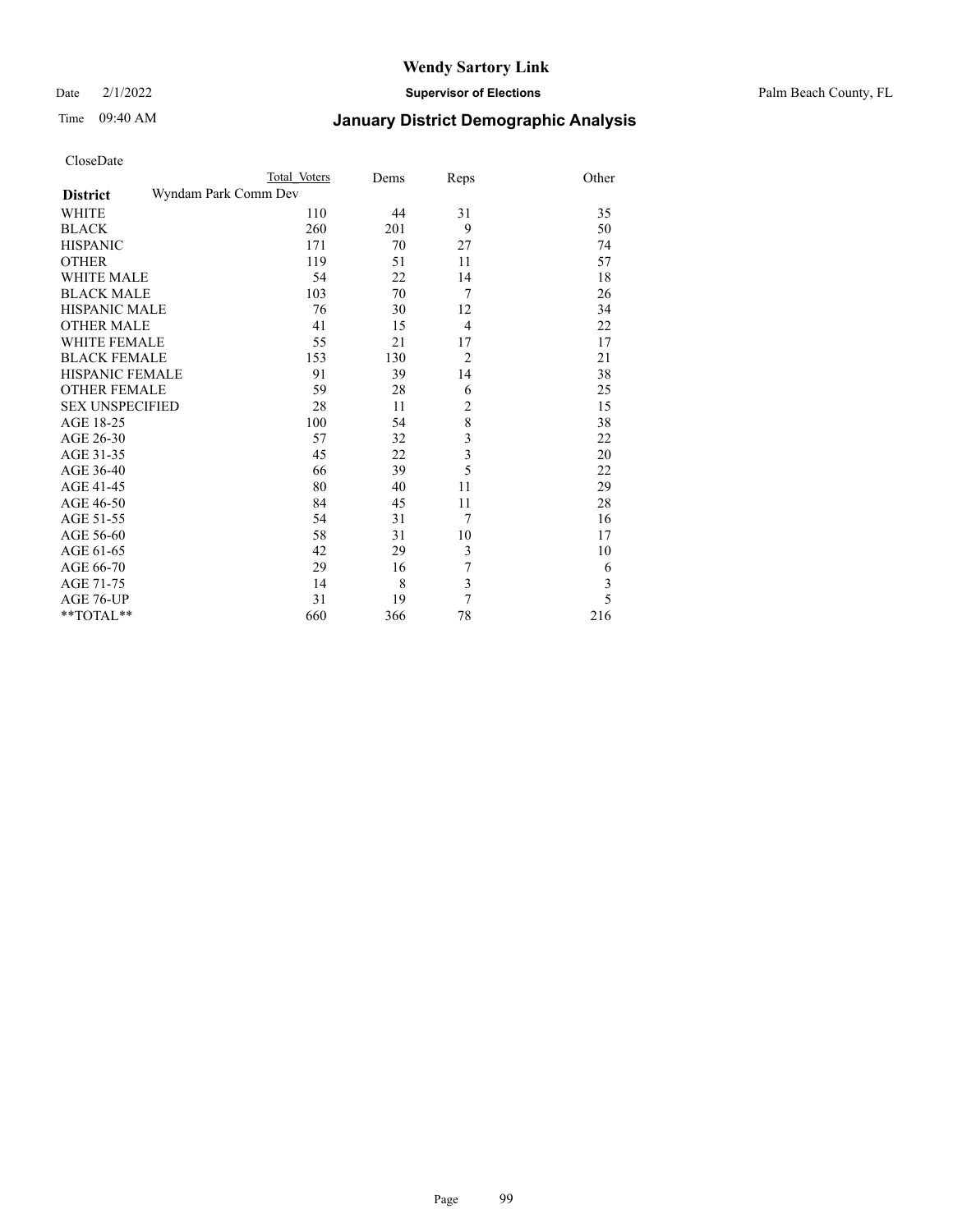### Date 2/1/2022 **Supervisor of Elections** Palm Beach County, FL

# Time 09:40 AM **January District Demographic Analysis**

|                           | Total Voters | Dems | Reps     | Other |
|---------------------------|--------------|------|----------|-------|
| Ward 1<br><b>District</b> |              |      |          |       |
| WHITE                     | 1,604        | 405  | 795      | 404   |
| <b>BLACK</b>              | 39           | 28   | 1        | 10    |
| <b>HISPANIC</b>           | 92           | 23   | 45       | 24    |
| <b>OTHER</b>              | 125          | 35   | 36       | 54    |
| <b>WHITE MALE</b>         | 756          | 178  | 373      | 205   |
| <b>BLACK MALE</b>         | 19           | 15   | 1        | 3     |
| <b>HISPANIC MALE</b>      | 33           | 6    | 17       | 10    |
| <b>OTHER MALE</b>         | 44           | 10   | 14       | 20    |
| <b>WHITE FEMALE</b>       | 834          | 223  | 414      | 197   |
| <b>BLACK FEMALE</b>       | 20           | 13   | $\theta$ | 7     |
| <b>HISPANIC FEMALE</b>    | 57           | 17   | 27       | 13    |
| <b>OTHER FEMALE</b>       | 51           | 18   | 14       | 19    |
| <b>SEX UNSPECIFIED</b>    | 45           | 10   | 17       | 18    |
| AGE 18-25                 | 100          | 22   | 43       | 35    |
| AGE 26-30                 | 75           | 20   | 25       | 30    |
| AGE 31-35                 | 68           | 19   | 28       | 21    |
| AGE 36-40                 | 69           | 17   | 30       | 22    |
| AGE 41-45                 | 92           | 20   | 45       | 27    |
| AGE 46-50                 | 110          | 23   | 50       | 37    |
| AGE 51-55                 | 133          | 26   | 66       | 41    |
| AGE 56-60                 | 156          | 37   | 79       | 40    |
| AGE 61-65                 | 165          | 54   | 75       | 36    |
| AGE 66-70                 | 209          | 68   | 89       | 52    |
| AGE 71-75                 | 211          | 57   | 97       | 57    |
| AGE 76-UP                 | 472          | 128  | 250      | 94    |
| $*$ $TOTAL**$             | 1,860        | 491  | 877      | 492   |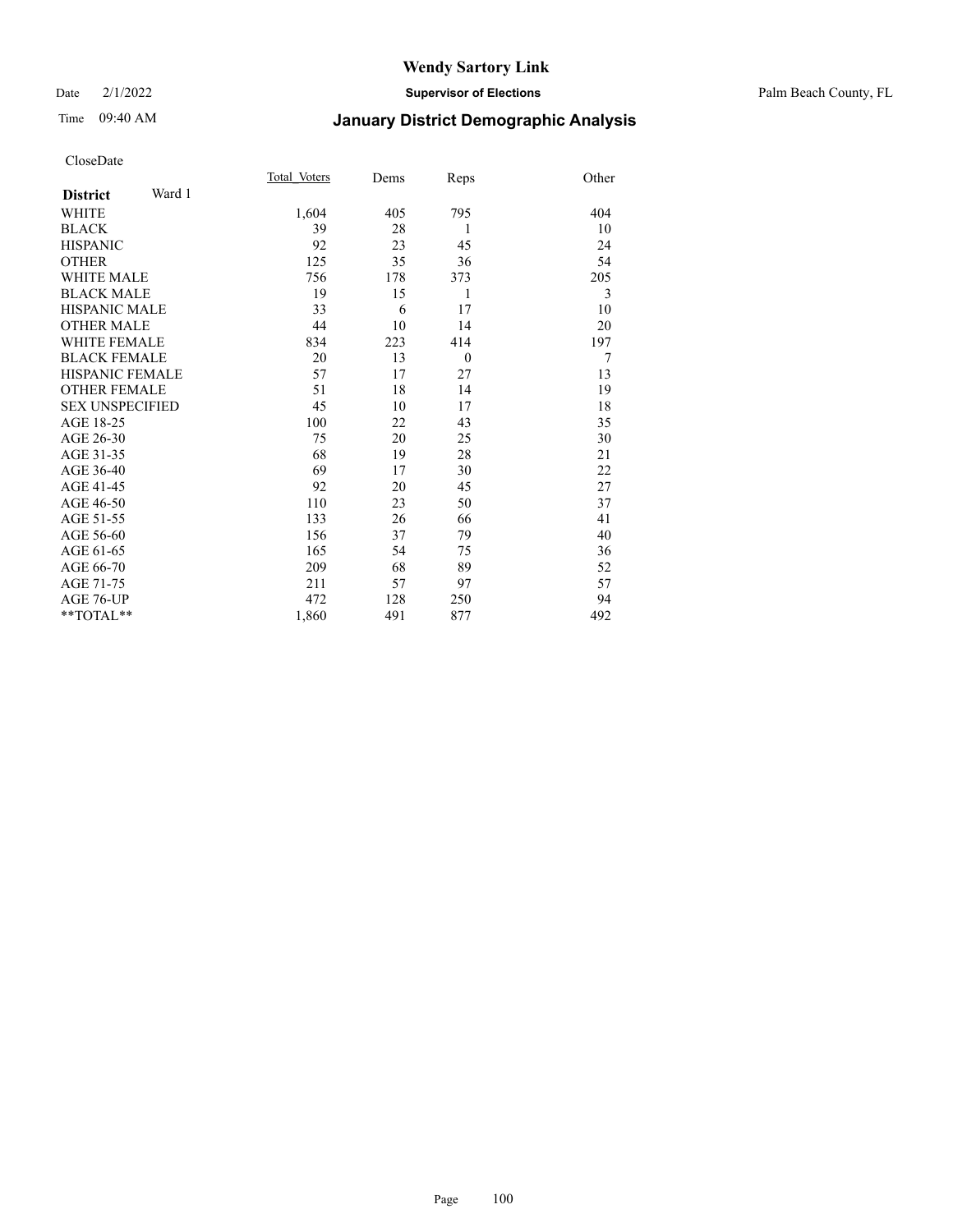Date 2/1/2022 **Supervisor of Elections** Palm Beach County, FL

# Time 09:40 AM **January District Demographic Analysis**

|                        | Total Voters         | Dems  | <b>Reps</b> | Other |
|------------------------|----------------------|-------|-------------|-------|
| <b>District</b>        | Boynton Beach Dist 1 |       |             |       |
| WHITE                  | 10,010               | 3,777 | 3,268       | 2,965 |
| <b>BLACK</b>           | 1,890                | 1,373 | 64          | 453   |
| <b>HISPANIC</b>        | 1,350                | 575   | 233         | 542   |
| <b>OTHER</b>           | 1,138                | 431   | 189         | 518   |
| <b>WHITE MALE</b>      | 4,479                | 1,422 | 1,597       | 1,460 |
| <b>BLACK MALE</b>      | 763                  | 507   | 33          | 223   |
| <b>HISPANIC MALE</b>   | 570                  | 226   | 110         | 234   |
| <b>OTHER MALE</b>      | 412                  | 153   | 74          | 185   |
| <b>WHITE FEMALE</b>    | 5,401                | 2,306 | 1,639       | 1,456 |
| <b>BLACK FEMALE</b>    | 1,102                | 846   | 30          | 226   |
| HISPANIC FEMALE        | 753                  | 337   | 117         | 299   |
| <b>OTHER FEMALE</b>    | 479                  | 202   | 75          | 202   |
| <b>SEX UNSPECIFIED</b> | 423                  | 155   | 78          | 190   |
| AGE 18-25              | 937                  | 396   | 157         | 384   |
| AGE 26-30              | 1,061                | 428   | 225         | 408   |
| AGE 31-35              | 1,134                | 479   | 215         | 440   |
| AGE 36-40              | 942                  | 419   | 181         | 342   |
| AGE 41-45              | 778                  | 327   | 163         | 288   |
| AGE 46-50              | 827                  | 353   | 186         | 288   |
| AGE 51-55              | 884                  | 345   | 249         | 290   |
| AGE 56-60              | 1,041                | 396   | 346         | 299   |
| AGE 61-65              | 1,297                | 564   | 379         | 354   |
| AGE 66-70              | 1,186                | 533   | 347         | 306   |
| AGE 71-75              | 1,261                | 557   | 352         | 352   |
| AGE 76-UP              | 3,040                | 1,359 | 954         | 727   |
| $*$ $TOTAL**$          | 14,388               | 6,156 | 3,754       | 4,478 |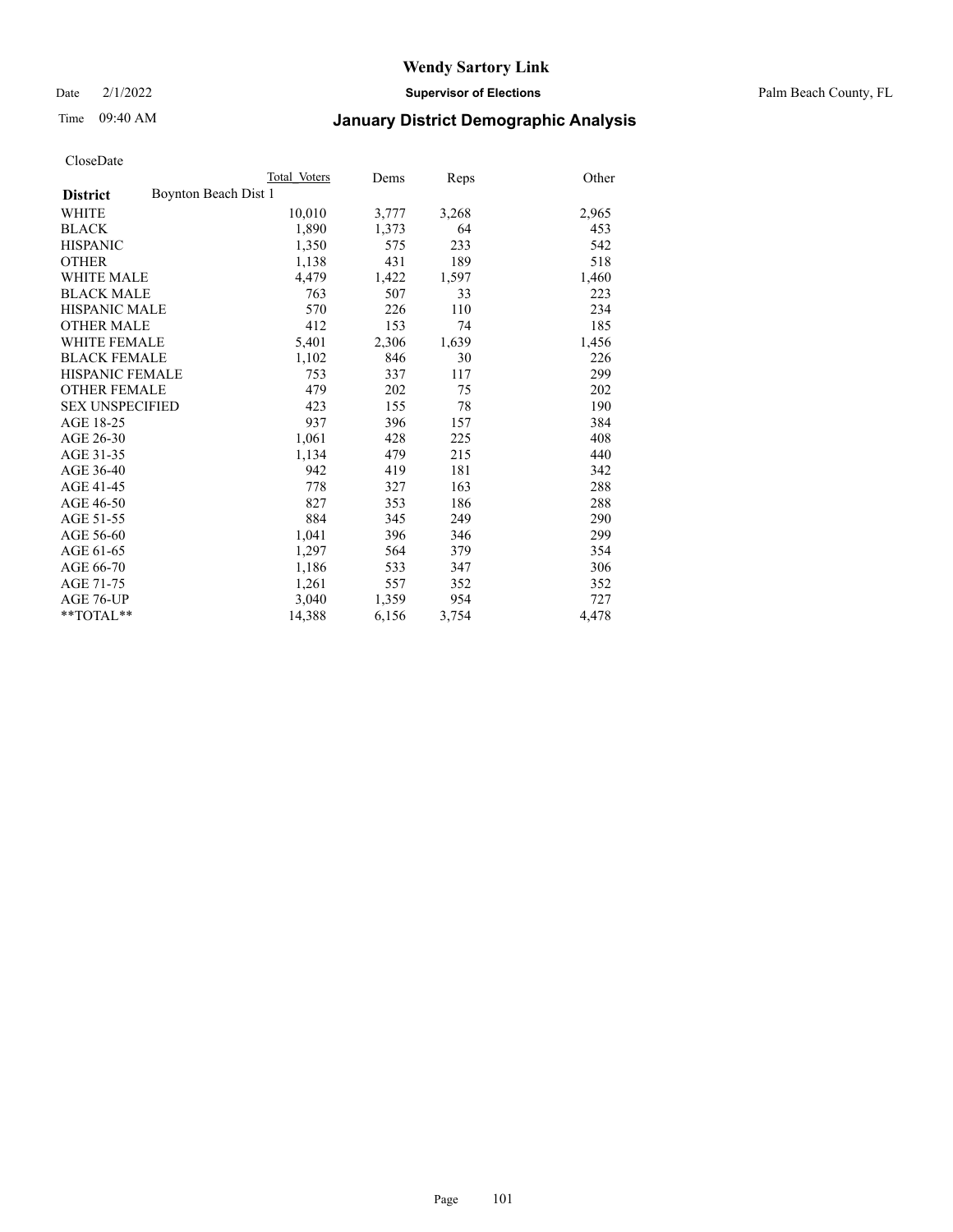Date 2/1/2022 **Supervisor of Elections** Palm Beach County, FL

# Time 09:40 AM **January District Demographic Analysis**

|                                         | Total Voters | Dems  | Reps  | Other |
|-----------------------------------------|--------------|-------|-------|-------|
| Boynton Beach Dist 2<br><b>District</b> |              |       |       |       |
| WHITE                                   | 3,767        | 1,185 | 1,340 | 1,242 |
| <b>BLACK</b>                            | 5,793        | 4,676 | 125   | 992   |
| <b>HISPANIC</b>                         | 1,112        | 537   | 170   | 405   |
| <b>OTHER</b>                            | 936          | 407   | 96    | 433   |
| <b>WHITE MALE</b>                       | 1,815        | 456   | 730   | 629   |
| <b>BLACK MALE</b>                       | 2,545        | 1,958 | 66    | 521   |
| <b>HISPANIC MALE</b>                    | 510          | 231   | 85    | 194   |
| <b>OTHER MALE</b>                       | 330          | 130   | 47    | 153   |
| WHITE FEMALE                            | 1,894        | 710   | 592   | 592   |
| <b>BLACK FEMALE</b>                     | 3,150        | 2,648 | 56    | 446   |
| <b>HISPANIC FEMALE</b>                  | 581          | 297   | 83    | 201   |
| <b>OTHER FEMALE</b>                     | 346          | 181   | 32    | 133   |
| <b>SEX UNSPECIFIED</b>                  | 425          | 188   | 38    | 199   |
| AGE 18-25                               | 1,335        | 758   | 127   | 450   |
| AGE 26-30                               | 1,127        | 597   | 142   | 388   |
| AGE 31-35                               | 1,129        | 641   | 110   | 378   |
| AGE 36-40                               | 1,024        | 576   | 107   | 341   |
| AGE 41-45                               | 818          | 494   | 93    | 231   |
| AGE 46-50                               | 776          | 471   | 112   | 193   |
| AGE 51-55                               | 866          | 490   | 152   | 224   |
| AGE 56-60                               | 1,044        | 604   | 207   | 233   |
| AGE 61-65                               | 1,048        | 648   | 215   | 185   |
| AGE 66-70                               | 828          | 533   | 139   | 156   |
| AGE 71-75                               | 697          | 439   | 136   | 122   |
| AGE 76-UP                               | 916          | 554   | 191   | 171   |
| $*$ $TOTAL**$                           | 11,608       | 6,805 | 1,731 | 3,072 |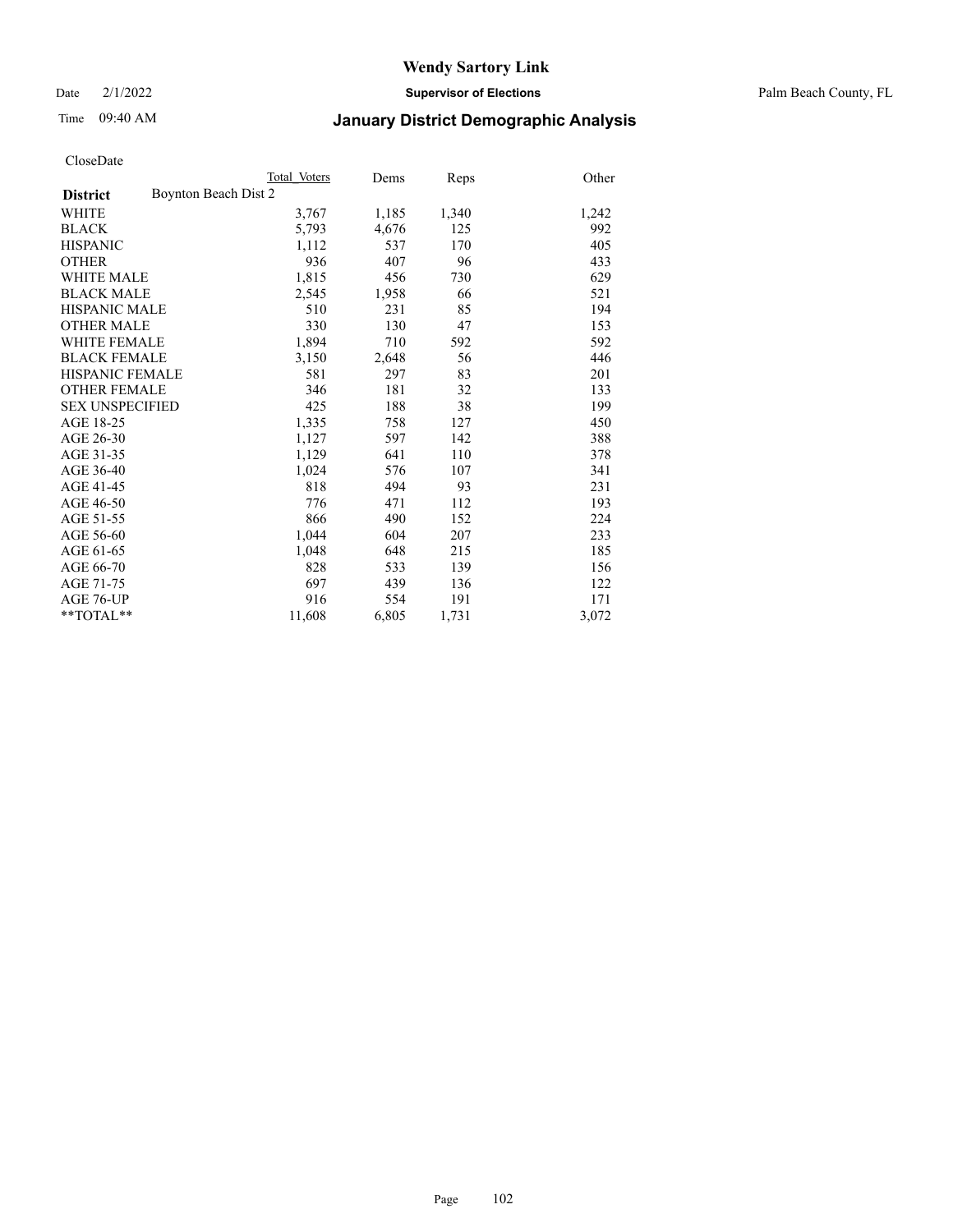Date 2/1/2022 **Supervisor of Elections** Palm Beach County, FL

# Time 09:40 AM **January District Demographic Analysis**

|                                         | Total Voters | Dems  | <b>Reps</b> | Other |
|-----------------------------------------|--------------|-------|-------------|-------|
| Boynton Beach Dist 3<br><b>District</b> |              |       |             |       |
| WHITE                                   | 8,370        | 2,694 | 3,017       | 2,659 |
| <b>BLACK</b>                            | 2,501        | 1,894 | 87          | 520   |
| <b>HISPANIC</b>                         | 1,097        | 459   | 195         | 443   |
| <b>OTHER</b>                            | 1,073        | 435   | 188         | 450   |
| <b>WHITE MALE</b>                       | 3,979        | 1,093 | 1,526       | 1,360 |
| <b>BLACK MALE</b>                       | 1,139        | 810   | 55          | 274   |
| <b>HISPANIC MALE</b>                    | 478          | 173   | 90          | 215   |
| <b>OTHER MALE</b>                       | 346          | 136   | 70          | 140   |
| WHITE FEMALE                            | 4,284        | 1,575 | 1,453       | 1,256 |
| <b>BLACK FEMALE</b>                     | 1,316        | 1,053 | 30          | 233   |
| <b>HISPANIC FEMALE</b>                  | 604          | 280   | 103         | 221   |
| <b>OTHER FEMALE</b>                     | 423          | 202   | 63          | 158   |
| <b>SEX UNSPECIFIED</b>                  | 458          | 155   | 91          | 212   |
| AGE 18-25                               | 1,112        | 529   | 166         | 417   |
| AGE 26-30                               | 1,225        | 486   | 265         | 474   |
| AGE 31-35                               | 1,329        | 529   | 293         | 507   |
| AGE 36-40                               | 1,105        | 459   | 259         | 387   |
| AGE 41-45                               | 856          | 377   | 190         | 289   |
| AGE 46-50                               | 813          | 332   | 228         | 253   |
| AGE 51-55                               | 1,017        | 428   | 257         | 332   |
| AGE 56-60                               | 1,123        | 457   | 353         | 313   |
| AGE 61-65                               | 1,169        | 496   | 375         | 298   |
| AGE 66-70                               | 1,013        | 458   | 300         | 255   |
| AGE 71-75                               | 836          | 356   | 265         | 215   |
| AGE 76-UP                               | 1,443        | 575   | 536         | 332   |
| $*$ $TOTAL**$                           | 13,041       | 5,482 | 3,487       | 4,072 |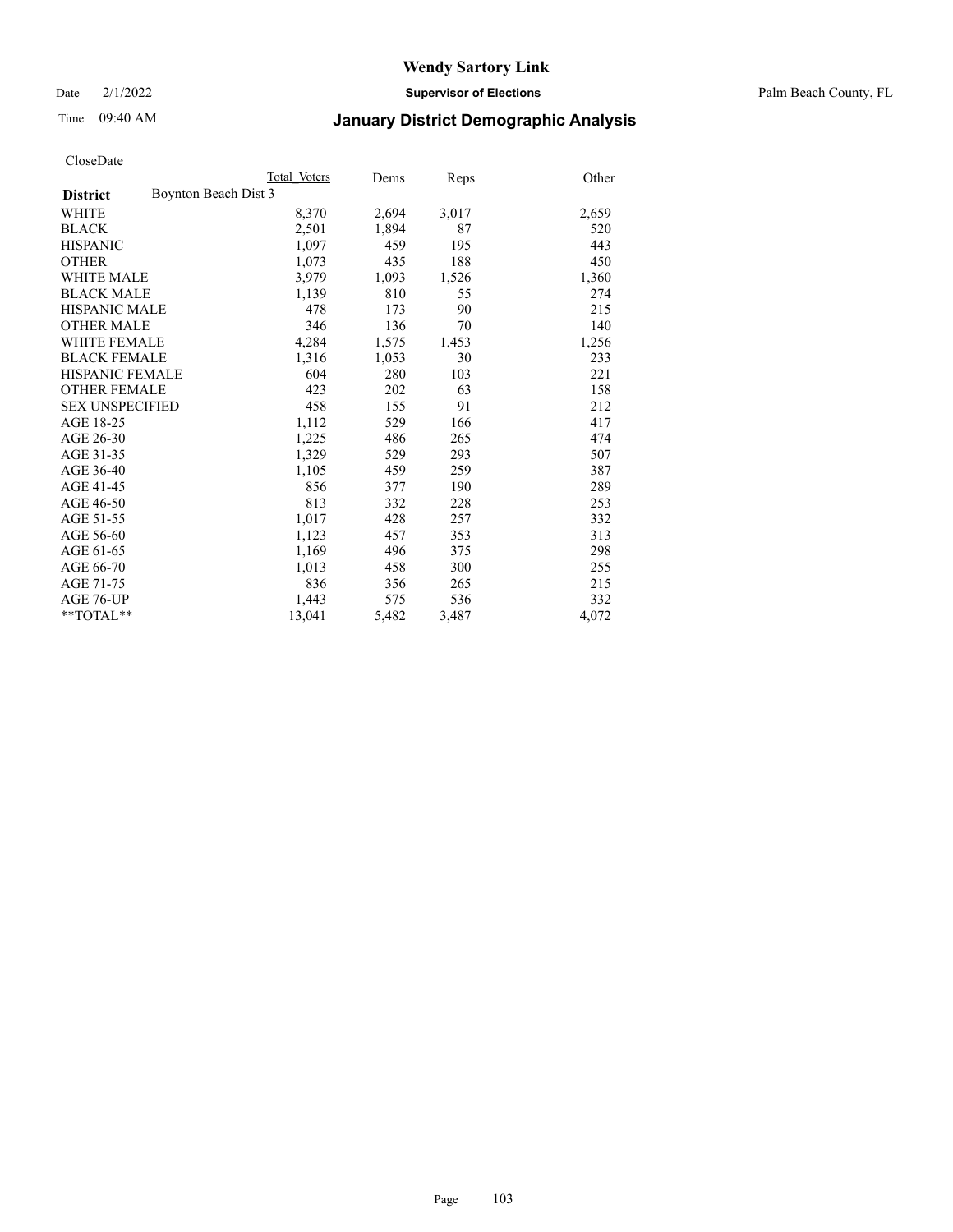Date 2/1/2022 **Supervisor of Elections** Palm Beach County, FL

# Time 09:40 AM **January District Demographic Analysis**

|                                         | Total Voters | Dems  | <b>Reps</b> | Other |
|-----------------------------------------|--------------|-------|-------------|-------|
| Boynton Beach Dist 4<br><b>District</b> |              |       |             |       |
| WHITE                                   | 7,043        | 2,571 | 2,283       | 2,189 |
| <b>BLACK</b>                            | 2,463        | 1,801 | 80          | 582   |
| <b>HISPANIC</b>                         | 1,786        | 755   | 305         | 726   |
| <b>OTHER</b>                            | 1,447        | 567   | 224         | 656   |
| <b>WHITE MALE</b>                       | 3,244        | 1,001 | 1,180       | 1,063 |
| <b>BLACK MALE</b>                       | 1,008        | 690   | 43          | 275   |
| <b>HISPANIC MALE</b>                    | 762          | 277   | 150         | 335   |
| <b>OTHER MALE</b>                       | 509          | 190   | 89          | 230   |
| WHITE FEMALE                            | 3,703        | 1,535 | 1,077       | 1,091 |
| <b>BLACK FEMALE</b>                     | 1,421        | 1,086 | 37          | 298   |
| <b>HISPANIC FEMALE</b>                  | 989          | 466   | 152         | 371   |
| <b>OTHER FEMALE</b>                     | 628          | 282   | 94          | 252   |
| <b>SEX UNSPECIFIED</b>                  | 463          | 161   | 68          | 234   |
| AGE 18-25                               | 1,206        | 526   | 198         | 482   |
| AGE 26-30                               | 1,155        | 494   | 214         | 447   |
| AGE 31-35                               | 1,363        | 584   | 265         | 514   |
| AGE 36-40                               | 1,207        | 543   | 198         | 466   |
| AGE 41-45                               | 981          | 459   | 175         | 347   |
| AGE 46-50                               | 1,079        | 504   | 211         | 364   |
| AGE 51-55                               | 1,208        | 506   | 302         | 400   |
| AGE 56-60                               | 1,155        | 488   | 328         | 339   |
| AGE 61-65                               | 997          | 454   | 298         | 245   |
| AGE 66-70                               | 800          | 372   | 219         | 209   |
| AGE 71-75                               | 575          | 252   | 187         | 136   |
| AGE 76-UP                               | 1,013        | 512   | 297         | 204   |
| $*$ $TOTAL**$                           | 12,739       | 5,694 | 2,892       | 4,153 |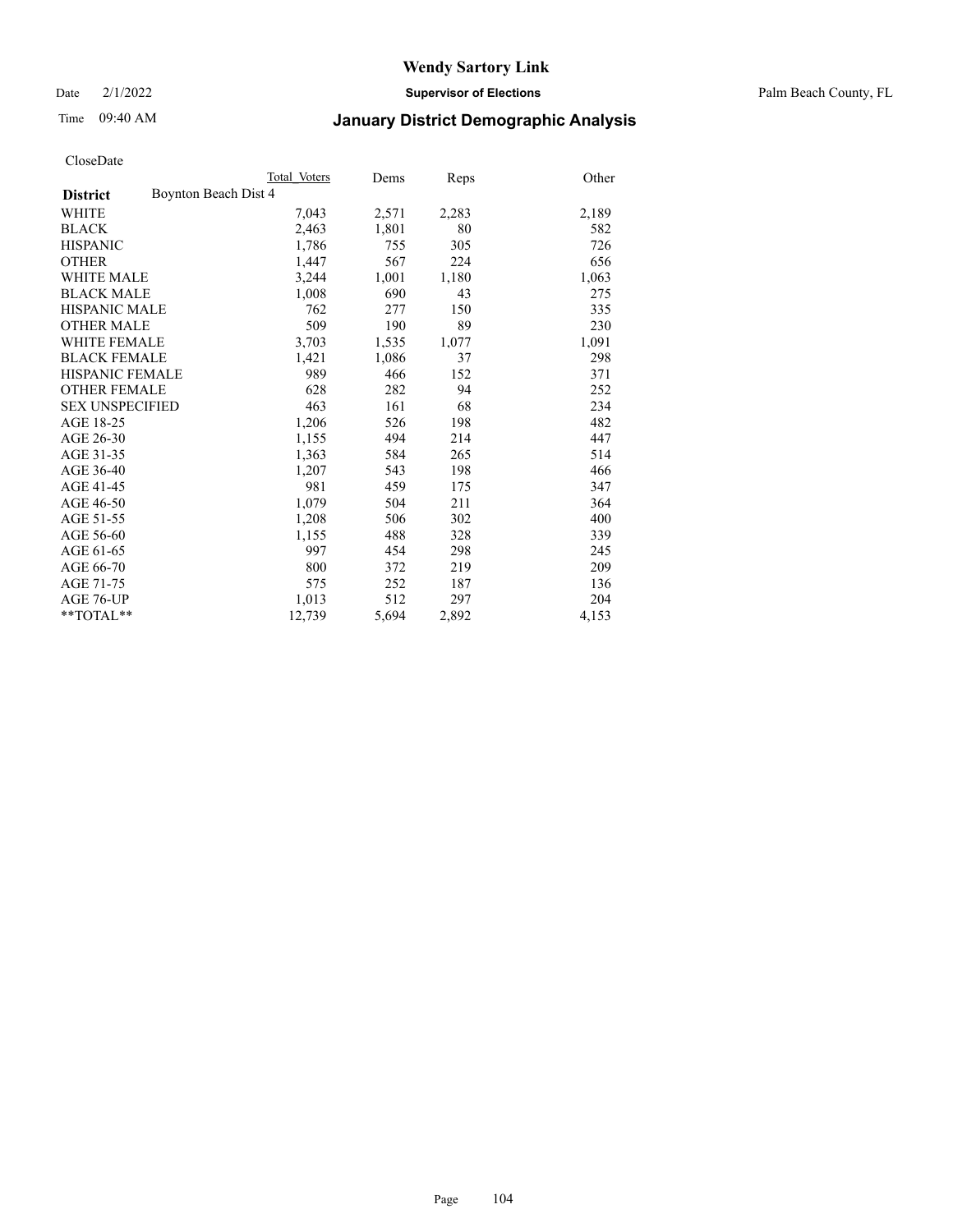### Date 2/1/2022 **Supervisor of Elections** Palm Beach County, FL

# Time 09:40 AM **January District Demographic Analysis**

|                           | Total Voters | Dems  | Reps  | Other |
|---------------------------|--------------|-------|-------|-------|
| Ward 1<br><b>District</b> |              |       |       |       |
| WHITE                     | 962          | 246   | 554   | 162   |
| <b>BLACK</b>              | 4,150        | 3,569 | 102   | 479   |
| <b>HISPANIC</b>           | 1,766        | 803   | 375   | 588   |
| <b>OTHER</b>              | 462          | 234   | 42    | 186   |
| <b>WHITE MALE</b>         | 450          | 113   | 262   | 75    |
| <b>BLACK MALE</b>         | 1,680        | 1,398 | 62    | 220   |
| <b>HISPANIC MALE</b>      | 830          | 349   | 198   | 283   |
| <b>OTHER MALE</b>         | 172          | 86    | 16    | 70    |
| <b>WHITE FEMALE</b>       | 500          | 130   | 288   | 82    |
| <b>BLACK FEMALE</b>       | 2,405        | 2,121 | 40    | 244   |
| <b>HISPANIC FEMALE</b>    | 895          | 441   | 172   | 282   |
| <b>OTHER FEMALE</b>       | 154          | 94    | 16    | 44    |
| <b>SEX UNSPECIFIED</b>    | 254          | 120   | 19    | 115   |
| AGE 18-25                 | 946          | 572   | 81    | 293   |
| AGE 26-30                 | 736          | 457   | 80    | 199   |
| AGE 31-35                 | 738          | 511   | 68    | 159   |
| AGE 36-40                 | 571          | 366   | 50    | 155   |
| AGE 41-45                 | 462          | 302   | 65    | 95    |
| AGE 46-50                 | 478          | 301   | 87    | 90    |
| AGE 51-55                 | 561          | 361   | 92    | 108   |
| AGE 56-60                 | 601          | 428   | 98    | 75    |
| AGE 61-65                 | 571          | 376   | 111   | 84    |
| AGE 66-70                 | 555          | 394   | 105   | 56    |
| AGE 71-75                 | 429          | 292   | 91    | 46    |
| AGE 76-UP                 | 692          | 492   | 145   | 55    |
| $*$ $TOTAL**$             | 7,340        | 4,852 | 1,073 | 1,415 |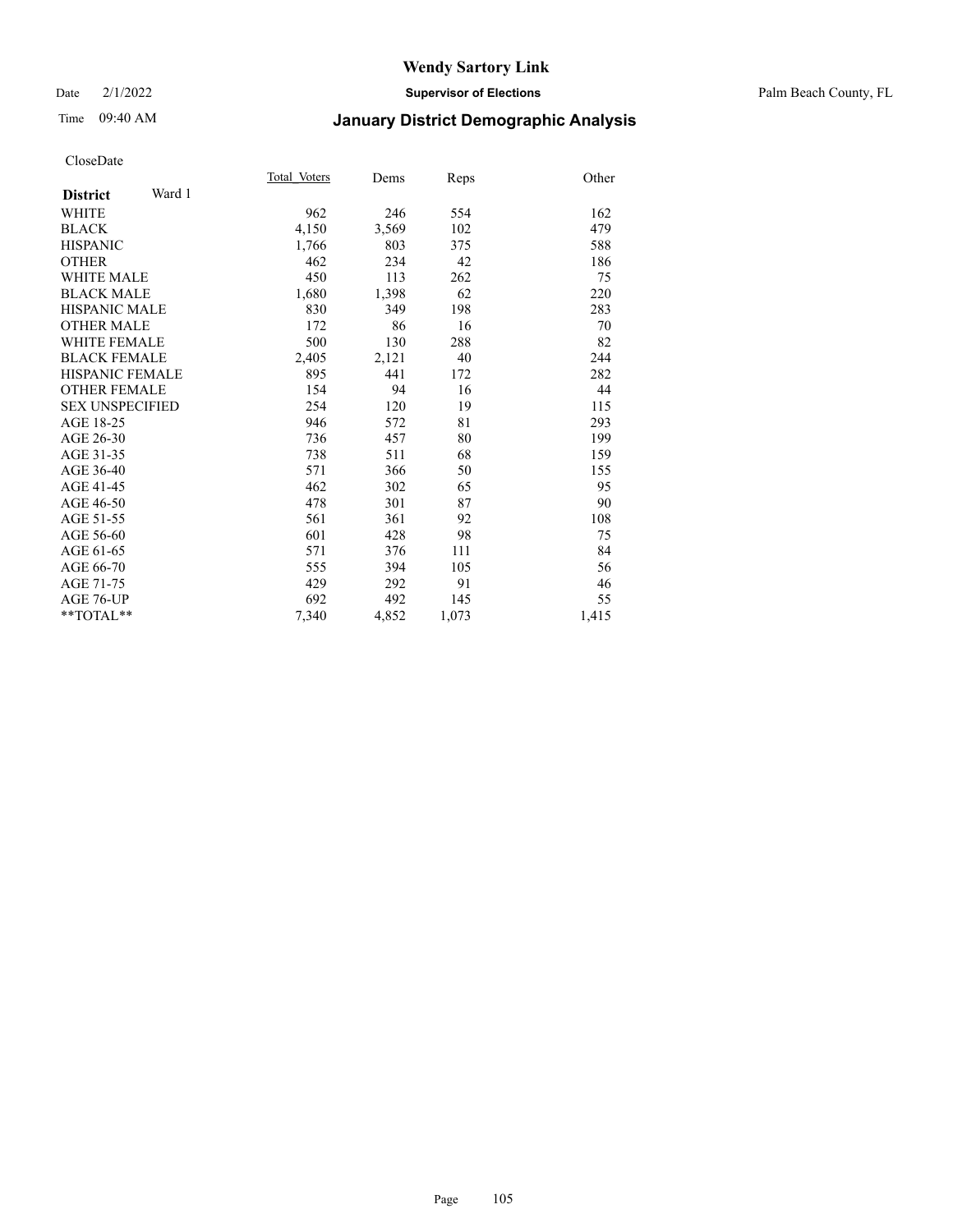### Date 2/1/2022 **Supervisor of Elections** Palm Beach County, FL

# Time 09:40 AM **January District Demographic Analysis**

|                           | Total Voters | Dems   | Reps   | Other  |
|---------------------------|--------------|--------|--------|--------|
| Ward 1<br><b>District</b> |              |        |        |        |
| WHITE                     | 54,140       | 16,523 | 21,116 | 16,501 |
| <b>BLACK</b>              | 2,338        | 1,569  | 136    | 633    |
| <b>HISPANIC</b>           | 6.198        | 2,154  | 1,550  | 2,494  |
| <b>OTHER</b>              | 6,265        | 1,974  | 1,350  | 2,941  |
| <b>WHITE MALE</b>         | 25,995       | 6,540  | 10,863 | 8,592  |
| <b>BLACK MALE</b>         | 1,036        | 639    | 80     | 317    |
| <b>HISPANIC MALE</b>      | 2,493        | 781    | 646    | 1,066  |
| <b>OTHER MALE</b>         | 2,211        | 607    | 534    | 1,070  |
| <b>WHITE FEMALE</b>       | 27,394       | 9,773  | 9.950  | 7,671  |
| <b>BLACK FEMALE</b>       | 1,254        | 902    | 54     | 298    |
| <b>HISPANIC FEMALE</b>    | 3,558        | 1,327  | 862    | 1,369  |
| <b>OTHER FEMALE</b>       | 2,546        | 959    | 527    | 1,060  |
| <b>SEX UNSPECIFIED</b>    | 2,374        | 655    | 618    | 1,101  |
| AGE 18-25                 | 7,714        | 2,600  | 2,308  | 2,806  |
| AGE 26-30                 | 4,755        | 1,546  | 1,407  | 1,802  |
| AGE 31-35                 | 4,632        | 1,492  | 1,326  | 1,814  |
| AGE 36-40                 | 4,477        | 1,409  | 1,304  | 1,764  |
| AGE 41-45                 | 4,455        | 1,364  | 1,291  | 1,800  |
| AGE 46-50                 | 4,881        | 1,383  | 1,656  | 1,842  |
| AGE 51-55                 | 6,058        | 1,648  | 2,288  | 2,122  |
| AGE 56-60                 | 6,488        | 1,901  | 2,583  | 2,004  |
| AGE 61-65                 | 6,062        | 2,007  | 2,311  | 1,744  |
| AGE 66-70                 | 5,425        | 1,963  | 1,960  | 1,502  |
| AGE 71-75                 | 4,917        | 1,812  | 1,798  | 1,307  |
| AGE 76-UP                 | 9.077        | 3,095  | 3,920  | 2,062  |
| $*$ $TOTAL**$             | 68,941       | 22,220 | 24,152 | 22,569 |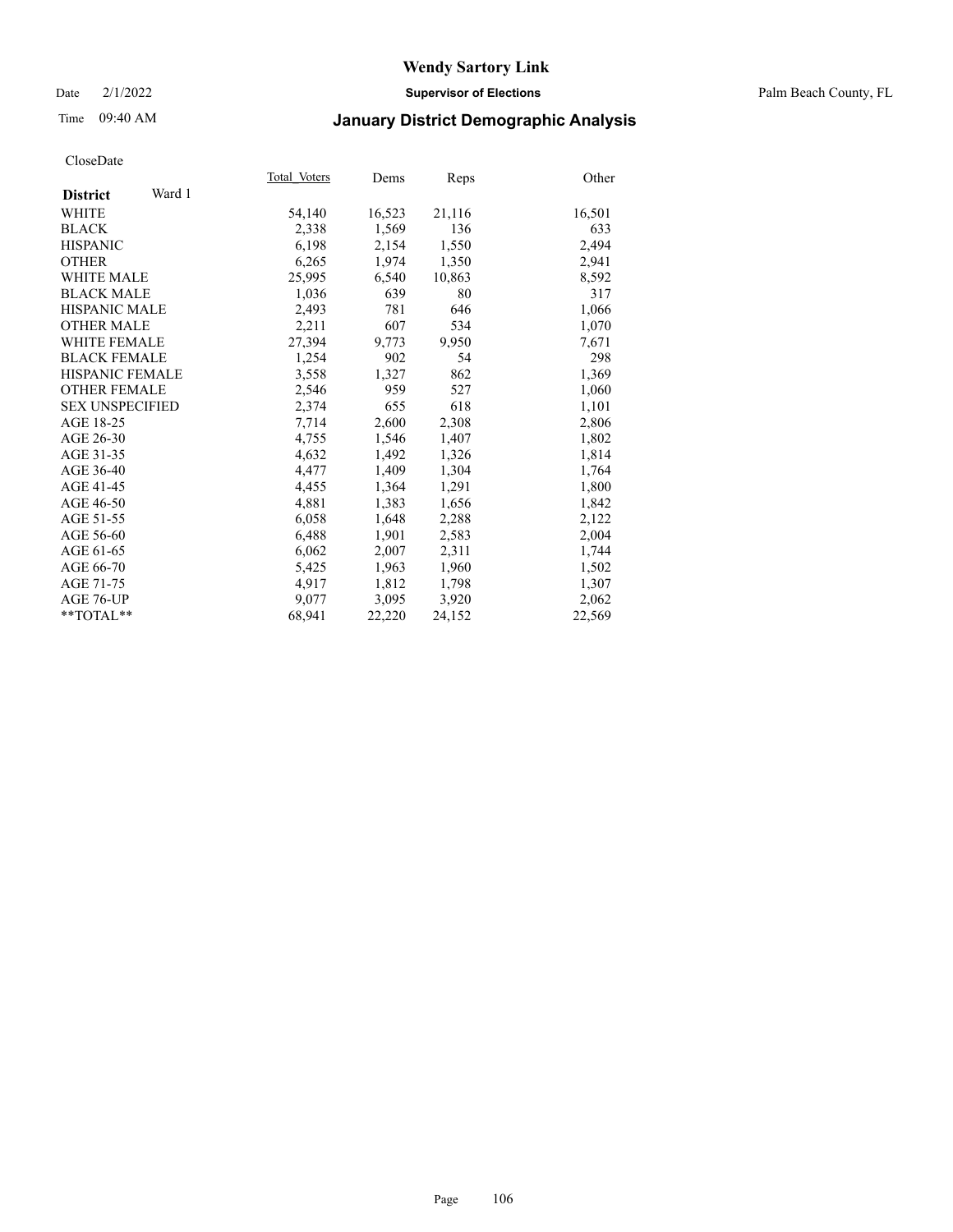# Time 09:40 AM **January District Demographic Analysis**

|                        |        | Total Voters | Dems                    | Reps                    | Other          |
|------------------------|--------|--------------|-------------------------|-------------------------|----------------|
| <b>District</b>        | Ward 1 |              |                         |                         |                |
| WHITE                  |        | 300          | 79                      | 138                     | 83             |
| <b>BLACK</b>           |        | $\theta$     | $\overline{0}$          | $\theta$                | $\overline{0}$ |
| <b>HISPANIC</b>        |        | 9            | 3                       | 1                       | 5              |
| <b>OTHER</b>           |        | 16           | 5                       | 5                       | 6              |
| <b>WHITE MALE</b>      |        | 125          | 26                      | 56                      | 43             |
| <b>BLACK MALE</b>      |        | $\theta$     | $\theta$                | $\Omega$                | $\theta$       |
| <b>HISPANIC MALE</b>   |        | 3            | $\overline{c}$          | $\theta$                |                |
| <b>OTHER MALE</b>      |        | 5            | $\overline{2}$          | 2                       |                |
| <b>WHITE FEMALE</b>    |        | 173          | 53                      | 80                      | 40             |
| <b>BLACK FEMALE</b>    |        | $\theta$     | $\theta$                | $\theta$                | $\theta$       |
| <b>HISPANIC FEMALE</b> |        | 5            | 1                       |                         | 3              |
| <b>OTHER FEMALE</b>    |        | 4            | $\overline{2}$          | 0                       | $\overline{c}$ |
| <b>SEX UNSPECIFIED</b> |        | 10           | $\mathbf{1}$            | 5                       | $\overline{4}$ |
| AGE 18-25              |        | 7            | $\overline{c}$          | $\overline{\mathbf{c}}$ | 3              |
| AGE 26-30              |        | 4            | 1                       | $\overline{c}$          |                |
| AGE 31-35              |        | 5            |                         | $\overline{c}$          | $\overline{2}$ |
| AGE 36-40              |        | 5            | 3                       | 1                       |                |
| AGE 41-45              |        | 7            | 1                       | 3                       | 3              |
| AGE 46-50              |        | 6            | $\overline{c}$          |                         | 3              |
| AGE 51-55              |        | 19           | $\overline{\mathbf{3}}$ | 9                       | 7              |
| AGE 56-60              |        | 18           | 5                       | 8                       | 5              |
| AGE 61-65              |        | 32           | 13                      | 11                      | 8              |
| AGE 66-70              |        | 26           | 8                       | 8                       | 10             |
| AGE 71-75              |        | 44           | 12                      | 20                      | 12             |
| AGE 76-UP              |        | 152          | 36                      | 77                      | 39             |
| **TOTAL**              |        | 325          | 87                      | 144                     | 94             |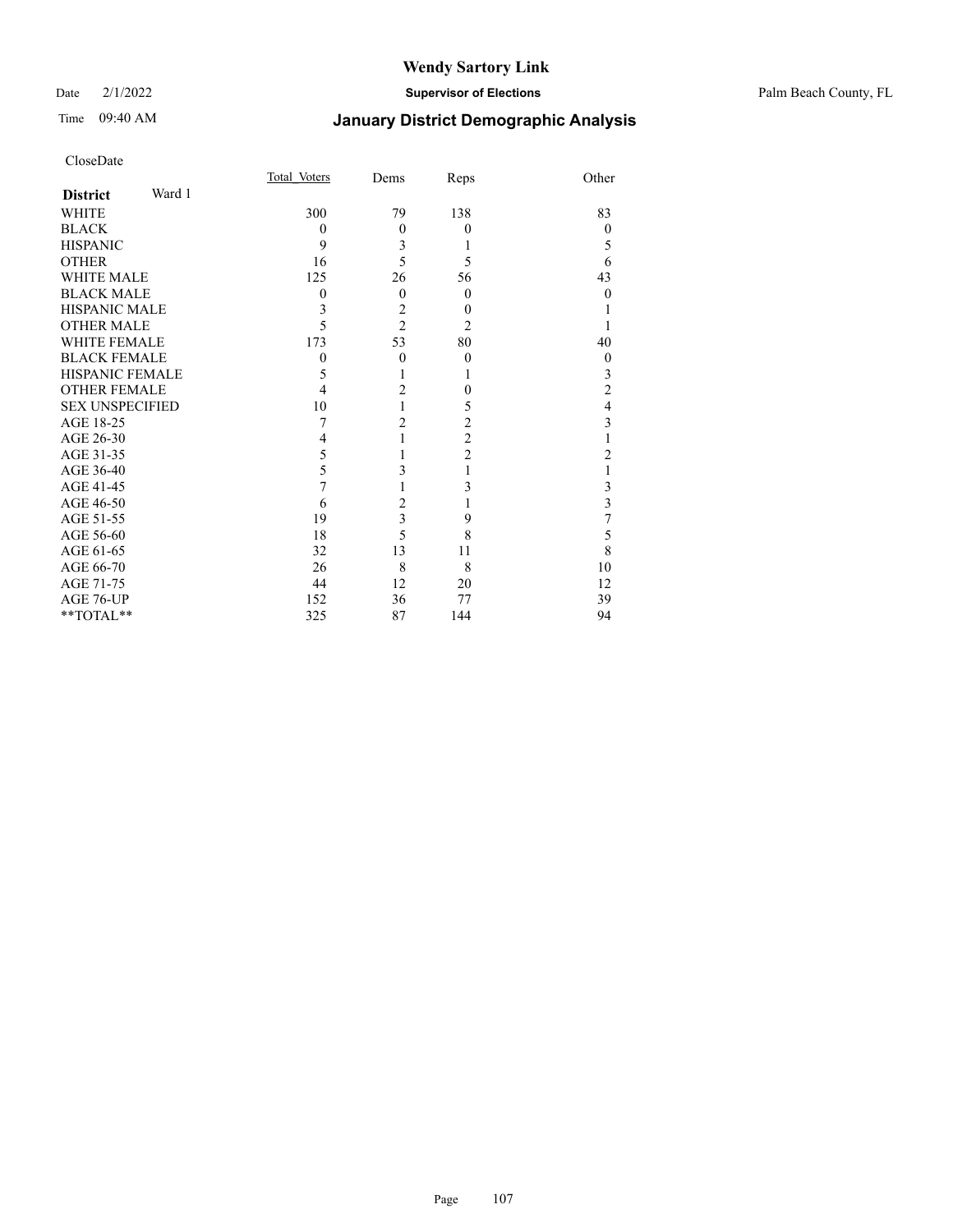CloseDate

### Date 2/1/2022 **Supervisor of Elections** Palm Beach County, FL

|                           | Total Voters   | Dems           | Reps           | Other          |
|---------------------------|----------------|----------------|----------------|----------------|
| Ward 1<br><b>District</b> |                |                |                |                |
| <b>WHITE</b>              | 56             | 18             | 21             | 17             |
| <b>BLACK</b>              | $\overline{2}$ | 1              | $\theta$       |                |
| <b>HISPANIC</b>           | 22             | 6              | 6              | 10             |
| <b>OTHER</b>              | 5              |                | $\Omega$       | $\overline{4}$ |
| <b>WHITE MALE</b>         | 27             | 8              | 11             | 8              |
| <b>BLACK MALE</b>         | 2              |                | 0              |                |
| <b>HISPANIC MALE</b>      | 8              | 1              | 5              | 2              |
| <b>OTHER MALE</b>         | $\theta$       | $\Omega$       | $\Omega$       | $\mathbf{0}$   |
| <b>WHITE FEMALE</b>       | 28             | 10             | 10             | 8              |
| <b>BLACK FEMALE</b>       | $\theta$       | $\theta$       | $\theta$       | $\mathbf{0}$   |
| HISPANIC FEMALE           | 14             | 5              |                | $\,$ $\,$      |
| <b>OTHER FEMALE</b>       | 3              | 0              | 0              | 3              |
| <b>SEX UNSPECIFIED</b>    | 3              |                | 0              | $\overline{c}$ |
| AGE 18-25                 | 9              | 3              | 4              | $\overline{2}$ |
| AGE 26-30                 | 3              | $\overline{c}$ | 0              |                |
| AGE 31-35                 | 10             | $\overline{4}$ | 2              | 4              |
| AGE 36-40                 | 8              | $\overline{2}$ | $\theta$       | 6              |
| AGE 41-45                 | 3              |                | 0              | $\overline{c}$ |
| AGE 46-50                 |                | 0              | 5              | $\overline{c}$ |
| AGE 51-55                 | 5              |                | 3              | 1              |
| AGE 56-60                 | 8              | $\overline{c}$ | 3              | 3              |
| AGE 61-65                 | 8              | $\overline{3}$ | $\theta$       | 5              |
| AGE 66-70                 | 7              | 3              | 2              | $\overline{c}$ |
| AGE 71-75                 | 5              | $\overline{c}$ | $\overline{c}$ |                |
| AGE 76-UP                 | 12             | 3              | 6              | 3              |
| **TOTAL**                 | 85             | 26             | 27             | 32             |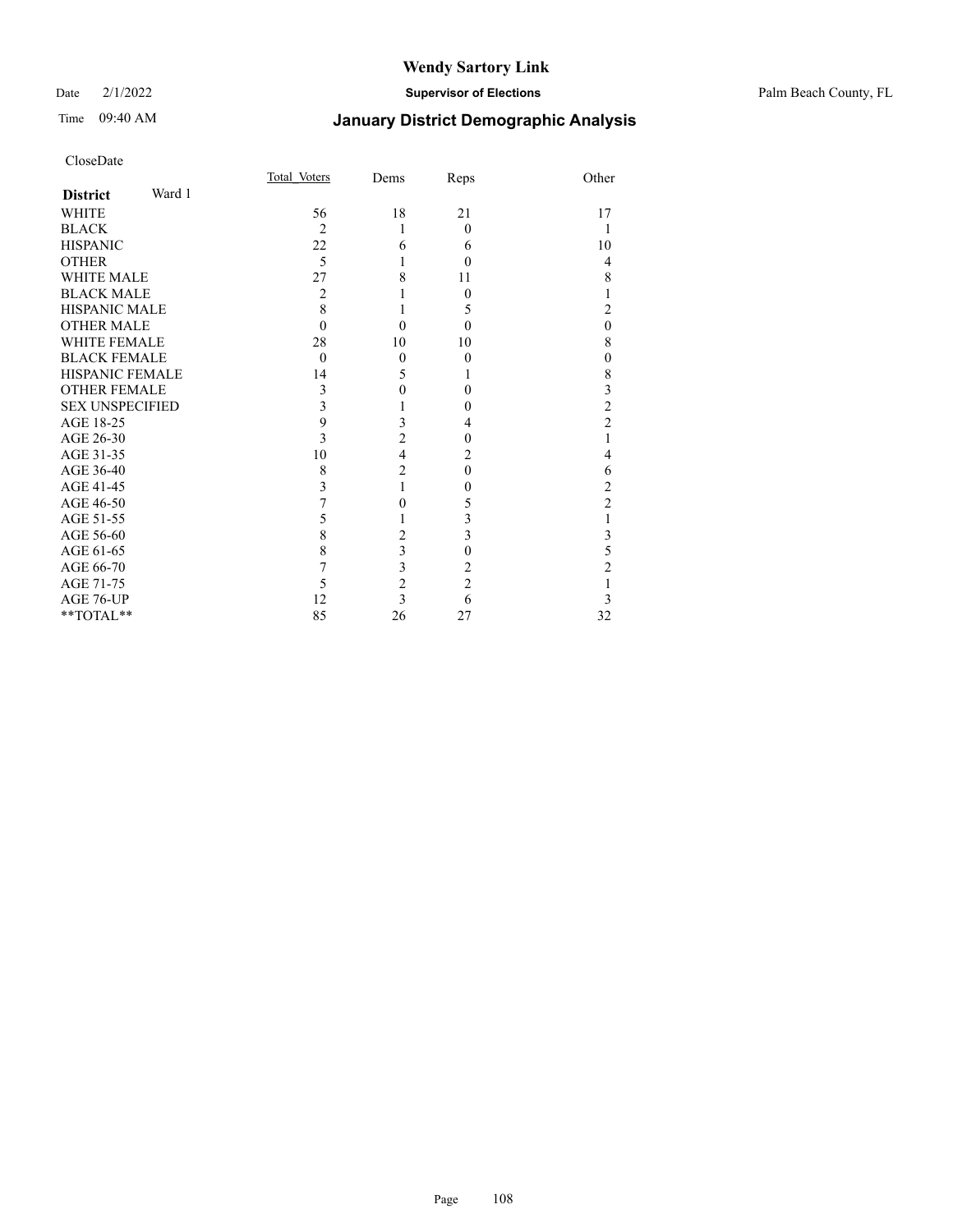## Date 2/1/2022 **Supervisor of Elections** Palm Beach County, FL

# Time 09:40 AM **January District Demographic Analysis**

|                           | Total Voters | Dems   | Reps   | Other  |
|---------------------------|--------------|--------|--------|--------|
| Ward 1<br><b>District</b> |              |        |        |        |
| WHITE                     | 30,754       | 10,488 | 10,696 | 9,570  |
| <b>BLACK</b>              | 9,399        | 7,510  | 263    | 1,626  |
| <b>HISPANIC</b>           | 3,270        | 1,457  | 630    | 1,183  |
| <b>OTHER</b>              | 3,672        | 1,473  | 654    | 1,545  |
| <b>WHITE MALE</b>         | 14,396       | 4,002  | 5,427  | 4,967  |
| <b>BLACK MALE</b>         | 4,243        | 3,233  | 147    | 863    |
| <b>HISPANIC MALE</b>      | 1,364        | 571    | 270    | 523    |
| <b>OTHER MALE</b>         | 1,281        | 485    | 262    | 534    |
| <b>WHITE FEMALE</b>       | 15,925       | 6,339  | 5,140  | 4,446  |
| <b>BLACK FEMALE</b>       | 5,006        | 4,161  | 113    | 732    |
| HISPANIC FEMALE           | 1,832        | 858    | 344    | 630    |
| <b>OTHER FEMALE</b>       | 1,486        | 680    | 247    | 559    |
| <b>SEX UNSPECIFIED</b>    | 1,526        | 580    | 285    | 661    |
| AGE 18-25                 | 3,767        | 1,714  | 711    | 1,342  |
| AGE 26-30                 | 3,740        | 1,588  | 777    | 1,375  |
| AGE 31-35                 | 3,974        | 1,722  | 785    | 1,467  |
| AGE 36-40                 | 3,278        | 1,420  | 713    | 1,145  |
| AGE 41-45                 | 2,698        | 1,144  | 573    | 981    |
| AGE 46-50                 | 2,863        | 1,177  | 719    | 967    |
| AGE 51-55                 | 3,459        | 1,382  | 997    | 1,080  |
| AGE 56-60                 | 4,293        | 1,818  | 1,302  | 1,173  |
| AGE 61-65                 | 4,503        | 1,987  | 1,351  | 1,165  |
| AGE 66-70                 | 4,288        | 2,059  | 1,206  | 1,023  |
| AGE 71-75                 | 3,752        | 1,850  | 1,015  | 887    |
| AGE 76-UP                 | 6,479        | 3,067  | 2,093  | 1,319  |
| $*$ TOTAL $*$             | 47,095       | 20,928 | 12,243 | 13,924 |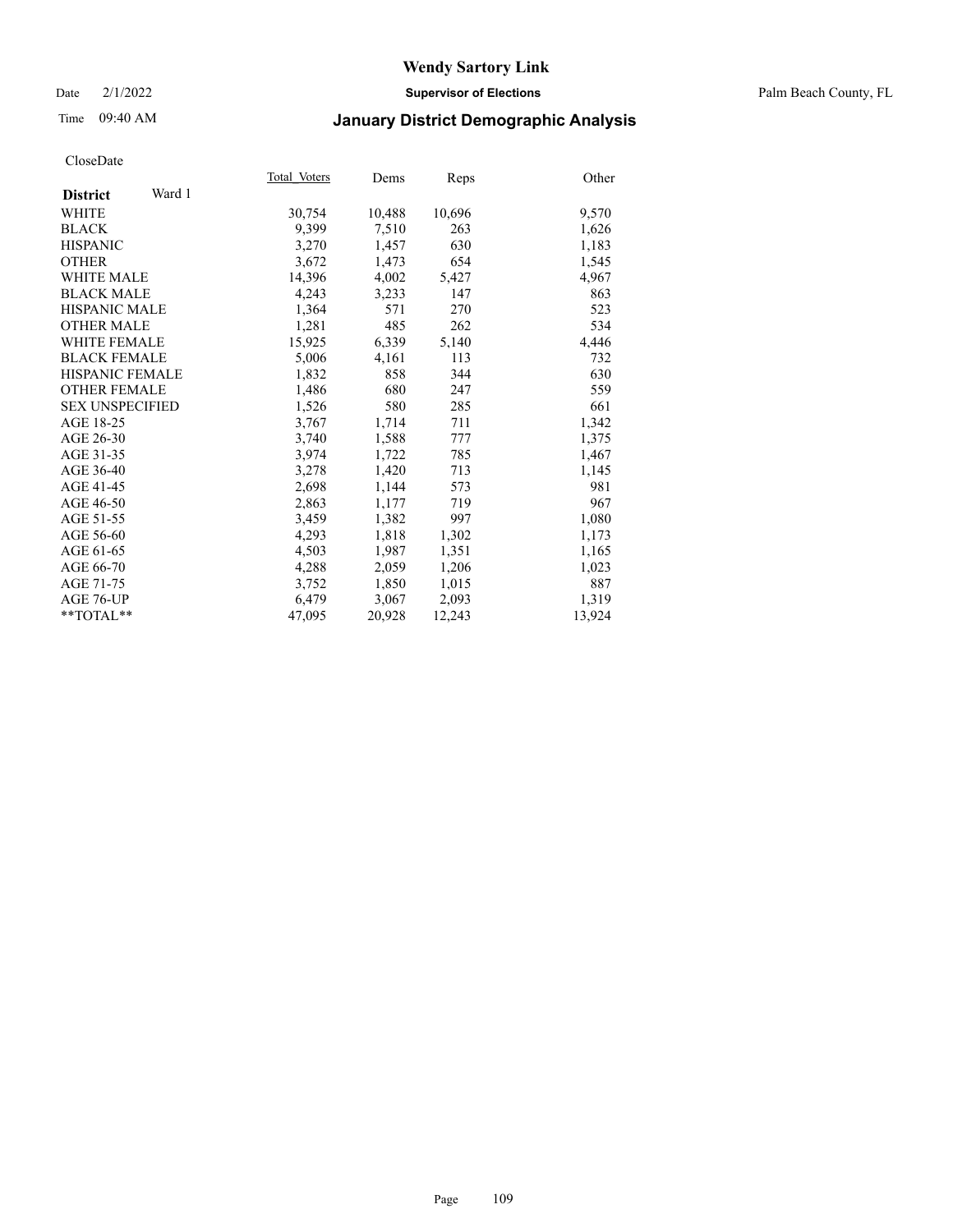## Date 2/1/2022 **Supervisor of Elections** Palm Beach County, FL

# Time 09:40 AM **January District Demographic Analysis**

|                           | Total Voters | Dems   | Reps  | Other |
|---------------------------|--------------|--------|-------|-------|
| Ward 1<br><b>District</b> |              |        |       |       |
| WHITE                     | 8,771        | 3,209  | 2,874 | 2,688 |
| <b>BLACK</b>              | 4,846        | 3,536  | 158   | 1,152 |
| <b>HISPANIC</b>           | 6,923        | 3,085  | 1,164 | 2,674 |
| <b>OTHER</b>              | 2,724        | 1,111  | 357   | 1,256 |
| <b>WHITE MALE</b>         | 3,859        | 1,212  | 1,359 | 1,288 |
| <b>BLACK MALE</b>         | 1,963        | 1,327  | 94    | 542   |
| HISPANIC MALE             | 2,951        | 1,203  | 548   | 1,200 |
| <b>OTHER MALE</b>         | 965          | 399    | 137   | 429   |
| <b>WHITE FEMALE</b>       | 4,780        | 1,955  | 1,482 | 1,343 |
| <b>BLACK FEMALE</b>       | 2,801        | 2,146  | 63    | 592   |
| <b>HISPANIC FEMALE</b>    | 3,789        | 1,804  | 585   | 1,400 |
| <b>OTHER FEMALE</b>       | 1,104        | 515    | 138   | 451   |
| <b>SEX UNSPECIFIED</b>    | 1,033        | 369    | 145   | 519   |
| AGE 18-25                 | 2,805        | 1,255  | 301   | 1,249 |
| AGE 26-30                 | 1,843        | 821    | 223   | 799   |
| AGE 31-35                 | 1,964        | 907    | 275   | 782   |
| AGE 36-40                 | 1,865        | 872    | 269   | 724   |
| AGE 41-45                 | 1,805        | 863    | 298   | 644   |
| AGE 46-50                 | 1,828        | 881    | 342   | 605   |
| AGE 51-55                 | 1,920        | 929    | 372   | 619   |
| AGE 56-60                 | 1,947        | 935    | 462   | 550   |
| AGE 61-65                 | 1,901        | 897    | 469   | 535   |
| AGE 66-70                 | 1,562        | 778    | 391   | 393   |
| AGE 71-75                 | 1,377        | 660    | 364   | 353   |
| AGE 76-UP                 | 2,447        | 1,143  | 787   | 517   |
| $*$ $TOTAL**$             | 23,264       | 10,941 | 4,553 | 7,770 |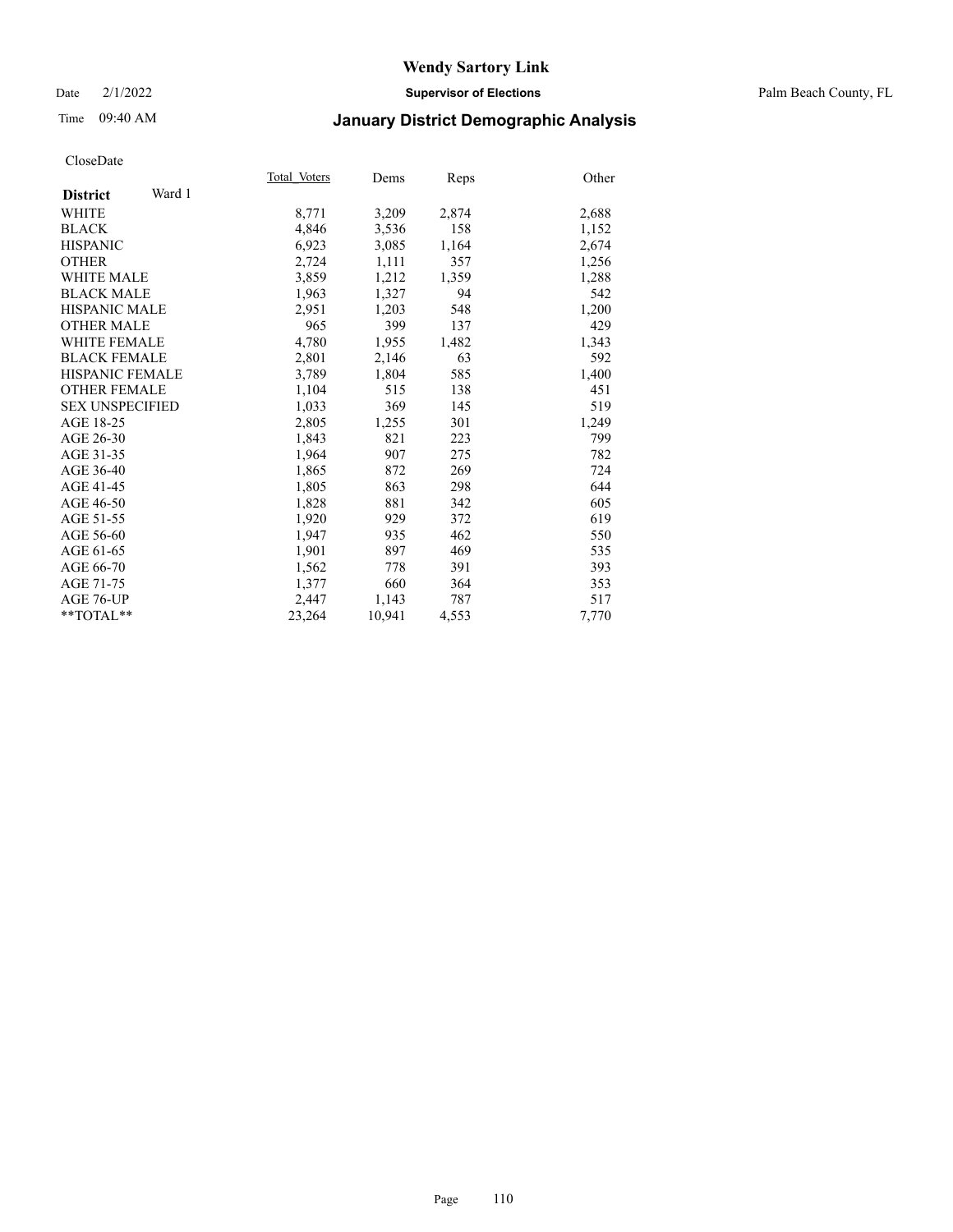## Date 2/1/2022 **Supervisor of Elections** Palm Beach County, FL

# Time 09:40 AM **January District Demographic Analysis**

| CloseDate              |        |                |                  |                |                                       |
|------------------------|--------|----------------|------------------|----------------|---------------------------------------|
|                        |        | Total Voters   | Dems             | Reps           | Other                                 |
| <b>District</b>        | Ward 1 |                |                  |                |                                       |
| <b>WHITE</b>           |        | 126            | 35               | 51             | 40                                    |
| <b>BLACK</b>           |        | $\overline{2}$ | $\theta$         | $\theta$       | $\overline{2}$                        |
| <b>HISPANIC</b>        |        | 33             | 8                | 10             | 15                                    |
| <b>OTHER</b>           |        | 13             | $\theta$         | $\overline{c}$ | 11                                    |
| <b>WHITE MALE</b>      |        | 64             | 15               | 30             | 19                                    |
| <b>BLACK MALE</b>      |        | $\overline{2}$ | $\theta$         | $\theta$       | $\overline{2}$                        |
| <b>HISPANIC MALE</b>   |        | 16             | 6                | 4              | 6                                     |
| <b>OTHER MALE</b>      |        | 5              | $\theta$         | 1              | $\overline{4}$                        |
| <b>WHITE FEMALE</b>    |        | 60             | 20               | 21             | 19                                    |
| <b>BLACK FEMALE</b>    |        | $\theta$       | $\overline{0}$   | $\theta$       | $\theta$                              |
| <b>HISPANIC FEMALE</b> |        | 16             | $\overline{2}$   | 5              | 9                                     |
| <b>OTHER FEMALE</b>    |        | 5              | $\boldsymbol{0}$ | l              | $\overline{4}$                        |
| <b>SEX UNSPECIFIED</b> |        | 6              | $\theta$         |                | 5                                     |
| AGE 18-25              |        | 18             | 4                | 6              | 8                                     |
| AGE 26-30              |        | 16             | $\overline{4}$   | 3              | 9                                     |
| AGE 31-35              |        | 17             | $\overline{c}$   | 9              | 6                                     |
| AGE 36-40              |        | 9              | 3                | $\overline{c}$ | $\overline{4}$                        |
| AGE 41-45              |        | 9              | 3                | 4              | $\begin{array}{c} 2 \\ 8 \end{array}$ |
| AGE 46-50              |        | 13             | $\boldsymbol{0}$ | 5              |                                       |
| AGE 51-55              |        | 15             | 4                | 6              | 5                                     |
| AGE 56-60              |        | 32             | 9                | 12             | 11                                    |
| AGE 61-65              |        | 10             | $\overline{c}$   | 4              | $\overline{4}$                        |
| AGE 66-70              |        | 16             | $\overline{4}$   | 6              | 6                                     |
| AGE 71-75              |        | 9              | $\overline{4}$   | $\overline{2}$ | 3                                     |
| AGE 76-UP              |        | 10             | 4                | $\overline{4}$ | $\overline{c}$                        |
| **TOTAL**              |        | 174            | 43               | 63             | 68                                    |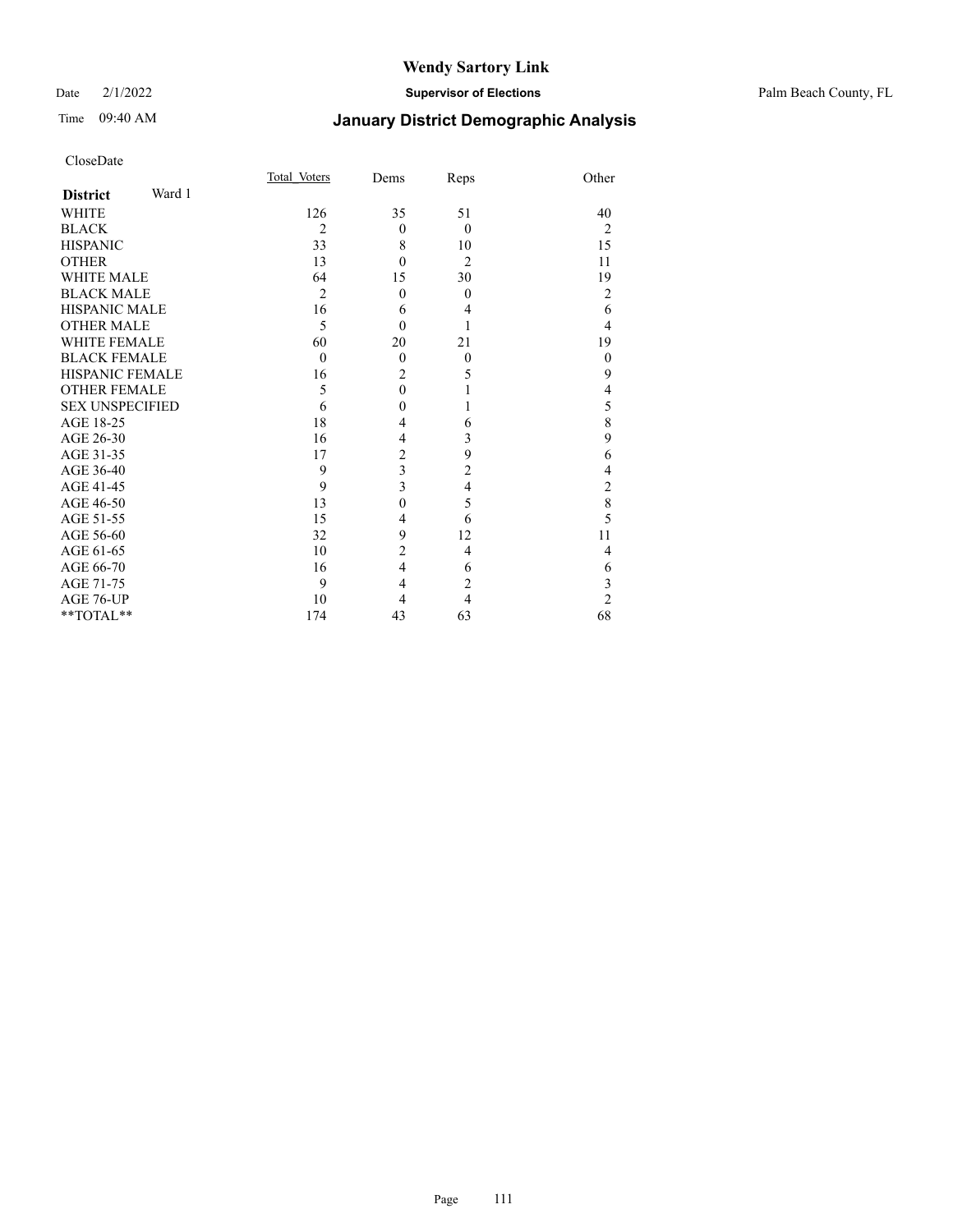## Date 2/1/2022 **Supervisor of Elections** Palm Beach County, FL

# Time 09:40 AM **January District Demographic Analysis**

|                           | Total Voters   | Dems             | Reps             | Other        |
|---------------------------|----------------|------------------|------------------|--------------|
| Ward 1<br><b>District</b> |                |                  |                  |              |
| WHITE                     | 815            | 170              | 439              | 206          |
| <b>BLACK</b>              | 4              | 4                | $\theta$         | $\mathbf{0}$ |
| <b>HISPANIC</b>           | 23             | 4                | 9                | 10           |
| <b>OTHER</b>              | 39             | 7                | 11               | 21           |
| <b>WHITE MALE</b>         | 401            | 67               | 224              | 110          |
| <b>BLACK MALE</b>         | $\overline{2}$ | $\overline{2}$   | $\theta$         | $\theta$     |
| <b>HISPANIC MALE</b>      | $\overline{7}$ | $\boldsymbol{0}$ | $\overline{c}$   | 5            |
| <b>OTHER MALE</b>         | 19             | $\overline{2}$   | $\overline{7}$   | 10           |
| <b>WHITE FEMALE</b>       | 403            | 100              | 208              | 95           |
| <b>BLACK FEMALE</b>       | $\overline{2}$ | $\overline{2}$   | $\boldsymbol{0}$ | $\mathbf{0}$ |
| <b>HISPANIC FEMALE</b>    | 16             | $\overline{4}$   | 7                | 5            |
| <b>OTHER FEMALE</b>       | 11             | $\overline{c}$   | 3                | 6            |
| <b>SEX UNSPECIFIED</b>    | 19             | 6                | 7                | 6            |
| AGE 18-25                 | 56             | 9                | 18               | 29           |
| AGE 26-30                 | 26             | $\overline{4}$   | 9                | 13           |
| AGE 31-35                 | 37             | 11               | 13               | 13           |
| AGE 36-40                 | 46             | 10               | 19               | 17           |
| AGE 41-45                 | 26             | 3                | 14               | 9            |
| AGE 46-50                 | 43             | 6                | 22               | 15           |
| AGE 51-55                 | 59             | 10               | 29               | 20           |
| AGE 56-60                 | 82             | 11               | 46               | 25           |
| AGE 61-65                 | 93             | 18               | 57               | 18           |
| AGE 66-70                 | 109            | 28               | 59               | 22           |
| AGE 71-75                 | 107            | 24               | 62               | 21           |
| AGE 76-UP                 | 197            | 51               | 111              | 35           |
| **TOTAL**                 | 881            | 185              | 459              | 237          |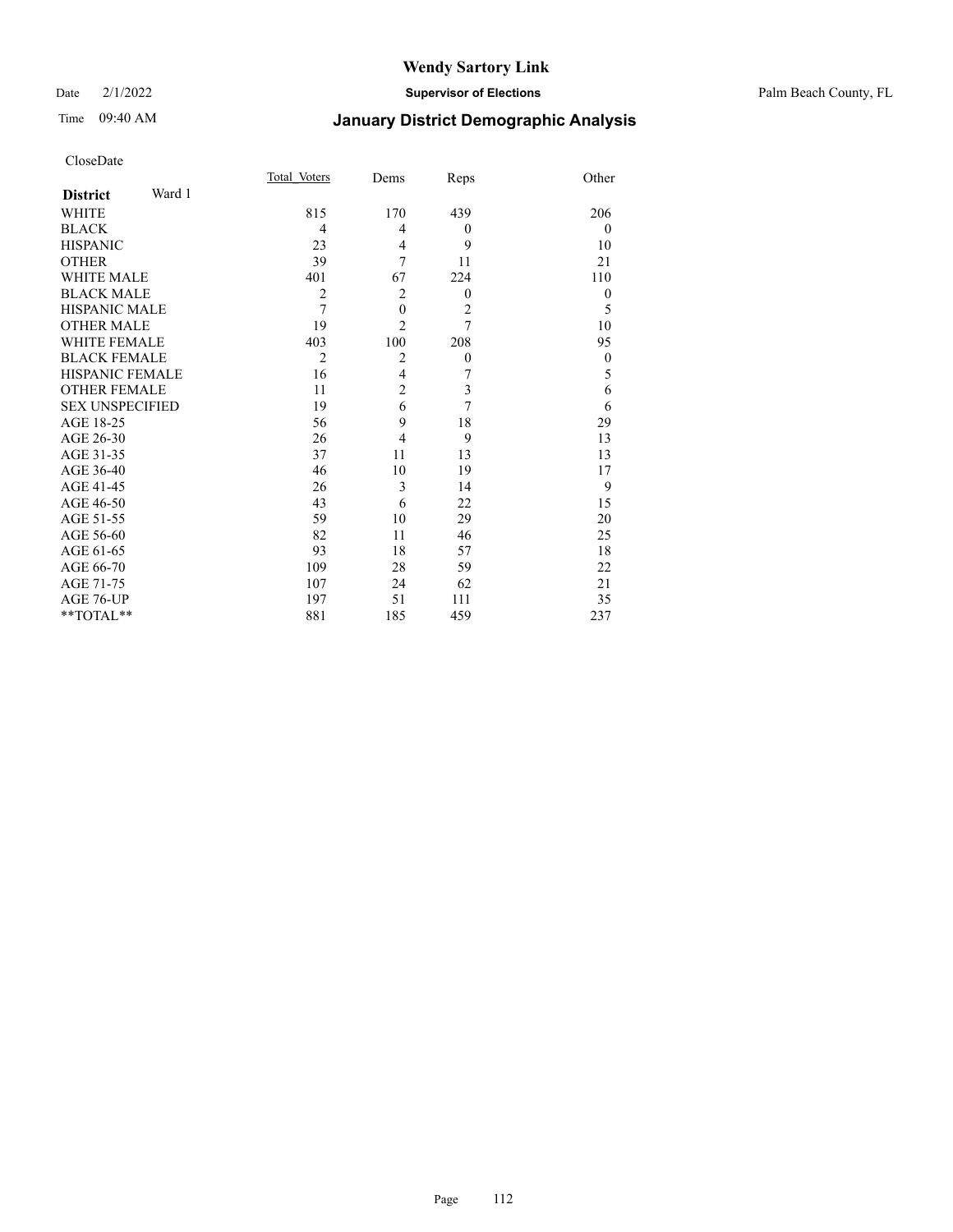# Time 09:40 AM **January District Demographic Analysis**

|                           | Total Voters | Dems  | Reps           | Other |
|---------------------------|--------------|-------|----------------|-------|
| Ward 1<br><b>District</b> |              |       |                |       |
| <b>WHITE</b>              | 3,459        | 1,022 | 1,442          | 995   |
| <b>BLACK</b>              | 21           | 15    | 2              | 4     |
| <b>HISPANIC</b>           | 146          | 45    | 43             | 58    |
| <b>OTHER</b>              | 271          | 97    | 68             | 106   |
| <b>WHITE MALE</b>         | 1,646        | 420   | 731            | 495   |
| <b>BLACK MALE</b>         | 9            | 6     | $\overline{2}$ | 1     |
| <b>HISPANIC MALE</b>      | 46           | 13    | 15             | 18    |
| <b>OTHER MALE</b>         | 87           | 23    | 21             | 43    |
| <b>WHITE FEMALE</b>       | 1,771        | 598   | 684            | 489   |
| <b>BLACK FEMALE</b>       | 12           | 9     | $\theta$       | 3     |
| HISPANIC FEMALE           | 97           | 32    | 28             | 37    |
| <b>OTHER FEMALE</b>       | 118          | 51    | 31             | 36    |
| <b>SEX UNSPECIFIED</b>    | 107          | 24    | 42             | 41    |
| AGE 18-25                 | 168          | 49    | 52             | 67    |
| AGE 26-30                 | 97           | 32    | 28             | 37    |
| AGE 31-35                 | 92           | 28    | 26             | 38    |
| AGE 36-40                 | 85           | 24    | 31             | 30    |
| AGE 41-45                 | 82           | 18    | 28             | 36    |
| AGE 46-50                 | 114          | 17    | 46             | 51    |
| AGE 51-55                 | 199          | 42    | 93             | 64    |
| AGE 56-60                 | 378          | 101   | 157            | 120   |
| AGE 61-65                 | 453          | 150   | 165            | 138   |
| AGE 66-70                 | 445          | 138   | 179            | 128   |
| AGE 71-75                 | 600          | 204   | 219            | 177   |
| AGE 76-UP                 | 1,184        | 376   | 531            | 277   |
| $*$ $TOTAL**$             | 3,897        | 1,179 | 1,555          | 1,163 |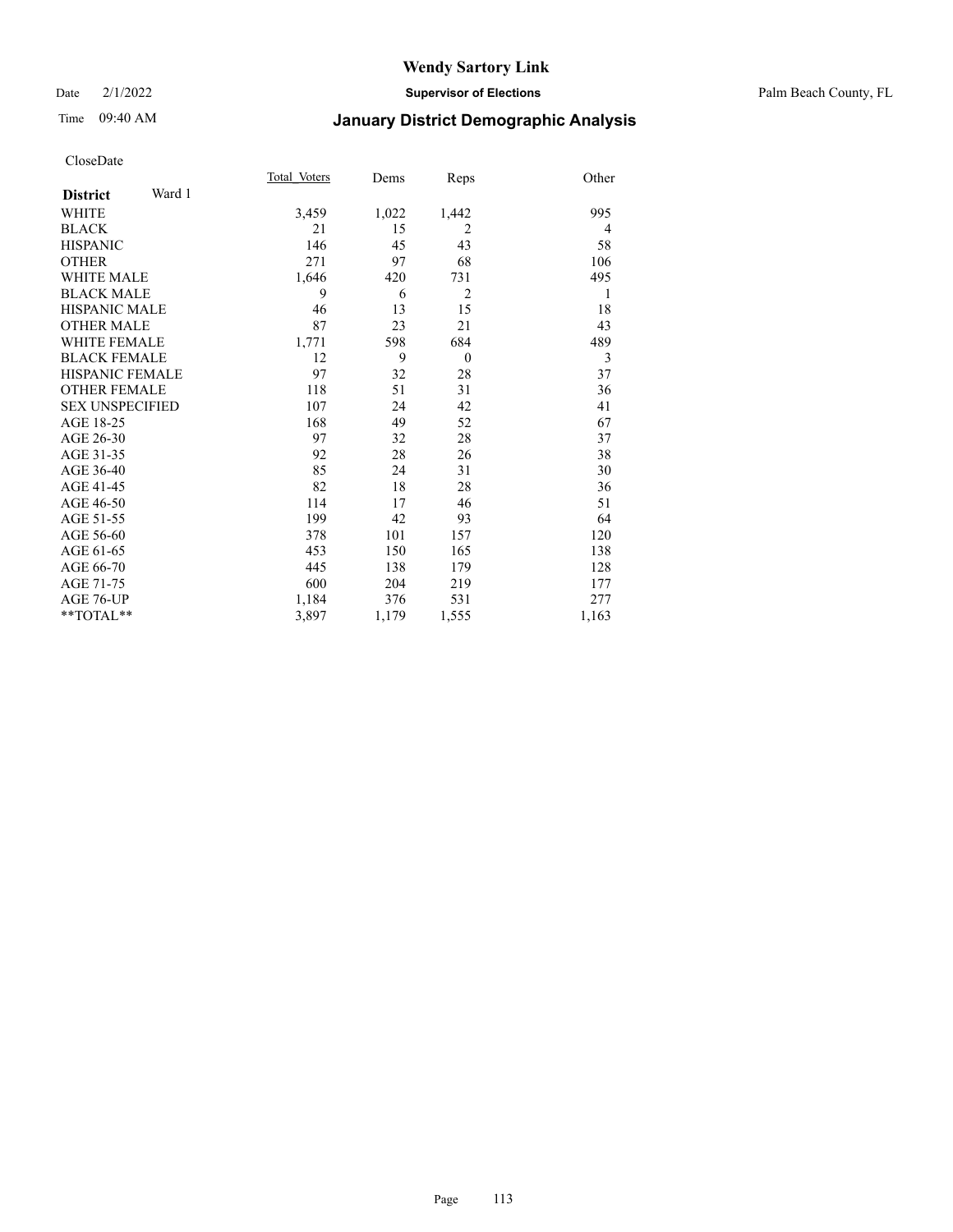## Date 2/1/2022 **Supervisor of Elections** Palm Beach County, FL

# Time 09:40 AM **January District Demographic Analysis**

|                           | Total Voters | Dems | Reps           | Other |
|---------------------------|--------------|------|----------------|-------|
| Ward 1<br><b>District</b> |              |      |                |       |
| WHITE                     | 488          | 139  | 217            | 132   |
| <b>BLACK</b>              | 394          | 300  | 19             | 75    |
| <b>HISPANIC</b>           | 310          | 126  | 71             | 113   |
| <b>OTHER</b>              | 142          | 43   | 28             | 71    |
| <b>WHITE MALE</b>         | 241          | 58   | 105            | 78    |
| <b>BLACK MALE</b>         | 174          | 118  | 12             | 44    |
| <b>HISPANIC MALE</b>      | 143          | 48   | 38             | 57    |
| <b>OTHER MALE</b>         | 38           | 13   | 5              | 20    |
| <b>WHITE FEMALE</b>       | 240          | 80   | 108            | 52    |
| <b>BLACK FEMALE</b>       | 216          | 179  | $\overline{7}$ | 30    |
| <b>HISPANIC FEMALE</b>    | 157          | 73   | 30             | 54    |
| <b>OTHER FEMALE</b>       | 57           | 20   | 10             | 27    |
| <b>SEX UNSPECIFIED</b>    | 68           | 19   | 20             | 29    |
| AGE 18-25                 | 153          | 64   | 30             | 59    |
| AGE 26-30                 | 120          | 55   | 21             | 44    |
| AGE 31-35                 | 125          | 55   | 26             | 44    |
| AGE 36-40                 | 112          | 53   | 17             | 42    |
| AGE 41-45                 | 110          | 63   | 24             | 23    |
| AGE 46-50                 | 100          | 54   | 18             | 28    |
| AGE 51-55                 | 137          | 54   | 46             | 37    |
| AGE 56-60                 | 131          | 51   | 38             | 42    |
| AGE 61-65                 | 130          | 57   | 40             | 33    |
| AGE 66-70                 | 79           | 44   | 20             | 15    |
| AGE 71-75                 | 58           | 27   | 21             | 10    |
| <b>AGE 76-UP</b>          | 79           | 31   | 34             | 14    |
| **TOTAL**                 | 1,334        | 608  | 335            | 391   |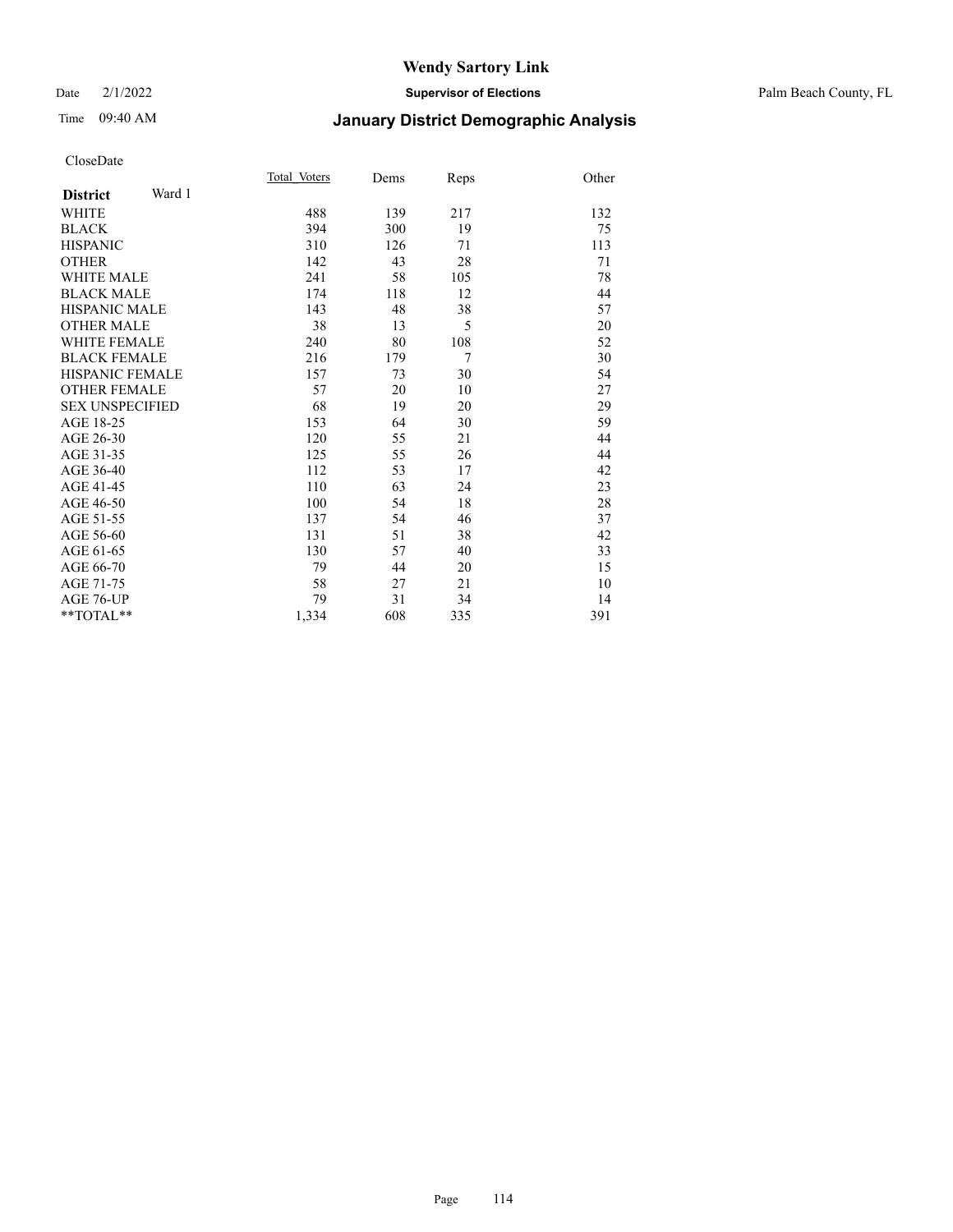## Date 2/1/2022 **Supervisor of Elections** Palm Beach County, FL

# Time 09:40 AM **January District Demographic Analysis**

|                           | Total Voters | Dems | Reps           | Other |
|---------------------------|--------------|------|----------------|-------|
| Ward 1<br><b>District</b> |              |      |                |       |
| WHITE                     | 1,641        | 498  | 610            | 533   |
| <b>BLACK</b>              | 122          | 88   | 7              | 27    |
| <b>HISPANIC</b>           | 176          | 68   | 29             | 79    |
| <b>OTHER</b>              | 154          | 43   | 42             | 69    |
| <b>WHITE MALE</b>         | 779          | 195  | 313            | 271   |
| <b>BLACK MALE</b>         | 47           | 29   | 4              | 14    |
| <b>HISPANIC MALE</b>      | 76           | 33   | 11             | 32    |
| <b>OTHER MALE</b>         | 50           | 12   | 15             | 23    |
| <b>WHITE FEMALE</b>       | 844          | 299  | 290            | 255   |
| <b>BLACK FEMALE</b>       | 73           | 59   | $\overline{2}$ | 12    |
| <b>HISPANIC FEMALE</b>    | 92           | 33   | 16             | 43    |
| <b>OTHER FEMALE</b>       | 74           | 23   | 18             | 33    |
| <b>SEX UNSPECIFIED</b>    | 58           | 14   | 19             | 25    |
| AGE 18-25                 | 127          | 47   | 29             | 51    |
| AGE 26-30                 | 144          | 43   | 40             | 61    |
| AGE 31-35                 | 142          | 48   | 34             | 60    |
| AGE 36-40                 | 128          | 45   | 38             | 45    |
| AGE 41-45                 | 134          | 45   | 31             | 58    |
| AGE 46-50                 | 164          | 51   | 48             | 65    |
| AGE 51-55                 | 195          | 61   | 69             | 65    |
| AGE 56-60                 | 221          | 67   | 82             | 72    |
| AGE 61-65                 | 232          | 79   | 85             | 68    |
| AGE 66-70                 | 211          | 79   | 66             | 66    |
| AGE 71-75                 | 144          | 54   | 58             | 32    |
| <b>AGE 76-UP</b>          | 251          | 78   | 108            | 65    |
| $*$ $TOTAL**$             | 2,093        | 697  | 688            | 708   |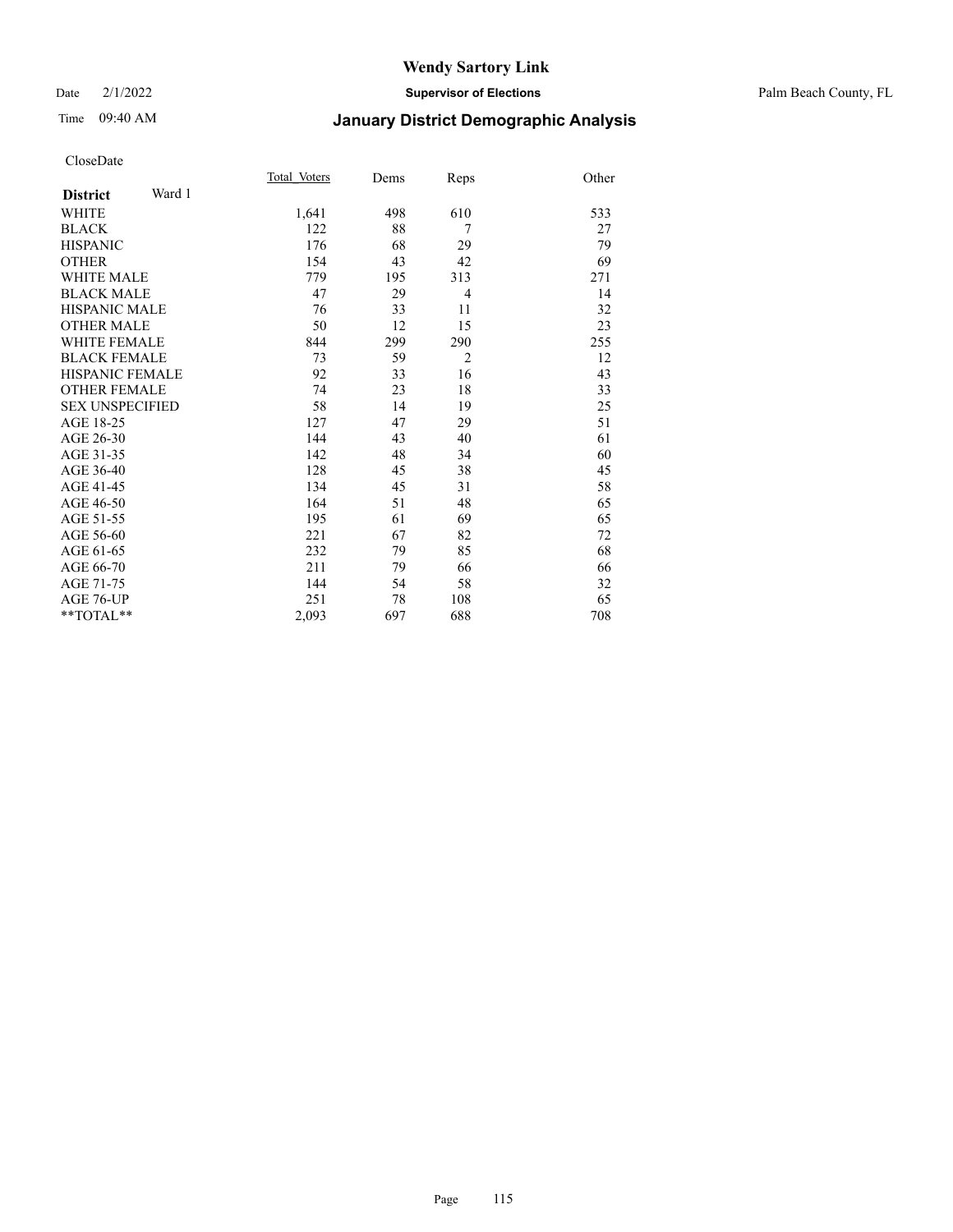## Date 2/1/2022 **Supervisor of Elections** Palm Beach County, FL

# Time 09:40 AM **January District Demographic Analysis**

|                           | Total Voters | Dems           | Reps           | Other |
|---------------------------|--------------|----------------|----------------|-------|
| Ward 1<br><b>District</b> |              |                |                |       |
| WHITE                     | 2,872        | 730            | 1,362          | 780   |
| <b>BLACK</b>              | 18           | 8              | $\overline{4}$ | 6     |
| <b>HISPANIC</b>           | 79           | 18             | 34             | 27    |
| <b>OTHER</b>              | 169          | 46             | 53             | 70    |
| <b>WHITE MALE</b>         | 1,311        | 264            | 647            | 400   |
| <b>BLACK MALE</b>         | 9            | $\overline{4}$ | $\overline{2}$ | 3     |
| HISPANIC MALE             | 33           | 9              | 16             | 8     |
| <b>OTHER MALE</b>         | 50           | 8              | 18             | 24    |
| <b>WHITE FEMALE</b>       | 1,530        | 461            | 700            | 369   |
| <b>BLACK FEMALE</b>       | 9            | $\overline{4}$ | $\overline{2}$ | 3     |
| <b>HISPANIC FEMALE</b>    | 45           | 9              | 18             | 18    |
| <b>OTHER FEMALE</b>       | 73           | 24             | 26             | 23    |
| <b>SEX UNSPECIFIED</b>    | 73           | 14             | 24             | 35    |
| AGE 18-25                 | 120          | 34             | 42             | 44    |
| AGE 26-30                 | 75           | 17             | 34             | 24    |
| AGE 31-35                 | 92           | 18             | 36             | 38    |
| AGE 36-40                 | 107          | 21             | 46             | 40    |
| AGE 41-45                 | 85           | 17             | 34             | 34    |
| AGE 46-50                 | 122          | 27             | 47             | 48    |
| AGE 51-55                 | 187          | 30             | 89             | 68    |
| AGE 56-60                 | 301          | 75             | 147            | 79    |
| AGE 61-65                 | 372          | 97             | 175            | 100   |
| AGE 66-70                 | 387          | 106            | 173            | 108   |
| AGE 71-75                 | 406          | 116            | 177            | 113   |
| AGE 76-UP                 | 884          | 244            | 453            | 187   |
| **TOTAL**                 | 3,138        | 802            | 1,453          | 883   |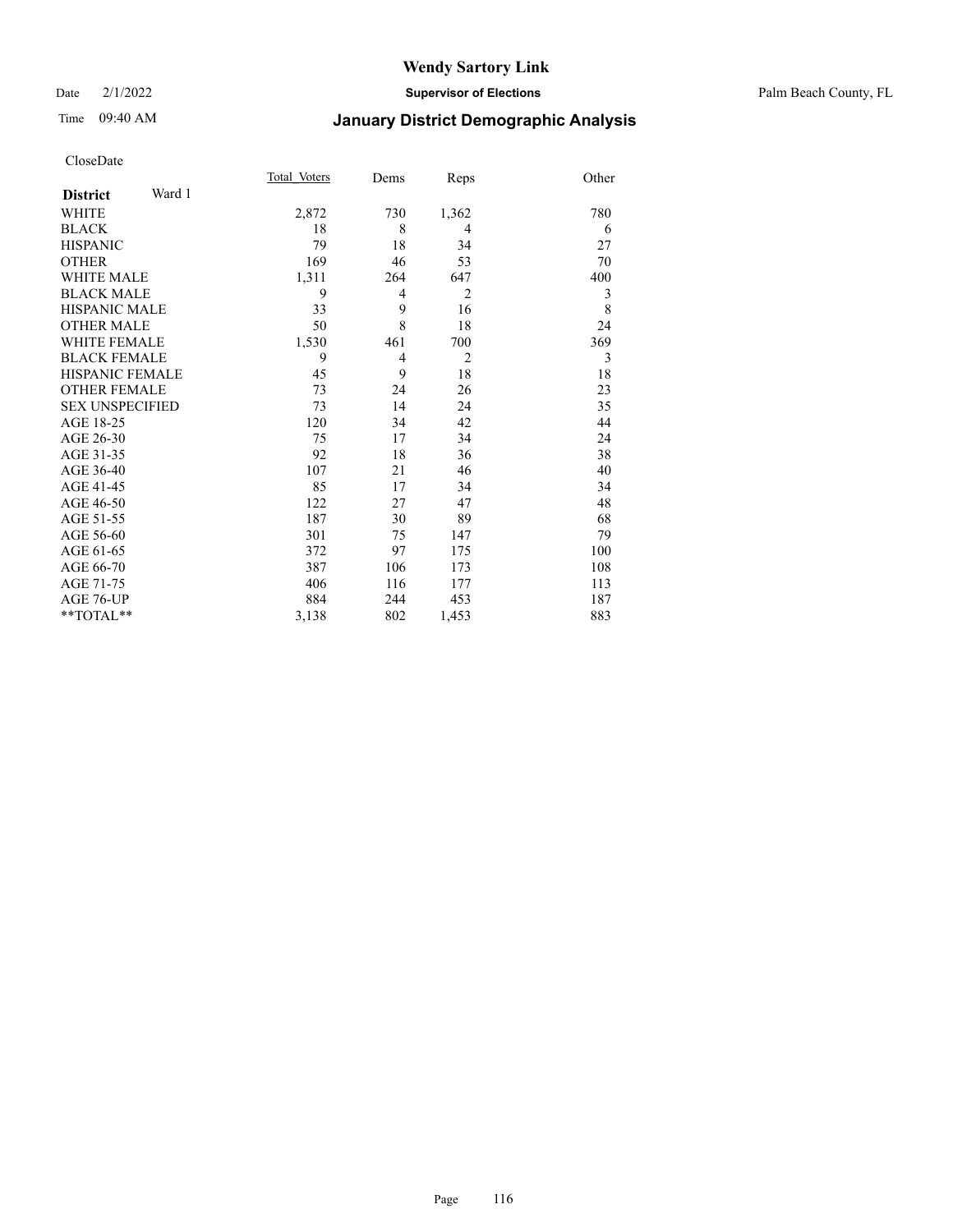## Date 2/1/2022 **Supervisor of Elections** Palm Beach County, FL

# Time 09:40 AM **January District Demographic Analysis**

| CloseDate |
|-----------|
|-----------|

|                        |        | Total Voters | Dems           | Reps           | Other          |
|------------------------|--------|--------------|----------------|----------------|----------------|
| <b>District</b>        | Ward 1 |              |                |                |                |
| WHITE                  |        | 359          | 61             | 204            | 94             |
| BLACK                  |        | $\theta$     | $\theta$       | $\theta$       | $\Omega$       |
| <b>HISPANIC</b>        |        | 5            | $\theta$       | 4              |                |
| OTHER                  |        | 26           | 8              | 10             | 8              |
| <b>WHITE MALE</b>      |        | 173          | 16             | 107            | 50             |
| BLACK MALE             |        | $\theta$     | $\theta$       | $\mathbf{0}$   | $\Omega$       |
| HISPANIC MALE          |        | $\theta$     | $\mathbf{0}$   | $\mathbf{0}$   | $\theta$       |
| <b>OTHER MALE</b>      |        | 4            | $\overline{2}$ | $\overline{2}$ | $\Omega$       |
| WHITE FEMALE           |        | 184          | 45             | 95             | 44             |
| <b>BLACK FEMALE</b>    |        | $\mathbf{0}$ | $\mathbf{0}$   | $\mathbf{0}$   | $\theta$       |
| HISPANIC FEMALE        |        | 5            | $\theta$       | 4              |                |
| <b>OTHER FEMALE</b>    |        | 16           | 5              | 5              | 6              |
| <b>SEX UNSPECIFIED</b> |        | 8            |                | 5              | $\mathfrak{D}$ |
| AGE 18-25              |        | 42           | 6              | 19             | 17             |
| AGE 26-30              |        | 18           | 4              | 10             | 4              |
| AGE 31-35              |        | 13           | 2              | 6              | 5              |
| AGE 36-40              |        | 3            | $\mathbf{0}$   | 3              | $\mathbf{0}$   |
| AGE 41-45              |        | 12           | 5              | 5              | $\overline{c}$ |
| AGE 46-50              |        | 15           | $\overline{2}$ | 8              | 5              |
| AGE 51-55              |        | 37           | 6              | 22             | 9              |
| AGE 56-60              |        | 51           | 3              | 32             | 16             |
| AGE 61-65              |        | 51           | 12             | 23             | 16             |
| AGE 66-70              |        | 35           | 6              | 18             | 11             |
| AGE 71-75              |        | 36           | 6              | 21             | 9              |
| AGE 76-UP              |        | 77           | 17             | 51             | 9              |
| $*$ TOTAL $**$         |        | 390          | 69             | 218            | 103            |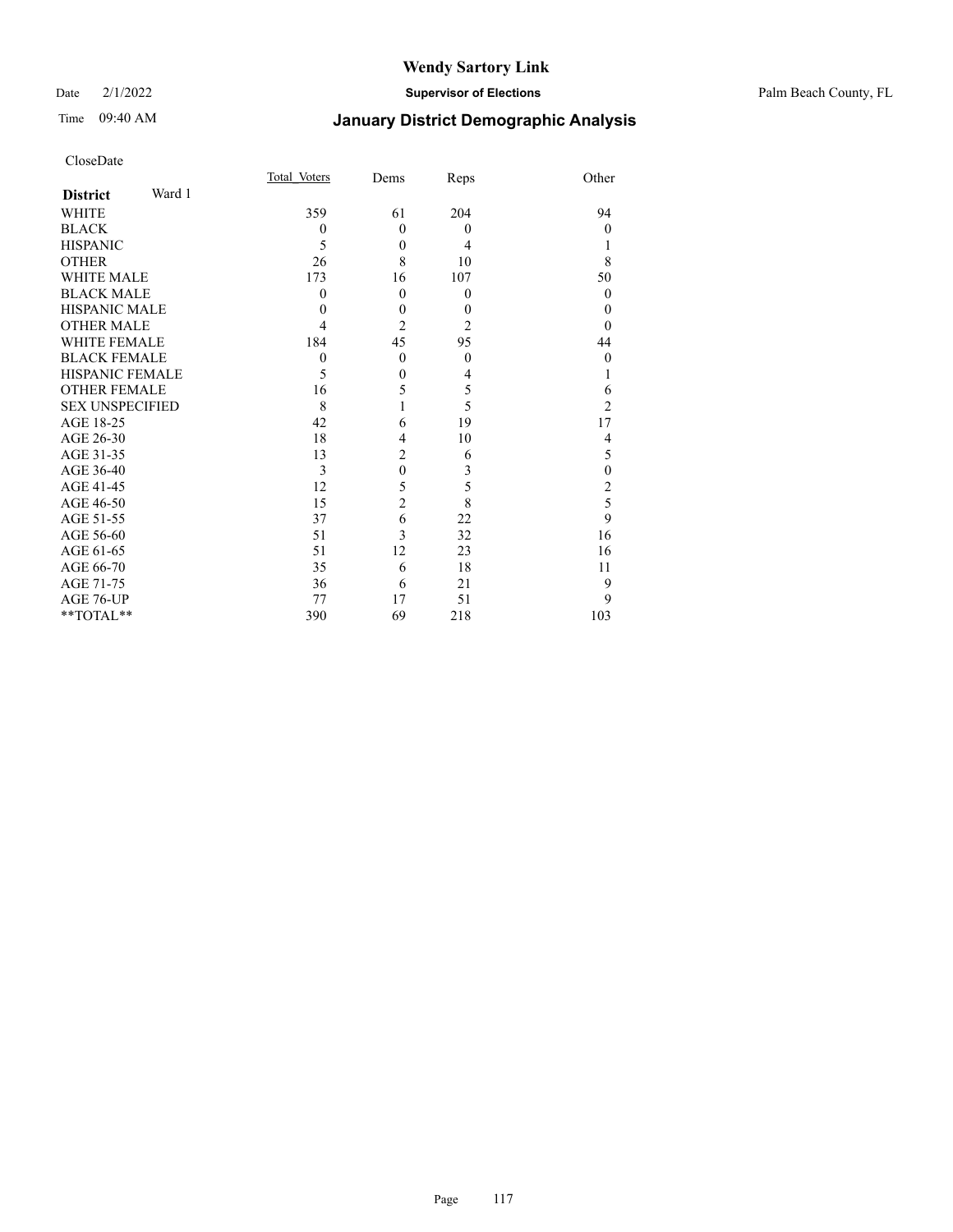## Date 2/1/2022 **Supervisor of Elections** Palm Beach County, FL

# Time 09:40 AM **January District Demographic Analysis**

|                           | Total Voters | Dems   | Reps   | Other  |
|---------------------------|--------------|--------|--------|--------|
| Ward 1<br><b>District</b> |              |        |        |        |
| <b>WHITE</b>              | 38,448       | 10,102 | 16,925 | 11,421 |
| <b>BLACK</b>              | 619          | 407    | 43     | 169    |
| <b>HISPANIC</b>           | 2,602        | 992    | 665    | 945    |
| <b>OTHER</b>              | 3,240        | 1,014  | 809    | 1,417  |
| <b>WHITE MALE</b>         | 18,044       | 3,801  | 8,488  | 5,755  |
| <b>BLACK MALE</b>         | 305          | 188    | 22     | 95     |
| <b>HISPANIC MALE</b>      | 1,085        | 386    | 290    | 409    |
| <b>OTHER MALE</b>         | 1,119        | 331    | 292    | 496    |
| <b>WHITE FEMALE</b>       | 19.994       | 6,187  | 8,268  | 5,539  |
| <b>BLACK FEMALE</b>       | 306          | 214    | 19     | 73     |
| HISPANIC FEMALE           | 1,457        | 585    | 355    | 517    |
| <b>OTHER FEMALE</b>       | 1,295        | 485    | 307    | 503    |
| <b>SEX UNSPECIFIED</b>    | 1,255        | 316    | 381    | 558    |
| AGE 18-25                 | 3,909        | 1,140  | 1,309  | 1,460  |
| AGE 26-30                 | 2,856        | 824    | 952    | 1,080  |
| AGE 31-35                 | 2,906        | 843    | 983    | 1,080  |
| AGE 36-40                 | 3,107        | 882    | 1,055  | 1,170  |
| AGE 41-45                 | 3,153        | 812    | 1,135  | 1,206  |
| AGE 46-50                 | 3,409        | 843    | 1,344  | 1,222  |
| AGE 51-55                 | 4,056        | 976    | 1,827  | 1,253  |
| AGE 56-60                 | 4,359        | 1,101  | 2,029  | 1,229  |
| AGE 61-65                 | 4,263        | 1,215  | 1,953  | 1,095  |
| AGE 66-70                 | 3,768        | 1,181  | 1,591  | 996    |
| AGE 71-75                 | 3,381        | 1,036  | 1,490  | 855    |
| AGE 76-UP                 | 5.742        | 1,662  | 2,774  | 1,306  |
| **TOTAL**                 | 44,909       | 12,515 | 18,442 | 13,952 |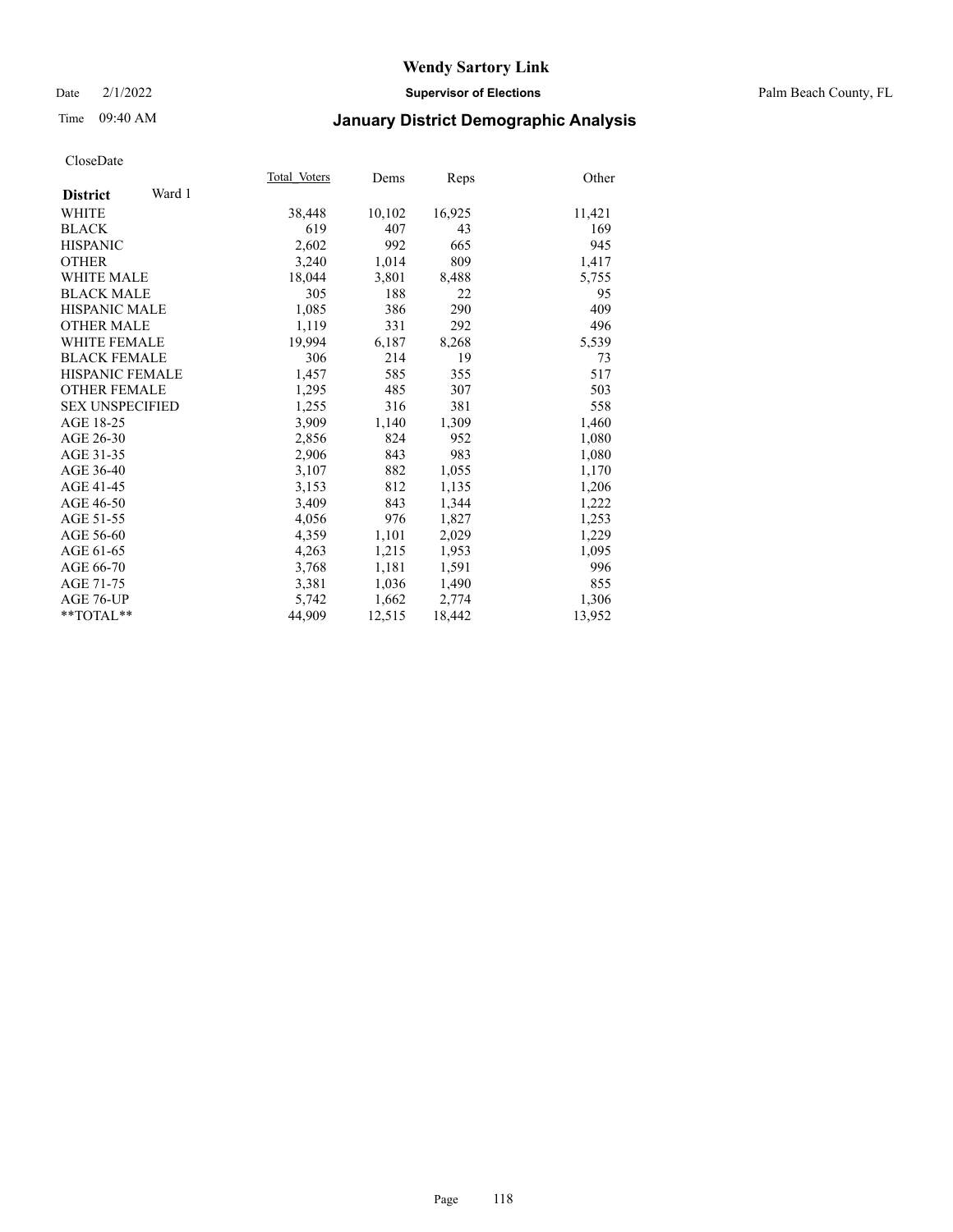## Date 2/1/2022 **Supervisor of Elections** Palm Beach County, FL

# Time 09:40 AM **January District Demographic Analysis**

|                           | Total Voters | Dems  | Reps  | Other |
|---------------------------|--------------|-------|-------|-------|
| Ward 1<br><b>District</b> |              |       |       |       |
| WHITE                     | 4,250        | 1,427 | 1,506 | 1,317 |
| <b>BLACK</b>              | 1,246        | 906   | 43    | 297   |
| <b>HISPANIC</b>           | 928          | 413   | 140   | 375   |
| <b>OTHER</b>              | 592          | 237   | 94    | 261   |
| <b>WHITE MALE</b>         | 2,096        | 596   | 794   | 706   |
| <b>BLACK MALE</b>         | 581          | 403   | 32    | 146   |
| <b>HISPANIC MALE</b>      | 401          | 161   | 80    | 160   |
| <b>OTHER MALE</b>         | 208          | 83    | 36    | 89    |
| <b>WHITE FEMALE</b>       | 2,097        | 816   | 694   | 587   |
| <b>BLACK FEMALE</b>       | 640          | 491   | 9     | 140   |
| <b>HISPANIC FEMALE</b>    | 504          | 240   | 59    | 205   |
| <b>OTHER FEMALE</b>       | 233          | 114   | 37    | 82    |
| <b>SEX UNSPECIFIED</b>    | 253          | 78    | 41    | 134   |
| AGE 18-25                 | 703          | 287   | 118   | 298   |
| AGE 26-30                 | 658          | 247   | 136   | 275   |
| AGE 31-35                 | 661          | 291   | 109   | 261   |
| AGE 36-40                 | 558          | 236   | 108   | 214   |
| AGE 41-45                 | 473          | 219   | 90    | 164   |
| AGE 46-50                 | 525          | 212   | 127   | 186   |
| AGE 51-55                 | 599          | 229   | 190   | 180   |
| AGE 56-60                 | 719          | 296   | 239   | 184   |
| AGE 61-65                 | 678          | 289   | 202   | 187   |
| AGE 66-70                 | 500          | 244   | 151   | 105   |
| AGE 71-75                 | 353          | 178   | 109   | 66    |
| <b>AGE 76-UP</b>          | 589          | 255   | 204   | 130   |
| $*$ $TOTAL**$             | 7,016        | 2,983 | 1,783 | 2,250 |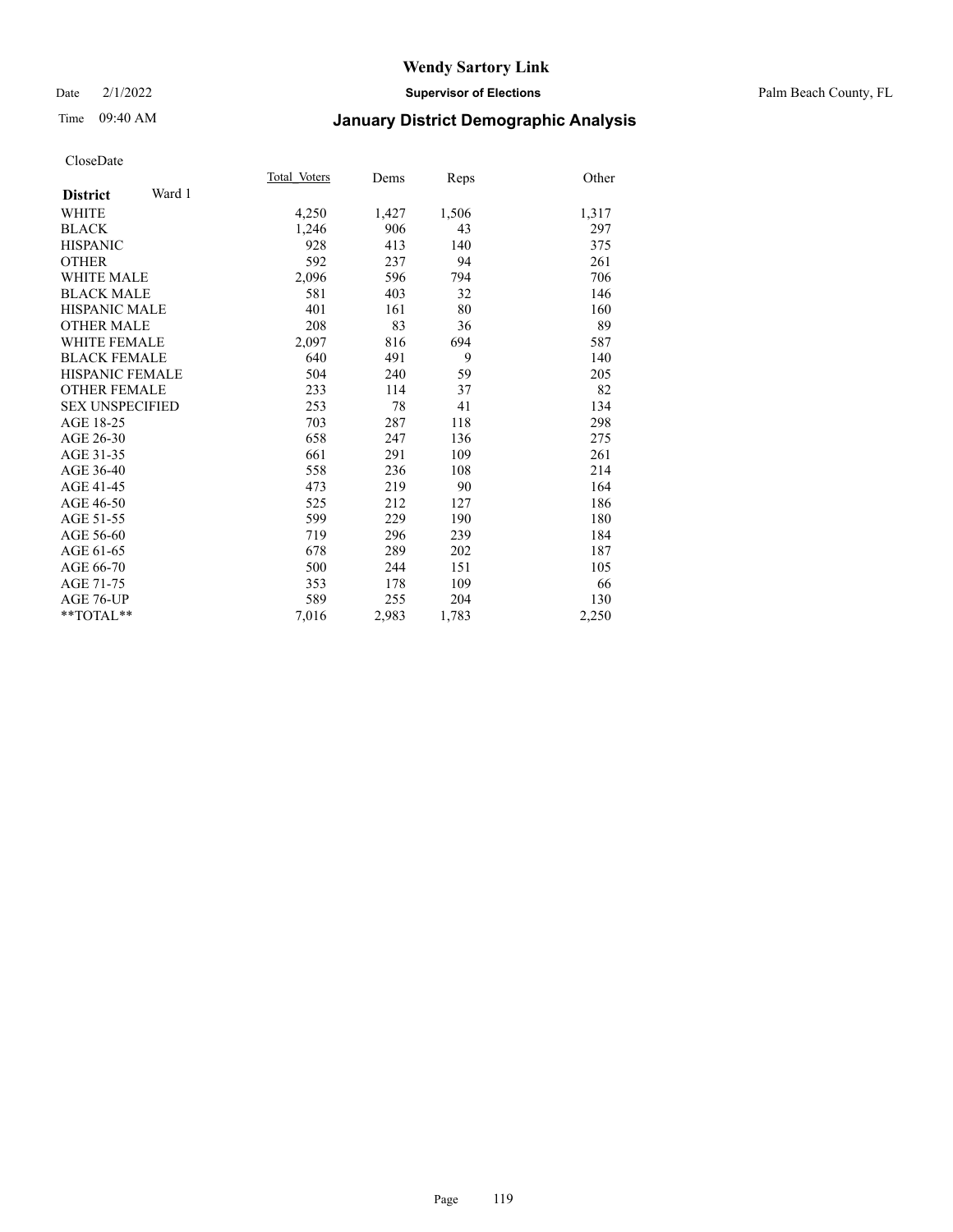## Date 2/1/2022 **Supervisor of Elections** Palm Beach County, FL

# Time 09:40 AM **January District Demographic Analysis**

|                        |        | Total Voters | Dems | Reps     | Other |
|------------------------|--------|--------------|------|----------|-------|
| <b>District</b>        | Ward 1 |              |      |          |       |
| WHITE                  |        | 2,033        | 730  | 836      | 467   |
| <b>BLACK</b>           |        | 82           | 58   | 1        | 23    |
| <b>HISPANIC</b>        |        | 489          | 155  | 194      | 140   |
| <b>OTHER</b>           |        | 171          | 53   | 43       | 75    |
| <b>WHITE MALE</b>      |        | 964          | 287  | 428      | 249   |
| <b>BLACK MALE</b>      |        | 39           | 24   | 1        | 14    |
| <b>HISPANIC MALE</b>   |        | 210          | 62   | 87       | 61    |
| <b>OTHER MALE</b>      |        | 56           | 17   | 18       | 21    |
| <b>WHITE FEMALE</b>    |        | 1,048        | 438  | 402      | 208   |
| <b>BLACK FEMALE</b>    |        | 43           | 34   | $\theta$ | 9     |
| HISPANIC FEMALE        |        | 267          | 89   | 102      | 76    |
| <b>OTHER FEMALE</b>    |        | 62           | 21   | 14       | 27    |
| <b>SEX UNSPECIFIED</b> |        | 83           | 22   | 21       | 40    |
| AGE 18-25              |        | 217          | 70   | 64       | 83    |
| AGE 26-30              |        | 159          | 49   | 60       | 50    |
| AGE 31-35              |        | 217          | 57   | 74       | 86    |
| AGE 36-40              |        | 216          | 70   | 77       | 69    |
| AGE 41-45              |        | 223          | 82   | 65       | 76    |
| AGE 46-50              |        | 237          | 87   | 85       | 65    |
| AGE 51-55              |        | 245          | 74   | 109      | 62    |
| AGE 56-60              |        | 272          | 93   | 123      | 56    |
| AGE 61-65              |        | 269          | 94   | 122      | 53    |
| AGE 66-70              |        | 228          | 109  | 82       | 37    |
| AGE 71-75              |        | 217          | 91   | 95       | 31    |
| <b>AGE 76-UP</b>       |        | 275          | 120  | 118      | 37    |
| $*$ $TOTAL**$          |        | 2,775        | 996  | 1,074    | 705   |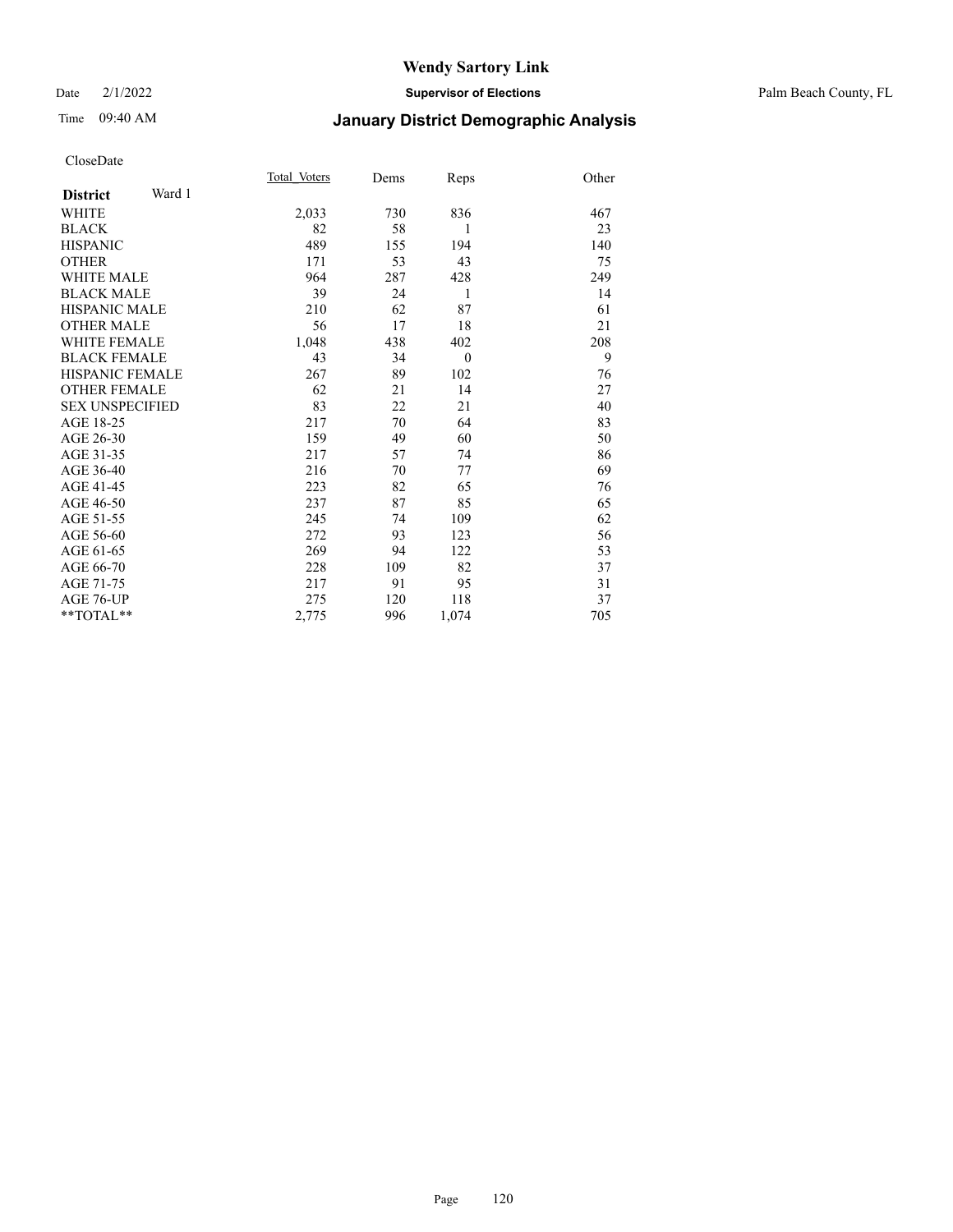## Date 2/1/2022 **Supervisor of Elections** Palm Beach County, FL

# Time 09:40 AM **January District Demographic Analysis**

|                           | Total Voters | Dems | Reps | Other |
|---------------------------|--------------|------|------|-------|
| Ward 1<br><b>District</b> |              |      |      |       |
| WHITE                     | 1,838        | 493  | 816  | 529   |
| <b>BLACK</b>              | 78           | 50   | 10   | 18    |
| <b>HISPANIC</b>           | 210          | 66   | 58   | 86    |
| <b>OTHER</b>              | 182          | 44   | 55   | 83    |
| <b>WHITE MALE</b>         | 881          | 208  | 417  | 256   |
| <b>BLACK MALE</b>         | 38           | 22   | 7    | 9     |
| <b>HISPANIC MALE</b>      | 103          | 28   | 26   | 49    |
| <b>OTHER MALE</b>         | 70           | 17   | 20   | 33    |
| <b>WHITE FEMALE</b>       | 933          | 280  | 388  | 265   |
| <b>BLACK FEMALE</b>       | 40           | 28   | 3    | 9     |
| <b>HISPANIC FEMALE</b>    | 100          | 38   | 29   | 33    |
| <b>OTHER FEMALE</b>       | 69           | 19   | 22   | 28    |
| <b>SEX UNSPECIFIED</b>    | 74           | 13   | 27   | 34    |
| AGE 18-25                 | 216          | 52   | 76   | 88    |
| AGE 26-30                 | 154          | 40   | 56   | 58    |
| AGE 31-35                 | 182          | 52   | 53   | 77    |
| AGE 36-40                 | 159          | 33   | 69   | 57    |
| AGE 41-45                 | 128          | 27   | 50   | 51    |
| AGE 46-50                 | 168          | 49   | 57   | 62    |
| AGE 51-55                 | 192          | 44   | 91   | 57    |
| AGE 56-60                 | 276          | 68   | 121  | 87    |
| AGE 61-65                 | 252          | 76   | 114  | 62    |
| AGE 66-70                 | 203          | 68   | 94   | 41    |
| AGE 71-75                 | 172          | 66   | 66   | 40    |
| <b>AGE 76-UP</b>          | 206          | 78   | 92   | 36    |
| $*$ $TOTAL**$             | 2,308        | 653  | 939  | 716   |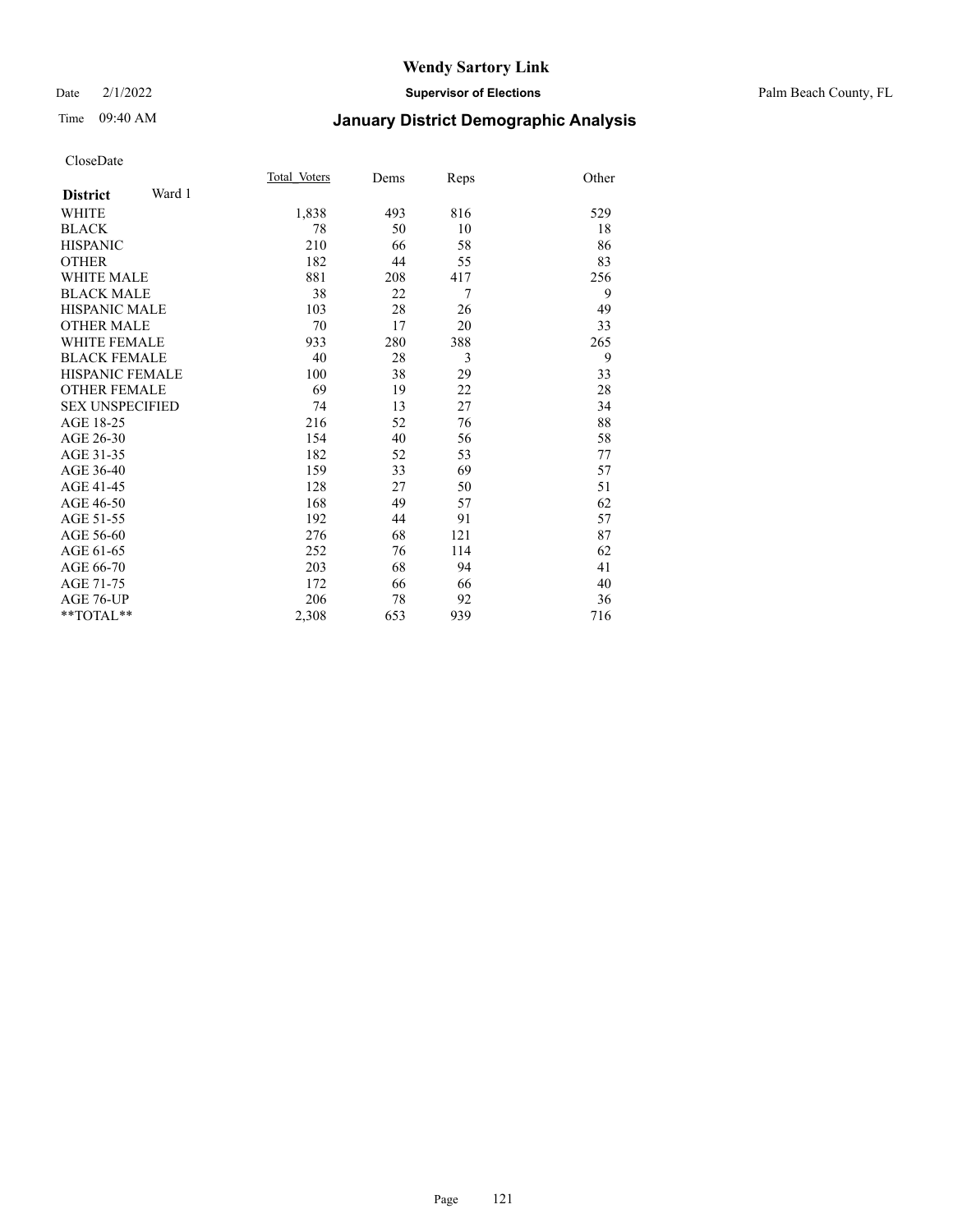## Date 2/1/2022 **Supervisor of Elections** Palm Beach County, FL

# Time 09:40 AM **January District Demographic Analysis**

|                           | Total Voters | Dems  | Reps | Other |
|---------------------------|--------------|-------|------|-------|
| Ward 1<br><b>District</b> |              |       |      |       |
| WHITE                     | 2,101        | 651   | 787  | 663   |
| <b>BLACK</b>              | 2,196        | 1,676 | 71   | 449   |
| <b>HISPANIC</b>           | 267          | 115   | 52   | 100   |
| <b>OTHER</b>              | 485          | 209   | 83   | 193   |
| <b>WHITE MALE</b>         | 1,044        | 275   | 416  | 353   |
| <b>BLACK MALE</b>         | 948          | 681   | 36   | 231   |
| <b>HISPANIC MALE</b>      | 113          | 49    | 24   | 40    |
| <b>OTHER MALE</b>         | 169          | 70    | 37   | 62    |
| <b>WHITE FEMALE</b>       | 1,025        | 363   | 363  | 299   |
| <b>BLACK FEMALE</b>       | 1,207        | 966   | 34   | 207   |
| <b>HISPANIC FEMALE</b>    | 149          | 63    | 27   | 59    |
| <b>OTHER FEMALE</b>       | 207          | 106   | 24   | 77    |
| <b>SEX UNSPECIFIED</b>    | 180          | 74    | 30   | 76    |
| AGE 18-25                 | 488          | 248   | 44   | 196   |
| AGE 26-30                 | 513          | 283   | 63   | 167   |
| AGE 31-35                 | 504          | 270   | 72   | 162   |
| AGE 36-40                 | 434          | 224   | 77   | 133   |
| AGE 41-45                 | 367          | 198   | 45   | 124   |
| AGE 46-50                 | 355          | 173   | 76   | 106   |
| AGE 51-55                 | 408          | 201   | 91   | 116   |
| AGE 56-60                 | 463          | 245   | 111  | 107   |
| AGE 61-65                 | 499          | 286   | 123  | 90    |
| AGE 66-70                 | 387          | 205   | 101  | 81    |
| AGE 71-75                 | 258          | 142   | 66   | 50    |
| AGE 76-UP                 | 373          | 176   | 124  | 73    |
| $*$ $TOTAL**$             | 5,049        | 2,651 | 993  | 1,405 |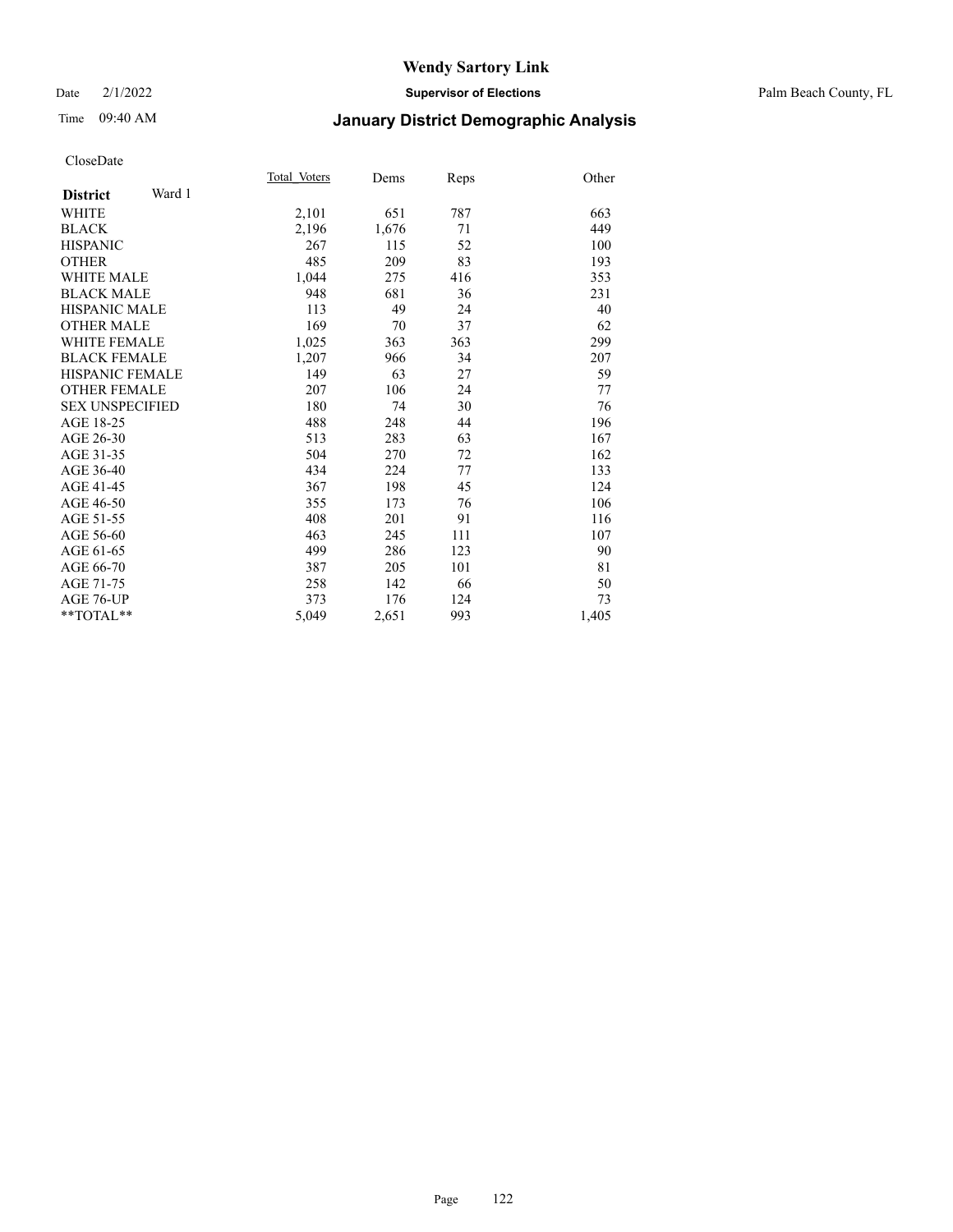## Date 2/1/2022 **Supervisor of Elections** Palm Beach County, FL

# Time 09:40 AM **January District Demographic Analysis**

|                           | Total Voters | Dems  | Reps  | Other |
|---------------------------|--------------|-------|-------|-------|
| Ward 1<br><b>District</b> |              |       |       |       |
| WHITE                     | 9,485        | 3,936 | 2,592 | 2,957 |
| <b>BLACK</b>              | 3,192        | 2,360 | 114   | 718   |
| <b>HISPANIC</b>           | 3,550        | 1,578 | 601   | 1,371 |
| <b>OTHER</b>              | 1,548        | 663   | 171   | 714   |
| <b>WHITE MALE</b>         | 4,634        | 1,670 | 1,393 | 1,571 |
| <b>BLACK MALE</b>         | 1,447        | 1,024 | 74    | 349   |
| <b>HISPANIC MALE</b>      | 1,647        | 687   | 321   | 639   |
| <b>OTHER MALE</b>         | 576          | 244   | 63    | 269   |
| <b>WHITE FEMALE</b>       | 4,716        | 2,218 | 1,165 | 1,333 |
| <b>BLACK FEMALE</b>       | 1,681        | 1,291 | 38    | 352   |
| <b>HISPANIC FEMALE</b>    | 1,806        | 855   | 266   | 685   |
| <b>OTHER FEMALE</b>       | 575          | 273   | 82    | 220   |
| <b>SEX UNSPECIFIED</b>    | 686          | 270   | 76    | 340   |
| AGE 18-25                 | 1,847        | 859   | 214   | 774   |
| AGE 26-30                 | 1,579        | 695   | 238   | 646   |
| AGE 31-35                 | 1,742        | 809   | 250   | 683   |
| AGE 36-40                 | 1,558        | 754   | 266   | 538   |
| AGE 41-45                 | 1,255        | 582   | 189   | 484   |
| AGE 46-50                 | 1,266        | 585   | 238   | 443   |
| AGE 51-55                 | 1,495        | 689   | 307   | 499   |
| AGE 56-60                 | 1,703        | 809   | 426   | 468   |
| AGE 61-65                 | 1,653        | 839   | 396   | 418   |
| AGE 66-70                 | 1,335        | 713   | 314   | 308   |
| AGE 71-75                 | 957          | 505   | 226   | 226   |
| AGE 76-UP                 | 1,385        | 698   | 414   | 273   |
| $*$ $TOTAL**$             | 17,775       | 8,537 | 3,478 | 5,760 |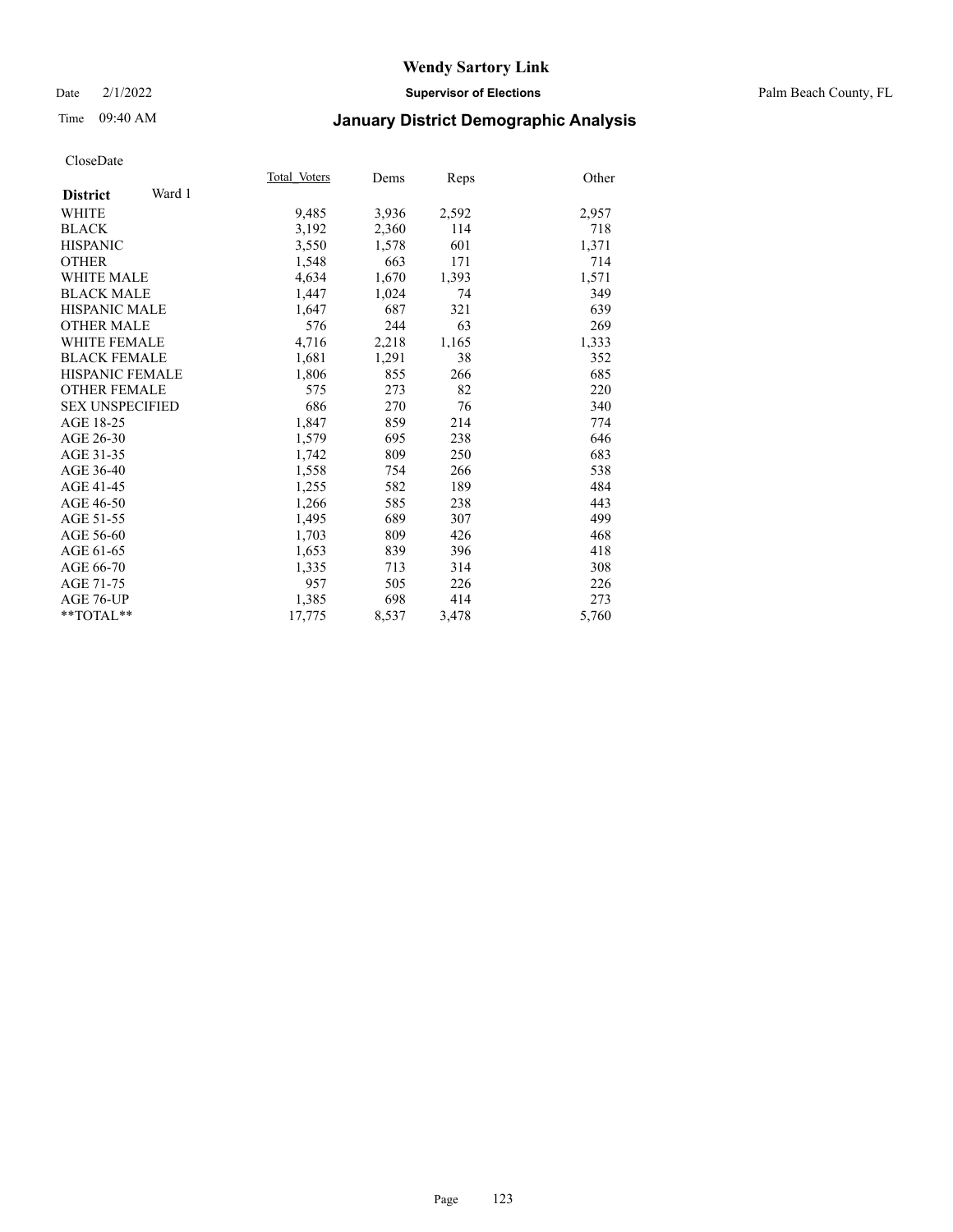## Date 2/1/2022 **Supervisor of Elections** Palm Beach County, FL

# Time 09:40 AM **January District Demographic Analysis**

| CloseDate |
|-----------|
|-----------|

| CloseDate              |        |              |                |                |                |
|------------------------|--------|--------------|----------------|----------------|----------------|
|                        |        | Total Voters | Dems           | Reps           | Other          |
| <b>District</b>        | Ward 1 |              |                |                |                |
| <b>WHITE</b>           |        | 352          | 68             | 196            | 88             |
| <b>BLACK</b>           |        | 6            | 3              | 1              | $\overline{2}$ |
| <b>HISPANIC</b>        |        | 5            | 1              | $\overline{c}$ | $\overline{c}$ |
| <b>OTHER</b>           |        | 22           | 5              | 7              | 10             |
| <b>WHITE MALE</b>      |        | 182          | 27             | 104            | 51             |
| <b>BLACK MALE</b>      |        | 3            | 1              | 1              | 1              |
| <b>HISPANIC MALE</b>   |        | 1            | 1              | $\theta$       | $\theta$       |
| <b>OTHER MALE</b>      |        | 8            | 1              | $\overline{2}$ | 5              |
| <b>WHITE FEMALE</b>    |        | 165          | 40             | 90             | 35             |
| <b>BLACK FEMALE</b>    |        | 3            | $\overline{2}$ | $\overline{0}$ | 1              |
| <b>HISPANIC FEMALE</b> |        | 4            | $\mathbf{0}$   | $\overline{c}$ | $\overline{c}$ |
| <b>OTHER FEMALE</b>    |        | 9            | 1              | $\overline{4}$ | $\overline{4}$ |
| <b>SEX UNSPECIFIED</b> |        | 8            | $\overline{2}$ | 3              | 3              |
| AGE 18-25              |        | 21           | 6              | 10             | 5              |
| AGE 26-30              |        | 9            | $\overline{2}$ | 5              | $\overline{c}$ |
| AGE 31-35              |        | 8            | 1              | 1              | 6              |
| AGE 36-40              |        | 6            | $\overline{0}$ | 5              | 1              |
| AGE 41-45              |        | 11           | 5              | 6              | $\theta$       |
| AGE 46-50              |        | 23           | 4              | 11             | 8              |
| AGE 51-55              |        | 22           | 3              | 11             | 8              |
| AGE 56-60              |        | 36           | 5              | 25             | 6              |
| AGE 61-65              |        | 58           | 8              | 37             | 13             |
| AGE 66-70              |        | 47           | 11             | 18             | 18             |
| AGE 71-75              |        | 44           | 8              | 24             | 12             |
| AGE 76-UP              |        | 100          | 24             | 53             | 23             |
| **TOTAL**              |        | 385          | 77             | 206            | 102            |
|                        |        |              |                |                |                |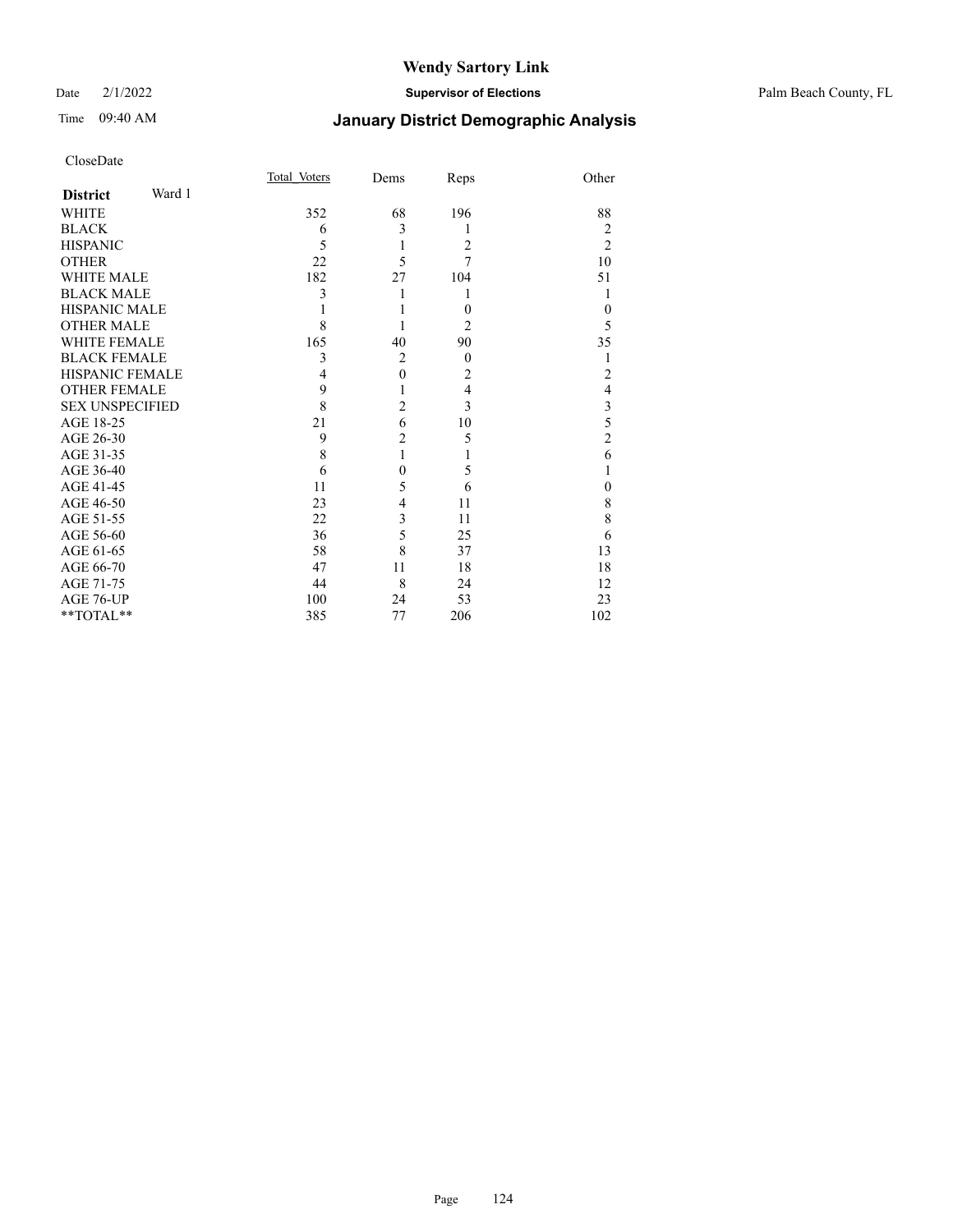# Time 09:40 AM **January District Demographic Analysis**

|                           | Total Voters | Dems           | Reps           | Other          |
|---------------------------|--------------|----------------|----------------|----------------|
| Ward 1<br><b>District</b> |              |                |                |                |
| <b>WHITE</b>              | 77           | 33             | 18             | 26             |
| <b>BLACK</b>              | 774          | 633            | 12             | 129            |
| <b>HISPANIC</b>           | 40           | 16             | 6              | 18             |
| <b>OTHER</b>              | 66           | 38             | 3              | 25             |
| <b>WHITE MALE</b>         | 42           | 14             | 12             | 16             |
| <b>BLACK MALE</b>         | 308          | 233            | 4              | 71             |
| <b>HISPANIC MALE</b>      | 13           | $\overline{2}$ | 3              | 8              |
| <b>OTHER MALE</b>         | 24           | 16             | 1              | $\overline{7}$ |
| <b>WHITE FEMALE</b>       | 34           | 18             | 6              | 10             |
| <b>BLACK FEMALE</b>       | 457          | 391            | 8              | 58             |
| <b>HISPANIC FEMALE</b>    | 24           | 13             | 3              | 8              |
| <b>OTHER FEMALE</b>       | 27           | 15             | $\overline{2}$ | 10             |
| <b>SEX UNSPECIFIED</b>    | 28           | 18             | $\mathbf{0}$   | 10             |
| AGE 18-25                 | 123          | 77             | 4              | 42             |
| AGE 26-30                 | 122          | 74             | 8              | 40             |
| AGE 31-35                 | 142          | 103            | $\overline{c}$ | 37             |
| AGE 36-40                 | 97           | 77             | 3              | 17             |
| AGE 41-45                 | 63           | 45             | $\overline{c}$ | 16             |
| AGE 46-50                 | 52           | 40             | 3              | 9              |
| AGE 51-55                 | 80           | 69             | $\overline{c}$ | 9              |
| AGE 56-60                 | 69           | 58             | $\overline{2}$ | 9              |
| AGE 61-65                 | 62           | 54             | 1              | $\overline{7}$ |
| AGE 66-70                 | 52           | 43             | 4              | 5              |
| AGE 71-75                 | 42           | 35             | 3              | $\overline{4}$ |
| AGE 76-UP                 | 53           | 45             | 5              | 3              |
| **TOTAL**                 | 957          | 720            | 39             | 198            |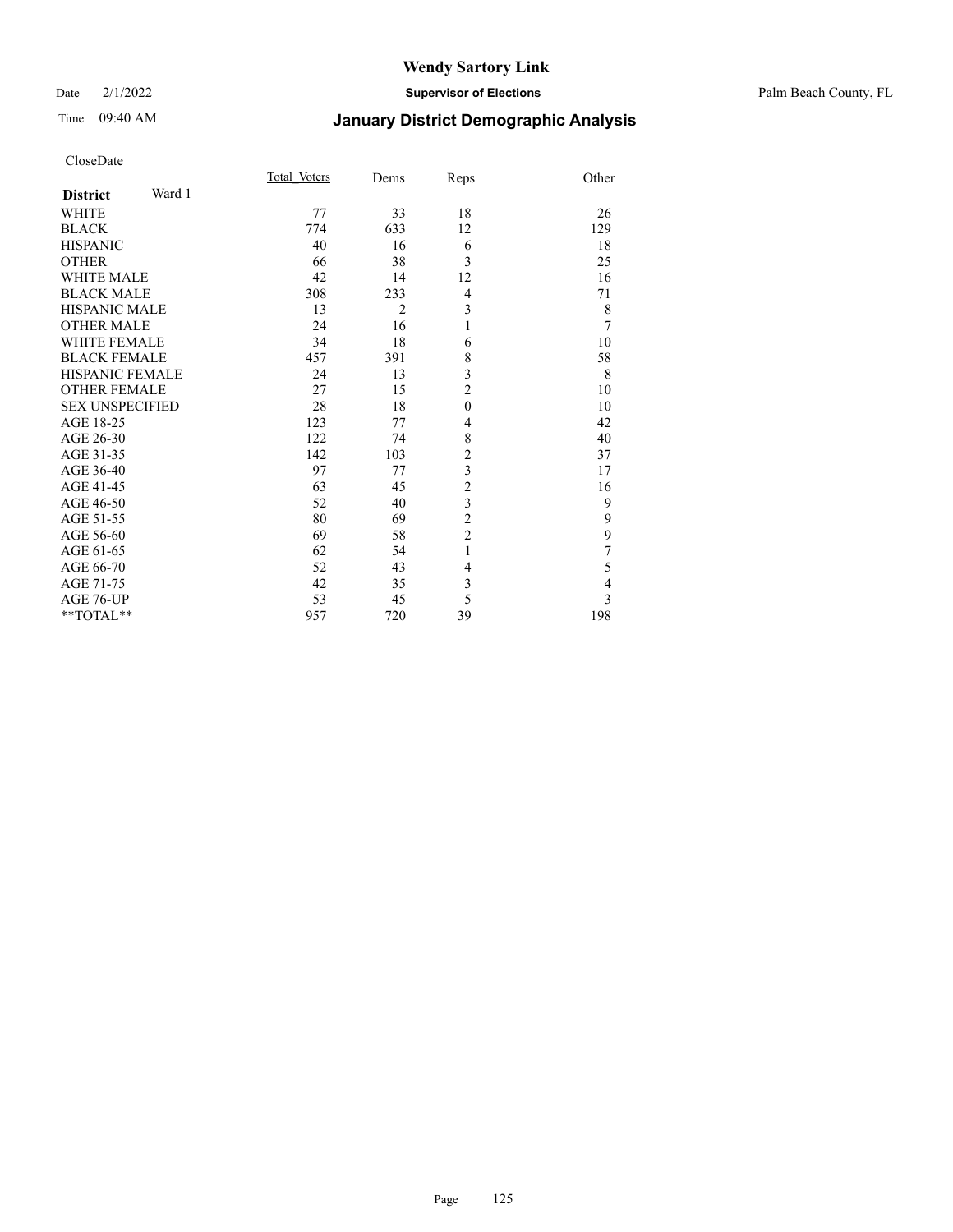## Date 2/1/2022 **Supervisor of Elections** Palm Beach County, FL

# Time 09:40 AM **January District Demographic Analysis**

|                        |        | Total Voters | Dems  | Reps  | Other |
|------------------------|--------|--------------|-------|-------|-------|
| <b>District</b>        | Ward 1 |              |       |       |       |
| WHITE                  |        | 9,227        | 2,449 | 4,267 | 2,511 |
| <b>BLACK</b>           |        | 195          | 137   | 14    | 44    |
| <b>HISPANIC</b>        |        | 511          | 183   | 146   | 182   |
| <b>OTHER</b>           |        | 601          | 169   | 195   | 237   |
| <b>WHITE MALE</b>      |        | 4,390        | 983   | 2,137 | 1,270 |
| <b>BLACK MALE</b>      |        | 94           | 65    | 8     | 21    |
| <b>HISPANIC MALE</b>   |        | 218          | 66    | 69    | 83    |
| <b>OTHER MALE</b>      |        | 198          | 42    | 74    | 82    |
| <b>WHITE FEMALE</b>    |        | 4,729        | 1,430 | 2,082 | 1,217 |
| <b>BLACK FEMALE</b>    |        | 100          | 71    | 6     | 23    |
| <b>HISPANIC FEMALE</b> |        | 281          | 114   | 74    | 93    |
| <b>OTHER FEMALE</b>    |        | 248          | 86    | 82    | 80    |
| <b>SEX UNSPECIFIED</b> |        | 273          | 80    | 88    | 105   |
| AGE 18-25              |        | 692          | 199   | 257   | 236   |
| AGE 26-30              |        | 593          | 160   | 220   | 213   |
| AGE 31-35              |        | 638          | 171   | 250   | 217   |
| AGE 36-40              |        | 649          | 160   | 235   | 254   |
| AGE 41-45              |        | 540          | 169   | 190   | 181   |
| AGE 46-50              |        | 635          | 155   | 258   | 222   |
| AGE 51-55              |        | 802          | 176   | 391   | 235   |
| AGE 56-60              |        | 1,061        | 282   | 522   | 257   |
| AGE 61-65              |        | 1,111        | 316   | 541   | 254   |
| AGE 66-70              |        | 1,074        | 339   | 460   | 275   |
| AGE 71-75              |        | 891          | 299   | 379   | 213   |
| <b>AGE 76-UP</b>       |        | 1,848        | 512   | 919   | 417   |
| $*$ $TOTAL**$          |        | 10,534       | 2,938 | 4,622 | 2,974 |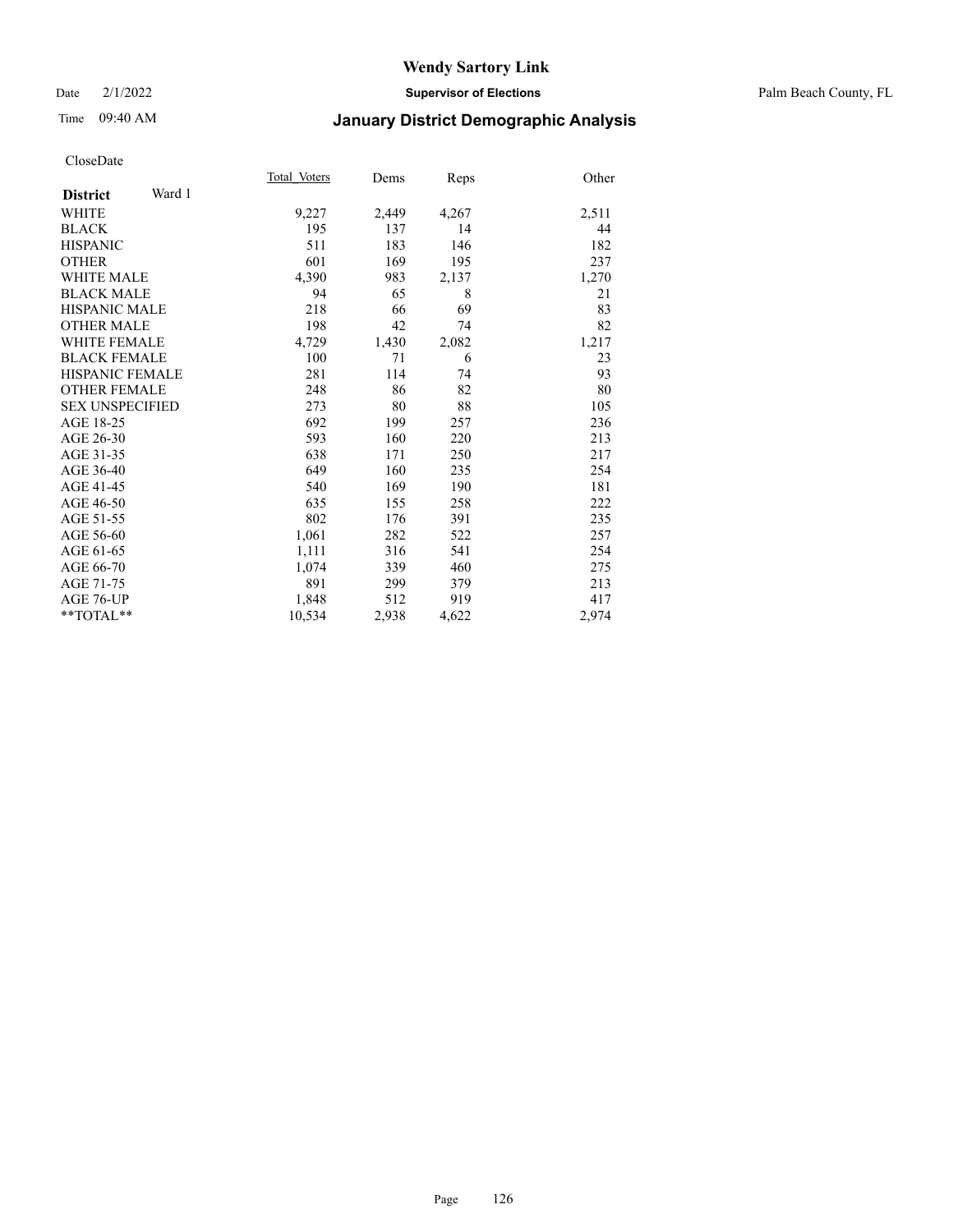## Date 2/1/2022 **Supervisor of Elections** Palm Beach County, FL

# Time 09:40 AM **January District Demographic Analysis**

|                           | Total Voters | Dems     | Reps     | Other          |
|---------------------------|--------------|----------|----------|----------------|
| Ward 1<br><b>District</b> |              |          |          |                |
| WHITE                     | 1,489        | 365      | 699      | 425            |
| <b>BLACK</b>              | 5            | 3        | $\theta$ | $\overline{2}$ |
| <b>HISPANIC</b>           | 51           | 14       | 21       | 16             |
| <b>OTHER</b>              | 87           | 23       | 23       | 41             |
| <b>WHITE MALE</b>         | 726          | 149      | 367      | 210            |
| <b>BLACK MALE</b>         | $\mathbf{0}$ | $\theta$ | $\theta$ | $\theta$       |
| <b>HISPANIC MALE</b>      | 23           | 4        | 8        | 11             |
| <b>OTHER MALE</b>         | 28           | 5        | 8        | 15             |
| <b>WHITE FEMALE</b>       | 743          | 206      | 326      | 211            |
| <b>BLACK FEMALE</b>       | 5            | 3        | $\theta$ | 2              |
| <b>HISPANIC FEMALE</b>    | 28           | 10       | 13       | 5              |
| <b>OTHER FEMALE</b>       | 37           | 14       | 8        | 15             |
| <b>SEX UNSPECIFIED</b>    | 42           | 14       | 13       | 15             |
| AGE 18-25                 | 100          | 32       | 36       | 32             |
| AGE 26-30                 | 74           | 22       | 26       | 26             |
| AGE 31-35                 | 62           | 13       | 25       | 24             |
| AGE 36-40                 | 58           | 14       | 13       | 31             |
| AGE 41-45                 | 53           | 16       | 17       | 20             |
| AGE 46-50                 | 78           | 21       | 27       | 30             |
| AGE 51-55                 | 121          | 17       | 66       | 38             |
| AGE 56-60                 | 192          | 50       | 86       | 56             |
| AGE 61-65                 | 215          | 54       | 102      | 59             |
| AGE 66-70                 | 189          | 51       | 88       | 50             |
| AGE 71-75                 | 171          | 40       | 74       | 57             |
| AGE 76-UP                 | 319          | 75       | 183      | 61             |
| **TOTAL**                 | 1,632        | 405      | 743      | 484            |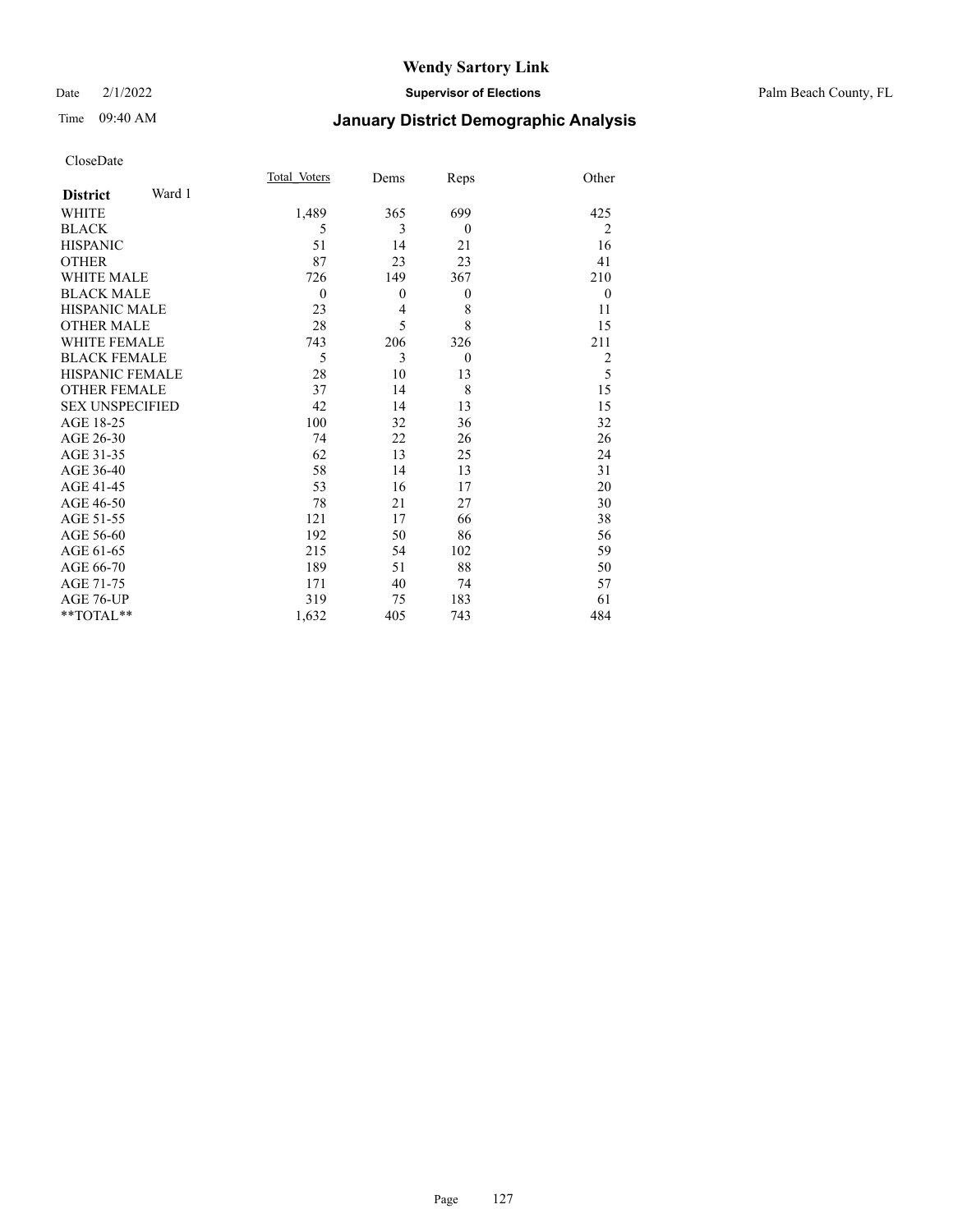## Date 2/1/2022 **Supervisor of Elections** Palm Beach County, FL

# Time 09:40 AM **January District Demographic Analysis**

|                           | Total Voters | Dems  | Reps | Other |
|---------------------------|--------------|-------|------|-------|
| Ward 1<br><b>District</b> |              |       |      |       |
| <b>WHITE</b>              | 300          | 80    | 169  | 51    |
| <b>BLACK</b>              | 1,754        | 1,518 | 41   | 195   |
| <b>HISPANIC</b>           | 602          | 276   | 110  | 216   |
| <b>OTHER</b>              | 181          | 92    | 24   | 65    |
| <b>WHITE MALE</b>         | 134          | 33    | 65   | 36    |
| <b>BLACK MALE</b>         | 738          | 622   | 17   | 99    |
| <b>HISPANIC MALE</b>      | 286          | 131   | 64   | 91    |
| <b>OTHER MALE</b>         | 61           | 37    | 8    | 16    |
| <b>WHITE FEMALE</b>       | 162          | 46    | 101  | 15    |
| <b>BLACK FEMALE</b>       | 989          | 871   | 23   | 95    |
| <b>HISPANIC FEMALE</b>    | 292          | 137   | 43   | 112   |
| <b>OTHER FEMALE</b>       | 44           | 23    | 8    | 13    |
| <b>SEX UNSPECIFIED</b>    | 130          | 65    | 15   | 50    |
| AGE 18-25                 | 368          | 247   | 29   | 92    |
| AGE 26-30                 | 301          | 187   | 20   | 94    |
| AGE 31-35                 | 272          | 173   | 29   | 70    |
| AGE 36-40                 | 246          | 171   | 14   | 61    |
| AGE 41-45                 | 188          | 127   | 23   | 38    |
| AGE 46-50                 | 170          | 125   | 18   | 27    |
| AGE 51-55                 | 214          | 150   | 35   | 29    |
| AGE 56-60                 | 249          | 175   | 32   | 42    |
| AGE 61-65                 | 209          | 161   | 29   | 19    |
| AGE 66-70                 | 222          | 167   | 26   | 29    |
| AGE 71-75                 | 152          | 99    | 40   | 13    |
| AGE 76-UP                 | 246          | 184   | 49   | 13    |
| $*$ $TOTAL**$             | 2,837        | 1,966 | 344  | 527   |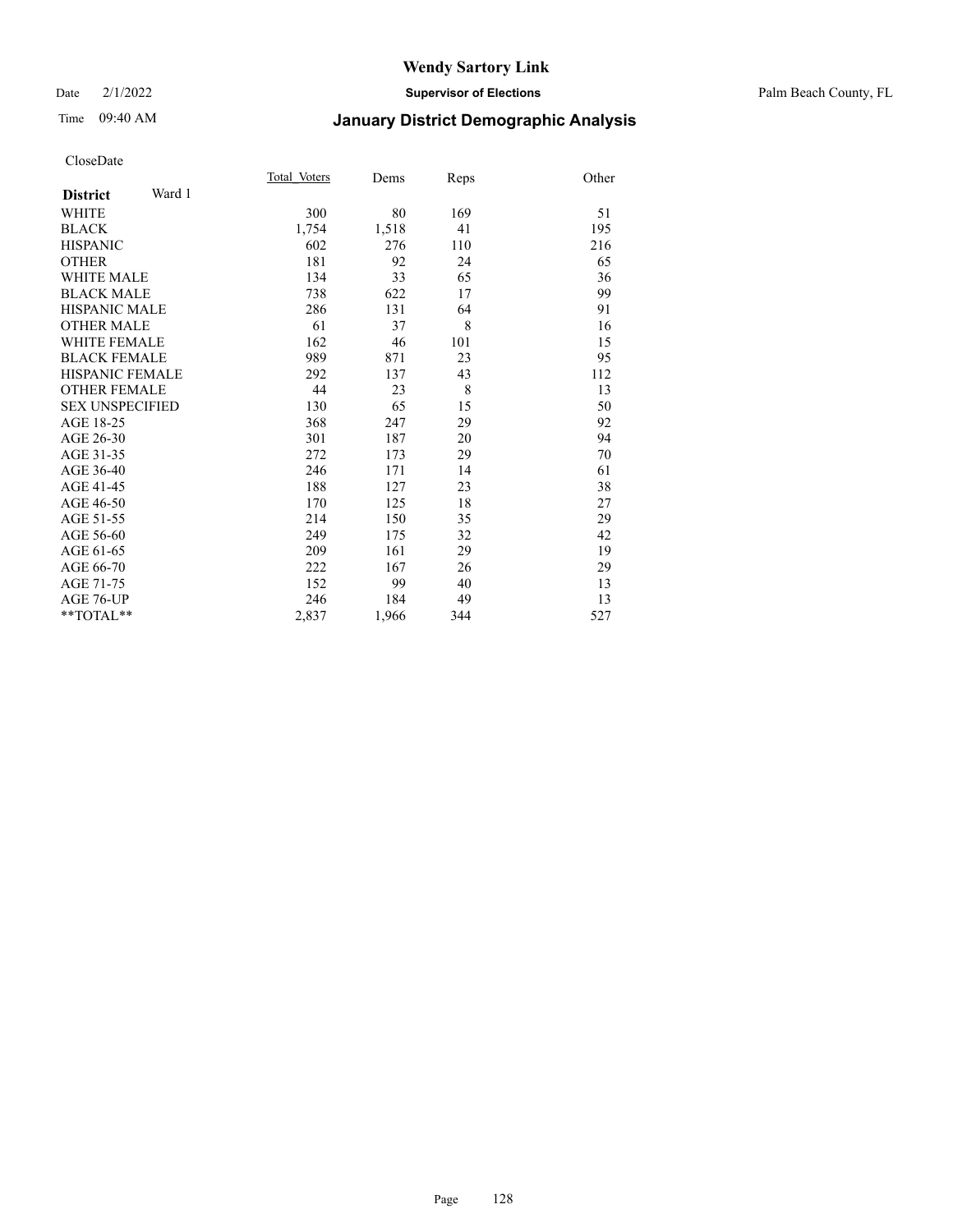# Time 09:40 AM **January District Demographic Analysis**

|                           | Total Voters | Dems  | Reps  | Other |
|---------------------------|--------------|-------|-------|-------|
| Ward 1<br><b>District</b> |              |       |       |       |
| WHITE                     | 7,512        | 1,887 | 3,505 | 2,120 |
| <b>BLACK</b>              | 47           | 29    | 7     | 11    |
| <b>HISPANIC</b>           | 190          | 50    | 71    | 69    |
| <b>OTHER</b>              | 570          | 140   | 182   | 248   |
| <b>WHITE MALE</b>         | 3,448        | 755   | 1,647 | 1,046 |
| <b>BLACK MALE</b>         | 22           | 11    | 4     | 7     |
| <b>HISPANIC MALE</b>      | 92           | 25    | 31    | 36    |
| <b>OTHER MALE</b>         | 177          | 39    | 52    | 86    |
| <b>WHITE FEMALE</b>       | 3,982        | 1,114 | 1,820 | 1,048 |
| <b>BLACK FEMALE</b>       | 25           | 18    | 3     | 4     |
| <b>HISPANIC FEMALE</b>    | 96           | 25    | 40    | 31    |
| <b>OTHER FEMALE</b>       | 245          | 64    | 85    | 96    |
| <b>SEX UNSPECIFIED</b>    | 222          | 49    | 79    | 94    |
| AGE 18-25                 | 321          | 82    | 118   | 121   |
| AGE 26-30                 | 249          | 65    | 92    | 92    |
| AGE 31-35                 | 238          | 54    | 80    | 104   |
| AGE 36-40                 | 251          | 46    | 96    | 109   |
| AGE 41-45                 | 256          | 45    | 107   | 104   |
| AGE 46-50                 | 318          | 63    | 141   | 114   |
| AGE 51-55                 | 456          | 96    | 235   | 125   |
| AGE 56-60                 | 674          | 130   | 328   | 216   |
| AGE 61-65                 | 866          | 217   | 405   | 244   |
| AGE 66-70                 | 921          | 261   | 407   | 253   |
| AGE 71-75                 | 1,139        | 325   | 510   | 304   |
| AGE 76-UP                 | 2,630        | 722   | 1,246 | 662   |
| **TOTAL**                 | 8,319        | 2,106 | 3,765 | 2,448 |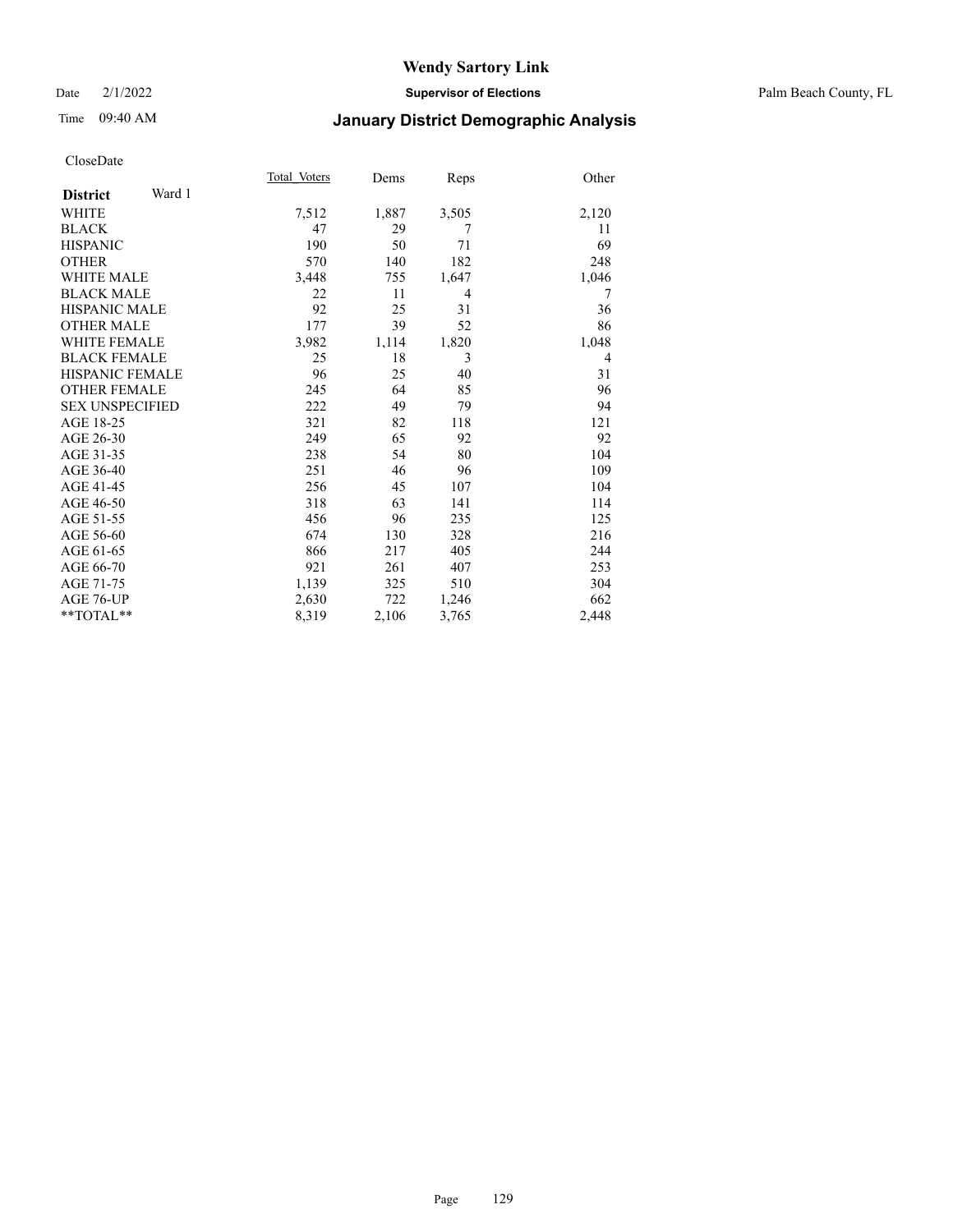## Date 2/1/2022 **Supervisor of Elections** Palm Beach County, FL

# Time 09:40 AM **January District Demographic Analysis**

|                           | Total Voters | Dems   | <u>Reps</u> | Other  |
|---------------------------|--------------|--------|-------------|--------|
| Ward 1<br><b>District</b> |              |        |             |        |
| <b>WHITE</b>              | 37,996       | 11,217 | 16,066      | 10,713 |
| <b>BLACK</b>              | 1,515        | 1,010  | 104         | 401    |
| <b>HISPANIC</b>           | 2,979        | 1,075  | 751         | 1,153  |
| <b>OTHER</b>              | 3,732        | 1,181  | 883         | 1,668  |
| <b>WHITE MALE</b>         | 17,346       | 4,091  | 7,981       | 5,274  |
| <b>BLACK MALE</b>         | 685          | 422    | 52          | 211    |
| <b>HISPANIC MALE</b>      | 1,212        | 396    | 322         | 494    |
| <b>OTHER MALE</b>         | 1,315        | 383    | 323         | 609    |
| <b>WHITE FEMALE</b>       | 20,207       | 7,008  | 7,911       | 5,288  |
| <b>BLACK FEMALE</b>       | 811          | 575    | 52          | 184    |
| HISPANIC FEMALE           | 1,694        | 653    | 416         | 625    |
| <b>OTHER FEMALE</b>       | 1,615        | 566    | 391         | 658    |
| <b>SEX UNSPECIFIED</b>    | 1,282        | 359    | 343         | 580    |
| AGE 18-25                 | 3,130        | 967    | 993         | 1,170  |
| AGE 26-30                 | 2,738        | 886    | 879         | 973    |
| AGE 31-35                 | 2,934        | 877    | 965         | 1,092  |
| AGE 36-40                 | 3,032        | 942    | 933         | 1,157  |
| AGE 41-45                 | 2,810        | 779    | 926         | 1,105  |
| AGE 46-50                 | 2,888        | 785    | 1,070       | 1,033  |
| AGE 51-55                 | 3,536        | 967    | 1,482       | 1,087  |
| AGE 56-60                 | 4,111        | 1,089  | 1,817       | 1,205  |
| AGE 61-65                 | 4,216        | 1,310  | 1,803       | 1,103  |
| AGE 66-70                 | 4,030        | 1,455  | 1,595       | 980    |
| AGE 71-75                 | 4,310        | 1,467  | 1,771       | 1,072  |
| AGE 76-UP                 | 8,486        | 2,959  | 3,570       | 1,957  |
| $*$ TOTAL $*$             | 46,222       | 14,483 | 17,804      | 13,935 |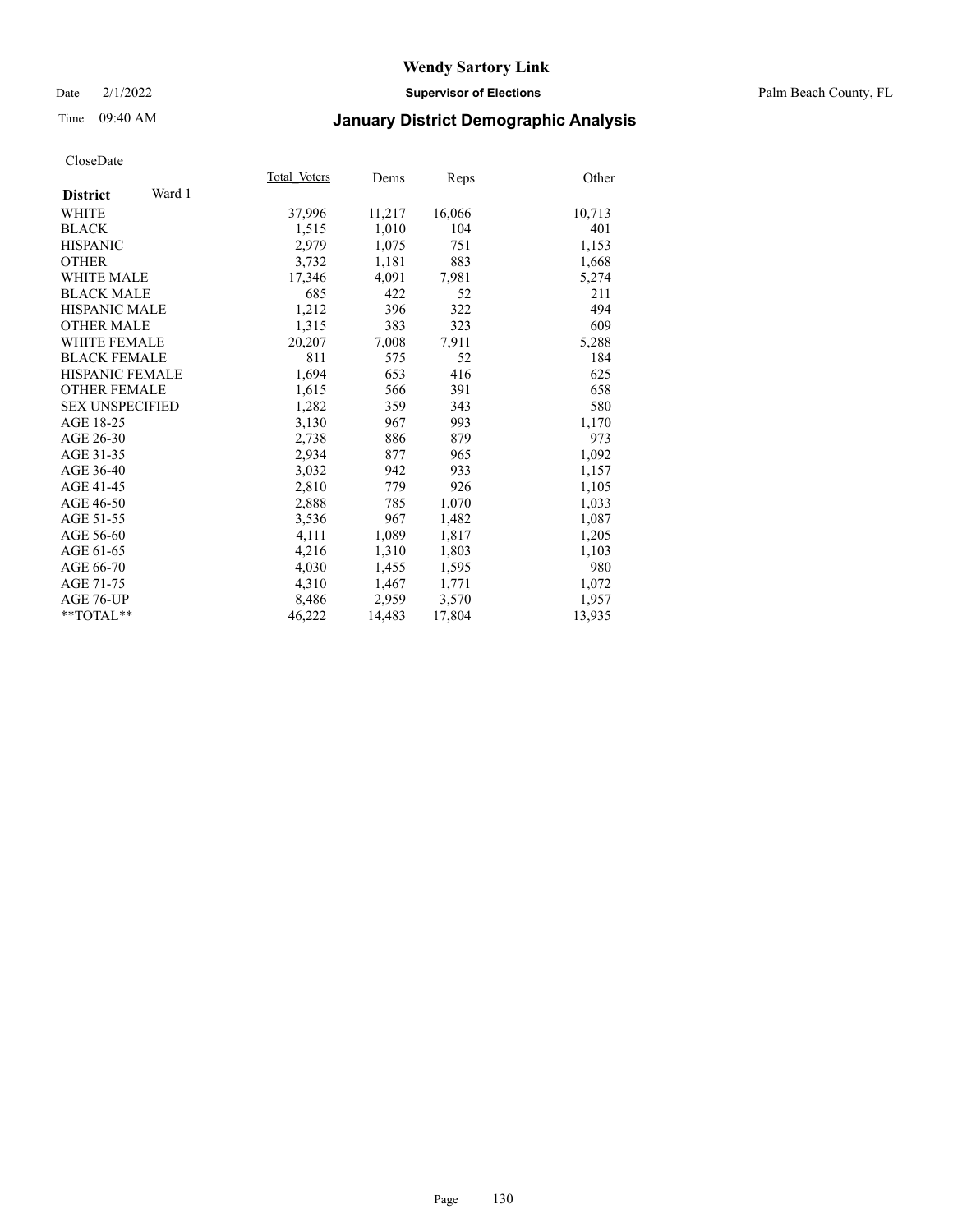## Date 2/1/2022 **Supervisor of Elections** Palm Beach County, FL

# Time 09:40 AM **January District Demographic Analysis**

| CloseDate |
|-----------|
|-----------|

|                        |        | Total Voters | Dems                    | Reps           | Other          |
|------------------------|--------|--------------|-------------------------|----------------|----------------|
| <b>District</b>        | Ward 1 |              |                         |                |                |
| WHITE                  |        | 973          | 248                     | 426            | 299            |
| <b>BLACK</b>           |        | 11           | 8                       | $\theta$       | 3              |
| <b>HISPANIC</b>        |        | 20           | 5                       | 7              | 8              |
| <b>OTHER</b>           |        | 61           | 11                      | 22             | 28             |
| <b>WHITE MALE</b>      |        | 460          | 92                      | 220            | 148            |
| <b>BLACK MALE</b>      |        | 8            | 6                       | $\theta$       | $\overline{2}$ |
| <b>HISPANIC MALE</b>   |        | 9            | $\overline{c}$          | 2              | 5              |
| <b>OTHER MALE</b>      |        | 16           | 3                       | 6              | $\overline{7}$ |
| WHITE FEMALE           |        | 503          | 154                     | 200            | 149            |
| <b>BLACK FEMALE</b>    |        | 3            | $\overline{2}$          | $\theta$       | 1              |
| HISPANIC FEMALE        |        | 11           | $\overline{\mathbf{3}}$ | 5              | 3              |
| <b>OTHER FEMALE</b>    |        | 28           | 7                       | $\overline{7}$ | 14             |
| <b>SEX UNSPECIFIED</b> |        | 26           | $\overline{c}$          | 15             | 9              |
| AGE 18-25              |        | 47           | 15                      | 16             | 16             |
| AGE 26-30              |        | 40           | 11                      | 12             | 17             |
| AGE 31-35              |        | 51           | 11                      | 21             | 19             |
| AGE 36-40              |        | 34           | 9                       | 13             | 12             |
| AGE 41-45              |        | 47           | 10                      | 17             | 20             |
| AGE 46-50              |        | 68           | 12                      | 25             | 31             |
| AGE 51-55              |        | 84           | 16                      | 36             | 32             |
| AGE 56-60              |        | 107          | 26                      | 51             | 30             |
| AGE 61-65              |        | 142          | 45                      | 61             | 36             |
| AGE 66-70              |        | 143          | 40                      | 66             | 37             |
| AGE 71-75              |        | 108          | 32                      | 41             | 35             |
| AGE 76-UP              |        | 194          | 45                      | 96             | 53             |
| **TOTAL**              |        | 1,065        | 272                     | 455            | 338            |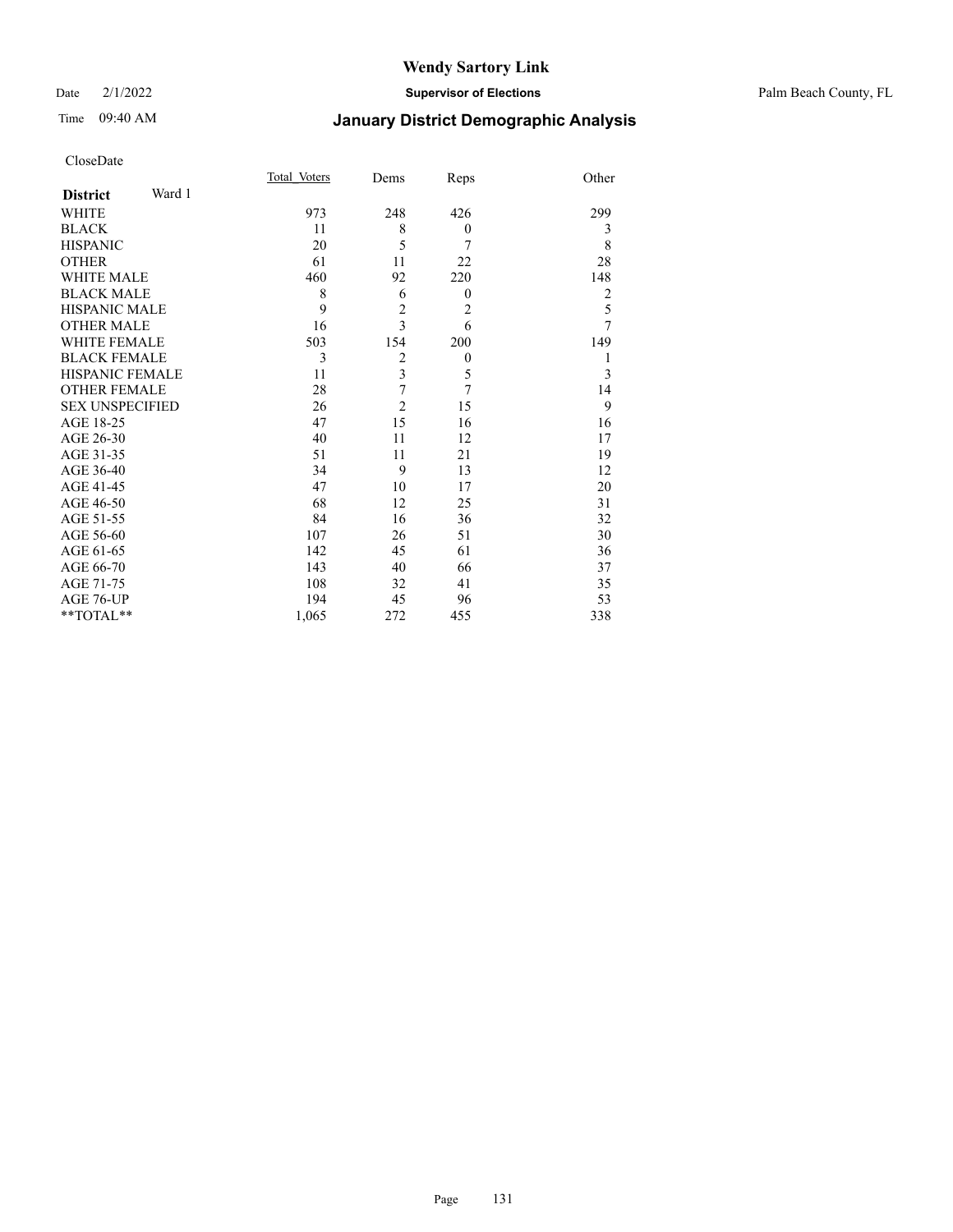## Date 2/1/2022 **Supervisor of Elections** Palm Beach County, FL

# Time 09:40 AM **January District Demographic Analysis**

|                           | Total Voters | Dems  | Reps  | Other |
|---------------------------|--------------|-------|-------|-------|
| Ward 1<br><b>District</b> |              |       |       |       |
| WHITE                     | 4,124        | 1,541 | 1,335 | 1,248 |
| <b>BLACK</b>              | 1,580        | 1,135 | 52    | 393   |
| <b>HISPANIC</b>           | 4,669        | 1,835 | 1,017 | 1,817 |
| <b>OTHER</b>              | 1,075        | 378   | 147   | 550   |
| <b>WHITE MALE</b>         | 1,892        | 601   | 678   | 613   |
| <b>BLACK MALE</b>         | 651          | 437   | 31    | 183   |
| <b>HISPANIC MALE</b>      | 2,031        | 756   | 509   | 766   |
| <b>OTHER MALE</b>         | 352          | 133   | 55    | 164   |
| <b>WHITE FEMALE</b>       | 2,168        | 921   | 637   | 610   |
| <b>BLACK FEMALE</b>       | 895          | 674   | 19    | 202   |
| <b>HISPANIC FEMALE</b>    | 2,515        | 1,041 | 484   | 990   |
| <b>OTHER FEMALE</b>       | 420          | 177   | 55    | 188   |
| <b>SEX UNSPECIFIED</b>    | 519          | 147   | 80    | 292   |
| AGE 18-25                 | 1,394        | 575   | 182   | 637   |
| AGE 26-30                 | 1,050        | 440   | 175   | 435   |
| AGE 31-35                 | 1,104        | 458   | 188   | 458   |
| AGE 36-40                 | 988          | 421   | 169   | 398   |
| AGE 41-45                 | 919          | 397   | 149   | 373   |
| AGE 46-50                 | 900          | 369   | 190   | 341   |
| AGE 51-55                 | 938          | 364   | 238   | 336   |
| AGE 56-60                 | 1,013        | 418   | 284   | 311   |
| AGE 61-65                 | 906          | 395   | 254   | 257   |
| AGE 66-70                 | 712          | 357   | 194   | 161   |
| AGE 71-75                 | 558          | 257   | 176   | 125   |
| AGE 76-UP                 | 966          | 438   | 352   | 176   |
| $*$ $TOTAL**$             | 11,448       | 4,889 | 2,551 | 4,008 |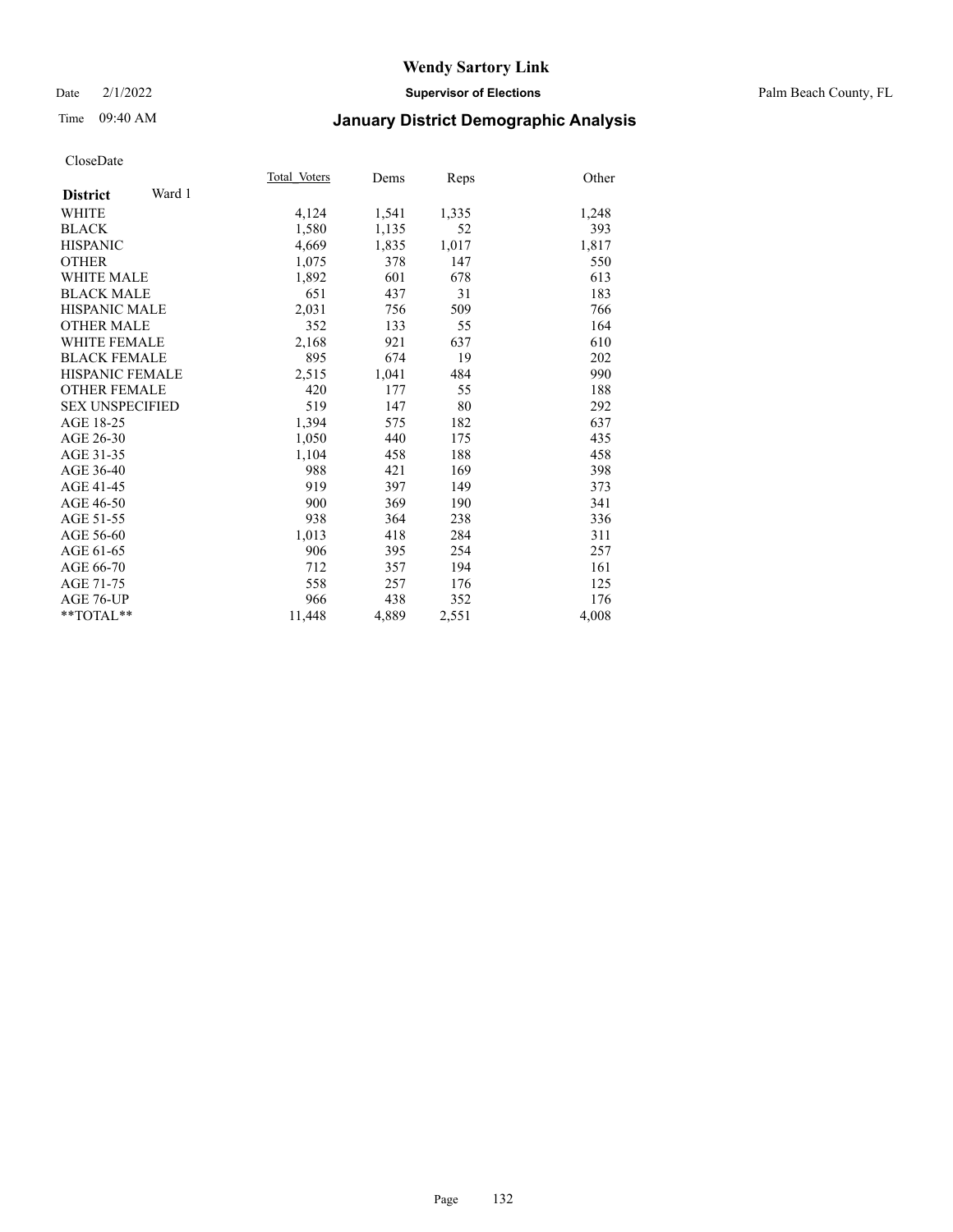## Date 2/1/2022 **Supervisor of Elections** Palm Beach County, FL

# Time 09:40 AM **January District Demographic Analysis**

|                           | Total Voters | Dems   | Reps  | Other |
|---------------------------|--------------|--------|-------|-------|
| Ward 1<br><b>District</b> |              |        |       |       |
| WHITE                     | 6,531        | 1,808  | 2,766 | 1,957 |
| <b>BLACK</b>              | 14,541       | 11,929 | 341   | 2,271 |
| <b>HISPANIC</b>           | 1.344        | 563    | 248   | 533   |
| <b>OTHER</b>              | 2,276        | 945    | 252   | 1,079 |
| WHITE MALE                | 3,209        | 730    | 1,432 | 1,047 |
| <b>BLACK MALE</b>         | 5,952        | 4,613  | 190   | 1,149 |
| <b>HISPANIC MALE</b>      | 575          | 210    | 129   | 236   |
| <b>OTHER MALE</b>         | 855          | 345    | 110   | 400   |
| <b>WHITE FEMALE</b>       | 3,246        | 1,061  | 1,304 | 881   |
| <b>BLACK FEMALE</b>       | 8,389        | 7,170  | 144   | 1,075 |
| <b>HISPANIC FEMALE</b>    | 746          | 340    | 119   | 287   |
| <b>OTHER FEMALE</b>       | 918          | 447    | 103   | 368   |
| <b>SEX UNSPECIFIED</b>    | 790          | 323    | 71    | 396   |
| AGE 18-25                 | 2,630        | 1,608  | 188   | 834   |
| AGE 26-30                 | 2,184        | 1,368  | 186   | 630   |
| AGE 31-35                 | 2,318        | 1,483  | 176   | 659   |
| AGE 36-40                 | 2,035        | 1,276  | 173   | 586   |
| AGE 41-45                 | 1,874        | 1,205  | 189   | 480   |
| AGE 46-50                 | 1,852        | 1,209  | 215   | 428   |
| AGE 51-55                 | 1,915        | 1,224  | 283   | 408   |
| AGE 56-60                 | 2,142        | 1,306  | 405   | 431   |
| AGE 61-65                 | 2,161        | 1,282  | 459   | 420   |
| AGE 66-70                 | 1,709        | 1,051  | 353   | 305   |
| AGE 71-75                 | 1,505        | 896    | 337   | 272   |
| AGE 76-UP                 | 2.367        | 1,337  | 643   | 387   |
| **TOTAL**                 | 24,692       | 15,245 | 3,607 | 5,840 |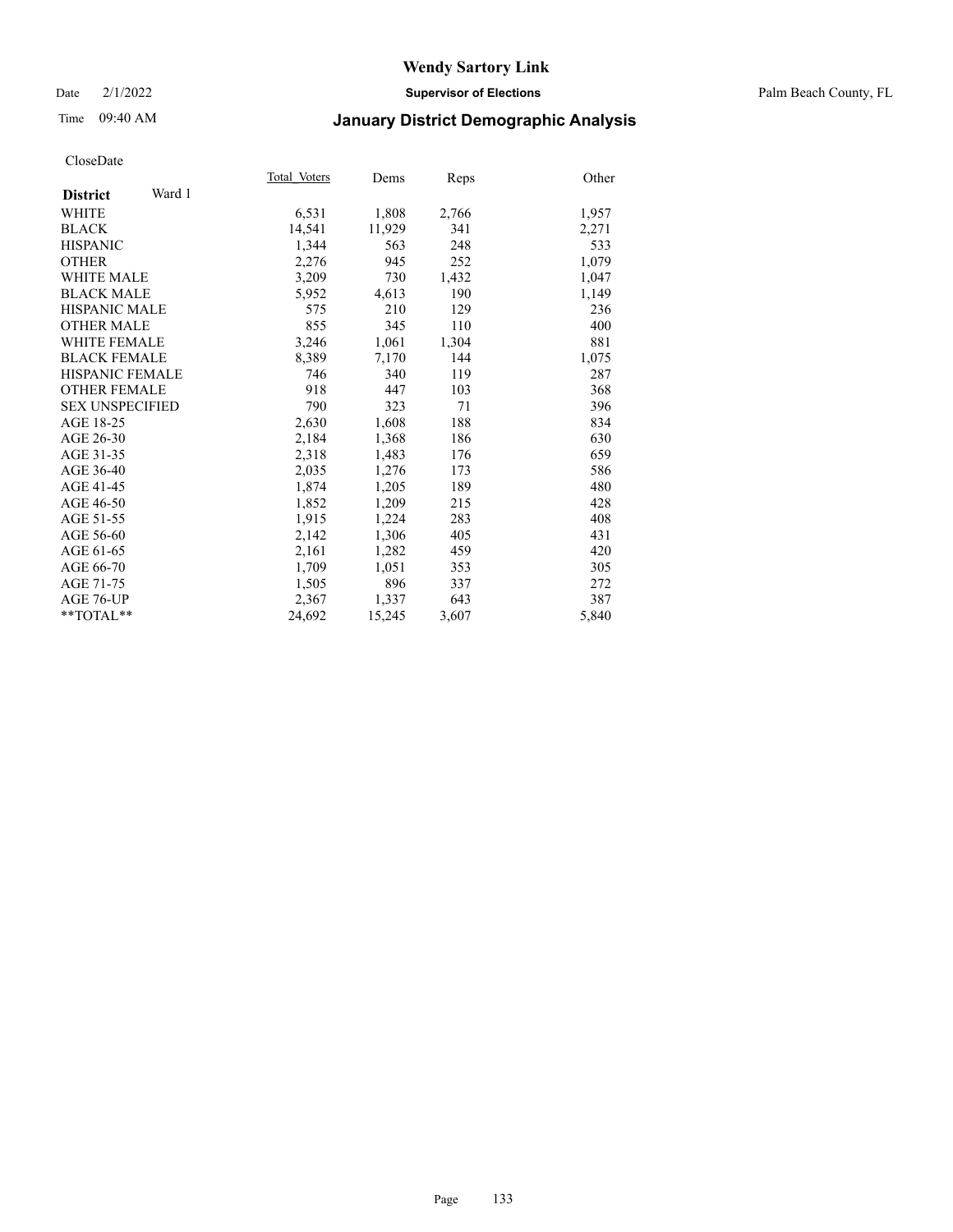## Date 2/1/2022 **Supervisor of Elections** Palm Beach County, FL

# Time 09:40 AM **January District Demographic Analysis**

|                           | Total Voters | Dems   | Reps  | Other |
|---------------------------|--------------|--------|-------|-------|
| Ward 1<br><b>District</b> |              |        |       |       |
| <b>WHITE</b>              | 12,998       | 3,848  | 5,168 | 3,982 |
| <b>BLACK</b>              | 6,119        | 4,602  | 200   | 1,317 |
| <b>HISPANIC</b>           | 5,268        | 2,061  | 1,174 | 2,033 |
| <b>OTHER</b>              | 3,160        | 1,266  | 498   | 1,396 |
| <b>WHITE MALE</b>         | 6,052        | 1,519  | 2,611 | 1,922 |
| <b>BLACK MALE</b>         | 2,680        | 1,886  | 110   | 684   |
| <b>HISPANIC MALE</b>      | 2,291        | 779    | 598   | 914   |
| <b>OTHER MALE</b>         | 1.194        | 449    | 210   | 535   |
| <b>WHITE FEMALE</b>       | 6,804        | 2,290  | 2,505 | 2,009 |
| <b>BLACK FEMALE</b>       | 3,357        | 2,667  | 86    | 604   |
| <b>HISPANIC FEMALE</b>    | 2,847        | 1,225  | 559   | 1,063 |
| <b>OTHER FEMALE</b>       | 1,380        | 630    | 215   | 535   |
| <b>SEX UNSPECIFIED</b>    | 923          | 323    | 143   | 457   |
| AGE 18-25                 | 3,128        | 1,311  | 543   | 1,274 |
| AGE 26-30                 | 2,255        | 932    | 432   | 891   |
| AGE 31-35                 | 2,450        | 993    | 555   | 902   |
| AGE 36-40                 | 2,439        | 954    | 585   | 900   |
| AGE 41-45                 | 2,310        | 924    | 491   | 895   |
| AGE 46-50                 | 2,305        | 961    | 589   | 755   |
| AGE 51-55                 | 2,520        | 1,000  | 768   | 752   |
| AGE 56-60                 | 2,593        | 1,066  | 867   | 660   |
| AGE 61-65                 | 2,329        | 1,091  | 678   | 560   |
| AGE 66-70                 | 1,867        | 920    | 540   | 407   |
| AGE 71-75                 | 1,350        | 633    | 384   | 333   |
| AGE 76-UP                 | 1,999        | 992    | 608   | 399   |
| $*$ TOTAL $*$             | 27,545       | 11,777 | 7,040 | 8,728 |
|                           |              |        |       |       |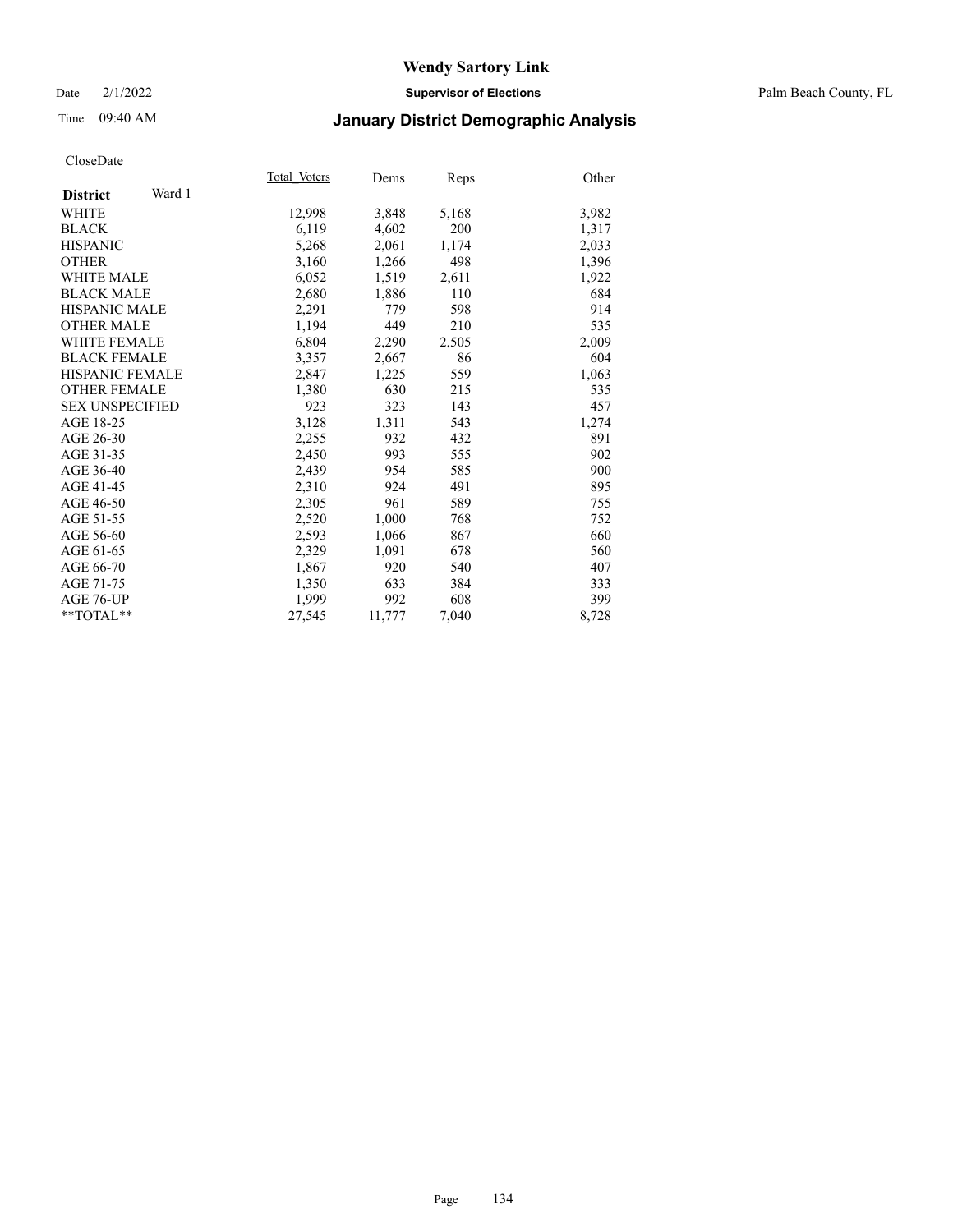## Date 2/1/2022 **Supervisor of Elections** Palm Beach County, FL

# Time 09:40 AM **January District Demographic Analysis**

|                           | Total Voters | Dems  | Reps           | Other          |
|---------------------------|--------------|-------|----------------|----------------|
| Ward 1<br><b>District</b> |              |       |                |                |
| WHITE                     | 62           | 22    | 26             | 14             |
| <b>BLACK</b>              | 1,168        | 1,016 | 28             | 124            |
| <b>HISPANIC</b>           | 208          | 104   | 31             | 73             |
| <b>OTHER</b>              | 75           | 45    | 3              | 27             |
| <b>WHITE MALE</b>         | 29           | 9     | 12             | 8              |
| <b>BLACK MALE</b>         | 477          | 409   | 8              | 60             |
| <b>HISPANIC MALE</b>      | 114          | 53    | 21             | 40             |
| <b>OTHER MALE</b>         | 16           | 8     | $\theta$       | 8              |
| <b>WHITE FEMALE</b>       | 33           | 13    | 14             | 6              |
| <b>BLACK FEMALE</b>       | 677          | 594   | 20             | 63             |
| <b>HISPANIC FEMALE</b>    | 90           | 51    | 10             | 29             |
| <b>OTHER FEMALE</b>       | 38           | 26    | $\overline{2}$ | 10             |
| <b>SEX UNSPECIFIED</b>    | 39           | 24    | 1              | 14             |
| AGE 18-25                 | 183          | 136   | 7              | 40             |
| AGE 26-30                 | 173          | 126   | 11             | 36             |
| AGE 31-35                 | 167          | 123   | 11             | 33             |
| AGE 36-40                 | 128          | 96    | $\overline{4}$ | 28             |
| AGE 41-45                 | 107          | 77    | 3              | 27             |
| AGE 46-50                 | 100          | 75    | 7              | 18             |
| AGE 51-55                 | 114          | 92    | 7              | 15             |
| AGE 56-60                 | 139          | 114   | 12             | 13             |
| AGE 61-65                 | 111          | 94    | 7              | 10             |
| AGE 66-70                 | 96           | 87    | 7              | $\overline{2}$ |
| AGE 71-75                 | 73           | 60    | 7              | 6              |
| AGE 76-UP                 | 122          | 107   | 5              | 10             |
| **TOTAL**                 | 1,513        | 1,187 | 88             | 238            |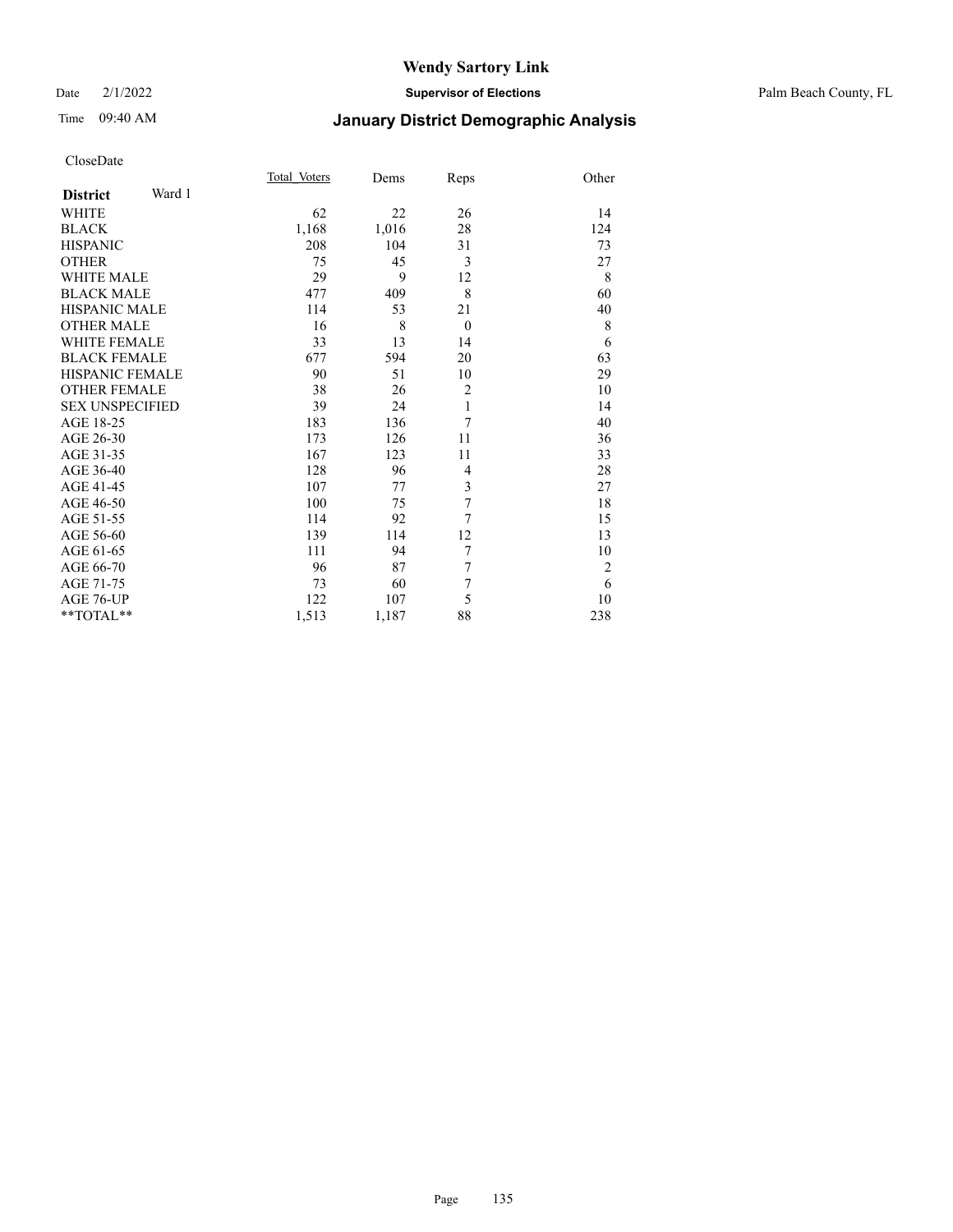## Date 2/1/2022 **Supervisor of Elections** Palm Beach County, FL

# Time 09:40 AM **January District Demographic Analysis**

|                        |        | Total Voters | Dems | Reps           | Other |
|------------------------|--------|--------------|------|----------------|-------|
| <b>District</b>        | Ward 1 |              |      |                |       |
| WHITE                  |        | 1,139        | 346  | 446            | 347   |
| <b>BLACK</b>           |        | 21           | 15   | $\overline{2}$ | 4     |
| <b>HISPANIC</b>        |        | 82           | 19   | 35             | 28    |
| <b>OTHER</b>           |        | 93           | 23   | 25             | 45    |
| <b>WHITE MALE</b>      |        | 514          | 131  | 216            | 167   |
| <b>BLACK MALE</b>      |        | 8            | 4    | 1              | 3     |
| <b>HISPANIC MALE</b>   |        | 37           | 8    | 16             | 13    |
| <b>OTHER MALE</b>      |        | 23           | 6    | 9              | 8     |
| <b>WHITE FEMALE</b>    |        | 603          | 206  | 221            | 176   |
| <b>BLACK FEMALE</b>    |        | 13           | 11   | 1              | 1     |
| <b>HISPANIC FEMALE</b> |        | 43           | 11   | 18             | 14    |
| <b>OTHER FEMALE</b>    |        | 46           | 10   | 12             | 24    |
| <b>SEX UNSPECIFIED</b> |        | 45           | 13   | 14             | 18    |
| AGE 18-25              |        | 41           | 9    | 14             | 18    |
| AGE 26-30              |        | 47           | 12   | 15             | 20    |
| AGE 31-35              |        | 40           | 12   | 12             | 16    |
| AGE 36-40              |        | 42           | 12   | 14             | 16    |
| AGE 41-45              |        | 48           | 10   | 16             | 22    |
| AGE 46-50              |        | 56           | 11   | 27             | 18    |
| AGE 51-55              |        | 90           | 20   | 37             | 33    |
| AGE 56-60              |        | 130          | 39   | 54             | 37    |
| AGE 61-65              |        | 139          | 51   | 42             | 46    |
| AGE 66-70              |        | 175          | 60   | 62             | 53    |
| AGE 71-75              |        | 177          | 63   | 66             | 48    |
| AGE 76-UP              |        | 350          | 104  | 149            | 97    |
| $*$ $TOTAL**$          |        | 1,335        | 403  | 508            | 424   |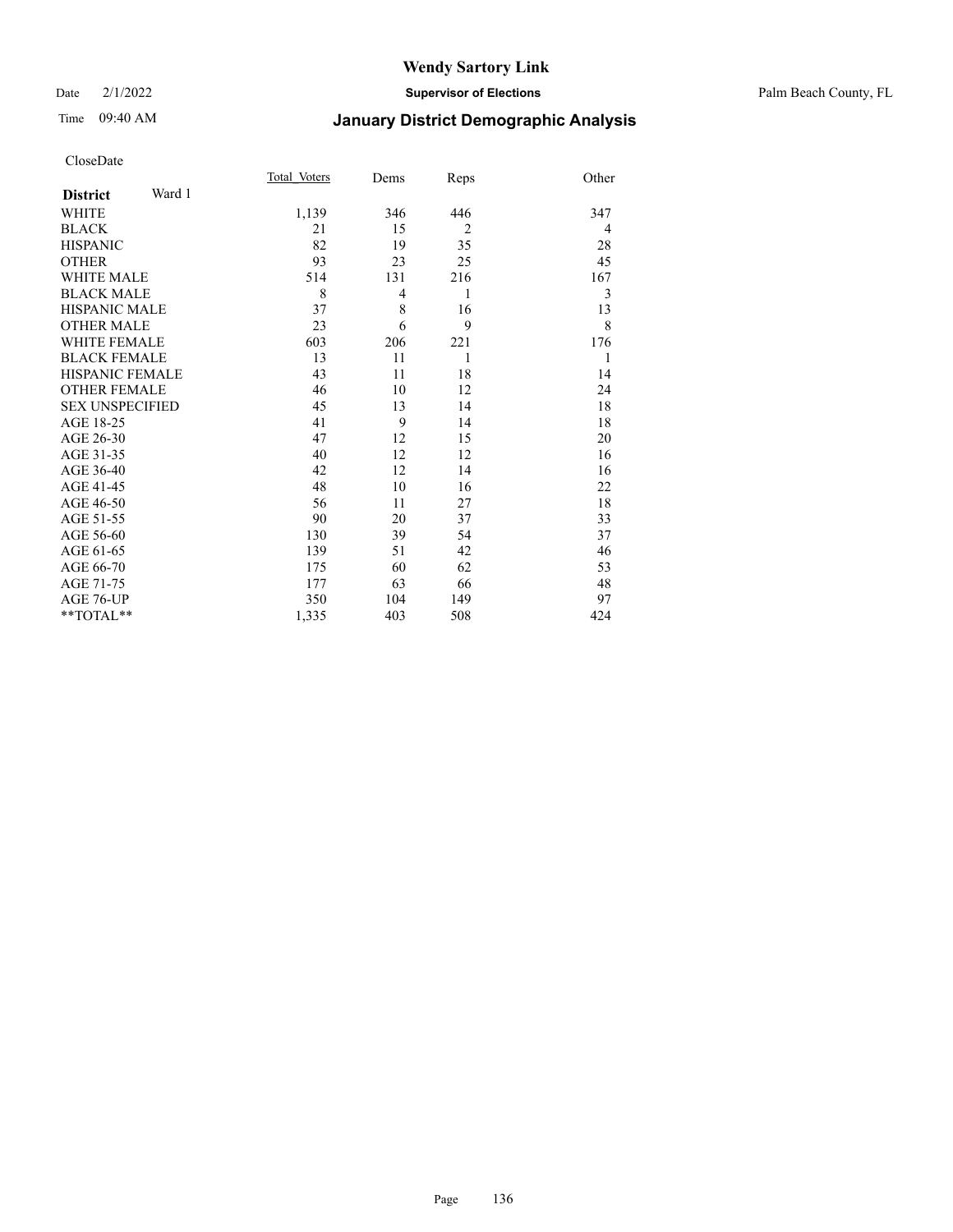# Time 09:40 AM **January District Demographic Analysis**

|                           | Total Voters | Dems           | Reps  | Other          |
|---------------------------|--------------|----------------|-------|----------------|
| Ward 1<br><b>District</b> |              |                |       |                |
| WHITE                     | 4,502        | 1,050          | 2,219 | 1,233          |
| <b>BLACK</b>              | 30           | 16             | 3     | 11             |
| <b>HISPANIC</b>           | 190          | 60             | 71    | 59             |
| <b>OTHER</b>              | 249          | 68             | 89    | 92             |
| WHITE MALE                | 2,110        | 381            | 1,119 | 610            |
| <b>BLACK MALE</b>         | 8            | $\overline{2}$ | 2     | $\overline{4}$ |
| <b>HISPANIC MALE</b>      | 75           | 23             | 27    | 25             |
| <b>OTHER MALE</b>         | 77           | 21             | 33    | 23             |
| <b>WHITE FEMALE</b>       | 2,352        | 662            | 1,084 | 606            |
| <b>BLACK FEMALE</b>       | 22           | 14             | 1     | 7              |
| <b>HISPANIC FEMALE</b>    | 110          | 36             | 41    | 33             |
| <b>OTHER FEMALE</b>       | 105          | 31             | 35    | 39             |
| <b>SEX UNSPECIFIED</b>    | 109          | 22             | 40    | 47             |
| AGE 18-25                 | 392          | 83             | 172   | 137            |
| AGE 26-30                 | 300          | 59             | 149   | 92             |
| AGE 31-35                 | 329          | 82             | 132   | 115            |
| AGE 36-40                 | 399          | 82             | 193   | 124            |
| AGE 41-45                 | 331          | 84             | 128   | 119            |
| AGE 46-50                 | 346          | 91             | 147   | 108            |
| AGE 51-55                 | 398          | 87             | 200   | 111            |
| AGE 56-60                 | 481          | 93             | 268   | 120            |
| AGE 61-65                 | 503          | 127            | 246   | 130            |
| AGE 66-70                 | 436          | 120            | 211   | 105            |
| AGE 71-75                 | 370          | 114            | 165   | 91             |
| AGE 76-UP                 | 686          | 172            | 371   | 143            |
| $*$ $TOTAL**$             | 4,971        | 1,194          | 2,382 | 1,395          |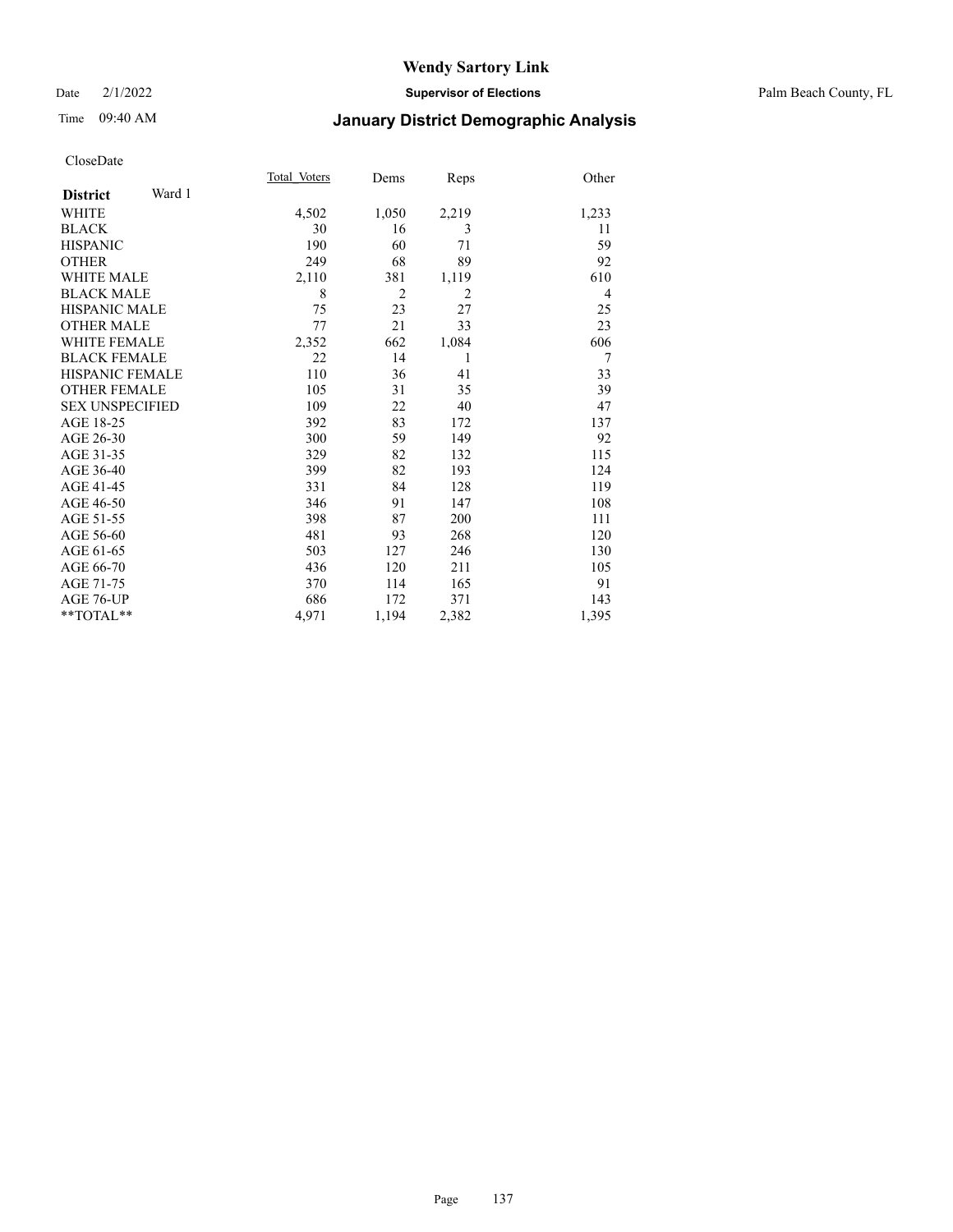# Time 09:40 AM **January District Demographic Analysis**

| CloseDate |
|-----------|
|-----------|

|                        |        | Total Voters   | Dems           | Reps     | Other          |
|------------------------|--------|----------------|----------------|----------|----------------|
| <b>District</b>        | Ward 1 |                |                |          |                |
| WHITE                  |        | 269            | 36             | 179      | 54             |
| BLACK                  |        | $\theta$       | $\Omega$       | $\theta$ | $\Omega$       |
| <b>HISPANIC</b>        |        |                | $\theta$       | 1        | $\theta$       |
| OTHER                  |        | 5              |                | 2        | $\overline{c}$ |
| WHITE MALE             |        | 128            | 12             | 93       | 23             |
| BLACK MALE             |        | $\Omega$       | $\theta$       | $\theta$ | $\theta$       |
| HISPANIC MALE          |        | $\theta$       | $\theta$       | $\theta$ | $\theta$       |
| OTHER MALE             |        | $\overline{2}$ | $\Omega$       | 2        | 0              |
| WHITE FEMALE           |        | 141            | 24             | 86       | 31             |
| <b>BLACK FEMALE</b>    |        | 0              | $\theta$       | $\theta$ | $\theta$       |
| HISPANIC FEMALE        |        |                | $\theta$       |          | 0              |
| <b>OTHER FEMALE</b>    |        |                |                | $\theta$ | 0              |
| <b>SEX UNSPECIFIED</b> |        | $\mathfrak{D}$ | 0              | $\theta$ | 2              |
| AGE 18-25              |        | 13             |                | 10       | $\overline{c}$ |
| AGE 26-30              |        | 13             | 3              | 5        | 5              |
| AGE 31-35              |        | 4              |                | 2        |                |
| AGE 36-40              |        | $\overline{2}$ | $\Omega$       | $\theta$ | 2              |
| AGE 41-45              |        | 6              | 0              | 5        |                |
| AGE 46-50              |        | 7              |                | 5        |                |
| AGE 51-55              |        | 16             | 3              | 9        | 4              |
| AGE 56-60              |        | 22             | $\overline{2}$ | 14       | 6              |
| AGE 61-65              |        | 38             | 6              | 22       | 10             |
| AGE 66-70              |        | 23             | 5              | 14       | $\overline{4}$ |
| AGE 71-75              |        | 43             | 5              | 28       | 10             |
| AGE 76-UP              |        | 88             | 10             | 68       | 10             |
| **TOTAL**              |        | 275            | 37             | 182      | 56             |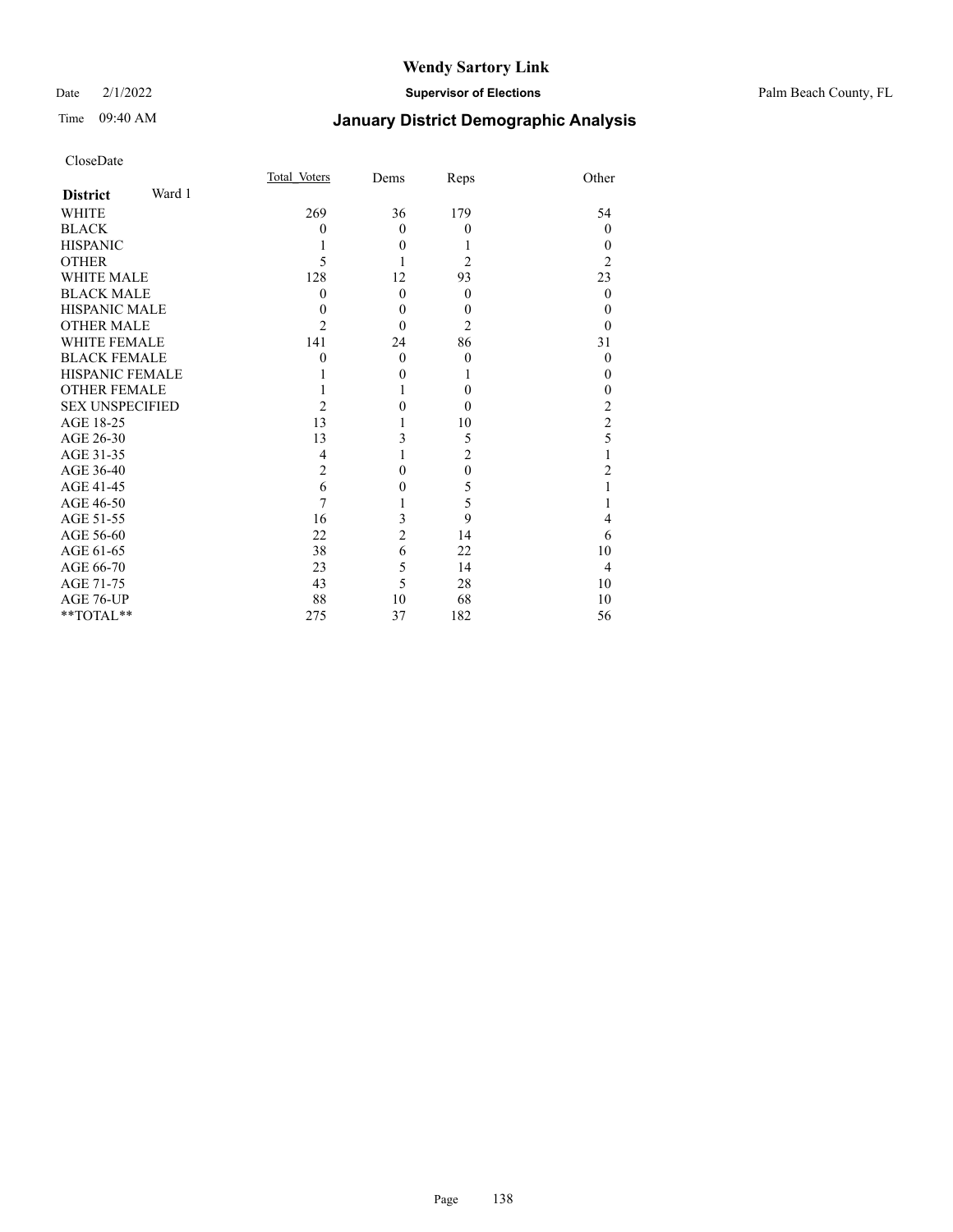## Date 2/1/2022 **Supervisor of Elections** Palm Beach County, FL

# Time 09:40 AM **January District Demographic Analysis**

|                           | Total Voters | Dems   |        | Other  |
|---------------------------|--------------|--------|--------|--------|
| Ward 1<br><b>District</b> |              |        | Reps   |        |
|                           |              |        |        |        |
| WHITE                     | 27,171       | 7,980  | 11,234 | 7,957  |
| <b>BLACK</b>              | 4,469        | 3,166  | 193    | 1,110  |
| <b>HISPANIC</b>           | 6,687        | 2,402  | 1,716  | 2,569  |
| <b>OTHER</b>              | 4,680        | 1,634  | 948    | 2,098  |
| <b>WHITE MALE</b>         | 12,691       | 3,172  | 5,618  | 3,901  |
| <b>BLACK MALE</b>         | 1,943        | 1,262  | 118    | 563    |
| <b>HISPANIC MALE</b>      | 2,953        | 956    | 819    | 1,178  |
| <b>OTHER MALE</b>         | 1,750        | 543    | 406    | 801    |
| <b>WHITE FEMALE</b>       | 14,137       | 4,724  | 5,482  | 3,931  |
| <b>BLACK FEMALE</b>       | 2,470        | 1,868  | 73     | 529    |
| <b>HISPANIC FEMALE</b>    | 3,583        | 1,398  | 852    | 1,333  |
| <b>OTHER FEMALE</b>       | 1,999        | 800    | 389    | 810    |
| <b>SEX UNSPECIFIED</b>    | 1,440        | 437    | 327    | 676    |
| AGE 18-25                 | 5,244        | 1,899  | 1,357  | 1,988  |
| AGE 26-30                 | 2,834        | 1,003  | 729    | 1,102  |
| AGE 31-35                 | 3,012        | 1,011  | 861    | 1,140  |
| AGE 36-40                 | 3,288        | 1,124  | 930    | 1,234  |
| AGE 41-45                 | 3,572        | 1,221  | 1,038  | 1,313  |
| AGE 46-50                 | 3,959        | 1,310  | 1,255  | 1,394  |
| AGE 51-55                 | 4,341        | 1,366  | 1,565  | 1,410  |
| AGE 56-60                 | 4,099        | 1,381  | 1,607  | 1,111  |
| AGE 61-65                 | 3,658        | 1,267  | 1,413  | 978    |
| AGE 66-70                 | 2,969        | 1,191  | 1,066  | 712    |
| AGE 71-75                 | 2,647        | 1,088  | 959    | 600    |
| AGE 76-UP                 | 3,384        | 1,321  | 1,311  | 752    |
| $*$ $TOTAL**$             | 43,007       | 15,182 | 14,091 | 13,734 |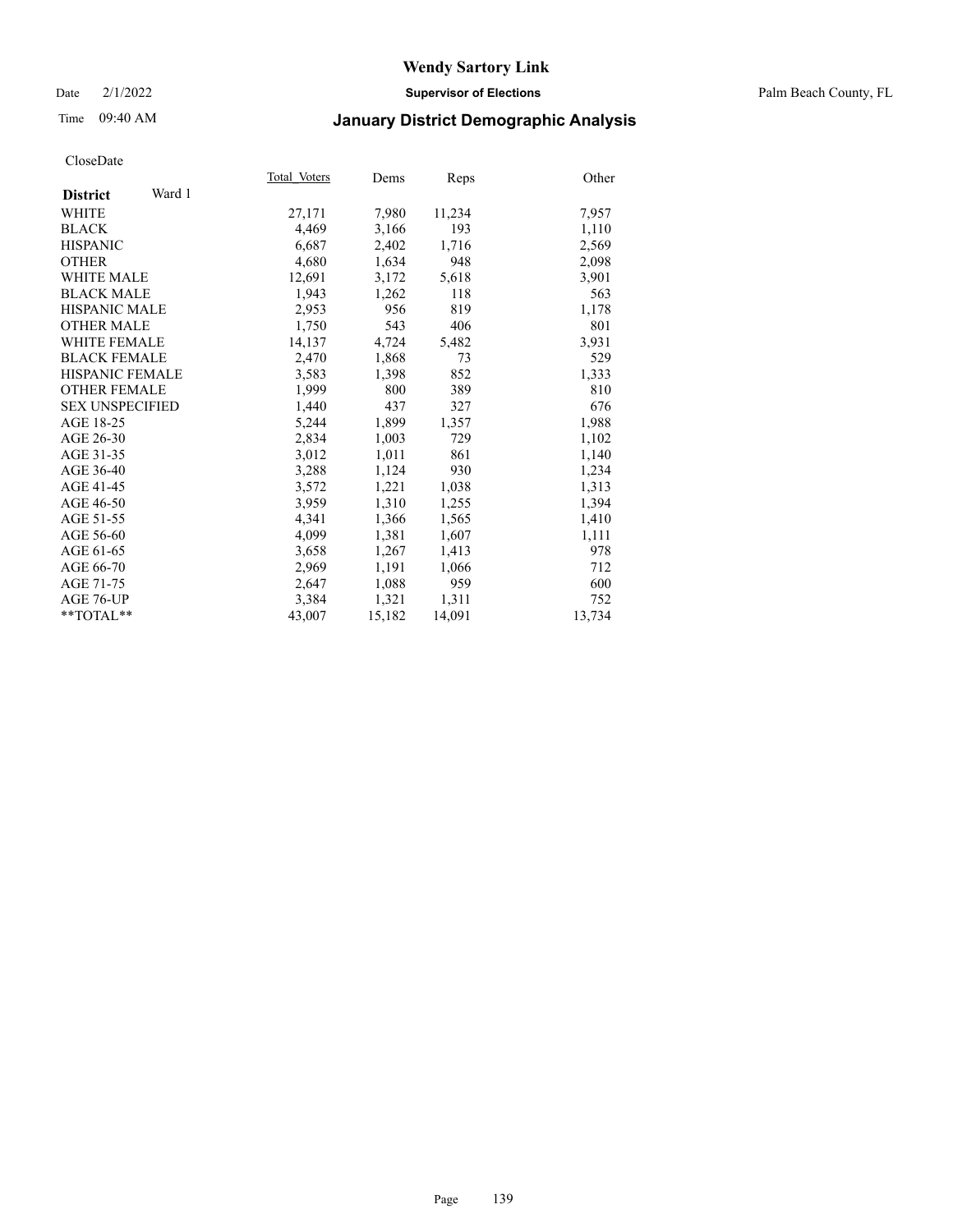## Date 2/1/2022 **Supervisor of Elections** Palm Beach County, FL

# Time 09:40 AM **January District Demographic Analysis**

|                           | Total Voters | Dems | Reps | Other |
|---------------------------|--------------|------|------|-------|
| Ward 1<br><b>District</b> |              |      |      |       |
| WHITE                     | 785          | 170  | 379  | 236   |
| <b>BLACK</b>              | 334          | 222  | 19   | 93    |
| <b>HISPANIC</b>           | 455          | 124  | 131  | 200   |
| <b>OTHER</b>              | 143          | 53   | 26   | 64    |
| <b>WHITE MALE</b>         | 381          | 67   | 196  | 118   |
| <b>BLACK MALE</b>         | 142          | 80   | 13   | 49    |
| <b>HISPANIC MALE</b>      | 222          | 50   | 78   | 94    |
| <b>OTHER MALE</b>         | 63           | 24   | 10   | 29    |
| <b>WHITE FEMALE</b>       | 400          | 102  | 182  | 116   |
| <b>BLACK FEMALE</b>       | 191          | 141  | 6    | 44    |
| <b>HISPANIC FEMALE</b>    | 231          | 72   | 53   | 106   |
| <b>OTHER FEMALE</b>       | 65           | 25   | 12   | 28    |
| <b>SEX UNSPECIFIED</b>    | 22           | 8    | 5    | 9     |
| AGE 18-25                 | 123          | 38   | 38   | 47    |
| AGE 26-30                 | 146          | 43   | 59   | 44    |
| AGE 31-35                 | 241          | 50   | 71   | 120   |
| AGE 36-40                 | 213          | 72   | 58   | 83    |
| AGE 41-45                 | 221          | 76   | 62   | 83    |
| AGE 46-50                 | 159          | 59   | 57   | 43    |
| AGE 51-55                 | 149          | 51   | 51   | 47    |
| AGE 56-60                 | 145          | 45   | 60   | 40    |
| AGE 61-65                 | 119          | 55   | 30   | 34    |
| AGE 66-70                 | 78           | 26   | 33   | 19    |
| AGE 71-75                 | 71           | 30   | 24   | 17    |
| AGE 76-UP                 | 52           | 24   | 12   | 16    |
| $*$ $TOTAL**$             | 1,717        | 569  | 555  | 593   |